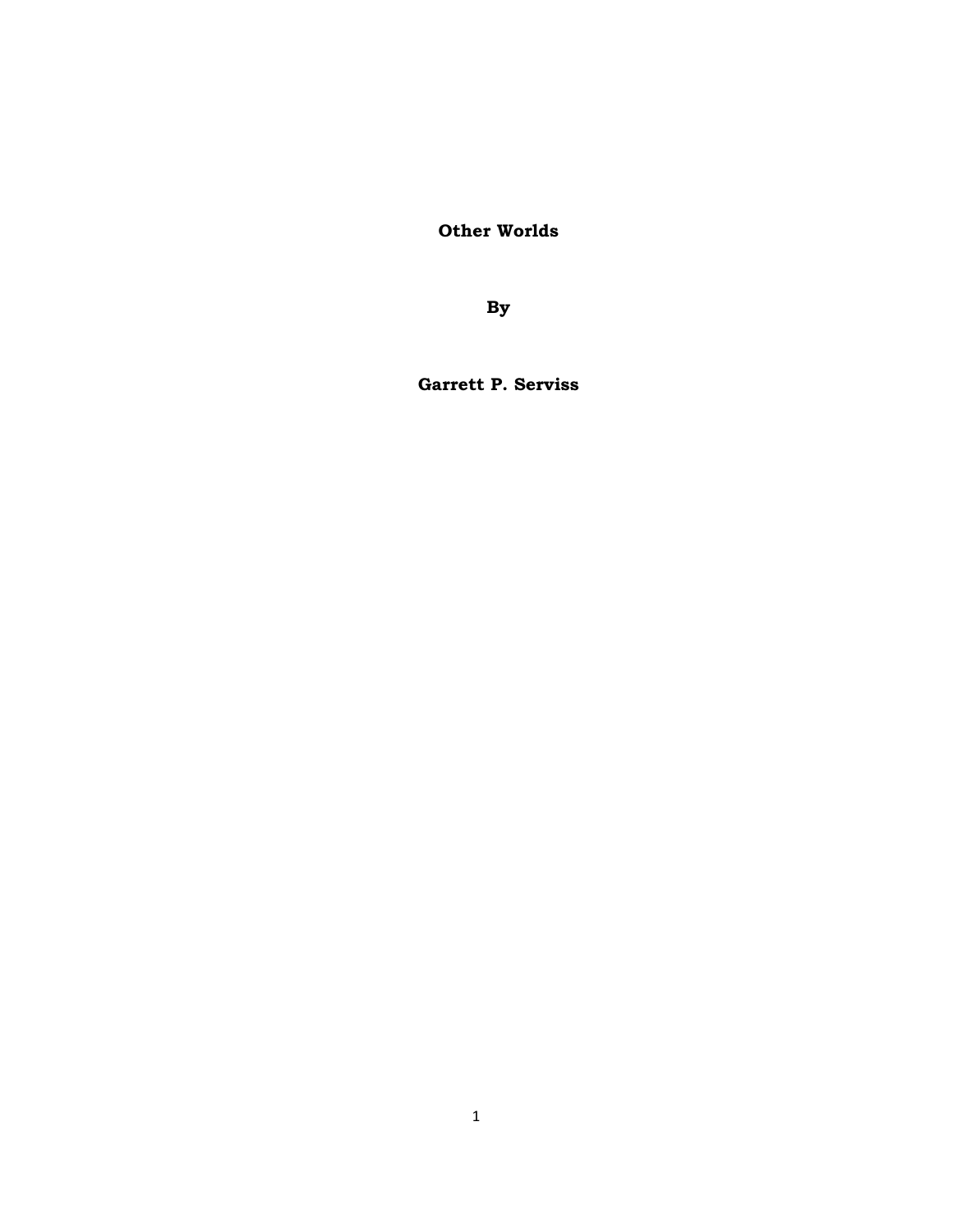OTHER WORLDS

by

GARRETT P. SERVISS.

 "Shall we measure the councils of heaven by the narrow impotence of human faculties, or conceive that silence and solitude reign throughout the mighty empire of nature?"

--DR. THOMAS CHALMERS.

# TO THE MEMORY OF WILLIAM JAY YOUMANS.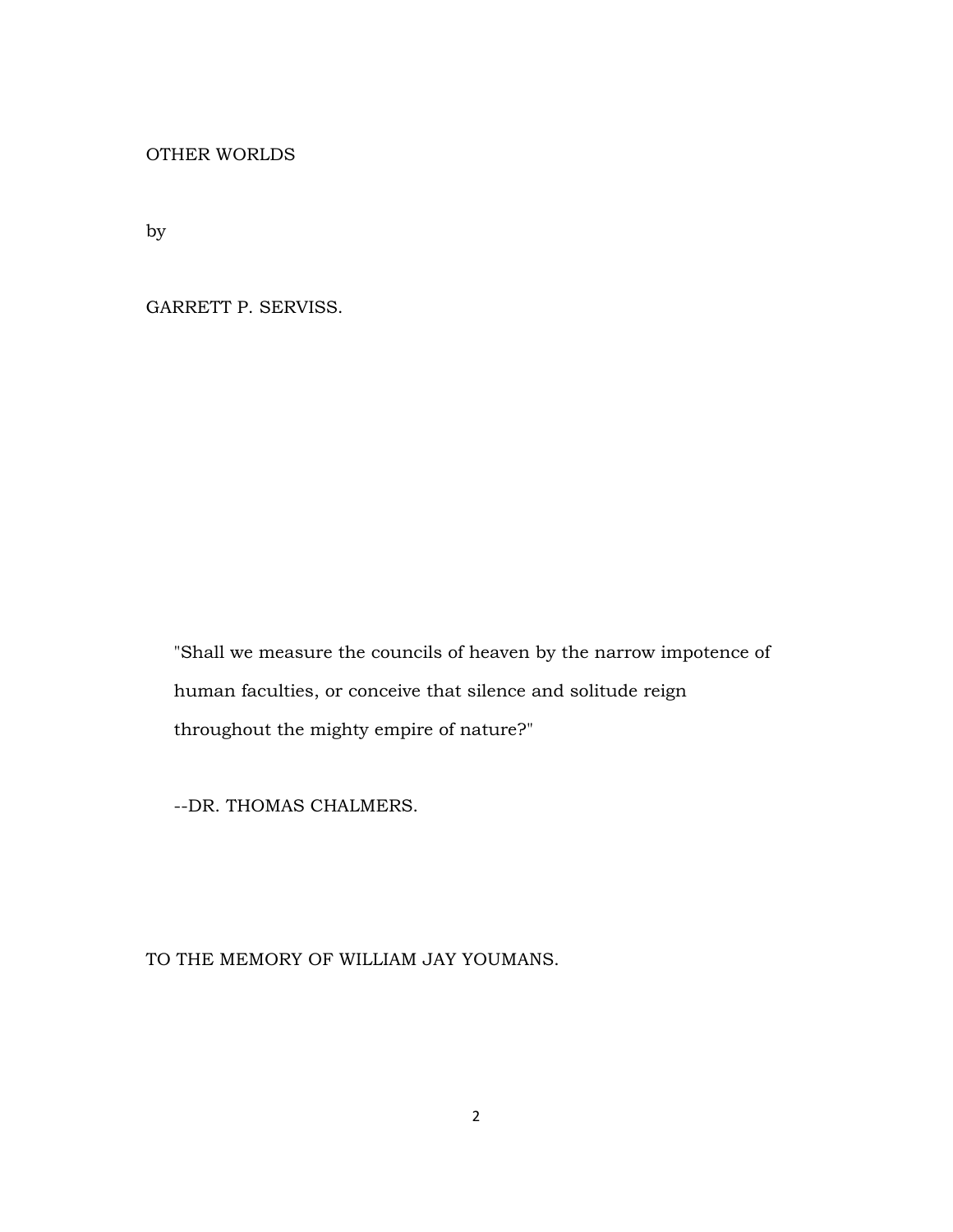#### PREFACE

The point of view of this book is human interest in the other worlds around us. It presents the latest discoveries among the planets of the solar system, and shows their bearing upon the question of life in those planets. It points out the resemblances and the differences between the earth and the other worlds that share with it in the light of the sun. It shows what we should see and experience if we could visit those worlds.

While basing itself upon facts, it does not exclude the discussion of interesting probabilities and theories that have commanded wide popular attention. It points out, for instance, what is to be thought of the idea of interplanetary communication. It indicates what must be the outlook of the possible inhabitants of some of the other planets toward the earth. As far as may be, it traces the origin and development of the other worlds of our system, and presents a graphic picture of their present condition as individuals, and of their wonderful contrasts as members of a common family.

In short, the aim of the author has been to show how wide, and how rich, is the field of interest opened to the human mind by man's discoveries concerning worlds, which, though inaccessible to him in a physical sense, offer intellectual conquests of the noblest description.

3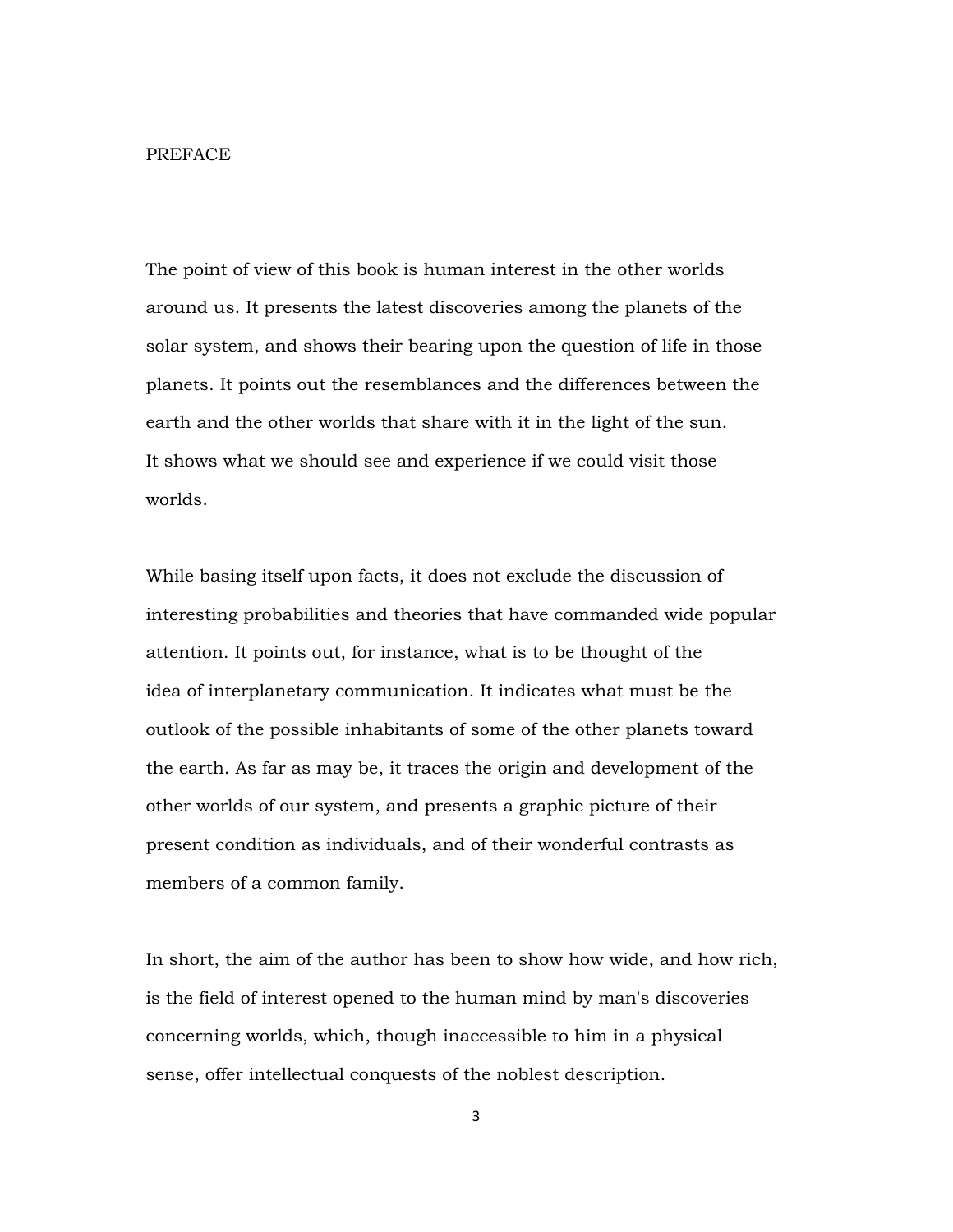And, finally, in order to assist those who may wish to recognize for themselves these other worlds in the sky, this book presents a special series of charts to illustrate a method of finding the planets which requires no observatory and no instruments, and only such knowledge of the starry heavens as anybody can easily acquire.

G.P.S.

BOROUGH OF BROOKLYN, NEW YORK CITY, September, 1901.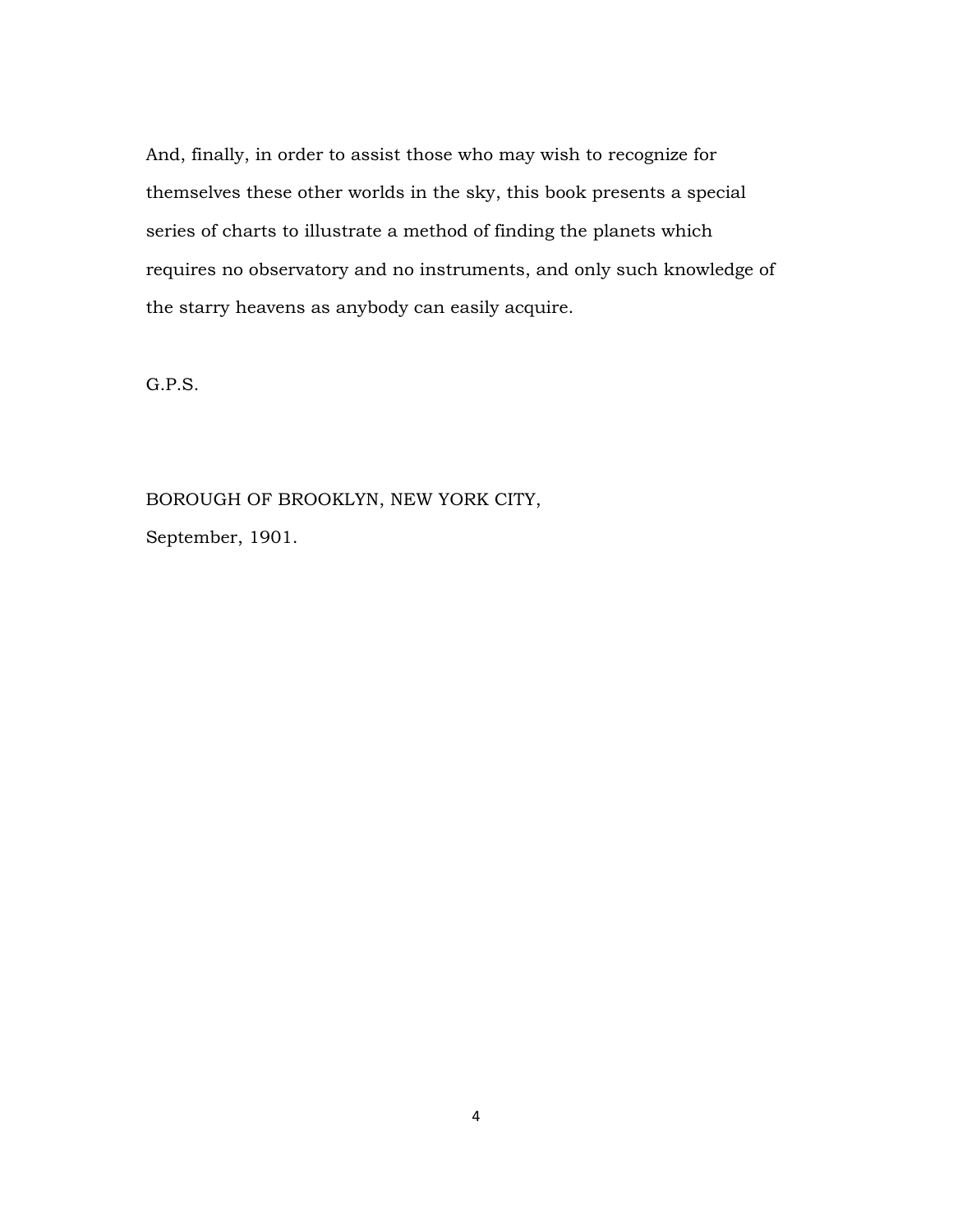#### CONTENTS

## CHAPTER I

## INTRODUCTORY

 Remarkable popular interest in questions concerning other worlds and their inhabitants--Theories of interplanetary communication--The plurality of worlds in literature--Romances of foreign planets--Scientific interest in the subject--Opposing views based on telescopic and spectroscopic revelations--Changes of opinion--Desirability of a popular presentation of the latest facts--The natural tendency to regard other planets as habitable--Some of the conditions and limitations of the problem--The solar system viewed from outer space--The resemblances and contrasts of its various planets--Three planetary groups recognized--The family character of the solar system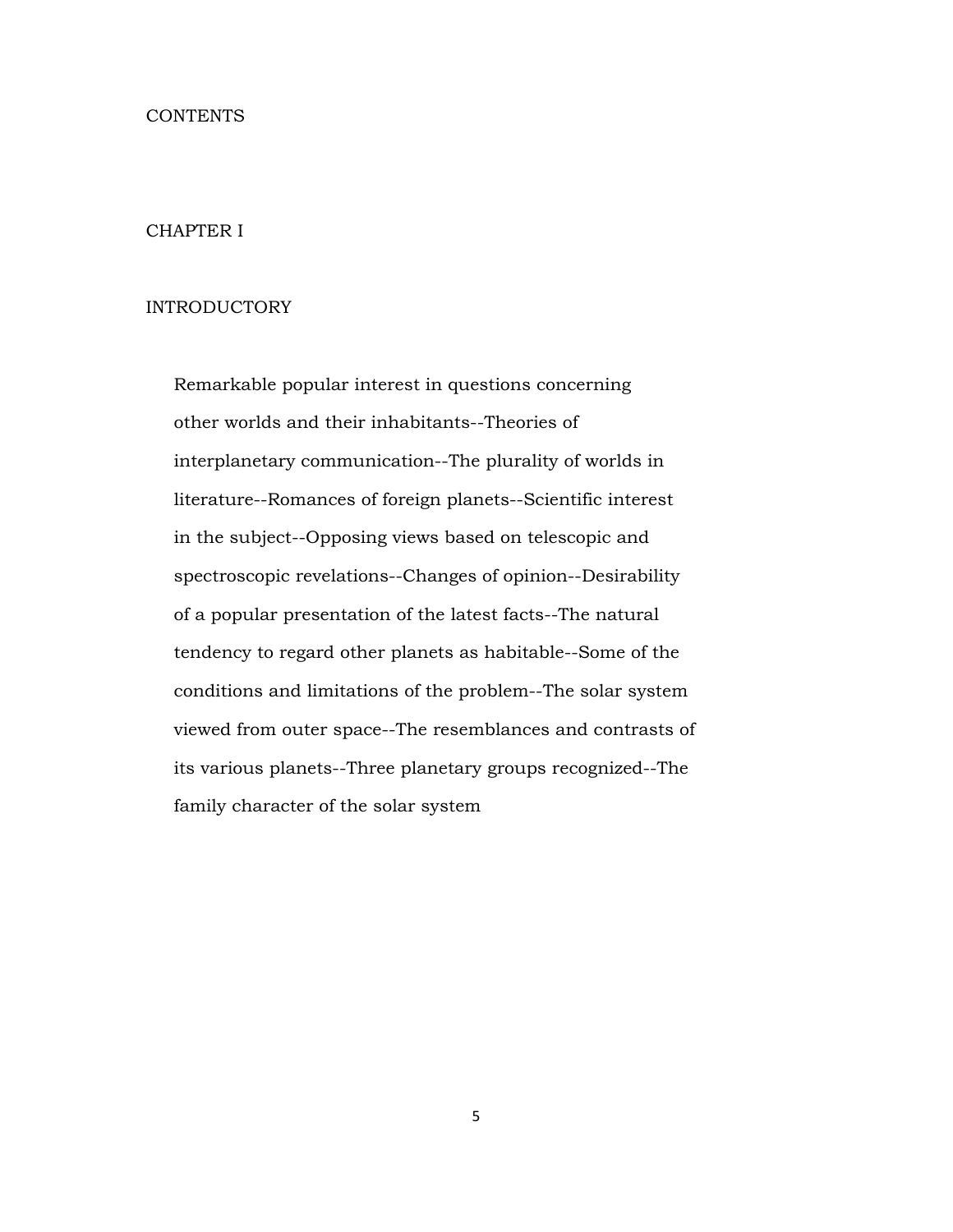## CHAPTER II

# MERCURY, A WORLD OF TWO FACES AND MANY CONTRASTS

 Grotesqueness of Mercury considered as a world--Its dimensions, mass, and movements--The question of an atmosphere--Mercury's visibility from the earth--Its eccentric orbit, and rapid changes of distance from the sun--Momentous consequences of these peculiarities--A virtual fall of fourteen million miles toward the sun in six weeks--The tremendous heat poured upon Mercury and its great variations--The little planet's singular manner of rotation on its axis--Schiaparelli's astonishing discovery--A day side and a night side--Interesting effects of libration--The heavens as viewed from Mercury--Can it support life?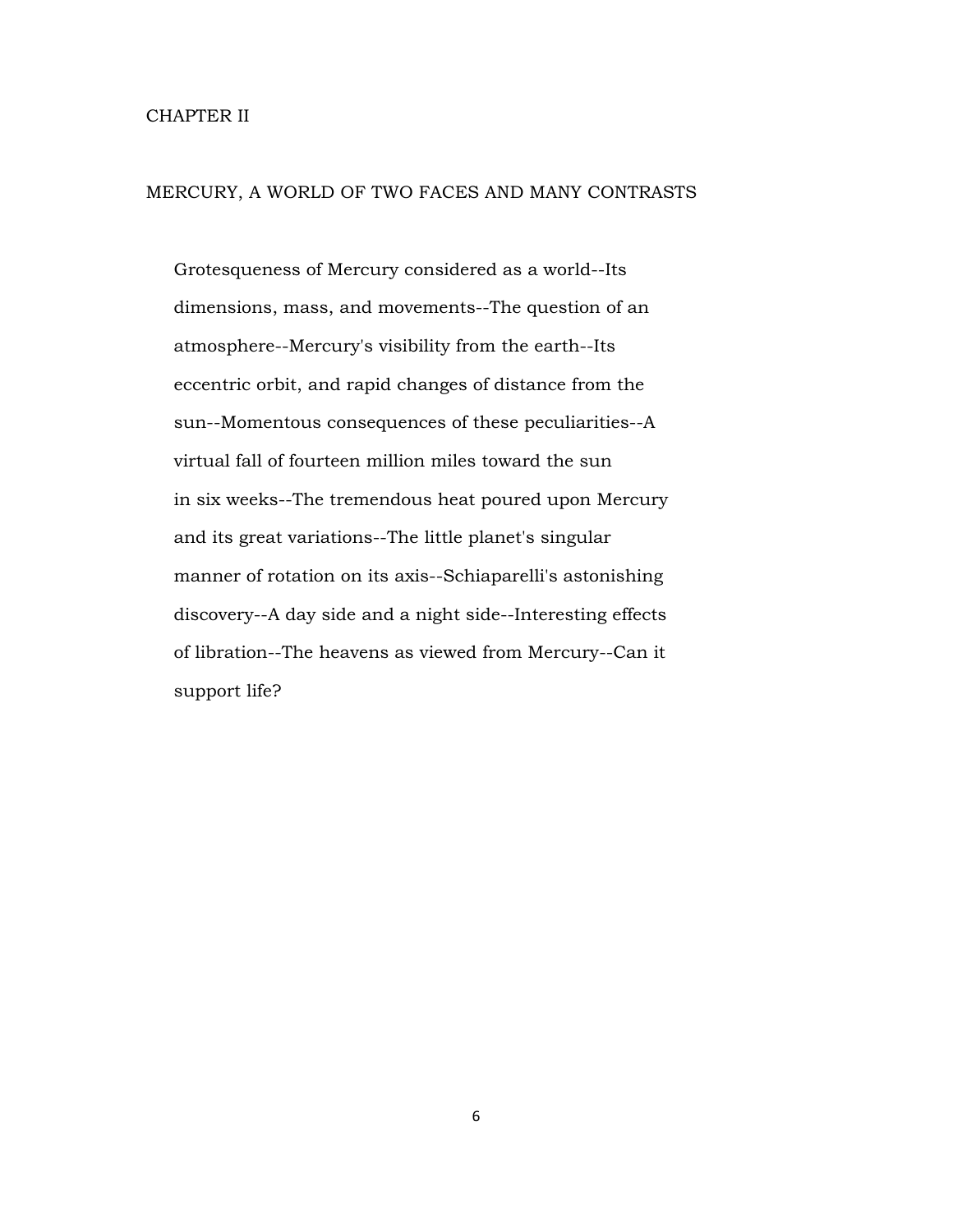## CHAPTER III

#### VENUS, THE TWIN OF THE EARTH

 A planet that matches ours in size--Its beauty in the sky--Remarkable circularity of its orbit--Probable absence of seasons and stable conditions of temperature and weather on Venus--Its dense and abundant atmosphere--Seeing the atmosphere of Venus from the earth--Is the real face of the planet hidden under an atmospheric veil?--Conditions of habitability--All planetary life need not be of the terrestrial type--The limit fixed by destructive temperature--Importance of air and water in the problem--Reasons why Venus may be a more agreeable abode than the earth--Splendor of our globe as seen from Venus--What astronomers on Venus might learn about the earth--A serious question raised--Does Venus, like Mercury, rotate but once in the course of a revolution about the sun?--Reasons for and against that view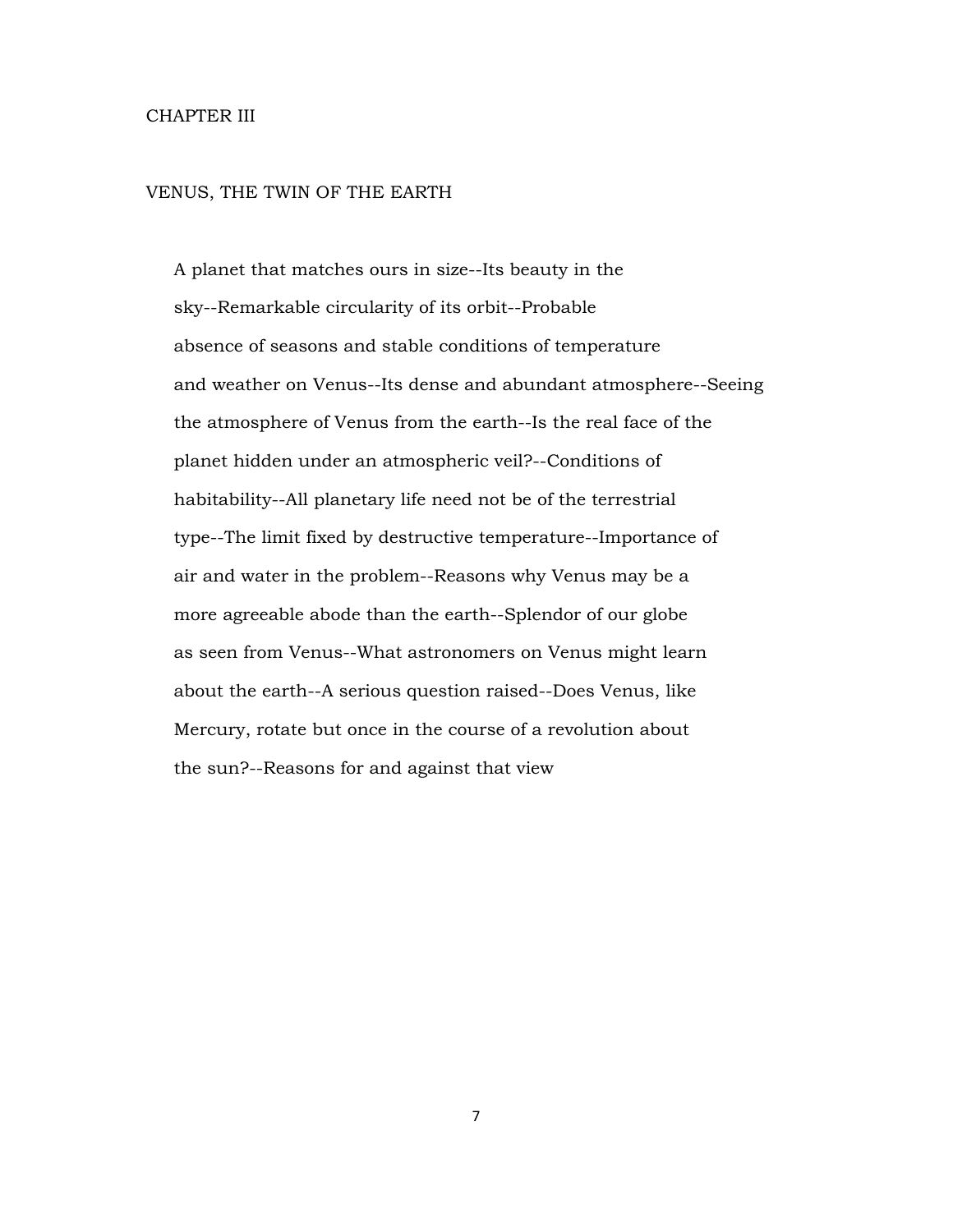#### CHAPTER IV

### MARS, A WORLD MORE ADVANCED THAN OURS

 Resemblances between Mars and the earth--Its seasons and its white polar caps--Peculiar surface markings--Schiaparelli's discovery of the canals--His description of their appearance and of their duplication--Influence of the seasons on the aspect of the canals--What are the canals?--Mr. Lowell's observations--The theory of irrigation--How the inhabitants of Mars are supposed to have taken advantage of the annual accession of water supplied by the melting of the polar caps--Wonderful details shown in charts of Mars--Curious effects that may follow from the small force of gravity on Mars--Imaginary giants--Reasons for thinking that Mars may be, in an evolutionary sense, older than the earth--Speculations about interplanetary signals from Mars, and their origin--Mars's atmosphere--The question of water--The problem of temperature--Eccentricities of Mars's moons

8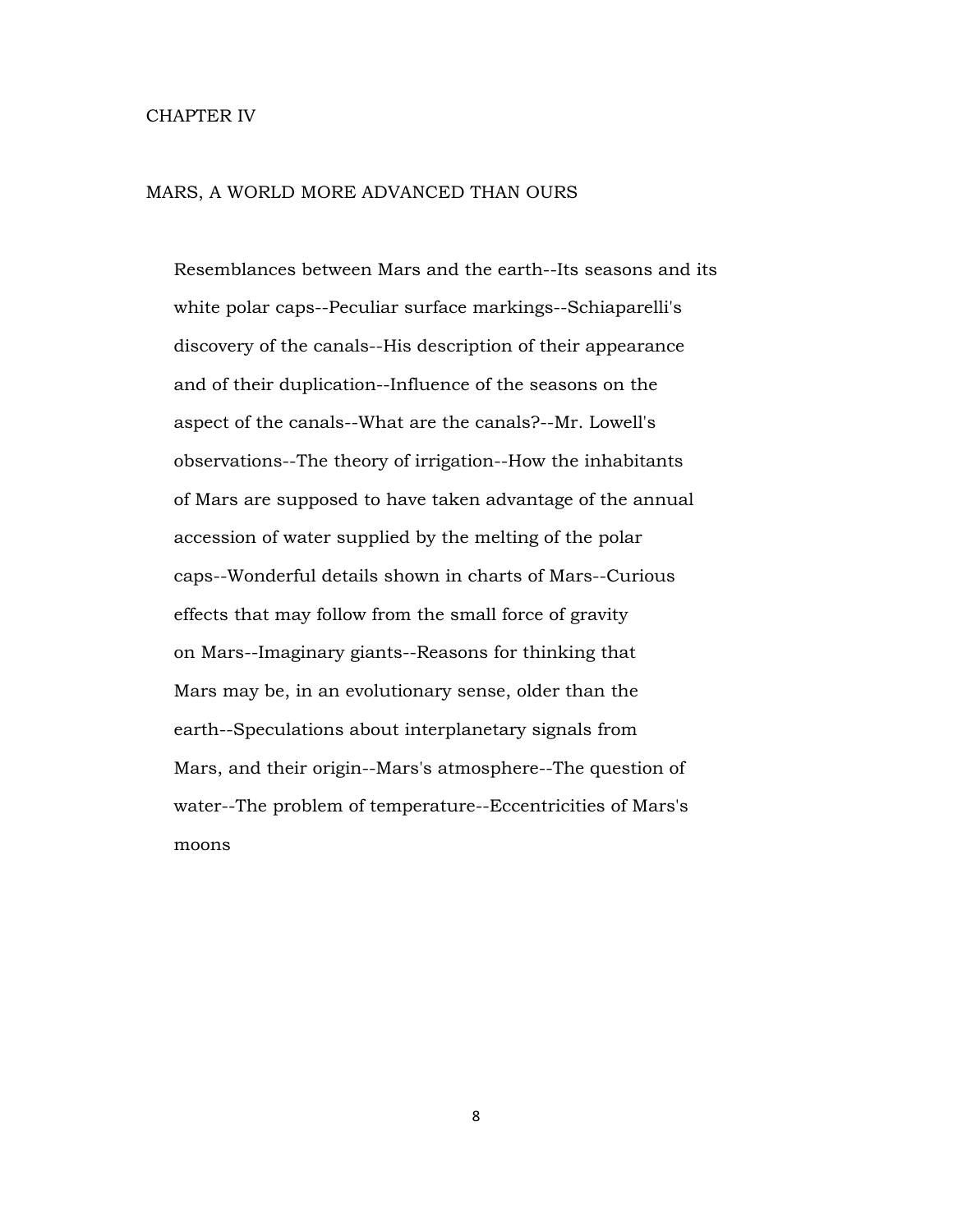#### CHAPTER V

## THE ASTEROIDS, A FAMILY OF DWARF WORLDS

 Only four asteroids large enough to be measured--Remarkable differences in their brightness irrespective of size--Their widely scattered and intermixed orbits--Eccentric orbit of Eros--the nearest celestial body to the earth except the moon--Its existence recorded by photography before it was discovered--Its great and rapid fluctuations in light, and the curious hypotheses based upon them--Is it a fragment of an exploded planet?--The startling theory of Olbers as to the origin of the asteroids revived--Curious results of the slight force of gravity on an asteroid--An imaginary visit to a world only twelve miles in diameter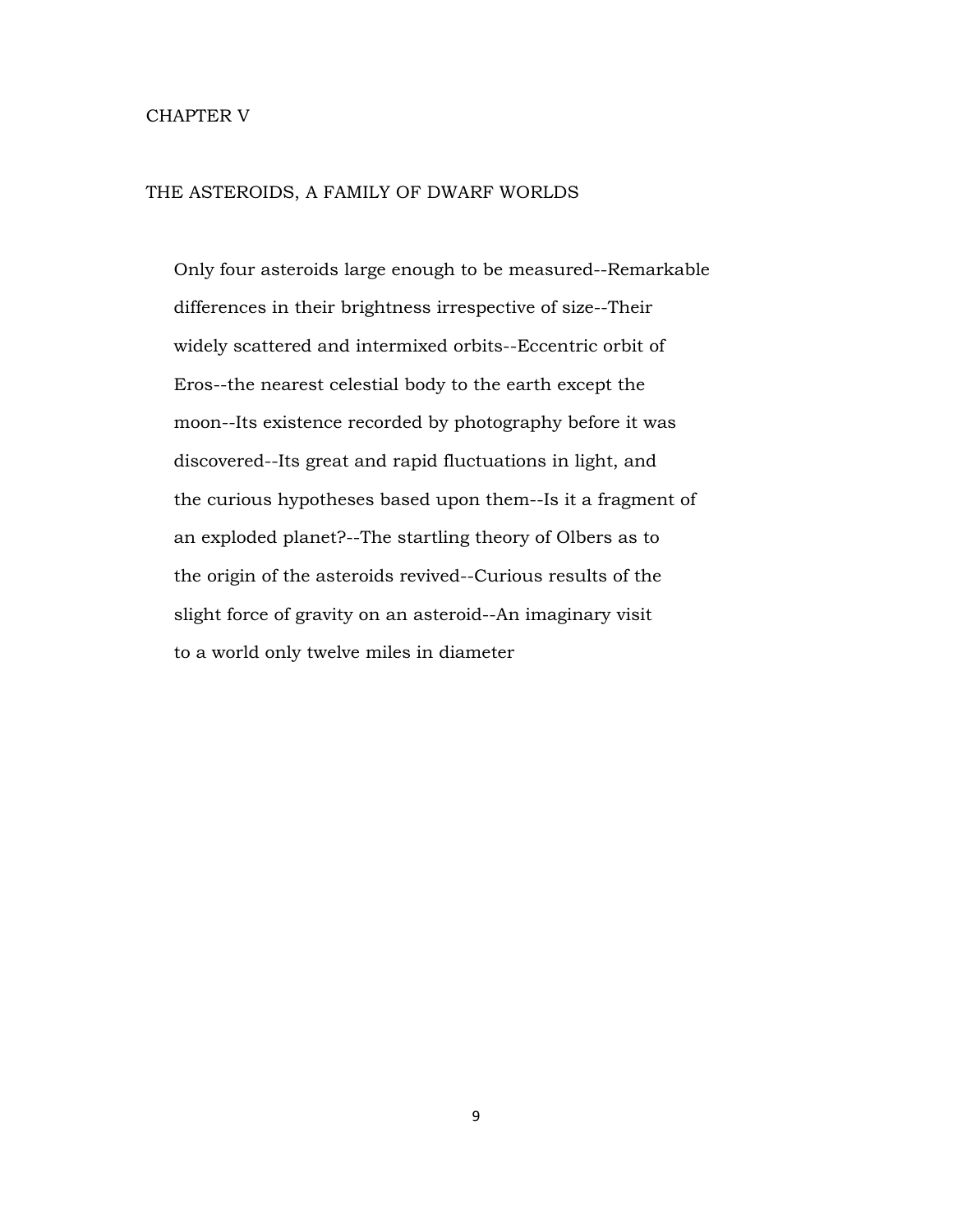## CHAPTER VI

### JUPITER, THE GREATEST OF KNOWN WORLDS

 Jupiter compared with our globe--His swift rotation on his axis--Remarkable lack of density--The force of gravity on Jupiter--Wonderful clouds--Strange phenomena of the great belts--Brilliant display of colors--The great red spot and the many theories it has given rise to--Curious facts about the varying rates of rotation of the huge planet's surface--The theory of a hidden world in Jupiter--When Jupiter was a companion star to the sun--The miracle of world-making before our eyes--Are Jupiter's satellites habitable?--Magnificent spectacles in the Jovian system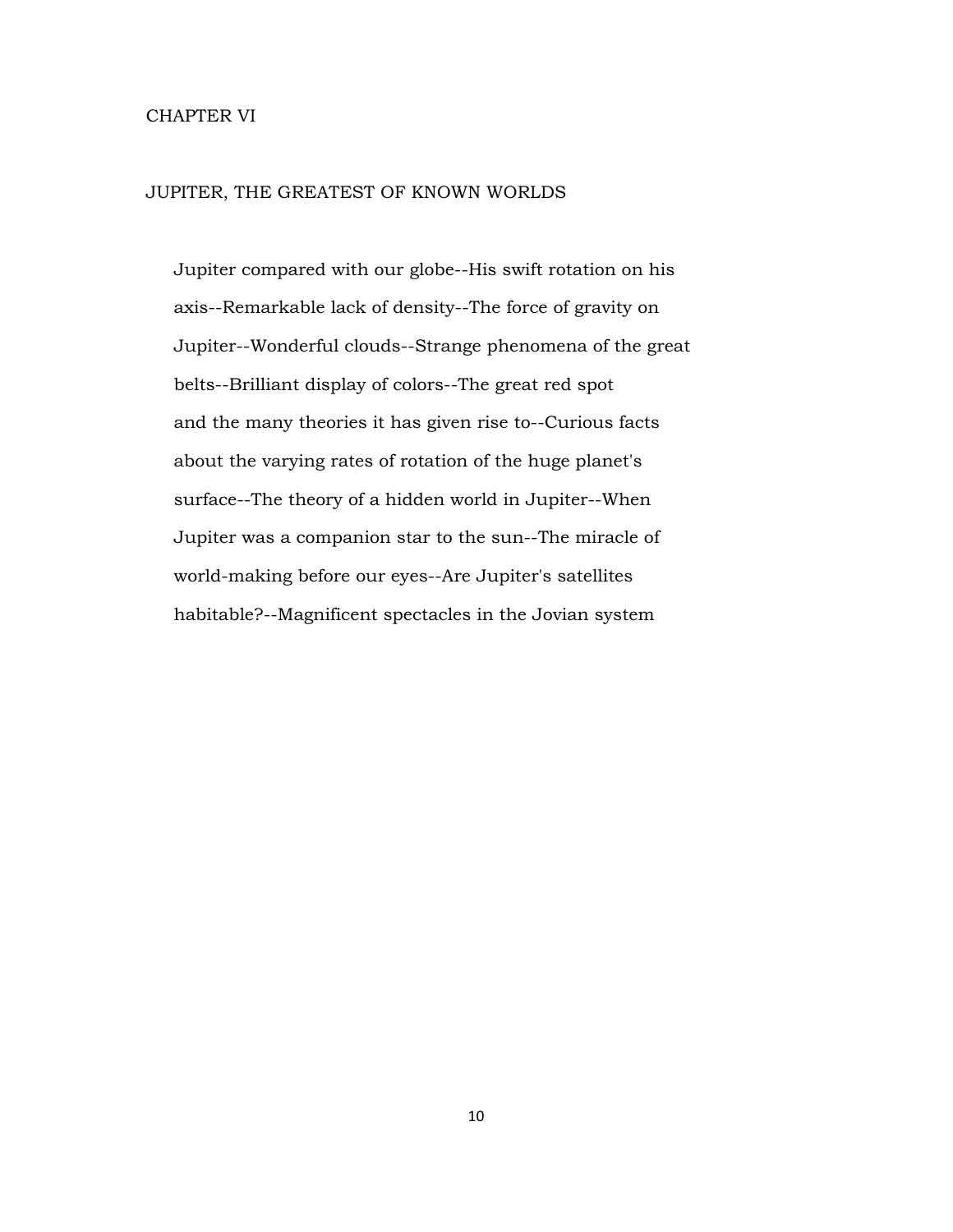## CHAPTER VII

## SATURN, A PRODIGY AMONG PLANETS

 The wonder of the great rings--Saturn's great distance and long year--The least dense of all the planets--It would float in water--What kind of a world is it?--Sir Humphry Davy's imaginary inhabitants of Saturn--Facts about the rings, which are a phenomenon unparalleled in the visible universe--The surprising nature of the rings, as revealed by mathematics and the spectroscope--The question of their origin and ultimate fate--Dr. Dick's idea of their habitability--Swedenborg's curious description of the appearance of the rings from Saturn--Is Saturn a globe of vapor, or of dust?--The nine satellites and "Roche's limit"--The play of spectacular shadows in the Saturnian system--Uranus and Neptune--Is there a yet undiscovered planet greater than Jupiter?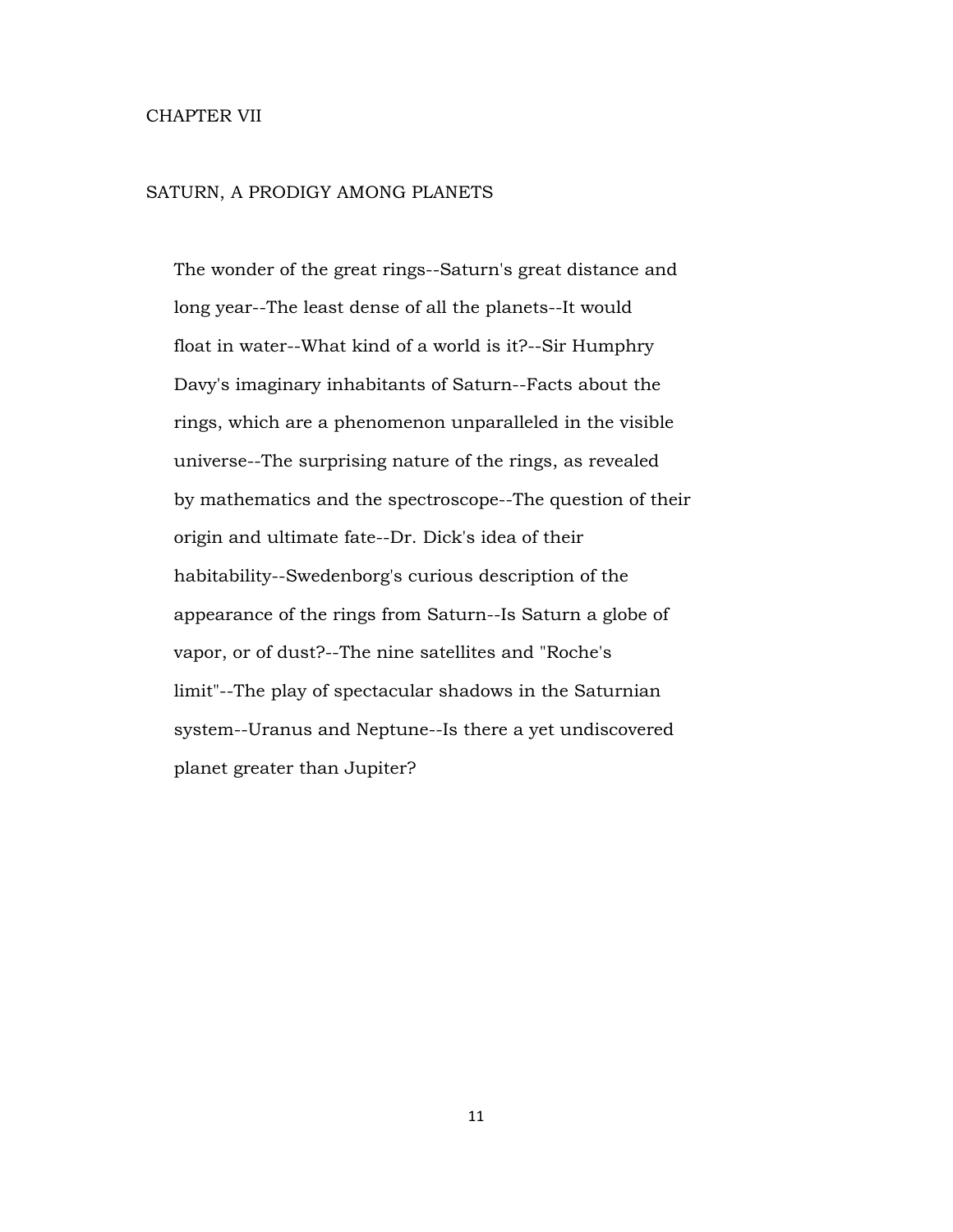### CHAPTER VIII

### THE MOON, CHILD OF THE EARTH AND THE SUN

 The moon a favorite subject for intellectual speculation--Its nearness to the earth graphically illustrated--Ideas of the ancients--Galileo's discoveries--What first raised a serious question as to its habitability--Singularity of the moon's motions--Appearance of its surface to the naked eye and with the telescope--The "seas" and the wonderful mountains and craters--A terrible abyss described--Tycho's mysterious rays--Difference between lunar and terrestrial volcanoes--Mountain-ringed valleys--Gigantic cracks in the lunar globe--Slight force of gravity of the moon and some interesting deductions--The moon a world of giantism--What kind of atmospheric gases can the moon contain--The question of water and of former oceans--The great volcanic cataclysm in the moon's history--Evidence of volcanic and other changes now occurring--Is there vegetation on the moon?--Lunar day and night--The earth as seen from the moon--Discoveries yet to be made

12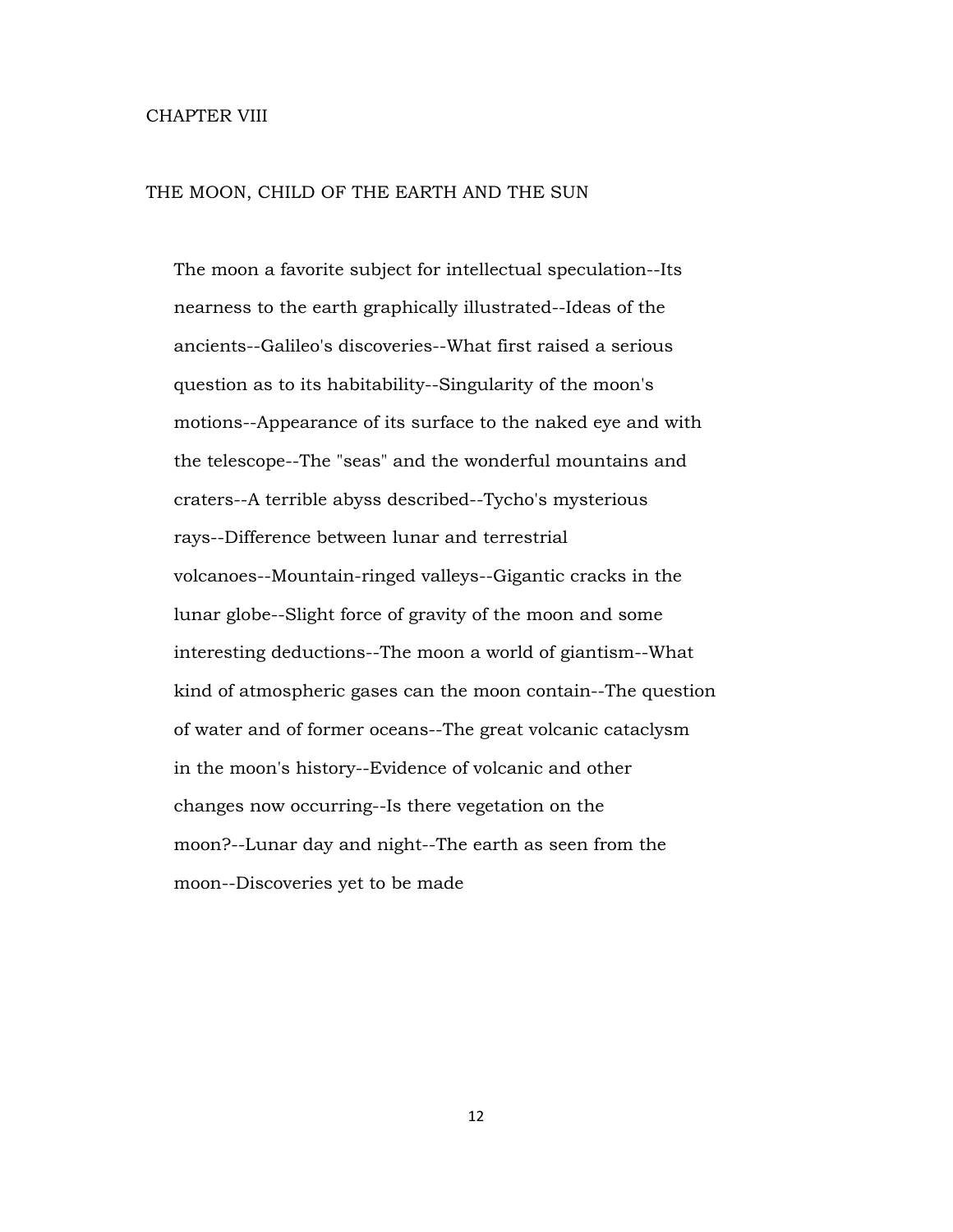# CHAPTER IX

# HOW TO FIND THE PLANETS

 It is easy to make acquaintance with the planets and to follow them among the stars--The first step a knowledge of the constellations--How this is to be acquired--How to use the Nautical Almanac in connection with the charts in this book--The visibility of Mercury and Venus--The oppositions of Mars, Jupiter, and Saturn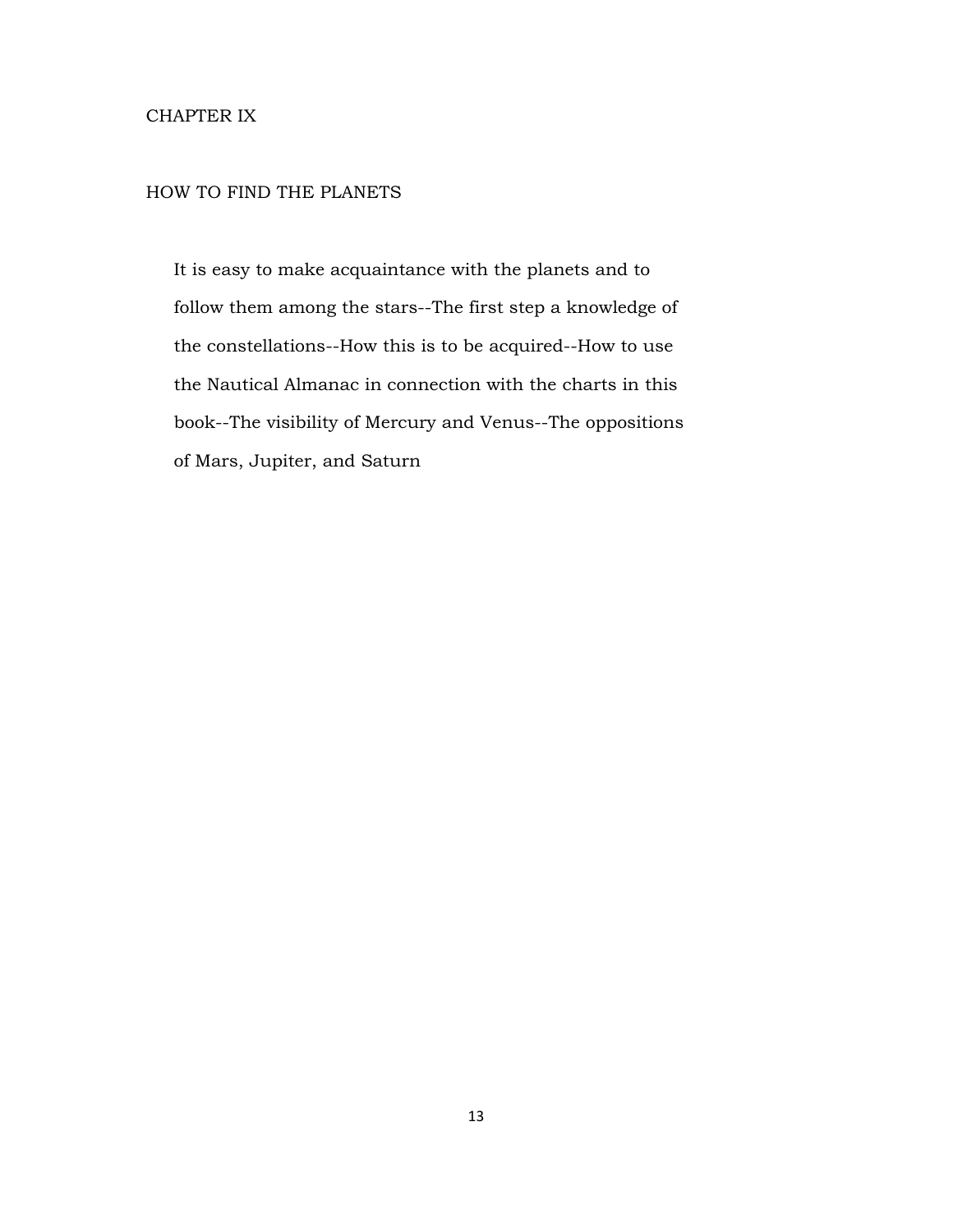### OTHER WORLDS

## CHAPTER I

# INTRODUCTORY

Other worlds and their inhabitants are remarkably popular subjects of speculation at the present time. Every day we hear people asking one another if it is true that we shall soon be able to communicate with some of the far-off globes, such as Mars, that circle in company with our earth about the sun. One of the masters of practical electrical science in our time has suggested that the principle of wireless telegraphy may be extended to the transmission of messages across space from planet to planet. The existence of intelligent inhabitants in some of the other planets has become, with many, a matter of conviction, and for everybody it presents a question of fascinating interest, which has deeply stirred the popular imagination.

The importance of this subject as an intellectual phenomenon of the opening century is clearly indicated by the extent to which it has entered into recent literature. Poets feel its inspiration, and novelists and romancers freely select other planets as the scenes of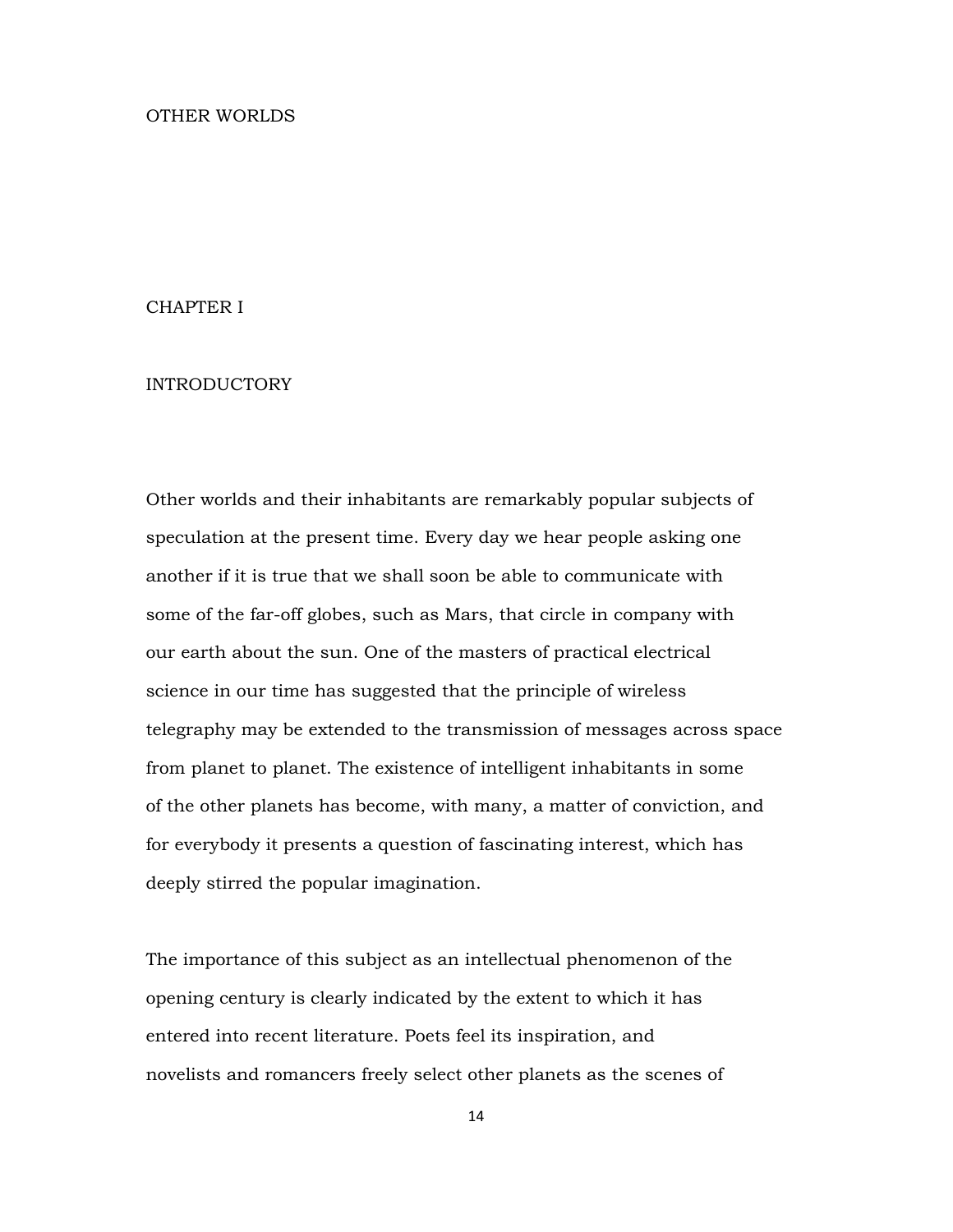their stories. One tells us of a visit paid by men to the moon, and of the wonderful things seen, and adventures had, there. Lucian, it is true, did the same thing eighteen hundred years ago, but he had not the aid of hints from modern science to guide his speculations and lend verisimilitude to his narrative.

Another startles us from our sense of planetary security with a realistic account of the invasion of the earth by the terrible sons of warlike Mars, seeking to extend their empire by the conquest of foreign globes.

Sometimes it is a trip from world to world, a kind of celestial pleasure yachting, with depictions of creatures more wonderful than--

 "The anthropophagi and men whose heads Do grow beneath their shoulders"--

that is presented to our imagination; and sometimes we are informed of the visions beheld by the temporarily disembodied spirits of trance mediums, or other modern thaumaturgists, flitting about among the planets.

Then, to vary the theme, we find charming inhabitants of other worlds represented as coming down to the earth and sojourning for a time on our dull planet, to the delight of susceptible successors of father Adam, who become, henceforth, ready to follow their captivating visitors to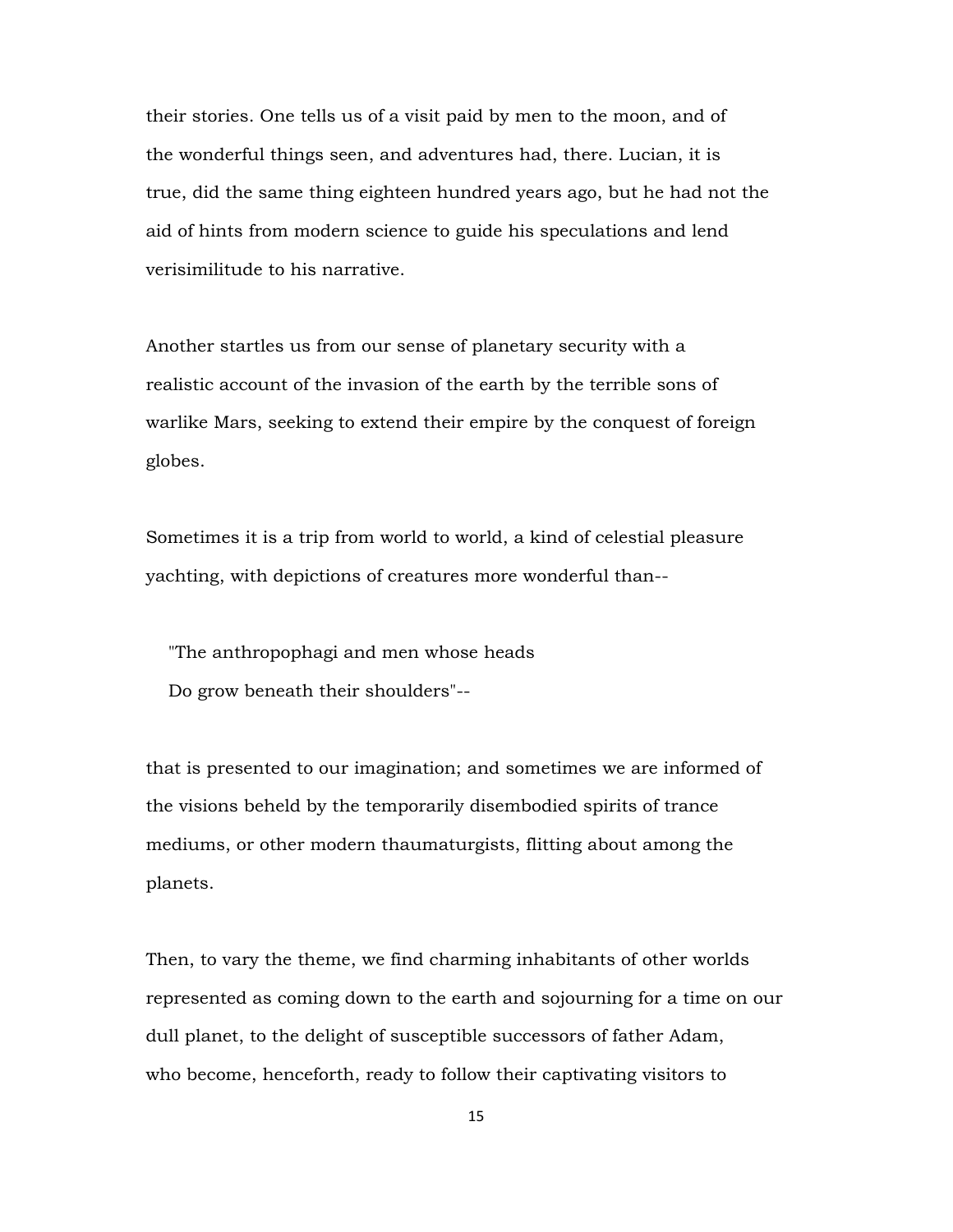the ends of the universe.

In short, writers of fiction have already established interplanetary communication to their entire satisfaction, thus vastly and indefinitely enlarging the bounds of romance, and making us so familiar with the peculiarities of our remarkable brothers and sisters of Mars, Venus, and the moon, that we can not help feeling, notwithstanding the many divergences in the descriptions, that we should certainly recognize them on sight wherever we might meet them.

But the subject is by no means abandoned to the tellers of tales and the dreamers of dreams. Men of science, also, eagerly enter into the discussion of the possibilities of other worlds, and become warm over it.

Around Mars, in particular, a lively war of opinions rages. Not all astronomers have joined in the dispute--some have not imagination enough, and some are waiting for more light before choosing sides--but those who have entered the arena are divided between two opposed camps. One side holds that Mars is not only a world capable of having inhabitants, but that it actually has them, and that they have given visual proof of their existence and their intelligence through the changes they have produced upon its surface. The other side maintains that Mars is neither inhabited nor habitable, and that what are taken for vast public works and engineering marvels wrought by its industrious inhabitants, are nothing but illusions of the telescope, or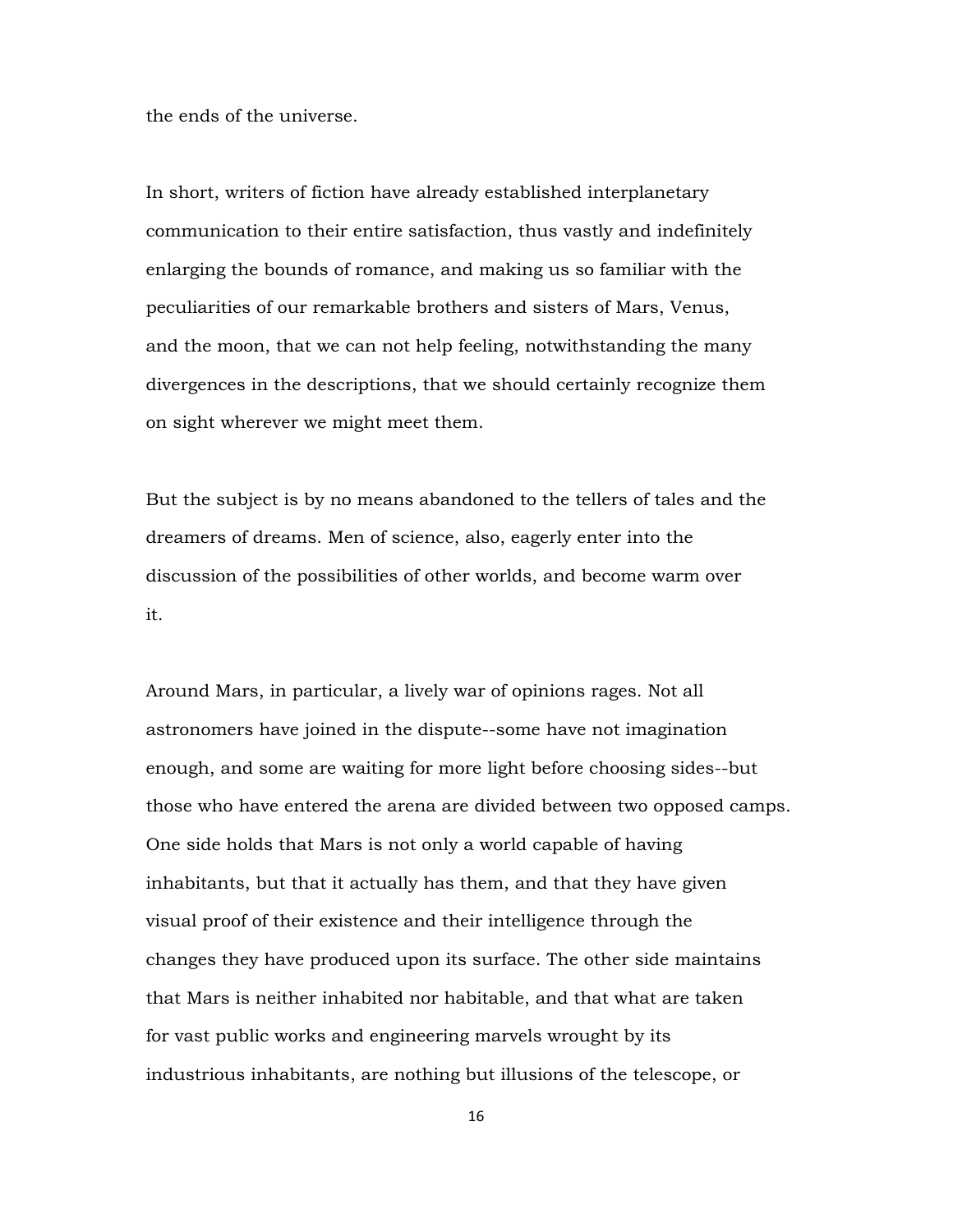delusions of the observer's mind. Both adduce numerous observations, telescopic and spectroscopic, and many arguments, scientific and theoretic, to support their respective contentions, but neither side has yet been able to convince or silence the other, although both have made themselves and their views intensely interesting to the world at large, which would very much like to know what the truth really is.

And not only Mars, but Venus--the beauteous twin sister of the earth, who, when she glows in the evening sky, makes everybody a lover of the stars--and even Mercury, the Moor among the planets, wearing "the shadowed livery of the burnished sun," to whom he is "a neighbor and near bred," and Jupiter, Saturn, and the moon itself--all these have their advocates, who refuse to believe that they are lifeless globes, mere reflectors of useless sunshine.

The case of the moon is, in this respect, especially interesting, on account of the change that has occurred in the opinions held concerning its physical condition. For a very long time our satellite was confidently, and almost universally, regarded as an airless, waterless, lifeless desert, a completely "dead world," a bare, desiccated skull of rock, circling about the living earth.

But within a few years there has been a reaction from this extreme view of the lifelessness of the moon. Observers tell us of clouds suddenly appearing and then melting to invisibility over volcanic craters; of evidences of an atmosphere, rare as compared with ours, yet manifest in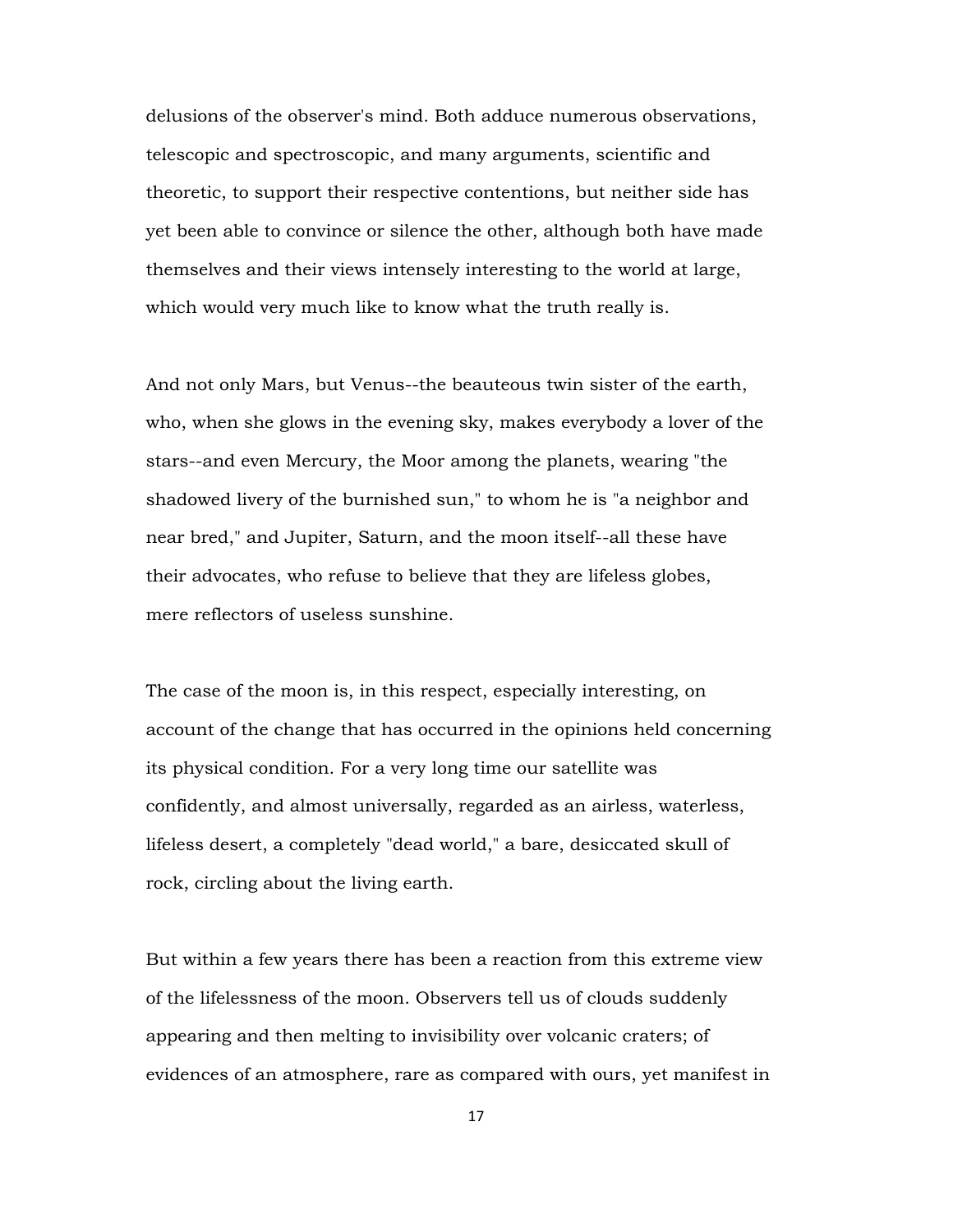its effects; of variations of color witnessed in certain places as the sunlight drifts over them at changing angles of incidence; of what seem to be immense fields of vegetation covering level ground, and of appearances indicating the existence of clouds of ice crystals and deposits of snow among the mountainous lunar landscapes. Thus, in a manner, the moon is rehabilitated, and we are invited to regard its silvery beams not as the reflections of the surface of a desert, but as sent back to our eyes from the face of a world that yet has some slight remnants of life to brighten it.

The suggestion that there is an atmosphere lying close upon the shell of the lunar globe, filling the deep cavities that pit its face and penetrating to an unknown depth in its interior, recalls a speculation of the ingenious and entertaining Fontenelle, in the seventeenth century--recently revived and enlarged upon by the author of one of our modern romances of adventure in the moon--to the effect that the lunar inhabitants dwell beneath the surface of their globe instead of on the top of it.

Now, because of this widespread and continually increasing interest in the subject of other worlds, and on account of the many curious revelations that we owe to modern telescopes and other improved means of investigation, it is certainly to be desired that the most important and interesting discoveries that have lately been made concerning the various globes which together with the earth constitute the sun's family, should be assembled in a convenient and popular form--and that

18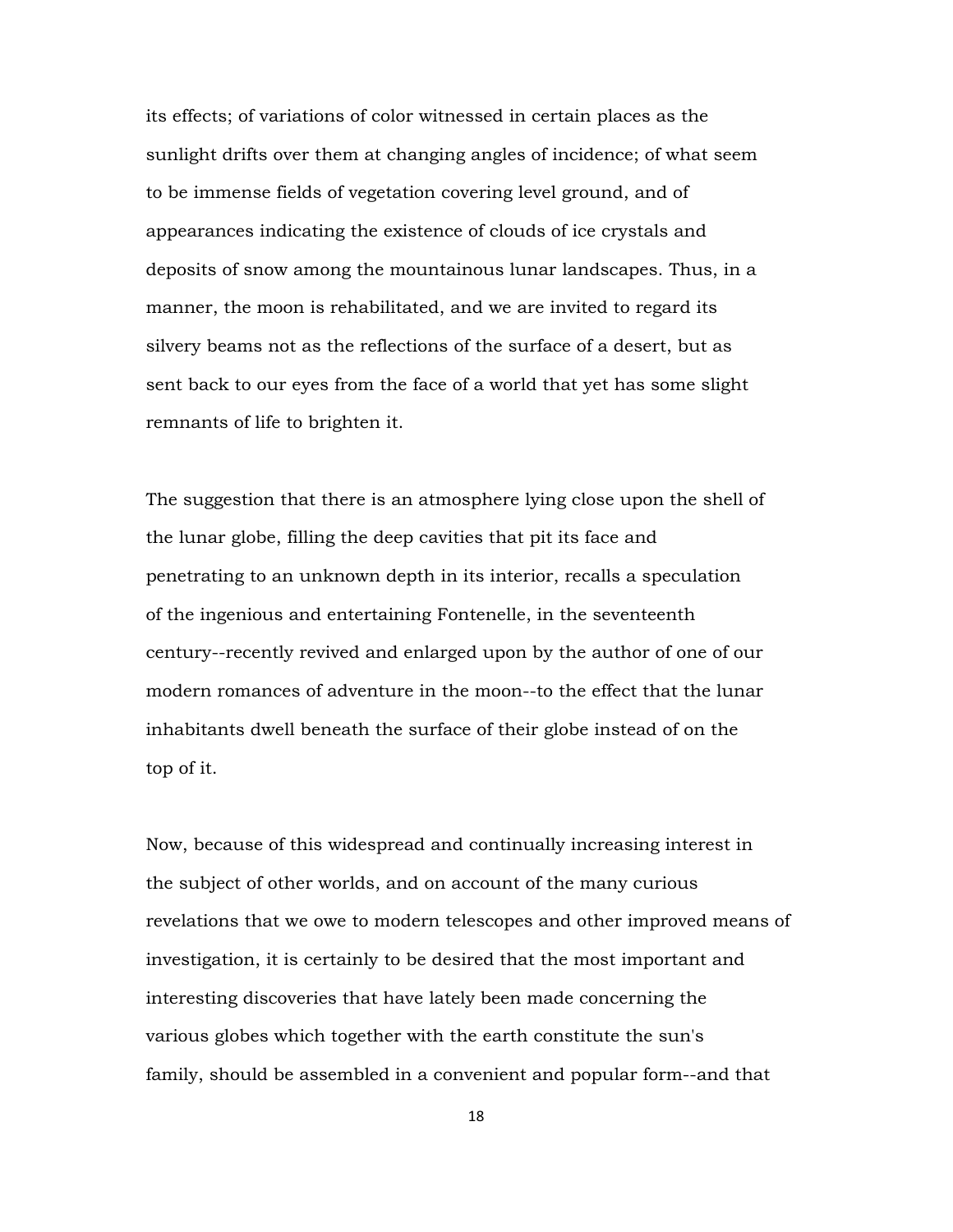is the object of this book. Fact is admittedly often stranger and more wonderful than fiction, and there are no facts that appeal more powerfully to the imagination than do those of astronomy. Technical books on astronomy usually either ignore the subject of the habitability of the planets, or dismiss it with scarcely any recognition of the overpowering human interest that it possesses. Hence, a book written specially from the point of view of that subject would appear calculated to meet a popular want; and this the more, because, since Mr. Proctor wrote his Other Worlds than Ours and M. Flammarion his Pluralité des Mondes Habités, many most important and significant discoveries have been made that, in several notable instances, have completely altered the aspect in which the planets present themselves for our judgment as to their conditions of habitability.

No doubt the natural tendency of the mind is to regard all the planets as habitable worlds, for there seems to be deeply implanted in human nature a consciousness of the universality of life, giving rise to a conviction that one world, even in the material sense, is not enough for it, but that every planet must belong to its kingdom. We are apt to say to ourselves: "The earth is one of a number of planets, all similarly circumstanced; the earth is inhabited, why should not the others also be inhabited?"

What has been learned of the unity in chemical constitution and mechanical operation prevailing throughout the solar system, together with the continually accumulating evidence of the common origin of its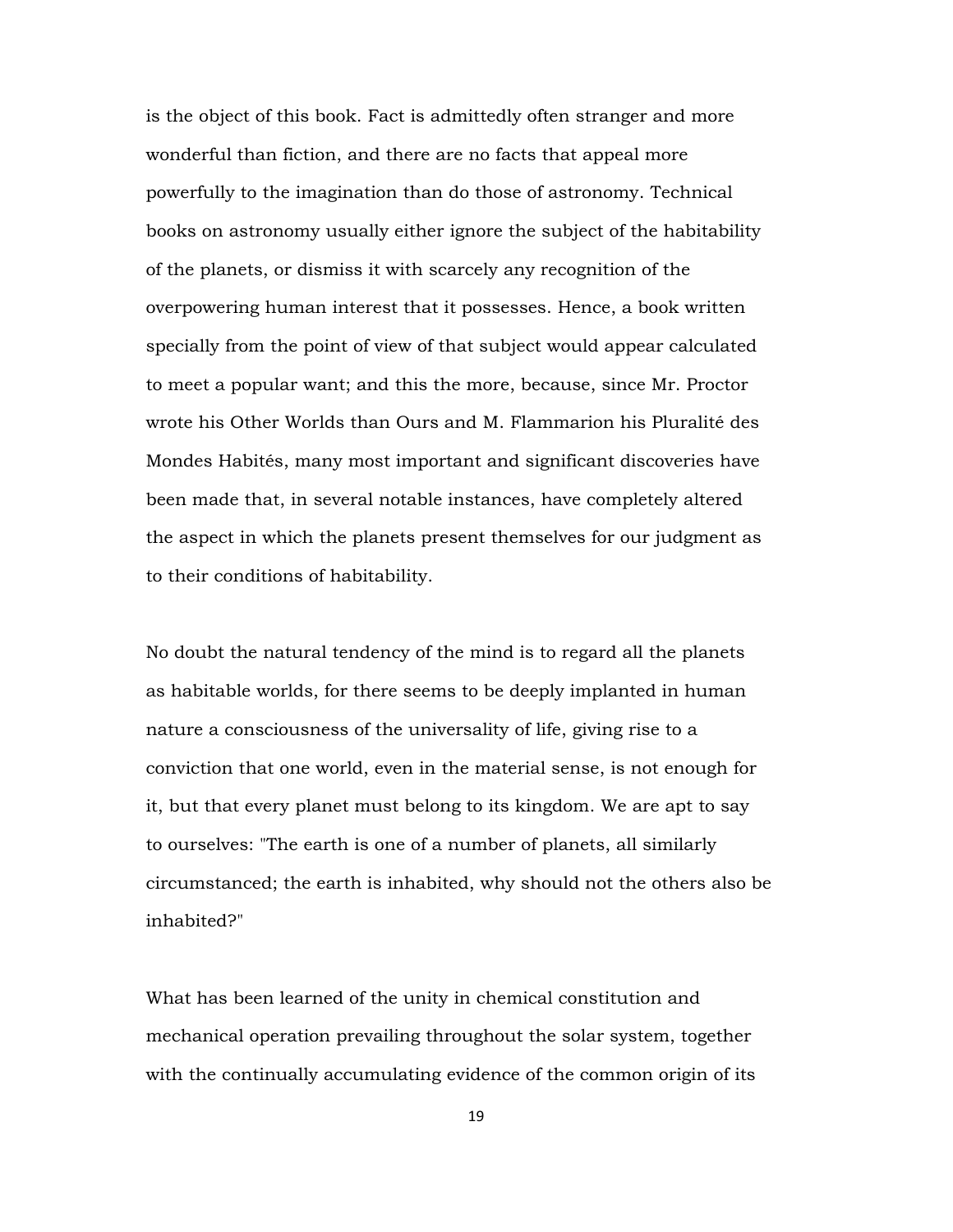various members, and the identity of the evolutionary processes that have brought them into being, all tends to strengthen the a priori hypothesis that life is a phenomenon general to the entire system, and only absent where its essential and fundamental conditions, for special and local, and perhaps temporary, reasons, do not exist.

If we look for life in the sun, for instance, while accepting the prevalent conception of the sun as a center of intense thermal action, we must abandon all our ideas of the physical organization of life formed upon what we know of it from experimental evidence. We can not imagine any form of life that has ever been presented to our senses as existing in the sun.

But this is not generally true of the planets. Life, in our sense of it, is a planetary, not a solar, phenomenon, and while we may find reasons for believing that on some of the planets the conditions are such that creatures organized like ourselves could not survive, yet we can not positively say that every form of living organism must necessarily be excluded from a world whose environment would be unsuited for us and our contemporaries in terrestrial life.

Although our sole knowledge of animated nature is confined to what we learn by experience on the earth, yet it is a most entertaining, and by no means unedifying, occupation, to seek to apply to the exceedingly diversified conditions prevailing in the other planets, as astronomical observations reveal them to us, the principles, types, and limitations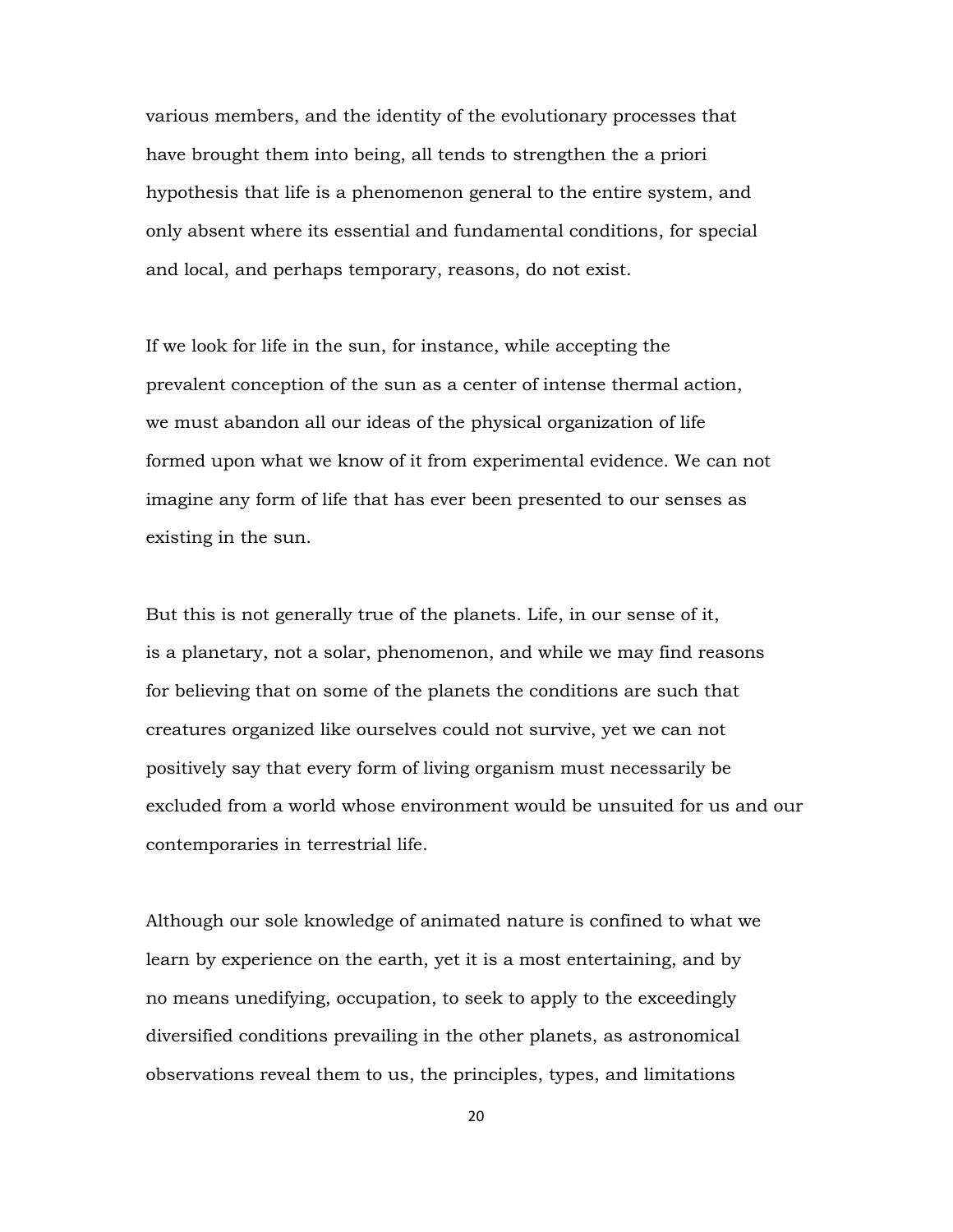that govern the living creatures of our world, and to judge, as best we can, how far those types and limits may be modified or extended so that those other planets may reasonably be included among the probable abodes of life.

In order to form such judgments each planet must be examined by itself, but first it is desirable to glance at the planetary system as a whole. To do this we may throw off, in imagination, the dominance of the sun, and suppose ourselves to be in the midst of open space, far removed both from the sun and the other stars. In this situation it is only by chance, or through foreknowledge, that we can distinguish our sun at all, for it is lost among the stars; and when we discover it we find that it is only one of the smaller and less conspicuous members of the sparkling host.

We rapidly approach, and when we have arrived within a distance comparable with that of its planets, we see that the sun has increased in apparent magnitude, until now it enormously outshines all the other stars, and its rays begin to produce the effect of daylight upon the orbs that they reach. But we are in no danger of mistaking its apparent superiority to its fellow stars for a real one, because we clearly perceive that our nearness alone makes it seem so great and overpowering.

And now we observe that this star that we have drawn near to has attending it a number of minute satellites, faintly shining specks, that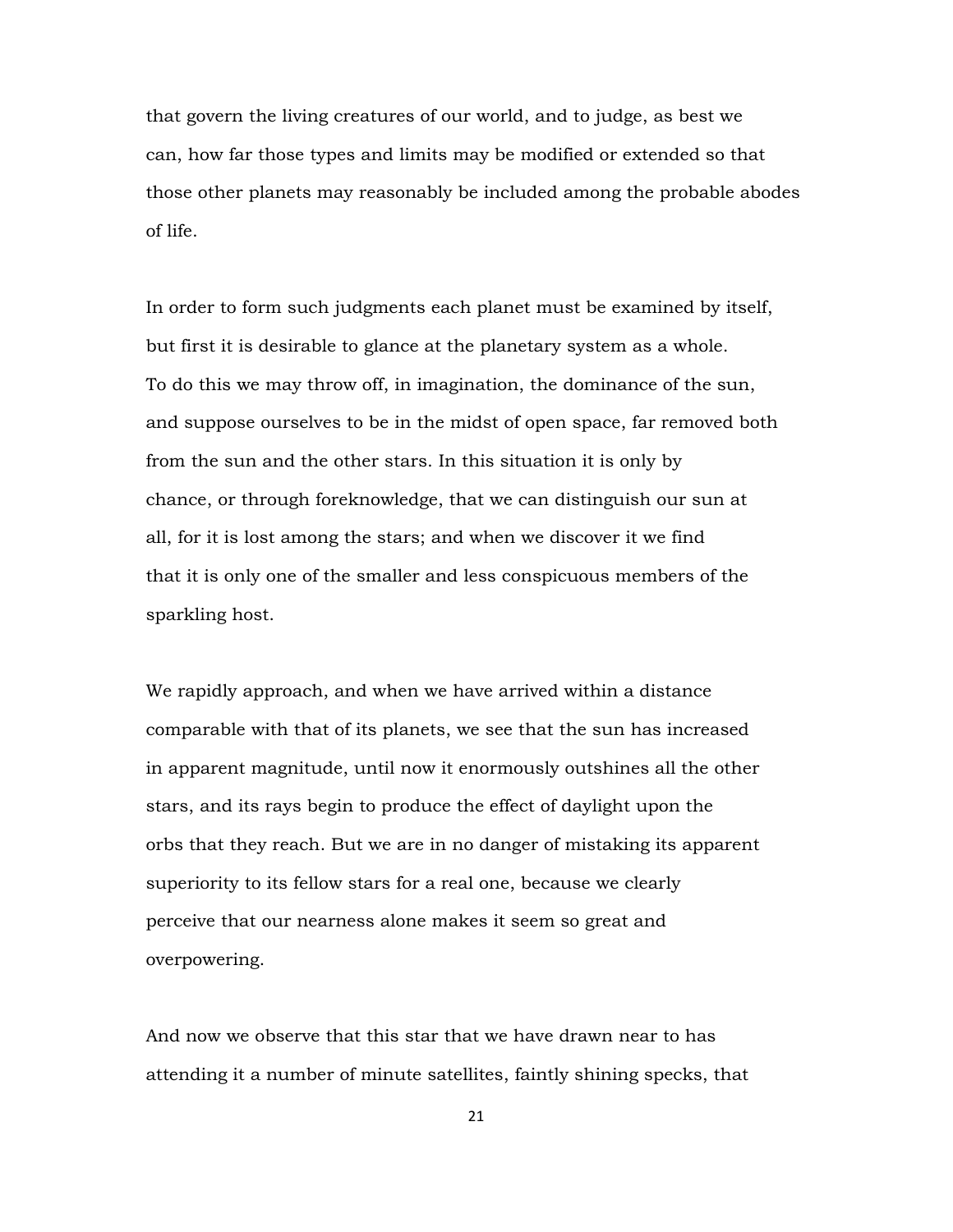circle about it as if charmed, like night-wandering insects, by its splendor. It is manifest to us at the first glance that without the sun these obedient little planets would not exist; it is his attraction that binds them together in a system, and his rays that make them visible to one another in the abyss of space. Although they vary in relative size, yet we observe a striking similarity among them. They are all globular bodies, they all turn upon their axes, they all travel about the sun in the same direction, and their paths all lie very nearly in one plane. Some of them have one or more moons, or satellites, circling about them in imitation of their own revolution about the sun. Their family relationship to one another and to the sun is so evident that it colors our judgment about them as individuals; and when we happen to find, upon closer approach, that one of them, the earth, is covered with vegetation and water and filled with thousands of species of animated creatures, we are disposed to believe, without further examination, that they are all alike in this respect, just as they are all alike in receiving light and heat from the sun.

This preliminary judgment, arising from the evident unity of the planetary system, can only be varied by an examination of its members in detail.

One striking fact that commands our attention as soon as we have entered the narrow precincts of the solar system is the isolation of the sun and its attendants in space. The solar system occupies a disk-shaped, or flat circular, expanse, about 5,580,000,000 miles across and relatively

22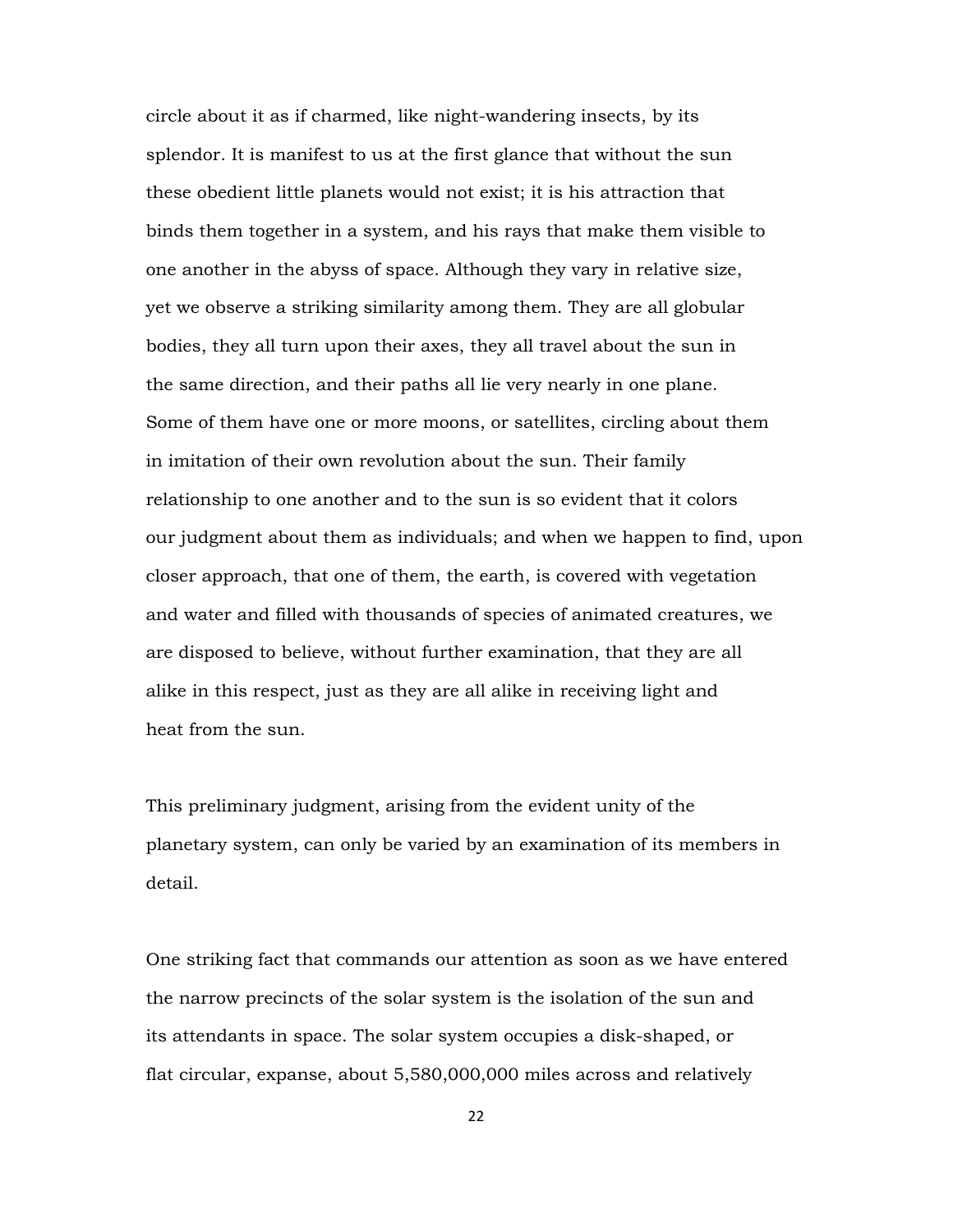very thin, the sun being in the center. From the sun to the nearest star, or other sun, the distance is approximately five thousand times the entire diameter of the solar system. But the vast majority of the stars are probably a hundred times yet more remote. In other words, if the Solar system be represented by a circular flower-bed ten feet across, the nearest star must be placed at a distance of nine and a half miles, and the great multitude of the stars at a distance of nine hundred miles!

Or, to put it in another way, let us suppose the sun and his planets to be represented by a fleet of ships at sea, all included within a space about half a mile across; then, in order that there might be no shore relatively nearer than the nearest fixed star is to the sun, we should have to place our fleet in the middle of the Pacific Ocean, while the distance of the main shore of the starry universe would be so immense that the whole surface of the earth would be far too small to hold the expanse of ocean needed to represent it!

From these general considerations we next proceed to recall some of the details of the system of worlds amid which we dwell. Besides the earth, the sun has seven other principal planets in attendance. These eight planets fall into two classes--the terrestrial planets and the major, or jovian, planets. The former class comprises Mercury, Venus, the earth, and Mars, and the latter Jupiter, Saturn, Uranus, and Neptune. I have named them all in the order of their distance from the sun, beginning with the nearest.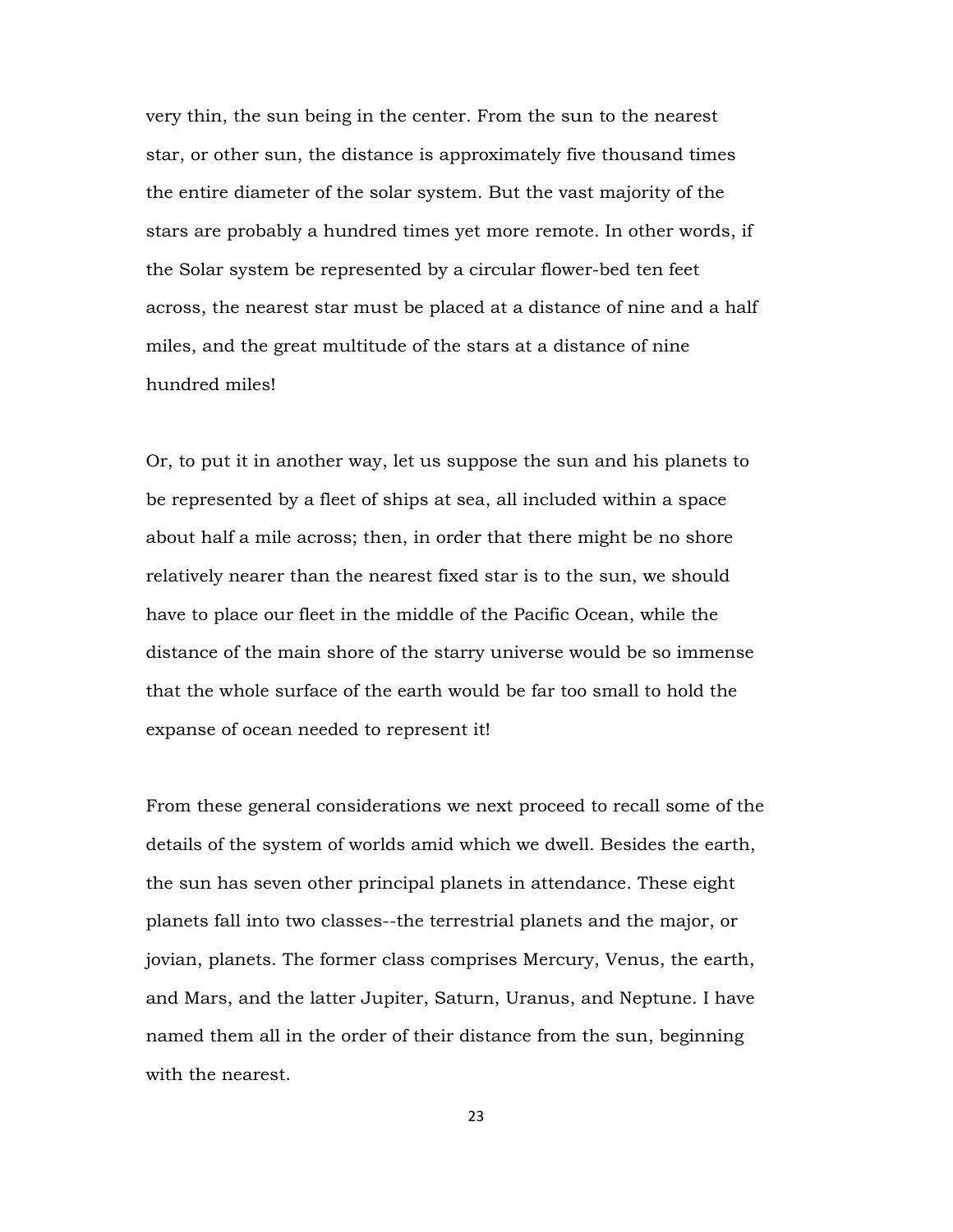The terrestrial planets, taking their class name from terra, the earth, are relatively close to the sun and comparatively small. The major planets--or the jovian planets, if we give them a common title based upon the name of their chief, Jupiter or Jove--are relatively distant from the sun and are characterized both by great comparative size and slight mean density. The terrestrial planets are all included within a circle, having the sun for a center, about 140,000,000 miles in radius. The space, or gap, between the outermost of them, Mars, and the innermost of the jovian planets, Jupiter, is nearly two and a half times as broad as the entire radius of the circle within which they are included. And not only is the jovian group of planets widely separated from the terrestrial group, but the distances between the orbits of its four members are likewise very great and progressively increasing. Between Jupiter and Saturn is a gap 400,000,000 miles across, and this becomes 900,000,000 miles between Saturn and Uranus, and more than 1,000,000,000 miles between Uranus and Neptune. All of these distances are given in round numbers.

Finally, we come to some very extraordinary worlds--if we can call them worlds at all--the asteroids. They form a third group, characterized by the extreme smallness of its individual members, their astonishing number, and the unusual eccentricities and inclinations of their orbits. They are situated in the gap between the terrestrial and the jovian planets, and about 500 of them have been discovered, while there is reason to think that their real number may be many thousands. The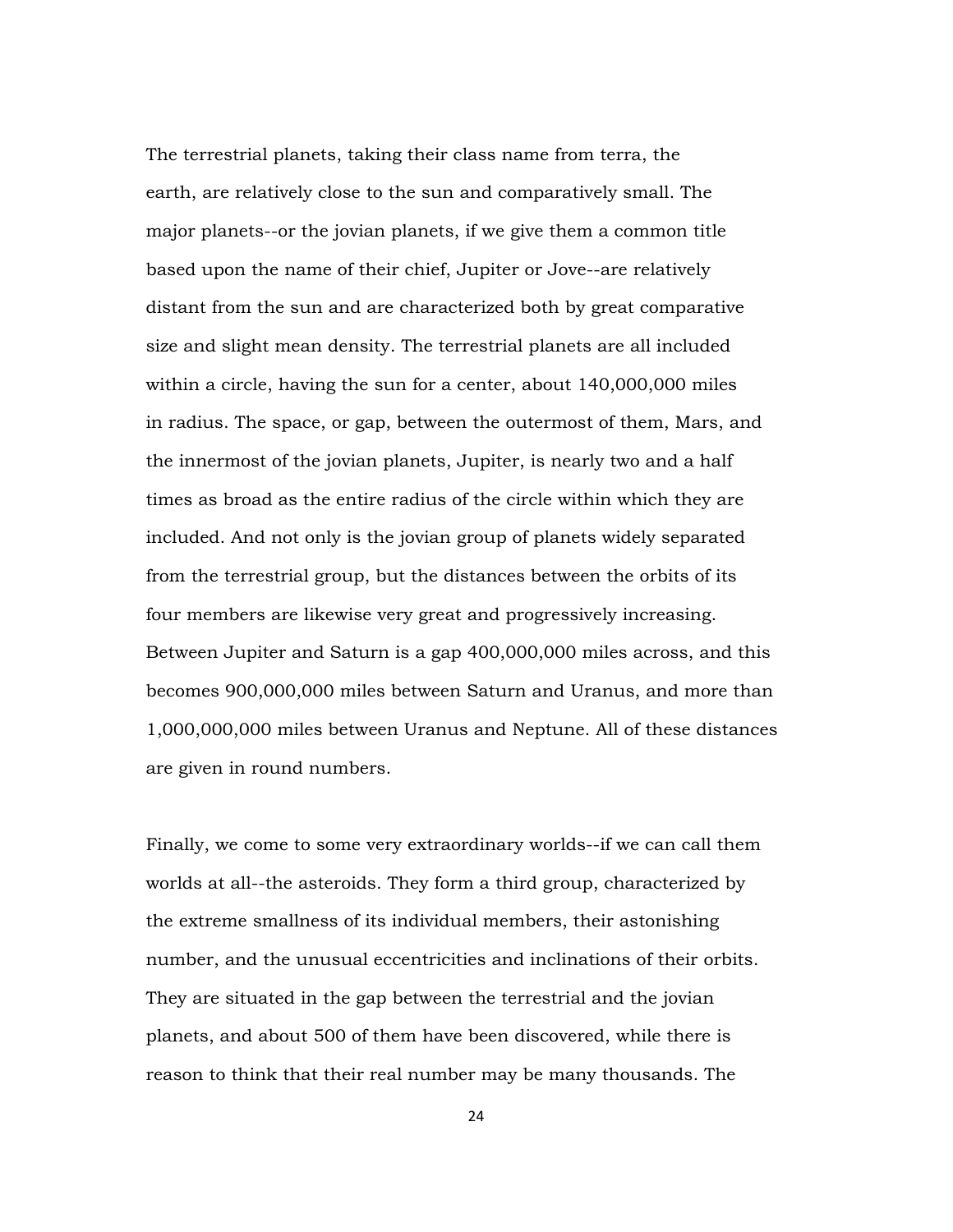largest of them is less than 500 miles in diameter, and many of those recently discovered may be not more than ten or twenty miles in diameter. What marvelous places of abode such little planets would be if it were possible to believe them inhabited, we shall see more clearly when we come to consider them in their turn. But without regard to the question of habitability, the asteroids will be found extremely interesting.

In the next chapter we proceed to take up the planets for study as individuals, beginning with Mercury, the one nearest the sun.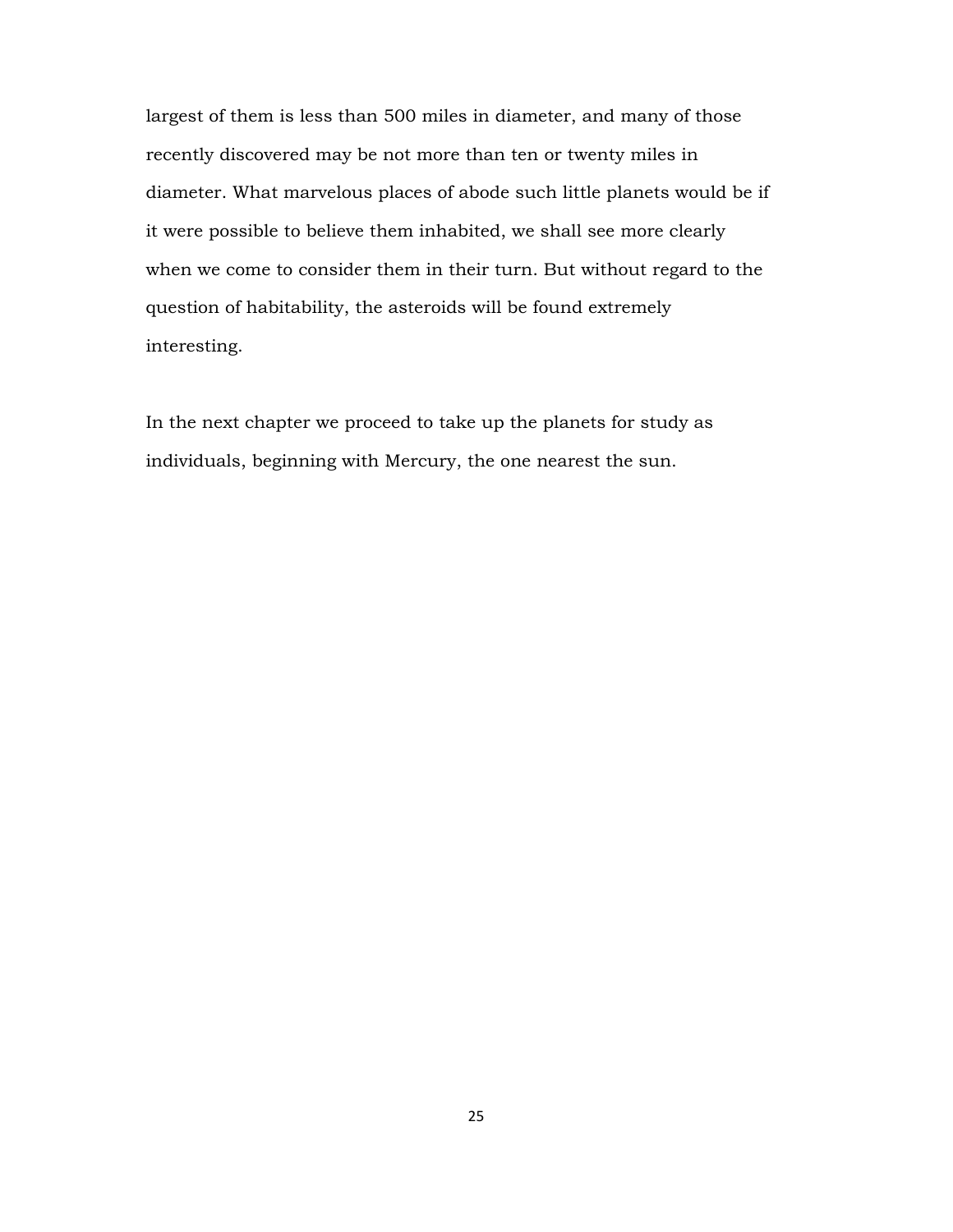## CHAPTER II

### MERCURY, A WORLD OF TWO FACES AND MANY CONTRASTS

Mercury, the first of the other worlds that we are going to consider, fascinates by its grotesqueness, like a piece of Chinese ivory carving, so small is it for its kind and so finished in its eccentric details. In a little while we shall see how singular Mercury is in many of the particulars of planetary existence, but first of all let us endeavor to obtain a clear idea of the actual size and mass of this strange little planet. Compared with the earth it is so diminutive that it looks as if it had been cut out on the pattern of a satellite rather than that of an independent planet. Its diameter, 3,000 miles, only exceeds the moon's by less than one half, while both Jupiter and Saturn, among their remarkable collections of moons, have each at least one that is considerably larger than the planet Mercury. But, insignificant though it be in size, it holds the place of honor, nearest to the sun.

It was formerly thought that Mercury possessed a mass greatly in excess of that which its size would seem to imply, and some estimates, based upon the apparent effect of its attraction on comets, made it equal in mean density to lead, or even to the metal mercury. This led to curious speculations concerning its probable metallic composition, and the possible existence of vast quantities of such heavy elements as gold in the frame of the planet. But more recent, and probably more correct,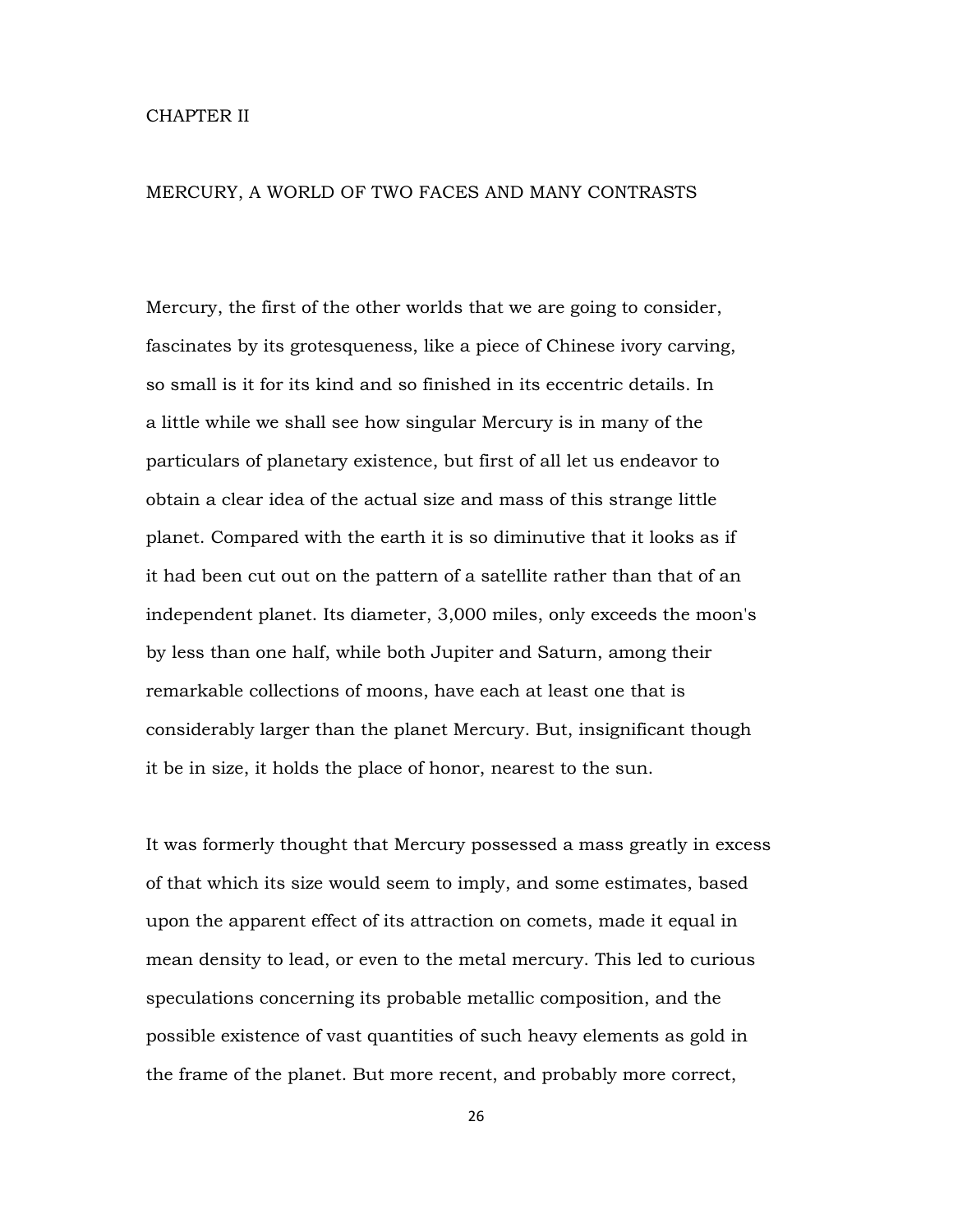computations place Mercury third in the order of density among the members of the solar system, the earth ranking as first and Venus as second. Mercury's density is now believed to be less than the earth's in the ratio of 85 to 100. Accepting this estimate, we find that the force of gravity upon the surface of Mercury is only one third as great as upon the surface of the earth--i.e., a body weighing 300 pounds on the earth would weigh only 100 pounds on Mercury.

This is an important matter, because not only the weight of bodies, but the density of the atmosphere and even the nature of its gaseous constituents, are affected by the force of gravity, and if we could journey from world to world, in our bodily form, it would make a great difference to us to find gravity considerably greater or less upon other planets than it is upon our own. This alone might suffice to render some of the planets impossible places of abode for us, unless a decided change were effected in our present physical organization.

One of the first questions that we should ask about a foreign world to which we proposed to pay a visit, would relate to its atmosphere. We should wish to know in advance if it had air and water, and in what proportions and quantities. However its own peculiar inhabitants might be supposed able to dispense with these things, to us their presence would be essential, and if we did not find them, even a planet that blazed with gold and diamonds only waiting to be seized would remain perfectly safe from our invasion. Now, in the case of Mercury, some doubt on this point exists.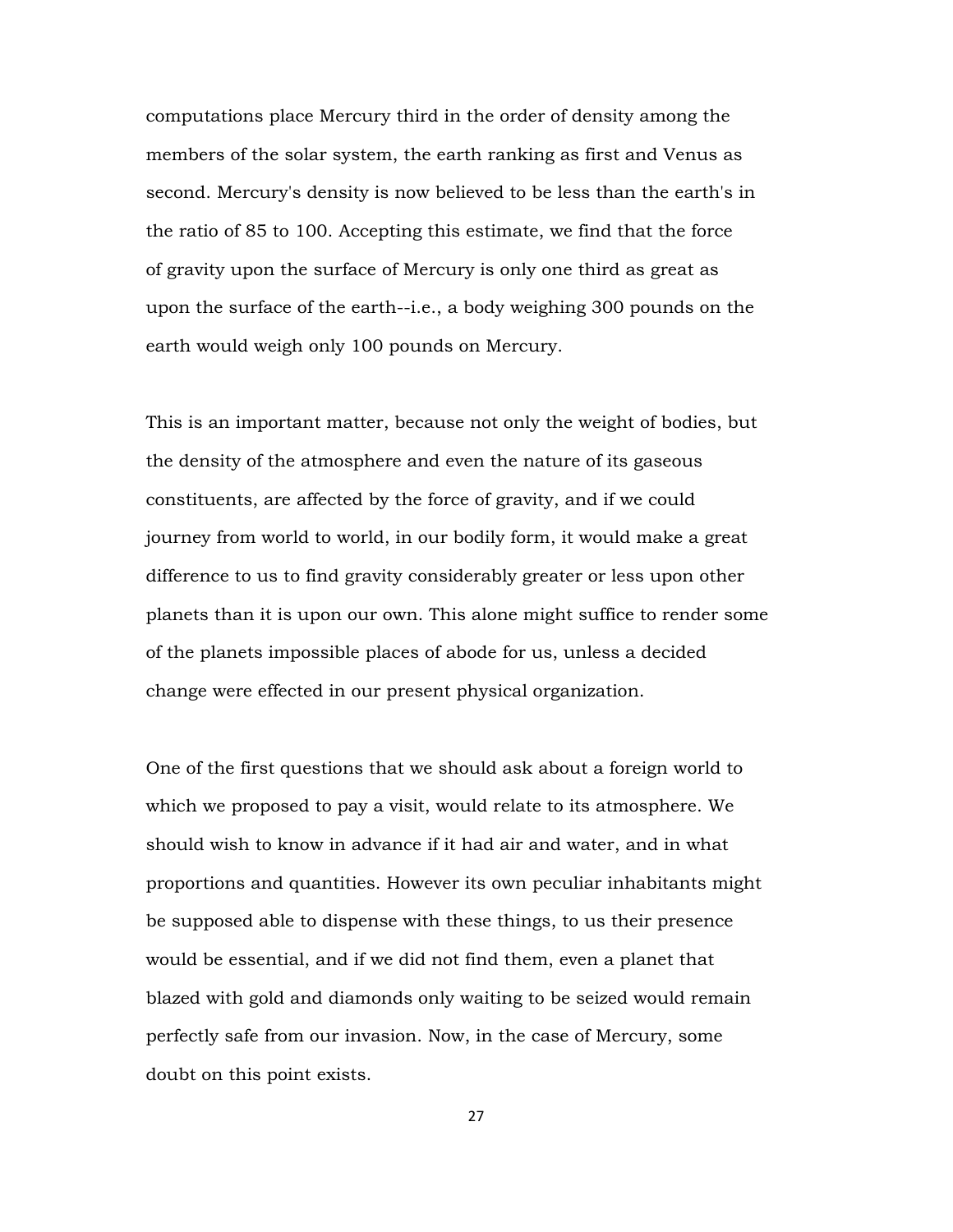Messrs. Huggins, Vogel, and others have believed that they found spectroscopic proof of the existence of both air and the vapor of water on Mercury. But the necessary observations are of a very delicate nature, and difficult to make, and some astronomers doubt whether we possess sufficient proof that Mercury has an atmosphere. At any rate, its atmosphere is very rare as compared with the earth's, but we need not, on that account, conclude that Mercury is lifeless. Possibly, in view of certain other peculiarities soon to be explained, a rare atmosphere would be decidedly advantageous.

Being much nearer the sun than the earth is, Mercury can be seen by us only in the same quarter of the sky where the sun itself appears. As it revolves in its orbit about the sun it is visible, alternately, in the evening for a short time after sunset and in the morning for a short time before sunrise, but it can never be seen, as the outer planets are seen, in the mid-heaven or late at night. When seen low in the twilight, at evening or morning, it glows with the brilliance of a bright first-magnitude star, and is a beautiful object, though few casual watchers of the stars ever catch sight of it. When it is nearest the earth and is about to pass between the earth and the sun, it temporarily disappears in the glare of the sunlight; and likewise, when it it is farthest from the earth and passing around in its orbit on the opposite side of the sun, it is concealed by the blinding solar rays. Consequently, except with the instruments of an observatory, which are able to show it in broad day, Mercury is never visible save during the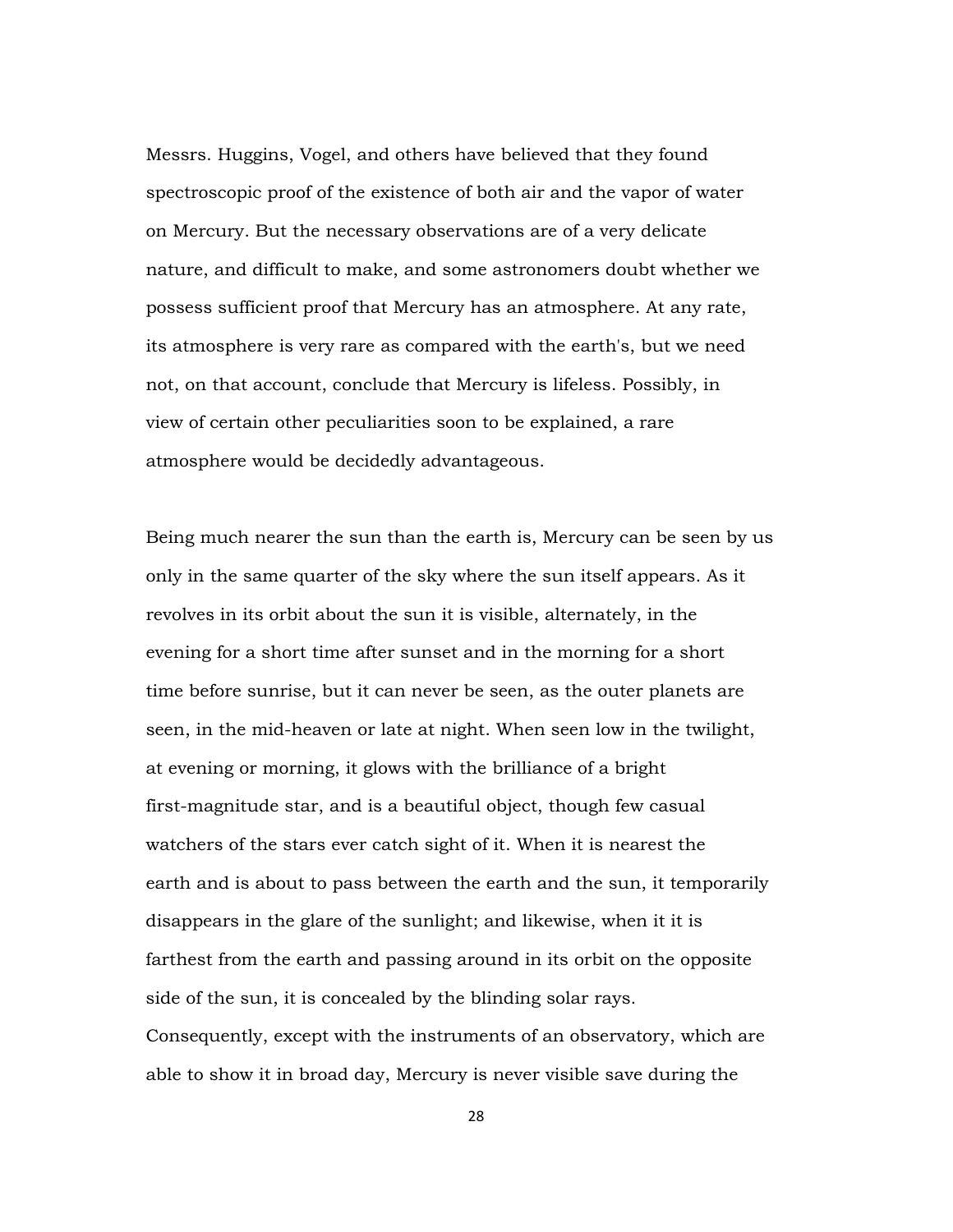comparatively brief periods of time when it is near its greatest apparent distance east or west from the sun.

The nearer a planet is to the sun the more rapidly it is compelled to move in its orbit, and Mercury, being the nearest to the sun of all the planets, is by far the swiftest footed among them. But its velocity is subject to remarkable variation, owing to the peculiar form of the orbit in which the planet travels. This is more eccentric than the orbit of any other planet, except some of the asteroids. The sun being situated in one focus of the elliptical orbit, when Mercury is at perihelion, or nearest to the sun, its distance from that body is 28,500,000 miles, but when it is at aphelion, or farthest from the sun, its distance is 43,500,000 miles. The difference is no less than 14,000,000 miles! When nearest the sun Mercury darts forward in its orbit at the rate of twenty-nine miles in a second, while when farthest from the sun the speed is reduced to twenty-three miles.

Now, let us return for a moment to the consideration of the wonderful variations in Mercury's distance from the sun, for we shall find that their effects are absolutely startling, and that they alone suffice to mark a wide difference between Mercury and the earth, considered as the abodes of sentient creatures. The total change of distance amounts, as already remarked, to 14,000,000 miles, which is almost half the entire distance separating the planet from the sun at perihelion. This immense variation of distance is emphasized by the rapidity with which it takes place. Mercury's periodic time, i.e., the period required for it to make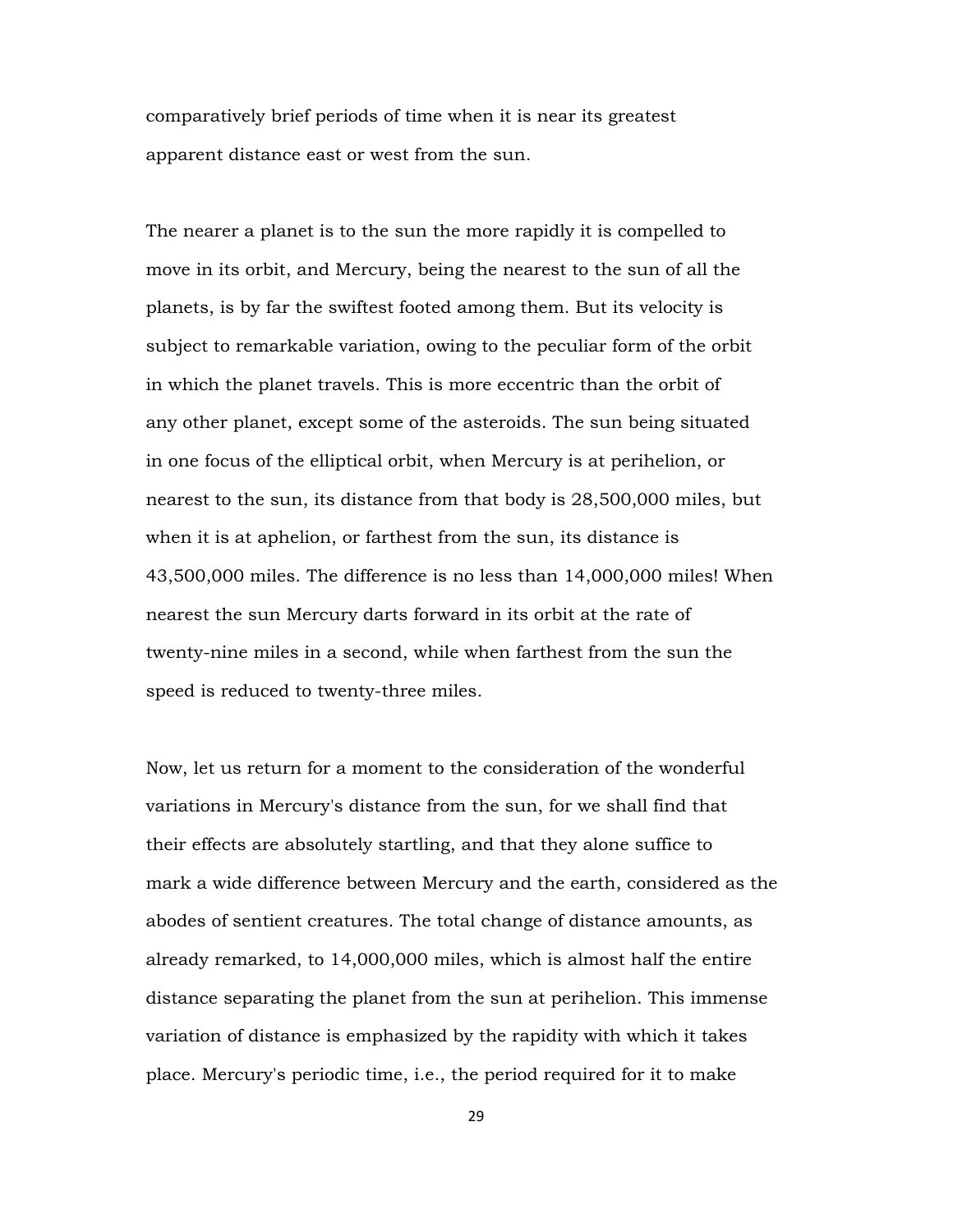a single revolution about the sun--or, in other words, the length of its year--is eighty-eight of our days. In just one half of that time, or in about six weeks, it passes from aphelion to perihelion; that is to say, in six weeks the whole change in its distance from the sun takes place. In six weeks Mercury falls 14,000,000 miles--for it is a fall, though in a curve instead of a straight line--falls 14,000,000 miles toward the sun! And, as it falls, like any other falling body it gains in speed, until, having reached the perihelion point, its terrific velocity counteracts its approach and it begins to recede. At the end of the next six weeks it once more attains its greatest distance, and turns again to plunge sunward.

Of course it may be said of every planet having an elliptical orbit that between aphelion and perihelion it is falling toward the sun, but no other planet than Mercury travels in an orbit sufficiently eccentric, and approaches sufficiently near to the sun, to give to the mind so vivid an impression of an actual, stupendous fall!

Next let us consider the effects of this rapid fall, or approach, toward the sun, which is so foreign to our terrestrial experience, and so appalling to the imagination.

First, we must remember that the nearer a planet is to the sun the greater is the amount of heat and light that it receives, the variation being proportional to the inverse square of the distance. The earth's distance from the sun being 93,000,000 miles, while Mercury's is only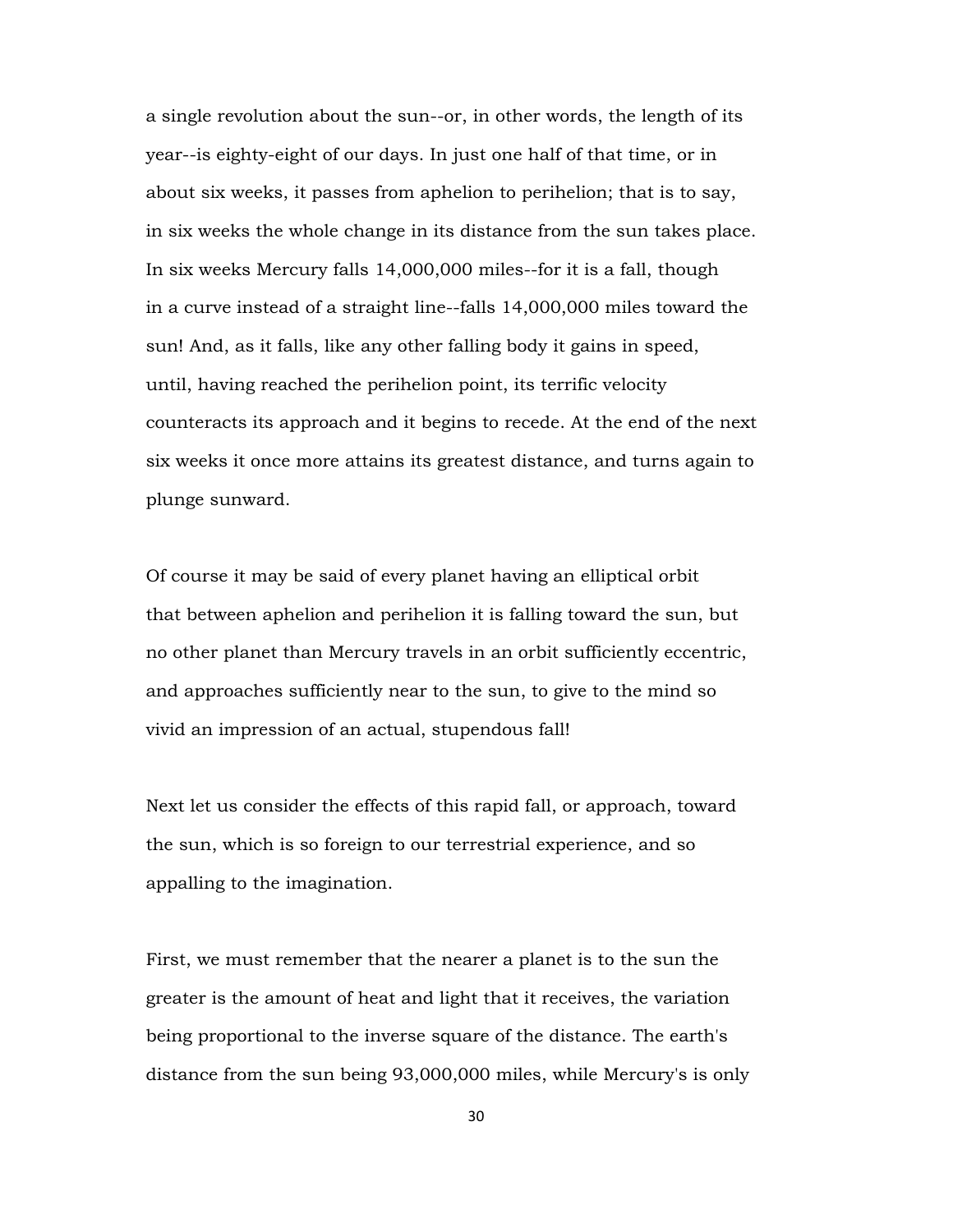36,000,000, it follows, to begin with, that Mercury gets, on the average, more than six and a half times as much heat from the sun as the earth does. That alone is enough to make it seem impossible that Mercury can be the home of living forms resembling those of the earth, for imagine the heat of the sun in the middle of a summer's day increased six or seven fold! If there were no mitigating influences, the face of the earth would shrivel as in the blast of a furnace, the very stones would become incandescent, and the oceans would turn into steam.

Still, notwithstanding the tremendous heat poured upon Mercury as compared with that which our planet receives, we can possibly, and for the sake of a clearer understanding of the effects of the varying distance, which is the object of our present inquiry, find a loophole to admit the chance that yet there may be living beings there. We might, for instance, suppose that, owing to the rarity of its atmosphere, the excessive heat was quickly radiated away, or that there was something in the constitution of the atmosphere that greatly modified the effective temperature of the sun's rays. But, having satisfied our imagination on this point, and placed our supposititious inhabitants in the hot world of Mercury, how are we going to meet the conditions imposed by the rapid changes of distance--the swift fall of the planet toward the sun, followed by the equally swift rush away from it? For change of distance implies change of heat and temperature.

It is true that we have a slight effect of this kind on the earth. Between midsummer (of the northern hemisphere) and midwinter our planet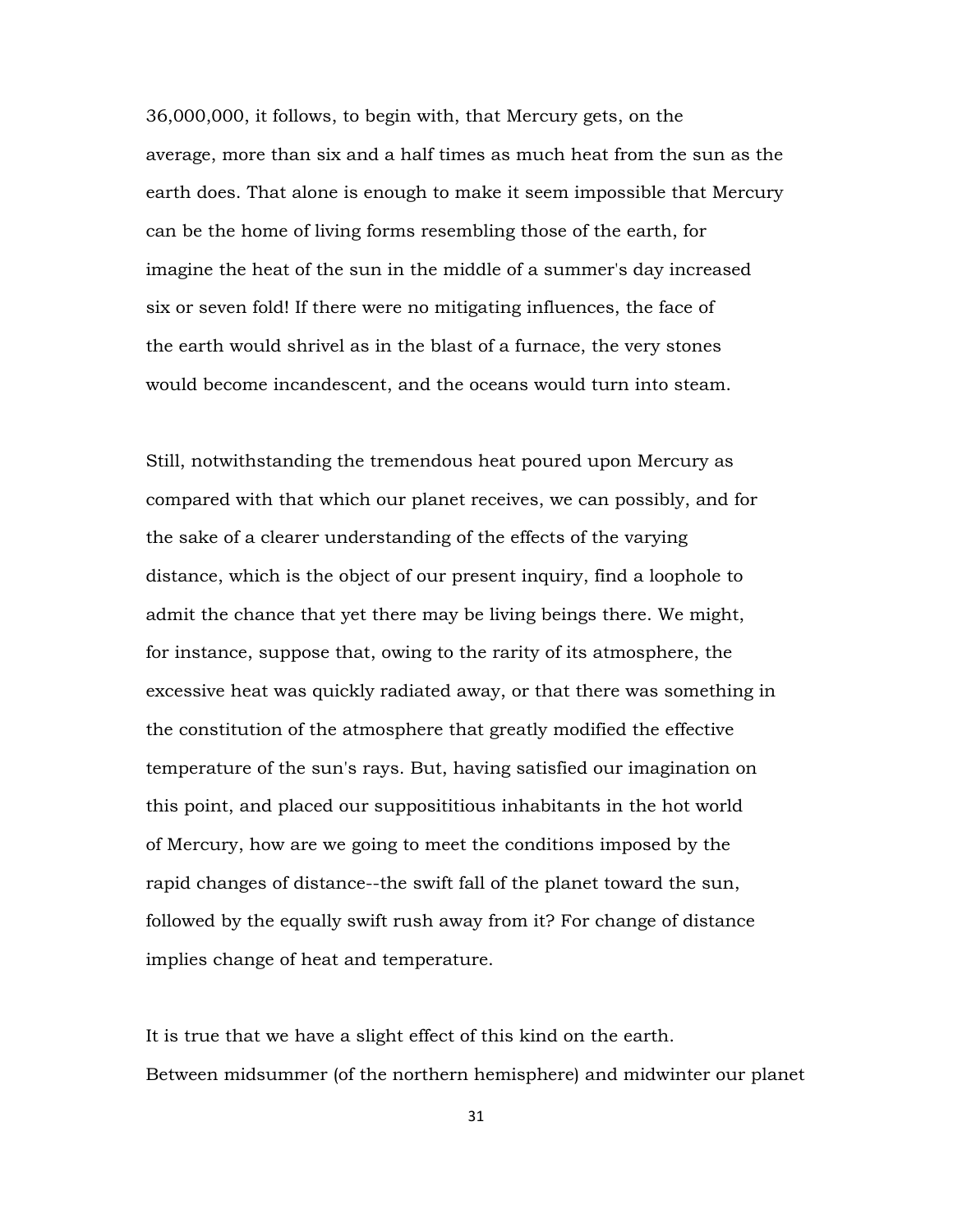draws 3,000,000 miles nearer the sun, but the change occupies six months, and, at the earth's great average distance, the effect of this change is too slight to be ordinarily observable, and only the astronomer is aware of the consequent increase in the apparent size of the sun. It is not to this variation of the sun's distance, but rather to the changes of the seasons, depending on the inclination of the earth's axis, that we owe the differences of temperature that we experience. In other words, the total supply of heat from the sun is not far from uniform at all times of the year, and the variations of temperature depend upon the distribution of that supply between the northern and southern hemispheres, which are alternately inclined sunward.

But on Mercury the supply of solar heat is itself variable to an enormous extent. In six weeks, as we have seen, Mercury diminishes its distance from the sun about one third, which is proportionally ten times as great a change of distance as the earth experiences in six months. The inhabitants of Mercury in those six pregnant weeks see the sun expand in the sky to more than two and a half times its former magnitude, while the solar heat poured upon them swiftly augments from something more than four and a half times to above eleven times the amount received upon the earth! Then, immediately, the retreat of the planet begins, the sun visibly shrinks, as a receding balloon becomes smaller in the eyes of its watchers, the heat falls off as rapidly as it had previously increased, until, the aphelion point being reached, the process is again reversed. And thus it goes on unceasingly, the sun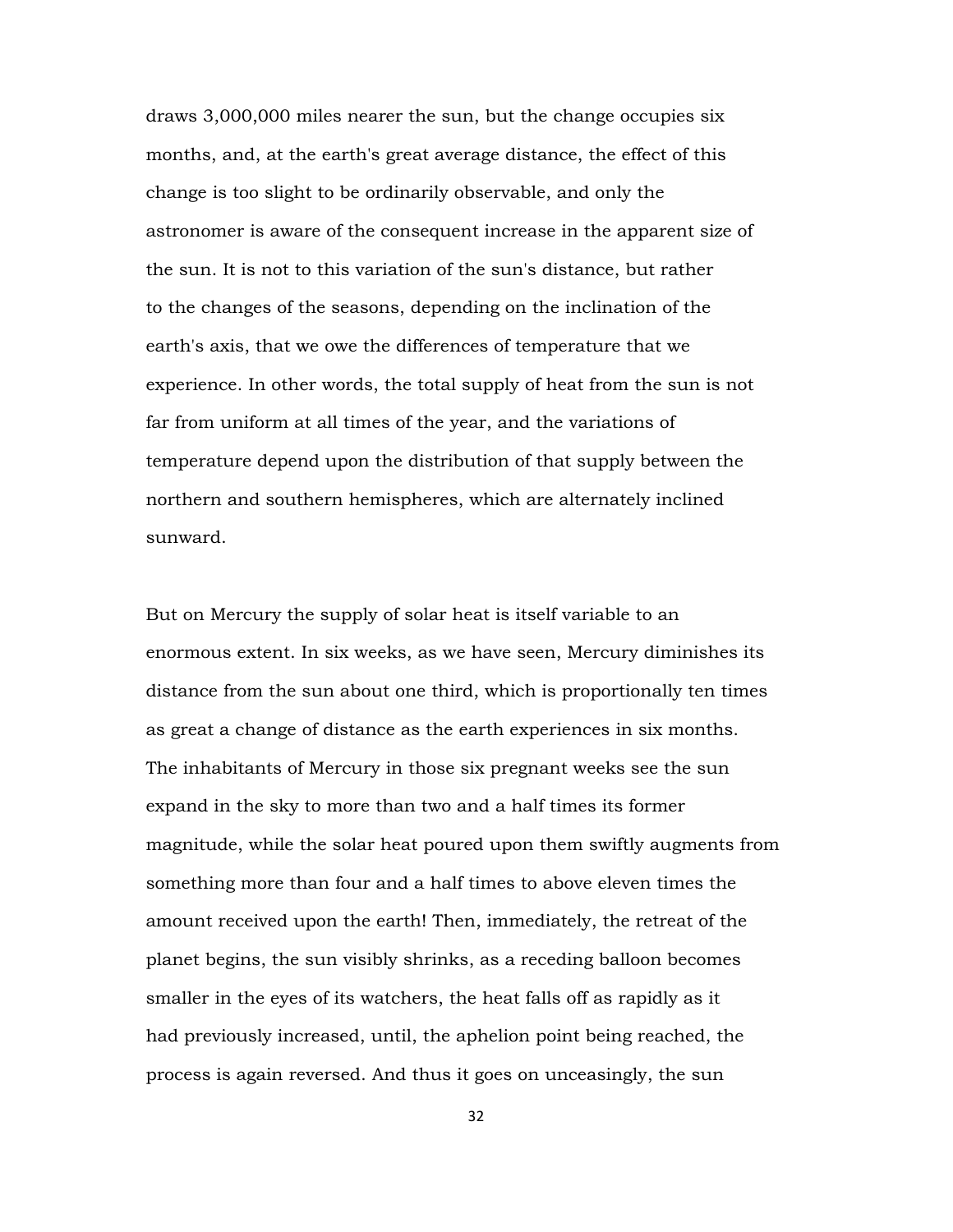growing and diminishing in the sky, and the heat increasing and decreasing by enormous amounts with astonishing rapidity. It is difficult to imagine any way in which atmospheric influences could equalize the effects of such violent changes, or any adjustments in the physical organization of living beings that could make such changes endurable.

But we have only just begun the story of Mercury's peculiarities. We come next to an even more remarkable contrast between that planet and our own. During the Paris Exposition of 1889 a little company of astronomers was assembled at the Juvisy observatory of M. Flammarion, near the French capital, listening to one of the most surprising disclosures of a secret of nature that any savant ever confided to a few trustworthy friends while awaiting a suitable time to make it public. It was a secret as full of significance as that which Galileo concealed for a time in his celebrated anagram, which, when at length he furnished the key, still remained a riddle, for then it read: "The Mother of the Loves imitates the Shapes of Cynthia," meaning that the planet Venus, when viewed with a telescope, shows phases like those of the moon. The secret imparted in confidence to the knot of astronomers at Juvisy came from a countryman of Galileo's, Signor G. V. Schiaparelli, the Director of the Observatory of Milan, and its purport was that the planet Mercury always keeps the same face directed toward the sun. Schiaparelli had satisfied himself, by a careful series of observations, of the truth of his strange announcement, but before giving it to the world he determined to make doubly sure. Early in 1890

33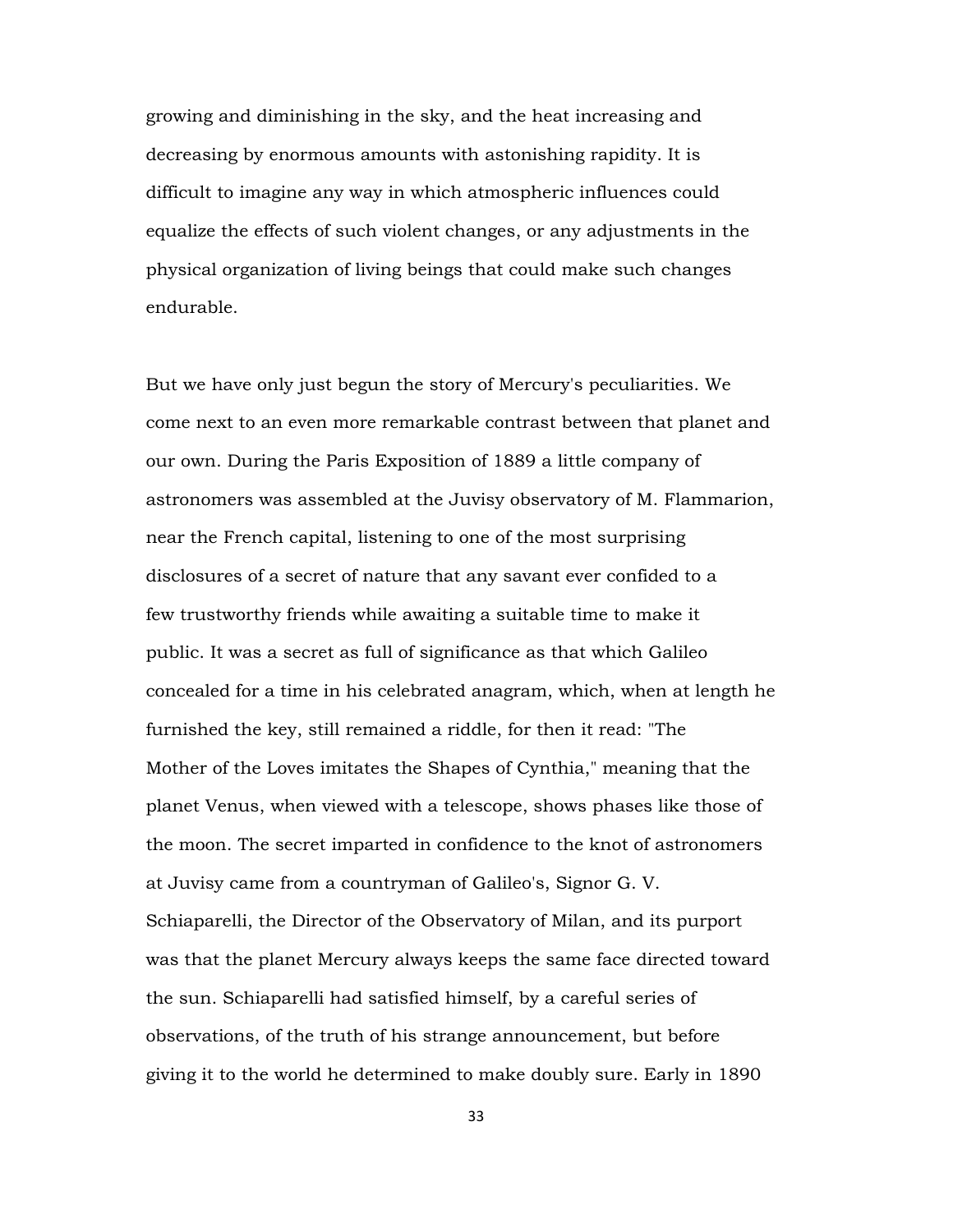he withdrew the pledge of secrecy from his friends and published his discovery.

No one can wonder that the statement was generally received with incredulity, for it was in direct contradiction to the conclusions of other astronomers, who had long believed that Mercury rotated on its axis in a period closely corresponding with that of the earth's rotation--that is to say, once every twenty-four hours. Schiaparelli's discovery, if it were received as correct, would put Mercury, as a planet, in a class by itself, and would distinguish it by a peculiarity which had always been recognized as a special feature of the moon, viz., that of rotating on its axis in the same period of time required to perform a revolution in its orbit, and, while this seemed natural enough for a satellite, almost nobody was prepared for the ascription of such eccentric conduct to a planet.

The Italian astronomer based his discovery upon the observation that certain markings visible on the disk of Mercury remained in such a position with reference to the direction of the sun as to prove that the planet's rotation was extremely slow, and he finally satisfied himself that there was but one rotation in the course of a revolution about the sun. That, of course, means that one side of Mercury always faces toward the sun while the opposite side always faces away from it, and neither side experiences the alternation of day and night, one having perpetual day and the other perpetual night. The older observations, from which had been deduced the long accepted opinion that Mercury rotated, like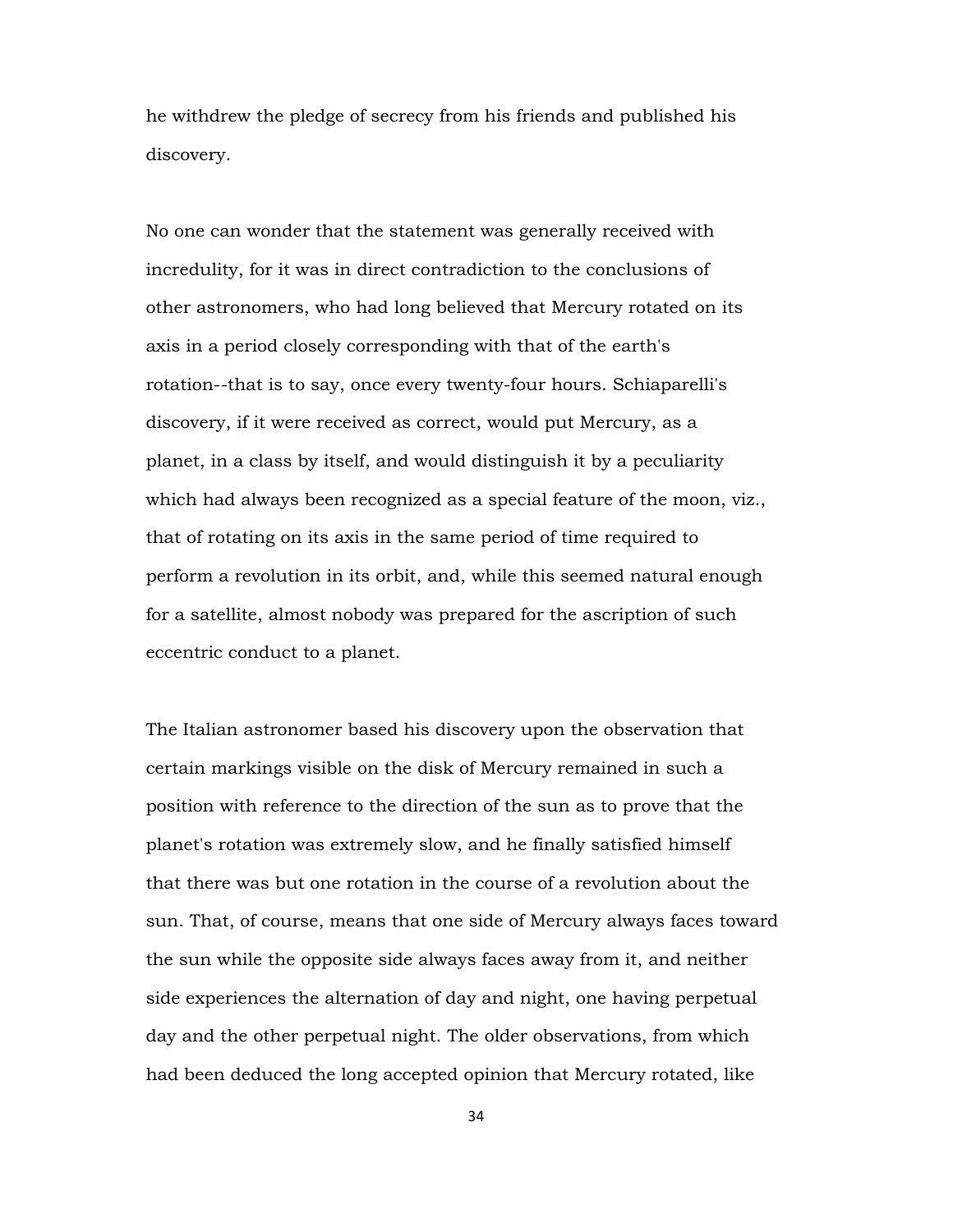the earth, once in about twenty-four hours, had also been made upon the markings on the planet's disk, but these are not easily seen, and their appearances had evidently been misinterpreted.

The very fact of the difficulty of seeing any details on Mercury tended to prevent or delay corroboration of Schiaparelli's discovery. But there were two circumstances that contributed to the final acceptance of his results. One of these was his well-known experience as an observer and the high reputation that he enjoyed among astronomers, and the other was the development by Prof. George Darwin of the theory of tidal friction in its application to planetary evolution, for this furnished a satisfactory explanation of the manner in which a body, situated as near the sun as Mercury is, could have its axial rotation gradually reduced by the tidal attraction of the sun until it coincided in period with its orbital revolution.

Accepting the accuracy of Schiaparelli's discovery, which was corroborated in every particular in 1896 by Percival Lowell in a special series of observations on Mercury made with his 24-inch telescope at Flagstaff, Arizona, and which has also been corroborated by others, we see at once how important is its bearing on the habitability of the planet. It adds another difficulty to that offered by the remarkable changes of distance from the sun, and consequent variations of heat, which we have already discussed. In order to bring the situation home to our experience, let us, for a moment, imagine the earth fallen into Mercury's dilemma. There would then be no succession of day and night,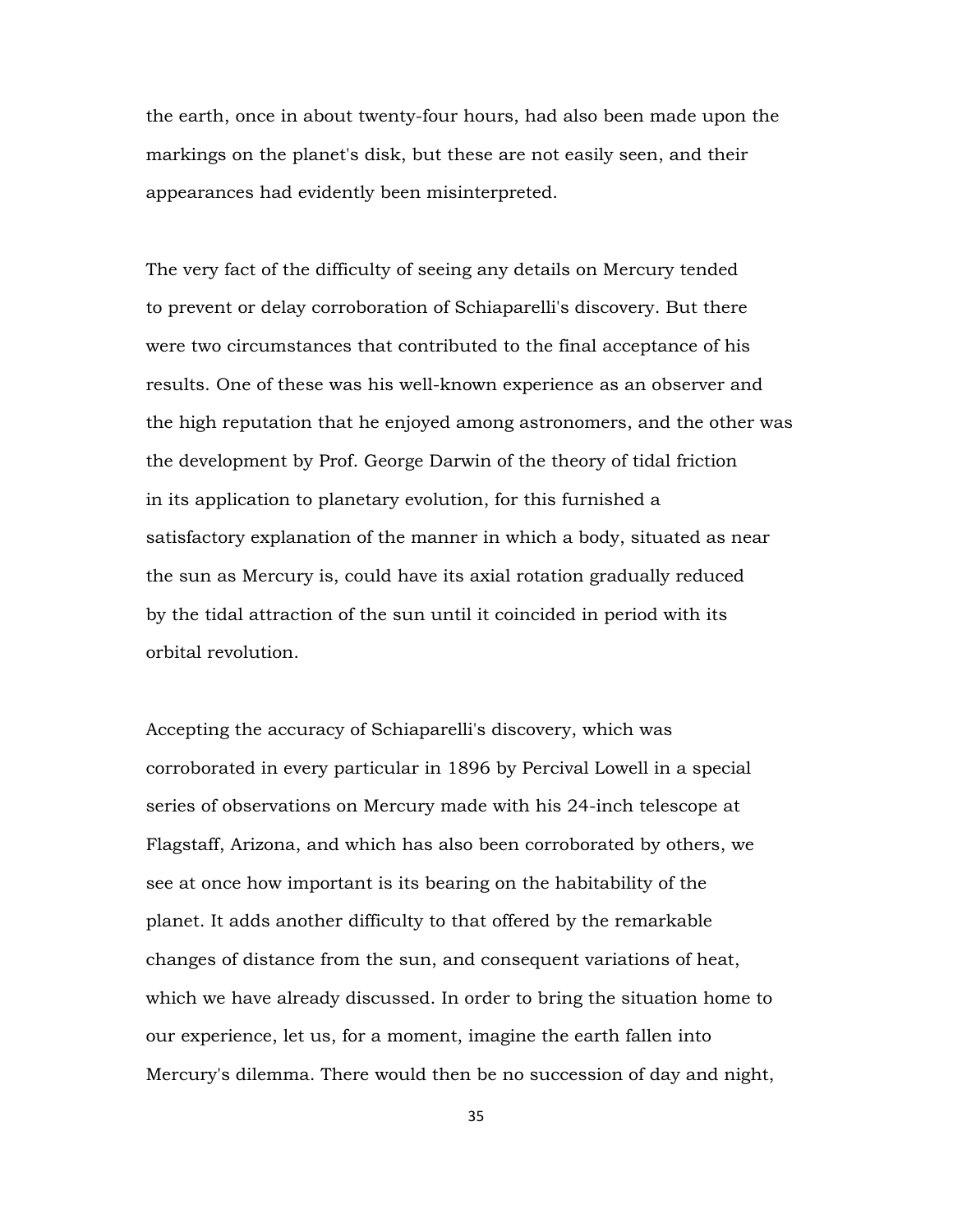such as we at present enjoy, and upon which not alone our comfort but perhaps our very existence depends, but, instead, one side of our globe--it might be the Asiatic or the American half--would be continually in the sunlight, and the other side would lie buried in endless night. And this condition, so suggestive of the play of pure imagination, this plight of being a two-faced world, like the god Janus, one face light and the other face dark, must be the actual state of things on Mercury.

There is one interesting qualification. In the case just imagined for the earth, supposing it to retain the present inclination of its axis while parting with its differential rotation, there would be an interchange of day and night once a year in the polar regions. On Mercury, whose axis appears to be perpendicular, a similar phenomenon, affecting not the polar regions but the eastern and western sides of the planet, is produced by the extraordinary eccentricity of its orbit. As the planet alternately approaches and recedes from the sun its orbital velocity, as we have already remarked, varies between the limits of twenty-three and thirty-five miles per second, being most rapid at the point nearest the sun. But this variation in the speed of its revolution about the sun does not, in any manner, affect the rate of rotation on its axis. The latter is perfectly uniform and just fast enough to complete one axial turn in the course of a single revolution about the sun. The accompanying figure may assist the explanation.

Let us start with Mercury in perihelion at the point A. The little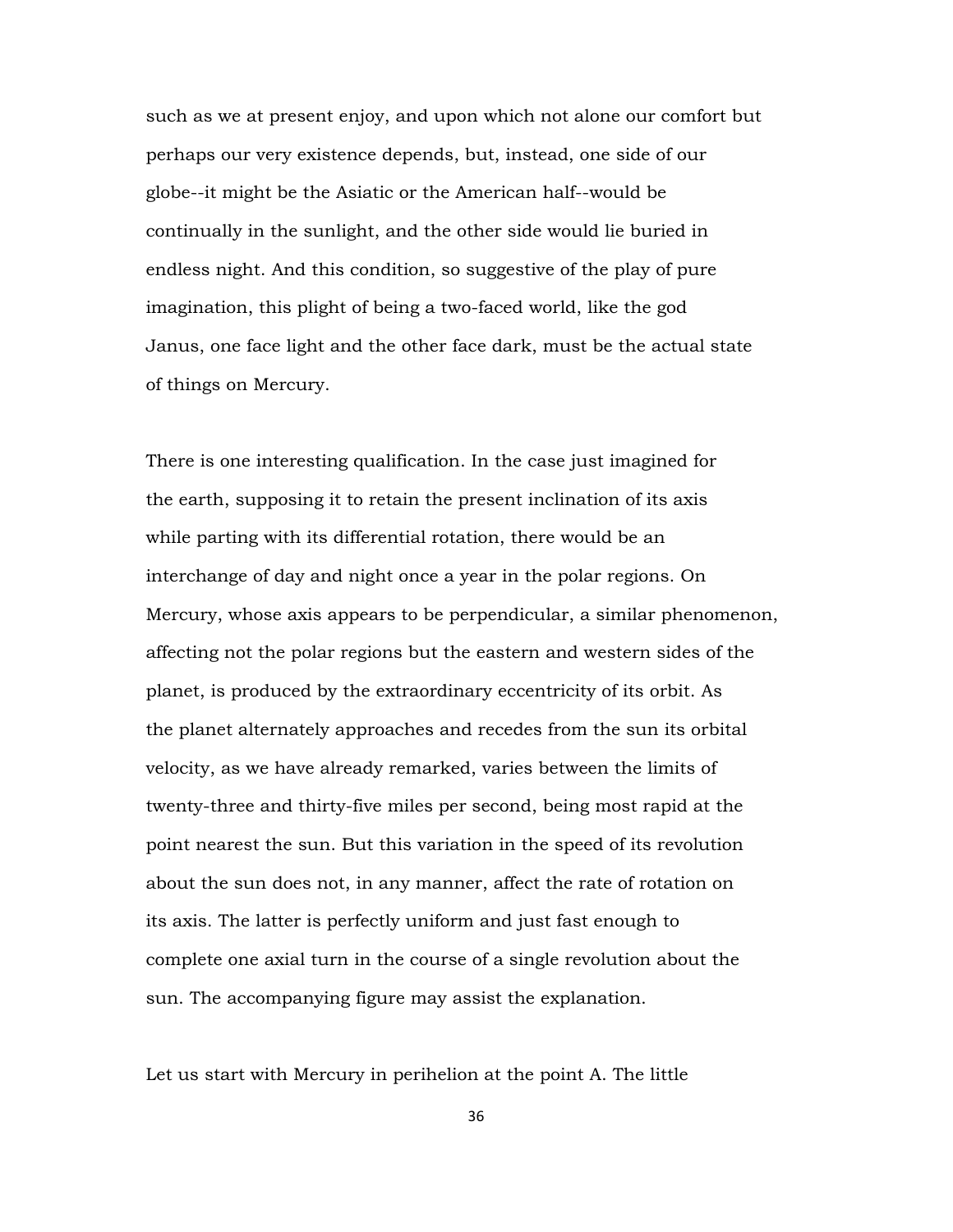cross on the planet stands exactly under the sun and in the center of the illuminated hemisphere. The large arrows show the direction in which the planet travels in its revolution about the sun, and the small curved arrows the direction in which it rotates on its axis. Now, in moving along its orbit from A to B the planet, partly because of its swifter motion when near the sun, and partly because of the elliptical nature of the orbit, traverses a greater angular interval with reference to the sun than the cross, moving with the uniform rotation of the planet on its axis, is able to traverse in the same time. As drawn in the diagram, the cross has moved through exactly ninety degrees, or one right angle, while the planet in its orbit has moved through considerably more than a right angle. In consequence of this gain of the angle of revolution upon the angle of rotation, the cross at B is no longer exactly under the sun, nor in the center of the illuminated hemisphere. It appears to have shifted its position toward the west, while the hemispherical cap of sunshine has slipped eastward over the globe of the planet.

In the next following section of the orbit the planet rotates through another right angle, but, owing to increased distance from the sun, the motion in the orbit now becomes slower until, when the planet arrives at aphelion, C, the angular difference disappears and the cross is once more just under the sun. On returning from aphelion to perihelion the same phenomena recur in reverse order and the line between day and night on the planet first shifts westward, attaining its limit in that respect at D, and then, at perihelion, returns to its original position.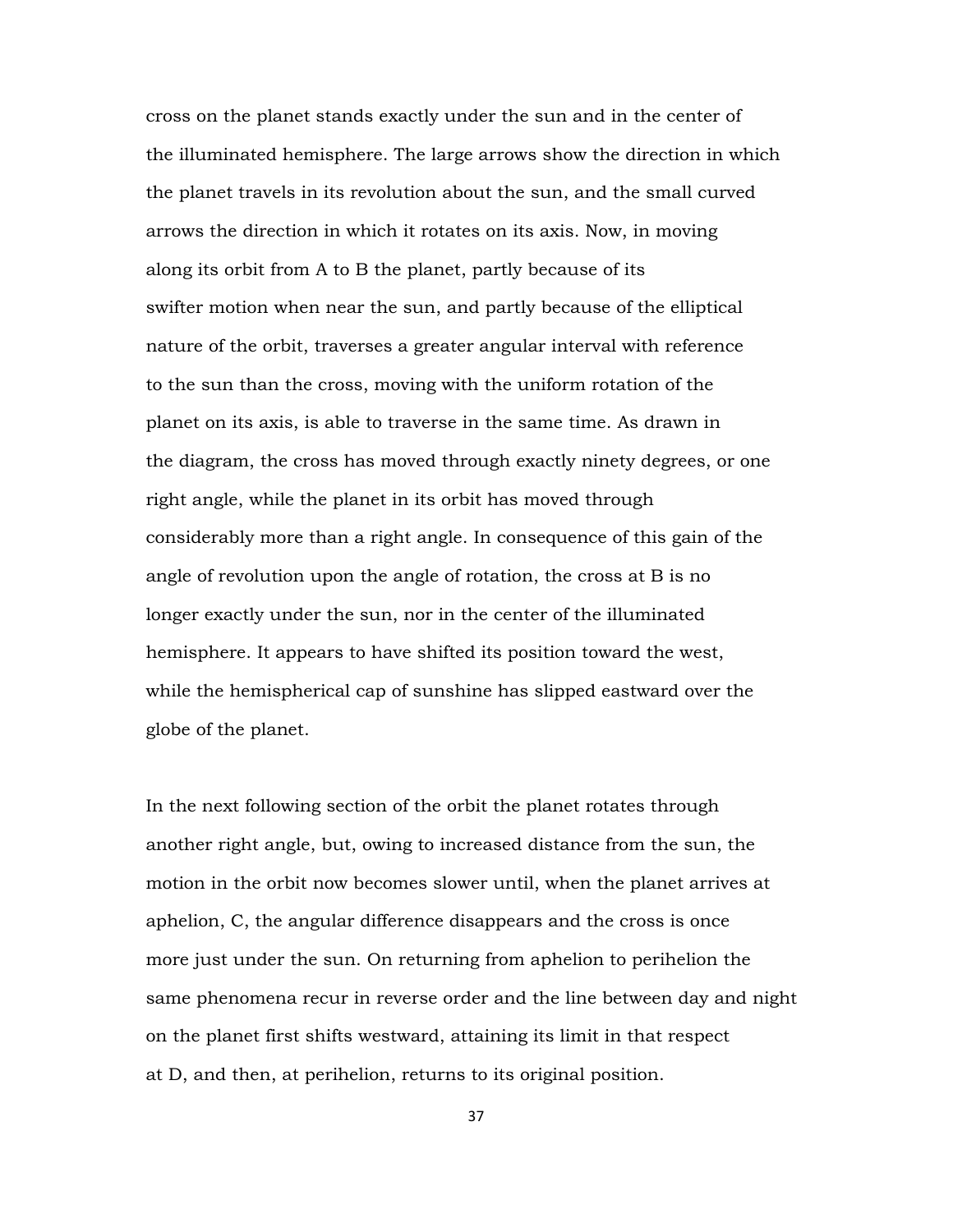Now, if we could stand on the sunward hemisphere of Mercury what, to our eyes, would be the effect of this shifting of the sun's position with regard to a fixed point on the planet's surface? Manifestly it would cause the sun to describe a great arc in the sky, swinging to and fro, in an east and west line, like a pendulum bob, the angular extent of the swing being a little more than forty-seven degrees, and the time required for the sun to pass from its extreme eastern to its extreme western position and back again being eighty-eight days. But, owing to the eccentricity of the orbit, the sun swings much faster toward the east than toward the west, the eastward motion occupying about thirty-seven days and the westward motion about fifty-one days.

Another effect of the libratory motion of the sun as seen from Mercury is represented in the next figure, where we have a view of the planet showing both the day and the night hemisphere, and where we see that between the two there is a region upon which the sun rises and sets once every eighty-eight days. There are, in reality, two of these lune-shaped regions, one at the east and the other at the west, each between 1,200 and 1,300 miles broad at the equator. At the sunward edge of these regions, once in eighty-eight days, or once in a Mercurial year, the sun rises to an elevation of forty-seven degrees, and then descends again straight to the horizon from which it rose; at the nightward edge, once in eighty-eight days, the sun peeps above the horizon and quickly sinks from sight again. The result is that, neglecting the effects of atmospheric refraction, which would tend to expand the borders of the

38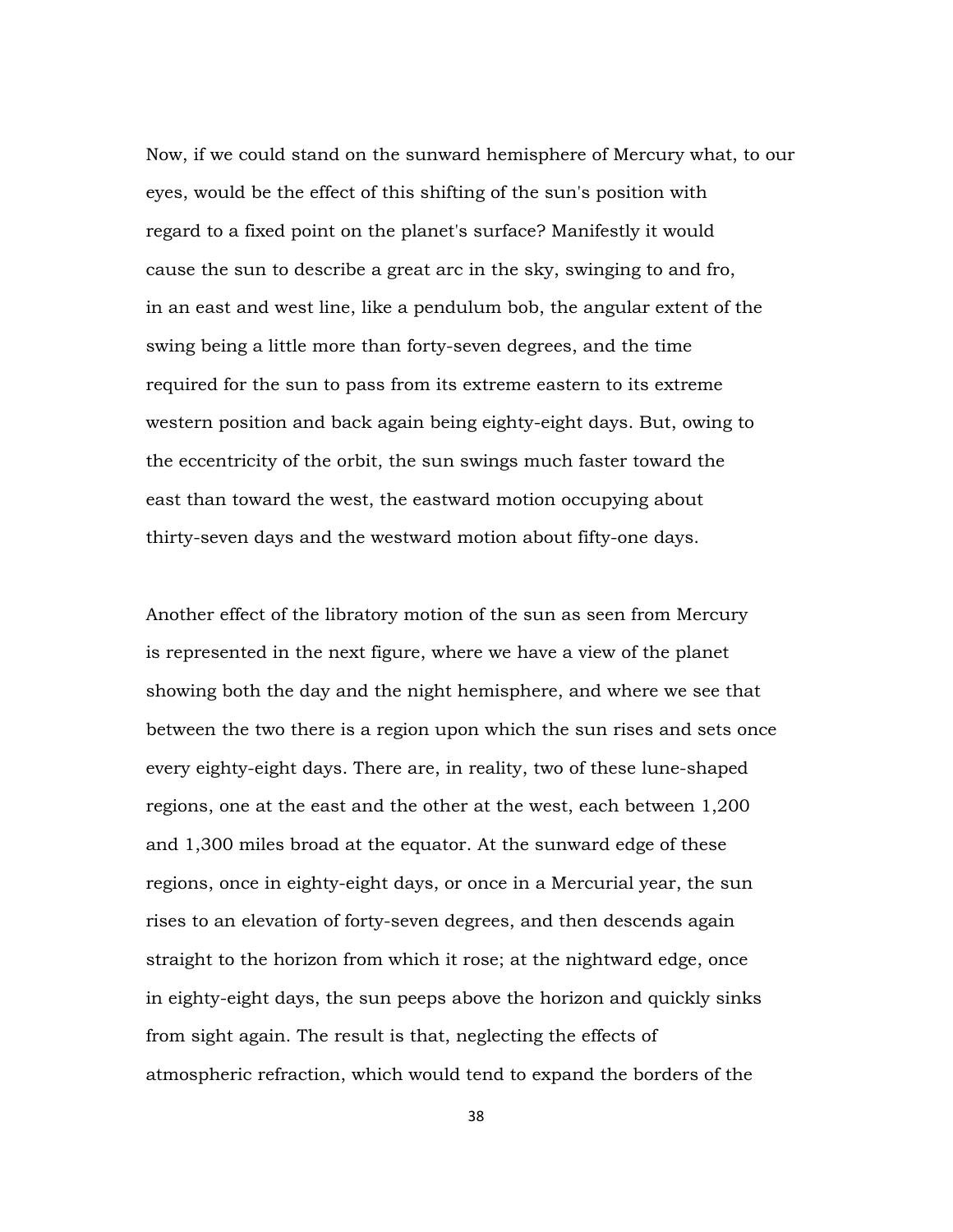domain of sunlight, about one quarter of the entire surface of Mercury is, with regard to day and night, in a condition resembling that of our polar regions, where there is but one day and one night in the course of a year--and on Mercury a year is eighty-eight days. One half of the remaining three quarters of the planet's surface is bathed in perpetual sunshine and the other half is a region of eternal night.

And now again, what of life in such a world as that? On the night side, where no sunshine ever penetrates, the temperature must be extremely low, hardly greater than the fearful cold of open space, unless modifying influences beyond our ken exist. It is certain that if life flourishes there, it must be in such forms as can endure continual darkness and excessive cold. Some heat would be carried around by atmospheric circulation from the sunward side, but not enough, it would seem, to keep water from being perpetually frozen, or the ground from being baked with unrelaxing frost. It is for the imagination to picture underground dwellings, artificial sources of heat, and living forms suited to unearthlike environment.

What would be the mental effects of perpetual night upon a race of intelligent creatures doomed to that condition? Perhaps not quite so grievous as we are apt to think. The constellations in all their splendor would circle before their eyes with the revolution of their planet about the sun, and with the exception of the sun itself--which they could see by making a journey to the opposite hemisphere--all the members of the solar system would pass in succession through their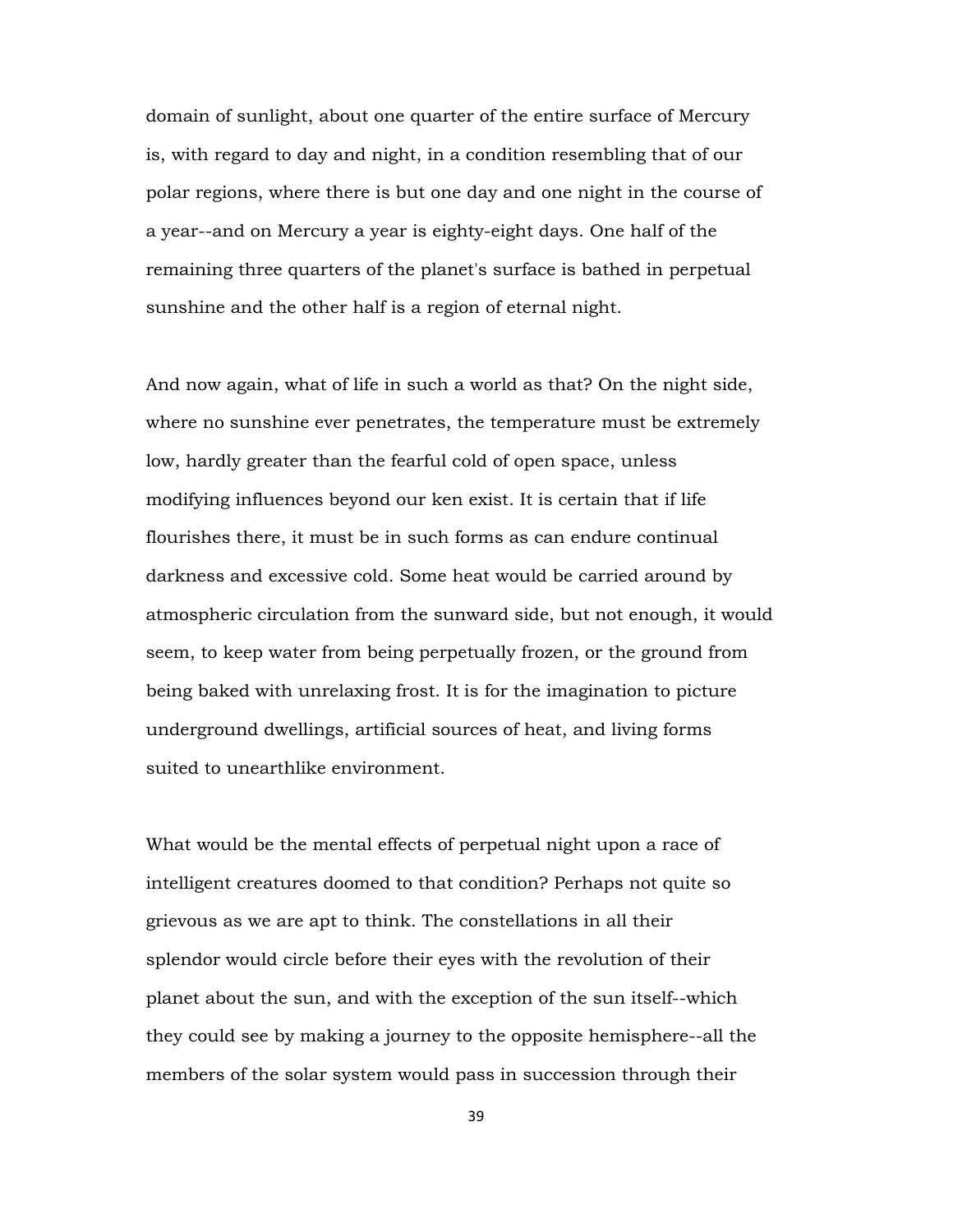mid-heaven, and two of them would present themselves with a magnificence of planetary display unknown on the earth. Venus, when in opposition under the most favorable circumstances, is scarcely more than 24,000,000 miles from Mercury, and, showing herself at such times with a fully illuminated disk--as, owing to her position within the orbit of the earth, she never can do when at her least distance from us--she must be a phenomenon of unparalleled beauty, at least four times brighter than we ever see her, and capable, of course, of casting a strong shadow.

The earth, also, is a splendid star in the midnight sky of Mercury, and the moon may be visible to the naked eye as a little attendant circling about its brilliant master. The outer planets are slightly less conspicuous than they are to us, owing to increase of distance.

The revolution of the heavens as seen from the night side of Mercury is quite different in period from that which we are accustomed to, although the apparent motion is in the same direction, viz., from east to west. The same constellations remain above the horizon for weeks at a time, slowly moving westward, with the planets drifting yet more slowly, but at different rates, among them; the nearer planets, Venus and the earth, showing the most decided tendency to loiter behind the stars.

On the side where eternal sunlight shines the sky of Mercury contains no stars. Forever the pitiless blaze of day; forever,

"All in a hot and copper sky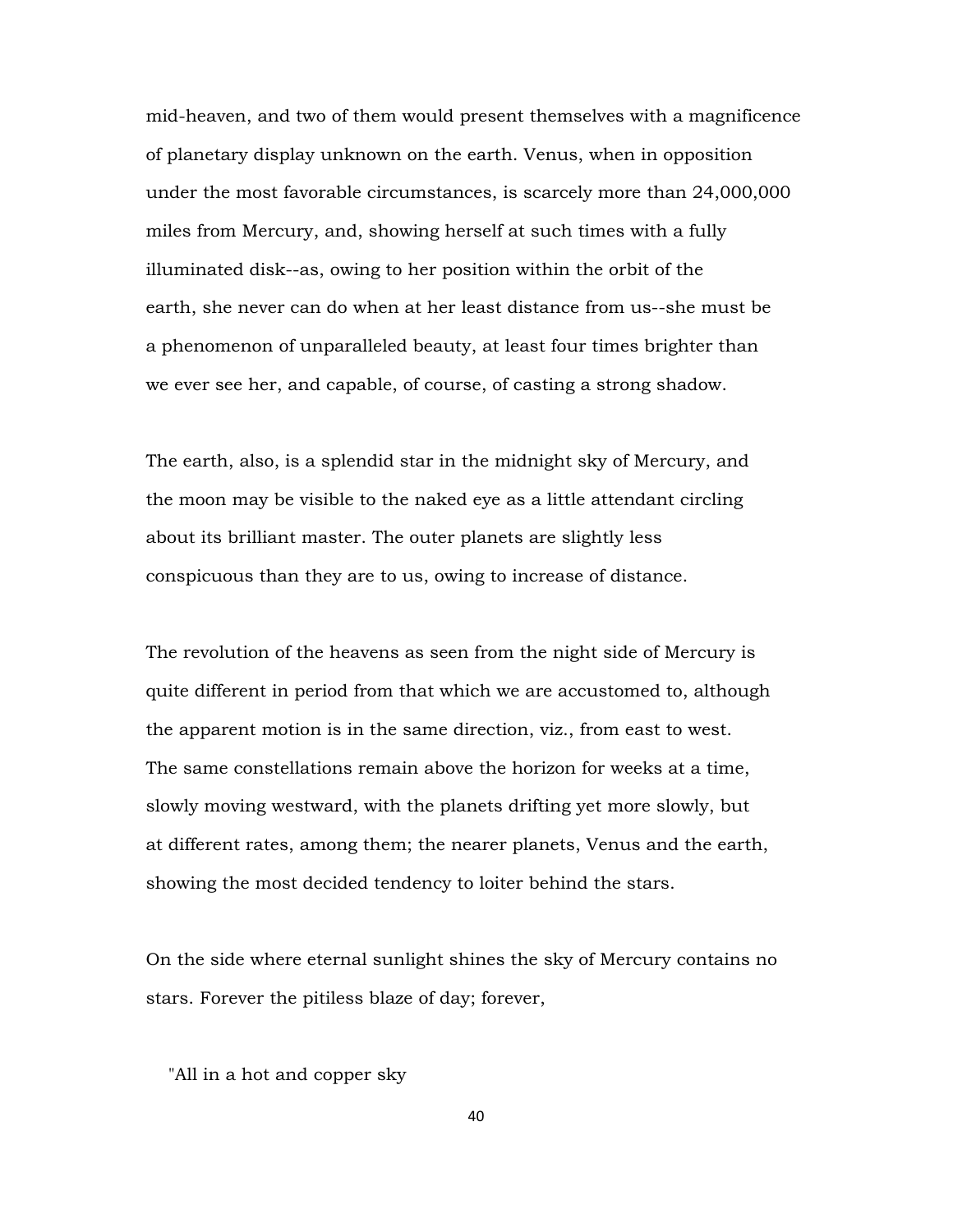The bloody sun at noon."

As it is difficult to understand how water can exist on the night hemisphere, except in the shape of perpetual snow and ice, so it is hard to imagine that on the day hemisphere water can ever be precipitated from the vaporous form. In truth, there can be very little water on Mercury even in the form of vapor, else the spectroscope would have given unquestionable evidence of its presence. Those who think that Mercury is entirely waterless and almost, if not quite, airless may be right. In these respects it would then resemble the moon, and, according to some observers, it possesses another characteristic lunar feature in the roughening of its surface by what seem to be innumerable volcanic craters.

But if we suppose Mercury to possess an atmosphere much rarer than that of the earth, we may perceive therein a possible provision against the excessive solar heat to which it is subjected, since, as we see on high mountains, a light air permits a ready radiation of heat, which does not become stored up as in a denser atmosphere.

As the sun pours its heat without cessation upon the day hemisphere the warmed air must rise and flow off on all sides into the night hemisphere, while cold air rushes in below, to take its place, from the region of frost and darkness. The intermediate areas, which see the sun part of the time, as explained above, are perhaps the scene of contending winds and tempests, where the moisture, if there be any, is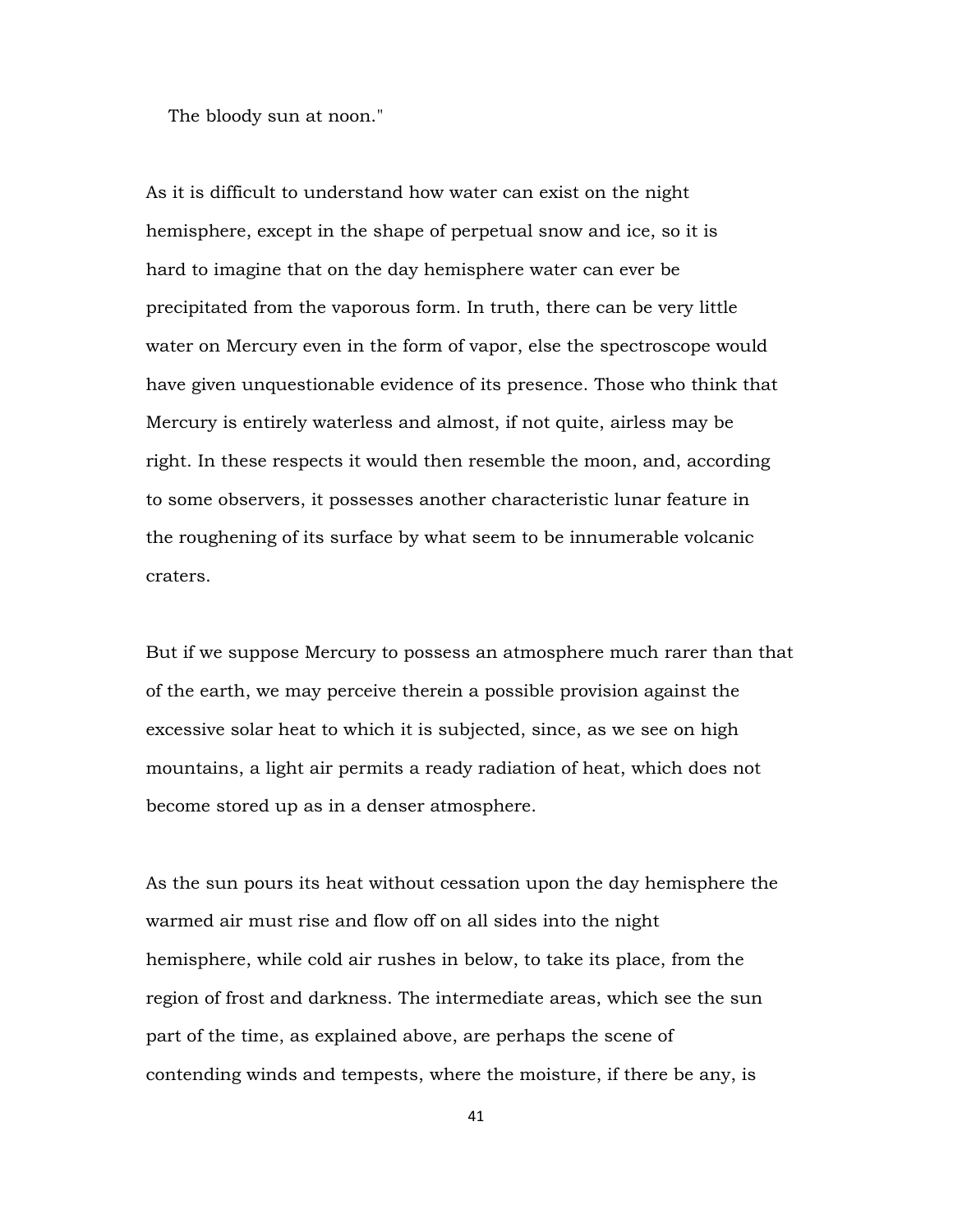precipitated, through the rapid cooling of the air, in whelming floods and wild snow-storms driven by hurrying blasts from the realm of endless night.

Enough seems now to have been said to indicate clearly the hopelessness of looking for any analogies between Mercury and the earth which would warrant the conclusion that the former planet is capable of supporting inhabitants or forms of life resembling those that swarm upon the latter. If we would still believe that Mercury is a habitable globe we must depend entirely upon the imagination for pictures of creatures able to endure its extremes of heat and cold, of light and darkness, of instability, swift vicissitude, and violent contrast.

In the next chapter we shall study a more peaceful and even-going world, yet one of great brilliancy, which possesses some remarkable resemblances to the earth, as well as some surprising divergences from it.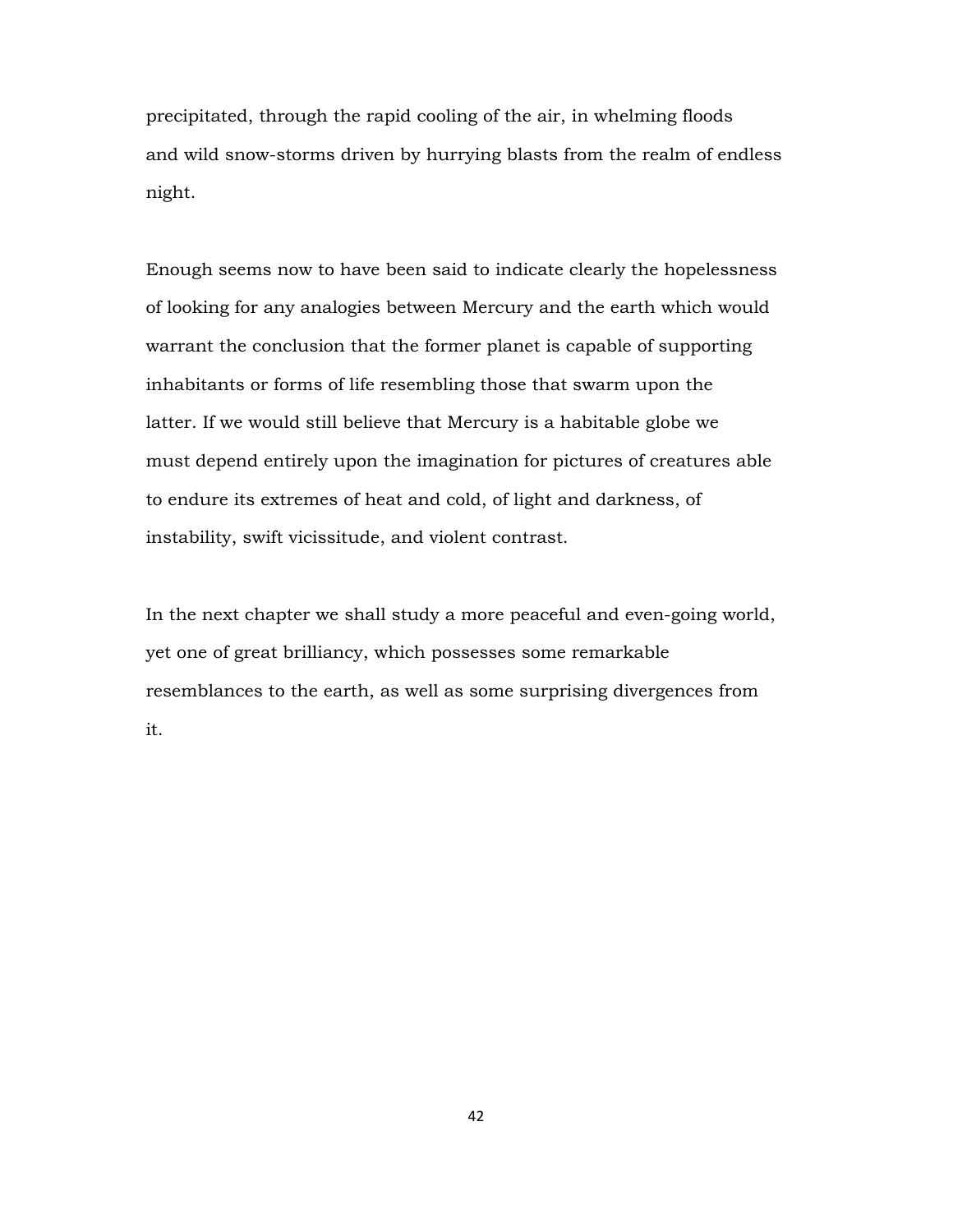## CHAPTER III

## VENUS, THE TWIN OF THE EARTH

We come now to a planet which seems, at the first glance, to afford a far more promising outlook than Mercury does for the presence of organic life forms bearing some resemblance to those of the earth. One of the strongest arguments for regarding Venus as a world much like ours is based upon its remarkable similarity to the earth in size and mass, because thus we are assured that the force of gravity is practically the same upon the two planets, and the force of gravity governs numberless physical phenomena of essential importance to both animal and vegetable life. The mean diameter of the earth is 7,918 miles; that of Venus is 7,700 miles. The difference is so slight that if the two planets were suspended side by side in the sky, at such a distance that their disks resembled that of the full moon, the eye would notice no inequality between them.

The mean density of Venus is about nine tenths of that of the earth, and the force of gravity upon its surface is in the ratio of about 85 to 100 as compared to its force on the surface of the earth. A man removed to Venus would, consequently, find himself perceptibly lighter than he was at home, and would be able to exert his strength with considerably greater effect than on his own planet. But the difference would amount only to an agreeable variation from accustomed conditions, and would not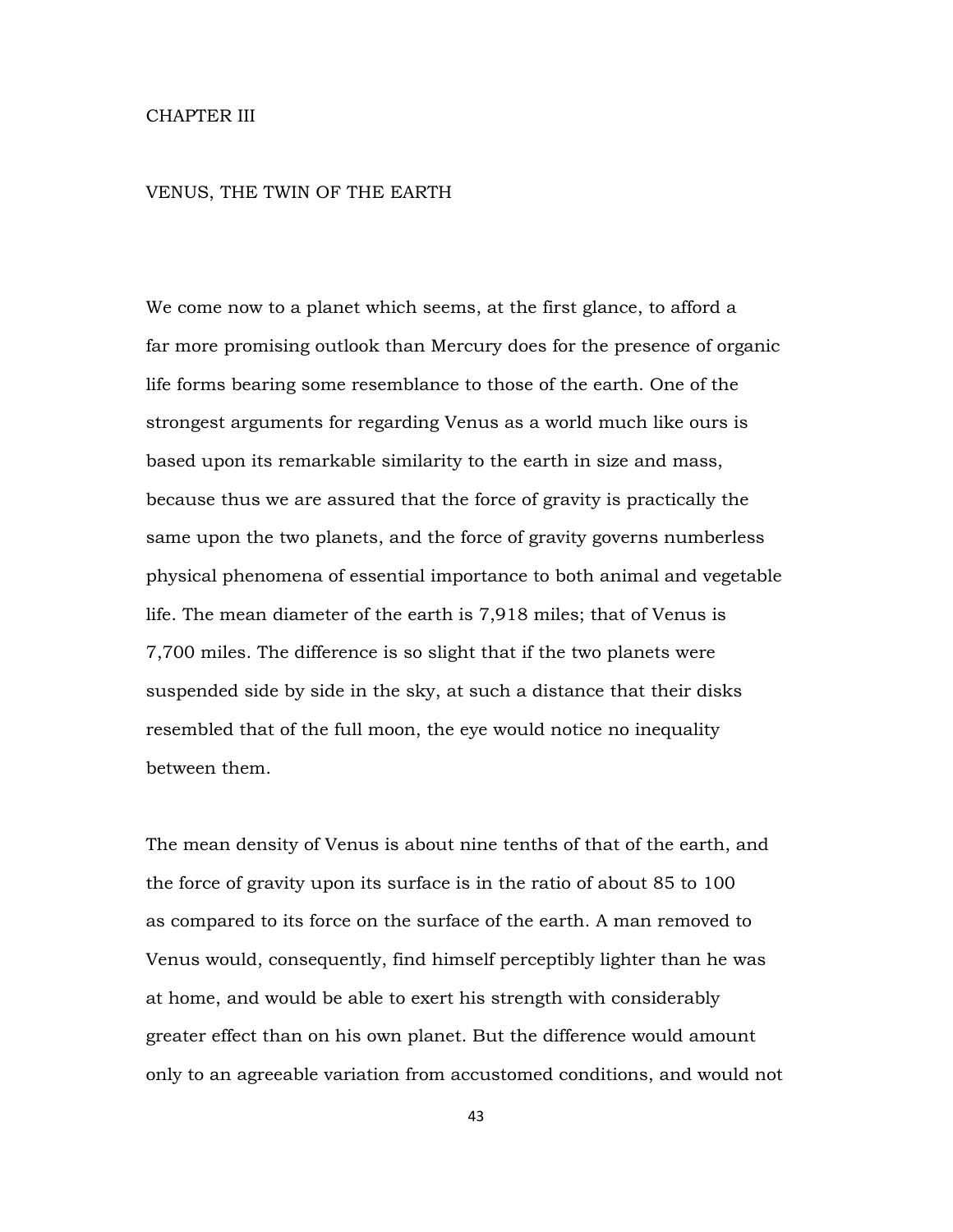be productive of fundamental changes in the order of nature.

Being, like Mercury, nearer to the sun than the earth is, Venus also is visible to us only in the morning or the evening sky. But her distance from the sun, slightly exceeding 67,000,000 miles, is nearly double that of Mercury, so that, when favorably situated, she becomes a very conspicuous object, and, instead of being known almost exclusively by astronomers, she is, perhaps, the most popular and most admired of all the members of the planetary system, especially when she appears in the charming rôle of the "evening star." As she emerges periodically from the blinding glare of the sun's immediate neighborhood and begins to soar, bright as an electric balloon, in the twilight, she commands all eyes and calls forth exclamations of astonishment and admiration by her singular beauty. The intervals between her successive reappearances in the evening sky, measured by her synodic period of 584 days, are sufficiently long to give an element of surprise and novelty to every return of so dazzling a phenomenon.

Even the light of the full moon silvering the tree tops does not exercise greater enchantment over the mind of the contemplative observer. In either of her rôles, as morning or as evening star, Venus has no rival. No fixed star can for an instant bear comparison with her. What she lacks in vivacity of light--none of the planets twinkles, as do all of the true stars--is more than compensated by the imposing size of her gleaming disk and the striking beauty of her clear lamplike rays. Her color is silvery or golden, according to the state of the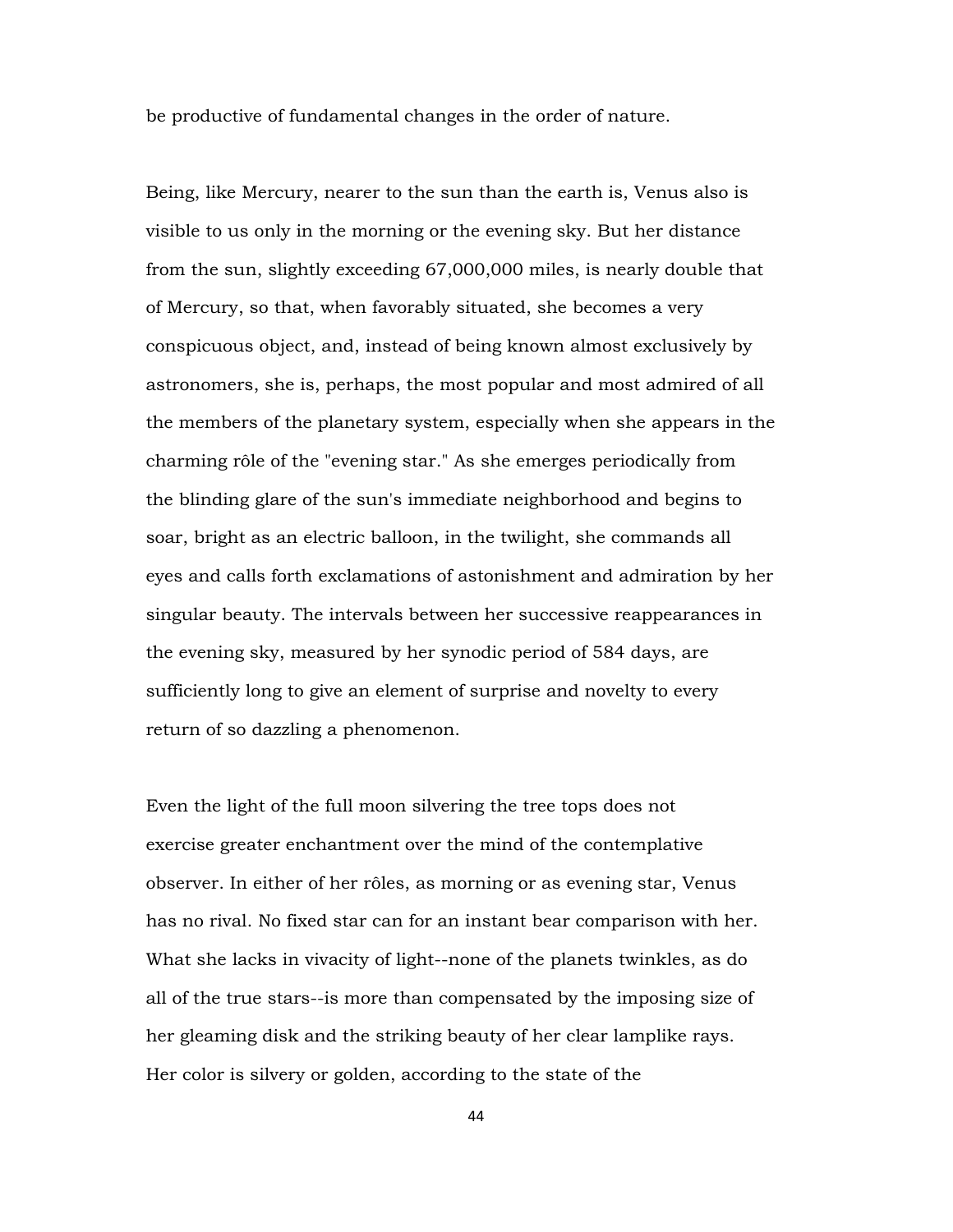atmosphere, while the distinction of her appearance in a dark sky is so great that no eye can resist its attraction, and I have known an unexpected glimpse of Venus to put an end to an animated conversation and distract, for a long time, the attention of a party of ladies and gentlemen from the social occupation that had brought them together.

As a telescopic object Venus is exceedingly attractive, even when considered merely from the point of view of simple beauty. Both Mercury and Venus, as they travel about the sun, exhibit phases like those of the moon, but Venus, being much larger and much nearer to the earth than Mercury, shows her successive phases more effectively, and when she shines as a thin crescent in the morning or evening twilight, only a very slight magnifying power is required to show the sickle form of her disk.

A remarkable difference between Venus and Mercury comes out as soon as we examine the shape of the former's orbit. Venus's mean distance from the sun is 67,200,000 miles, and her orbit is so nearly a circle, much more nearly than that of any other planet, that in the course of a revolution her distance from the sun varies less than a million miles. The distance of the earth varies 3,000,000 miles, and that of Mercury 14,000,000. Her period of revolution, or the length of her year, is 225 of our days. When she comes between the sun and the earth she approaches us nearer than any other planet ever gets, except the asteroid Eros, her distance at such times being 26,000,000 miles, or about one hundred and ten times the distance of the moon.

45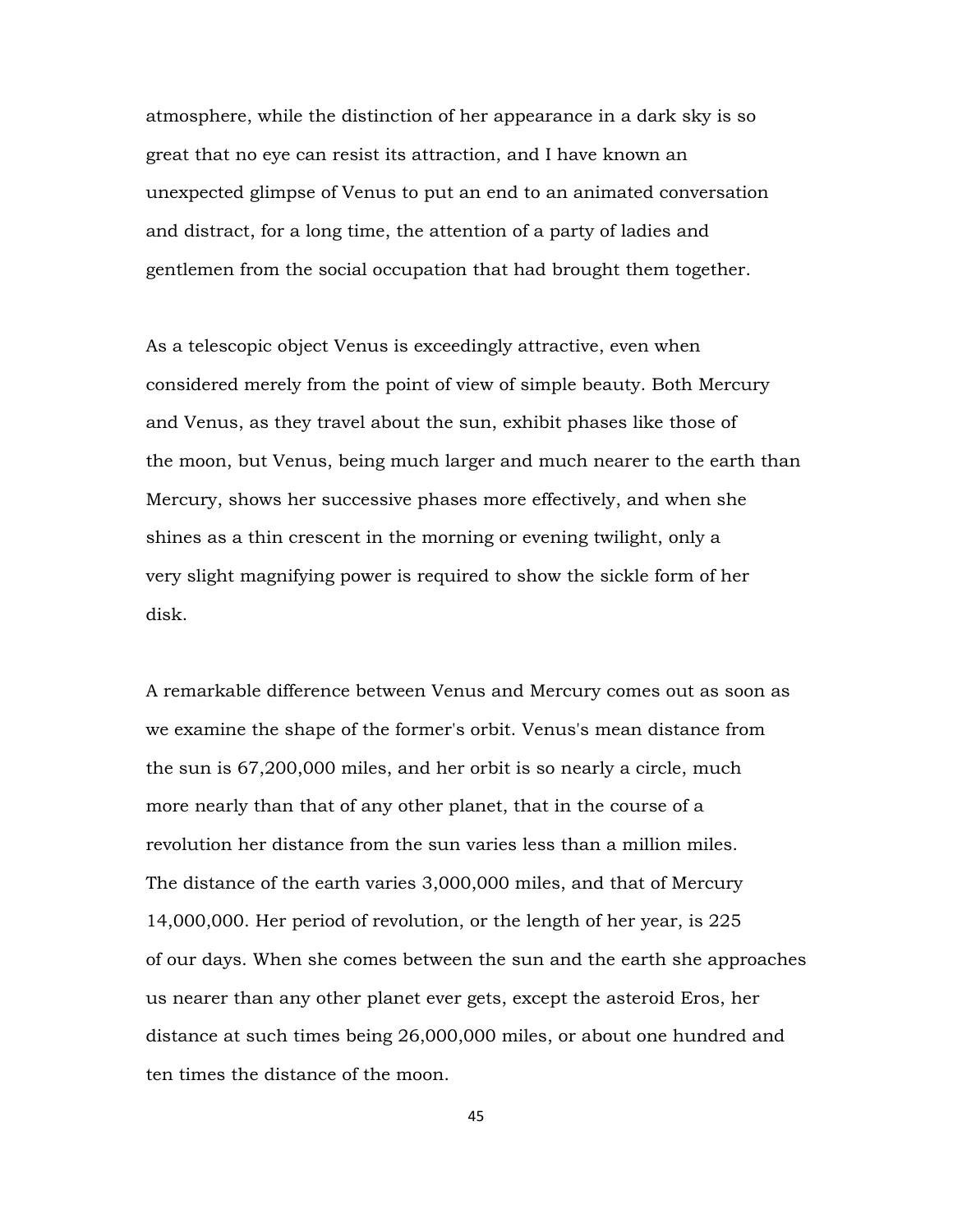Being nearer to the sun in the ratio of 67 to 93, Venus receives almost twice as much solar light and heat as we get, but less than one third as much as Mercury gets. There is reason to believe that her axis, instead of being considerably inclined, like that of the earth, is perpendicular to the plane of her orbit. Thus Venus introduces to us another novelty in the economy of worlds, for with a perpendicular axis of rotation she can have no succession of seasons, no winter and summer flitting, one upon the other's heels, to and fro between the northern and southern hemispheres; but, on the contrary, her climatic conditions must be unchangeable, and, on any particular part of her surface, except for local causes of variation, the weather remains the same the year around. So, as far as temperature is concerned, Venus may have two regions of perpetual winter, one around each pole; two belts of perpetual spring in the upper middle latitudes, one on each side of the equator; and one zone of perpetual summer occupying the equatorial portion of the planet. But, of course, these seasonal terms do not strictly apply to Venus, in the sense in which we employ them on the earth, for with us spring is characterized rather by the change in the quantity of heat and other atmospheric conditions that it witnesses than by a certain fixed and invariable temperature.

To some minds it may appear very undesirable, from the point of view of animate existences, that there should be no alternation of seasons on the surface of a planet, but, instead, fixed conditions of climate; yet it is not clear that such a state of affairs might not be preferable to

46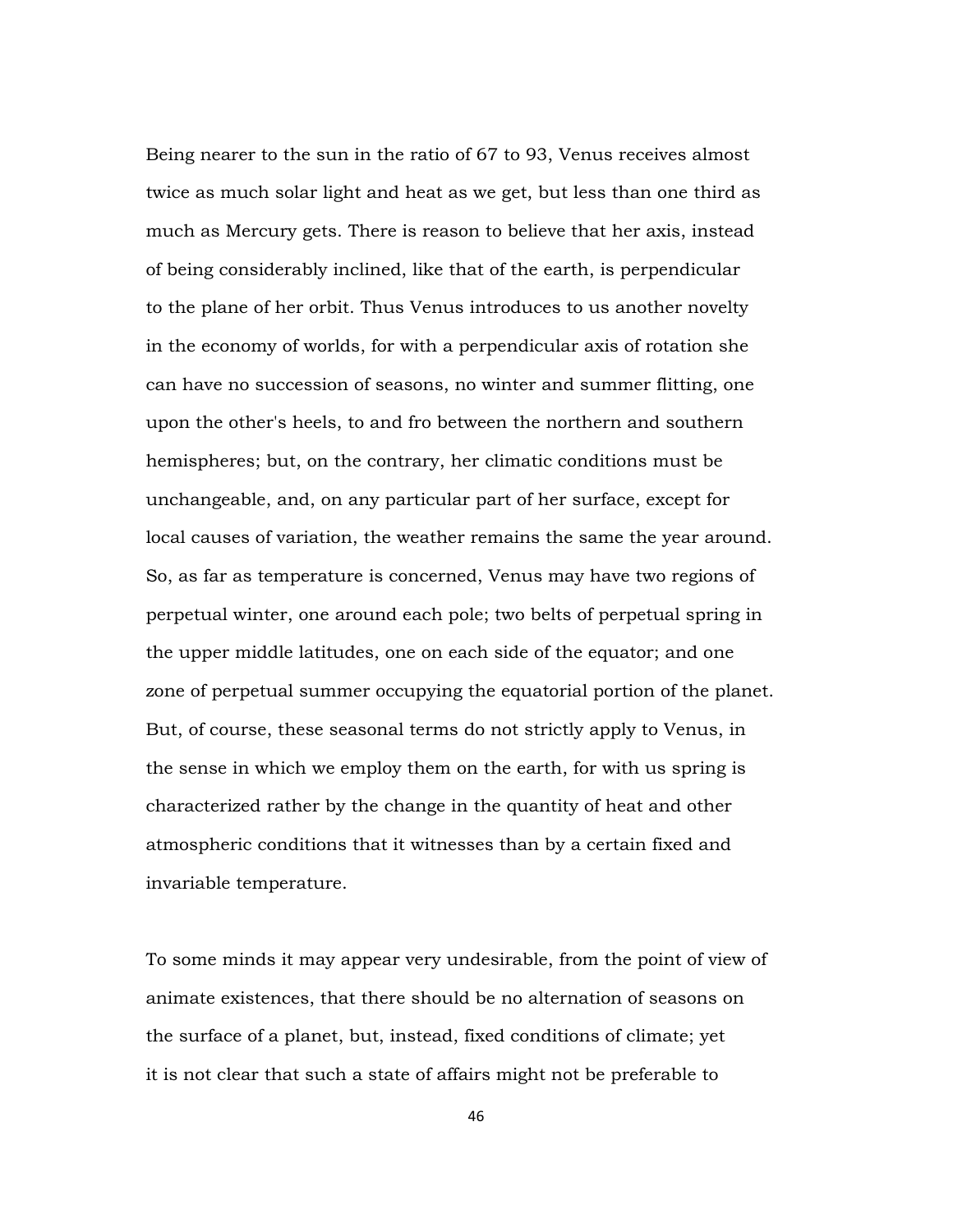that with which we are familiar. Even on the earth, we find that tropical regions, where the seasonal changes are comparatively moderate, present many attractions and advantages in contrast with the violent and often destructive vicissitudes of the temperate zones, and nature has shown us, within the pale of our own planet, that she is capable of bringing forth harvests of fruit and grain without the stimulus of alternate frost and sunshine.

Even under the reign of perpetual summer the fields and trees find time and opportunity to rest and restore their productive forces.

The circularity of Venus's orbit, and the consequently insignificant change in the sun's distance and heating effect, are other elements to be considered in estimating the singular constancy in the operation of natural agencies upon that interesting planet, which, twin of the earth though it be in stature, is evidently not its twin in temperament.

And next as to the all-important question of atmosphere. In what precedes, the presence of an atmosphere has been assumed, and, fortunately, there is very convincing evidence, both visual and spectroscopic, that Venus is well and abundantly supplied with air, by which it is not meant that Venus's air is precisely like the mixture of oxygen and nitrogen, with a few other gases, which we breathe and call by that name. In fact, there are excellent reasons for thinking that the atmosphere of Venus differs from the earth's quite as much as some of her other characteristics differ from those of our planet. But, however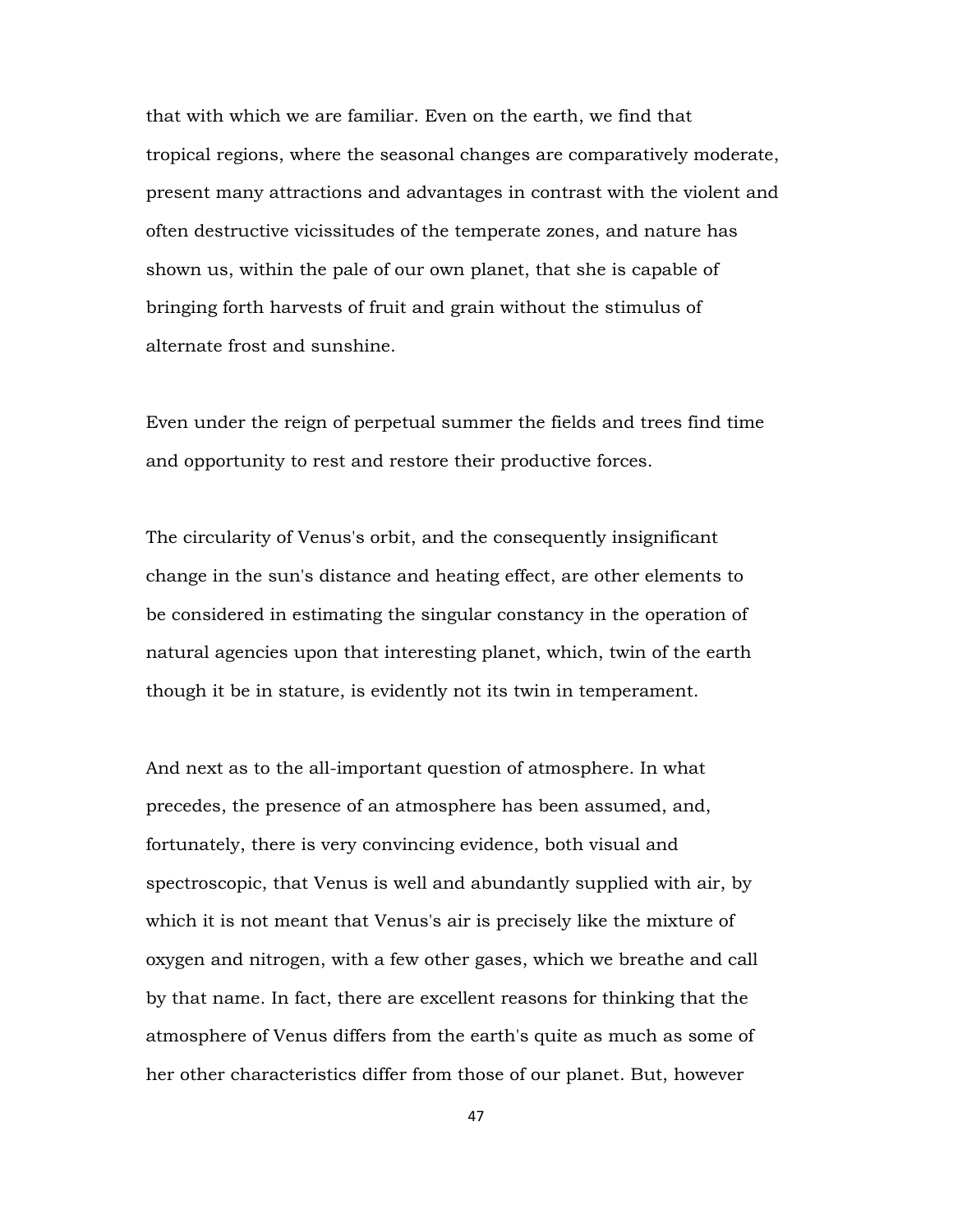it may vary from ours in constitution, the atmosphere of Venus contains water vapor, and is exceedingly abundant. Listen to Professor Young:

"Its [Venus's] atmosphere is probably from one and a half to two times as extensive and as dense as our own, and the spectroscope shows evidence of the presence of water vapor in it."

And Prof. William C. Pickering, basing his statement on the result of observations at the mountain observatory of Arequipa, says: "We may feel reasonably certain that at the planet's [Venus's] surface the density of its atmosphere is many times that of our own."

We do not have to depend upon the spectroscope for evidence that Venus has a dense atmosphere, for we can, in a manner, see her atmosphere, in consequence of its refractive action upon the sunlight that strikes into it near the edge of the planet's globe. This illumination of Venus's atmosphere is witnessed both when she is nearly between the sun and the earth, and when, being exactly between them, she appears in silhouette against the solar disk. During a transit of this kind, in 1882, many observers, and the present writer was one, saw a bright atmospheric bow edging a part of the circumference of Venus when the planet was moving upon the face of the sun--a most beautiful and impressive spectacle.

Even more curious is an observation made in 1866 by Prof. C.S. Lyman, of Yale College, who, when Venus was very near the sun, saw her atmosphere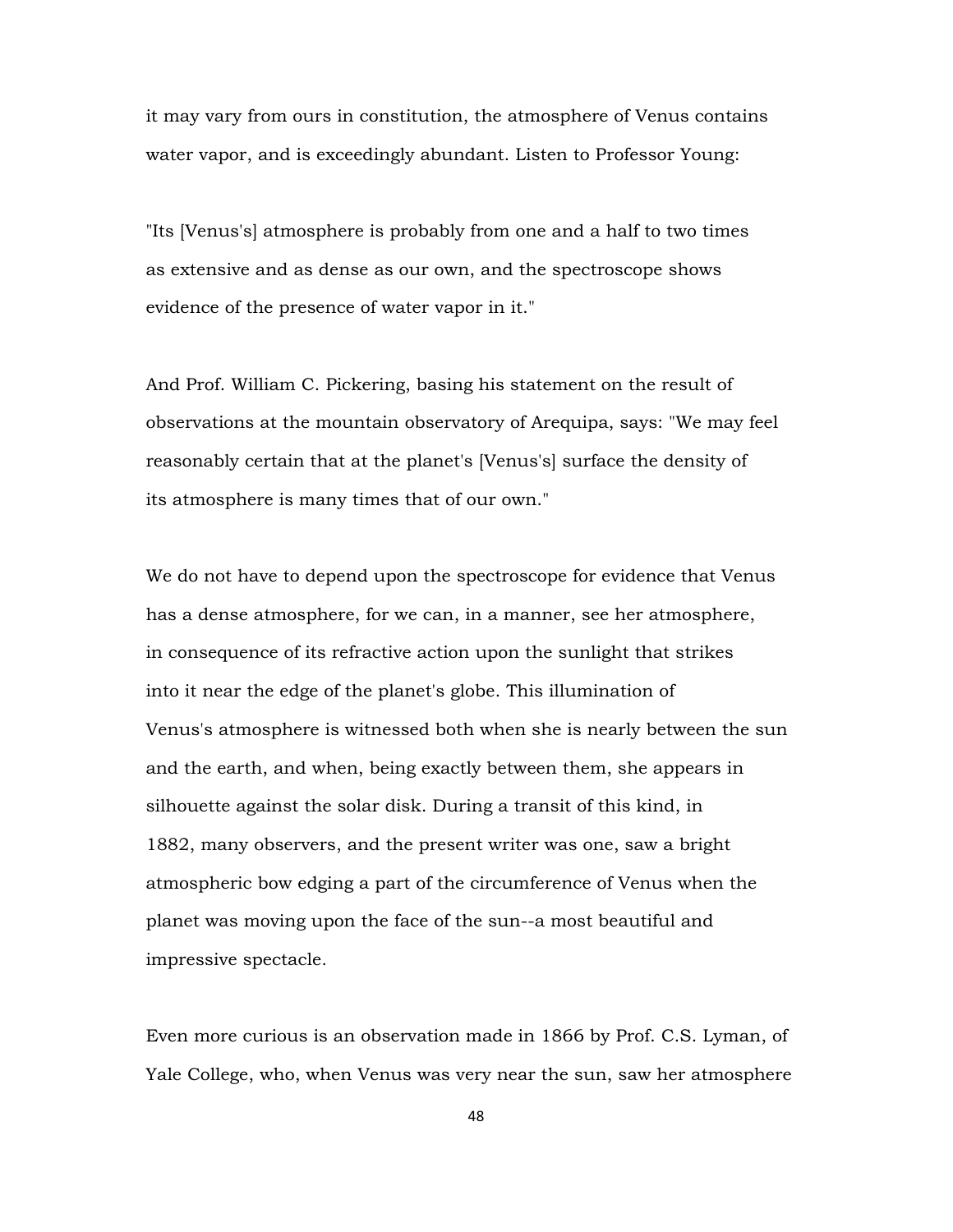in the form of a luminous ring. A little fuller explanation of this appearance may be of interest.

When approaching inferior conjunction--i.e., passing between the earth and sun--Venus appears, with a telescope, in the shape of a very thin crescent. Professor Lyman watched this crescent, becoming narrower day after day as it approached the sun, and noticed that its extremities gradually extended themselves beyond the limits of a semicircle, bending to meet one another on the opposite side of the invisible disk of the planet, until, at length, they did meet, and he beheld a complete ring of silvery light, all that remained visible of the planet Venus! The ring was, of course, the illuminated atmosphere of the planet refracting the sunlight on all sides around the opaque globe.

In 1874 M. Flammarion witnessed the same phenomenon in similar circumstances. One may well envy those who have had the good fortune to behold this spectacle--to actually see, as it were, the air that the inhabitants of another world are breathing and making resonant with all the multitudinous sounds and voices that accompany intelligent life. But perhaps some readers will prefer to think that even though an atmosphere is there, there is no one to breathe it.

As the visibility of Venus's atmosphere is unparalleled elsewhere in the solar system, it may be worth while to give a graphic illustration of it. In the accompanying figure the planet is represented at three successive points in its advance toward inferior conjunction. As it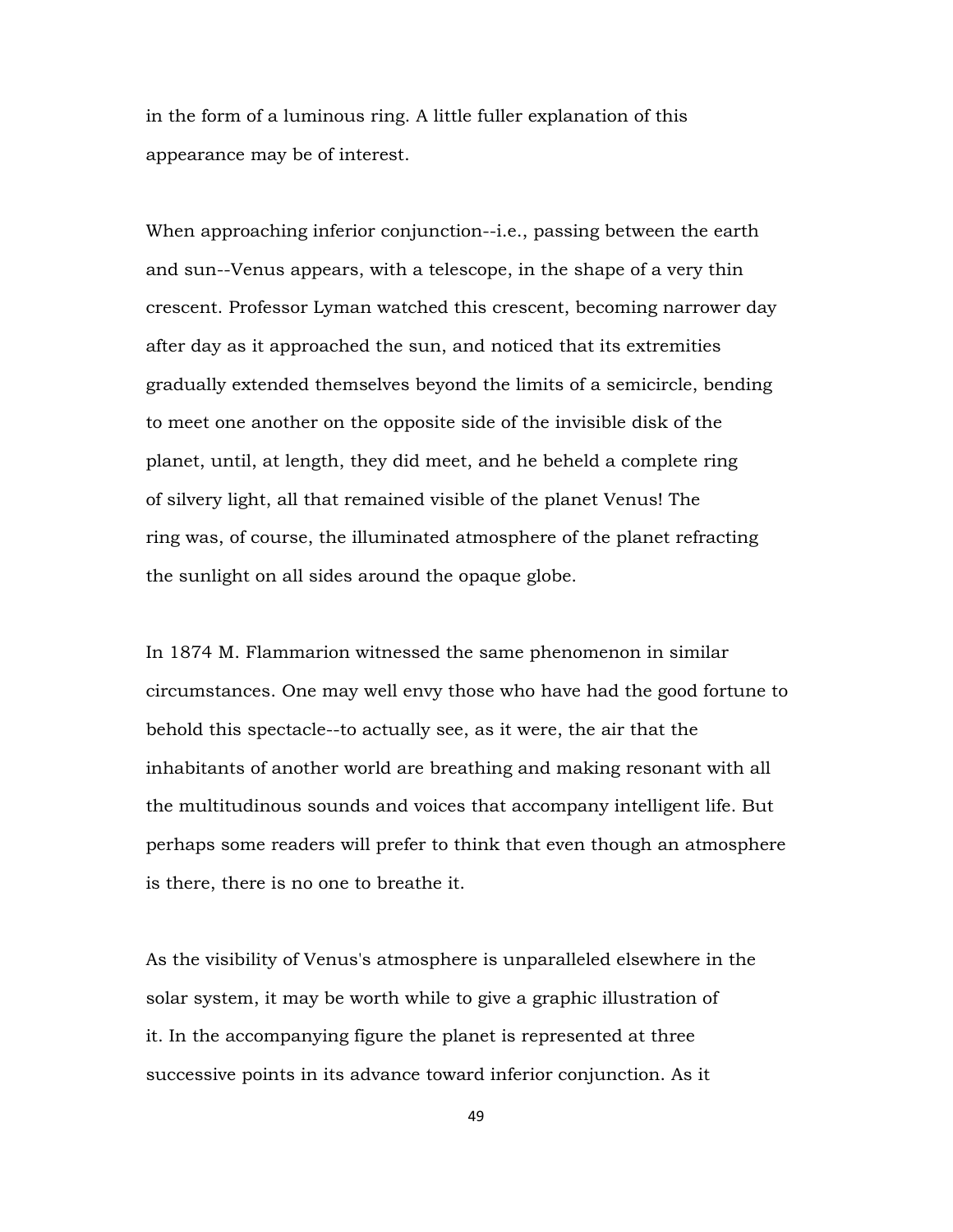approaches conjunction it slowly draws nearer the earth, and its apparent diameter consequently increases. At A a large part of the luminous crescent is composed of the planet's surface reflecting the sunshine; at B the ratio of the reflecting surface to the illuminated atmosphere has diminished, and the latter has extended, like the curved arms of a pair of calipers, far around the unilluminated side of the disk; at C the atmosphere is illuminated all around by the sunlight coming through it from behind, while the surface of the planet has passed entirely out of the light--that is to say, Venus has become an invisible globe embraced by a circle of refracted sunshine.

We return to the question of life. With almost twice as much solar heat and light as we have, and with a deeper and denser atmosphere than ours, it is evident, without seeking other causes of variation, that the conditions of life upon Venus are notably different from those with which we are acquainted. At first sight it would seem that a dense atmosphere, together with a more copious supply of heat, might render the surface temperature of Venus unsuitable for organic life as we understand it. But so much depends upon the precise composition of the atmosphere and upon the relative quantities of its constituents, that it will not do to pronounce a positive judgment in such a case, because we lack information on too many essential points.

Experiment has shown that the temperature of the air varies with changes in the amount of carbonic acid and of water vapor that it contains. It has been suggested that in past geologic ages the earth's atmosphere was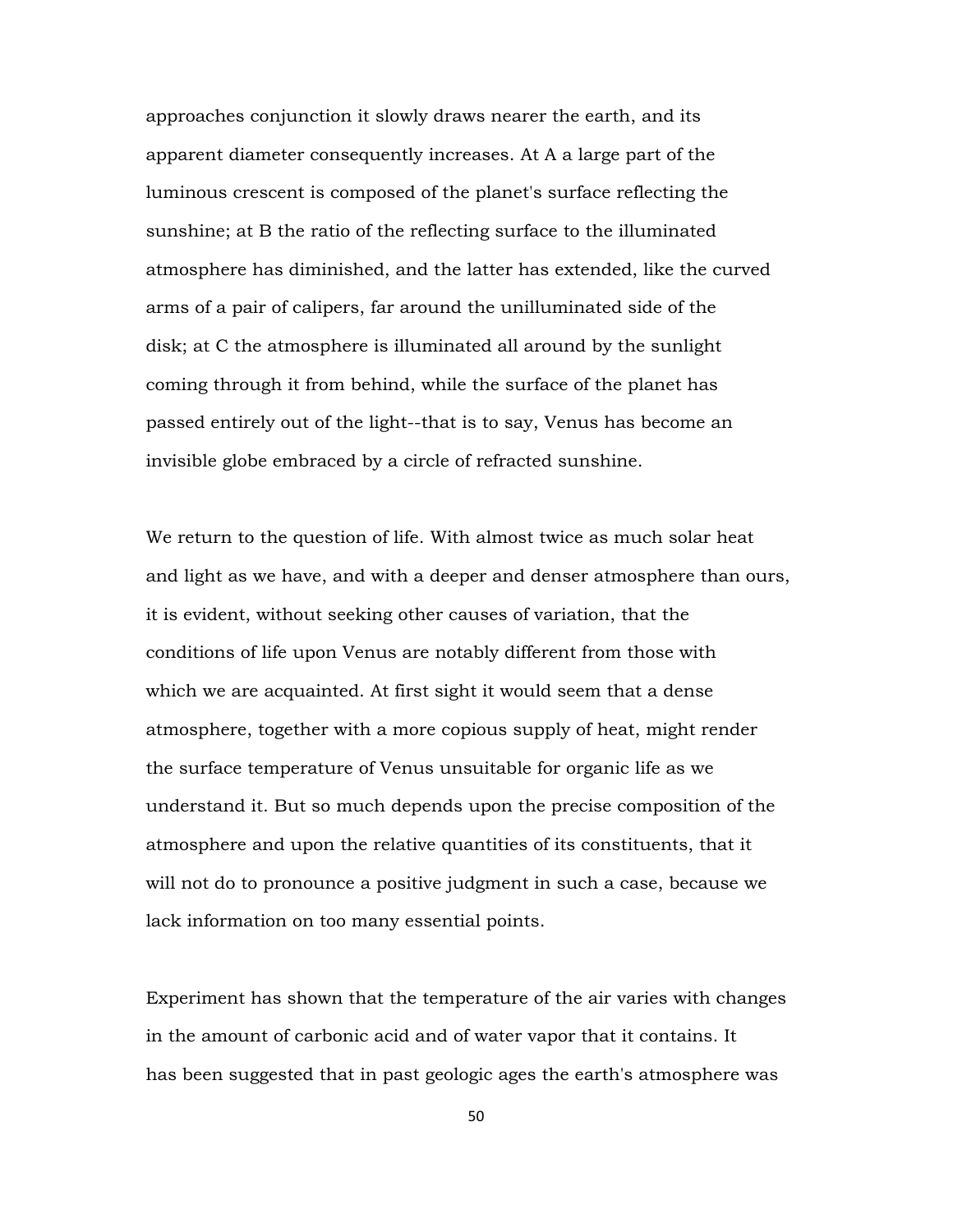denser and more heavily charged with vapors than it is at present; yet even then forms of life suited to their environment existed, and from those forms the present inhabitants of our globe have been developed. There are several lines of reasoning which may be followed to the conclusion that Venus, as a life-bearing world, is younger than the earth, and, according to that view, we are at liberty to imagine our beautiful sister planet as now passing through some such period in its history as that at which the earth had arrived in the age of the carboniferous forests, or the age of the gigantic reptiles who ruled both land and sea.

But, without making any assumptions as to the phase of evolution which life may have attained on Venus, it is also possible to think that the planet's thick shell of air, with its abundant vapors, may serve as a shield against the excessive solar radiation. Venus is extraordinarily brilliant, its reflective power being greatly in excess of Mercury's, and it has often been suggested that this may be due to the fact that a large share of the sunlight falling upon it is turned back before reaching the planet's surface, being reflected both from the atmosphere itself and from vast layers of clouds.

Even when viewed with the most powerful telescopes and in the most favoring circumstances, the features of Venus's surface are difficult to see, and generally extremely difficult. They consist of faint shadowy markings, indefinite in outline, and so close to the limit of visibility that great uncertainty exists not only as to their shape and their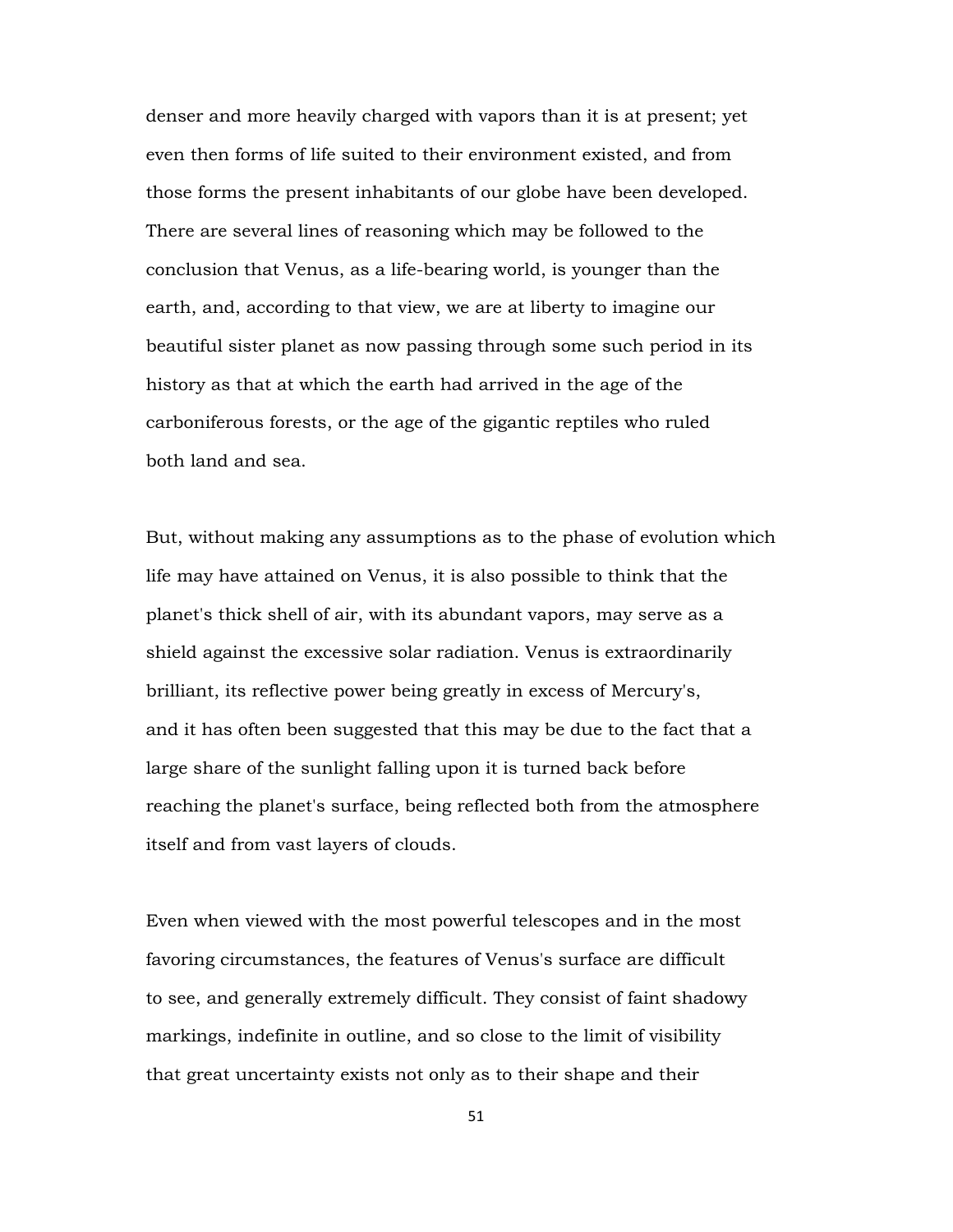precise location upon the planet, but even as to their actual existence. No two observers have represented them exactly alike in drawings of the planet, and, unfortunately, photography is as yet utterly unable to deal with them. Mr. Percival Lowell, in his special studies of Venus in 1896, using a 24-inch telescope of great excellence, in the clear and steady air of Arizona, found delicate spokelike streaks radiating from a rounded spot like a hub, and all of which, in his opinion, were genuine and definite markings on the planet's surface. But others, using larger telescopes, have failed to perceive the shapes and details depicted by Mr. Lowell, and some are disposed to ascribe their appearances to Venus's atmosphere. Mr. Lowell himself noticed that the markings seemed to have a kind of obscuring veil over them.

In short, all observers of Venus agree in thinking that her atmosphere, to a greater or less extent, serves as a mask to conceal her real features, and the possibilities of so extensive an atmosphere with reference to an adjustment of the peculiar conditions of the planet to the requirements of life upon it, are almost unlimited. If we could accurately analyze that atmosphere we would have a basis for more exact conclusions concerning Venus's habitability.

But the mere existence of the atmosphere is, in itself, a strong argument for the habitability of the planet, and as to the temperature, we are really not compelled to imagine special adaptations by means of which it may be brought into accord with that prevailing upon the earth. As long as the temperature does not rise to the destructive point,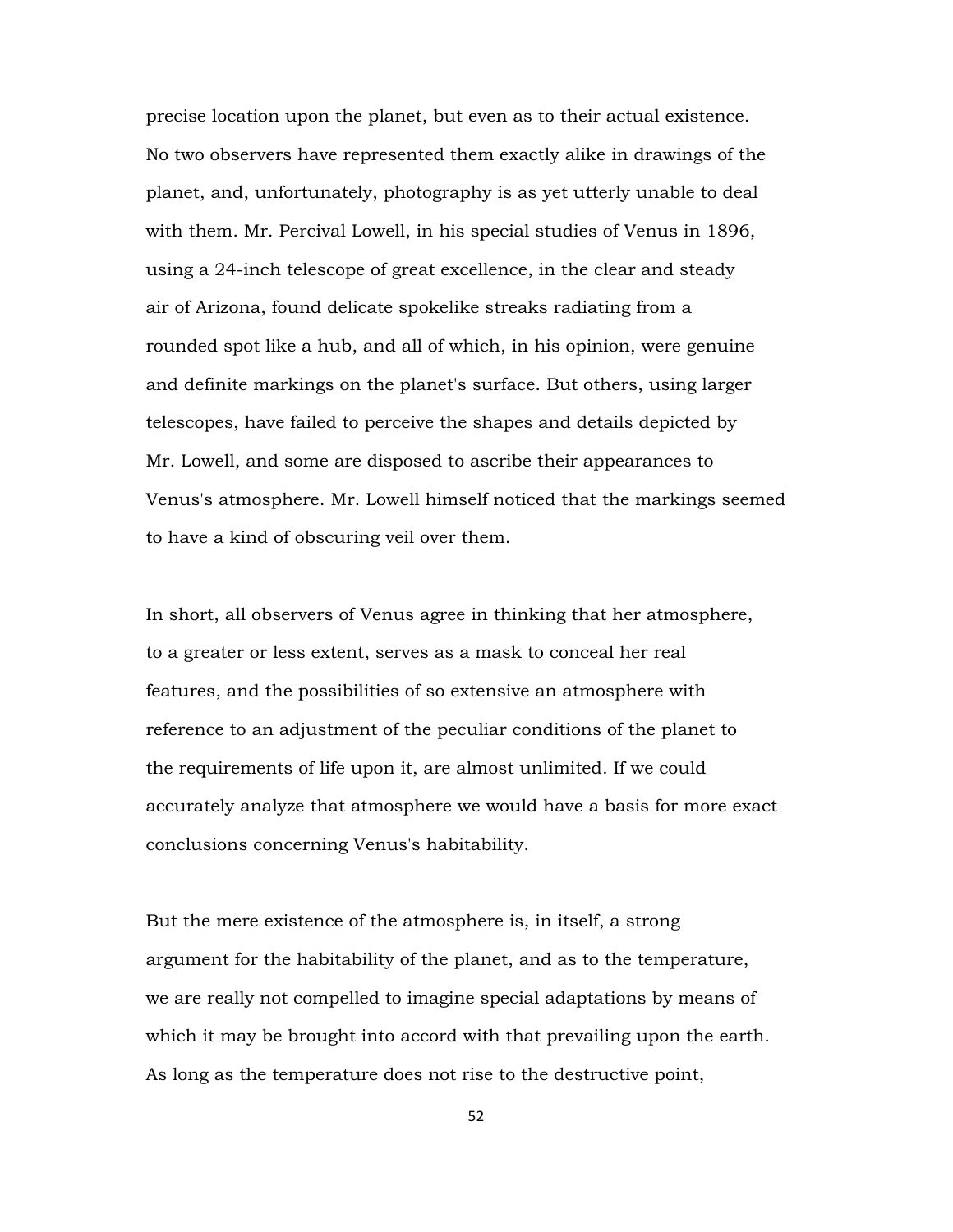beyond which our experience teaches that no organic life can exist, it may very well attain an elevation that would mean extreme discomfort from our point of view, without precluding the existence of life even in its terrestrial sense.

And would it not be unreasonable to assume that vital phenomena on other planets must be subject to exactly the same limitations that we find circumscribing them in our world? That kind of assumption has more than once led us far astray even in dealing with terrestrial conditions.

It is not so long ago, for instance, since life in the depths of the sea was deemed to be demonstrably impossible. The bottom of the ocean, we were assured, was a region of eternal darkness and of frightful pressure, wherein no living creatures could exist. Yet the first dip of the deep-sea trawl brought up animals of marvelous delicacy of organization, which, although curiously and wonderfully adapted to live in a compressed liquid, collapsed when lifted into a lighter medium, and which, despite the assumed perpetual darkness of their profound abode, were adorned with variegated colors and furnished with organs of phosphorescence whereby they could create for themselves all the light they needed.

Even the fixed animals of the sea, growing, like plants, fast to the rocks, are frequently vivid with living light, and there is a splendid suggestion of nature's powers of adaptation, which may not be entirely inapplicable to the problems of life on strange planets, in Alexander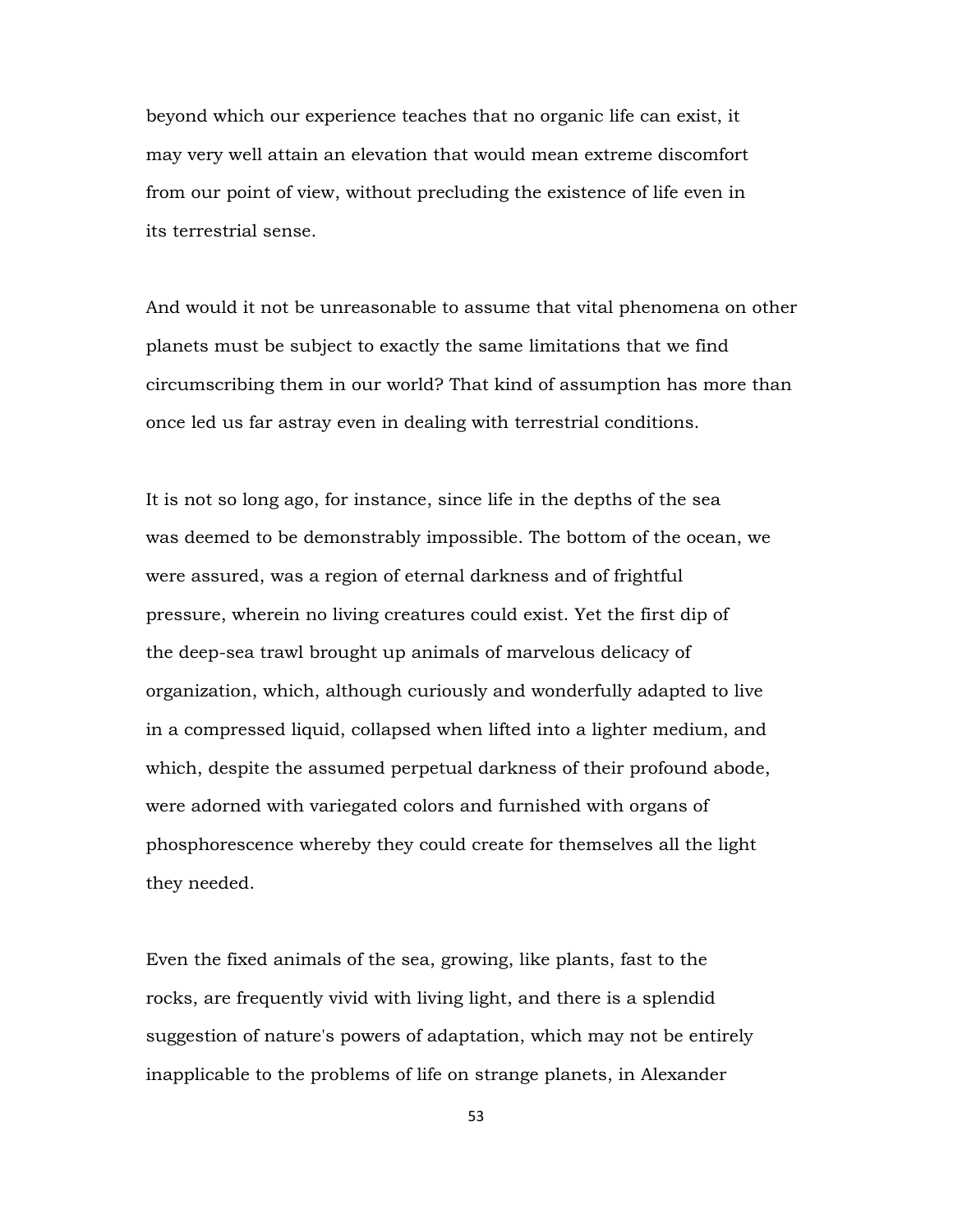Agassiz's statement that species of sea animals, living below the depths to which sunlight penetrates, "may dwell in total darkness and be illuminated at times merely by the movements of abyssal fishes through the forests of phosphorescent alcyonarians."

In attempting to judge the habitability of a planet such as Venus we must first, as far as possible, generalize the conditions that govern life and restrict its boundaries.

On the earth we find animated existence confined to the surface of the crust of the globe, to the lower and denser strata of the atmosphere, and to the film of water that constitutes the oceans. It does not exist in the heart of the rocks forming the body of the planet nor in the void of space surrounding it outside the atmosphere. As the earth condensed from the original nebula, and cooled and solidified, a certain quantity of matter remained at its surface in the form of free gases and unstable compounds, and, within the narrow precincts where these things were, lying like a thin shell between the huge inert globe of permanently combined elements below, and the equally unchanging realm of the ether above, life, a phenomenon depending upon ceaseless changes, combinations and recombinations of chemical elements in unstable and temporary union, made its appearance, and there only we find it at the present time.

It is because air and water furnish the means for the continual transformations by which the bodies of animals and plants are built up and afterward disintegrated and dispersed, that we are compelled to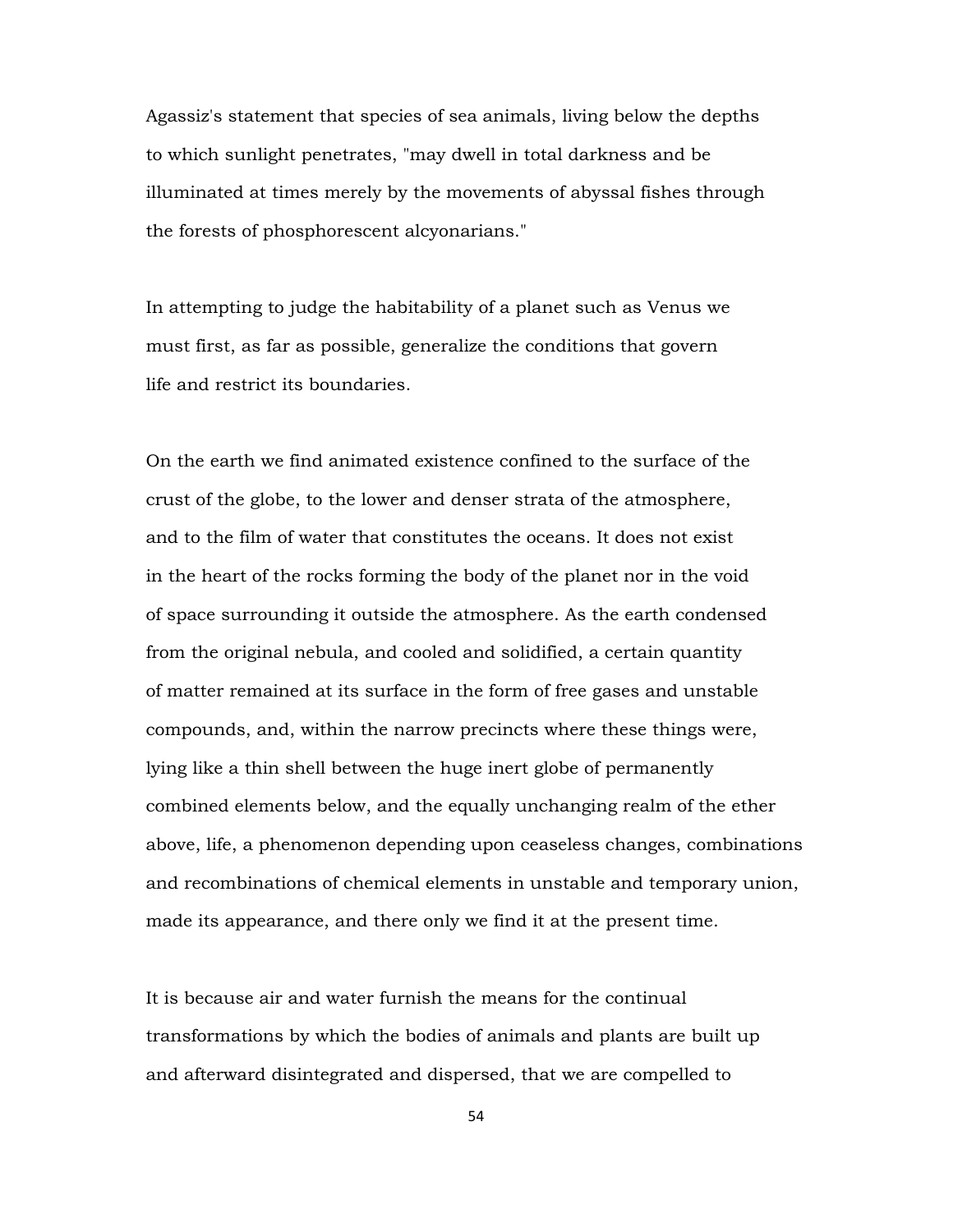regard their presence as prerequisites to the existence, on any planet, of life in any of the forms in which we are acquainted with it. But if we perceive that another world has an atmosphere, and that there is water vapor in its atmosphere--both of which conditions are fulfilled by Venus--and if we find that that world is bathed in the same sunshine that stimulates the living forces of our planet, even though its quantity or intensity may be different, then it would seem that we are justified in averring that the burden of proof rests upon those who would deny the capability of such a world to support inhabitants.

The generally accepted hypothesis of the origin of the solar system leads us to believe that Venus has experienced the same process of evolution as that which brought the earth into its present condition, and we may fairly argue that upon the rocky shell of Venus exists a region where chemical combinations and recombinations like those on the surface of the earth are taking place. It is surely not essential that the life-forming elements should exist in exactly the same states and proportions as upon the earth; it is enough if some of them are manifestly present. Even on the earth these things have undergone much variation in the course of geological history, coincidently with the development of various species of life. Just at present the earth appears to have reached a stage where everything contributes to the maintenance of a very high organization in both the animal and vegetable kingdoms.

So each planet that has attained the habitable stage may have a typical

55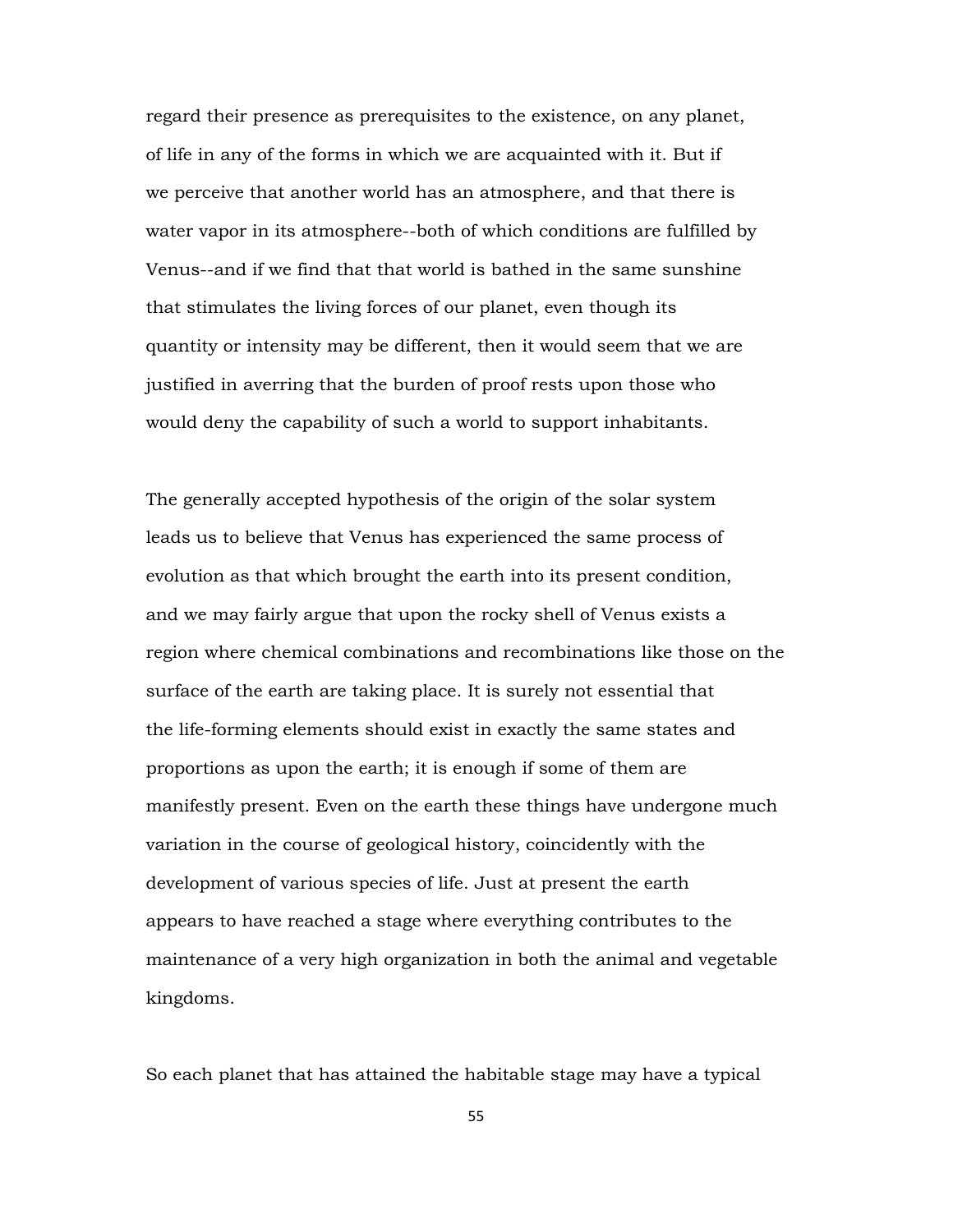adjustment of temperature and atmospheric constitution, rendering life possible within certain limits peculiar to that planet, and to the special conditions prevailing there. Admitting, as there is reason for doing, that different planets may be at different stages of development in the geological and biological sense, we should, of course, not expect to find them inhabited by the same living species. And, since there is also reason to believe that no two planets upon arriving at the same stage of evolution as globes would possess identical gaseous surroundings, there would naturally be differences between their organic life forms notwithstanding the similarity of their common phase of development in other respects. Thus a departure from the terrestrial type in the envelope of gases covering a planet, instead of precluding life, would only tend to vary its manifestations.

After all, why should the intensity of the solar radiation upon Venus be regarded as inimical to life? The sunbeams awaken life.

It is not impossible that relative nearness to the sun may be an advantage to Venus from the biologic point of view. She gets less than one third as much heat as Mercury receives on the average, and she gets it with almost absolute uniformity. At aphelion Mercury is about two and four tenths times hotter than Venus; then it rushes sunward, and within forty-four days becomes six times hotter than Venus. In the meantime the temperature of the latter, while high as compared with the earth's, remains practically unchanged. Not only may Mercury's temperature reach the destructive point, and thus be too high for organic life, but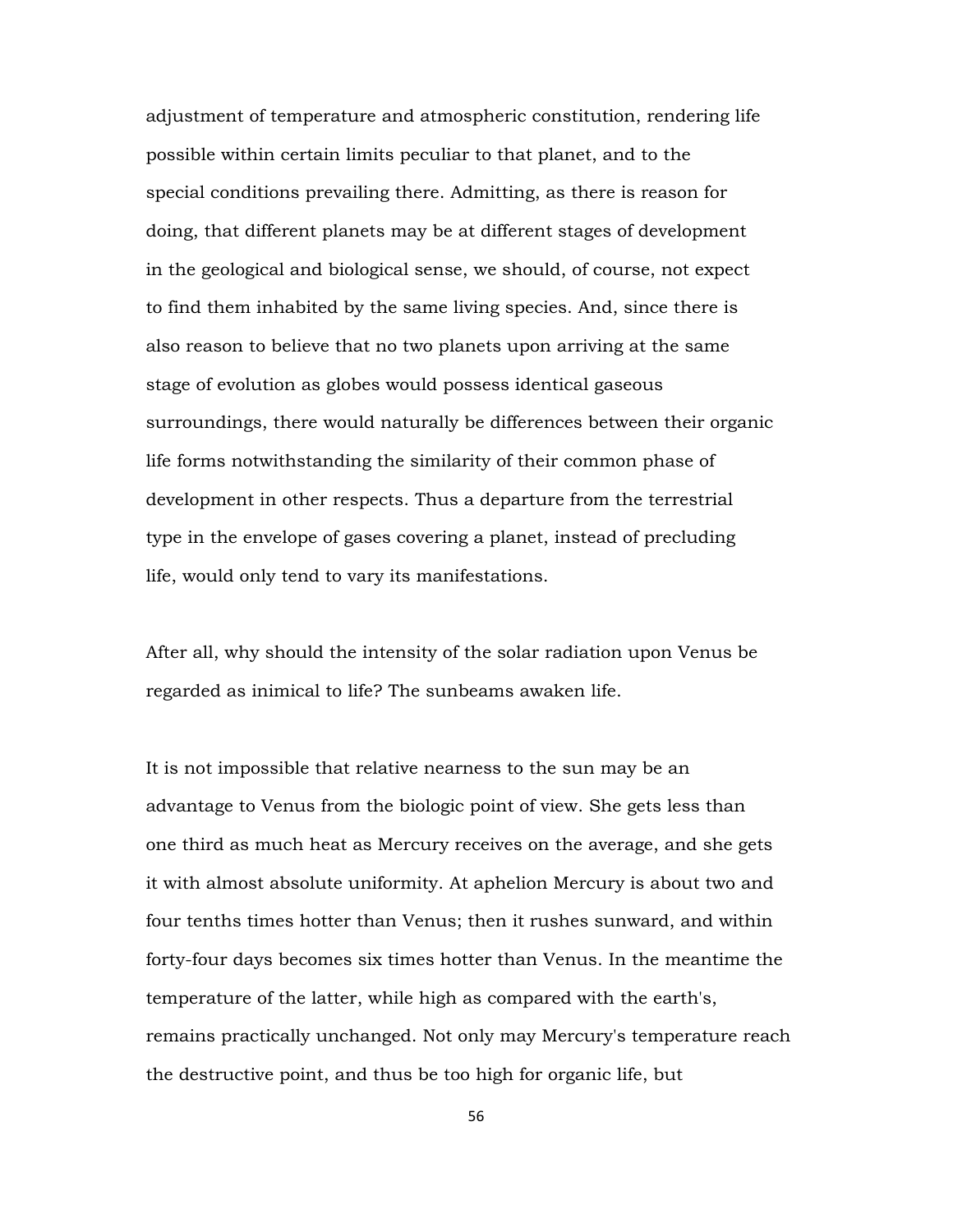Mercury gets nothing with either moderation or constancy. It is a world both of excessive heat and of violent contrasts of temperature. Venus, on the other hand, presents an unparalleled instance of invariableness and uniformity. She may well be called the favorite of the sun, and, through the advantages of her situation, may be stimulated by him to more intense vitality than falls to the lot of the earth.

It is open, at least to the writers of the interplanetary romances now so popular, to imagine that on Venus, life, while encompassed with the serenity that results from the circular form of her orbit, and the unchangeableness of her climates, is richer, warmer, more passionate, more exquisite in its forms and more fascinating in its experiences, keener of sense, capable of more delicious joys, than is possible to it amid the manifold inclemencies of the colder earth.

We have seen that there is excellent authority for saying that Venus's atmosphere is from one and a half to two times as dense and as extensive as ours. Here is an interesting suggestion of aerial possibilities for her inhabitants. If man could but fly, how would he take to himself wings and widen his horizons along with the birds! Give him an atmosphere the double in density of that which now envelopes him, take off a little of his weight, thereby increasing the ratio of his strength and activity, put into his nervous system a more puissant stimulus from the life-giving sun, and perchance he would fly.

Well, on Venus, apparently, these very conditions actually exist. How,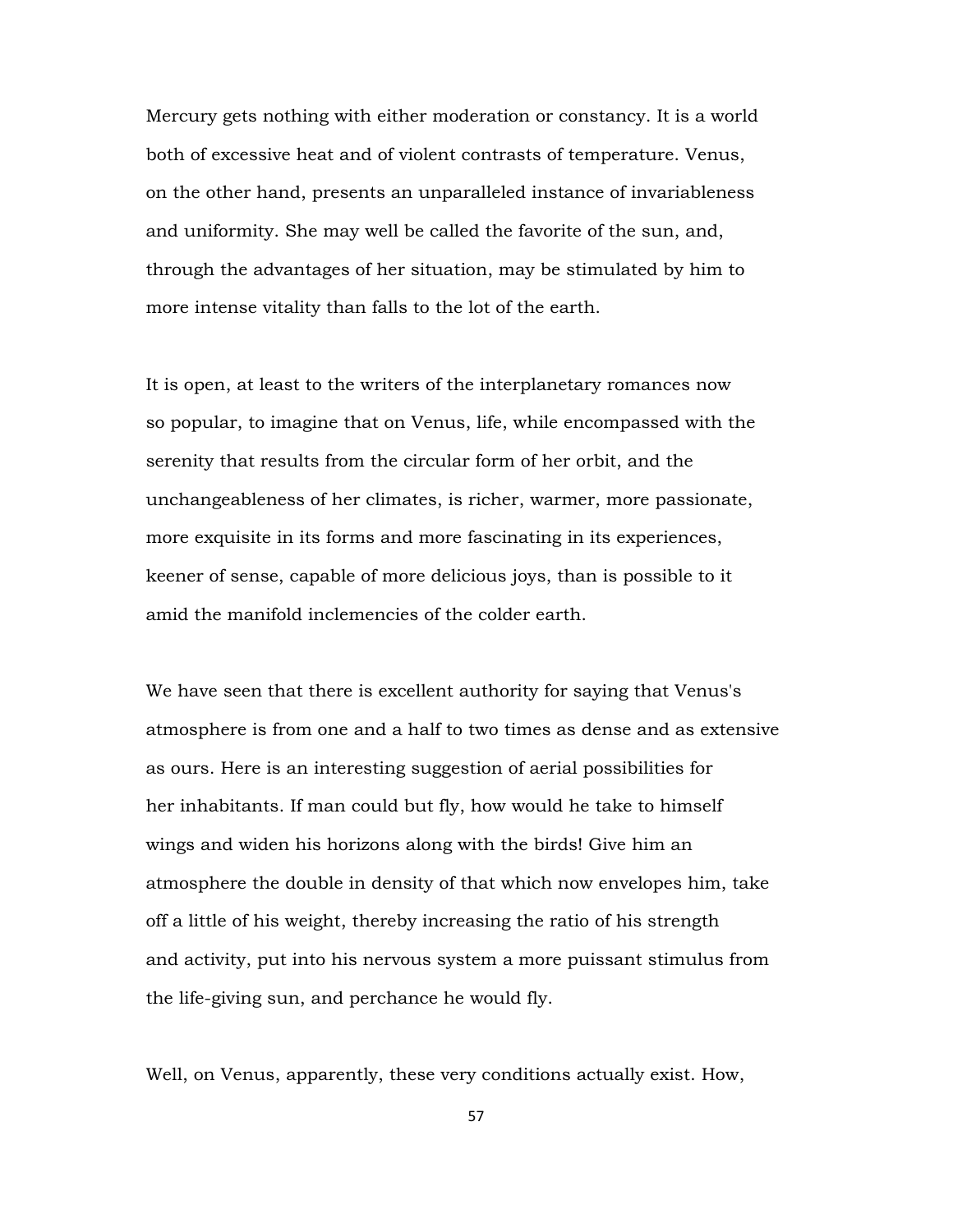then, do intellectual creatures in the world of Venus take wing when they choose? Upon what spectacle of fluttering pinions afloat in iridescent air, like a Raphael dream of heaven and its angels, might we not look down if we could get near enough to our brilliant evening star to behold the intimate splendors of its life?

As Venus herself would be the most brilliant member of the celestial host to an observer stationed on the night side of Mercury, so the earth takes precedence in the midnight sky of Venus. For the inhabitants of Venus Mercury is a splendid evening and morning star only, while the earth, being an outer planet, is visible at times in that part of the sky which is directly opposite to the place of the sun. The light reflected from our planet is probably less dazzling than that which Venus sends to us, both because, at our greater distance, the sunlight is less intense, and because our rarer atmosphere reflects a smaller proportion of the rays incident upon it. But the earth is, after all, a more brilliant phenomenon seen from Venus than the latter is seen from the earth, for the reason that the entire illuminated disk of the earth is presented toward our sister planet when the two are at their nearest point of approach, whereas, at that time, the larger part of the surface of Venus that is turned earthward has no illumination, while the illuminated portion is a mere crescent.

Owing, again, to the comparative rarity of the terrestrial atmosphere, it is probable that the inhabitants of Venus--assuming their existence--enjoy a superb view of the continents, oceans, polar snows,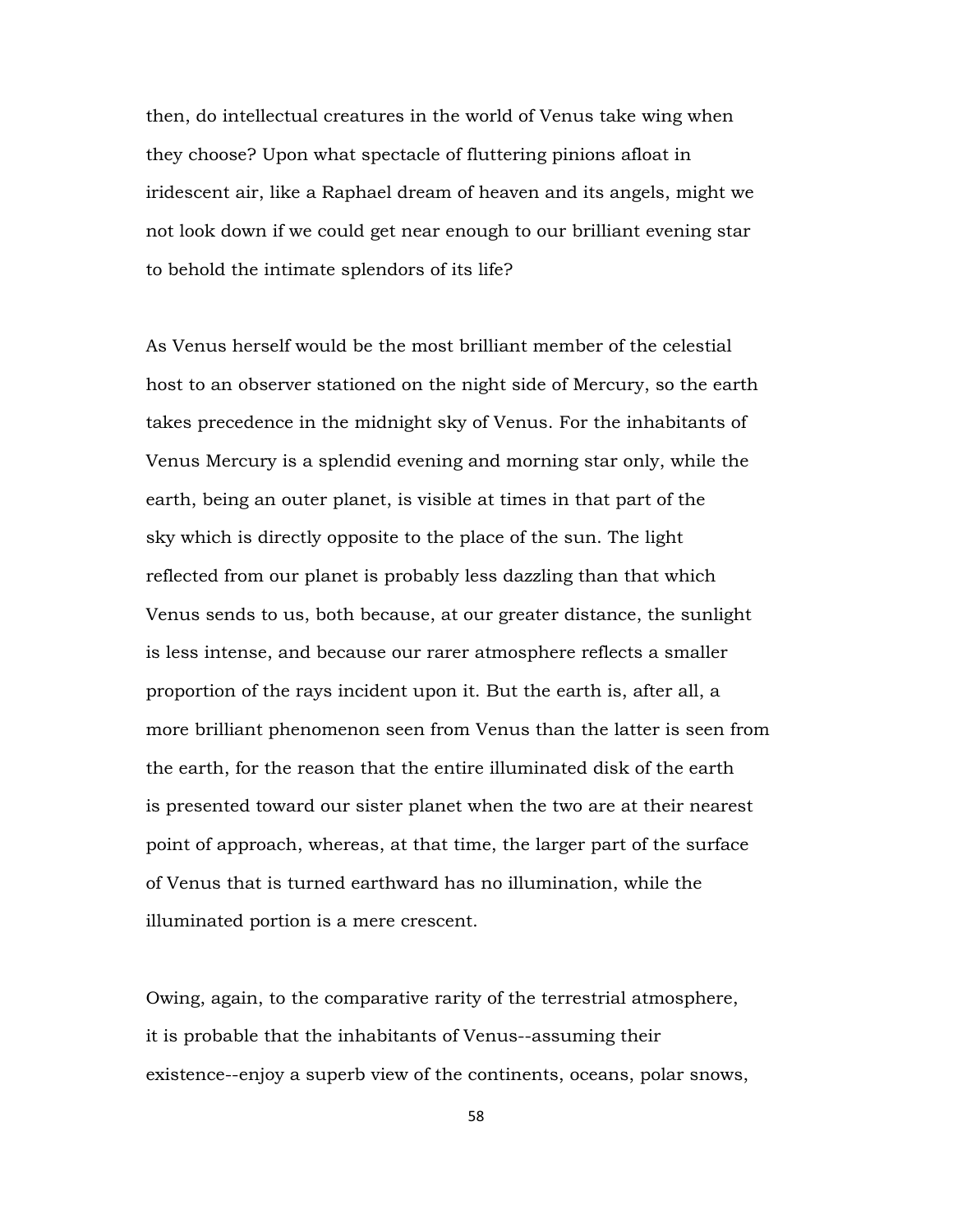and passing clouds that color and variegate the face of the earth. Our astronomers can study the full disk of Venus only when she is at her greatest distance, and on the opposite side of the sun from us, where she is half concealed in the glare. The astronomers of Venus, on the other hand, can study the earth under the most favorable conditions of observation--that is to say, when it is nearest to them and when, being in opposition to the sun, its whole disk is fully illuminated. In fact, there is no planet in the entire system which enjoys an outlook toward a sister world comparable with that which Venus enjoys with regard to the earth. If there be astronomers upon Venus, armed with telescopes, it is safe to guess that they possess a knowledge of the surface of the earth far exceeding in minuteness and accuracy the knowledge that we possess of the features of any heavenly body except the moon. They must long ago have been able to form definite conclusions concerning the meteorology and the probable habitability of our planet.

It certainly tends to increase our interest in Venus when, granting that she is inhabited, we reflect upon the penetrating scrutiny of which the earth may be the object whenever Venus--as happens once every 584 days--passes between us and the sun. The spectacle of our great planet, glowing in its fullest splendor in the midnight sky, pied and streaked with water, land, cloud, and snow, is one that might well excite among the astronomers of another world, so fortunately placed to observe it, an interest even greater than that which the recurrence of total solar eclipses occasions upon the earth. For the inhabitants of Venus the study of the earth must be the most absorbing branch of observational

59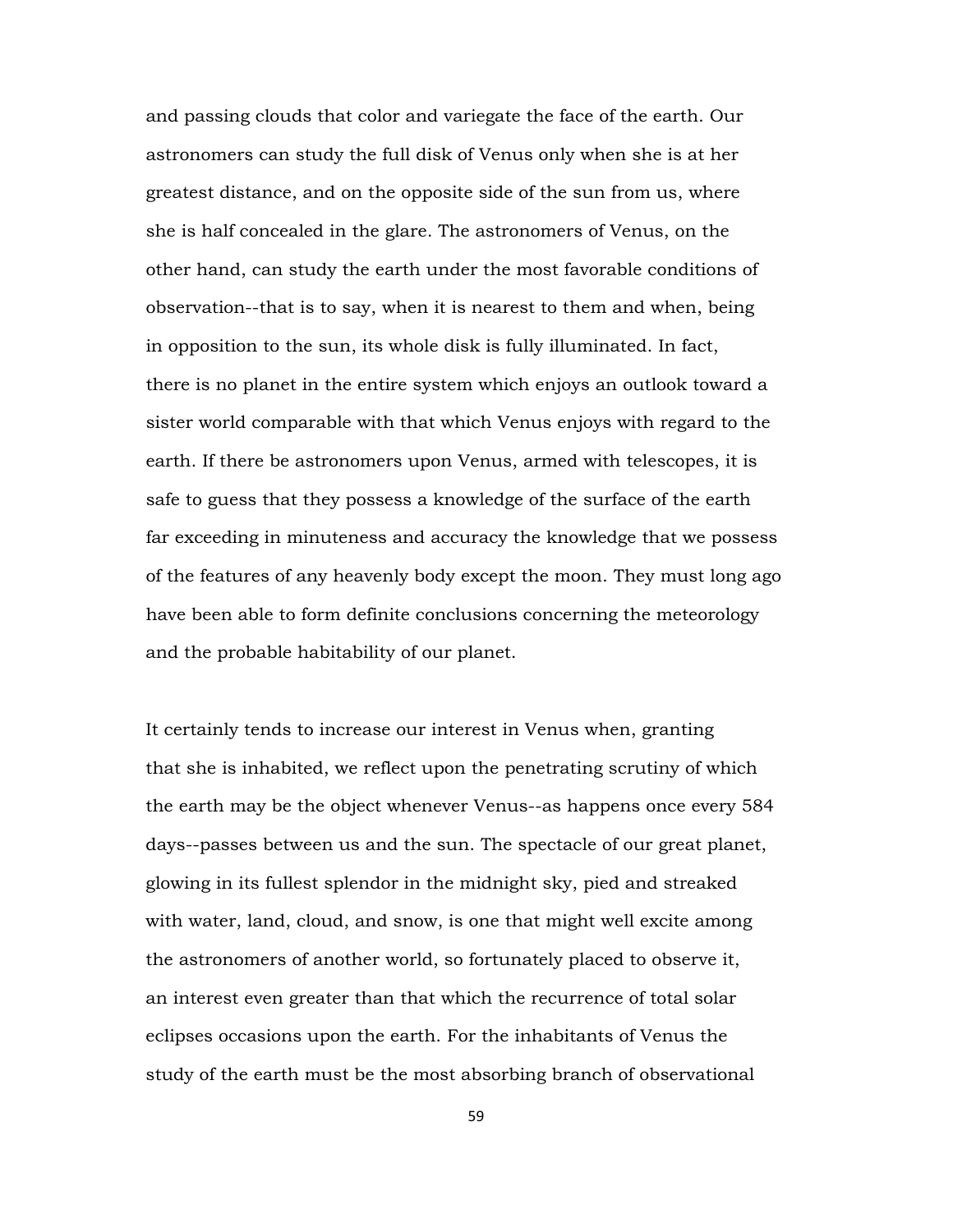astronomy, and the subject, we may imagine, of numberless volumes of learned memoirs, far exceeding in the definiteness of their conclusions the books that we have written about the physical characteristics of other members of the solar system. And, if we are to look for attempts on the part of the inhabitants of other worlds to communicate with us by signals across the ether, it would certainly seem that Venus is the most likely source of such efforts, for from no other planet can those features of the earth that give evidence of its habitability be so clearly discerned. Of one thing it would seem we may be certain: if Venus has intellectual inhabitants they possess far more convincing evidence of our existence than we are likely ever to have of theirs.

In referring to the view of the earth from Mercury it was remarked that the moon is probably visible to the naked eye. From Venus the moon is not only visible, but conspicuous, to the naked eye, circling about the earth, and appearing at times to recede from it to a distance of about half a degree--equal to the diameter of the full moon as we see it. The disk of the earth is not quite four times greater in diameter than that of the moon, and nowhere else in the solar system is there an instance in which two bodies, no more widely different in size than are the moon and the earth, are closely linked together. The moons of the other planets that possess satellites are relatively so small that they appear in the telescope as mere specks beside their primaries, but the moon is so large as compared with the earth that the two must appear, as viewed from Venus, like a double planet. To the naked eye they may look like a very wide and brilliant double star, probably of contrasted

60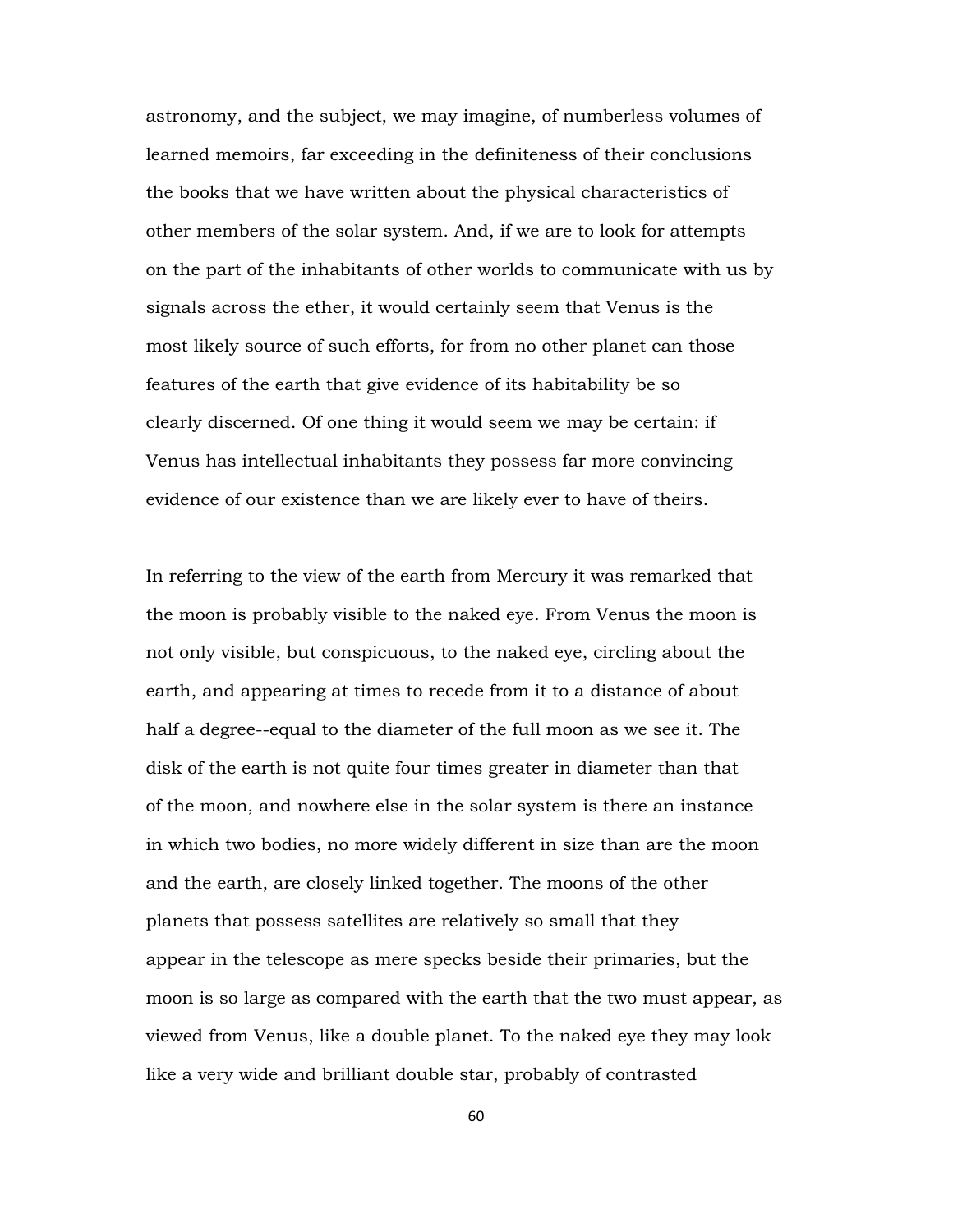colors, the moon being silvery white and the earth, perhaps, now of a golden or reddish tinge and now green or blue, according to the part of its surface turned toward Venus, and according, also, to the season that chances to be reigning over that part.

Such a spectacle could not fail to be of absorbing interest, and we can not admit the possibility of intelligent inhabitants on Venus without supposing them to watch the motions of the moon and the earth with the utmost intentness. The passage of the moon behind and in front of the earth, and its eclipses when it goes into the earth's shadow, could be seen without the aid of telescopes, while, with such instruments, these phenomena would possess the highest scientific interest and importance.

Because the earth has a satellite so easily observable, the astronomers of Venus could not remain ignorant of the exact mass of our planet, and in that respect they would outstrip us in the race for knowledge, since, on account of the lack of a satellite attending Venus, we have been able to do no more than make an approximate estimate of her mass.

With telescopes, too, in the case of a solar eclipse occurring at the time of the earth's opposition, they could see the black spot formed by the shadow of the moon, where the end of its cone moved across the earth like the point of an invisible pencil, and could watch it traversing continents and oceans, or thrown out in bold contrast upon the white background of a great area of clouds. Indeed, the phenomena which our globe and its satellite present to Venus must be so varied and wonderful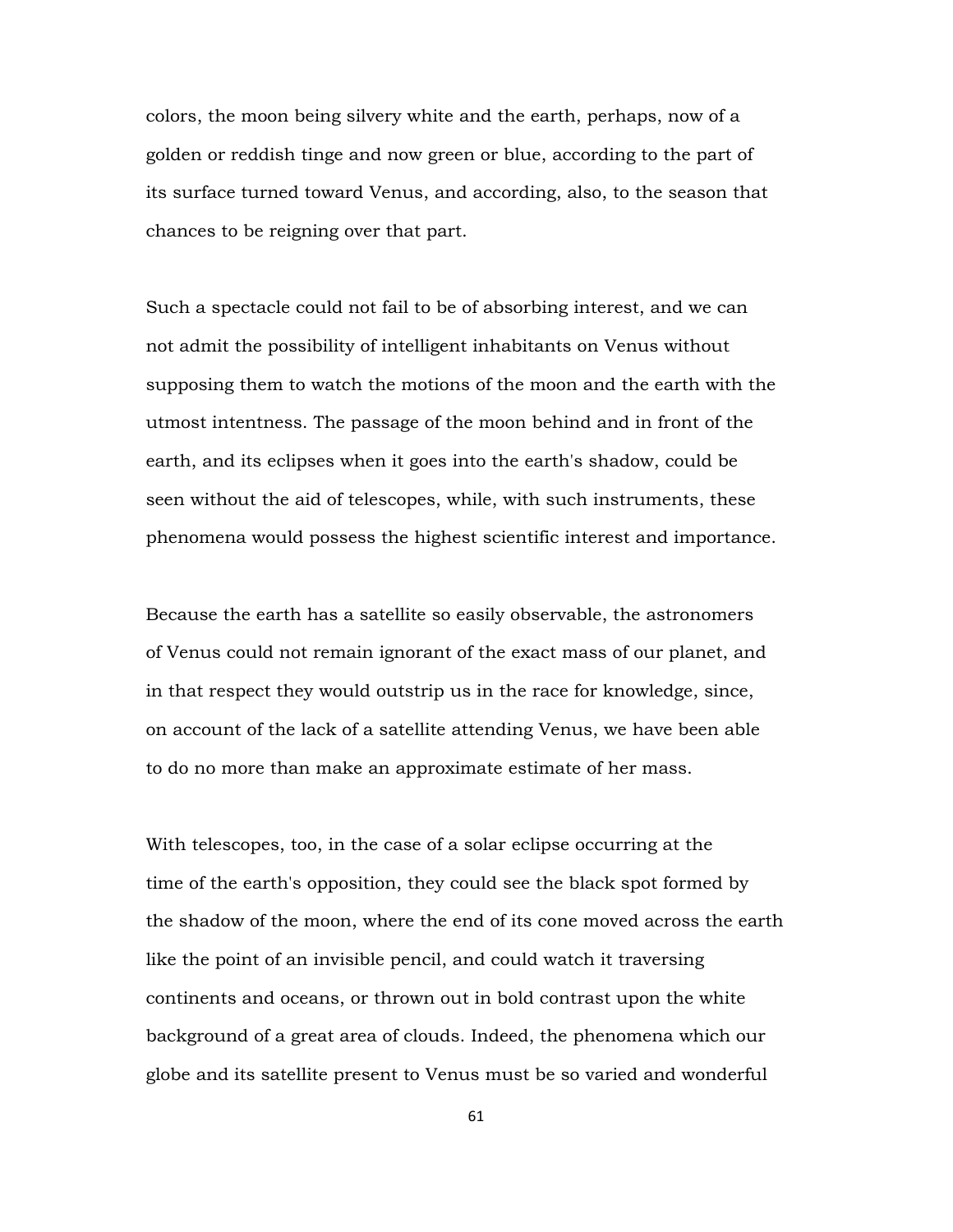that one might well wish to visit that planet merely for the sake of beholding them.

Thus far we have found so much of brilliant promise in the earth's twin sister that I almost hesitate to approach another phase of the subject which may tend to weaken the faith of some readers in the habitability of Venus. It may have been observed that heretofore nothing has been said as to the planet's rotation period, but, without specifically mentioning it, I have tacitly assumed the correctness of the generally accepted period of about twenty-four hours, determined by De Vico and other observers. This period, closely accordant with the earth's, is, as far as it goes, another argument for the habitability of Venus.

But now it must be stated that no less eminent an authority than Schiaparelli holds that Venus, as well as Mercury, makes but a single turn on its axis in the course of a revolution about the sun, and, consequently, is a two-faced world, one side staring eternally at the sun and the other side wearing the black mask of endless night.

Schiaparelli made this announcement concerning Venus but a few weeks after publishing his discovery of Mercury's peculiar rotation. He himself appears to be equally confident in both cases of the correctness of his conclusions and the certainty of his observation. As with Mercury, several other observers have corroborated him, and particularly Percival Lowell in this country. Mr. Lowell, indeed, seems unwilling to admit that any doubt can be entertained. Nevertheless, very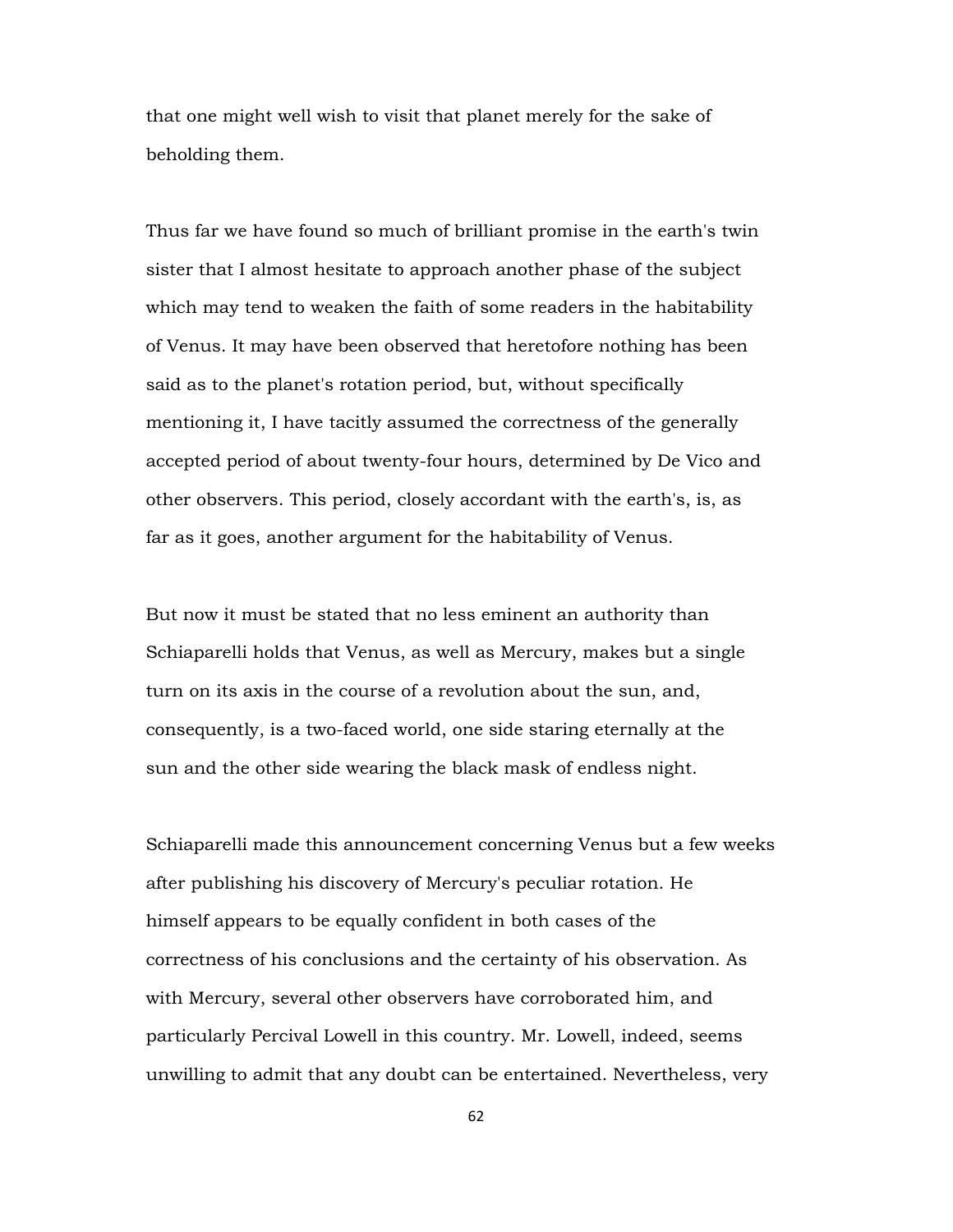grave doubt is entertained, and that by many, and probably by the majority, of the leading professional astronomers and observers. In fact, some observers of great ability, equipped with powerful instruments, have directly contradicted the results of Schiaparelli and his supporters.

The reader may ask: "Why so readily accept Schiaparelli's conclusions with regard to Mercury while rejecting them in the case of Venus?"

The reply is twofold. In the first place the markings on Venus, although Mr. Lowell sketched them with perfect confidence in 1896, are, by the almost unanimous testimony of those who have searched for them with telescopes, both large and small, extremely difficult to see, indistinct in outline, and perhaps evanescent in character. The sketches of no two observers agree, and often they are remarkably unlike. The fact has already been mentioned that Mr. Lowell noticed a kind of veil partially obscuring the markings, and which he ascribed, no doubt correctly, to the planet's atmosphere. But he thinks that, notwithstanding the atmospheric veil, the markings noted by him were unquestionably permanent features of the planet's real surface. Inasmuch, however, as his drawings represent things entirely different from what others have seen, there seems to be weight in the suggestion that the radiating bands and shadings noticed by him were in some manner illusory, and perhaps of atmospheric origin.

If the markings were evidently of a permanent nature and attached to the

63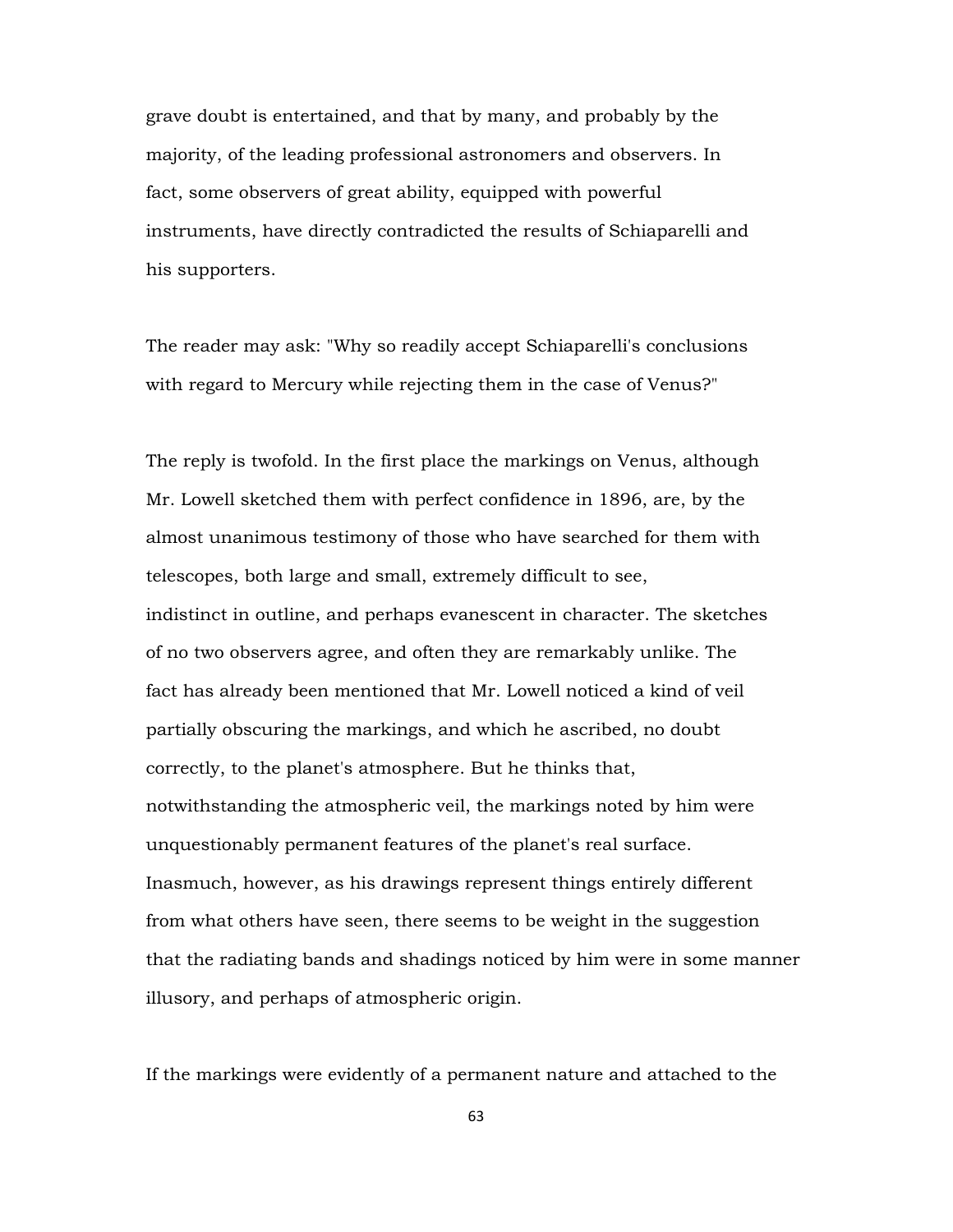solid shell of the planet, and if they were of sufficient distinctness to be seen in substantially the same form by all observers armed with competent instruments, then whatever conclusion was drawn from their apparent motion as to the period of the planet's rotation would have to be accepted. In the case of Mercury the markings, while not easily seen, appear to be sufficiently distinct to afford confidence in the result of observations based upon them, but Venus's markings have been represented in so many different ways that it seems advisable to await more light before accepting any extraordinary, and in itself improbable, conclusion based upon them.

It should also be added that in 1900 spectroscopic observations by Belopolski at Pulkova gave evidence that Venus really rotates rapidly on her axis, in a period probably approximating to the twenty-four hours of the earth's rotation, thus corroborating the older conclusions.

Belopolski's observation, it may be remarked, was based upon what is known as the Doppler principle, which is employed in measuring the motion of stars in the line of sight, and in other cases of rapidly moving sources of light. According to this principle, when a source of light, either original or reflected, is approaching the observer, the characteristic lines in its spectrum are shifted toward the blue end, and when it is retreating from the observer the lines are shifted toward the red end. Now, in the case of a planet rotating rapidly on its axis, it is clear that if the observer is situated in, or nearly in, the plane of the planet's equator, one edge of its disk will be approaching his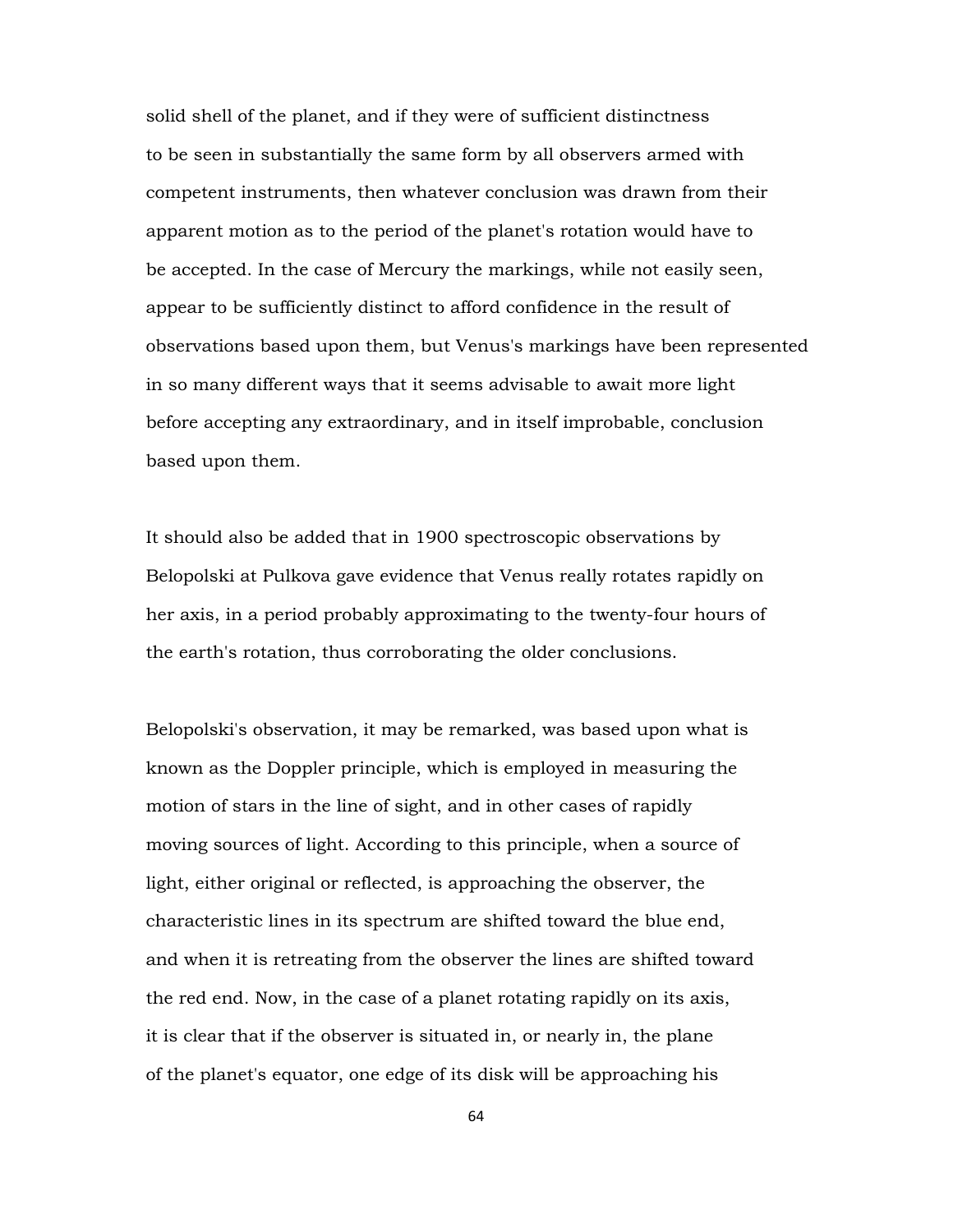eye while the opposite edge is retreating, and the lines in the spectrum of a beam of light from the advancing edge will be shifted toward the blue, while those in the spectrum of the light coming from the retreating edge will be shifted toward the red. And, by carefully noting the amount of the shifting, the velocity of the planet's rotation can be computed. This is what was done by Belopolski in the case of Venus, with the result above noted.

Secondly, the theory that Venus rotates but once in the course of a revolution finds but slight support from the doctrine of tidal friction, as compared with that which it receives when applied to Mercury. The effectiveness of the sun's attraction in slowing down the rotation of a planet through the braking action of the tides raised in the body of the planet while it is yet molten or plastic, varies inversely as the sixth power of the planet's distance. For Mercury this effectiveness is nearly three hundred times as great as it is for the earth, while for Venus it is only seven times as great. While we may admit, then, that Mercury, being relatively close to the sun and subject to an enormous braking action, lost rotation until--as occurred for a similar reason to the moon under the tidal attraction of the earth--it ended by keeping one face always toward its master, we are not prepared to make the same admission in the case of Venus, where the effective force concerned is comparatively so slight.

It should be added, however, that no certain evidence of polar compression in the outline of Venus's disk has ever been obtained, and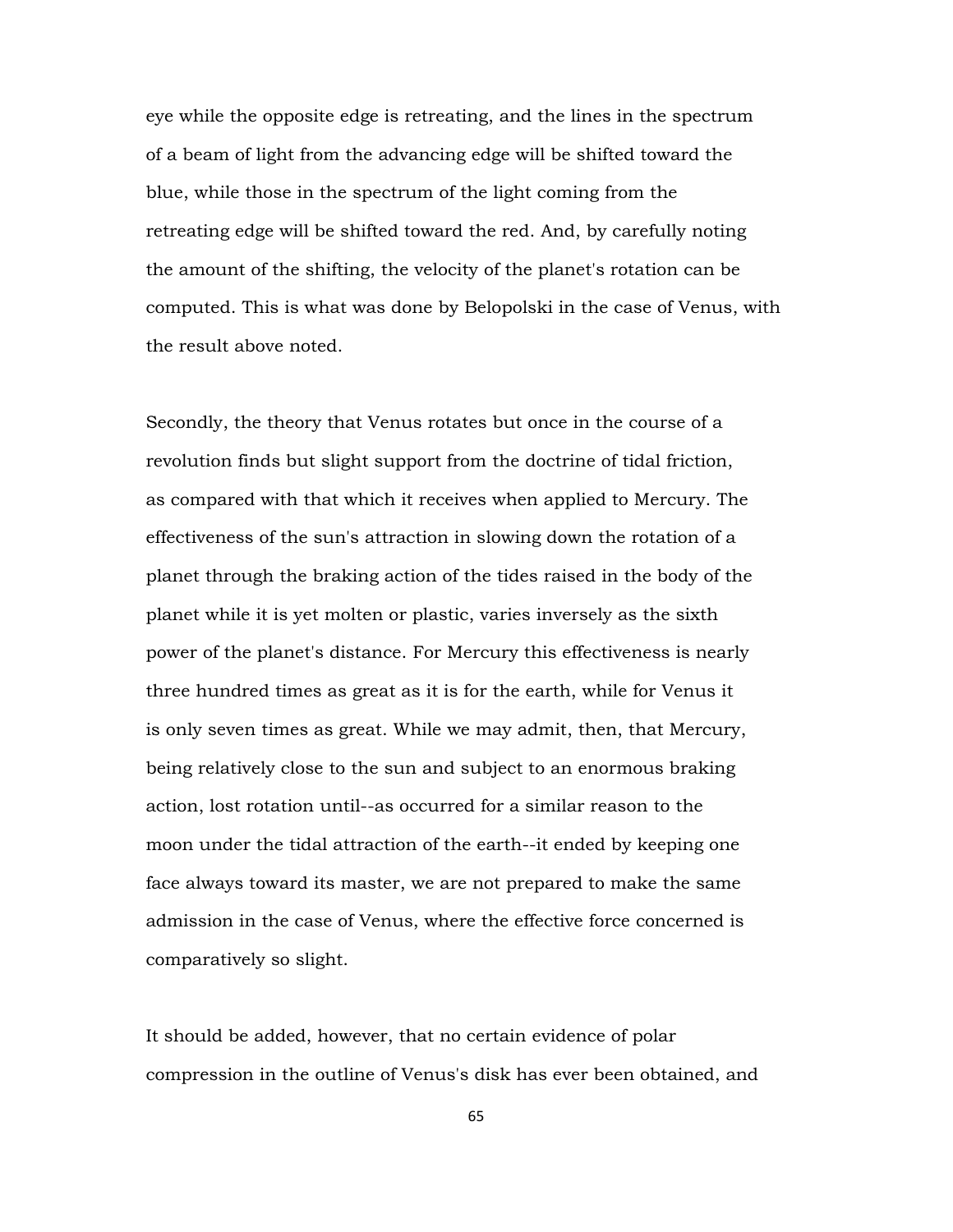this fact would favor the theory of a very slow rotation because a plastic globe in swift rotation has its equatorial diameter increased and its polar diameter diminished. If Venus were as much flattened at the poles as the earth is, it would seem that the fact could not escape detection, yet the necessary observations are very difficult, and Venus is so brilliant that her light increases the difficulty, while her transits across the sun, when she can be seen as a round black disk, are very rare phenomena, the latest having occurred in 1874 and 1882, and the next not being due until 2004.

Upon the whole, probably the best method of settling the question of Venus's rotation is the spectroscopic method, and that, as we saw, has already given evidence for the short period.

Even if it were established that Venus keeps always the same face to the sun, it might not be necessary to abandon altogether the belief that she is habitable, although, of course, the obstacles to that belief would be increased. Venus's orbit being so nearly circular, and her orbital motion so nearly invariable, she has but a very slight libration with reference to the sun, and the east and west lunes on her surface, where day and night would alternate once in her year of 225 days, would be so narrow as to be practically negligible.

But, owing to her extensive atmosphere, there would be a very broad band of twilight on Venus, running entirely around the planet at the inner edge of the light hemisphere. What the meteorological conditions within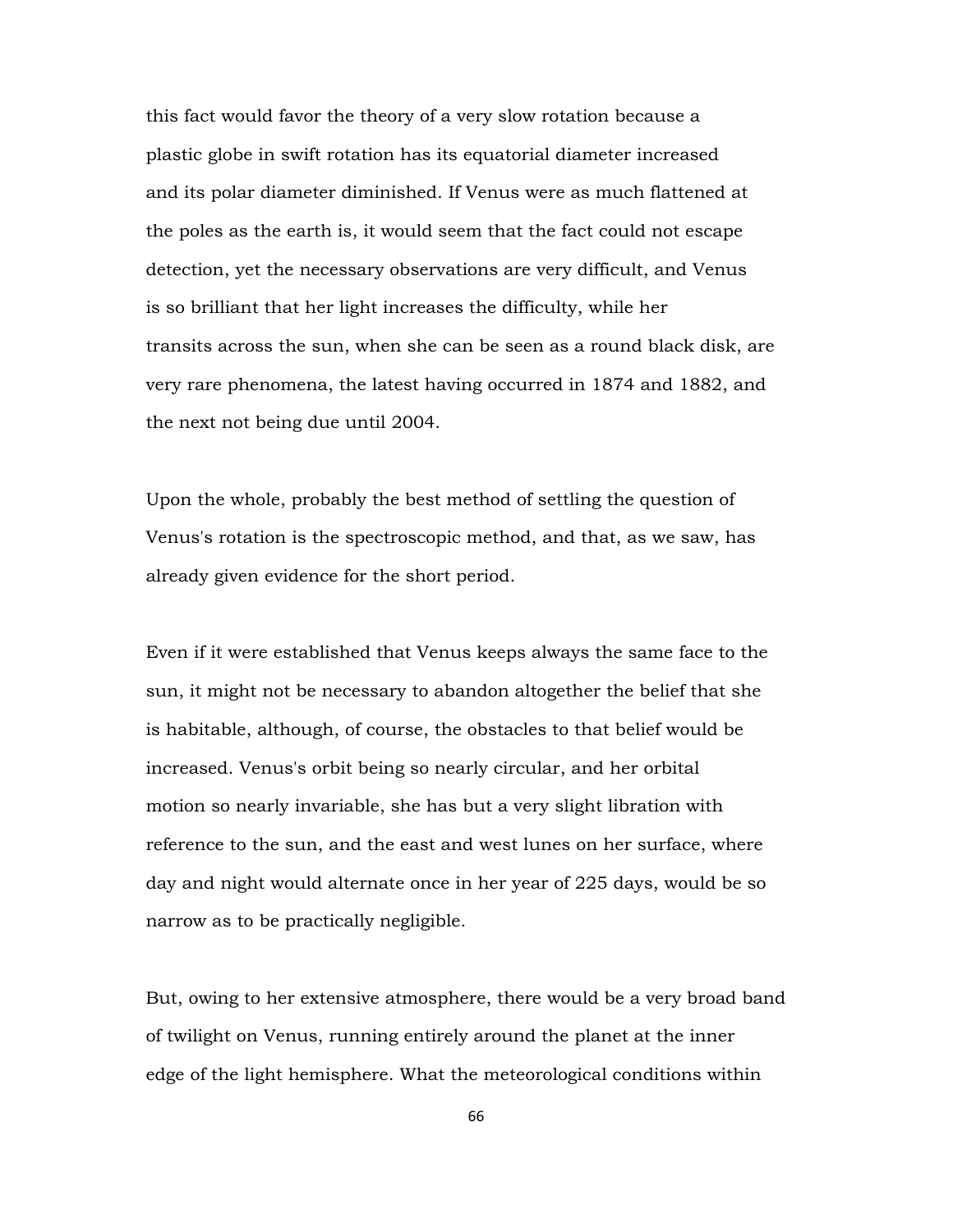this zone would be is purely a matter of conjecture. As in the case of Mercury, we should expect an interchange of atmospheric currents between the light and dark sides of the planet, the heated air rising under the influence of the unsetting sun in one hemisphere, and being replaced by an indraught of cold air from the other. The twilight band would probably be the scene of atmospheric conflicts and storms, and of immense precipitation, if there were oceans on the light hemisphere to charge the air with moisture.

It has been suggested that ice and snow might be piled in a vast circle of glaciers, belting the planet along the line between perpetual day and night, and that where the sunbeams touched these icy deposits near the edge of the light hemisphere a marvelous spectacle of prismatic hills of crystal would be presented!

It may be remarked that it would be the inhabitants of the dark hemisphere who would enjoy the beautiful scene of the earth and the moon in opposition.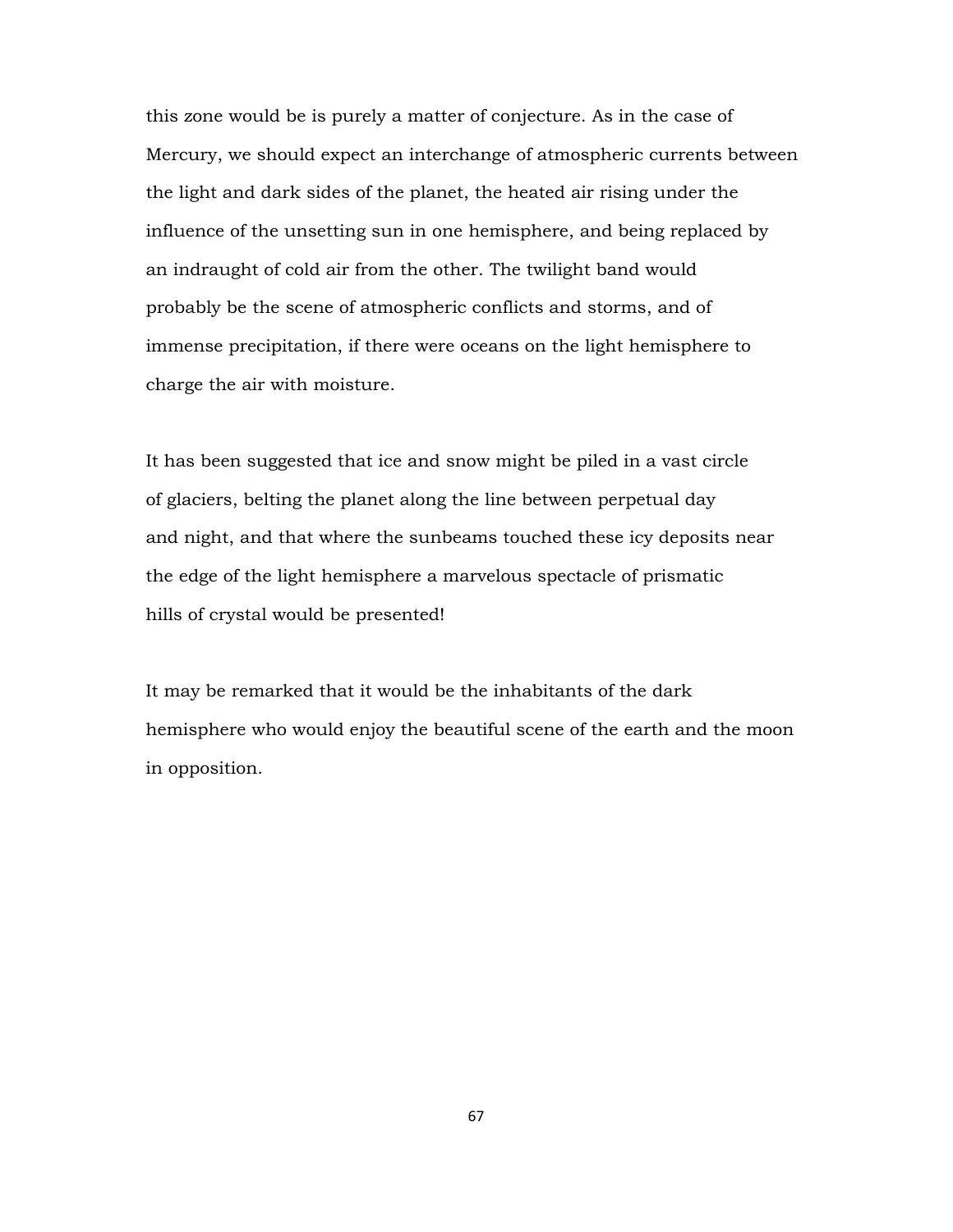## CHAPTER IV

## MARS, A WORLD MORE ADVANCED THAN OURS

Mars is the fourth planet in the order of distance from the sun, and the outermost member of the terrestrial group. Its mean distance is 141,500,000 miles, variable, through the eccentricity of its orbit, to the extent of about 13,000,000 miles. It will be observed that this is only a million miles less than the variation in Mercury's distance from the sun, from which, in a previous chapter, were deduced most momentous consequences; but, in the case of Mars, the ratio of the variation to the mean distance is far smaller than with Mercury, so that the effect upon the temperature of the planet is relatively insignificant.

Mars gets a little less than half as much solar light and heat as the earth receives, its situation in this respect being just the opposite to that of Venus. Its period of orbital revolution, or the length of its year, is 687 of our days. The diameter of Mars is 4,200 miles, and its density is 73 per cent of the earth's density. Gravity on its surface is only 38 per cent of terrestrial gravity--i.e., a one hundred-pound weight removed from the earth to Mars would there weigh but thirty-eight pounds. Mars evidently has an atmosphere, the details of which we shall discuss later.

The poles of the planet are inclined from a perpendicular to the plane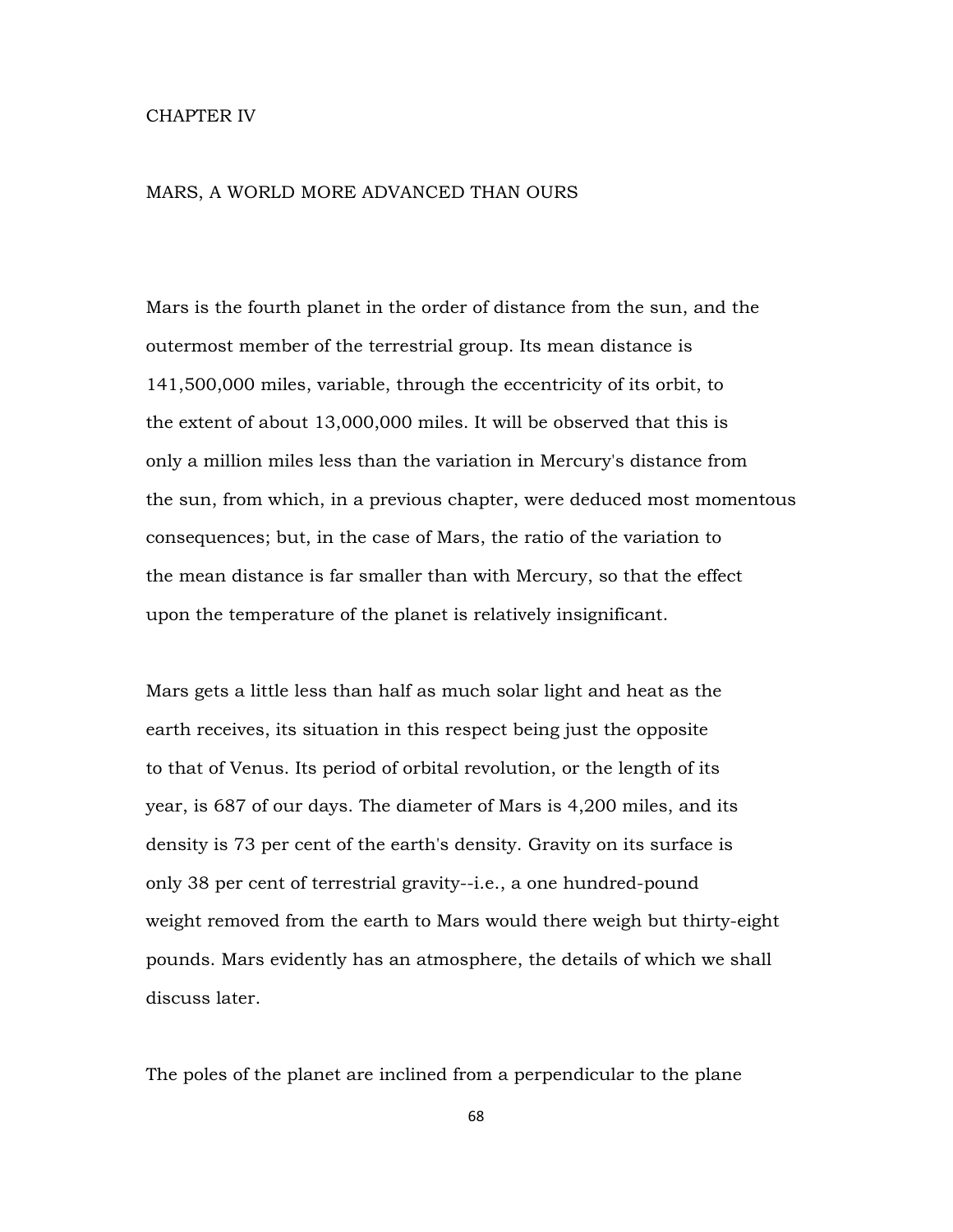of its orbit at very nearly the same angle as that of the earth's poles, viz., 24° 50´. Its rotation on its axis is also effected in almost the same period as the earth's, viz., 24 hours, 37 minutes.

When in opposition to the sun, Mars may be only about 35,000,000 miles from the earth, but its average distance when in that position is more than 48,000,000 miles, and may be more than 60,000,000. These differences arise from the eccentricities of the orbits of the two planets. When on the farther side of the sun--i.e., in conjunction with the sun as seen from the earth--Mars's average distance from us is about 235,000,000 miles. In consequence of these great changes in its distance, Mars is sometimes a very conspicuous object in the sky, and at other times inconspicuous.

The similarity in the inclination of the axis of the two planets results in a close resemblance between the seasons on Mars and on the earth, although, owing to the greater length of its year, Mars's seasons are much longer than ours. Winter and summer visit in succession its northern and southern hemispheres just as occurs on the planet that we inhabit, and the torrid, temperate, and frigid zones on its surface have nearly the same angular width as on the earth. In this respect Mars is the first of the foreign planets we have studied to resemble the earth.

Around each of its poles appears a circular white patch, which visibly expands when winter prevails upon it, and rapidly contracts, sometimes almost completely disappearing, under a summer sun. From the time of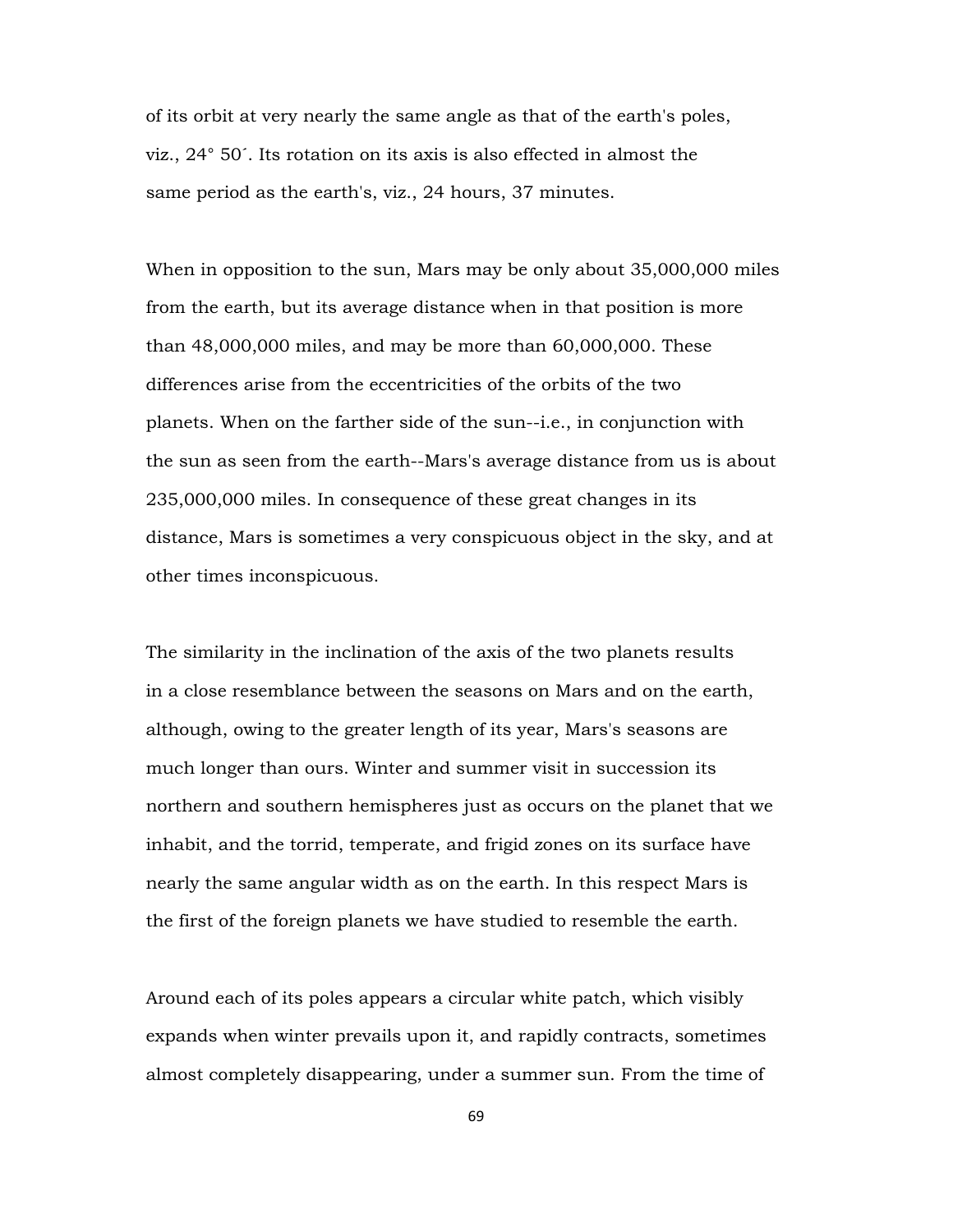Sir William Herschel the almost universal belief among astronomers has been that these gleaming polar patches on Mars are composed of snow and ice, like the similar glacial caps of the earth, and no one can look at them with a telescope and not feel the liveliest interest in the planet to which they belong, for they impart to it an appearance of likeness to our globe which at first glance is all but irresistible.

To watch one of them apparently melting, becoming perceptibly smaller week after week, while the general surface of the corresponding hemisphere of the planet deepens in color, and displays a constantly increasing wealth of details as summer advances across it, is an experience of the most memorable kind, whose effect upon the mind of the observer is indescribable.

Early in the history of the telescope it became known that, in addition to the polar caps, Mars presented a number of distinct surface features, and gradually, as instruments increased in power and observers in skill, charts of the planet were produced showing a surface diversified somewhat in the manner that characterizes the face of the earth, although the permanent forms do not closely resemble those of our planet.

Two principal colors exist on the disk of Mars--dark, bluish gray or greenish gray, characterizing areas which have generally been regarded as seas, and light yellowish red, overspreading broad regions looked upon as continents. It was early observed that if the dark regions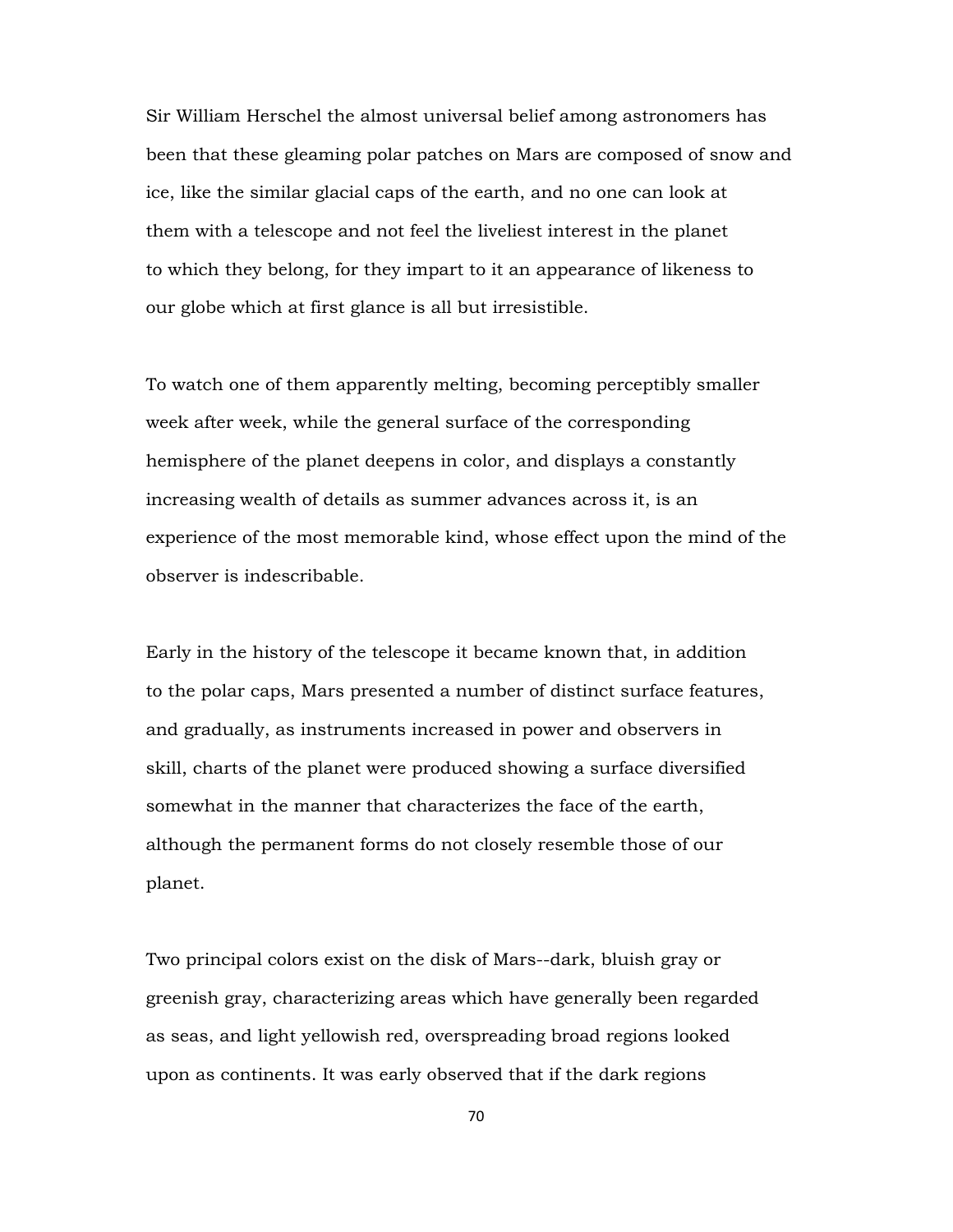really are seas, the proportion of water to land upon Mars is much smaller than upon the earth.

For two especial reasons Mars has generally been regarded as an older or more advanced planet than the earth. The first reason is that, accepting Laplace's theory of the origin of the planetary system from a series of rings left off at the periphery of the contracting solar nebula, Mars must have come into existence earlier than the earth, because, being more distant from the center of the system, the ring from which it was formed would have been separated sooner than the terrestrial ring. The second reason is that Mars being smaller and less massive than the earth has run through its developments a cooling globe more rapidly. The bearing of these things upon the problems of life on Mars will be considered hereafter.

And now, once more, Schiaparelli appears as the discoverer of surprising facts about one of the most interesting worlds of the solar system. During the exceptionally favorable opposition of Mars in 1877, when an American astronomer, Asaph Hall, discovered the planet's two minute satellites, and again during the opposition of 1879, the Italian observer caught sight of an astonishing network of narrow dark lines intersecting the so-called continental regions of the planet and crossing one another in every direction. Schiaparelli did not see the little moons that Hall discovered, and Hall did not perceive the enigmatical lines that Schiaparelli detected. Hall had by far the larger and more powerful telescope; Schiaparelli had much the more steady and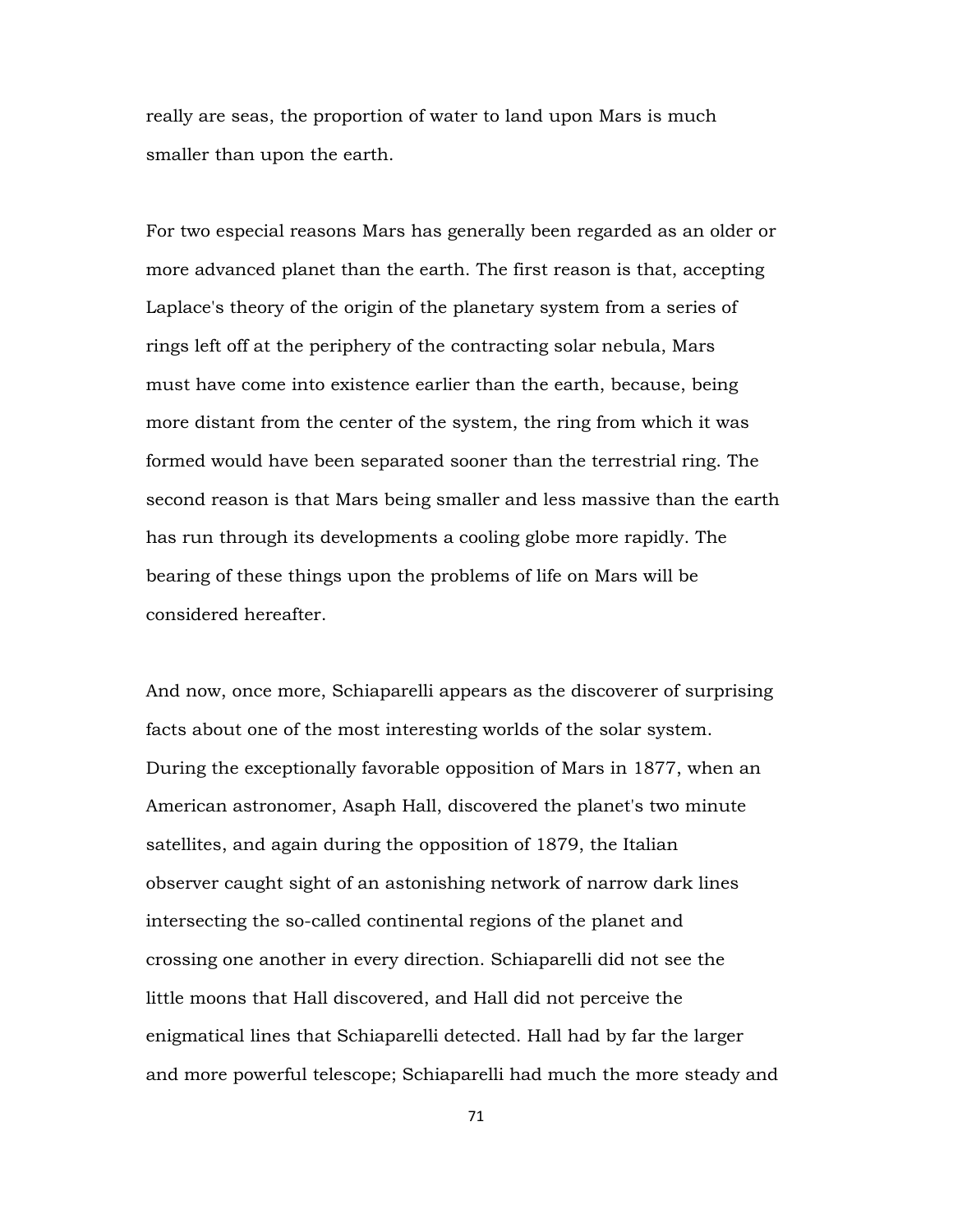favorable atmosphere for astronomical observation. Yet these differences in equipment and circumstances do not clearly explain why each observer should have seen what the other did not.

There may be a partial explanation in the fact that an observer having made a remarkable discovery is naturally inclined to confine his attention to it, to the neglect of other things. But it was soon found that Schiaparelli's lines--to which he gave the name "canals," merely on account of their shape and appearance, and without any intention to define their real nature--were excessively difficult telescopic objects. Eight or nine years elapsed before any other observer corroborated Schiaparelli's observations, and notwithstanding the "sensation" which the discovery of the canals produced they were for many years regarded by the majority of astronomers as an illusion.

But they were no illusion, and in 1881 Schiaparelli added to the astonishment created by his original discovery, and furnished additional grounds for skepticism, by announcing that, at certain times, many of the canals geminated, or became double! He continued his observations at each subsequent opposition, adding to the number of the canals observed, and charting them with classical names upon a detailed map of the planet's surface.

At length in 1886 Perrotin, at Nice, detected many of Schiaparelli's canals, and later they were seen by others. In 1888 Schiaparelli greatly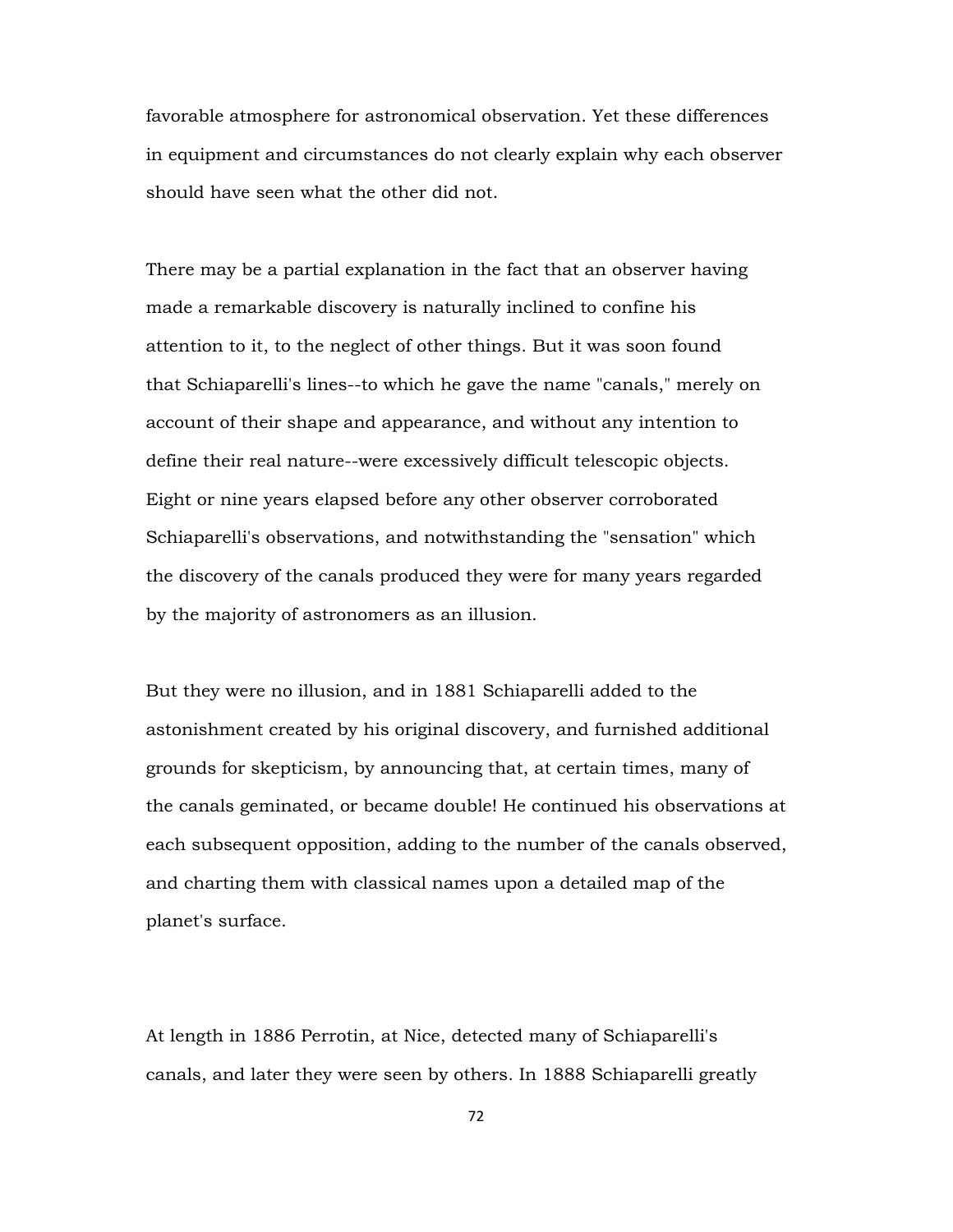extended his observations, and in 1892 and 1894 some of the canals were studied with the 36-inch telescope of the Lick Observatory, and in the last-named year a very elaborate series of observations upon them was made by Percival Lowell and his associates, Prof. William C. Pickering and Mr. A.E. Douglass, at Flagstaff, Arizona. Mr. Lowell's charts of the planet are the most complete yet produced, containing 184 canals to which separate names have been given, besides more than a hundred other markings also designated by individual appellations.

It should not be inferred from the fact that Schiaparelli's discovery in 1877 excited so much surprise and incredulity that no glimpse of the peculiar canal-like markings on Mars had been obtained earlier than that. At least as long ago as 1864 Mr. Dawes, in England, had seen and sketched half a dozen of the larger canals, or at least the broader parts of them, especially where they connect with the dark regions known as seas, but Dawes did not see them in their full extent, did not recognize their peculiar character, and entirely failed to catch sight of the narrower and more numerous ones which constitute the wonderful network discovered by the Italian astronomer. Schiaparelli found no less than sixty canals during his first series of observations in 1877.

Let us note some of the more striking facts about the canals which Schiaparelli has described. We can not do better than quote his own words:

"There are on this planet, traversing the continents, long dark lines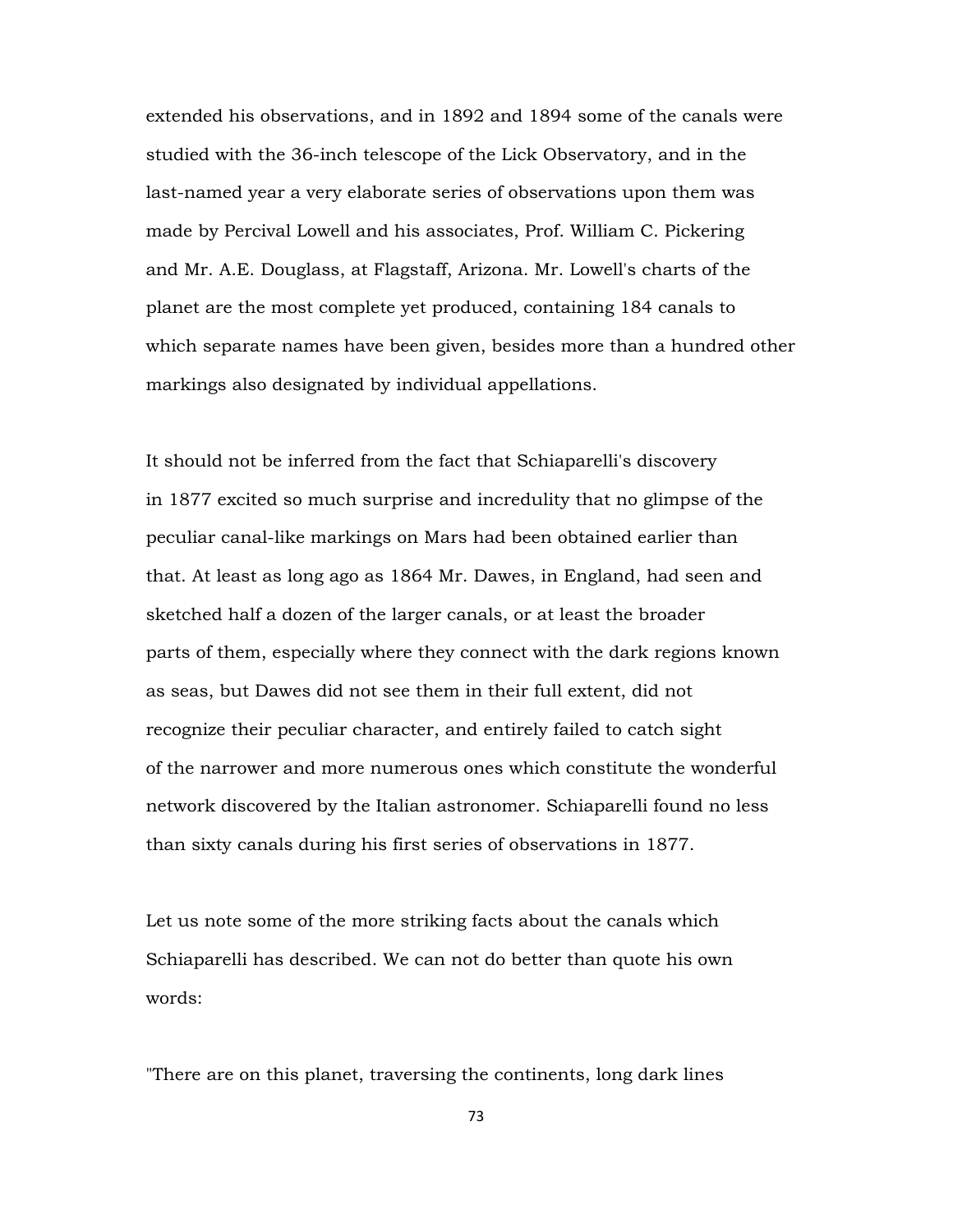which may be designated as canals, although we do not yet know what they are. These lines run from one to another of the somber spots that are regarded as seas, and form, over the lighter, or continental, regions a well-defined network. Their arrangement appears to be invariable and permanent; at least, as far as I can judge from four and a half years of observation. Nevertheless, their aspect and their degree of visibility are not always the same, and depend upon circumstances which the present state of our knowledge does not yet permit us to explain with certainty. In 1879 a great number were seen which were not visible in 1877, and in 1882 all those which had been seen at former oppositions were found again, together with new ones. Sometimes these canals present themselves in the form of shadowy and vague lines, while on other occasions they are clear and precise, like a trace drawn with a pen. In general they are traced upon the sphere like the lines of great circles; a few show a sensible lateral curvature. They cross one another obliquely, or at right angles. They have a breadth of two degrees, or 120 kilometres [74 miles], and several extend over a length of eighty degrees, or 4,800 kilometres [nearly 3,000 miles]. Their tint is very nearly the same as that of the seas, usually a little lighter. Every canal terminates at both its extremities in a sea, or in another canal; there is not a single example of one coming to an end in the midst of dry land.

"This is not all. In certain seasons these canals become double. This phenomenon seems to appear at a determinate epoch, and to be produced simultaneously over the entire surface of the planet's continents. There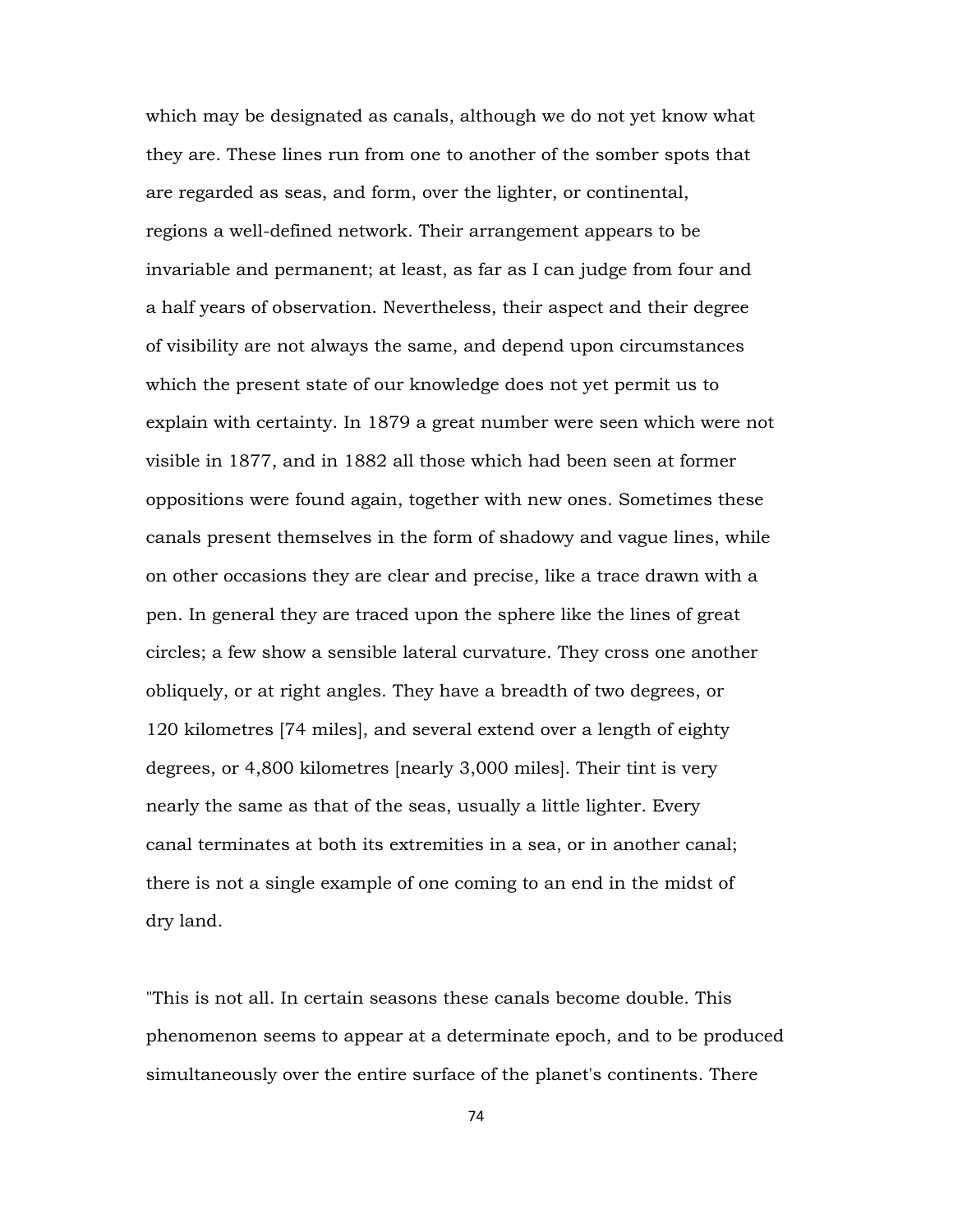was no indication of it in 1877, during the weeks that preceded and followed the summer solstice of that world. A single isolated case presented itself in 1879. On the 26th of December, this year--a little before the spring equinox, which occurred on Mars on the 21st of January, 1880--I noticed the doubling of the Nile [a canal thus named] between the Lakes of the Moon and the Ceraunic Gulf. These two regular, equal, and parallel lines caused me, I confess, a profound surprise, the more so because a few days earlier, on the 23d and the 24th of December, I had carefully observed that very region without discovering anything of the kind.

"I awaited with curiosity the return of the planet in 1881, to see if an analogous phenomenon would present itself in the same place, and I saw the same thing reappear on the 11th of January, 1882, one month after the spring equinox--which occurred on the 8th of December, 1881. The duplication was still more evident at the end of February. On this same date, the 11th of January, another duplication had already taken place, that of the middle portion of the canal of the Cyclops, adjoining Elysium. [Elysium is a part of one of the continental areas.]

"Yet greater was my astonishment when, on the 19th of January, I saw the canal Jamuna, which was then in the center of the disk, formed very rigidly of two parallel straight lines, crossing the space which separates the Niliac Lake from the Gulf of Aurora. At first sight I believed it was an illusion, caused by fatigue of the eye and some new kind of strabismus, but I had to yield to the evidence. After the 19th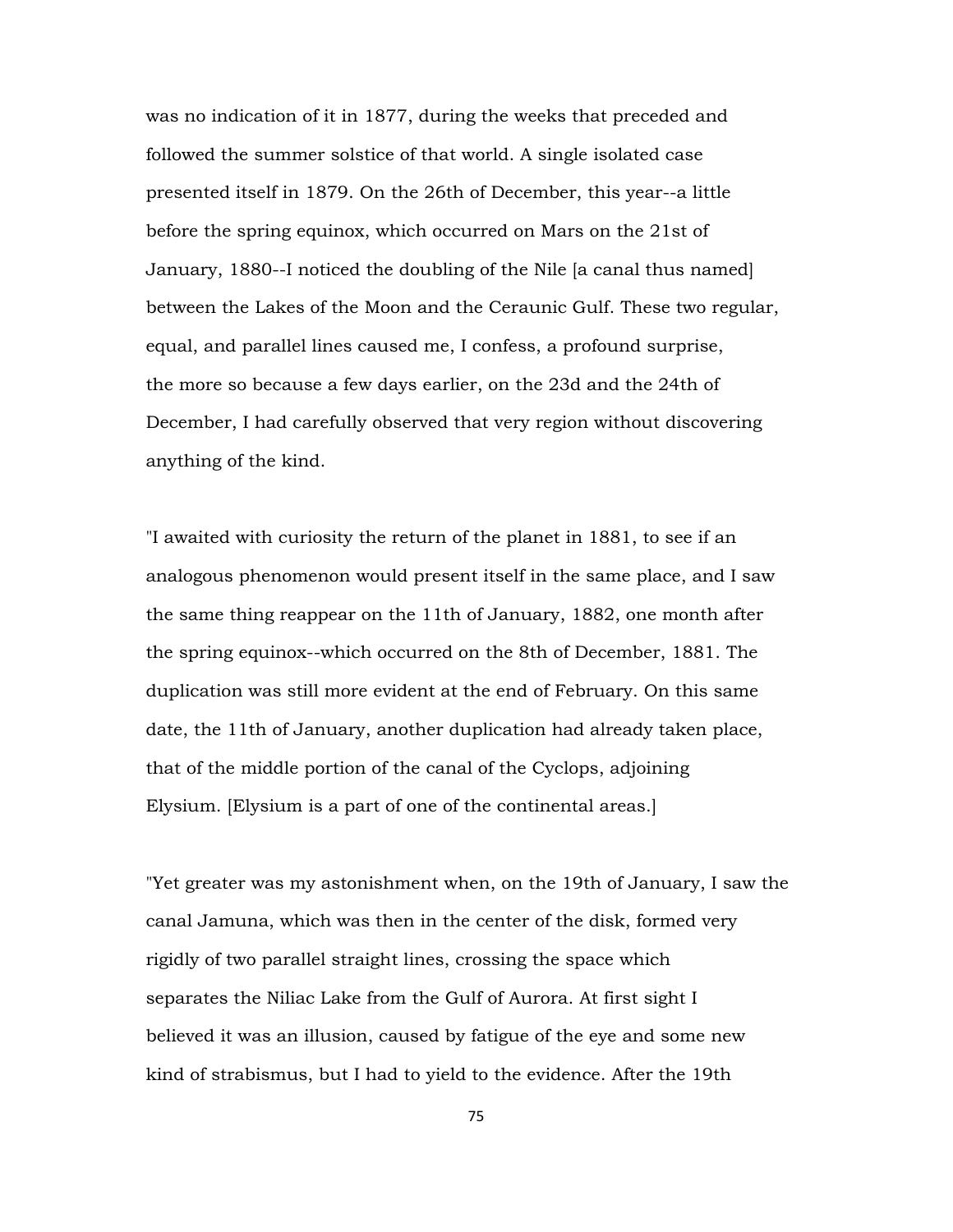of January I simply passed from wonder to wonder; successively the Orontes, the Euphrates, the Phison, the Ganges, and the larger part of the other canals, displayed themselves very clearly and indisputably duplicated. There were not less than twenty examples of duplication, of which seventeen were observed in the space of a month, from the 19th of January to the 19th of February.

"In certain cases it was possible to observe precursory symptoms which are not lacking in interest. Thus, on the 13th of January, a light, ill-defined shade extended alongside the Ganges; on the 18th and the 19th one could only distinguish a series of white spots; on the 20th the shadow was still indecisive, but on the 21st the duplication was perfectly clear, such as I observed it until the 23d of February. The duplication of the Euphrates, of the canal of the Titans, and of the Pyriphlegethon also began in an uncertain and nebulous form.

"These duplications are not an optical effect depending on increase of visual power, as happens in the observation of double stars, and it is not the canal itself splitting in two longitudinally. Here is what is seen: To the right or left of a pre-existing line, without any change in the course and position of that line, one sees another line produce itself, equal and parallel to the first, at a distance generally varying from six to twelve degrees--i.e., from 350 to 700 kilometres (217 to 434 miles); even closer ones seem to be produced, but the telescope is not powerful enough to distinguish them with certainty. Their tint appears to be a quite deep reddish brown. The parallelism is sometimes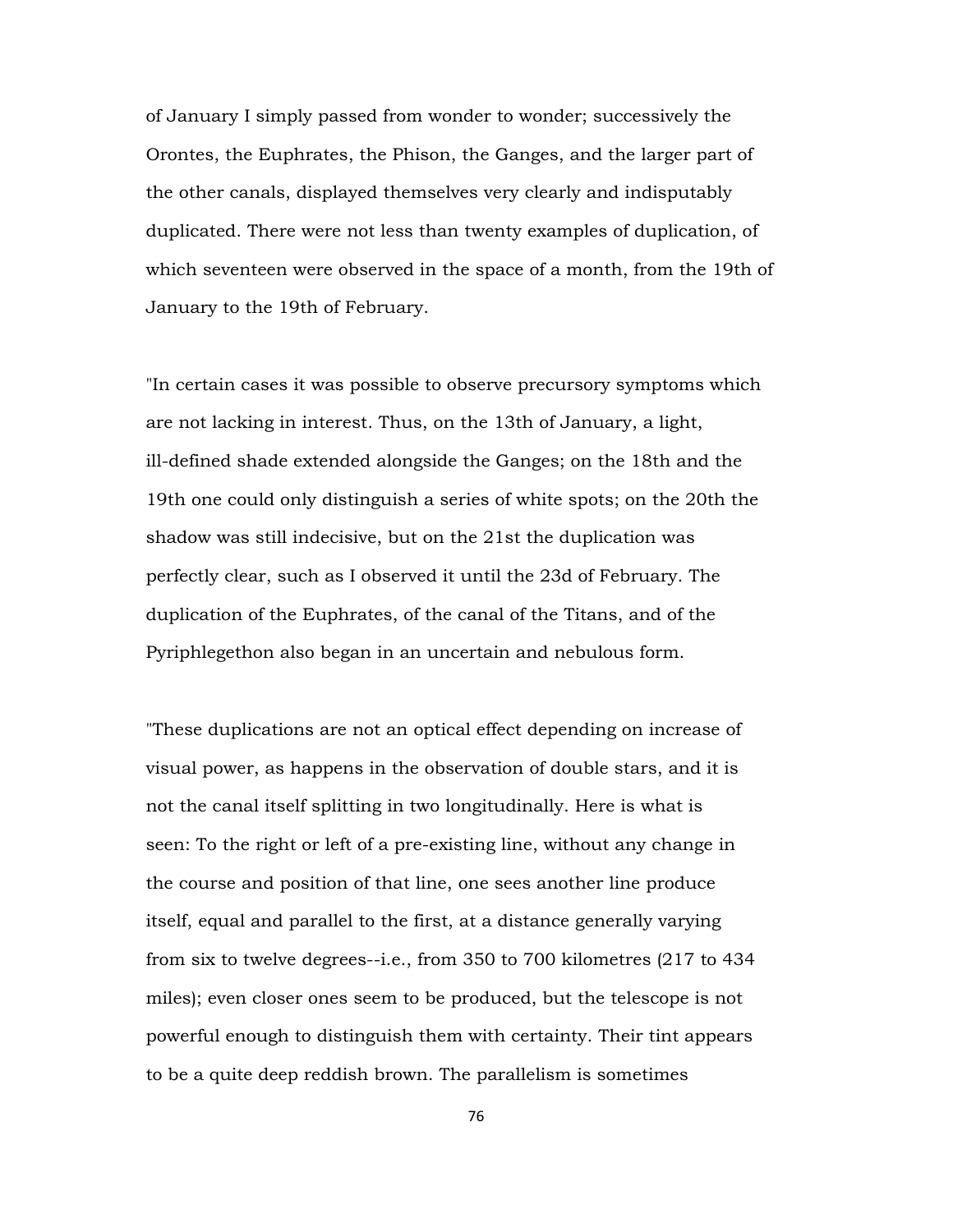rigorously exact. There is nothing analogous in terrestrial geography. Everything indicates that here there is an organization special to the planet Mars, probably connected with the course of its seasons."[1]

[Footnote 1: L'Astronomie, vol. i, 1882, pp. 217 et seq.]

Schiaparelli adds that he took every precaution to avoid the least suspicion of illusion. "I am absolutely sure," he says, "of what I have observed."

I have quoted his statement, especially about the duplication of the canals, at so much length, both on account of its intrinsic interest and because it has many times been argued that this particular phenomenon must be illusory even though the canals are real.

One of the most significant facts that came out in the early observations was the evident connection between the appearance of the canals and the seasonal changes on Mars. It was about the time of the spring equinox, when the white polar caps had begun to melt, that Schiaparelli first noticed the phenomenon of duplication. As the season advanced the doubling of the canals increased in frequency and the lines became more distinct. In the meantime the polar caps were becoming smaller. Broadly speaking, Schiaparelli's observation showed that the doubling of the canals occurred principally a little after the spring equinox and a little before the autumn equinox; that the phenomenon disappeared in large part at the epoch of the winter solstice, and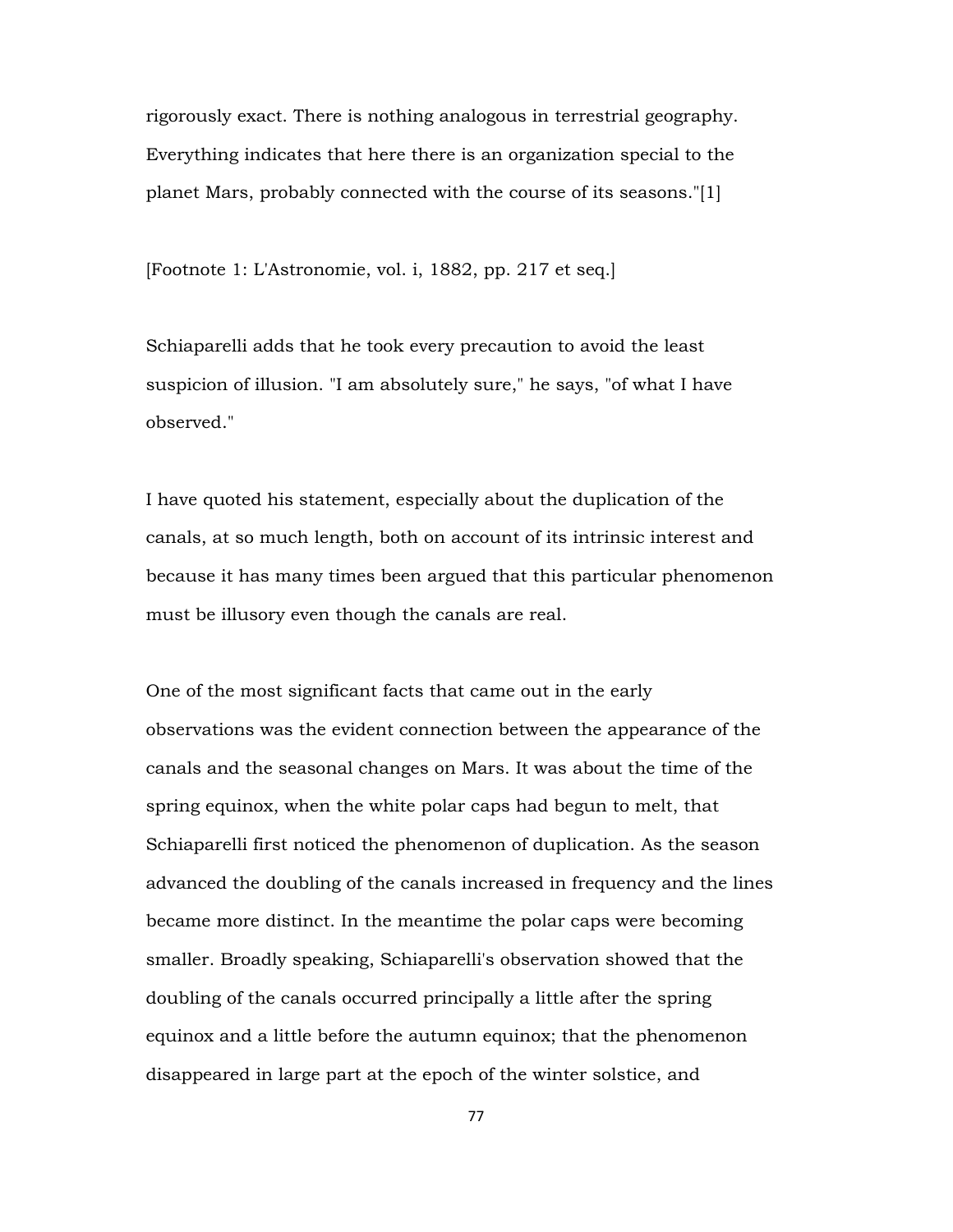disappeared altogether at the epoch of the summer solstice. Moreover, he observed that many of the canals, without regard to duplication, were invisible at times, and reappeared gradually; faint, scarcely visible lines and shadows, deepened and became more distinct until they were clearly and sharply defined, and these changes, likewise, were evidently seasonal.

The invariable connection of the canals at their terminations with the regions called seas, the fact that as the polar caps disappeared the sealike expanses surrounding the polar regions deepened in color, and other similar considerations soon led to the suggestion that there existed on Mars a wonderful system of water circulation, whereby the melting of the polar snows, as summer passed alternately from one hemisphere to the other, served to reenforce the supply of water in the seas, and, through the seas, in the canals traversing the broad expanses of dry land that occupy the equatorial regions of the planet. The thought naturally occurred that the canals might be of artificial origin, and might indicate the existence of a gigantic system of irrigation serving to maintain life upon the globe of Mars. The geometrical perfection of the lines, their straightness, their absolute parallelism when doubled, their remarkable tendency to radiate from definite centers, lent strength to the hypothesis of an artificial origin. But their enormous size, length, and number tended to stagger belief in the ability of the inhabitants of any world to achieve a work so stupendous.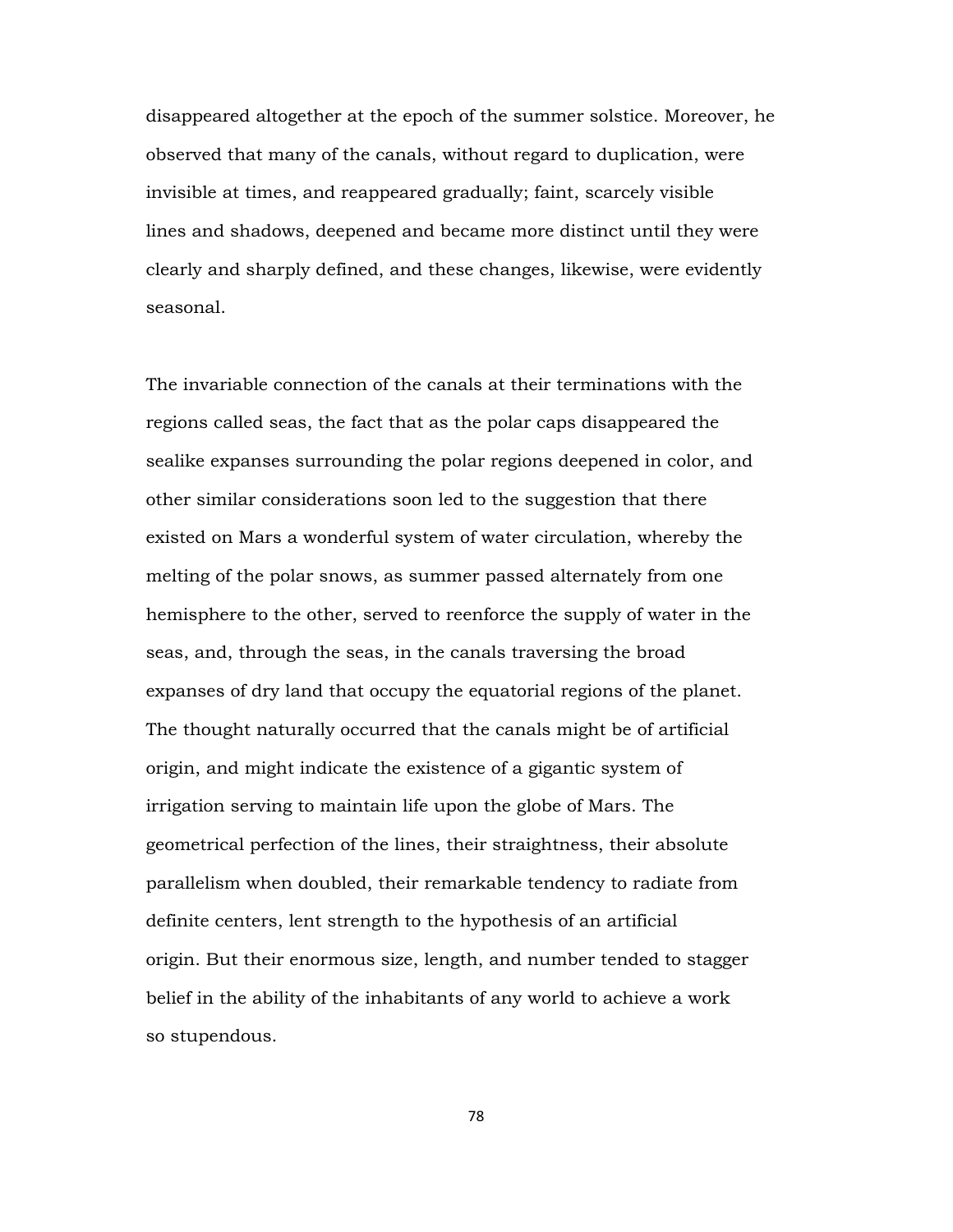After a time a change of view occurred concerning the nature of the expanses called seas, and Mr. Lowell, following his observations of 1894, developed the theory of the water circulation and irrigation of Mars in a new form. He and others observed that occasionally canals were visible cutting straight across some of the greenish, or bluish-gray, areas that had been regarded as seas. This fact suggested that, instead of seas, these dark expanses may rather be areas of marshy ground covered with vegetation which flourishes and dies away according as the supply of water alternately increases and diminishes, while the reddish areas known as continents are barren deserts, intersected by canals; and as the water released by the melting of the polar snows begins to fill the canals, vegetation springs up along their sides and becomes visible in the form of long narrow bands.

According to this theory, the phenomena called canals are simply lines of vegetation, the real canals being individually too small to be detected. It may be supposed that from a central supply canal irrigation ditches are extended for a distance of twenty or thirty miles on each side, thus producing a strip of fertile soil from forty to sixty miles wide, and hundreds, or in some cases two or three thousands, of miles in length.

The water supply being limited, the inhabitants can not undertake to irrigate the entire surface of the thirsty land, and convenience of circulation induces them to extend the irrigated areas in the form of long lines. The surface of Mars, according to Lowell's observation, is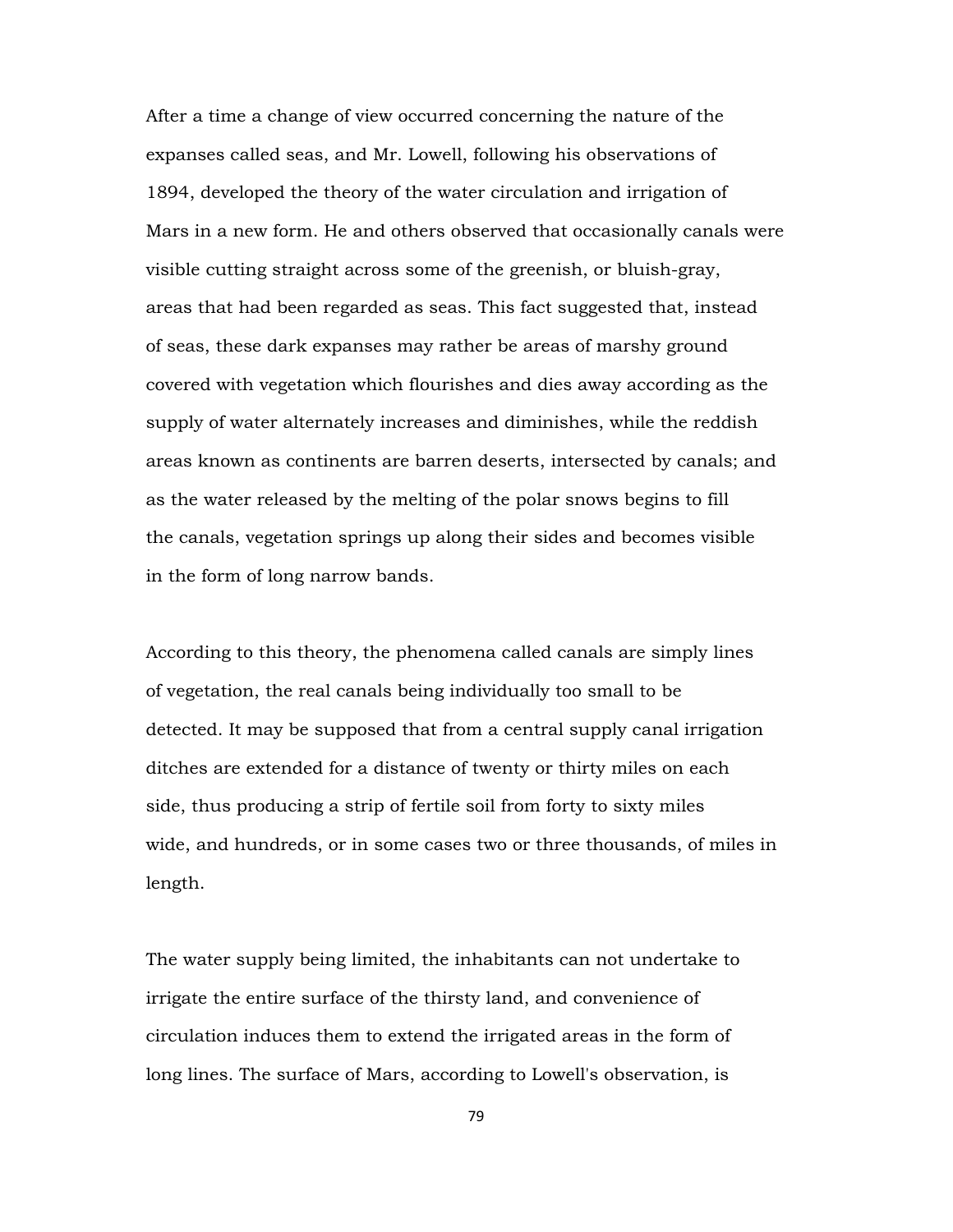remarkably flat and level, so that no serious obstacle exists to the extension of the canal system in straight bands as undeviating as arcs of great circles.

Wherever two or more canals meet, or cross, a rounded dark spot from a hundred miles, or less, to three hundred miles in diameter, is seen. An astonishing number of these appear on Mr. Lowell's charts. Occasionally, as occurs at the singular spot named Lacus Solis, several canals converging from all points of the compass meet at a central point like the spokes of a wheel; in other cases, as, for instance, that of the long canal named Eumenides, with its continuation Orcus, a single conspicuous line is seen threading a large number of round dark spots, which present the appearance of a row of beads upon a string. These circular spots, which some have regarded as lakes, Mr. Lowell believes are rather oases in the great deserts, and granting the correctness of his theory of the canals the aptness of this designation is apparent.[2]

[Footnote 2: The reader can find many of these "canals" and "oases," as well as some of the other regions on Mars that have received names, in the frontispiece.]

Wherever several canals, that is to say, several bands of vegetation or bands of life, meet, it is reasonable to assume that an irrigated and habitable area of considerable extent will be developed, and in such places the imagination may picture the location of the chief centers of population, perhaps in the form of large cities, or perhaps in groups of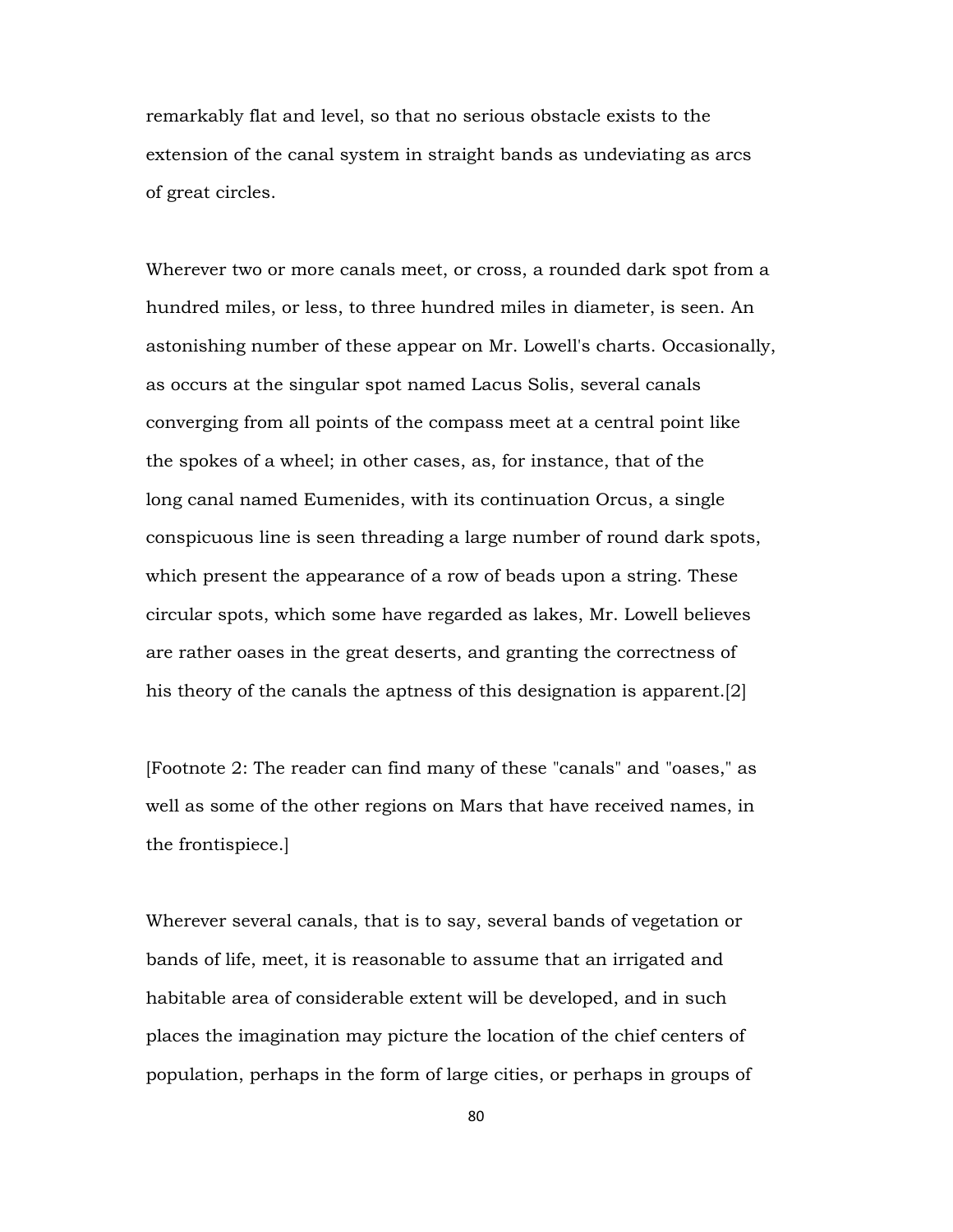smaller towns and villages. The so-called Lacus Solis is one of these localities.

So, likewise, it seems but natural that along the course of a broad, well-irrigated band a number of expansions should occur, driving back the bounds of the desert, forming rounded areas of vegetation, and thus affording a footing for population. Wherever two bands cross such areas would be sure to exist, and in almost every instance of crossing the telescope actually shows them.

As to the gemination or duplication of many of the lines which, at the beginning of the season, appear single, it may be suggested that, in the course of the development of the vast irrigation system of the planet parallel bands of cultivation have been established, one receiving its water supply from the canals of the other, and consequently lagging a little behind in visibility as the water slowly percolates through the soil and awakens the vegetation. Or else, the character of the vegetation itself may differ as between two such parallel bands, one being supplied with plants that spring up and mature quickly when the soil about their roots is moistened, while the plants in the twin band respond more slowly to stimulation.

Objection has been made to the theory of the artificial origin of the canals of Mars on the ground, already mentioned, that the work required to construct them would be beyond the capacity of any race of creatures resembling man. The reply that has been made to this is twofold. In the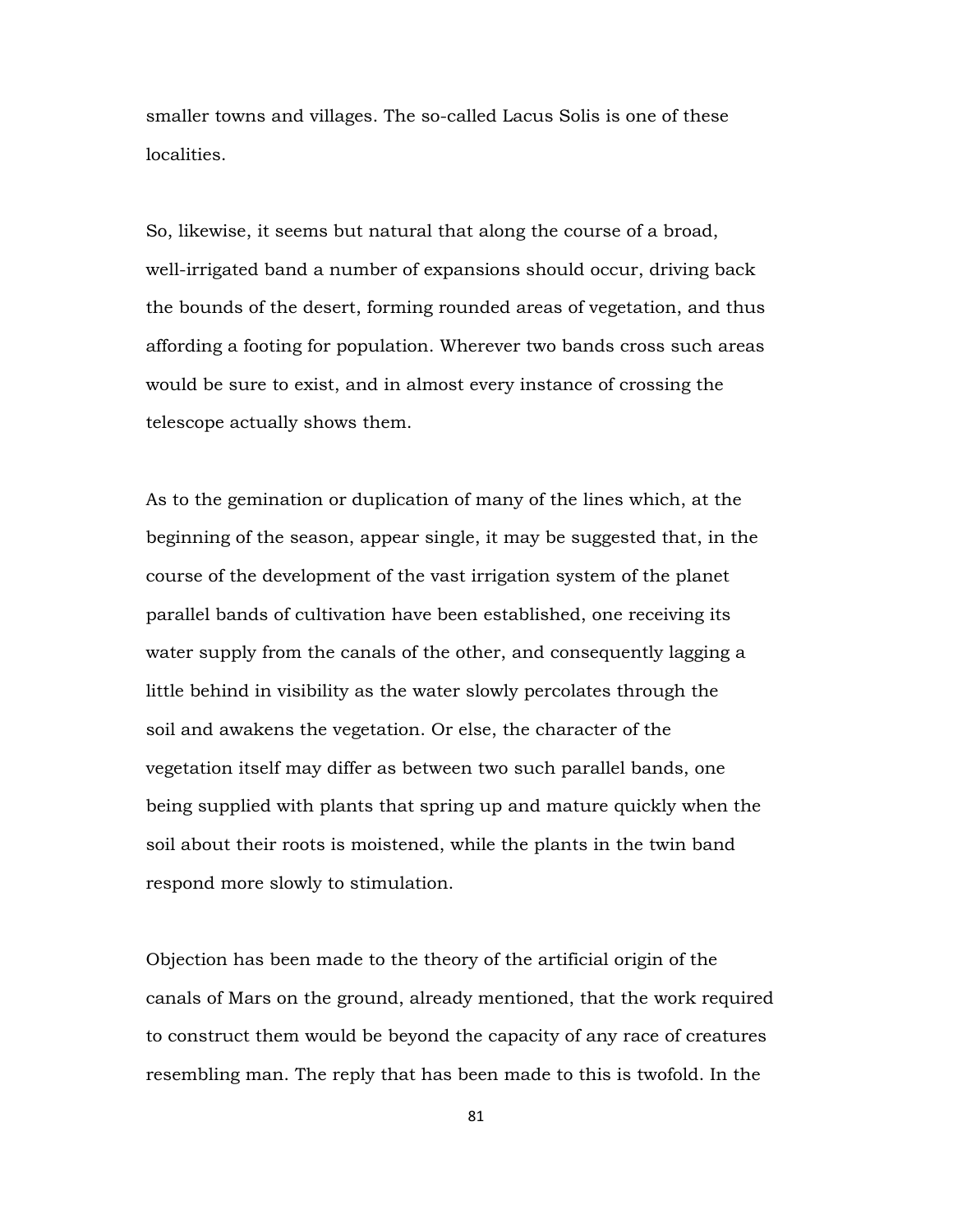first place, it should be remembered that the theory, as Mr. Lowell presents it, does not assert that the visible lines are the actual canals, but only that they are strips of territory intersected, like Holland or the center of the plain of Lombardy, by innumerable irrigation canals and ditches. To construct such works is clearly not an impossible undertaking, although it does imply great industry and concentration of effort.

In the second place, since the force of gravity on Mars is in the ratio of only 38 to 100 compared with the earth's, it is evident that the diminished weight of all bodies to be handled would give the inhabitants of Mars an advantage over those of the earth in the performance of manual labor, provided that they possess physical strength and activity as great as ours. But, in consequence of this very fact of the slighter force of gravity, a man upon Mars could attain a much greater size, and consequently much greater muscular strength, than his fellows upon the earth possess without being oppressed by his own weight. In other words, as far as the force of gravity may be considered as the decisive factor, Mars could be inhabited by giants fifteen feet tall, who would be relatively just as active, and just as little impeded in their movements by the weight of their bodies, as a six-footer is upon the earth. But they would possess far more physical strength than we do, while, in doing work, they would have much lighter materials to deal with.

Whether the theory that the canals of Mars really are canals is true or not, at any rate there can now be no doubt as to the existence of the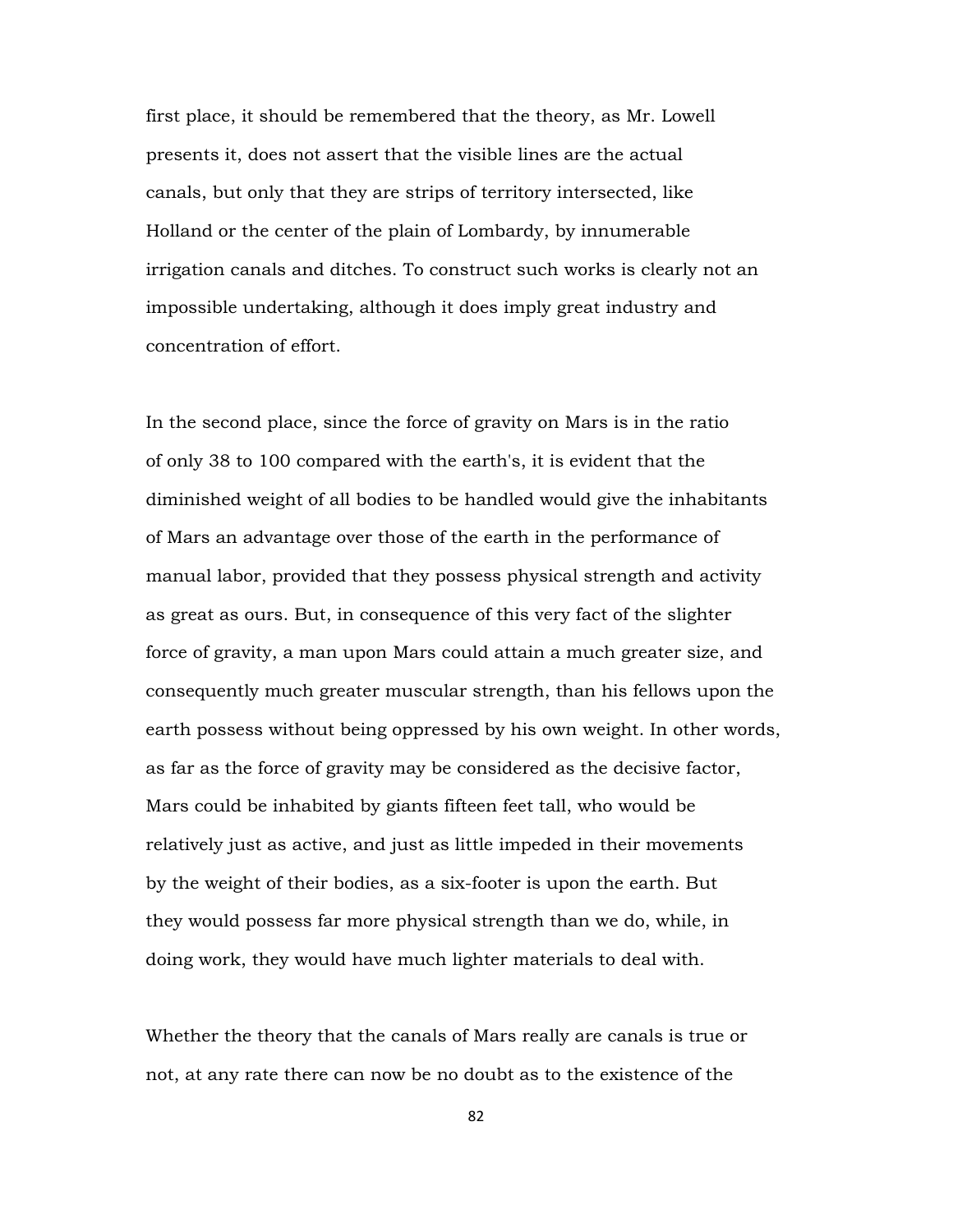strange lines which bear that designation. The suggestion has been offered that their builders may no longer be in existence, Mars having already passed the point in its history where life must cease upon its surface. This brings us to consider again the statement, made near the beginning of this chapter, that Mars is, perhaps, at a more advanced stage of development than the earth. If we accept this view, then, provided there was originally some resemblance between Mars's life forms and those of the earth, the inhabitants of that planet would, at every step, probably be in front of their terrestrial rivals, so that at the present time they should stand well in advance. Mr. Lowell has, perhaps, put this view of the relative advancement in evolution of Mars and its inhabitants as picturesquely as anybody.

"In Mars," he says, "we have before us the spectacle of a world relatively well on in years, a world much older than the earth. To so much about his age Mars bears witness on his face. He shows unmistakable signs of being old. Advancing planetary years have left their mark legible there. His continents are all smoothed down; his oceans have all dried up.... Mars being thus old himself, we know that evolution on his surface must be similarly advanced. This only informs us of its condition relative to the planet's capabilities. Of its actual state our data are not definite enough to furnish much deduction. But from the fact that our own development has been comparatively a recent thing, and that a long time would be needed to bring even Mars to his present geological condition, we may judge any life he may support to be not only relatively, but really older than our own. From the little we can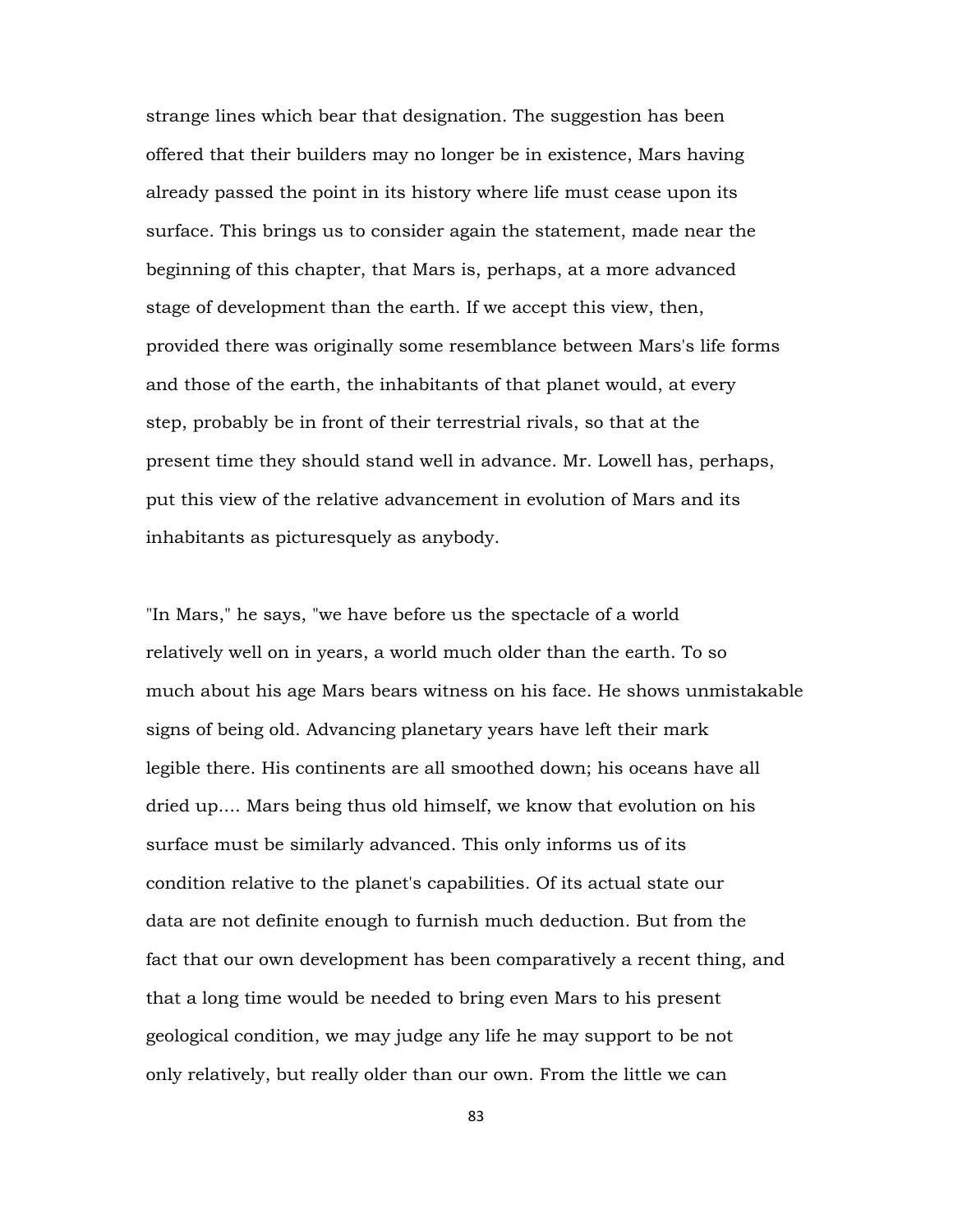see such appears to be the case. The evidence of handicraft, if such it be, points to a highly intelligent mind behind it. Irrigation, unscientifically conducted, would not give us such truly wonderful mathematical fitness in the several parts to the whole as we there behold.... Quite possibly such Martian folk are possessed of inventions of which we have not dreamed, and with them electrophones and kinetoscopes are things of a bygone past, preserved with veneration in museums as relics of the clumsy contrivances of the simple childhood of the race. Certainly what we see hints at the existence of beings who are in advance of, not behind us, in the journey of life."[3]

[Footnote 3: Mars, by Percival Lowell, p. 207 et seq.]

Granted the existence of such a race as is thus described, and to them it might not seem a too appalling enterprise, when their planet had become decrepit, with its atmosphere thinned out and its supply of water depleted, to grapple with the destroying hand of nature and to prolong the career of their world by feats of chemistry and engineering as yet beyond the compass of human knowledge.

It is confidence, bred from considerations like these, in the superhuman powers of the supposed inhabitants of Mars that has led to the popular idea that they are trying to communicate by signals with the earth. Certain enigmatical spots of light, seen at the edge of the illuminated disk of Mars, and projecting into the unilluminated part--for Mars, although an outer planet, shows at particular times a gibbous phase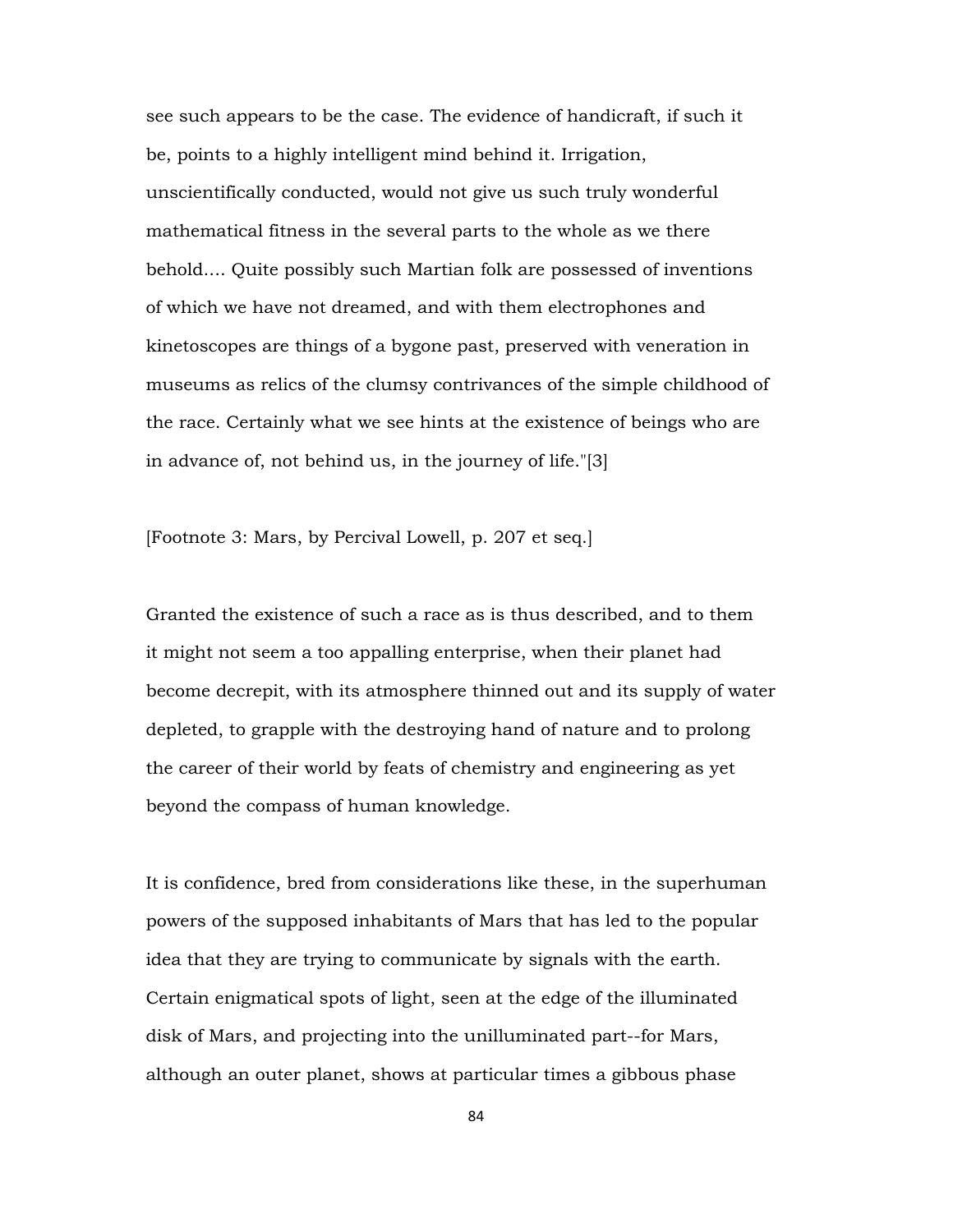resembling that of the moon just before or just after the period of full moon--have been interpreted by some, but without any scientific evidence, as of artificial origin.

Upon the assumption that these bright points, and others occasionally seen elsewhere on the planet's disk, are intended by the Martians for signals to the earth, entertaining calculations have been made as to the quantity of light that would be required in the form of a "flash signal" to be visible across the distance separating the two planets. The results of the calculations have hardly been encouraging to possible investors in interplanetary telegraphy, since it appears that heliographic mirrors with reflecting surfaces measured by square miles, instead of square inches, would be required to send a visible beam from the earth to Mars or vice versa.

The projections of light on Mars can be explained much more simply and reasonably. Various suggestions have been made about them; among others, that they are masses of cloud reflecting the sunshine; that they are areas of snow; and that they are the summits of mountains crowned with ice and encircled with clouds. In fact, a huge mountain mass lying on the terminator, or the line between day and night, would produce the effect of a tongue of light projecting into the darkness without assuming that it was snow-covered or capped with clouds, as any one may convince himself by studying the moon with a telescope when the terminator lies across some of its most mountainous regions. To be sure, there is reason to think that the surface of Mars is remarkably flat;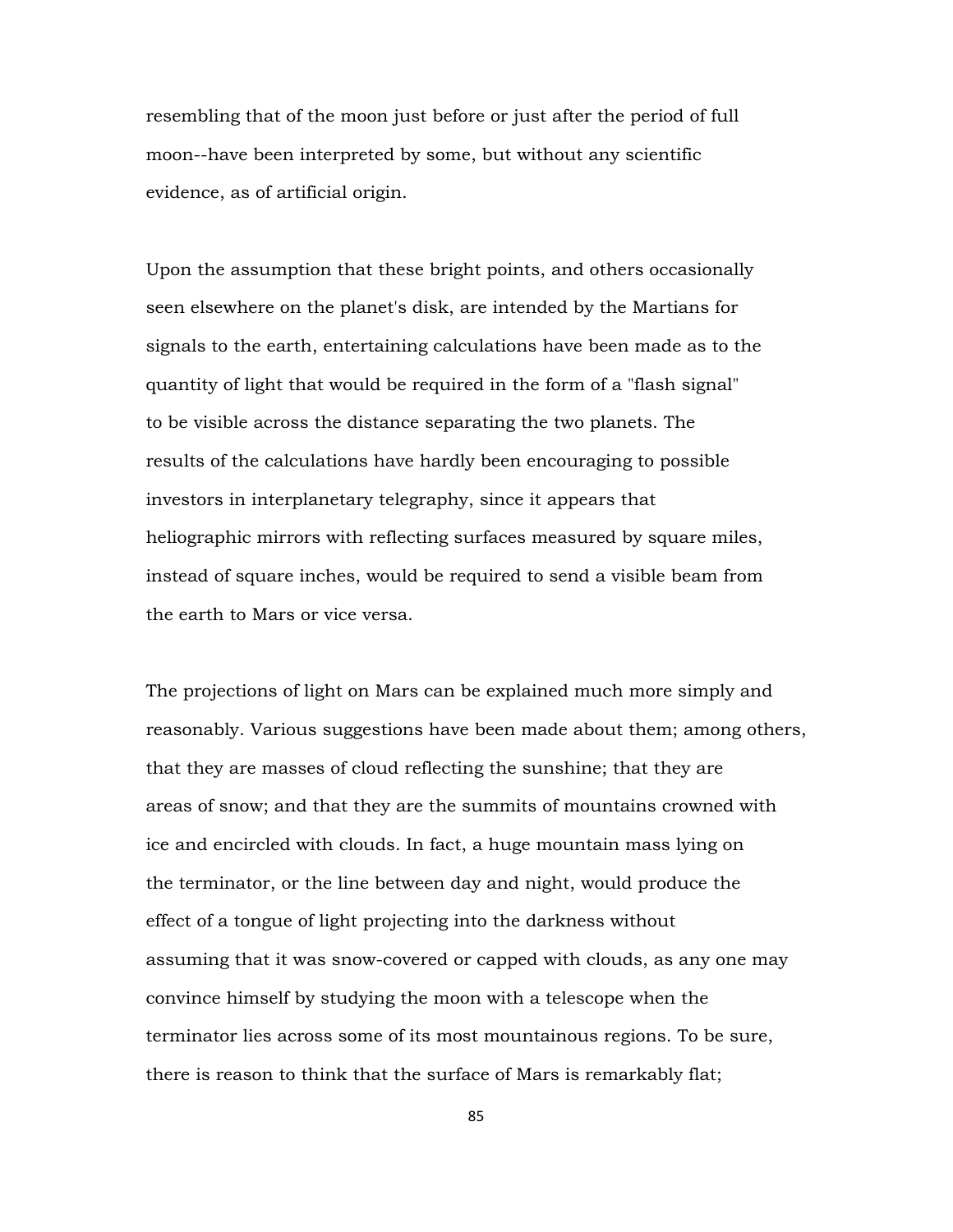yet even so the planet may have some mountains, and on a globe the greater part of whose shell is smooth any projections would be conspicuous, particularly where the sunlight fell at a low angle across them.

Another form in which the suggestion of interplanetary communication has been urged is plainly an outgrowth of the invention and surprising developments of wireless telegraphy. The human mind is so constituted that whenever it obtains any new glimpse into the arcana of nature it immediately imagines an indefinite and all but unlimited extension of its view in that direction. So to many it has not appeared unreasonable to assume that, since it is possible to transmit electric impulses for considerable distances over the earth's surface by the simple propagation of a series of waves, or undulations, without connecting wires, it may also be possible to send such impulses through the ether from planet to planet.

The fact that the electric undulations employed in wireless telegraphy pass between stations connected by the crust of the earth itself, and immersed in a common atmospheric envelope, is not deemed by the supporters of the theory in question as a very serious objection, for, they contend, electric waves are a phenomenon of the ether, which extends throughout space, and, given sufficient energy, such waves could cross the gap between world and world.

But nobody has shown how much energy would be needed for such a purpose,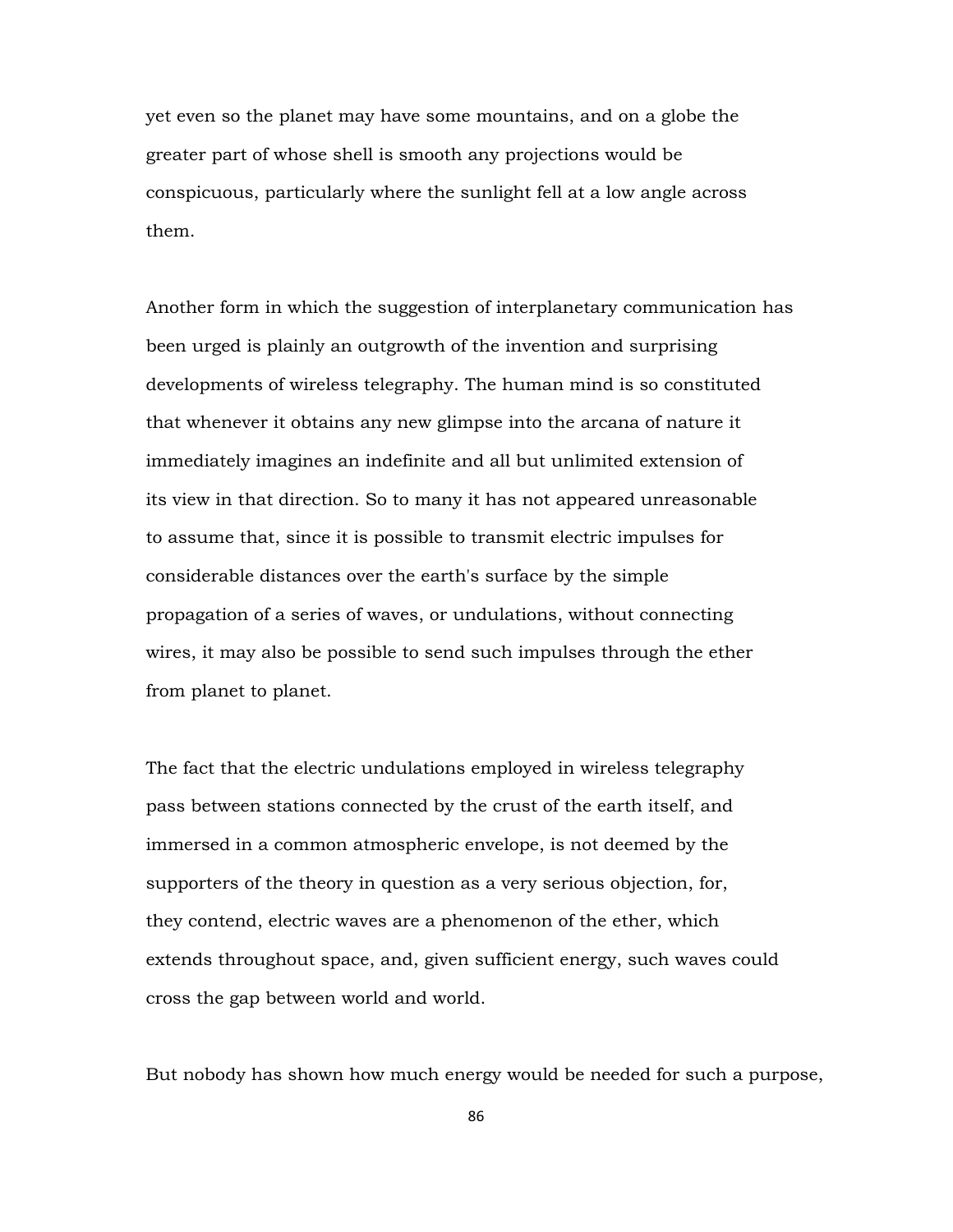and much less has anybody indicated a way in which the required energy could be artificially developed, or cunningly filched from the stores of nature. It is, then, purely an assumption, an interesting figment of the mind, that certain curious disturbances in the electrical state of the air and the earth, affecting delicate electric instruments, possessing a marked periodicity in brief intervals of time, and not yet otherwise accounted for, are due to the throbbing, in the all-enveloping ether, of impulses transmitted from instruments controlled by the savants of Mars, whose insatiable thirst for knowledge, and presumably burning desire to learn whether there is not within reach some more fortunate world than their half-dried-up globe, has led them into a desperate attempt to "call up" the earth on their interplanetary telephone, with the hope that we are wise and skilful enough to understand and answer them.

In what language they intend to converse no one has yet undertaken to tell, but the suggestion has sapiently been made that, mathematical facts being invariable, the eternal equality of two plus two with four might serve as a basis of understanding, and that a statement of that truth sent by electric taps across the ocean of ether would be a convincing assurance that the inhabitants of the planet from which the message came at least enjoyed the advantages of a common-school education.

But, while speculation upon this subject rests on unverified, and at present unverifiable, assumptions, of course everybody would rejoice if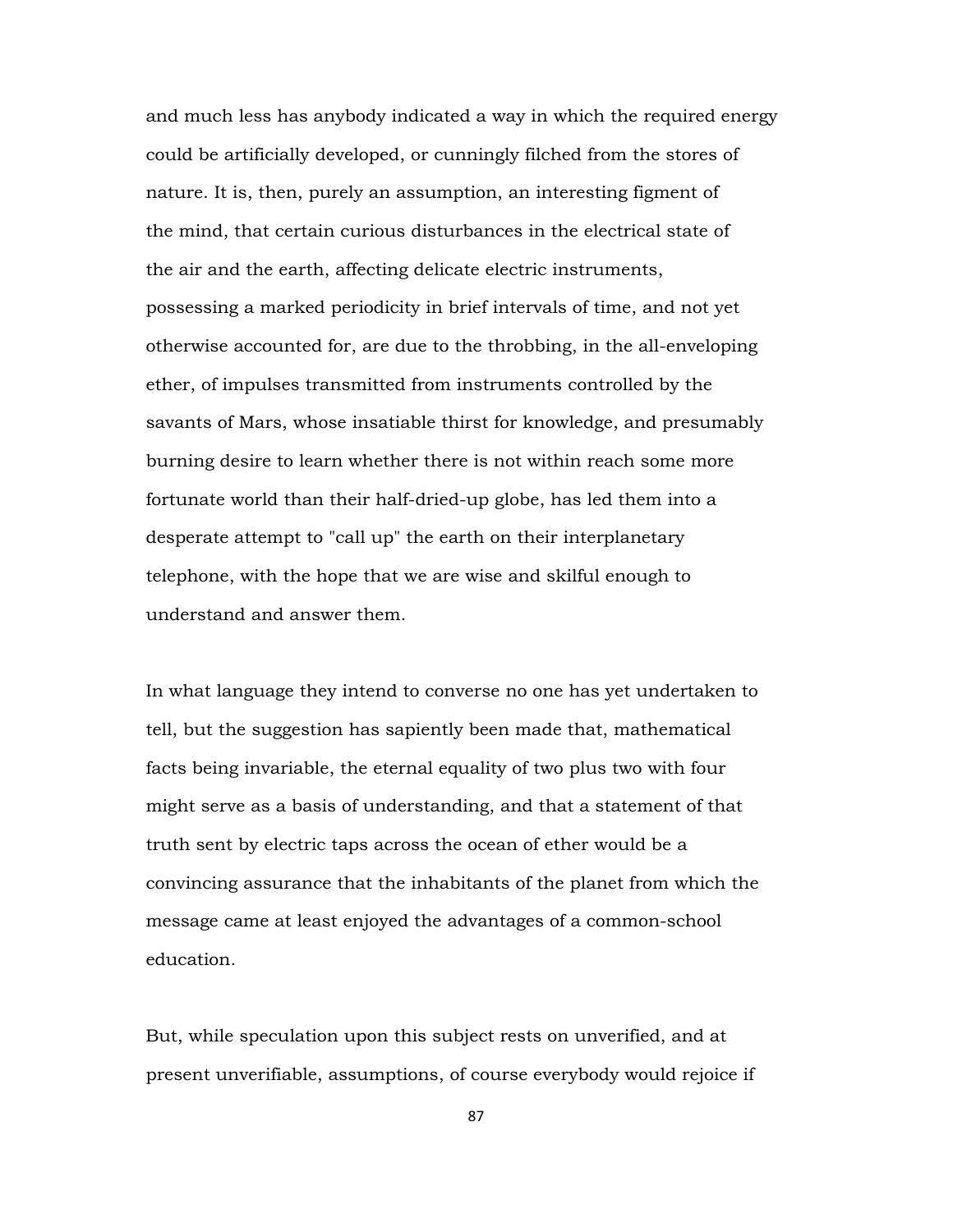such a thing were possible, for consider what zest and charm would be added to human life if messages, even of the simplest description, could be sent to and received from intelligent beings inhabiting other planets! It is because of this hold that it possesses upon the imagination, and the pleasing pictures that it conjures up, that the idea of interplanetary communication, once broached, has become so popular a topic, even though everybody sees that it should not be taken too seriously.

The subject of the atmosphere of Mars can not be dismissed without further consideration than we have yet given it, because those who think the planet uninhabitable base their opinion largely upon the assumed absence of sufficient air to support life. It was long ago recognized that, other things being equal, a planet of small mass must possess a less dense atmosphere than one of large mass. Assuming that each planet originally drew from a common stock, and that the amount and density of its atmosphere is measured by its force of gravity, it can be shown that Mars should have an atmosphere less than one fifth as dense as the earth's.

Dr. Johnstone Stoney has attacked the problem of planetary atmospheres in another way. Knowing the force of gravity on a planet, it is easy to calculate the velocity with which a body, or a particle, would have to start radially from the planet in order to escape from its gravitational control. For the earth this critical velocity is about seven miles per second; for Mars about three miles per second. Estimating the velocity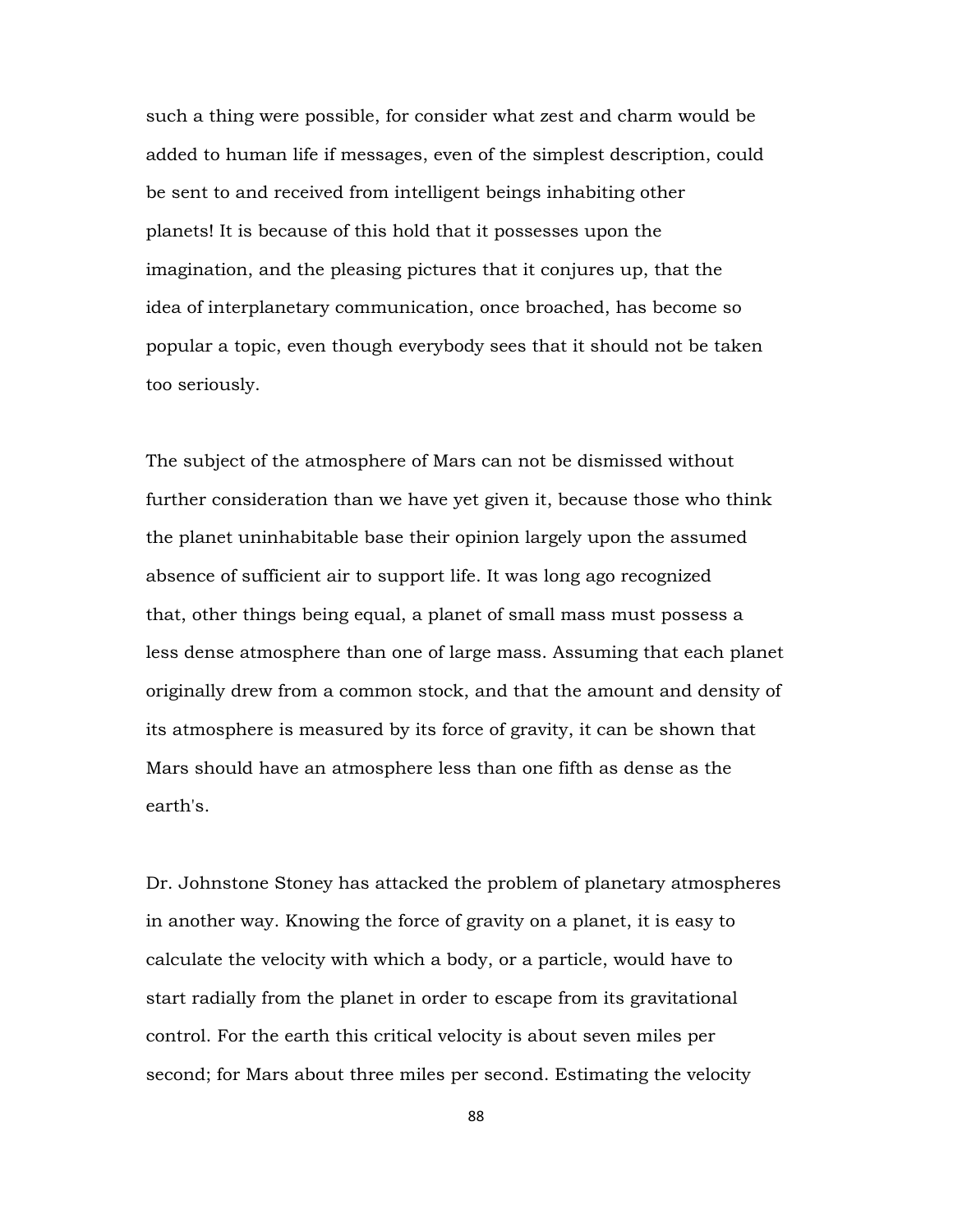of the molecules of the various atmospheric gases, according to the kinetic theory, Dr. Stoney finds that some of the smaller planets, and the moon, are gravitationally incapable of retaining all of these gases in the form of an atmosphere. Among the atmospheric constituents that, according to this view, Mars would be unable permanently to retain is water vapor. Indeed, he supposes that even the earth is slowly losing its water by evaporation into space, and on Mars, owing to the slight force of gravity there, this process would go on much more rapidly, so that, in this way, we have a means of accounting for the apparent drying up of that planet, while we may be led to anticipate that at some time in the remote future the earth also will begin to suffer from lack of water, and that eventually the chasms of the sea will yawn empty and desolate under a cloudless sky.

But it is not certain that the original supply of atmospheric elements was in every case proportional to the respective force of gravity of a planet. The fact that Venus appears to have an atmosphere more extensive and denser than the earth's, although its force of gravity is a little less than that of our globe, indicates at once a variation as between these two planets in the amount of atmospheric material at their disposal. This may be a detail depending upon differences in the mode, or in the stage, of their evolution. Thus, after all, Dr. Stoney's theory may be substantially correct and yet Mars may retain sufficient water to form clouds, to be precipitated in snow, and to fill its canals after each annual melting of the polar caps, because the original supply was abundant, and its escape is a gradual process, only to be completed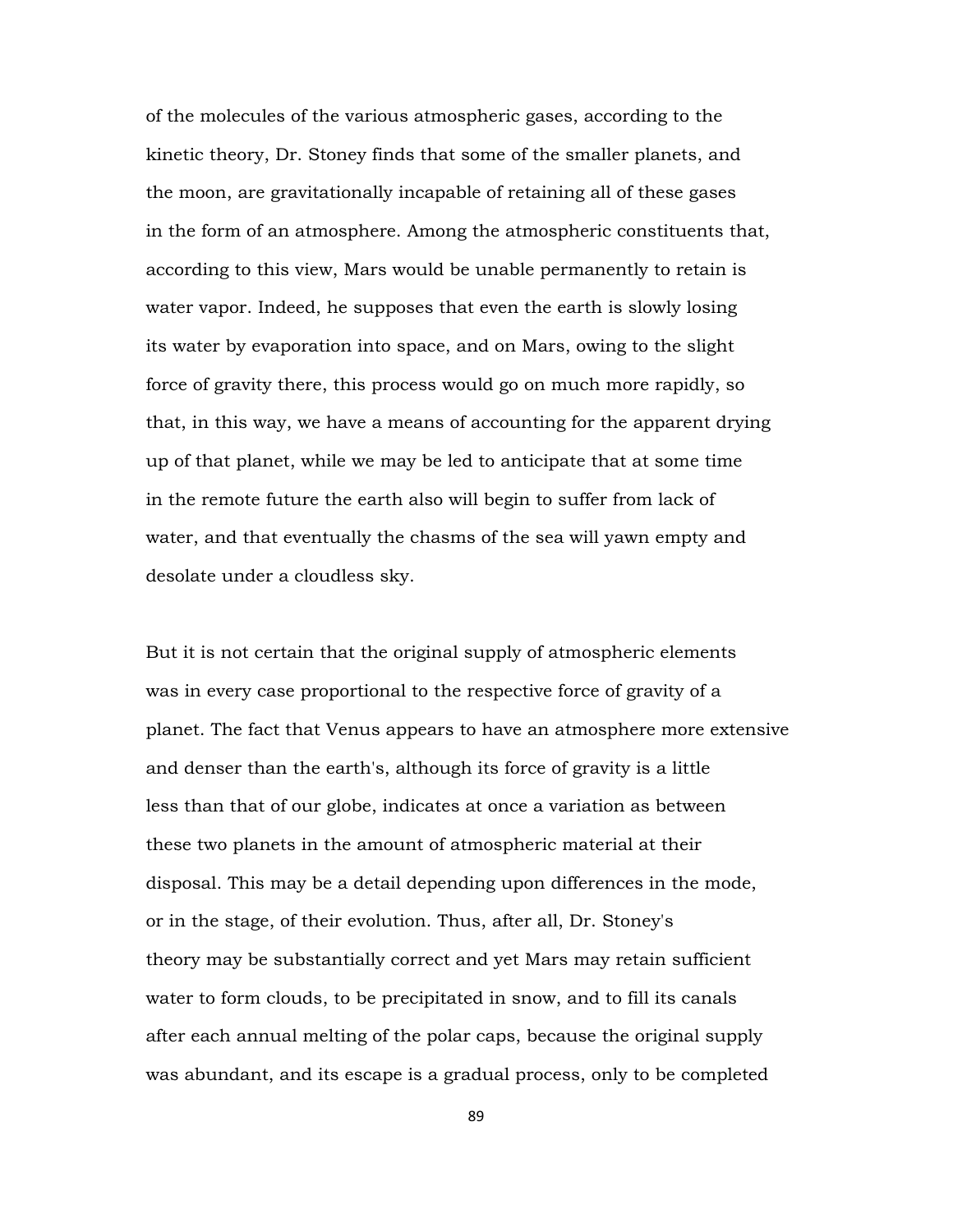by age-long steps.

Even though the evidence of the spectroscope, as far as it goes, seems to lend support to the theory that there is no water vapor in the atmosphere of Mars, we can not disregard the visual evidence that, nevertheless, water vapor exists there.

What are the polar caps if they are not snow? Frozen carbon dioxide, it has been suggested; but this is hardly satisfactory, for it offers no explanation of the fact that when the polar caps diminish, and in proportion as they diminish, the "seas" and the canals darken and expand, whereas a reasonable explanation of the correlation of these phenomena is offered if we accept the view that the polar caps consist of snow.

Then there are many observations on record indicating the existence of clouds in Mars's atmosphere. Sometimes a considerable area of its surface has been observed to be temporarily obscured, not by dense masses of cloud such as accompany the progress of great cyclonic storms across the continents and oceans of the earth, but by comparatively thin veils of vapor such as would be expected to form in an atmosphere so comparatively rare as that of Mars. And these clouds, in some instances at least, appear, like the cirrus streaks and dapples in our own air, to float at a great elevation. Mr. Douglass, one of Mr. Lowell's associates in the observations of 1894 at Flagstaff, Arizona, observed what he believed to be a cloud over the unilluminated part of Mars's disk,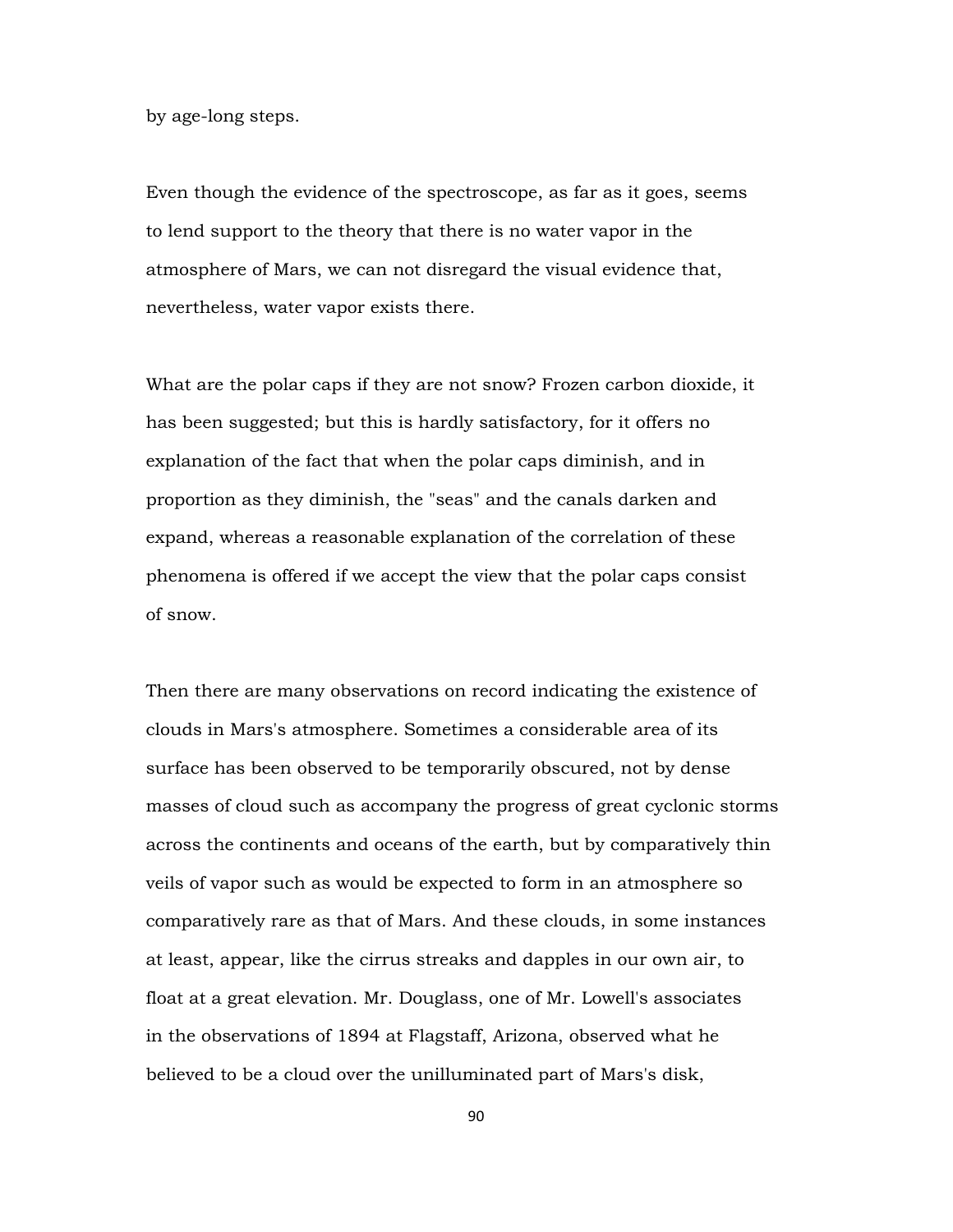which, by micrometric measurement and estimate, was drifting at an elevation of about fifteen miles above the surface of the planet. This was seen on two successive days, November 25th and November 26th, and it underwent curious fluctuations in visibility, besides moving in a northerly direction at the rate of some thirteen miles an hour. But, upon the whole, as Mr. Lowell remarks, the atmosphere of Mars is remarkably free of clouds.

The reader will remember that Mars gets a little less than half as much heat from the sun as the earth gets. This fact also has been used as an argument against the habitability of the planet. In truth, those who think that life in the solar system is confined to the earth alone insist upon an almost exact reproduction of terrestrial conditions as a sine qua non to the habitability of any other planet. Venus, they think, is too hot, and Mars too cold, as if life were rather a happy accident than the result of the operation of general laws applicable under a wide variety of conditions. All that we are really justified in asserting is that Venus may be too hot and Mars too cold for us. Of course, if we adopt the opinion held by some that the temperature on Mars is constantly so low that water would remain perpetually frozen, it does throw the question of the kind of life that could be maintained there into the realm of pure conjecture.

The argument in favor of an extremely low temperature on Mars is based on the law of the diminution of radiant energy inversely as the square of the distance, together with the assumption that no qualifying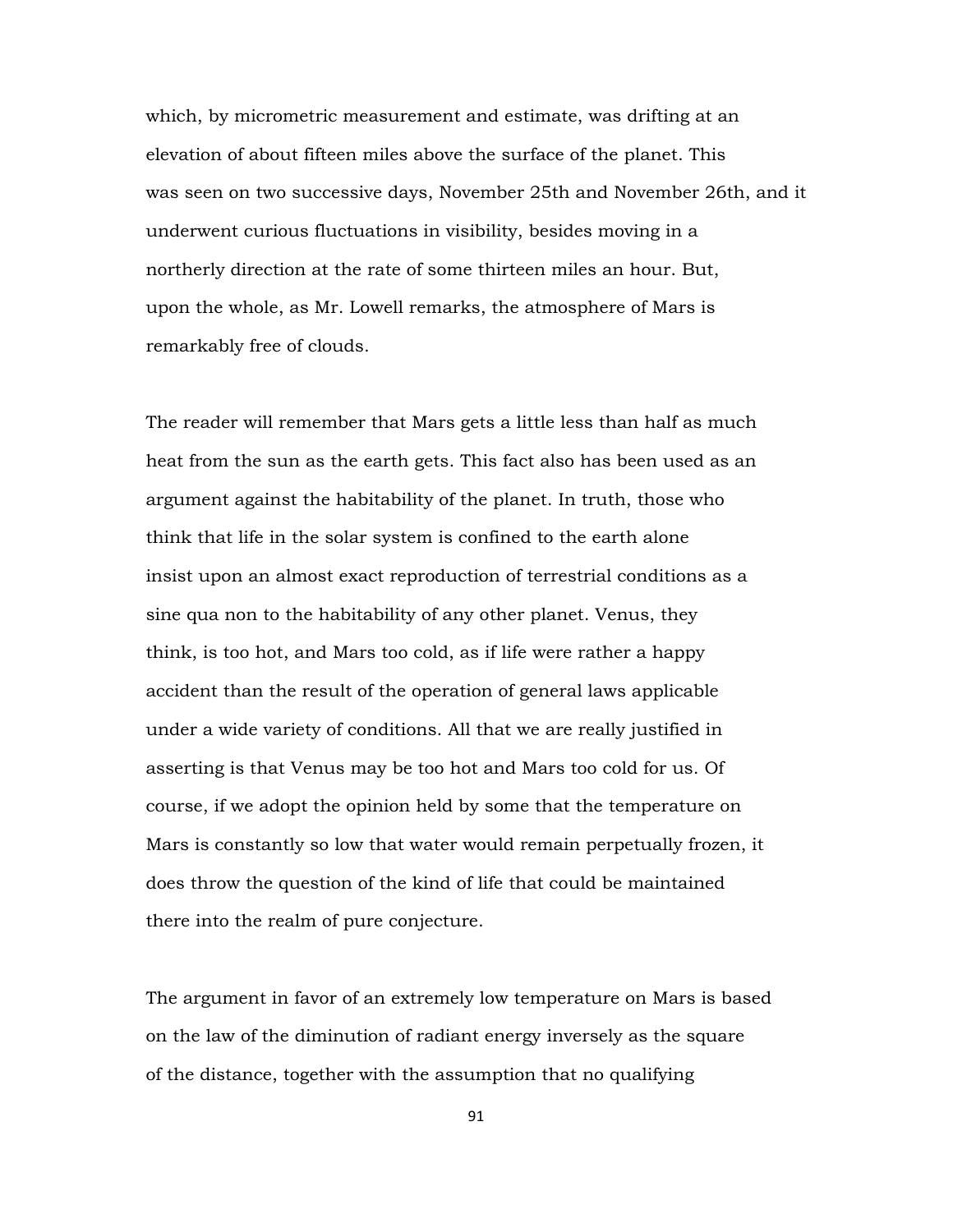circumstances, or no modification of that law, can enter into the problem. According to this view, it could be shown that the temperature on Mars never rises above -200° F. But it is a view that seems to be directly opposed to the evidence of the telescope, for all who have studied Mars under favorable conditions of observation have been impressed by the rapid and extensive changes that the appearance of its surface undergoes coincidently with the variation of the planet's seasons. It has its winter aspect and its summer aspect, perfectly distinct and recognizable, in each hemisphere by turns, and whether the polar caps be snow or carbon dioxide, at any rate they melt and disappear under a high sun, thus proving that an accumulation of heat takes place.

Professor Young says: "As to the temperature of Mars we have no certain knowledge. On the one hand, we know that on account of the planet's distance from the sun the intensity of solar radiation upon its surface must be less than here in the ratio of 1 to  $(1.524)^2$ -i.e., only about 43 per cent as great as with us; its 'solar constant' must be less than 13 calories against our 30. Then, too, the low density of its atmosphere, probably less at the planet's surface than on the tops of our highest mountains, would naturally assist to keep down the temperature to a point far below the freezing-point of water. But, on the other hand, things certainly look as if the polar caps were really masses of snow and ice deposited from vapor in the planet's atmosphere, and as if these actually melted during the Martian summer, sending floods of water through the channels provided for them, and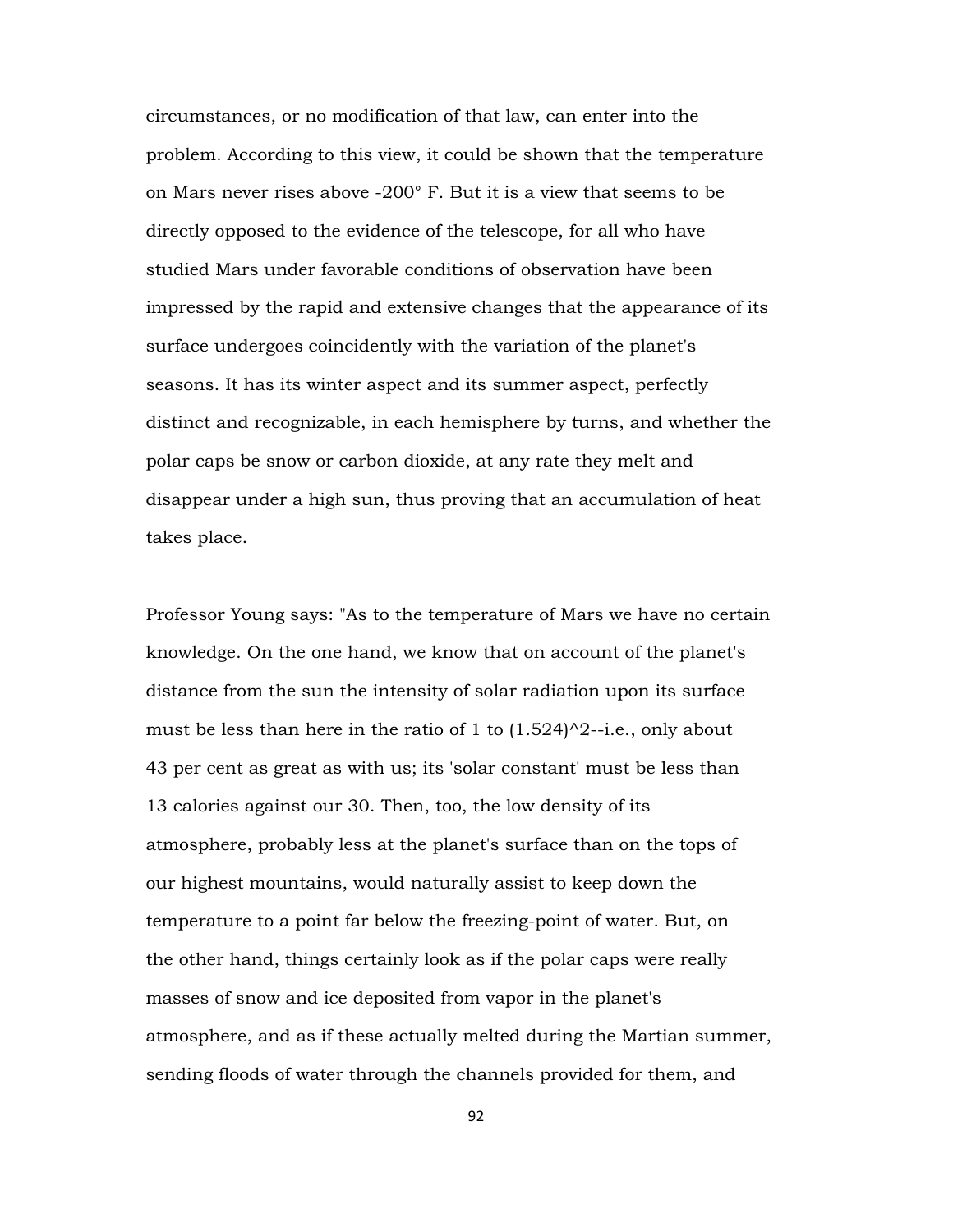causing the growth of vegetation along their banks. We are driven, therefore, to suppose either that the planet has sources of heat internal or external which are not yet explained, or else, as long ago suggested, that the polar 'snow' may possibly be composed of something else than frozen water."[4]

[Footnote 4: General Astronomy, by Charles A. Young. Revised edition, 1898, p. 363.]

Even while granting the worst that can be said for the low temperature of Mars, the persistent believer in its habitability could take refuge in the results of recent experiments which have proved that bacterial life is able to resist the utmost degree of cold that can be applied, microscopic organisms perfectly retaining their vitality--or at least their power to resume it--when subjected to the fearfully low temperature of liquid air. But then he would be open to the reply that the organisms thus treated are in a torpid condition and deprived of all activity until revived by the application of heat; and the picture of a world in a state of perpetual sleep is not particularly attractive, unless the fortunate prince who is destined to awake the slumbering beauty can also be introduced into the romance.[5]

[Footnote 5: Many of the present difficulties about temperatures on the various planets would be beautifully disposed of if we could accept the theory urged by Mr. Cope Whitehouse, to the effect that the sun is not really a hot body at all, and that what we call solar light and heat are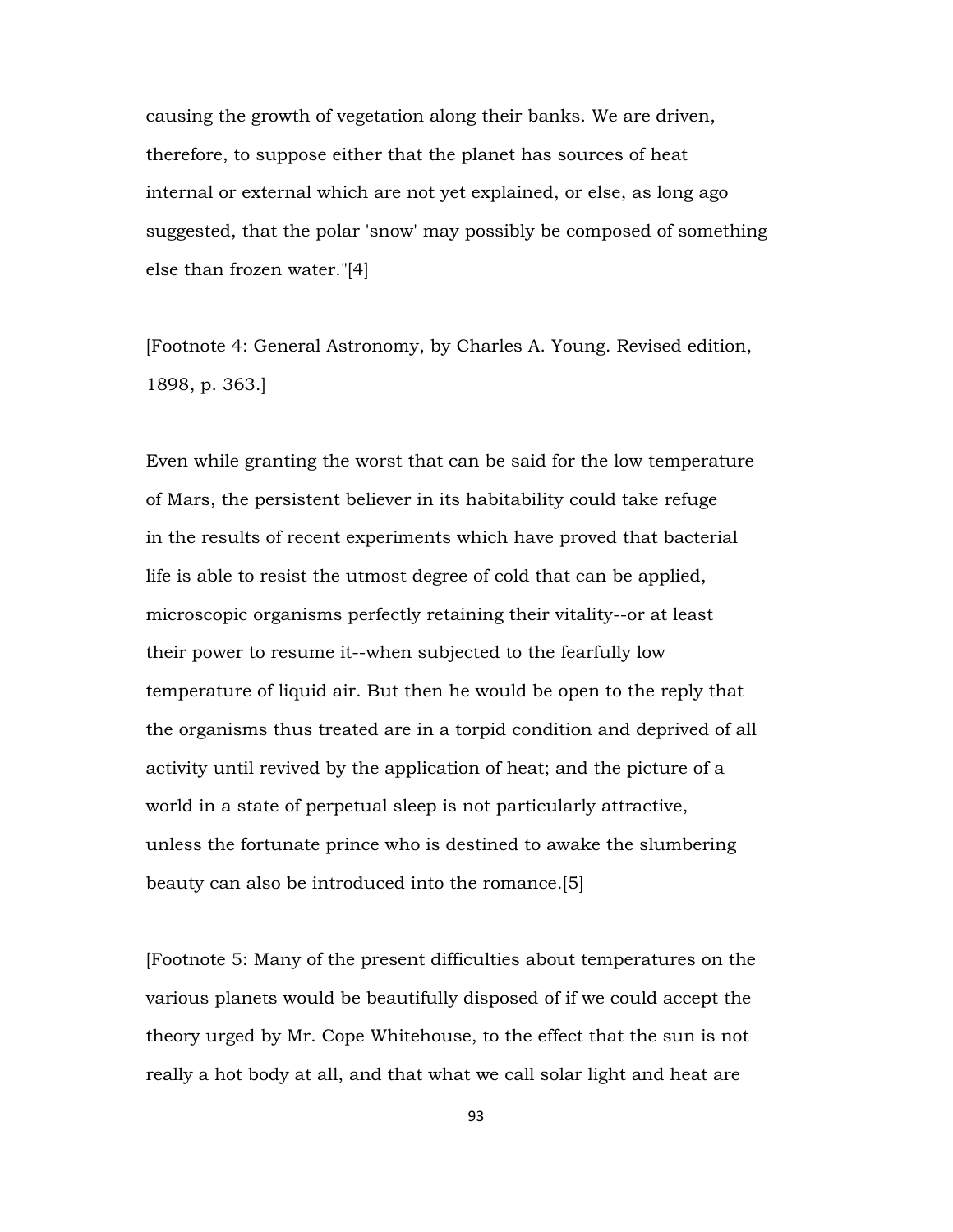only local manifestations produced in our atmosphere by the transformation of some other form of energy transmitted from the sun; very much as the electric impulses carried by a wire from the transmitting to the receiving station on a telephone line are translated by the receiver into waves of sound. According to this theory, which is here mentioned only as an ingenuity and because something of the kind so frequently turns up in one form or another in popular semi-scientific literature, the amount of heat and light on a planet would depend mainly upon local causes.]

To an extent which most of us, perhaps, do not fully appreciate, we are indebted for many of the pleasures and conveniences and some of the necessities of life on our planet to its faithful attendant, the moon. Neither Mercury nor Venus has a moon, but Mars has two moons. This statement, standing alone, might lead to the conclusion that, as far as the advantages a satellite can afford to the inhabitants of its master planet are concerned, the people of Mars are doubly fortunate. So they would be, perhaps, if Mars's moons were bodies comparable in size with our moon, but in fact they are hardly more than a pair of very entertaining astronomical toys. The larger of the two, Phobos, is believed to be about seven miles in diameter; the smaller, Deimos, only five or six miles. Their dimensions thus resemble those of the more minute of the asteroids, and the suggestion has even been made that they may be captured asteroids which have fallen under the gravitational control of Mars.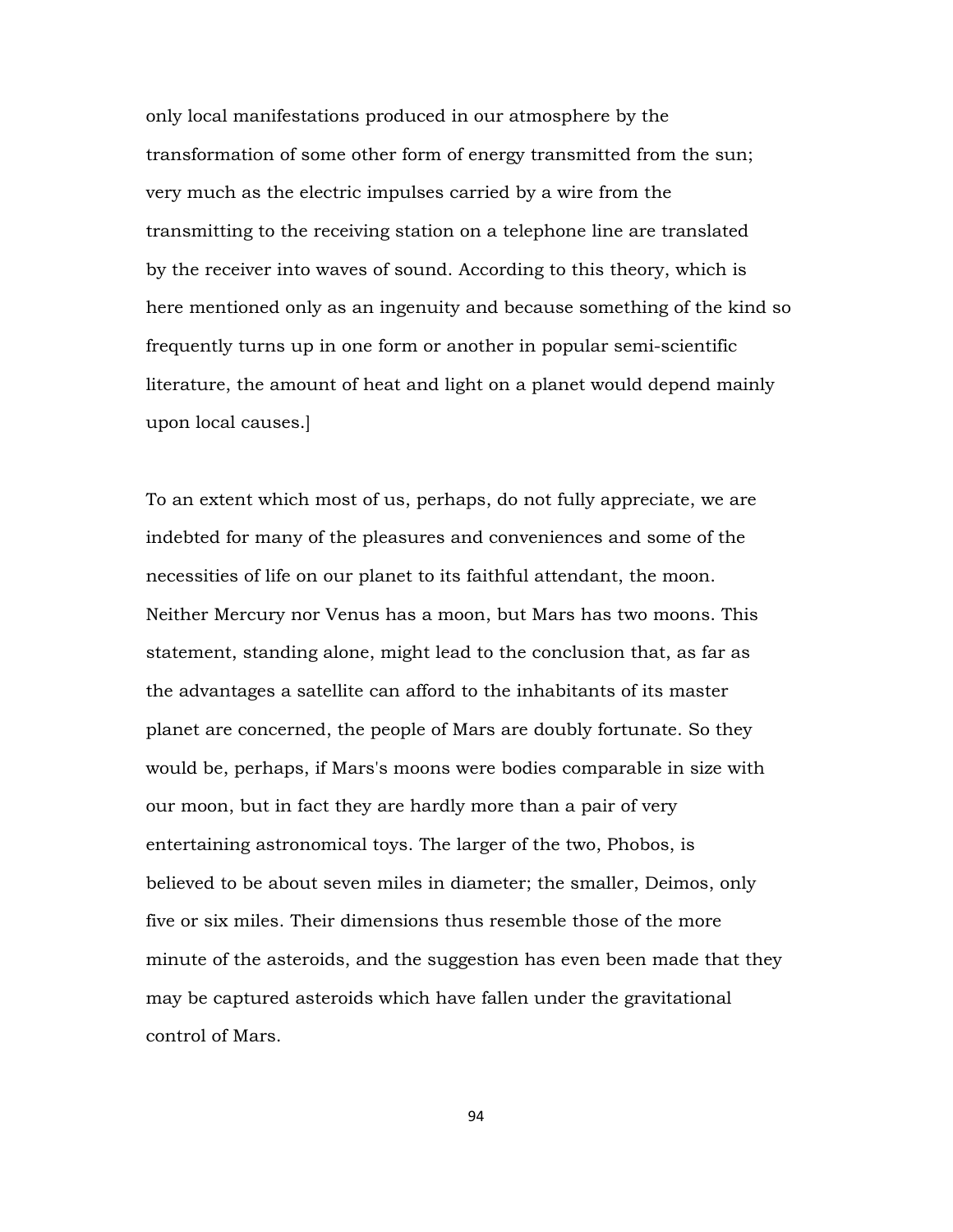The diameters just mentioned are Professor Pickering's estimates, based on the amount of light the little satellites reflect, for they are much too small to present measurable disks. Deimos is 14,600 miles from the center of Mars and 12,500 miles from its surface. Phobos is 5,800 miles from the center of the planet and only 3,700 from the surface. Deimos completes a revolution about the planet in thirty hours and eighteen minutes, and Phobos in the astonishingly short period--although, of course, it is in strict accord with the law of gravitation and in that sense not astonishing--of seven hours and thirty-nine minutes.

Since Mars takes twenty-four hours and thirty-seven minutes for one rotation on its axis, it is evident that Phobos goes round the planet three times in the course of a single Martian day and night, rising, contrary to the general motion of the heavens, in the west, running in a few hours through all the phases that our moon exhibits in the course of a month, and setting, where the sun and all the stars rise, in the east. Deimos, on the other hand, has a period of revolution five or six hours longer than that of the planet's axial rotation, so that it rises, like the other heavenly bodies, in the east; but, because its motion is so nearly equal, in angular velocity, to that of Mars's rotation, it shifts very slowly through the sky toward the west, and for two or three successive days and nights it remains above the horizon, the sun overtaking and passing it again and again, while, in the meantime, its protean face swiftly changes from full circle to half-moon, from half-moon to crescent, from crescent back to half, and from half to full, and so on without ceasing.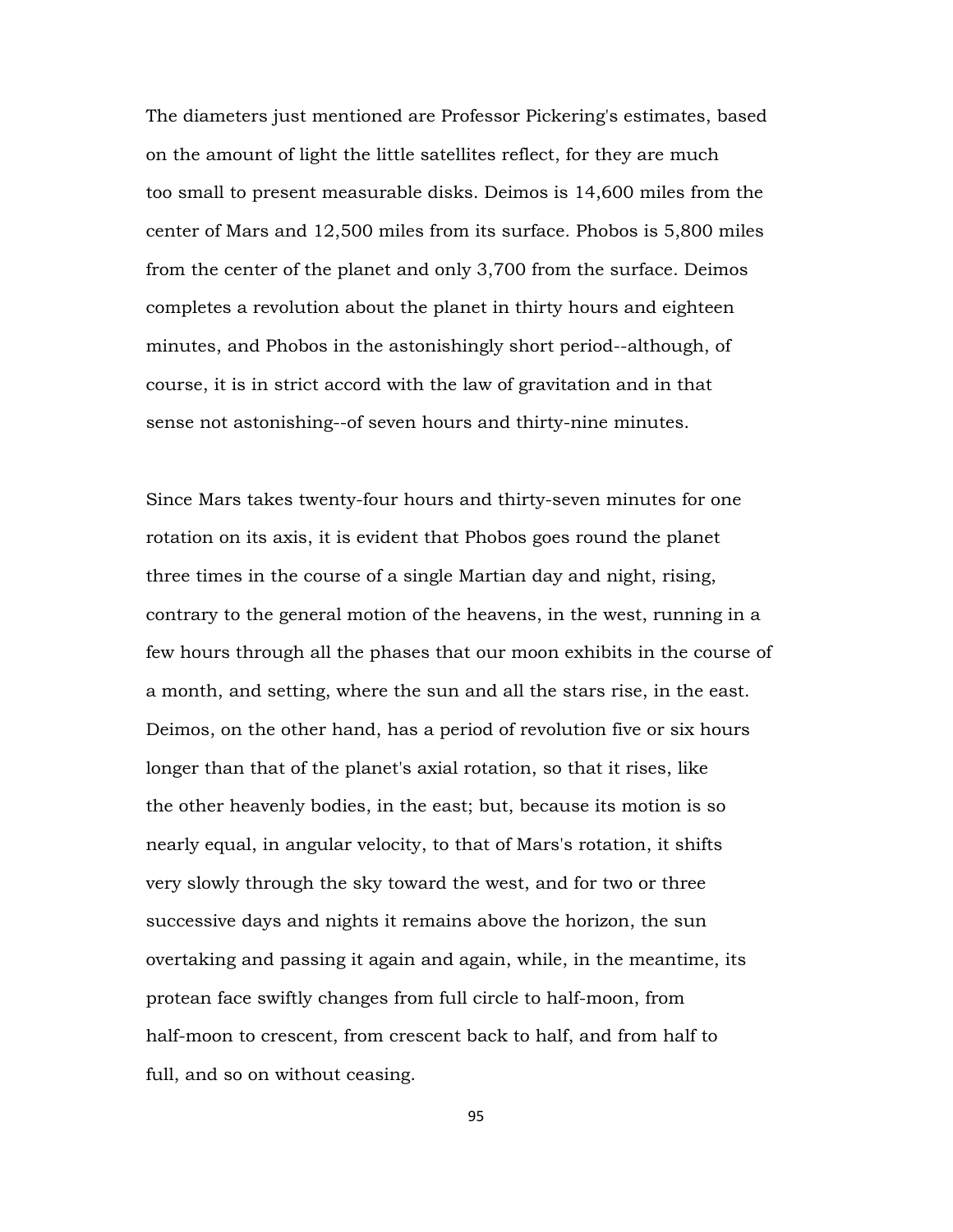And during this time Phobos is rushing through the sky in the opposite direction, as if in defiance of the fundamental law of celestial revolution, making a complete circuit three times every twenty-four hours, and changing the shape of its disk four times as rapidly as Deimos does! Truly, if we were suddenly transported to Mars, we might well believe that we had arrived in the mother world of lunatics, and that its two moons were bewitched. Yet it must not be supposed that all the peculiarities just mentioned would be clearly seen from the surface of Mars by eyes like ours. The phases of Phobos would probably be discernible to the naked eye, but those of Deimos would require a telescope in order to be seen, for, notwithstanding their nearness to the planet, Mars's moons are inconspicuous phenomena even to the Martians themselves. Professor Young's estimate is that Phobos may shed upon Mars one-sixtieth and Deimos one-twelve-hundredth as much reflected moonlight as our moon sends to the earth. Accordingly, a "moonlit night" on Mars can have no such charm as we associate with the phrase. But it is surely a tribute to the power and perfection of our telescopes that we have been able to discover the existence of objects so minute and inconspicuous, situated at a distance of many millions of miles, and half concealed by the glaring light of the planet close around which they revolve.

If Mars's moons were as massive as our moon is they would raise tremendous tides upon Mars, and would affect the circulation of water in the canals, but, in fact, their tidal effects are even more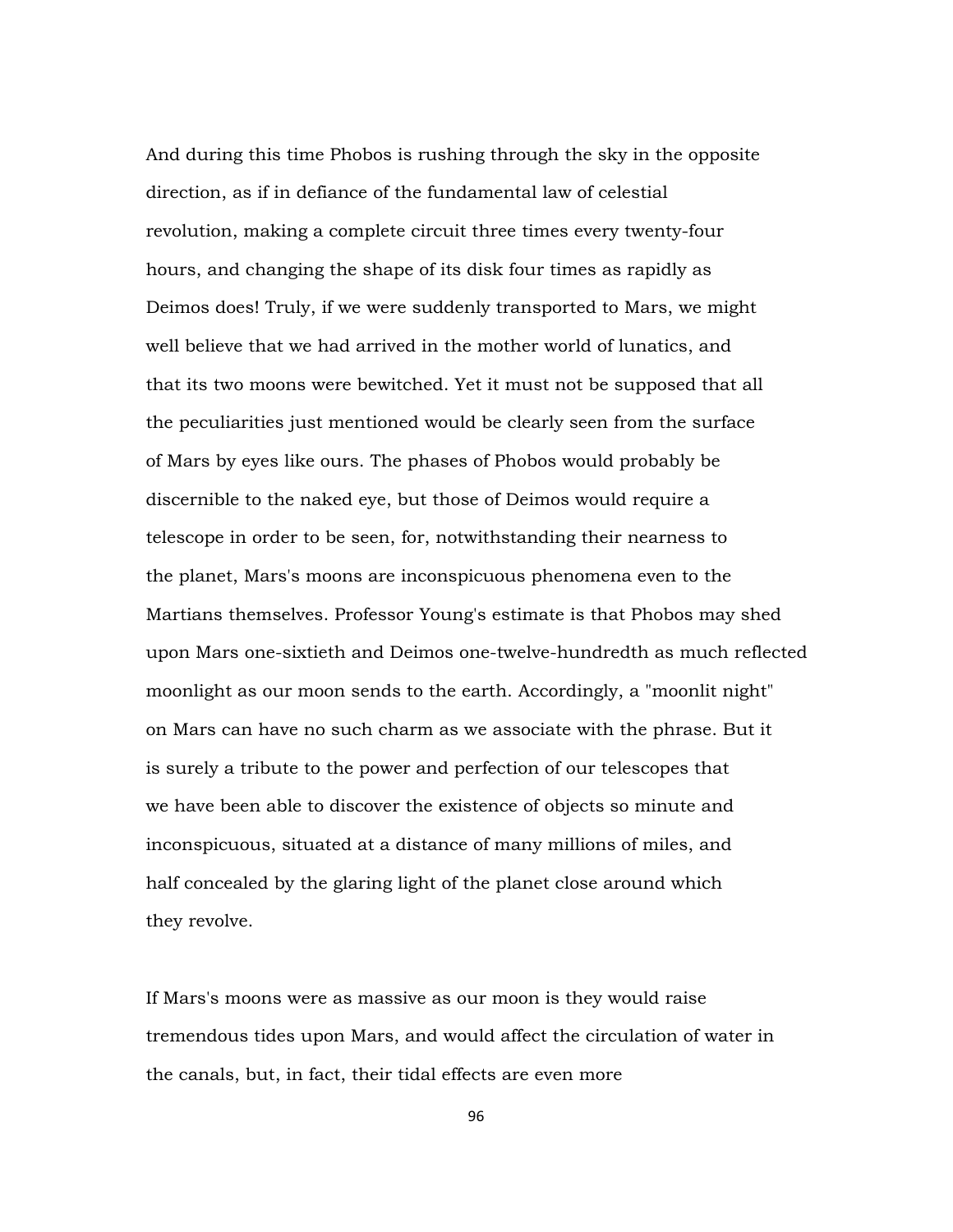insignificant than their light-giving powers. But for astronomers on Mars they would be objects of absorbing interest.

Upon quitting Mars we pass to the second distinctive planetary group of the solar system, that of the asteroids.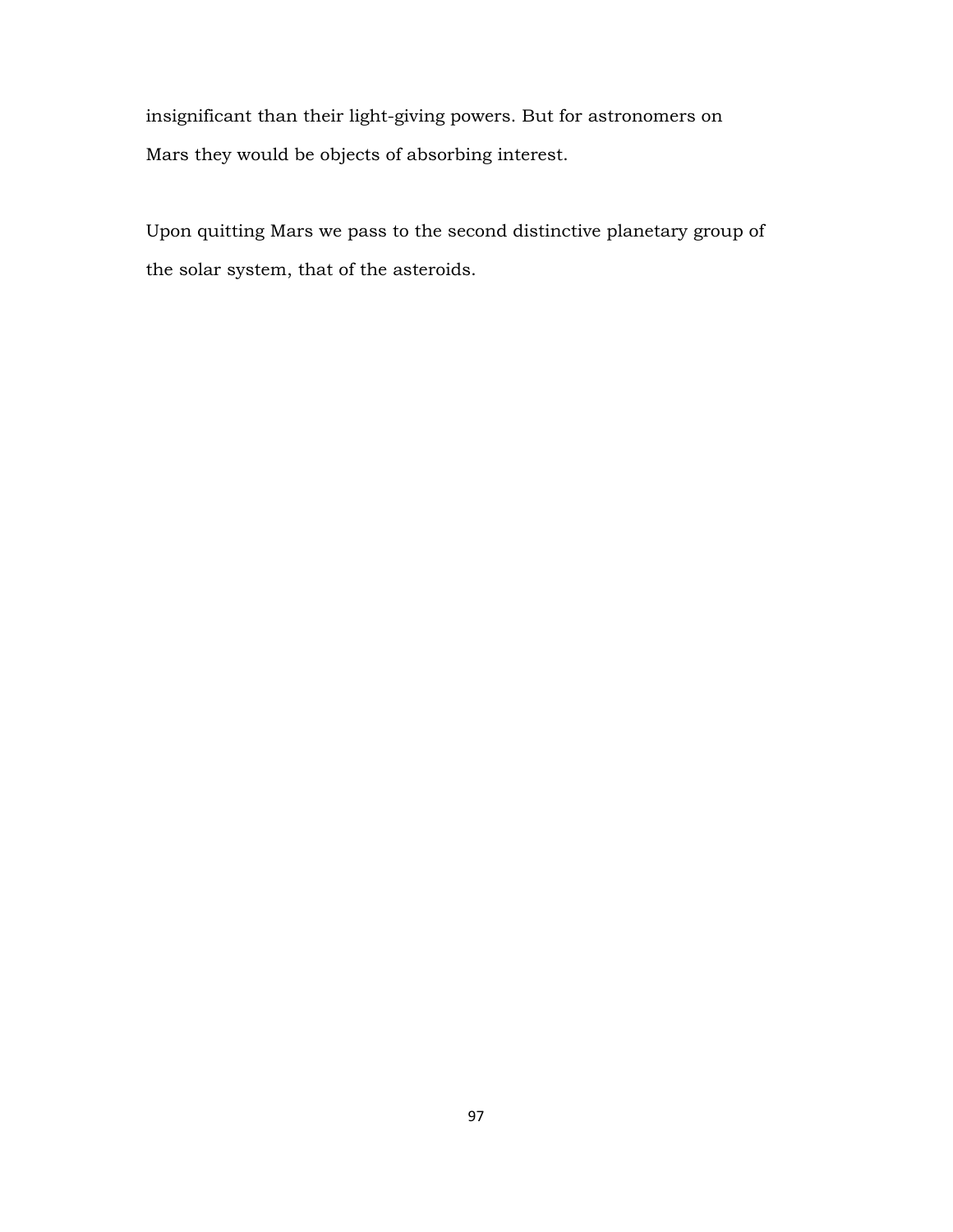## CHAPTER V

## THE ASTEROIDS, A FAMILY OF DWARF WORLDS

Beyond Mars, in the broad gap separating the terrestrial from the Jovian planets, are the asteroids, of which nearly five hundred have been discovered and designated by individual names or numbers. But any statement concerning the known number of asteroids can remain valid for but a short time, because new ones are continually found, especially by the aid of photography. Very few of the asteroids are of measurable size. Among these are the four that were the first to be discovered--Ceres, Pallas, Juno, and Vesta. Their diameters, according to the measurements of Prof. E.E. Barnard, of the Yerkes Observatory, are as follows: Ceres, 477 miles; Pallas, 304 miles; Juno, 120 miles; Vesta, 239 miles.

It is only necessary to mention these diameters in order to indicate how wide is the difference between the asteroids and such planets as the earth, Venus, or Mars. The entire surface of the largest asteroid, Ceres, does not equal the republic of Mexico in area. But Ceres itself is gigantic in comparison with the vast majority of the asteroids, many of which, it is believed, do not exceed twenty miles in diameter, while there may be hundreds or thousands of others still smaller--ten miles, five miles, or perhaps only a few rods, in diameter!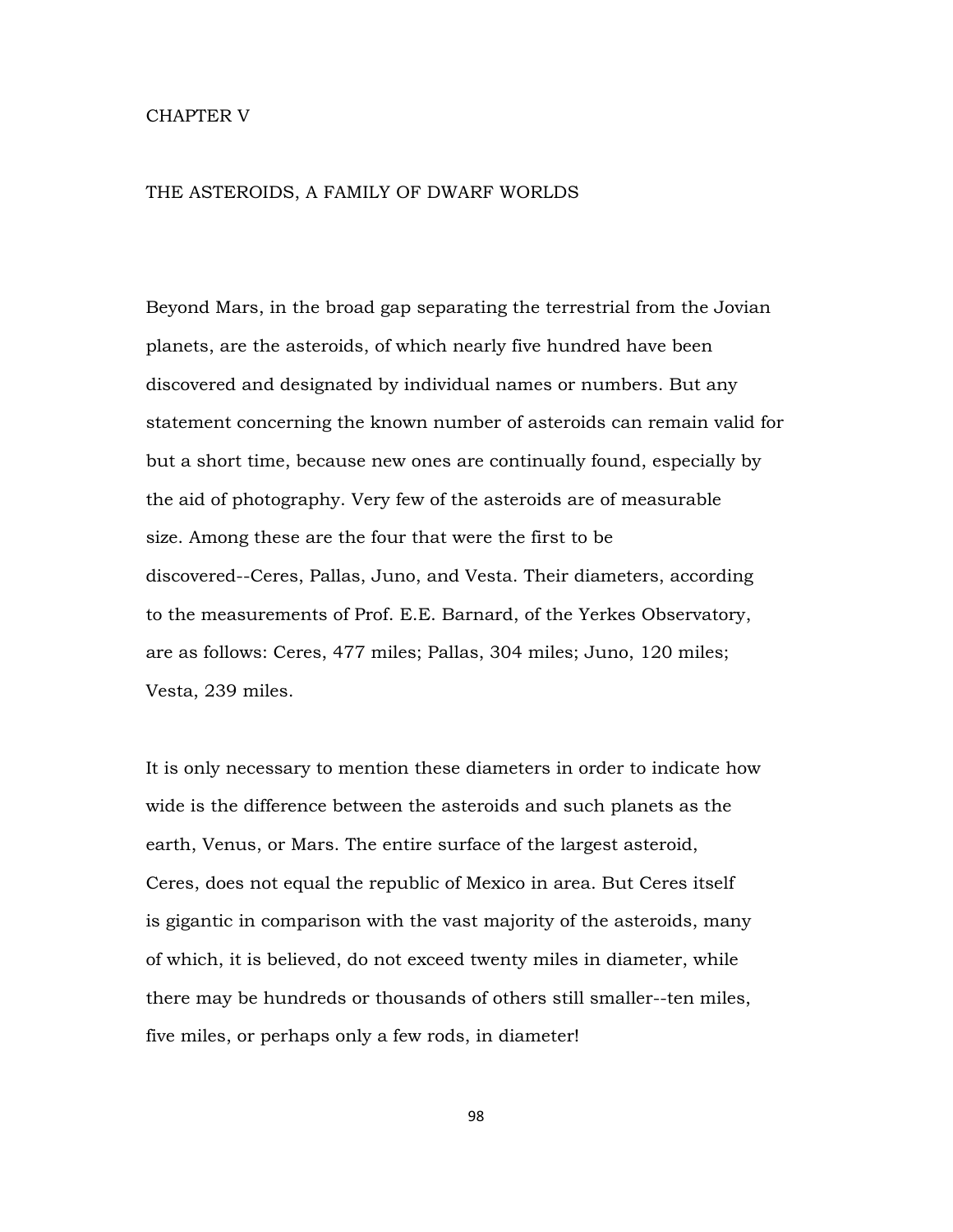Curiously enough, the asteroid which appears brightest, and which it would naturally be inferred is the largest, really stands third in the order of measured size. This is Vesta, whose diameter, according to Barnard, is only 239 miles. It is estimated that the surface of Vesta possesses about four times greater light-reflecting power than the surface of Ceres. Some observations have also shown a variation in the intensity of the light from Vesta, a most interesting fact, which becomes still more significant when considered in connection with the great variability of another most extraordinary member of the asteroidal family, Eros, which is to be described presently.

The orbits of the asteroids are scattered over a zone about 200,000,000 miles broad. The mean distance from the sun of the nearest asteroid, Eros, is 135,000,000 miles, and that of the most distant, Thule, 400,000,000 miles. Wide gaps exist in the asteroidal zone where few or no members of the group are to be found, and Prof. Daniel Kirkwood long ago demonstrated the influence of Jupiter in producing these gaps. Almost no asteroids, as he showed, revolve at such a distance from the sun that their periods of revolution are exactly commensurable with that of Jupiter. Originally there may have been many thus situated, but the attraction of the great planet has, in the course of time, swept those zones clean.

Many of the asteroids have very eccentric orbits, and their orbits are curiously intermixed, varying widely among themselves, both in ellipticity and in inclination to the common plane of the solar system.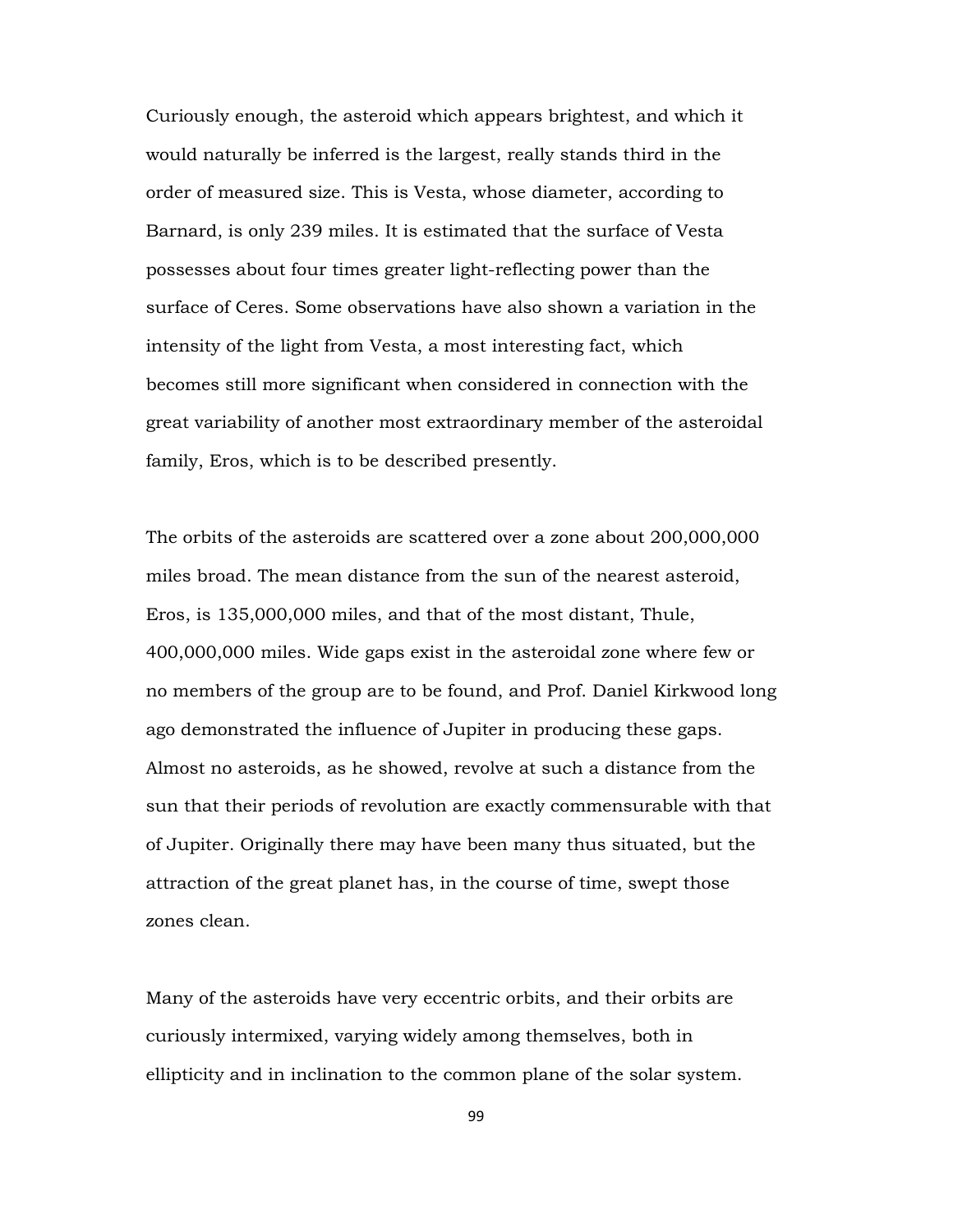Considered with reference to the shape and position of its orbit, the most unique of these little worlds is Eros, which was discovered in 1898 by De Witt, at Berlin, and which, on account of its occasional near approach to the earth, has lately been utilized in a fresh attempt to obtain a closer approximation to the true distance of the sun from the earth. The mean distance of Eros from the sun is 135,000,000 miles, its greatest distance is 166,000,000 miles, and its least distance 105,000,000 miles. It will thus be seen that, although all the other asteroids are situated beyond Mars, Eros, at its mean distance, is nearer to the sun than Mars is. When in aphelion, or at its greatest distance, Eros is outside of the orbit of Mars, but when in perihelion it is so much inside of Mars's orbit that it comes surprisingly near the earth.

Indeed, there are times when Eros is nearer to the earth than any other celestial body ever gets except the moon--and, it might be added, except meteors and, by chance, a comet, or a comet's tail. Its least possible distance from the earth is less than 14,000,000 miles, and it was nearly as close as that, without anybody knowing or suspecting the fact, in 1894, four years in advance of its discovery. Yet the fact, strange as the statement may seem, had been recorded without being recognized. After De Witt's discovery of Eros in 1898, at a time when it was by no means as near the earth as it had been some years before, Prof. E.C. Pickering ascertained that it had several times imprinted its image on the photographic plates of the Harvard Observatory, with which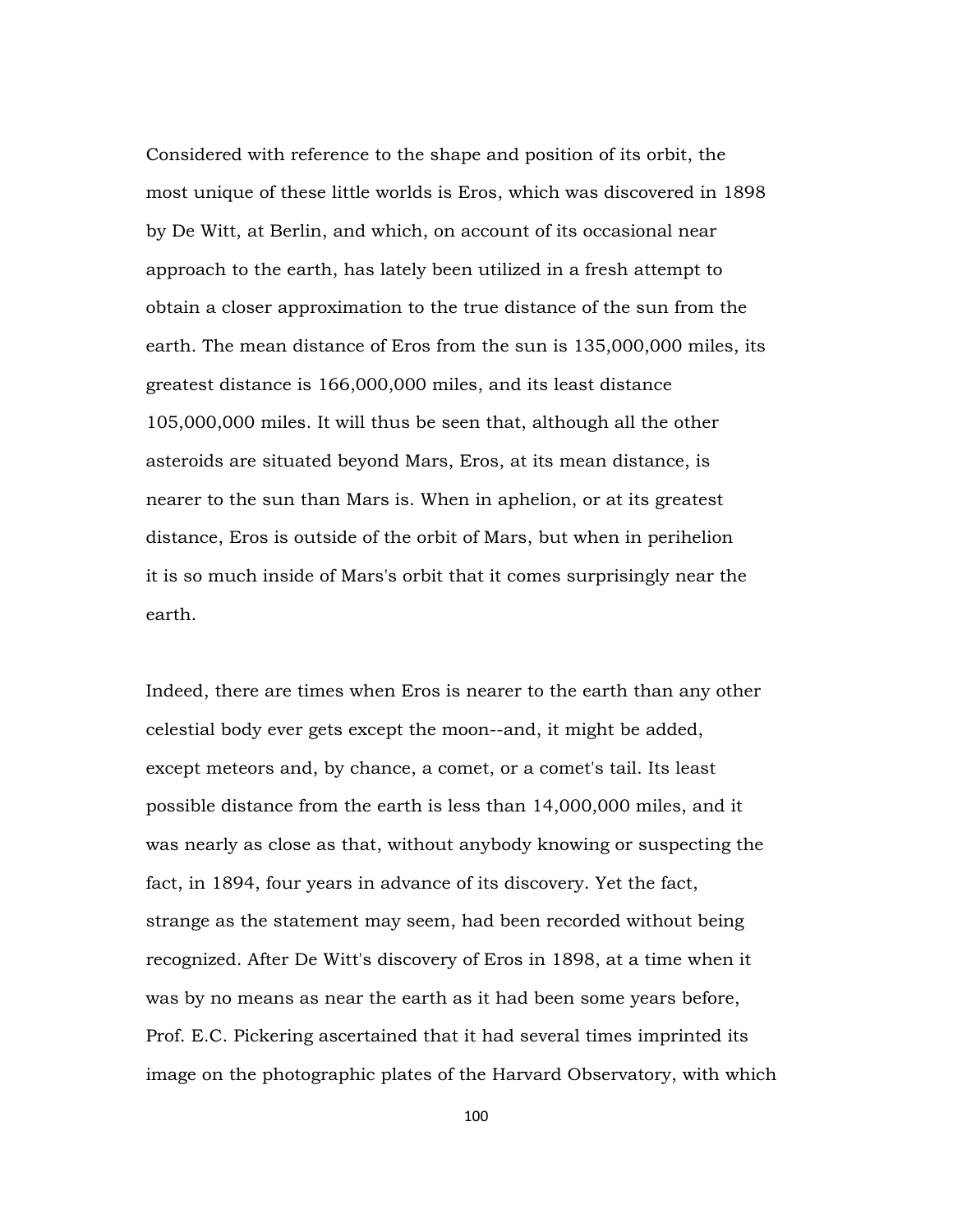pictures of the sky are systematically taken, but had remained unnoticed, or had been taken for an ordinary star among the thousands of star images surrounding it. From these telltale plates it was ascertained that in 1894 it had been in perihelion very near the earth, and had shone with the brilliance of a seventh-magnitude star.

It will, unfortunately, be a long time before Eros comes quite as near us as it did on that occasion, when we failed to see it, for its close approaches to the earth are not frequent. Prof. Solon I. Bailey selects the oppositions of Eros in 1931 and 1938 as probably the most favorable that will occur during the first half of the twentieth century.

We turn to the extraordinary fluctuations in the light of Eros, and the equally extraordinary conclusions drawn from them. While the little asteroid, whose diameter is estimated to be in the neighborhood of twenty or twenty-five miles, was being assiduously watched and photographed during its opposition in the winter of 1900-1901, several observers discovered that its light was variable to the extent of more than a whole magnitude; some said as much as two magnitudes. When it is remembered that an increase of one stellar magnitude means an accession of light in the ratio of 2.5 to 1, and an increase of two magnitudes an accession of 6.25 to 1, the significance of such variations as Eros exhibited becomes immediately apparent. The shortness of the period within which the cycle of changes occurred, about two hours and a half, made the variation more noticeable, and at the same time suggested a ready explanation, viz., that the asteroid was rapidly turning on its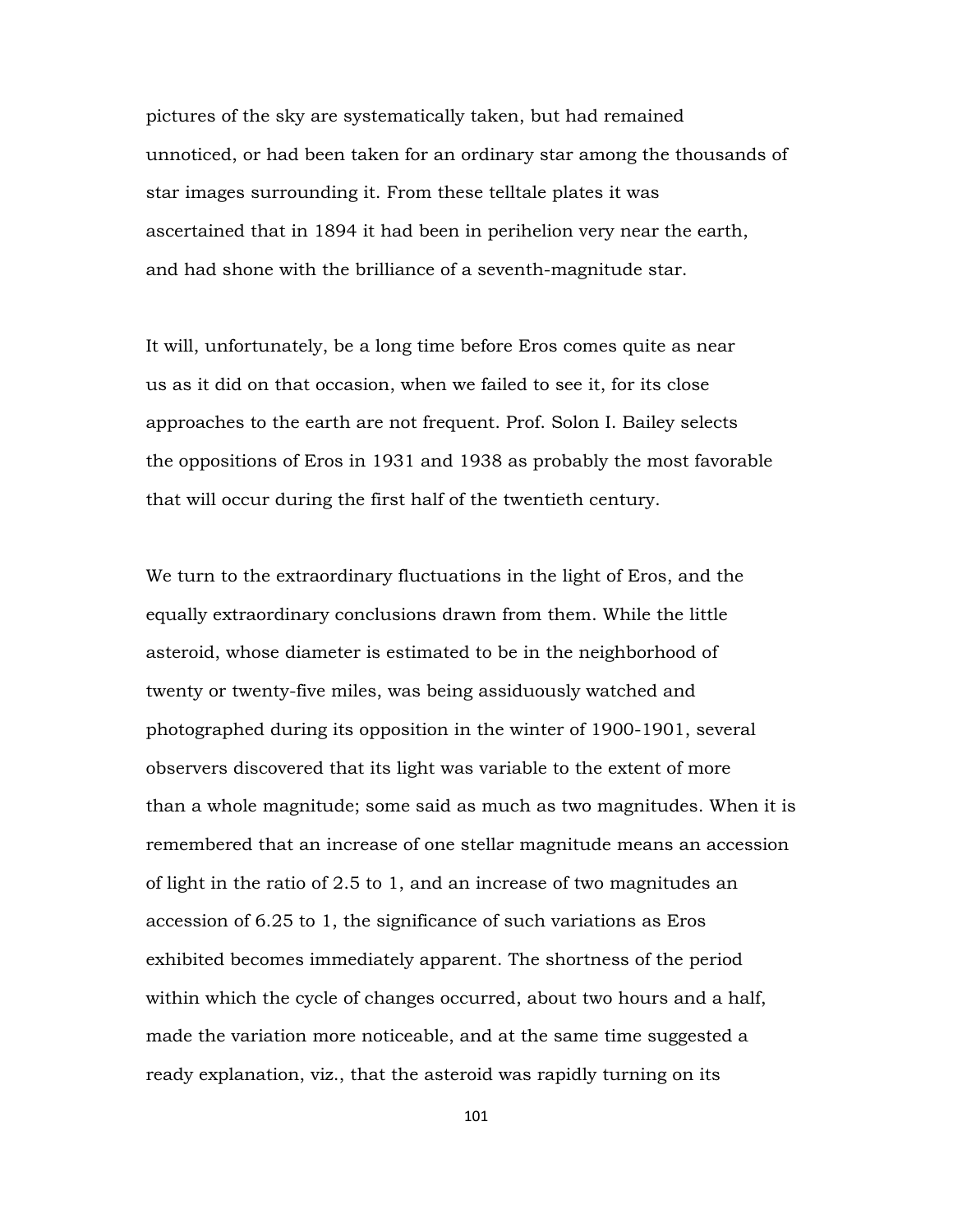axis, a thing, in itself, quite in accordance with the behavior of other celestial bodies and naturally to be expected.

But careful observation showed that there were marked irregularities in the light fluctuations, indicating that Eros either had a very strange distribution of light and dark areas covering its surface, or that instead of being a globular body it was of some extremely irregular shape, so that as it rotated it presented successively larger and smaller reflecting surfaces toward the sun and the earth. One interesting suggestion was that the little planet is in reality double, the two components revolving around their common center of gravity, like a close binary star, and mutually eclipsing one another. But this theory seems hardly competent to explain the very great fluctuation in light, and a better one, probably, is that suggested by Prof. E.C. Pickering, that Eros is shaped something like a dumb-bell.

We can picture such a mass, in imagination, tumbling end over end in its orbit so as to present at one moment the broad sides of both bells, together with their connecting neck, toward the sun, and, at the same time, toward the observer on the earth, and, at another moment, only the end of one of the bells, the other bell and the neck being concealed in shadow. In this way the successive gain and loss of sixfold in the amount of light might be accounted for. Owing to the great distance the real form of the asteroid is imperceptible even with powerful telescopes, but the effect of a change in the amount of reflecting surface presented produces, necessarily, an alternate waxing and waning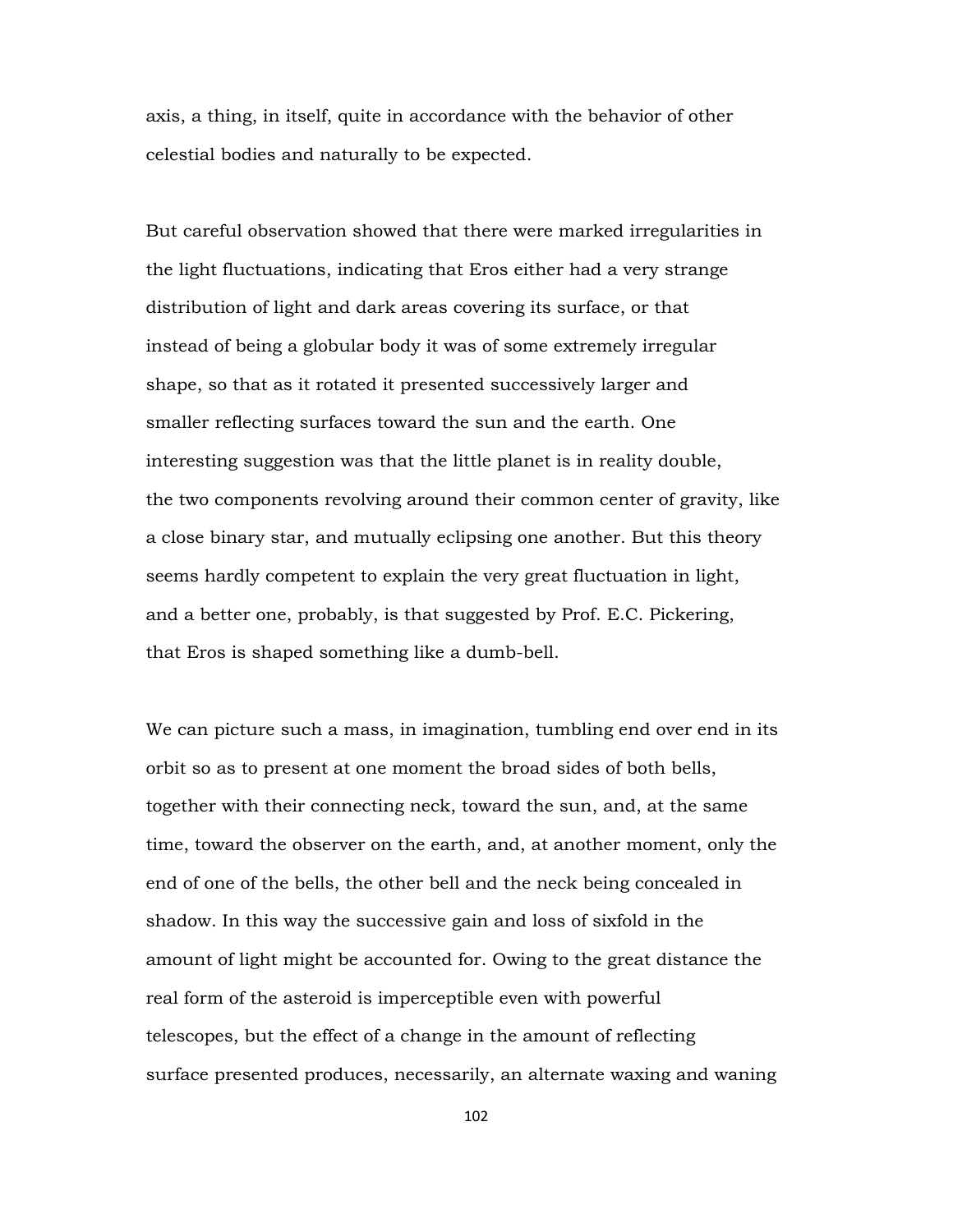of the light. As far as the fluctuations are concerned, they might also be explained by supposing that the shape of the asteroid is that of a flat disk, rotating about one of its larger diameters so as to present, alternately, its edge and its broadside to the sun. And, perhaps, in order completely to account for all the observed eccentricities of the light of Eros, the irregularity of form may have to be supplemented by certain assumptions as to the varying reflective capacity of different parts of the misshapen mass.

The invaluable Harvard photographs show that long before Eros was recognized as an asteroid its light variations had been automatically registered on the plates. Some of the plates, Prof. E.C. Pickering says, had had an exposure of an hour or more, and, owing to its motion, Eros had formed a trail on each of these plates, which in some cases showed distinct variations in brightness. Differences in the amount of variation at different times will largely depend upon the position of the earth with respect to the axis of rotation.

Another interesting deduction may be made from the changes that the light of Eros undergoes. We have already remarked that one of the larger asteroids, and the one which appears to the eye as the most brilliant of all, Vesta, has been suspected of variability, but not so extensive as that of Eros. Olbers, at the beginning of the last century, was of the opinion that Vesta's variations were due to its being not a globe but an angular mass. So he was led by a similar phenomenon to precisely the same opinion about Vesta that has lately been put forth concerning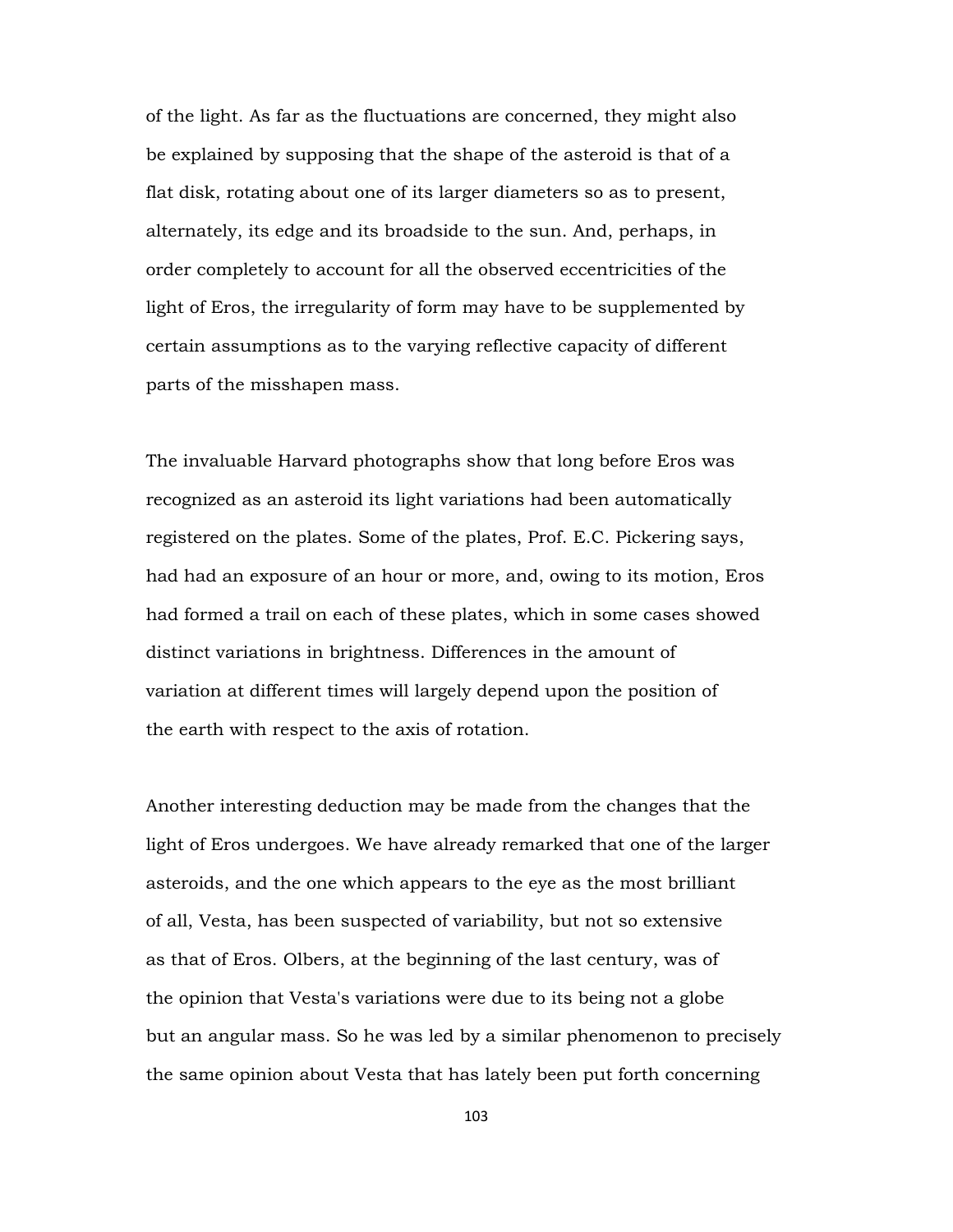Eros. The importance of this coincidence is that it tends to revive a remarkable theory of the origin of the asteroids which has long been in abeyance, and, in the minds of many, perhaps discredited.

This theory, which is due to Olbers, begins with the startling assumption that a planet, perhaps as large as Mars, formerly revolving in an orbit situated between the orbits of Mars and Jupiter, was destroyed by an explosion! Although, at first glance, such a catastrophe may appear too wildly improbable for belief, yet it was not the improbability of a world's blowing up that led to a temporary abandonment of Olbers's bold theory. The great French mathematician Lagrange investigated the explosive force "which would be necessary to detach a fragment of matter from a planet revolving at a given distance from the sun," and published the results in the Connaissance des Temps for 1814.

"Applying his results to the earth, Lagrange found that if the velocity of the detached fragment exceeded that of a cannon ball in the proportion of 121 to 1 the fragment would become a comet with a direct motion; but if the velocity rose in the proportion of 156 to 1 the motion of the comet would be retrograde. If the velocity was less than in either of these cases the fragment would revolve as a planet in an elliptic orbit. For any other planet besides the earth the velocity of explosion corresponding to the different cases would vary in the inverse ratio of the square root of the mean distance. It would therefore manifestly be less as the planet was more distant from the sun. In the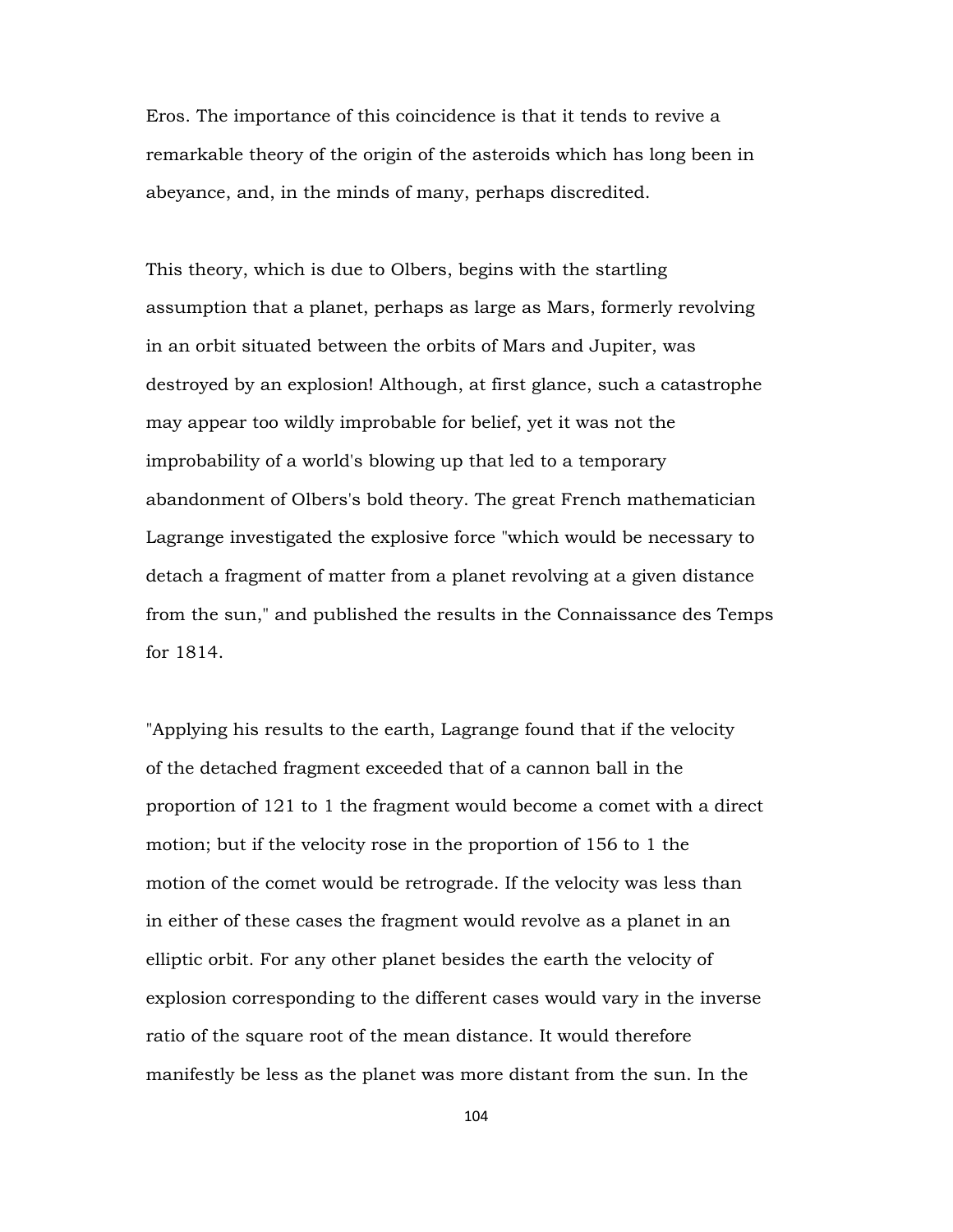case of each of the four smaller planets (only the four asteroids, Ceres, Pallas, Juno, and Vesta, were known at that time), the velocity of explosion indicated by their observed motion would be less than twenty times the velocity of a cannon ball."[6]

[Footnote 6: Grant's History of Physical Astronomy, p. 241.]

Instead, then, of being discredited by its assumption of so strange a catastrophe, Olbers's theory fell into desuetude because of its apparent failure to account for the position of the orbits of many of the asteroids after a large number of those bodies had been discovered. He calculated that the orbits of all the fragments of his exploded planet would have nearly equal mean distances, and a common point of intersection in the heavens, through which every fragment of the original mass would necessarily pass in each revolution. At first the orbits of the asteroids discovered seemed to answer to these conditions, and Olbers was even able to use his theory as a means of predicting the position of yet undetected asteroids. Only Ceres and Pallas had been discovered when he put forth his theory, but when Juno and Vesta were found they fell in with his predictions so well that the theory was generally regarded as being virtually established; while the fluctuations in the light of Vesta, as we have before remarked, led Olbers to assert that that body was of a fragmental shape, thus strongly supporting his explosion hypothesis.

Afterward, when the orbits of many asteroids had been investigated, the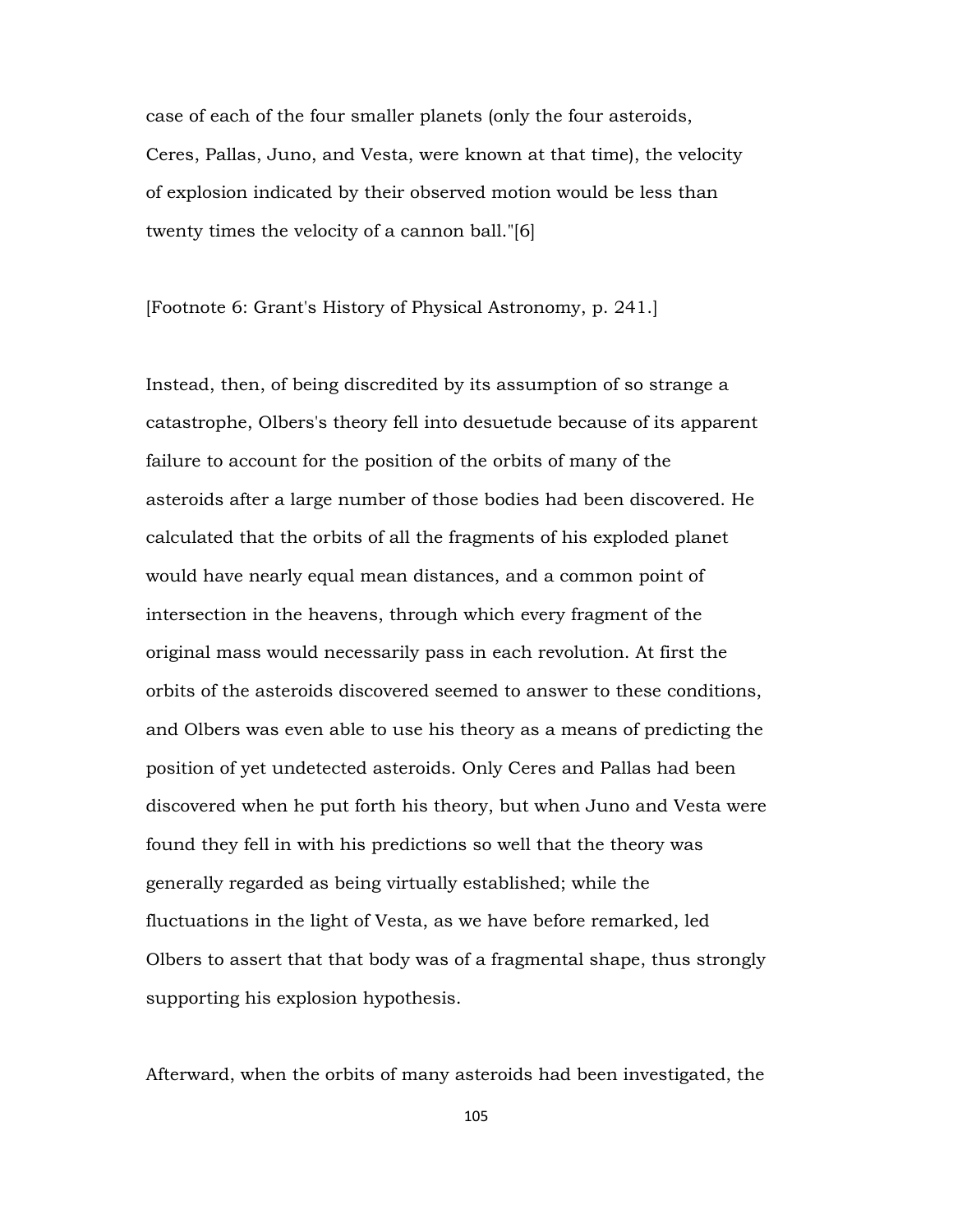soundness of Olbers's theory began to be questioned. The fact that the orbits did not all intersect at a common point could easily be disposed of, as Professor Newcomb has pointed out, by simply placing the date of the explosion sufficiently far back, say millions of years ago, for the secular changes produced by the attraction of the larger planets would effectively mix up the orbits. But when the actual effects of these secular changes were calculated for particular asteroids the result seemed to show that "the orbits could never have intersected unless some of them have in the meantime been altered by the attraction of the small planets on each other. Such an action is not impossible, but it is impossible to determine it, owing to the great number of these bodies and our ignorance of their masses."[7]

[Footnote 7: Popular Astronomy, by Simon Newcomb, p. 335.]

Yet the theory has never been entirely thrown out, and now that the discovery of the light fluctuations of Eros lends support to Olbers's assertion of the irregular shape of some of the asteroids, it is very interesting to recall what so high an authority as Professor Young said on the subject before the discovery of Eros:

"It is true, as has often been urged, that this theory in its original form, as presented by Olbers, can not be correct. No single explosion of a planet could give rise to the present assemblage of orbits, nor is it possible that even the perturbations of Jupiter could have converted a set of orbits originally all crossing at one point (the point of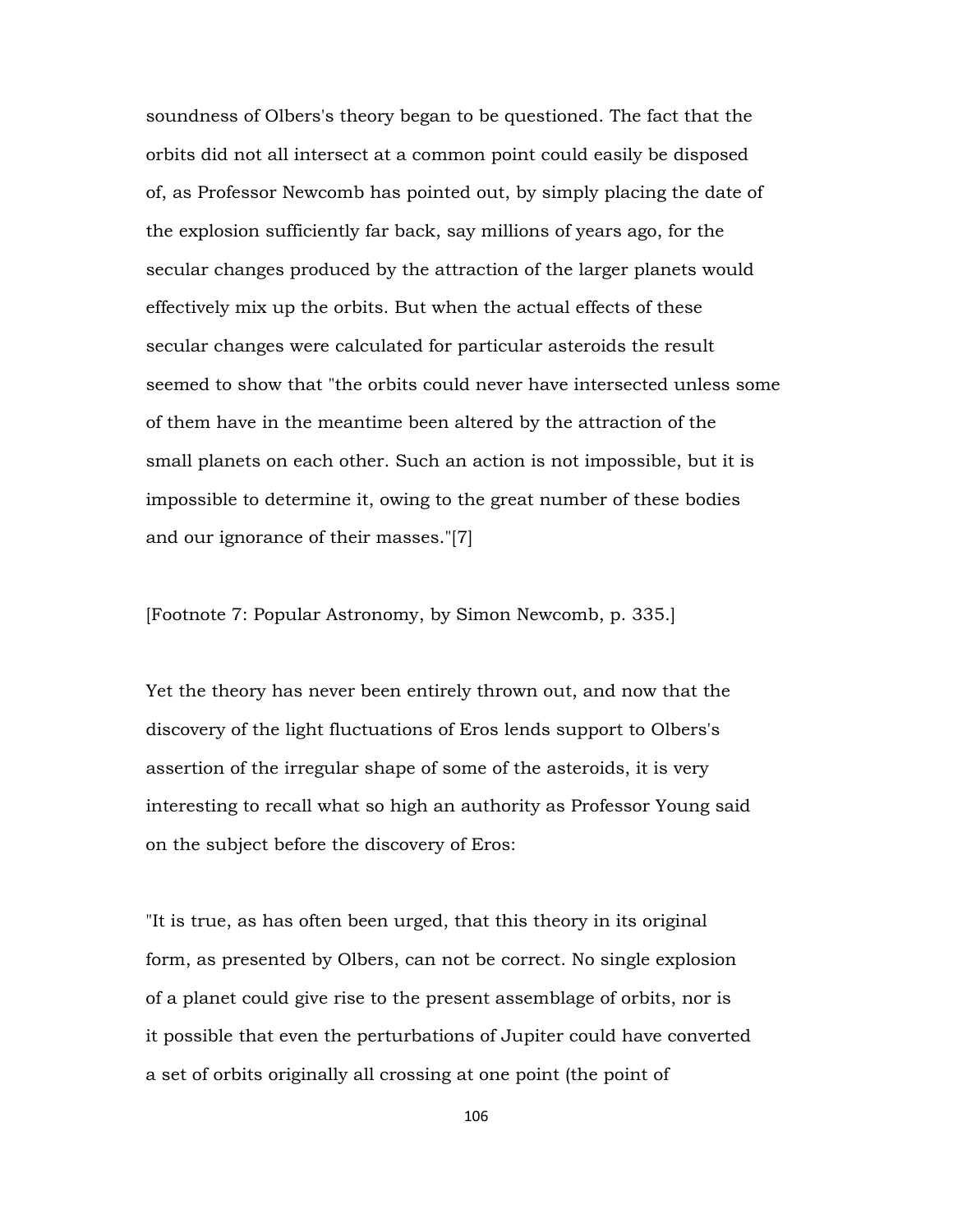explosion) into the present tangle. The smaller orbits are so small that, however turned about, they lie wholly inside the larger and can not be made to intersect them. If, however, we admit a series of explosions, this difficulty is removed; and if we grant an explosion at all, there seems to be nothing improbable in the hypothesis that the fragments formed by the bursting of the parent mass would carry away within themselves the same forces and reactions which caused the original bursting, so that they themselves would be likely enough to explode at some time in their later history."[8]

[Footnote 8: General Astronomy, by Charles A. Young. Revised edition, 1898, p. 372.]

The rival theory of the origin of the asteroids is that which assumes that the planetary ring originally left off from the contracting solar nebula between the orbits of Mars and Jupiter was so violently perturbed by the attraction of the latter planet that, instead of being shaped into a single globe, it was broken up into many fragments. Either hypothesis presents an attractive picture; but that which presupposes the bursting asunder of a large planet, which might at least have borne the germs of life, and the subsequent shattering of its parts into smaller fragments, like the secondary explosions of the pieces of a pyrotechnic bomb, certainly is by far the more impressive in its appeal to the imagination, and would seem to offer excellent material for some of the extra-terrestrial romances now so popular. It is a startling thought that a world can possibly carry within itself, like a dynamite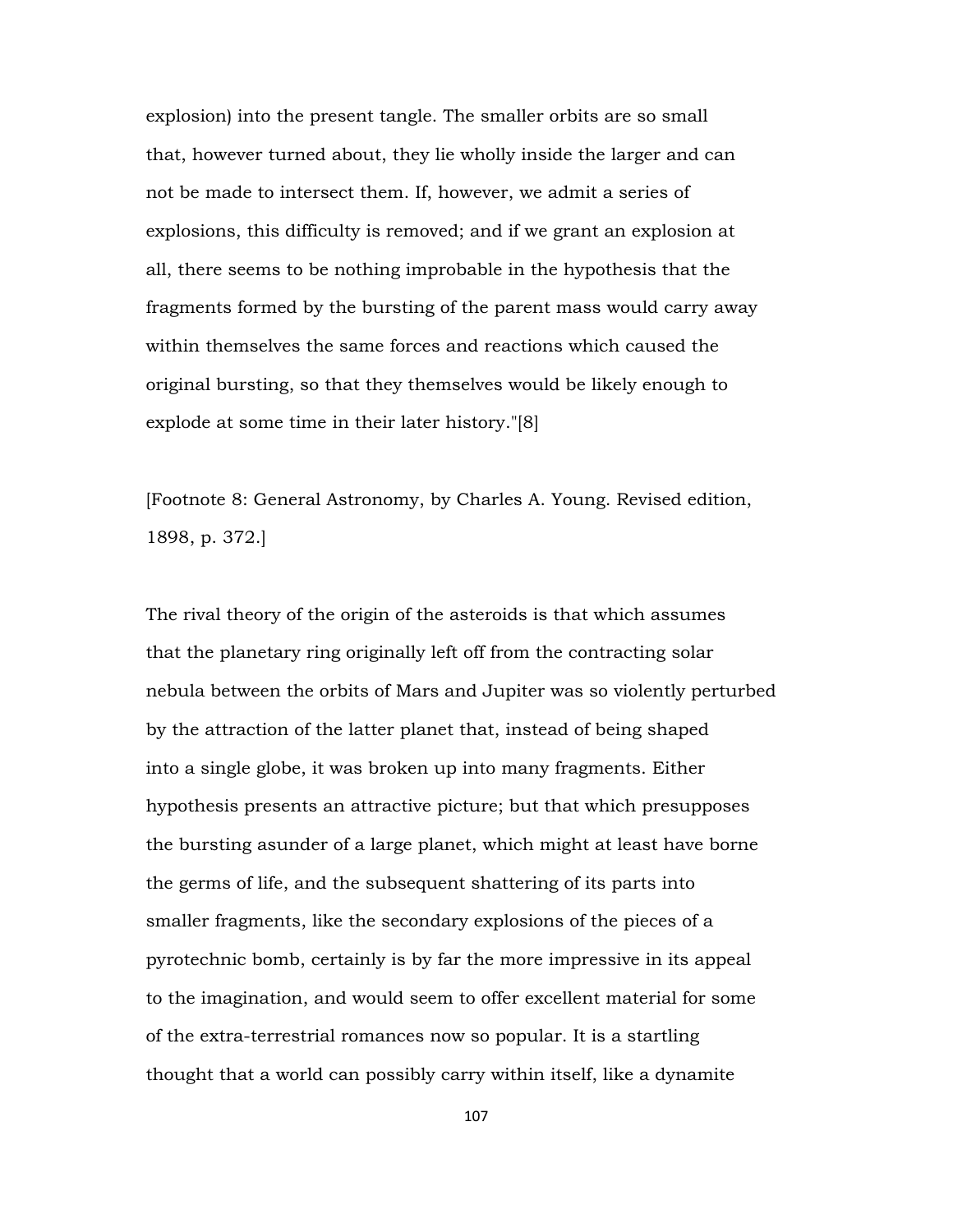cartridge, the means of its own disruption; but the idea does not appear so extremely improbable when we recall the evidence of collisions or explosions, happening on a tremendous scale, in the case of new or temporary stars.[9]

[Footnote 9: "Since the discovery of Eros, the extraordinary position of its orbit has led to the suggestion that possibly Mars itself, instead of being regarded as primarily a major planet, belonging to the terrestrial group, ought rather to be considered as the greatest of the asteroids, and a part of the original body from which the asteroidal system was formed."--J. Bauschinger, Astronomische Nachrichten, No. 3542.]

Coming to the question of life upon the asteroids, it seems clear that they must be excluded from the list of habitable worlds, whatever we may choose to think of the possible habitability of the original planet through whose destruction they may have come into existence. The largest of them possesses a force of gravity far too slight to enable it to retain any of the gases or vapors that are recognized as constituting an atmosphere. But they afford a captivating field for speculation, which need not be altogether avoided, for it offers some graphic illustrations of the law of gravitation. A few years ago I wrote, for the entertainment of an audience which preferred to meet science attired in a garb woven largely from the strands of fancy, an account of some of the peculiarities of such minute globes as the asteroids, which I reproduce here because it gives, perhaps, a livelier picture of those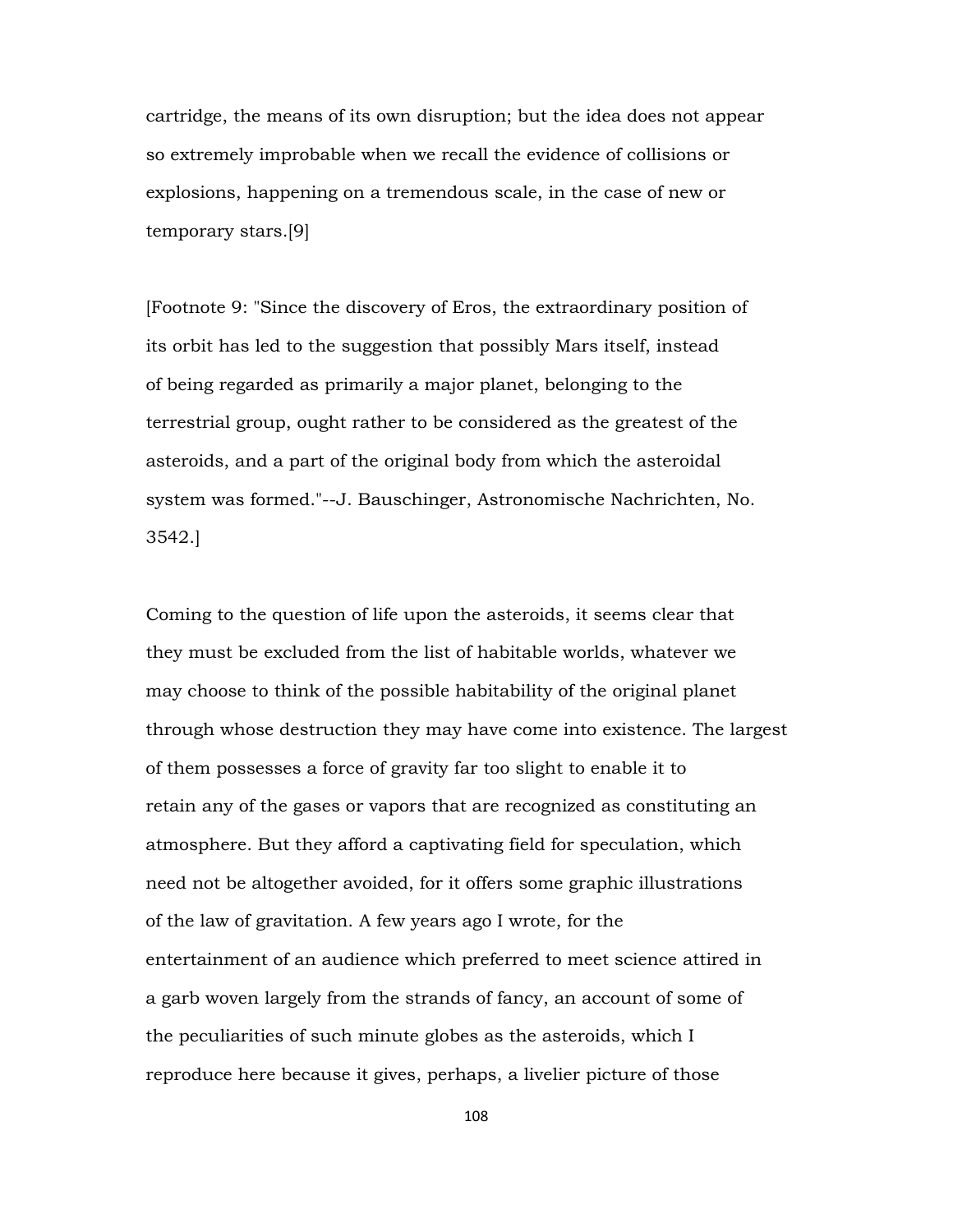little bodies, from the point of view of ordinary human interest, than could be presented in any other way.

# A WAIF OF SPACE

One night as I was waiting, watch in hand, for an occultation, and striving hard to keep awake, for it had been a hot and exhausting summer's day, while my wife--we were then in our honeymoon--sat sympathetically by my side, I suddenly found myself withdrawn from the telescope, and standing in a place that appeared entirely strange. It was a very smooth bit of ground, and, to my surprise, there was no horizon in sight; that is to say, the surface of the ground disappeared on all sides at a short distance off, and beyond nothing but sky was visible. I thought I must be on the top of a stupendous mountain, and yet I was puzzled to understand how the face of the earth could be so far withdrawn. Presently I became aware that there was some one by me whom I could not see.

"You are not on a mountain," my companion said, and as he spoke a cold shiver ran along my back-bone; "you are on an asteroid, one of those miniature planets, as you astronomers call them, and of which you have discovered several hundred revolving between the orbits of Mars and Jupiter. This is the little globe that you have glimpsed occasionally with your telescope, and that you, or some of your fellows, have been kind enough to name Menippe."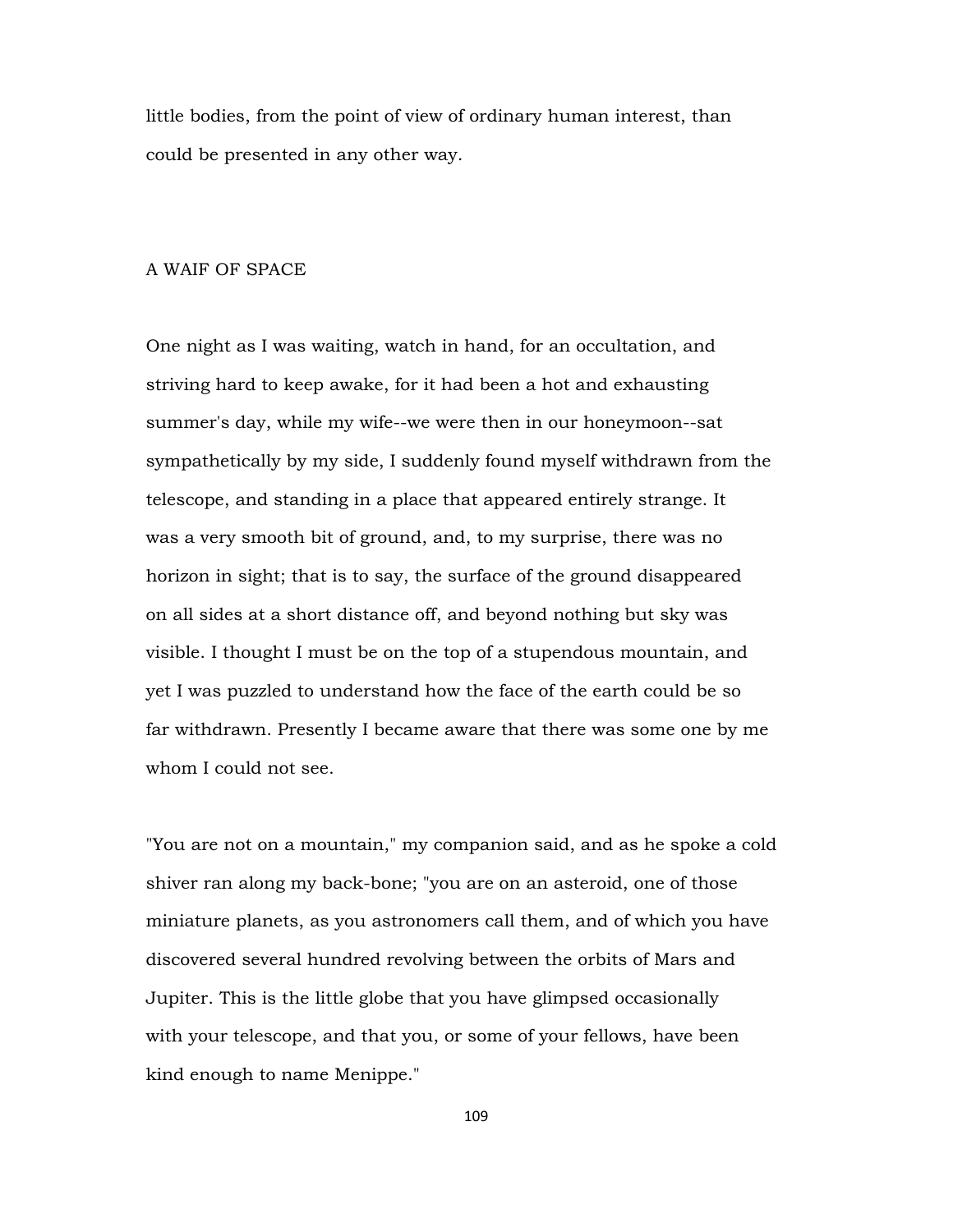Then I perceived that my companion, whose address had hardly been reassuring, was a gigantic inhabitant of the little planet, towering up to a height of three quarters of a mile. For a moment I was highly amused, standing by his foot, which swelled up like a hill, and straining my neck backward to get a look up along the precipice of his leg, which, curiously enough, I observed was clothed in rough homespun, the woolly knots of the cloth appearing of tremendous size, while it bagged at the knee like any terrestrial trousers' leg. His great head and face I could see far above me, as it were, in the clouds. Yet I was not at all astonished.

"This is all right," I said to myself. "Of course on Menippe the people must be as large as this, for the little planet is only a dozen miles in diameter, and the force of gravity is consequently so small that a man without loss of activity, or inconvenience, can grow three quarters of a mile tall."

Suddenly an idea occurred to me. "Just to think what a jump I can make! Why, only the other day I was figuring it out that a man could easily jump a thousand feet high from the surface of Menippe, and now here I actually am on Menippe. I'll jump."

The sensation of that glorious rise skyward was delightful beyond expression. My legs seemed to have become as powerful as the engines of a transatlantic liner, and with one spring I rose smoothly and swiftly,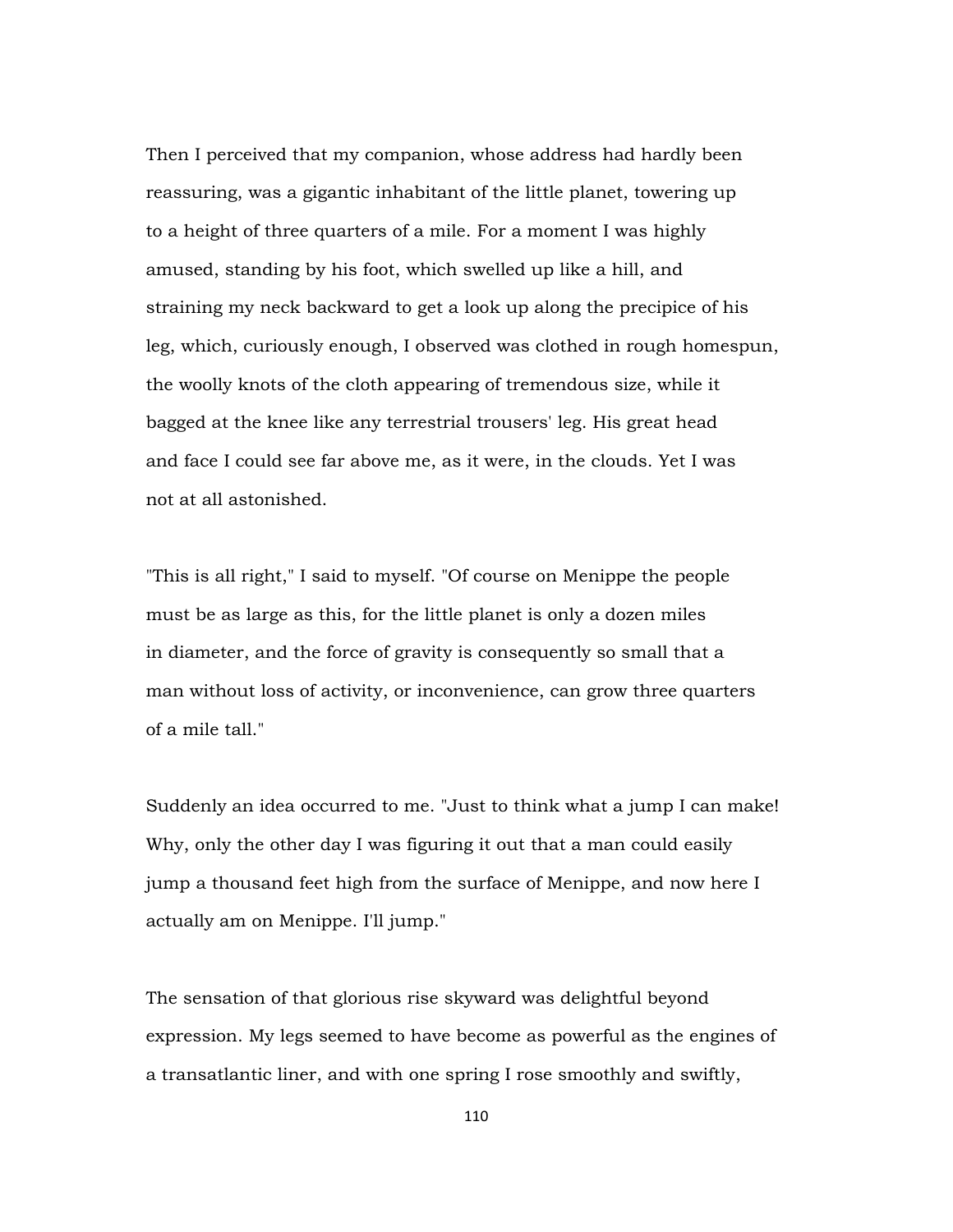and as straight as an arrow, surmounting the giant's foot, passing his knee and attaining nearly to the level of his hip. Then I felt that the momentum of my leap was exhausted, and despite my efforts I slowly turned head downward, glancing in affright at the ground a quarter of a mile below me, on which I expected to be dashed to pieces. But a moment's thought convinced me that I should get no hurt, for with so slight a force of gravity it would be more like floating than falling. Just then the Menippean caught me with his monstrous hand and lifted me to the level of his face.

"I should like to know," I said, "how you manage to live up here; you are so large and your planet is so little."

"Now, you are altogether too inquisitive," replied the giant. "You go!"

He stooped down, placed me on the toe of his boot, and drew back his foot to kick me off.

It flashed into my mind that my situation had now become very serious. I knew well what the effects of the small attractive force of these diminutive planets must be, for I had often amused myself with calculations about them. In this moment of peril I did not forget my mathematics. It was clear that if the giant propelled me with sufficient velocity I should be shot into space, never to return. How great would that velocity have to be? My mind worked like lightning on this problem. The diameter of Menippe I knew did not exceed twelve miles. Its mean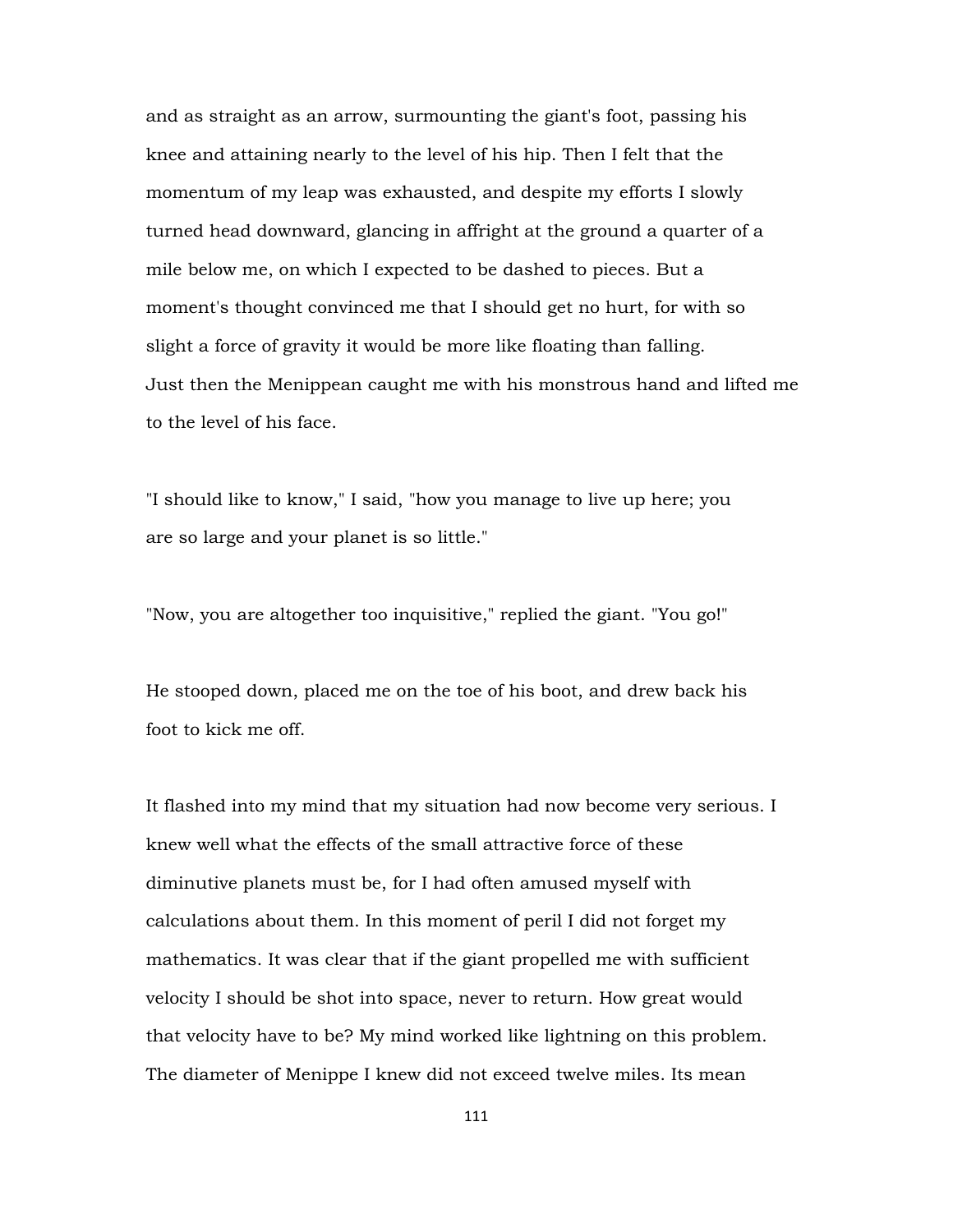density, as near as I could judge, was about the same as that of the earth. Its attraction must therefore be as its radius, or nearly 660 times less than that of the earth. A well-known formula enables us to compute the velocity a body would acquire in falling from an infinite distance to the earth or any other planet whose size and force of gravity are known. The same formula, taken in the opposite sense, of course, shows how fast a body must start from a planet in order that it may be freed from its control. The formula is  $V =$  square root of (2) gr.), in which "g" is the acceleration of gravity, equal for the earth to 32 feet in a second, and "r" is the radius of the attracting body. On Menippe I knew "g" must equal about one twentieth of a foot, and "r" 31,680 feet. Like a flash I applied the formula while the giant's muscles were yet tightening for the kick:  $31,680 \times 1/20 \times 2 = 3,168$ , the square root of which is a fraction more than 56. Fifty-six feet in a second, then, was the critical velocity with which I must be kicked off in order that I might never return. I perceived at once that the giant would be able to accomplish it. I turned and shouted up at him:

"Hold on, I have something to say to you!"

I dimly saw his mountainous face puckered into mighty wrinkles, out of which his eyes glared fiercely, and the next moment I was sailing into space. I could no more have kept a balance than the earth can stand still upon its axis. I had become a small planet myself, and, like all planets, I rotated. Yet the motion did not dizzy me, and soon I became intensely interested in the panorama of creation that was spread around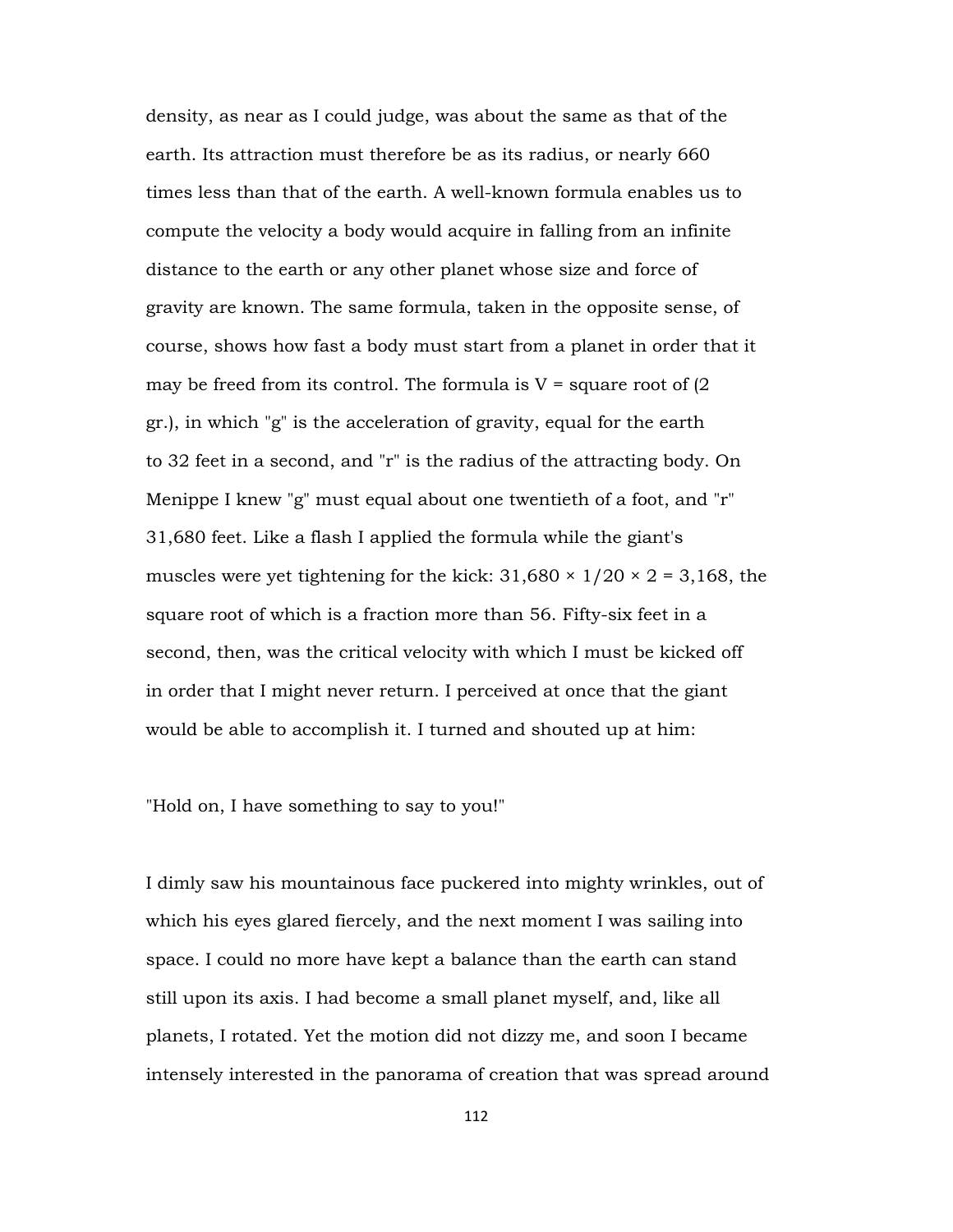me. For some time, whenever my face was turned toward the little globe of Menippe, I saw the giant, partly in profile against the sky, with his back bent and his hands upon his knees, watching me with an occasional approving nod of his big head. He looked so funny standing there on his little seven-by-nine world, like a clown on a performing ball, that, despite my terrible situation, I shook my sides with laughter. There was no echo in the profundity of empty space.

Soon Menippe dwindled to a point, and I saw her inhospitable inhabitant no more. Then I watched the sun and the blazing firmament around, for there was at the same time broad day and midnight for me. The sunlight, being no longer diffused by an atmosphere, did not conceal the face of the sky, and I could see the stars shining close to the orb of day. I recognized the various planets much more easily than I had been accustomed to do, and, with a twinge at my heart, saw the earth traveling along in its distant orbit, splendid in the sunshine. I thought of my wife sitting alone by the telescope in the darkness and silence, wondering what had become of me. I asked myself, "How in the world can I ever get back there again?" Then I smiled to think of the ridiculous figure I cut, out here in space, exposed to the eyes of the universe, a rotating, gyrating, circumambulating astronomer, an animated teetotum lost in the sky. I saw no reason to hope that I should not go on thus forever, revolving around the sun until my bones, whitening among the stars, might be revealed to the superlative powers of some future telescope, and become a subject of absorbing interest, the topic of many a learned paper for the astronomers of a future age.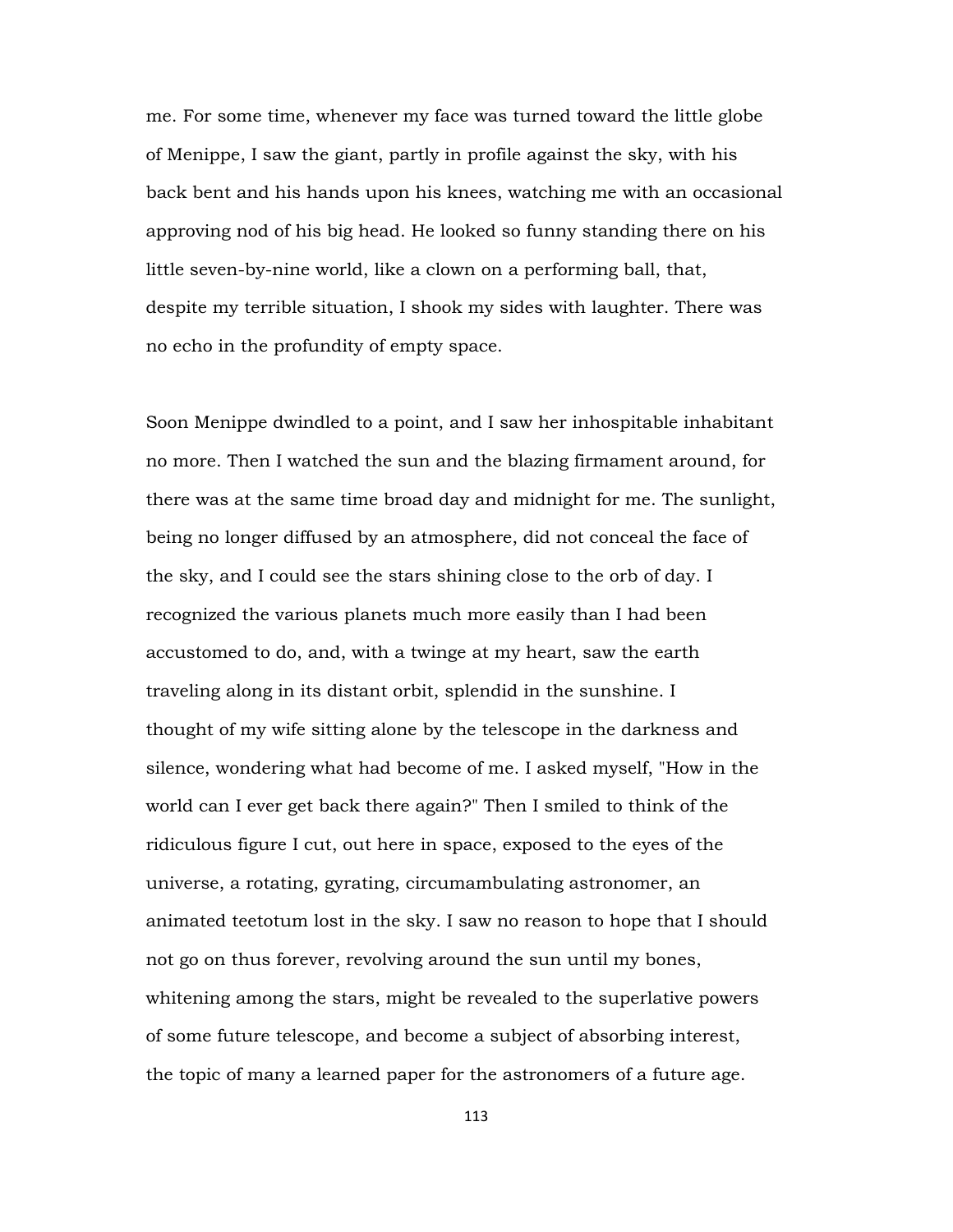Afterward I was comforted by the reflection that in airless space, although I might die and my body become desiccated, yet there could be no real decay; even my garments would probably last forever. The savants, after all, should never speculate on my bones.

I saw the ruddy disk of Mars, and the glinting of his icy poles, as the beautiful planet rolled far below me. "If I could only get there," I thought, "I should know what those canals of Schiaparelli are, and even if I could never return to the earth, I should doubtless meet with a warm welcome among the Martians. What a lion I should be!" I looked longingly at the distant planet, the outlines of whose continents and seas appeared most enticing, but when I tried to propel myself in that direction I only kicked against nothingness. I groaned in desperation.

Suddenly something darted by me flying sunward; then another and another. In a minute I was surrounded by strange projectiles. Every instant I expected to be dashed in pieces by them. They sped with the velocity of lightning. Hundreds, thousands of them were all about me. My chance of not being hit was not one in a million, and yet I escaped. The sweat of terror was upon me, but I did not lose my head. "A comet has met me," I said. "These missiles are the meteoric stones of which it is composed." And now I noticed that as they rushed along collisions took place, and flashes of electricity darted from one to another. A pale luminosity dimmed the stars. I did not doubt that, as seen from the earth, the comet was already flinging the splendors of its train upon the bosom of the night.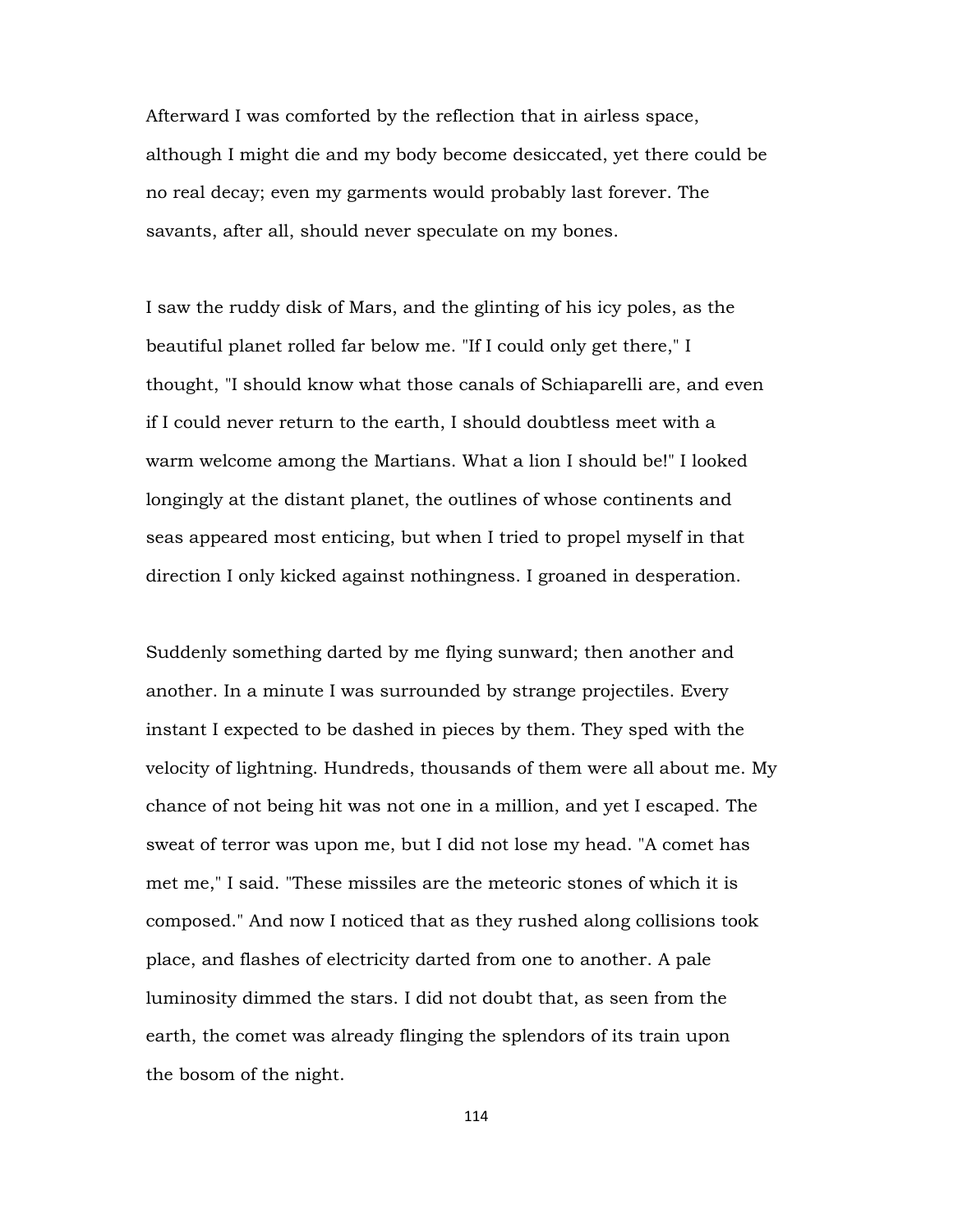While I was wondering at my immunity amid such a rain of death-threatening bolts, I became aware that their velocity was sensibly diminishing. This fact I explained by supposing that I was drawn along with them. Notwithstanding the absence of any collision with my body, the overpowering attraction of the whole mass of meteors was overcoming my tangential force and bearing me in their direction. At first I rejoiced at this circumstance, for at any rate the comet would save me from the dreadful fate of becoming an asteroid. A little further reflection, however, showed me that I had gone from the frying-pan into the fire. The direction of my expulsion from Menippe had been such that I had fallen into an orbit that would have carried me around the sun without passing very close to the solar body. Now, being swept along by the comet, whose perihelion probably lay in the immediate neighborhood of the sun, I saw no way of escape from the frightful fate of being broiled alive. Even where I was, the untempered rays of the sun scorched me, and I knew that within two or three hundred thousand miles of the solar surface the heat must be sufficient to melt the hardest rocks. I was aware that experiments with burning-glasses had sufficiently demonstrated that fact.

But perforce I resigned myself to my fate. At any rate it would the sooner be all over. In fact, I almost forgot my awful situation in the interest awakened by the phenomena of the comet. I was in the midst of its very head. I was one of its component particles. I was a meteor among a million millions of others. If I could only get back to the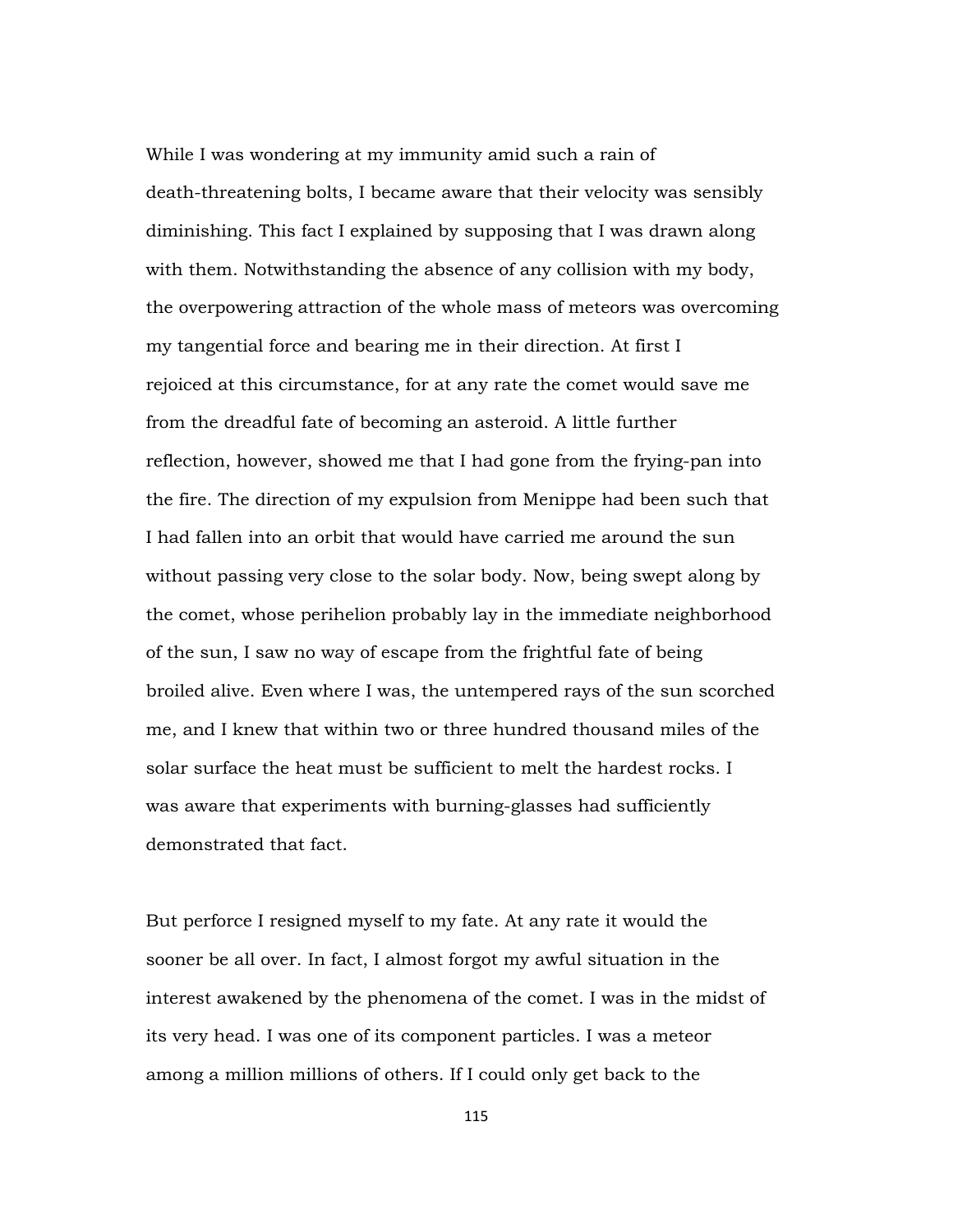earth, what news could I not carry to Signor Schiaparelli and Mr. Lockyer and Dr. Bredichin about the composition of comets! But, alas! the world could never know what I now saw. Nobody on yonder gleaming earth, watching the magnificent advance of this "specter of the skies," would ever dream that there was a lost astronomer in its blazing head. I should be burned and rent to pieces amid the terrors of its perihelion passage, and my fragments would be strewn along the comet's orbit, to become, in course of time, particles in a swarm of aerolites. Perchance, through the effects of some unforeseen perturbation, the earth might encounter that swarm. Thus only could I ever return to the bosom of my mother planet. I took a positive pleasure in imagining that one of my calcined bones might eventually flash for a moment, a falling star, in the atmosphere of the earth, leaving its atoms to slowly settle through the air, until finally they rested in the soil from which they had sprung.

From such reflections I was aroused by the approach of the crisis. The head of the comet had become an exceedingly uncomfortable place. The collisions among the meteors were constantly increasing in number and violence. How I escaped destruction I could not comprehend, but in fact I was unconscious of danger from that source. I had become in spirit an actual component of the clashing, roaring mass. Tremendous sparks of electricity, veritable lightning strokes, darted about me in every direction, but I bore a charmed life. As the comet drew in nearer to the sun, under the terrible stress of the solar attraction, the meteors seemed to crowd closer, crashing and grinding together, while the whole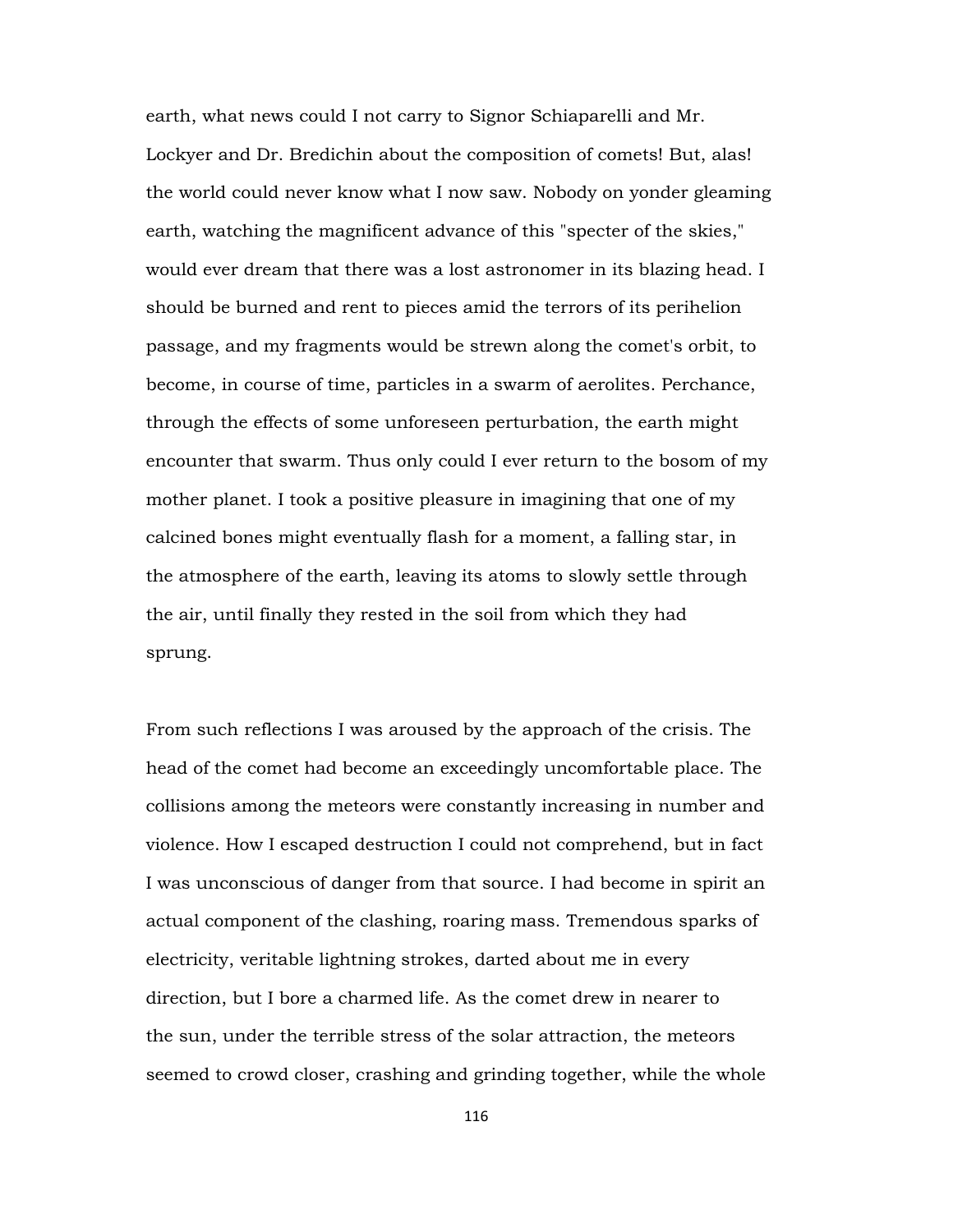mass swayed and shrieked with the uproar of a million tormented devils. The heat had become terrific. I saw stone and iron melted like snow and dissipated in steam. Stupendous jets of white-hot vapor shot upward, and, driven off by the electrical repulsion of the sun, streamed backward into the tail.

Suddenly I myself became sensible of the awful heat. It seemed without warning to have penetrated my vitals. With a yell I jerked my feet from a boiling rock and flung my arms despairingly over my head.

"You had better be careful," said my wife, "or you'll knock over the telescope."

I rubbed my eyes, shook myself, and rose.

"I must have been dreaming," I said.

"I should think it was a very lively dream," she replied.

I responded after the manner of a young man newly wed.

At this moment the occultation began.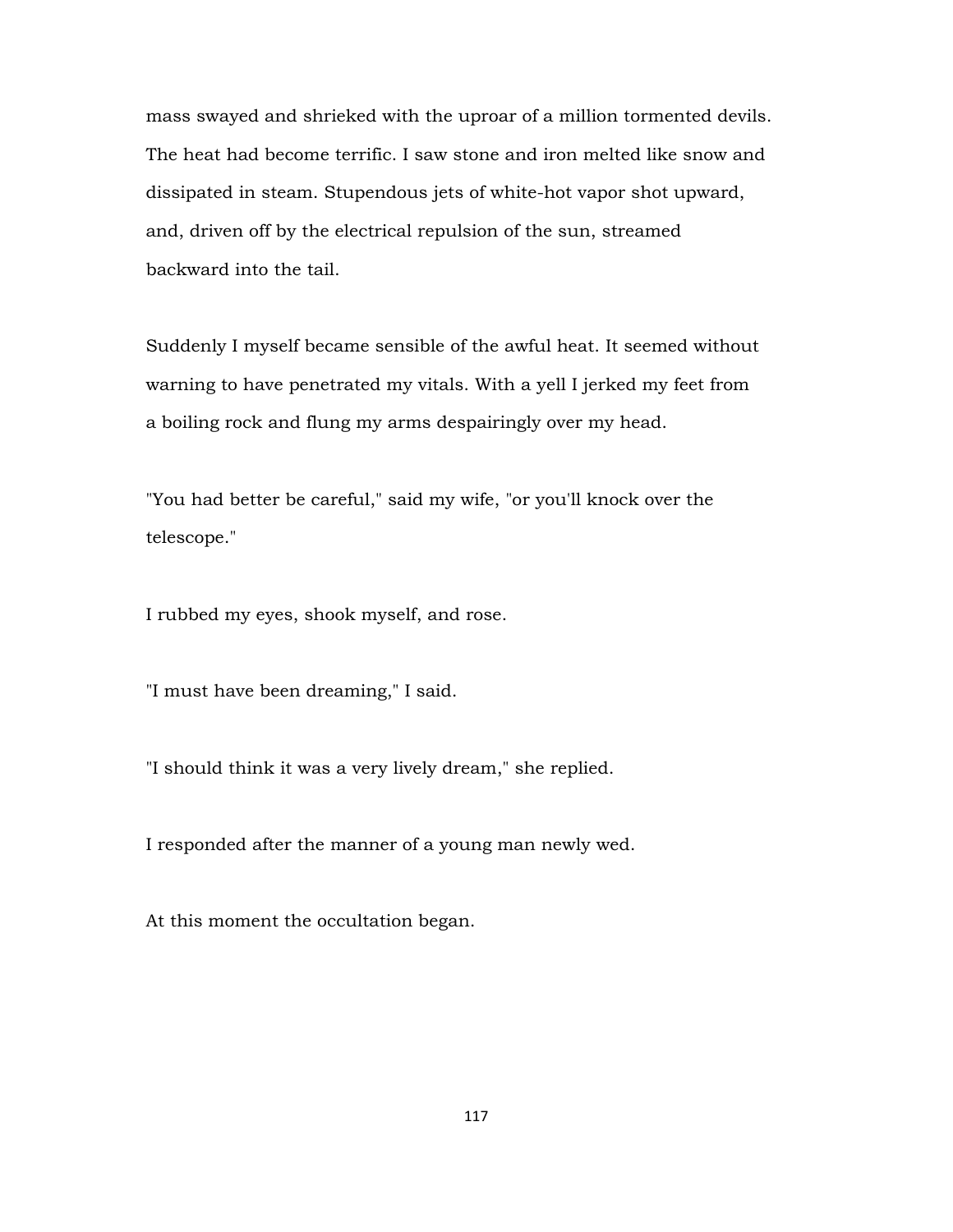## CHAPTER VI

#### JUPITER, THE GREATEST OF KNOWN WORLDS

When we are thinking of worlds, and trying to exalt the imagination with them, it is well to turn to Jupiter, for there is a planet worth pondering upon! A world thirteen hundred times as voluminous as the earth is a phenomenon calculated to make us feel somewhat as the inhabitant of a rural village does when his amazed vision ranges across the million roofs of a metropolis. Jupiter is the first of the outer and greater planets, the major, or Jovian, group. His mean diameter is 86,500 miles, and his average girth more than 270,000 miles. An inhabitant of Jupiter, in making a trip around his planet, along any great circle of the sphere, would have to travel more than 30,000 miles farther than the distance between the earth and the moon. The polar compression of Jupiter, owing to his rapid rotation, amounts in the aggregate to more than 5,000 miles, the equatorial diameter being 88,200 miles and the polar diameter 83,000 miles.

Jupiter's mean distance from the sun is 483,000,000 miles, and the eccentricity of his orbit is sufficient to make this distance variable to the extent of 21,000,000 miles; but, in view of his great average distance, the consequent variation in the amount of solar light and heat received by the planet is not of serious importance.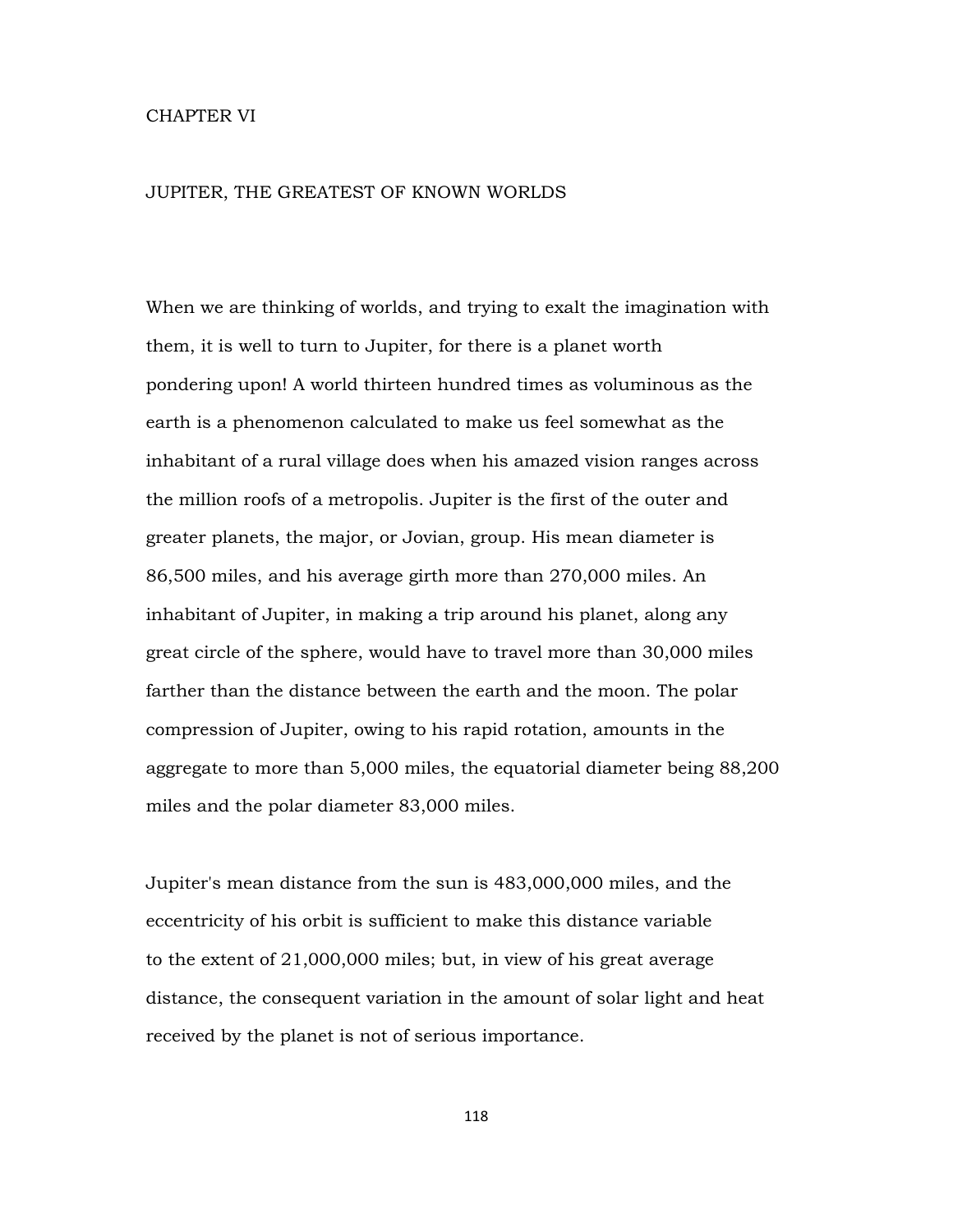When he is in opposition to the sun as seen from the earth Jupiter's mean distance from us is about 390,000,000 miles. His year, or period of revolution about the sun, is somewhat less than twelve of our years (11.86 years). His axis is very nearly upright to the plane of his orbit, so that, as upon Venus, there is practically no variation of seasons. Gigantic though he is in dimensions, Jupiter is the swiftest of all the planets in axial rotation. While the earth requires twenty-four hours to make a complete turn, Jupiter takes less than ten hours (nine hours fifty-five minutes), and a point on his equator moves, in consequence of axial rotation, between 27,000 and 28,000 miles in an hour.

The density of the mighty planet is slight, only about one quarter of the mean density of the earth and virtually the same as that of the sun. This fact at once calls attention to a contrast between Jupiter and our globe that is even more significant than their immense difference in size. The force of gravity upon Jupiter's surface is more than two and a half times greater than upon the earth's surface (more accurately 2.65 times), so that a hundred-pound weight removed from the planet on which we live to Jupiter would there weigh 265 pounds, and an average man, similarly transported, would be oppressed with a weight of at least 400 pounds. But, as a result of the rapid rotation of the great planet, and the ellipticity of its figure, the unfortunate visitor could find a perceptible relief from his troublesome weight by seeking the planet's equator, where the centrifugal tendency would remove about twenty pounds from every one hundred as compared with his weight at the poles.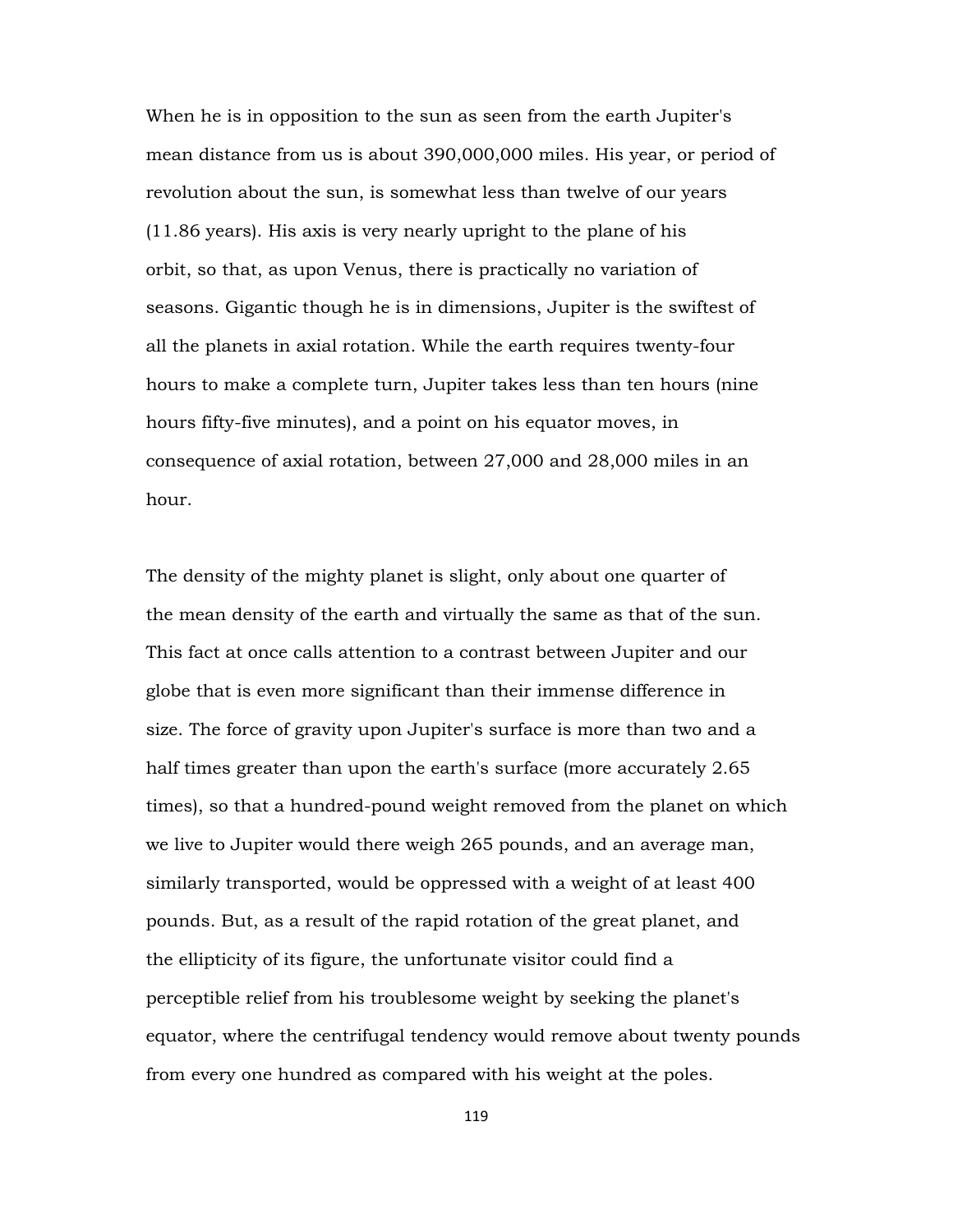If we could go to the moon, or to Mercury, Venus, or Mars, we may be certain that upon reaching any of those globes we should find ourselves

upon a solid surface, probably composed of rock not unlike the rocky crust of the earth; but with Jupiter the case would evidently be very different. As already remarked, the mean density of that planet is only one quarter of the earth's density, or only one third greater than the density of water. Consequently the visitor, in attempting to set foot upon Jupiter, might find no solid supporting surface, but would be in a situation as embarrassing as that of Milton's Satan when he undertook to cross the domain of Chaos:

 "Fluttering his pinions vain, plumb down he drops, Ten thousand fathom deep, and to this hour Down had been falling had not, by ill chance, The strong rebuff of some tumultuous cloud. Instinct with fire and niter, hurried him As many miles aloft; that fury stayed, Quenched in a boggy Syrtis, neither sea Nor good dry land, nigh foundered, as he fares, Treading the crude consistence, half on foot, Half flying."

The probability that nothing resembling a solid crust, nor, perhaps, even a liquid shell, would be found at the visible surface of Jupiter,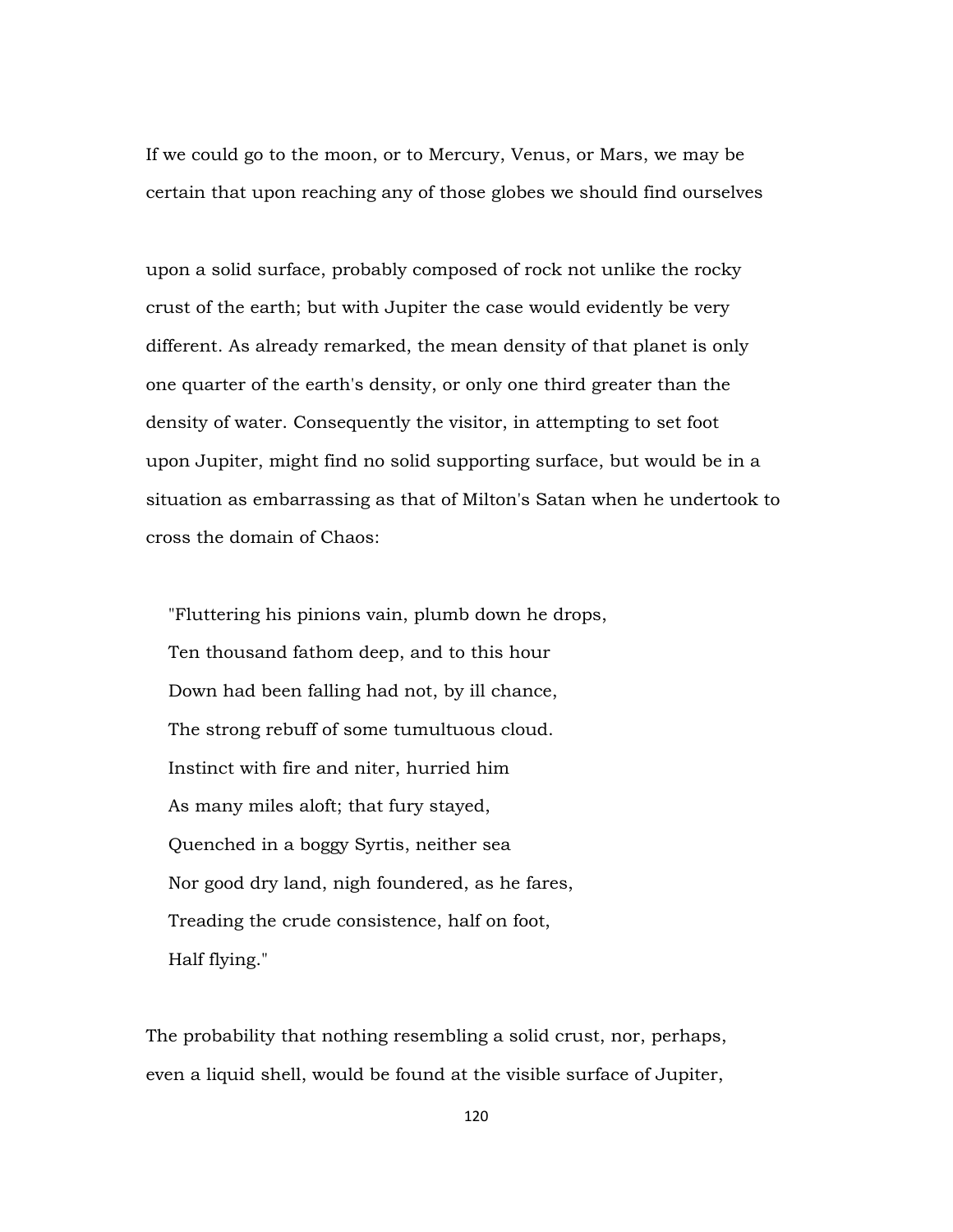is increased by considering that the surface density must be much less than the mean density of the planet taken as a whole, and since the latter but little exceeds the density of water, it is likely that at the surface everything is in a state resembling that of cloud or smoke. Our imaginary visitor upon reaching Jupiter would, under the influence of the planet's strong force of gravity, drop out of sight, with the speed of a shot, swallowed up in the vast atmosphere of probably hot, and perhaps partially incandescent, gases. When he had sunk--supposing his identity could be preserved--to a depth of thousands of miles he might not yet have found any solid part of the planet; and, perchance, there is no solid nucleus even at the very center.

The cloudy aspect of Jupiter immediately strikes the telescopic observer. The huge planet is filled with color, and with the animation of constant movement, but there is no appearance of markings, like those on Mars, recalling the look of the earth. There are no white polar caps, and no shadings that suggest the outlines of continents and oceans. What every observer, even with the smallest telescope, perceives at once is a pair of strongly defined dark belts, one on either side of, and both parallel to, the planet's equator. These belts are dark compared with the equatorial band between them and with the general surface of the planet toward the north and the south, but they are not of a gray or neutral shade. On the contrary, they show decided, and, at times, brilliant colors, usually of a reddish tone. More delicate tints, sometimes a fine pink, salmon, or even light green, are occasionally to be seen about the equatorial zone, and the borders of the belts, while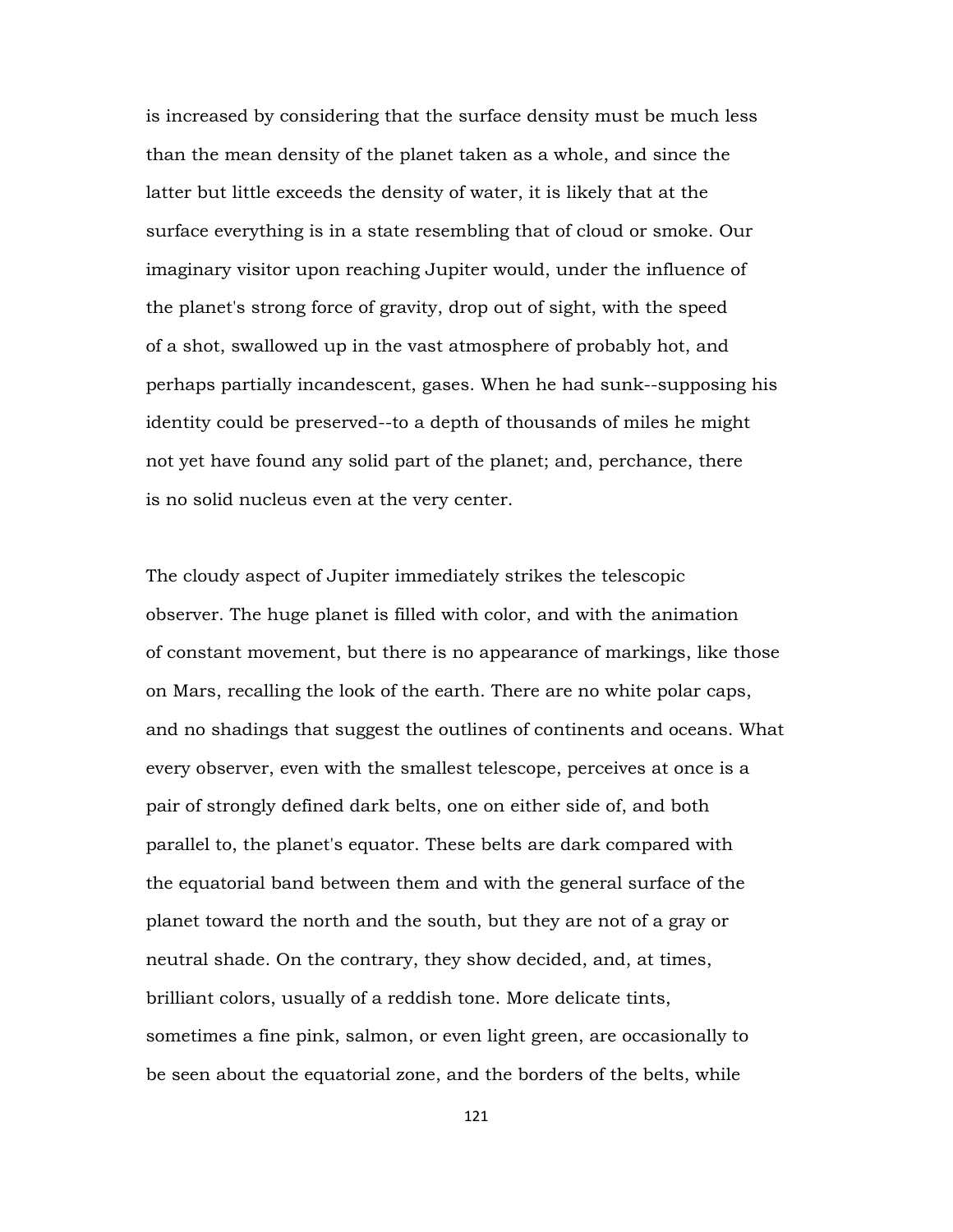near the poles the surface is shadowed with bluish gray, imperceptibly deepening from the lighter hues of the equator.

All this variety of tone and color makes of a telescopic view of Jupiter a picture that will not quickly fade from the memory; while if an instrument of considerable power is used, so that the wonderful details of the belts, with their scalloped edges, their diagonal filaments, their many divisions, and their curious light and dark spots, are made plain, the observer is deeply impressed with the strangeness of the spectacle, and the more so as he reflects upon the enormous real magnitude of that which is spread before his eye. The whole earth flattened out would be but a small blotch on that gigantic disk!

Then, the visible rotation of the great Jovian globe, whose effects become evident to a practised eye after but a few minutes' watching, heightens the impression. And the presence of the four satellites, whose motions in their orbits are also evident, through the change in their positions, during the course of a single not prolonged observation, adds its influence to the effectiveness of the scene. Indeed, color and motion are so conspicuous in the immense spectacle presented by Jupiter that they impart to it a powerful suggestion of life, which the mind does not readily divest itself of when compelled to face the evidence that Jupiter is as widely different from the earth, and as diametrically opposed to lifelike conditions, as we comprehend them, as a planet possibly could be.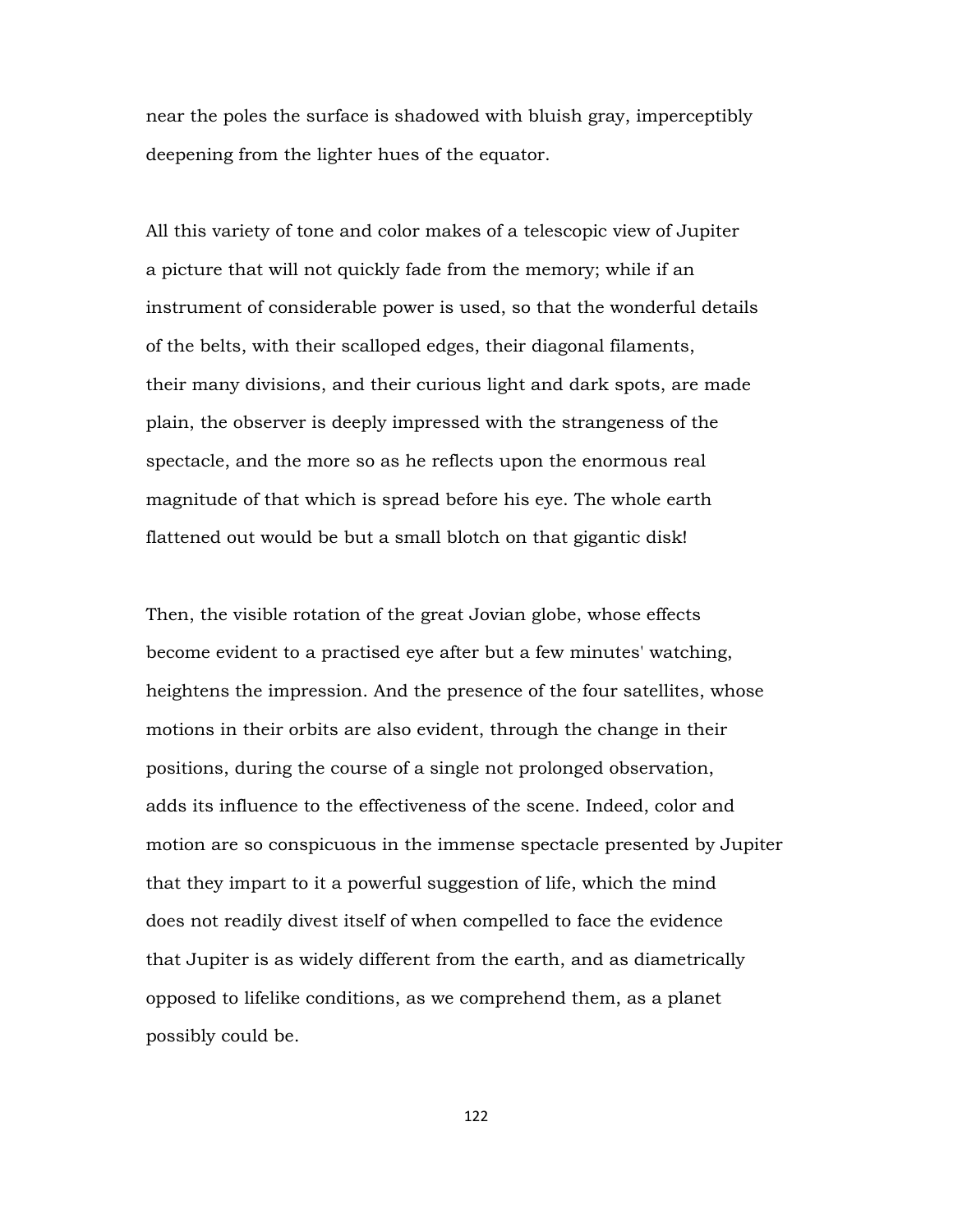The great belts lie in latitudes about corresponding to those in which the trade-winds blow upon the earth, and it has often been suggested that their existence indicates a similarity between the atmospheric circulation of Jupiter and that of the world in which we live. No doubt there are times when the earth, seen with a telescope from a distant planet, would present a belted appearance somewhat resembling that of Jupiter, but there would almost certainly be no similar display of colors in the clouds, and the latter would exhibit no such persistence in general form and position as characterizes those of Jupiter. Our clouds are formed by the action of the sun, producing evaporation of water; on Jupiter, whose mean distance from the sun is more than five times as great as ours, the intensity of the solar rays is reduced to less than one twenty-fifth part of their intensity on the earth, so that the evaporation can not be equally active there, and the tendency to form aerial currents and great systems of winds must be proportionally slight. In brief, the clouds of Jupiter are probably of an entirely different origin from that of terrestrial clouds, and rather resemble the chaotic masses of vapor that enveloped the earth when it was still in a seminebulous condition, and before its crust had formed.

Although the strongest features of the disk of Jupiter are the great cloud belts, and the white or colored spots in the equatorial zone, yet the telescope shows many markings north and south of the belts, including a number of narrower and fainter belts, and small light or dark spots. None of them is absolutely fixed in position with reference to others. In other words, all of the spots, belts, and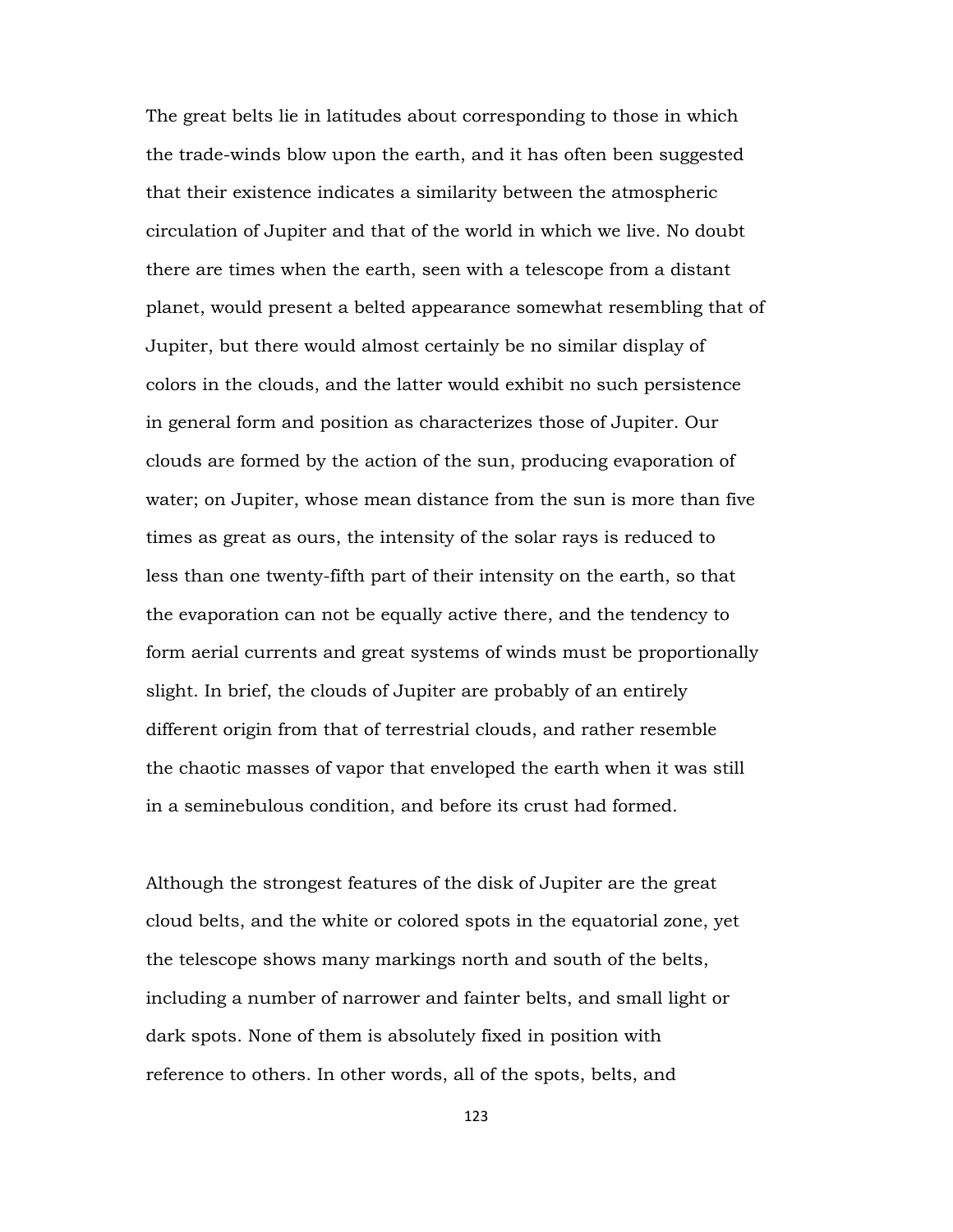markings shift their places to a perceptible extent, the changes being generally very slow and regular, but occasionally quite rapid. The main belts never entirely disappear, and never depart very far from their mean positions with respect to the equator, but the smaller belts toward the north and south are more or less evanescent. Round or oblong spots, as distinguished from belts, are still more variable and transient. The main belts themselves show great internal commotion, frequently splitting up, through a considerable part of their length, and sometimes apparently throwing out projections into the lighter equatorial zone, which occasionally resemble bridges, diagonally spanning the broad space between the belts.

Perhaps the most puzzling phenomenon that has ever made its appearance on Jupiter is the celebrated "great red spot," which was first noticed in 1878, although it has since been shown to be probably identical with a similar spot seen in 1869, and possibly with one noticed in 1857. This spot, soon after its discovery in 1878, became a clearly defined red oval, lying near the southern edge of the south belt in latitude about 30°. Its length was nearly one third of the diameter of the disk and its width almost one quarter as great as its length. Translated into terrestrial measure, it was about 30,000 miles long and 7,000 miles broad.

In 1879 it seemed to deepen in color until it became a truly wonderful object, its redness of hue irresistibly suggesting the idea that it was something hot and glowing. During the following years it underwent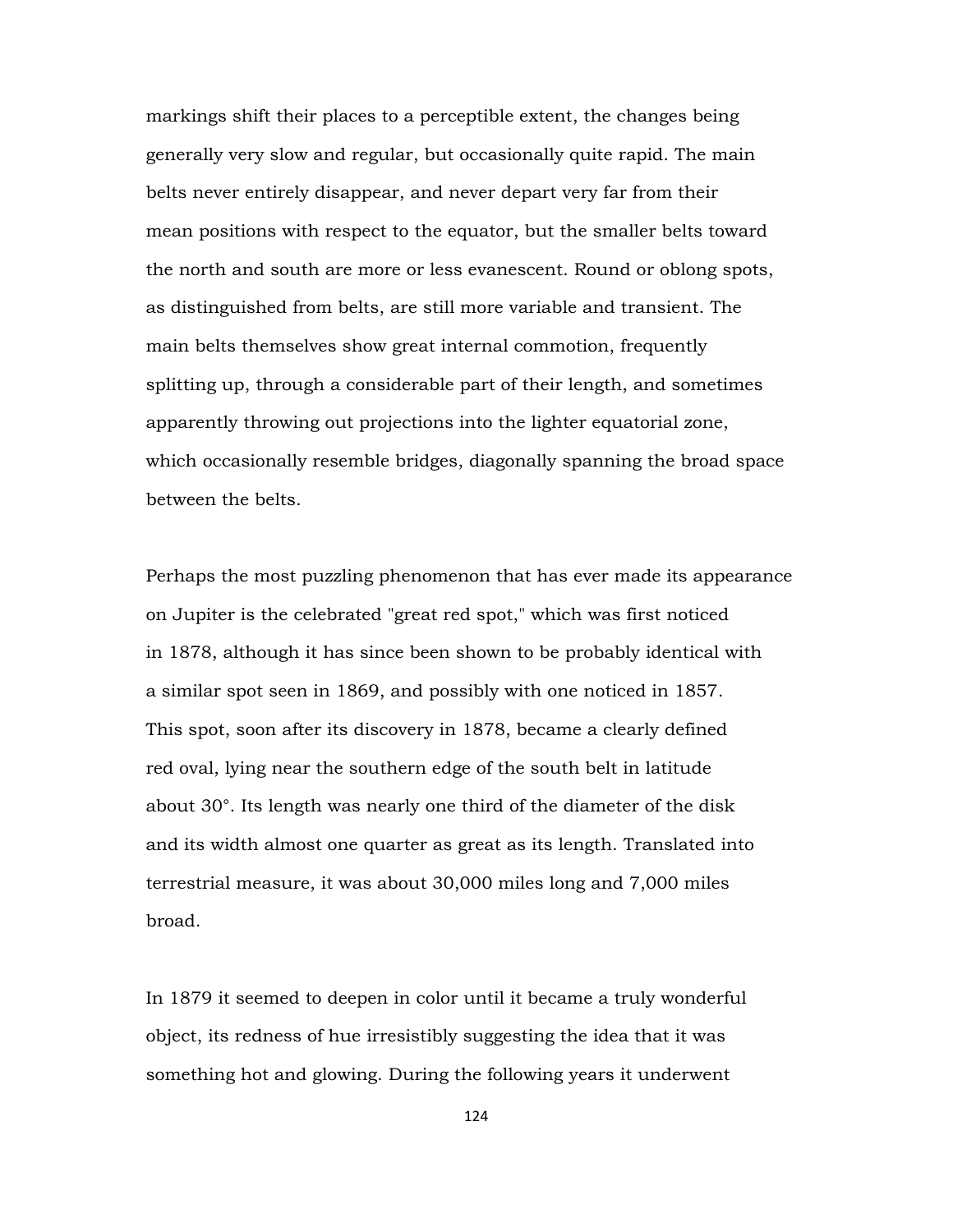various changes of appearance, now fading almost to invisibility and now brightening again, but without ever completely vanishing, and it is still (1901) faintly visible.

Nobody has yet suggested an altogether probable and acceptable theory as to its nature. Some have said that it might be a part of the red-hot crust of the planet elevated above the level of the clouds; others that its appearance might be due to the clearing off of the clouds above a heated region of the globe beneath, rendering the latter visible through the opening; others that it was perhaps a mass of smoke and vapor ejected from a gigantic volcano, or from the vents covering a broad area of volcanic action; others that it might be a vast incandescent slag floating upon the molten globe of the planet and visible through, or above, the enveloping clouds; and others have thought that it could be nothing but a cloud among clouds, differing, for unknown reasons, in composition and cohesion from its surroundings. All of these hypotheses except the last imply the existence, just beneath the visible cloud shell, of a more or less stable and continuous surface, either solid or liquid.

When the red spot began to lose distinctness a kind of veil seemed to be drawn over it, as if light clouds, floating at a superior elevation, had drifted across it. At times it has been reduced in this manner to a faint oval ring, the rim remaining visible after the central part has faded from sight.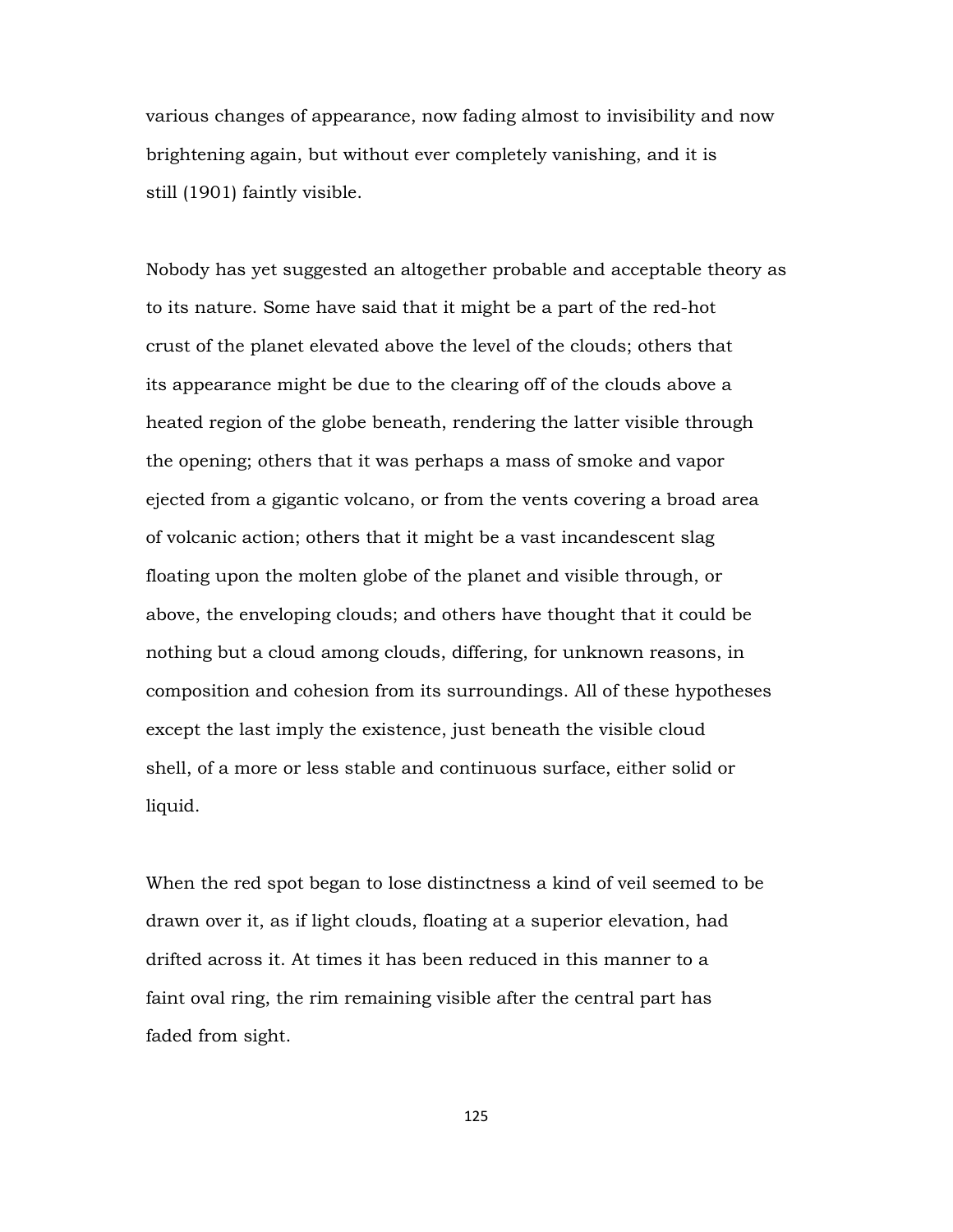One of the most remarkable phenomena connected with the mysterious spot is a great bend, or scallop, in the southern edge of the south belt adjacent to the spot. This looks as if it were produced by the spot, or by the same cause to which the spot owes its existence. If the spot were an immense mountainous elevation, and the belt a current of liquid, or of clouds, flowing past its base, one would expect to see some such bend in the stream. The visual evidence that the belt is driven, or forced, away from the neighborhood of the spot seems complete. The appearance of repulsion between them is very striking, and even when the spot fades nearly to invisibility the curve remains equally distinct, so that in using a telescope too small to reveal the spot itself one may discover its location by observing the bow in the south belt. The suggestion of a resemblance to the flowing of a stream past the foot of an elevated promontory, or mountain, is strengthened by the fact, which was observed early in the history of the spot, that markings involved in the south belt have a quicker rate of rotation about the planet's axis than that of the red spot, so that such markings, first seen in the rear of the red spot, gradually overtake and pass it, and eventually leave it behind, as boats in a river drift past a rock lying in the midst of the current.

This leads us to another significant fact concerning the peculiar condition of Jupiter's surface. Not only does the south belt move perceptibly faster than the red spot, but, generally speaking, the various markings on the surface of the planet move at different rates according as they are nearer to or farther from the equator. Between the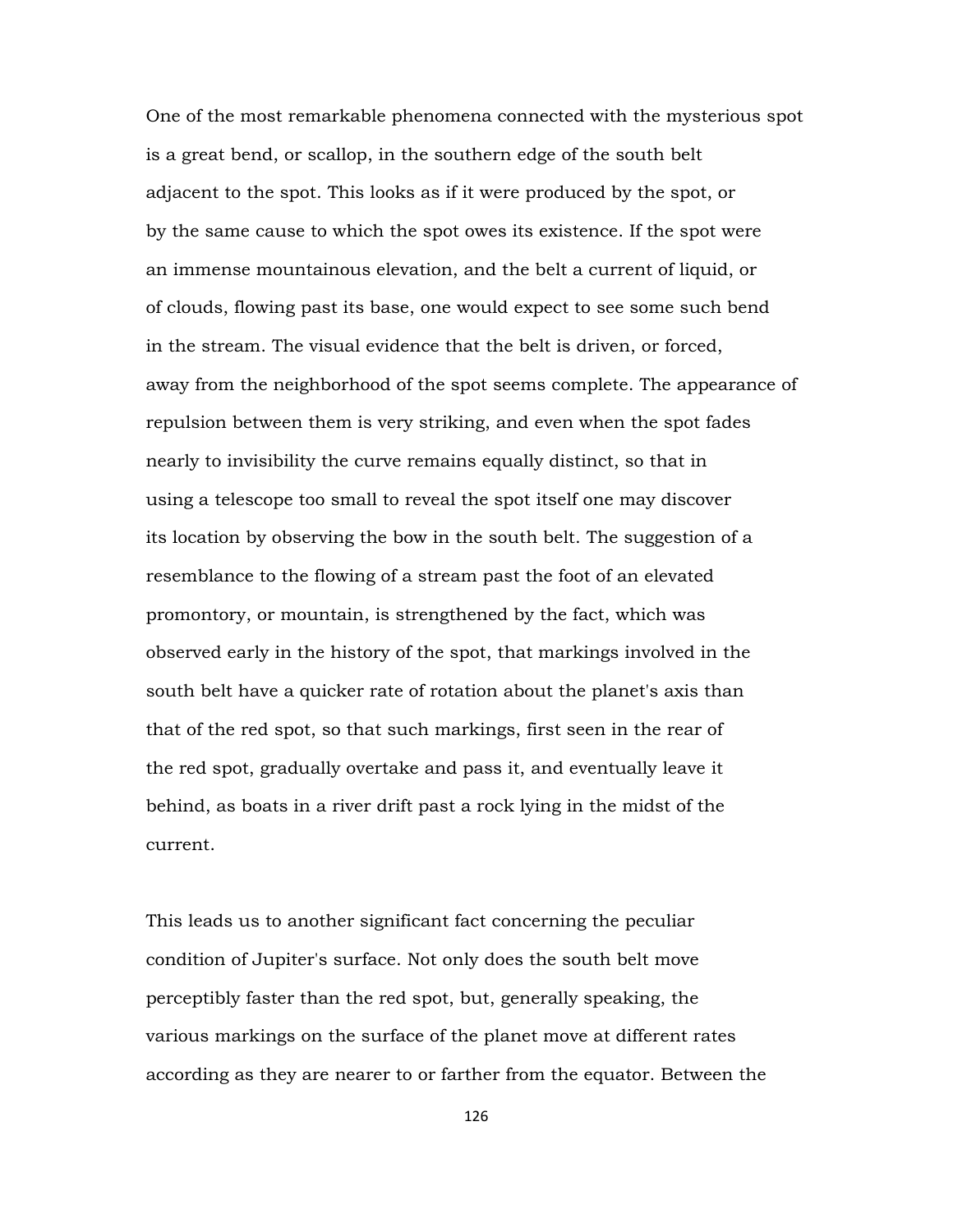equator and latitude 30° or 40° there is a difference of six minutes in the rotation period--i.e., the equatorial parts turn round the axis so much faster than the parts north and south of them, that in one rotation they gain six minutes of time. In other words, the clouds over Jupiter's equator flow past those in the middle latitudes with a relative velocity of 270 miles per hour. But there are no sharp lines of separation between the different velocities; on the contrary, the swiftness of rotation gradually diminishes from the equator toward the poles, as it manifestly could not do if the visible surface of Jupiter were solid.

In this respect Jupiter resembles the sun, whose surface also has different rates of rotation diminishing from the equator. Measured by the motion of spots on or near the equator, Jupiter's rotation period is about nine hours fifty minutes; measured by the motion of spots in the middle latitudes, it is about nine hours fifty-six minutes. The red spot completes a rotation in a little less than nine hours and fifty-six minutes, but its period can not be positively given for the singular reason that it is variable. The variation amounts to only a few seconds in the course of several years, but it is nevertheless certain. The phenomenon of variable motion is not, however, peculiar to the red spot. Mr. W.F. Denning, who has studied Jupiter for a quarter of a century, says:

"It is well known that in different latitudes of Jupiter there are currents, forming the belts and zones, moving at various rates of speed.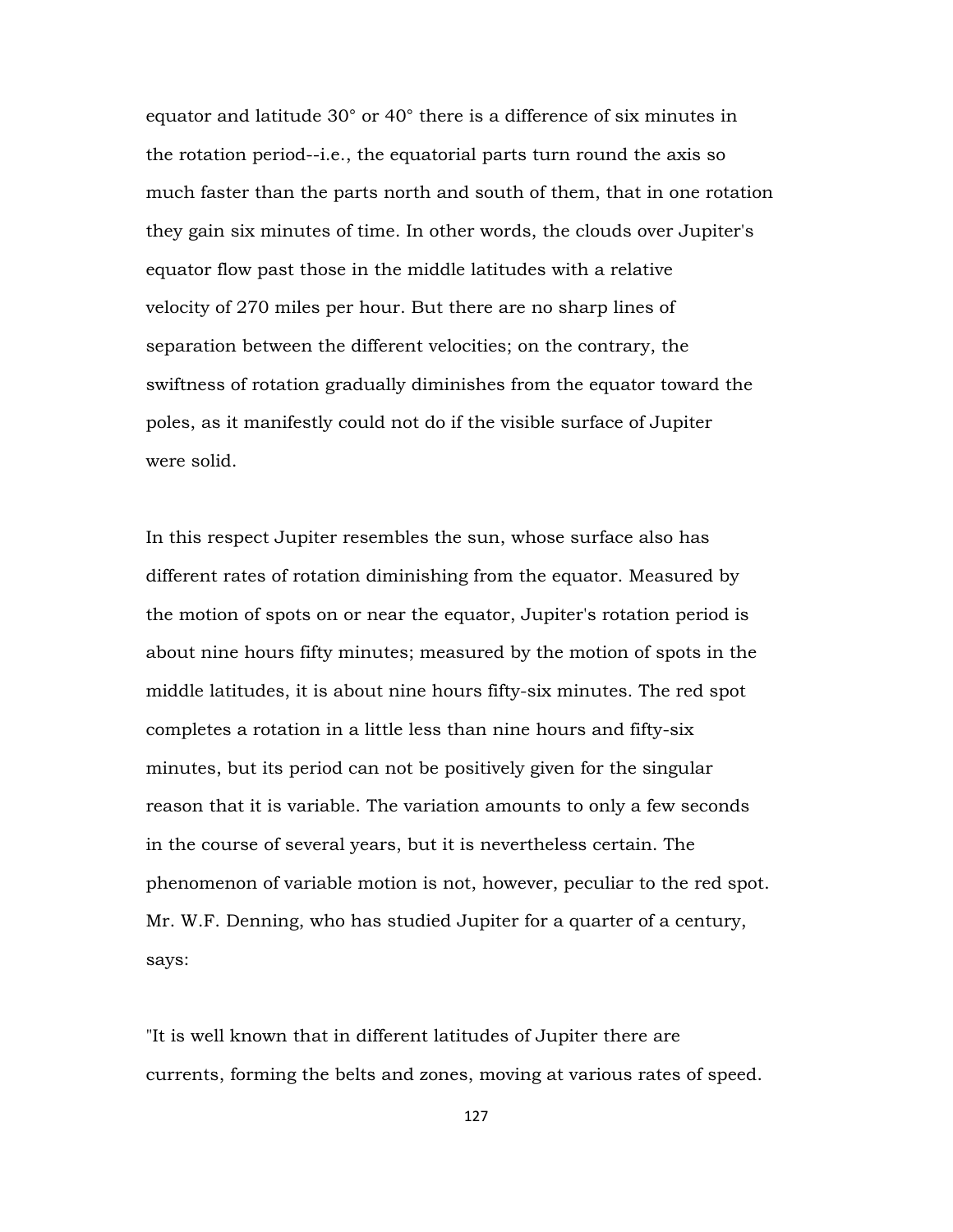In many instances the velocity changes from year to year. And it is a singular circumstance that in the same current a uniform motion is not maintained in all parts of the circumference. Certain spots move faster than others, so that if we would obtain a fair value for the rotation period of any current it is not sufficient to derive it from one marking alone; we must follow a number of objects distributed in different longitudes along the current and deduce a mean from the whole."[10]

[Footnote 10: The Observatory, No. 286, December, 1899.]

Nor is this all. Observation indicates that if we could look at a vertical section of Jupiter's atmosphere we should behold an equally remarkable contrast and conflict of motions. There is evidence that some of the visible spots, or clouds, lie at a greater elevation than others, and it has been observed that the deeper ones move more rapidly. This fact has led some observers to conclude that the deep-lying spots may be a part of the actual surface of the planet. But if we could think that there is any solid nucleus, or core, in the body of Jupiter, it would seem, on account of the slight mean density of the planet, that it can not lie so near the visible surface, but must be at a depth of thousands, perhaps tens of thousands, of miles. Since the telescope is unable to penetrate the cloudy envelope we can only guess at the actual constitution of the interior of Jupiter's globe. In a spirit of mere speculative curiosity it has been suggested that deep under the clouds of the great planet there may be a comparatively small solid globe, even a habitable world, closed round by a firmament all its own, whose vault,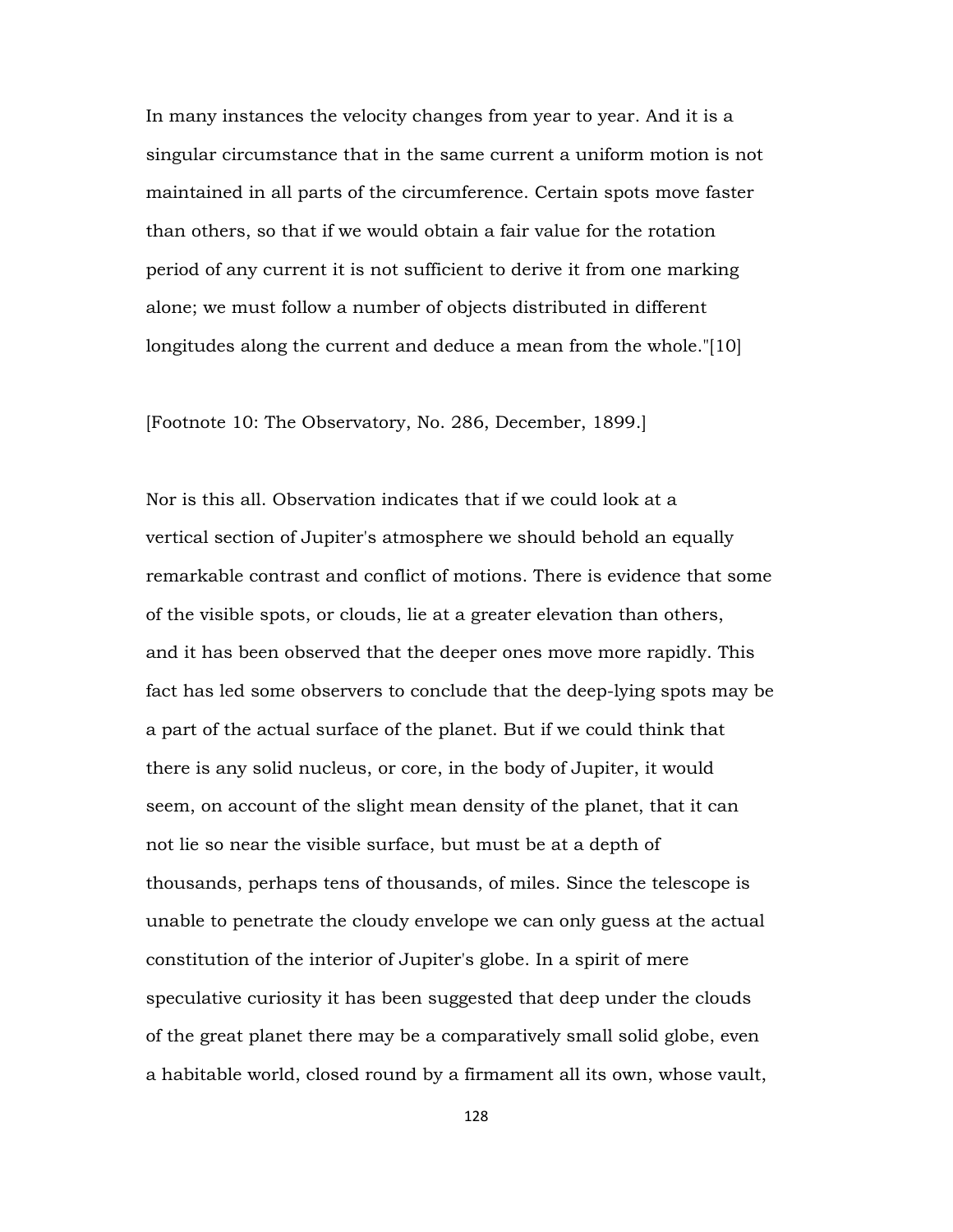raised 30,000 or 40,000 miles above the surface of the imprisoned planet, appears only an unbroken dome, too distant to reveal its real nature to watchers below, except, perhaps, under telescopic scrutiny; enclosing, as in a shell, a transparent atmosphere, and deriving its illumination partly from the sunlight that may filter through, but mainly from some luminous source within.

But is not Jupiter almost equally fascinating to the imagination, if we dismiss all attempts to picture a humanly impossible world shut up within it, and turn rather to consider what its future may be, guided by the not unreasonable hypothesis that, because of its immense size and mass, it is still in a chaotic condition? Mention has been made of the resemblance of Jupiter to the sun by virtue of their similar manner of rotation. This is not the only reason for looking upon Jupiter as being, in some respects, almost as much a solar as a planetary body. Its exceptional brightness rather favors the view that a small part of the light by which it shines comes from its own incandescence. In size and mass it is half-way between the earth and the sun. Jupiter is eleven times greater than the earth in diameter and thirteen hundred times greater in volume; the sun is ten times greater than Jupiter in diameter and a thousand times greater in volume. The mean density of Jupiter, as we have seen, is almost exactly the same as the sun's.

Now, the history of the solar system, according to the nebular hypothesis, is a history of cooling and condensation. The sun, a thousand times larger than Jupiter, has not yet sufficiently cooled and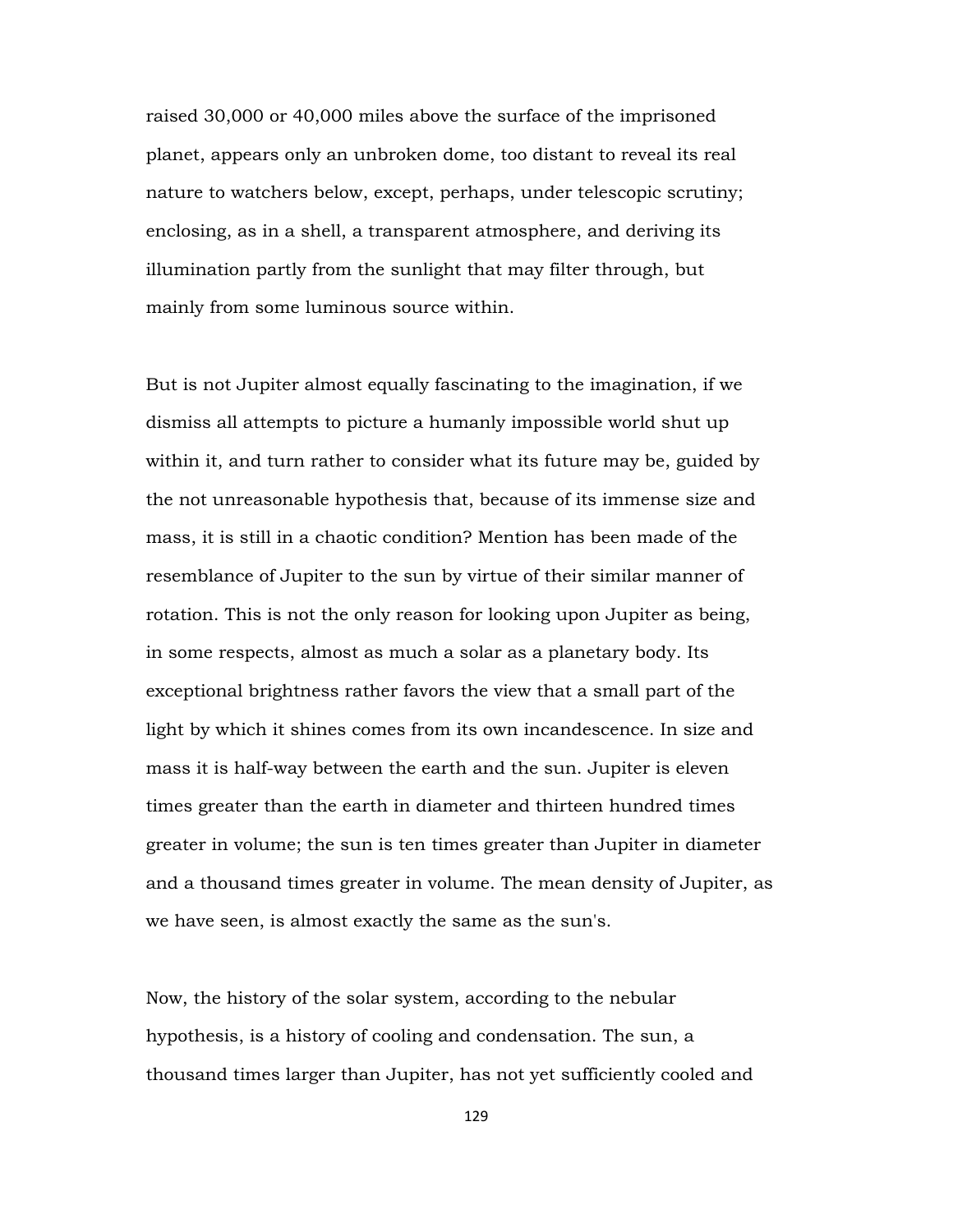contracted to become incrusted, except with a shell of incandescent metallic clouds; Jupiter, a thousand times smaller than the sun, has cooled and contracted until it is but slightly, if at all, incandescent at its surface, while its thickening shell, although still composed of vapor and smoke, and still probably hot, has grown so dense that it entirely cuts off the luminous radiation from within; the earth, to carry the comparison one step further, being more than a thousand times smaller than Jupiter, has progressed so far in the process of cooling that its original shell of vapor has given place to one of solid rock.

A sudden outburst of light from Jupiter, such as occurs occasionally in a star that is losing its radiance through the condensation of absorbing vapors around it, would furnish strong corroboration of the theory that Jupiter is really an extinguished sun which is now on the way to become a planet in the terrestrial sense.

Not very long ago, as time is reckoned in astronomy, our sun, viewed from the distance of the nearer fixed stars, may have appeared as a binary star, the brighter component of the pair being the sun itself and the fainter one the body now called the planet Jupiter. Supposing the latter to have had the same intrinsic brilliance, surface for surface, as the sun, it would have radiated one hundred times less light than the sun. A difference of one hundredfold between the light of two stars means that they are six magnitudes apart; or, in other words, from a point in space where the sun appeared as bright as what we call a first-magnitude star, its companion, Jupiter, would have shone as a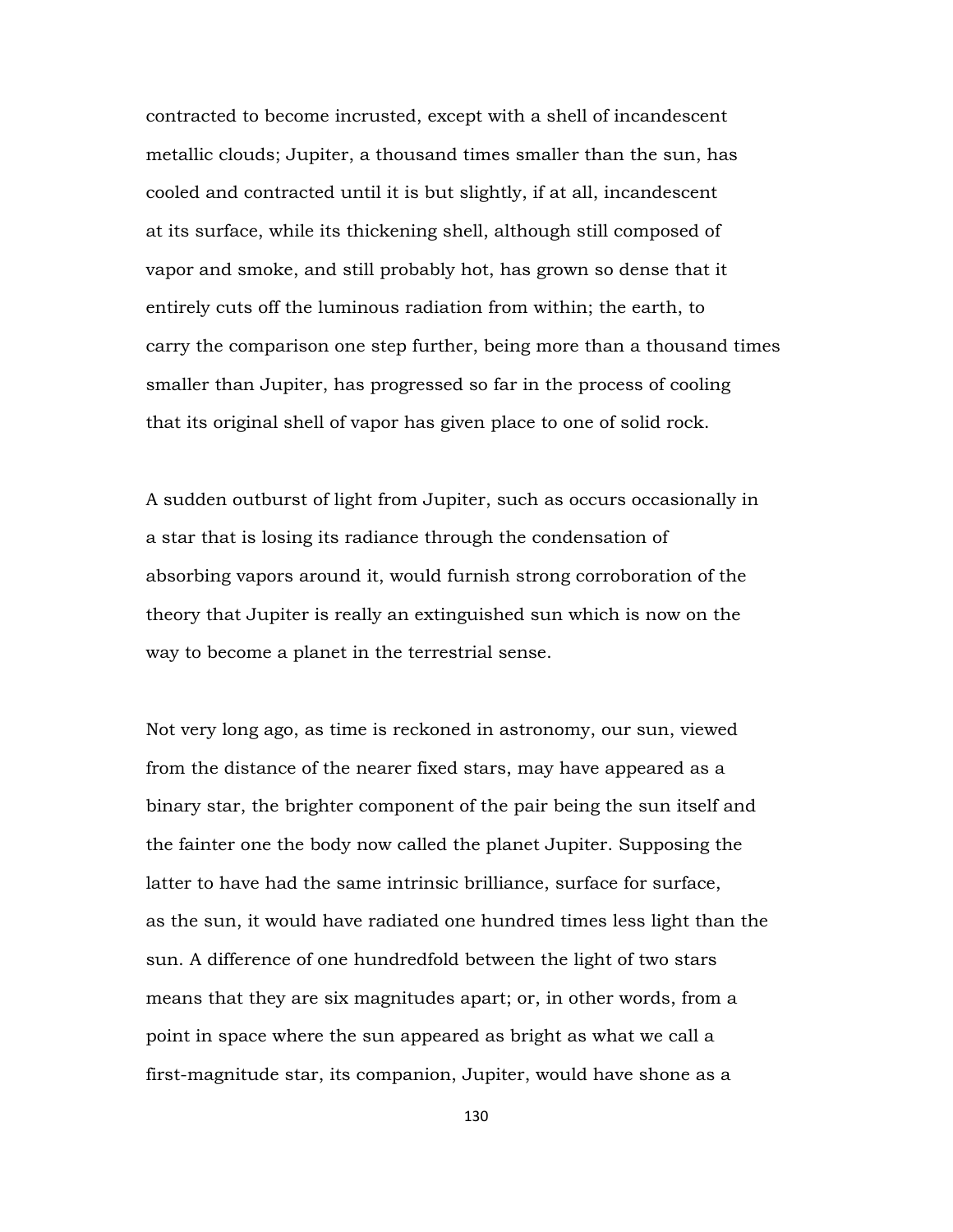sixth-magnitude star. Many stars have companions proportionally much fainter than that. The companion of Sirius, for instance, is at least ten thousand times less bright than its great comrade.

Looking at Jupiter in this way, it interests us not as the probable abode of intelligent life, but as a world in the making, a world, moreover, which, when it is completed--if it ever shall be after the terrestrial pattern--will dwarf our globe into insignificance. That stupendous miracle of world-making which is dimly painted in the grand figures employed by the writers of Genesis, and the composers of other cosmogonic legends, is here actually going on before our eyes. The telescope shows us in the cloudy face of Jupiter the moving of the spirit upon the face of the great deep. What the final result will be we can not tell, but clearly the end of the grand processes there in operation has not yet been reached.

The interesting suggestion was made and urged by Mr. Proctor that if Jupiter itself is in no condition at present to bear life, its satellites may be, in that respect, more happily circumstanced. It can not be said that very much has been learned about the satellites of Jupiter since Proctor's day, and his suggestion is no less and no more probable now than it was when first offered.

There has been cumulative evidence that Jupiter's satellites obey the same law that governs the rotation of our moon, viz., that which compels them always to keep the same face turned toward their primary, and this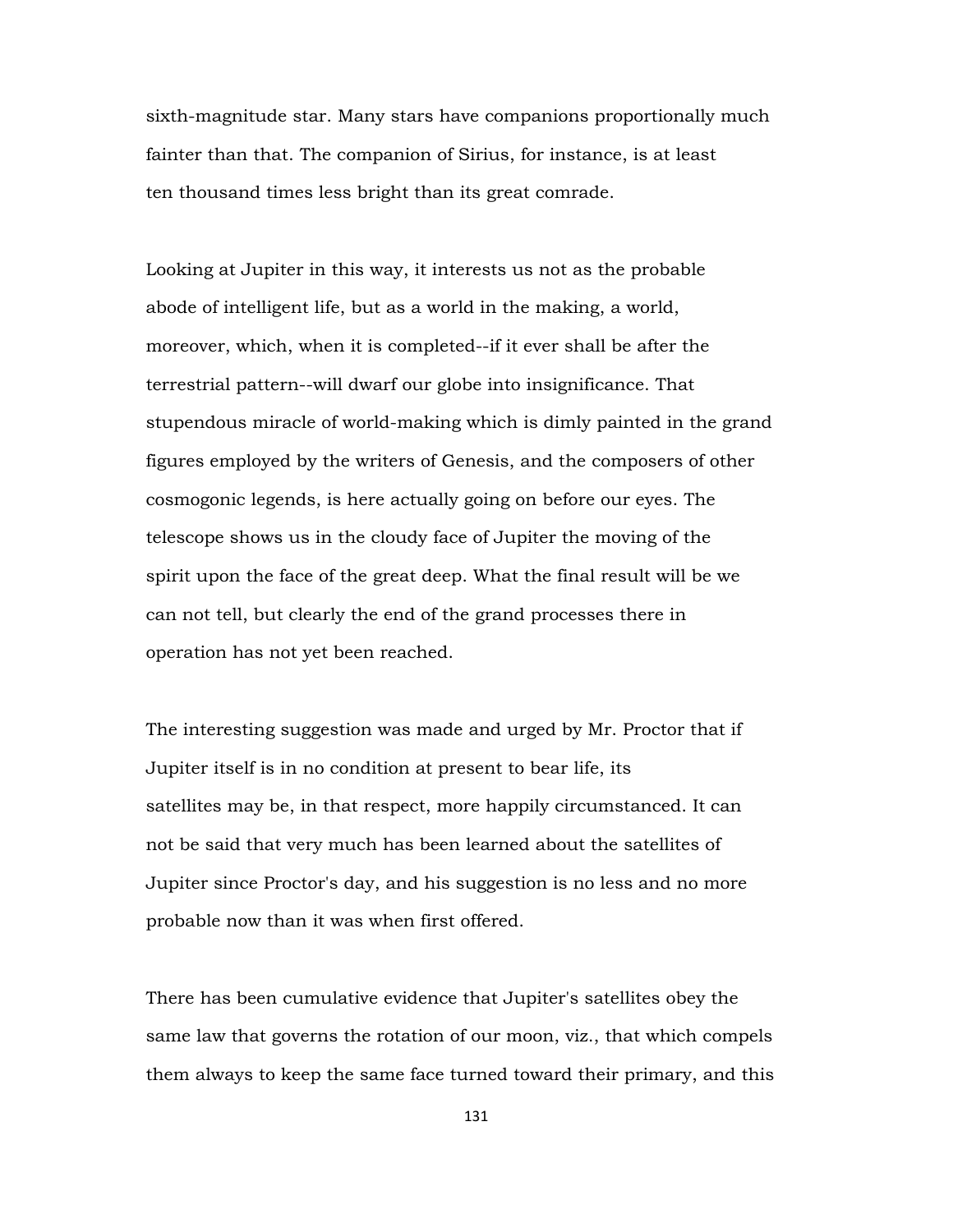would clearly affect, although it might not preclude, their habitability. With the exception of the minute fifth satellite discovered by Barnard in 1892, they are all of sufficient size to retain at least some traces of an atmosphere. In fact, one of them is larger than the planet Mars, and another is of nearly the same size as that planet, while the smallest of the four principal ones is about equal to our moon. Under the powerful attraction of Jupiter they travel rapidly, and viewed from the surface of that planet they would offer a wonderful spectacle.

They are continually causing solar eclipses and themselves undergoing eclipse in Jupiter's shadow, and their swiftly changing aspects and groupings would be watched by an astronomer on Jupiter with undying interest.

But far more wonderful would be the spectacle presented by Jupiter to inhabitants dwelling on his moons. From the nearer moon, in particular, which is situated less than 220,000 miles from Jupiter's surface, the great planet would be an overwhelming phenomenon in the sky.

Its immense disk, hanging overhead, would cover a circle of the firmament twenty degrees in diameter, or, in round numbers, forty times the diameter of the full moon as seen from the earth! It would shed a great amount of light and heat, and thus would more or less effectively supply the deficit of solar radiation, for we must remember that Jupiter and his satellites receive from the sun less than one twenty-fifth as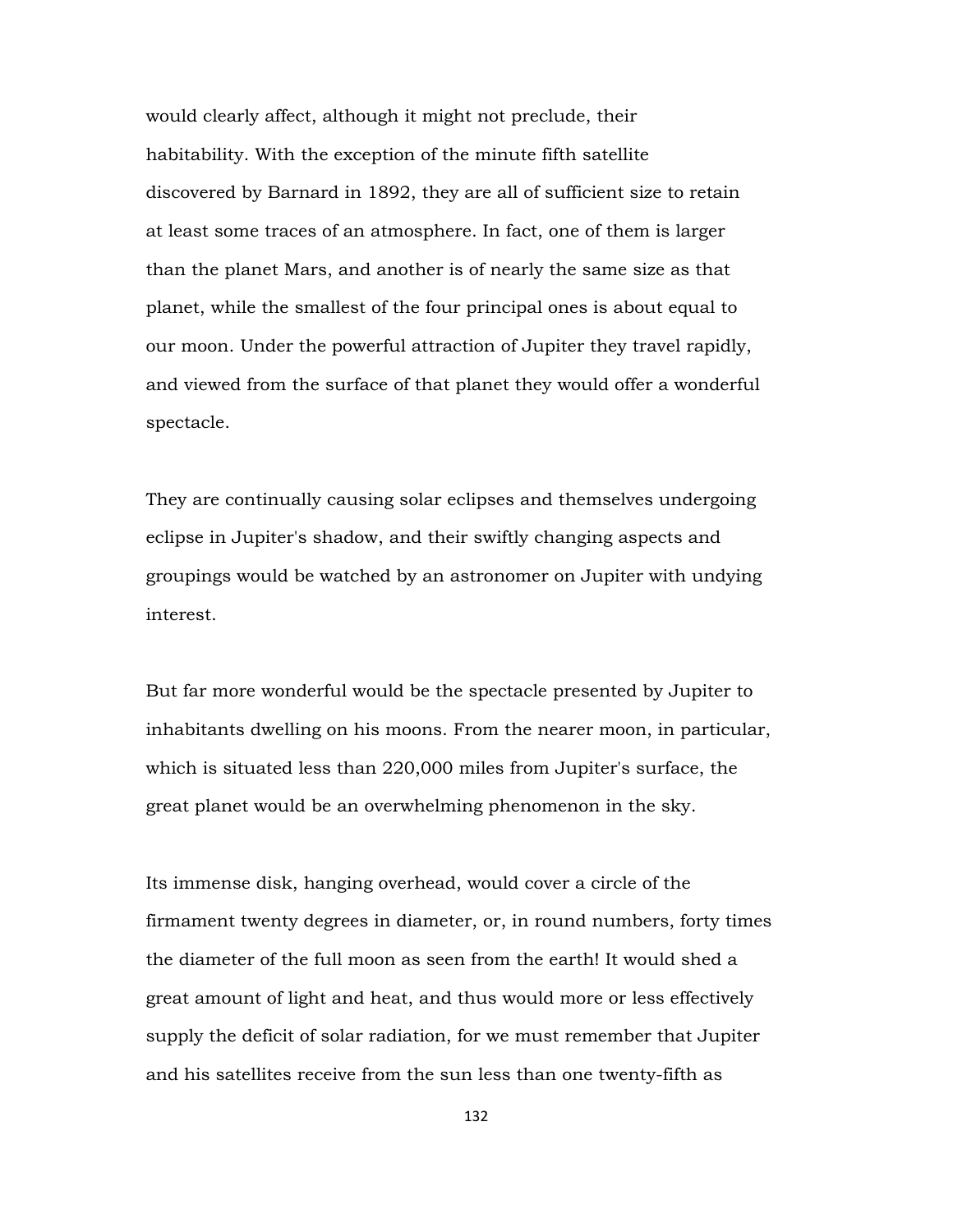much light and heat as the earth receives.

The maze of contending motions, the rapid flow and eddying of cloud belts, the outburst of strange fiery spots, the display of rich, varied, and constantly changing colors, which astonish and delight the telescopic observer on the earth, would be exhibited to the naked eye of an inhabitant of Jupiter's nearest moon far more clearly than the greatest telescope is able to reveal them to us.

Here, again, the mind is carried back to long past ages in the history of the planet on which we dwell. It is believed by some that our moon may have contained inhabitants when the earth was still hot and glowing, as Jupiter appears to be now, and that, as the earth cooled and became habitable, the moon gradually parted with its atmosphere and water so that its living races perished almost coincidently with the beginning of life on the earth. If we accept this view and apply it to the case of Jupiter we may conclude that when that enormous globe has cooled and settled down to a possibly habitable condition, its four attendant moons will suffer the fate that overtook the earth's satellite, and in their turn become barren and death-stricken, while the great orb that once nurtured them with its light and heat receives the Promethean fire and begins to bloom with life.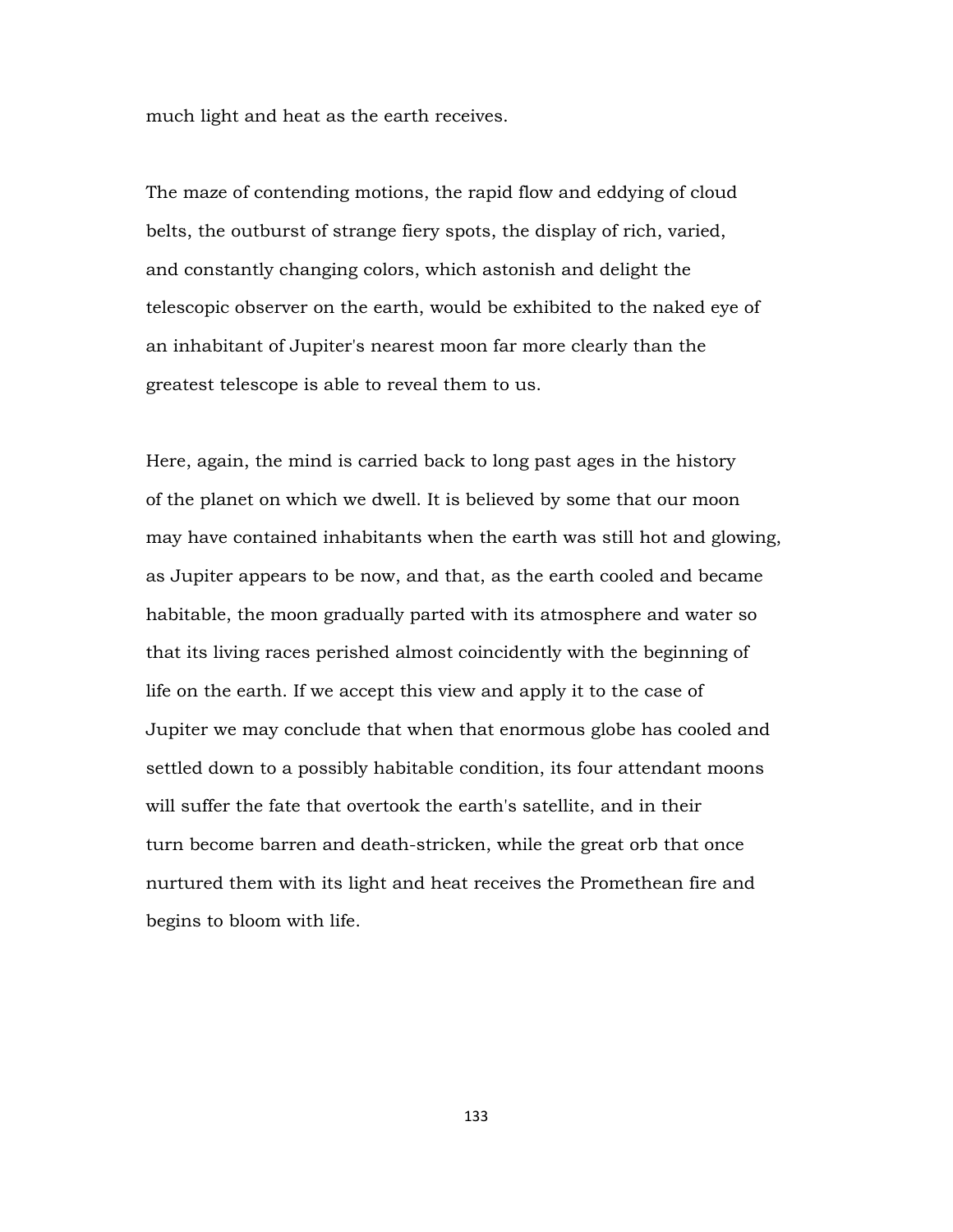## CHAPTER VII

### SATURN, A PRODIGY AMONG PLANETS

One of the first things that persons unaccustomed to astronomical observations ask to see when they have an opportunity to look through a telescope is the planet Saturn. Many telescopic views in the heavens disappoint the beginner, but that of Saturn does not. Even though the planet may not look as large as he expects to see it from what he has been told of the magnifying power employed, the untrained observer is sure to be greatly impressed by the wonderful rings, suspended around it as if by a miracle. No previous inspection of pictures of these rings can rob them of their effect upon the eye and the mind. They are overwhelming in their inimitable singularity, and they leave every spectator truly amazed. Sir John Herschel has remarked that they have the appearance of an "elaborately artificial mechanism." They have even been regarded as habitable bodies! What we are to think of that proposition we shall see when we come to consider their composition and probable origin. In the meantime let us recall the main facts of Saturn's dimensions and situation in the solar system.

Saturn is the second of the major, or Jovian, group of planets, and is situated at a mean distance from the sun of 886,000,000 miles. We need not consider the eccentricity of its orbit, which, although relatively not very great, produces a variation of 50,000,000 miles in its distance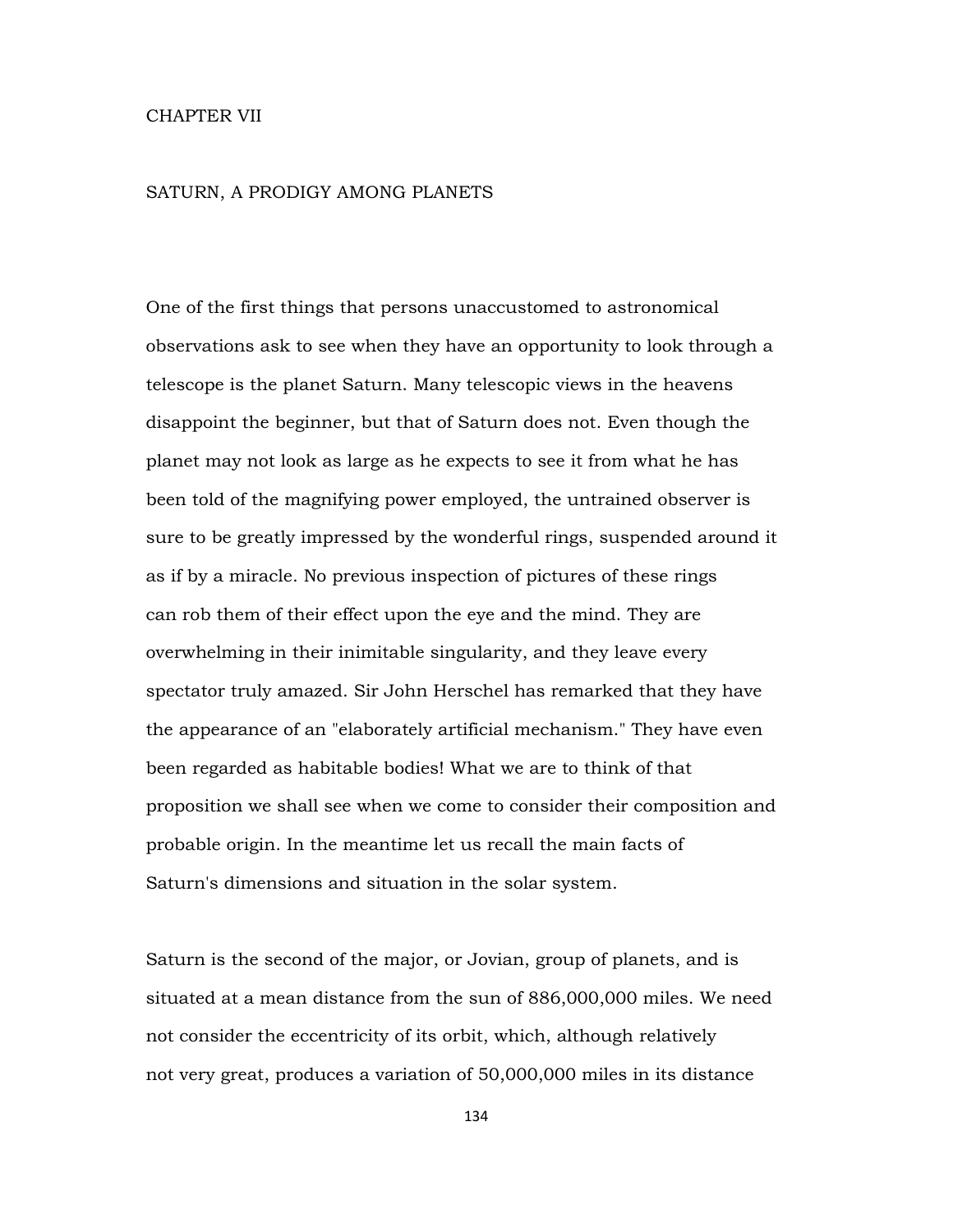from the sun, because, at its immense mean distance, this change would not be of much importance with regard to the planet's habitability or non-habitability. Under the most favorable conditions Saturn can never be nearer than 744,000,000 miles to the earth, or eight times the sun's distance from us. It receives from the sun about one ninetieth of the light and heat that we get.

Saturn takes twenty-nine and a half years to complete a journey about the sun. Like Jupiter, it rotates very rapidly on its axis, the period being ten hours and fourteen minutes. Its axis of rotation is inclined not far from the same angle as that of the earth's axis (26° 49´), so that its seasons should resemble ours, although their alternations are extremely slow in consequence of the enormous length of Saturn's year.

Not including the rings in the calculation, Saturn exceeds the earth in size 760 times. The addition of the rings would not, however, greatly alter the result of the comparison, because, although the total surface of the rings, counting both faces, exceeds the earth's surface about 160 times, their volume, owing to their surprising thinness, is only about six times the volume of the earth, and their mass, in consequence of their slight density, is very much less than the earth's, perhaps, indeed, inappreciable in comparison.

Saturn's mean diameter is 73,000 miles, and its polar compression is even greater than that of Jupiter, a difference of 7,000 miles--almost comparable with the entire diameter of the earth--existing between its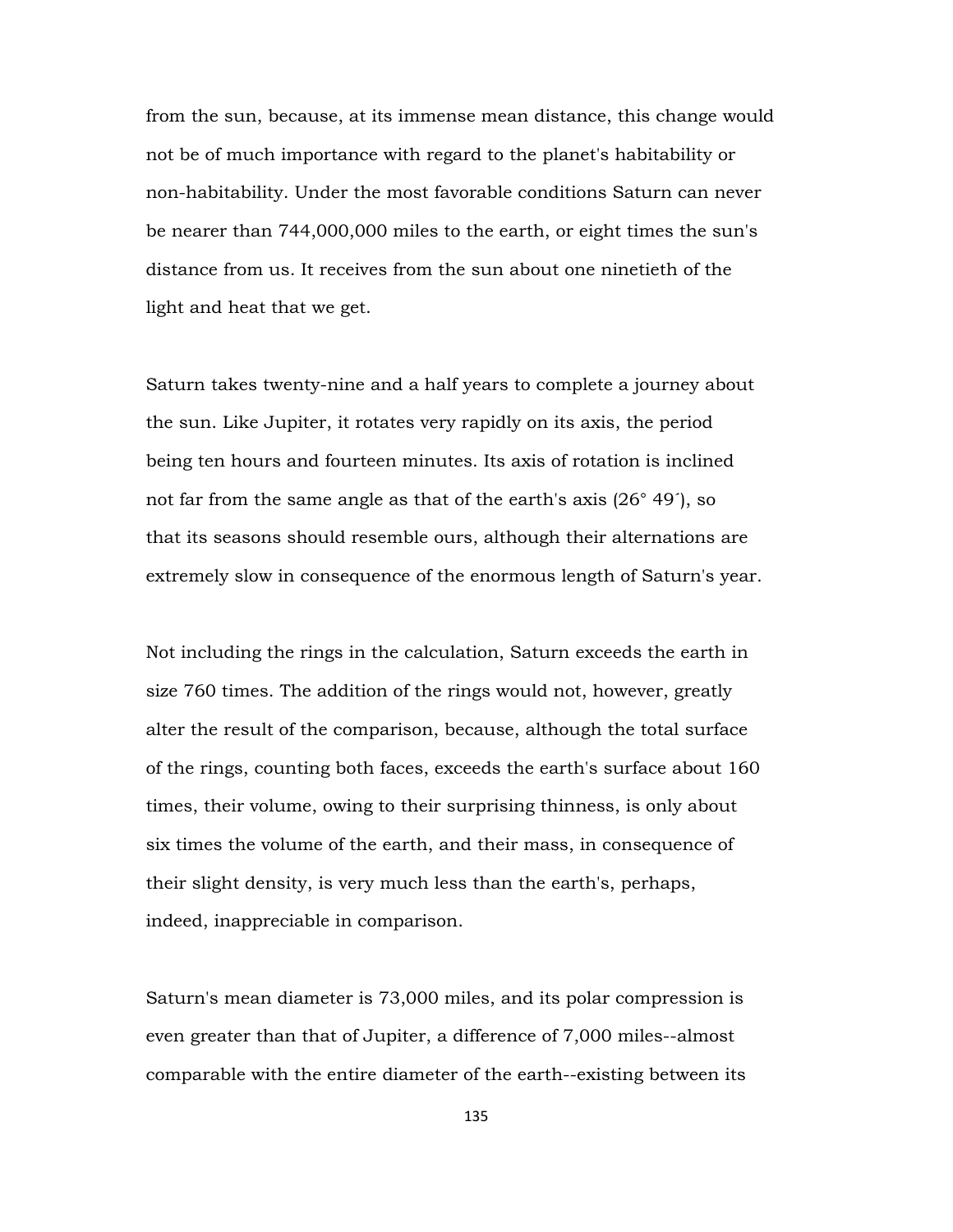equatorial and its polar diameter, the former being 75,000 and the latter 68,000 miles.

We found the density of Jupiter astonishingly slight, but that of Saturn is slighter still. Jupiter would sink if thrown into water, but Saturn would actually float, if not "like a cork," yet quite as buoyantly as many kinds of wood, for its mean density is only three quarters that of water, or one eighth of the earth's. In fact, there is no known planet whose density is so slight as Saturn's. Thus it happens that, notwithstanding its vast size and mass, the force of gravity upon Saturn is nearly the same as upon our globe. Upon visiting Venus we should find ourselves weighing a little less than at home, and upon visiting Saturn a little more, but in neither case would the difference be very important. If the relative weight of bodies on the surfaces of planets formed the sole test of their habitability, Venus and Saturn would both rank with the earth as suitable abodes for men.

But the exceedingly slight density of Saturn seems to be most reasonably accounted for on the supposition that, like Jupiter, it is in a vaporous condition, still very hot within--although but slightly, if at all, incandescent at the surface--and, therefore, unsuited to contain life. It is hardly worth while to speculate about any solid nucleus within, because, even if such a thing were possible, or probable, it must lie forever hidden from our eyes. But if we accept the theory that Saturn is in an early formative stage, and that, millions of years hence, it may become an incrusted and habitable globe, we shall, at least, follow the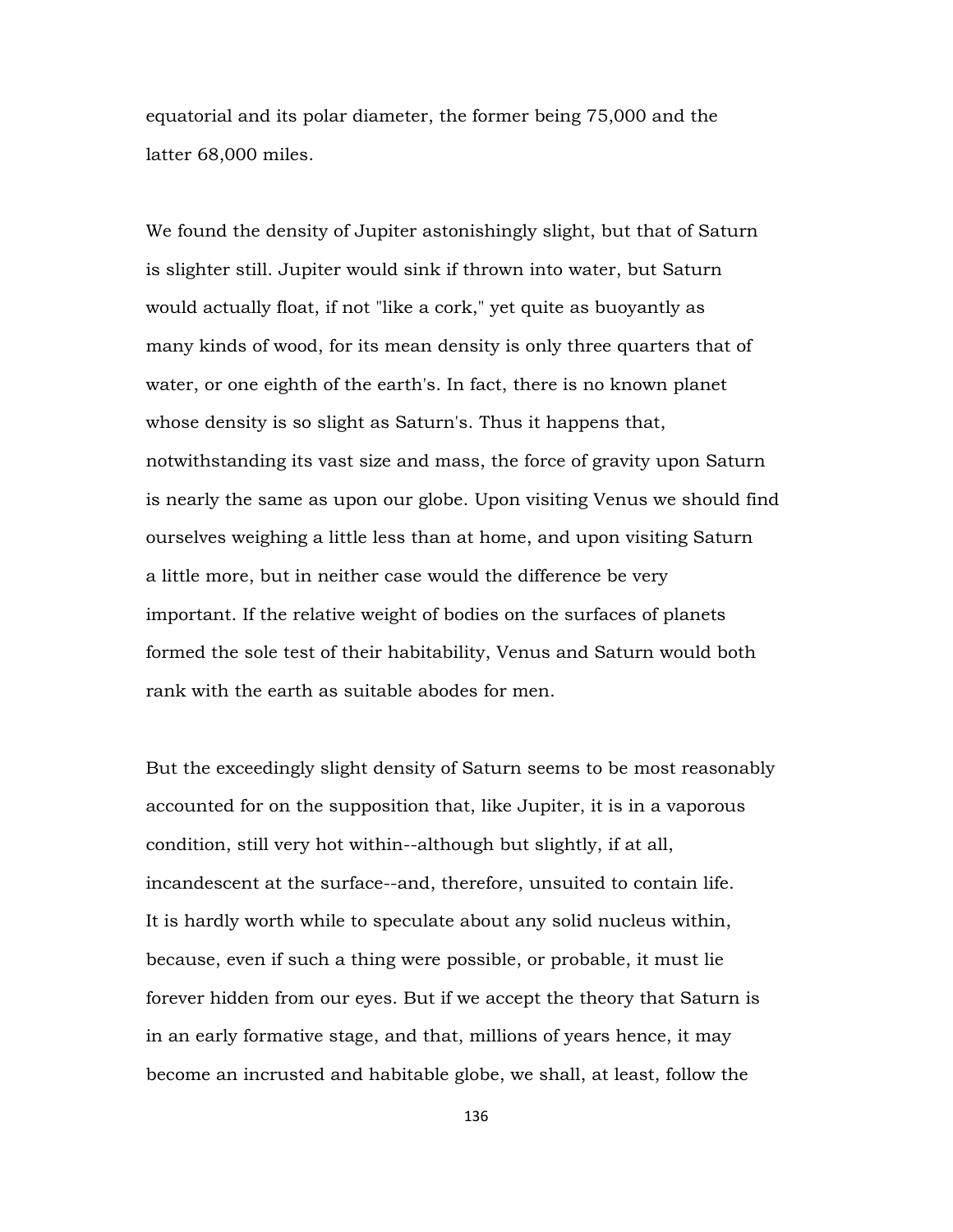analogy of what we believe to have been the history of the earth, except that Saturn's immense distance from the sun will always prevent it from receiving an amount of solar radiation consistent with our ideas of what is required by a living world. Of course, since one can imagine what he chooses, it is possible to suppose inhabitants suited to existence in a world composed only of whirling clouds, and a poet with the imagination of a Milton might give us very imposing and stirring images of such creatures and their chaotic surroundings, but fancies like these can have no basis in human experience, and consequently can make no claim upon scientific recognition.

Or, as an alternative, it might be assumed that Saturn is composed of lighter elements and materials than those which constitute the earth and the other solid planets in the more immediate neighborhood of the sun. But such an assumption would put us entirely at sea as regards the forms of organic life that could exist upon a planet of that description, and, like Sir Humphry Davy in the Vision, that occupies the first chapter of his quaintly charming Consolations in Travel, or, the Last Days of a Philosopher, we should be thrown entirely upon the resources of the imagination in representing to ourselves the nature and appearance of its inhabitants. Yet minds of unquestioned power and sincerity have in all ages found pleasure and even profit in such exercises, and with every fresh discovery arises a new flight of fancies like butterflies from a roadside pool. As affording a glimpse into the mind of a remarkable man, as well as a proof of the fascination of such subjects, it will be interesting to quote from the book just mentioned Davy's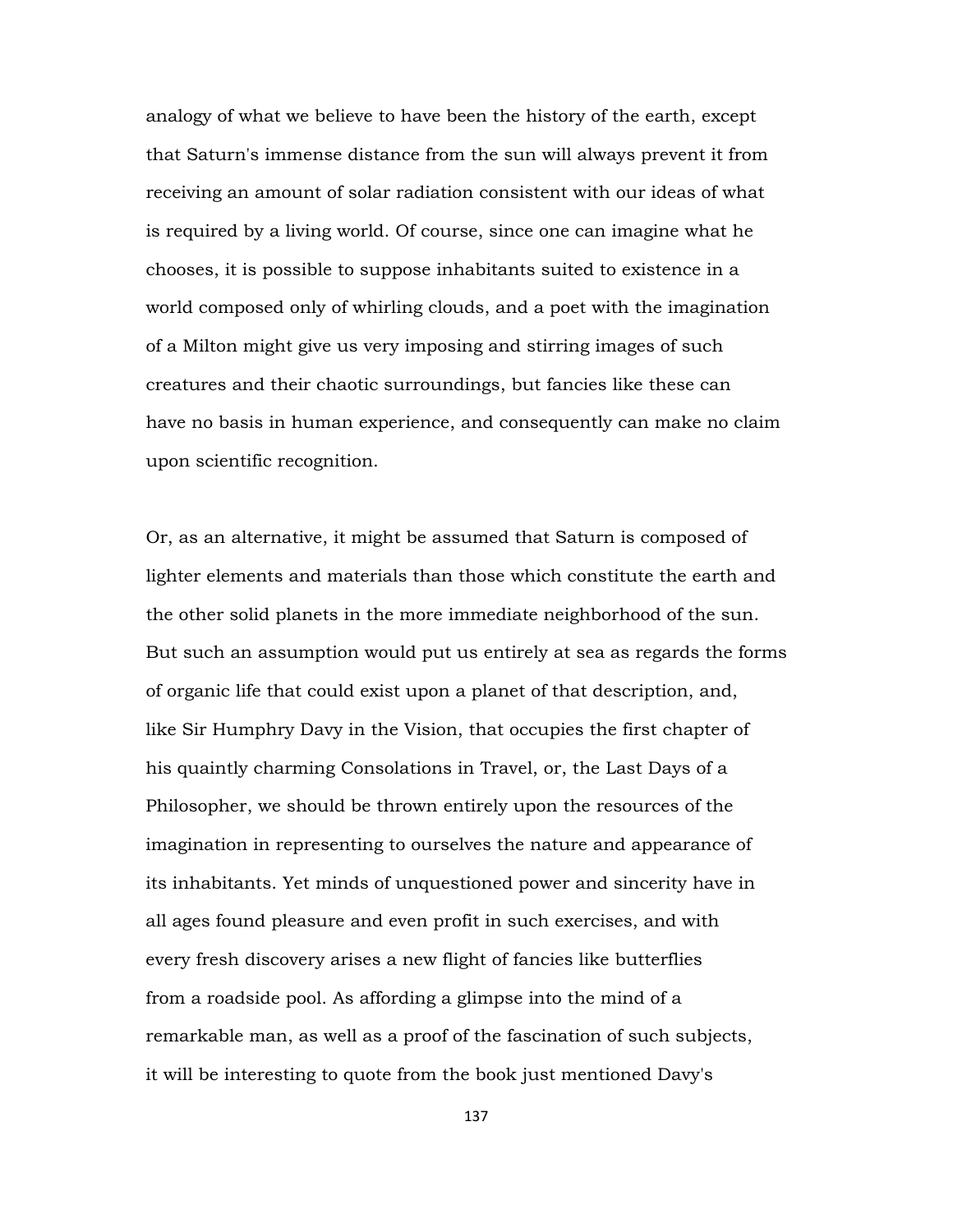description of his imaginary inhabitants of Saturn:

"I saw below me a surface infinitely diversified, something like that of an immense glacier covered with large columnar masses, which appeared as if formed of glass, and from which were suspended rounded forms of various sizes which, if they had not been transparent, I might have supposed to be fruit. From what appeared to me to be analogous to bright-blue ice, streams of the richest tint of rose color or purple burst forth and flowed into basins, forming lakes or seas of the same color. Looking through the atmosphere toward the heavens, I saw brilliant opaque clouds, of an azure color, that reflected the light of the sun, which had to my eyes an entirely new aspect and appeared smaller, as if seen through a dense blue mist.

"I saw moving on the surface below me immense masses, the forms of which I find it impossible to describe. They had systems for locomotion similar to those of the morse, or sea-horse, but I saw, with great surprise, that they moved from place to place by six extremely thin membranes, which they used as wings. Their colors were varied and beautiful, but principally azure and rose color. I saw numerous convolutions of tubes, more analogous to the trunk of the elephant than to anything else I can imagine, occupying what I supposed to be the upper parts of the body. It was with a species of terror that I saw one of them mounting upward, apparently flying toward those opaque clouds which I have before mentioned.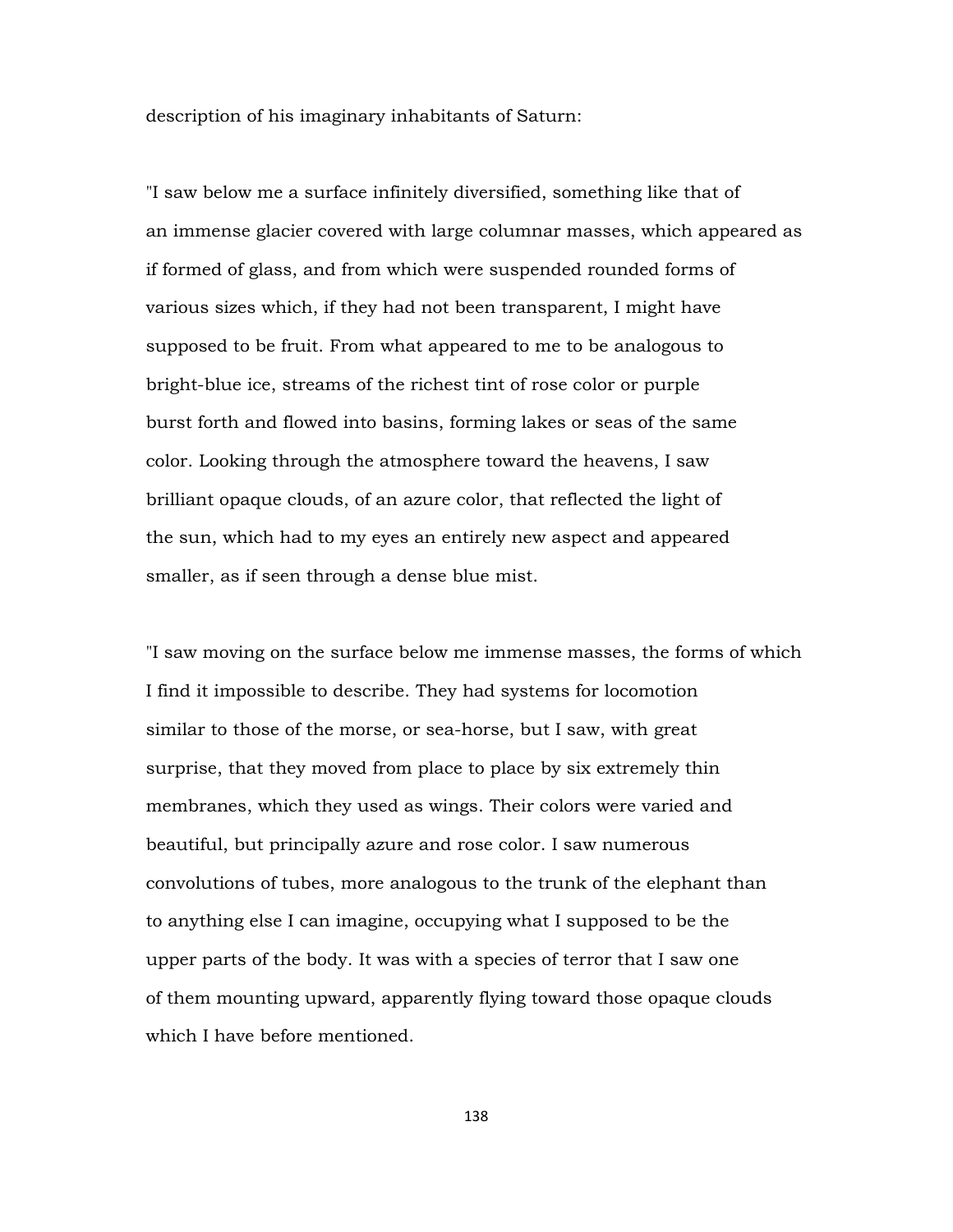"'I know what your feelings are,' said the Genius; 'you want analogies, and all the elements of knowledge to comprehend the scene before you. You are in the same state in which a fly would be whose microscopic eye was changed for one similar to that of man, and you are wholly unable to associate what you now see with your former knowledge. But those beings who are before you, and who appear to you almost as imperfect in their functions as the zoophytes of the polar sea, to which they are not unlike in their apparent organization to your eyes, have a sphere of sensibility and intellectual enjoyment far superior to that of the inhabitants of your earth. Each of those tubes, which appears like the trunk of an elephant, is an organ of peculiar motion or sensation. They have many modes of perception of which you are wholly ignorant, at the same time that their sphere of vision is infinitely more extended than yours, and their organs of touch far more perfect and exquisite.'"

After descanting upon the advantages of Saturn's position for surveying some of the phenomena of the solar system and of outer space, and the consequent immense advances that the Saturnians have made in astronomical knowledge, the Genius continues:

"'If I were to show you the different parts of the surface of this planet you would see the marvelous results of the powers possessed by these highly intellectual beings, and of the wonderful manner in which they have applied and modified matter. Those columnar masses, which seem to you as if rising out of a mass of ice below, are results of art, and processes are going on within them connected with the formation and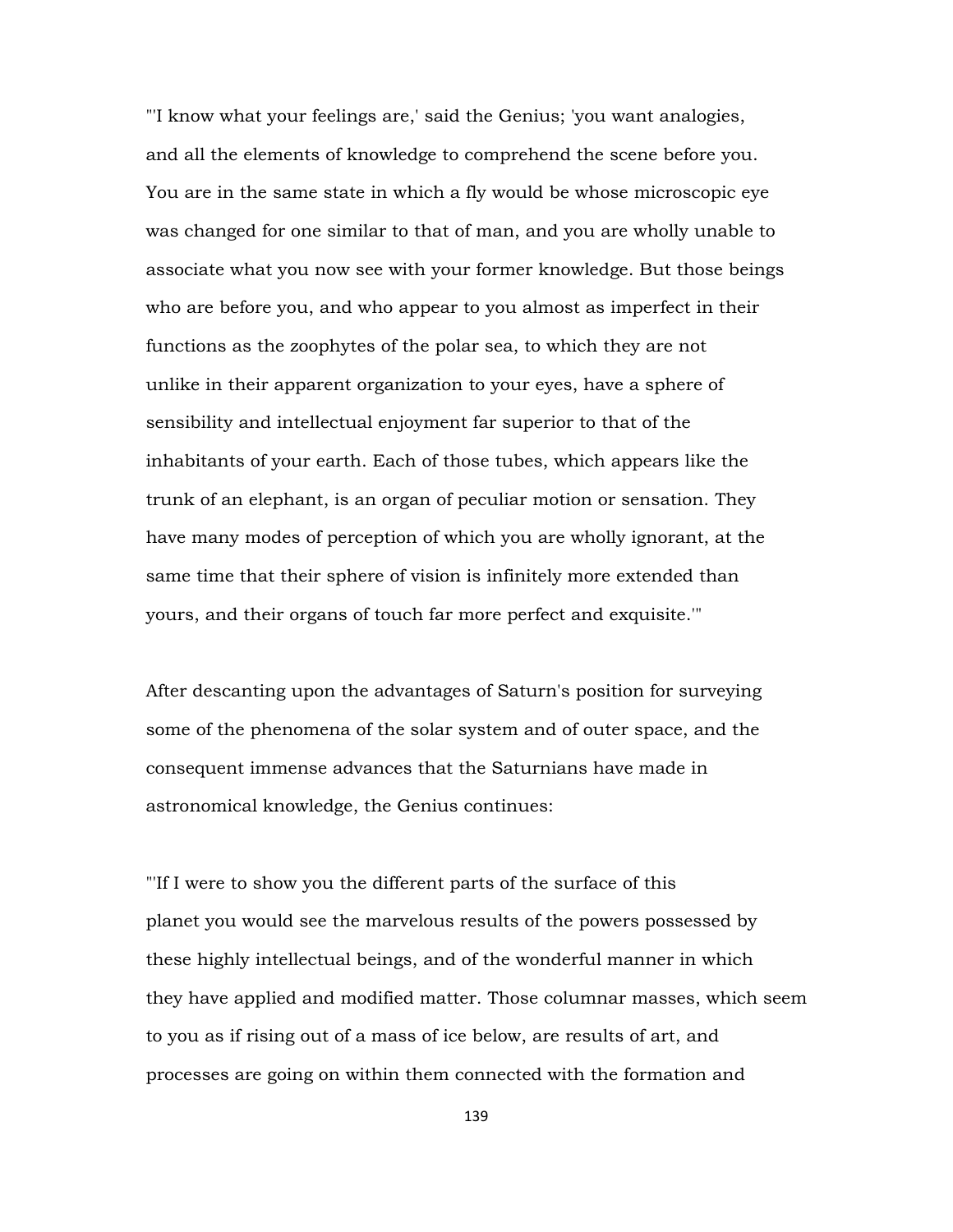perfection of their food. The brilliant-colored fluids are the results of such operations as on the earth would be performed in your laboratories, or more properly in your refined culinary apparatus, for they are connected with their system of nourishment. Those opaque azure clouds, to which you saw a few minutes ago one of those beings directing his course, are works of art, and places in which they move through different regions of their atmosphere, and command the temperature and the quantity of light most fitted for their philosophical researches, or most convenient for the purposes of life.'"[11]

[Footnote 11: Davy, of course, was aware that, owing to increase of distance, the sun would appear to an inhabitant of Saturn with a disk only one ninetieth as great in area as that which it presents to our eyes.]

But, while Saturn does not appear, with our present knowledge, to hold out any encouragement to those who would regard it as the abode of living creatures capable of being described in any terms except those of pure imagination, yet it is so unique a curiosity among the heavenly bodies that one returns again and again to the contemplation of its strange details. Saturn has nine moons, but some of them are relatively small bodies--the ninth, discovered photographically by Professor Pickering in 1899, being especially minute--and others are situated at great distances from the planet, and for these reasons, together with the fact that the sunlight is so feeble upon them that, surface for surface, they have only one ninetieth as much illumination as our moon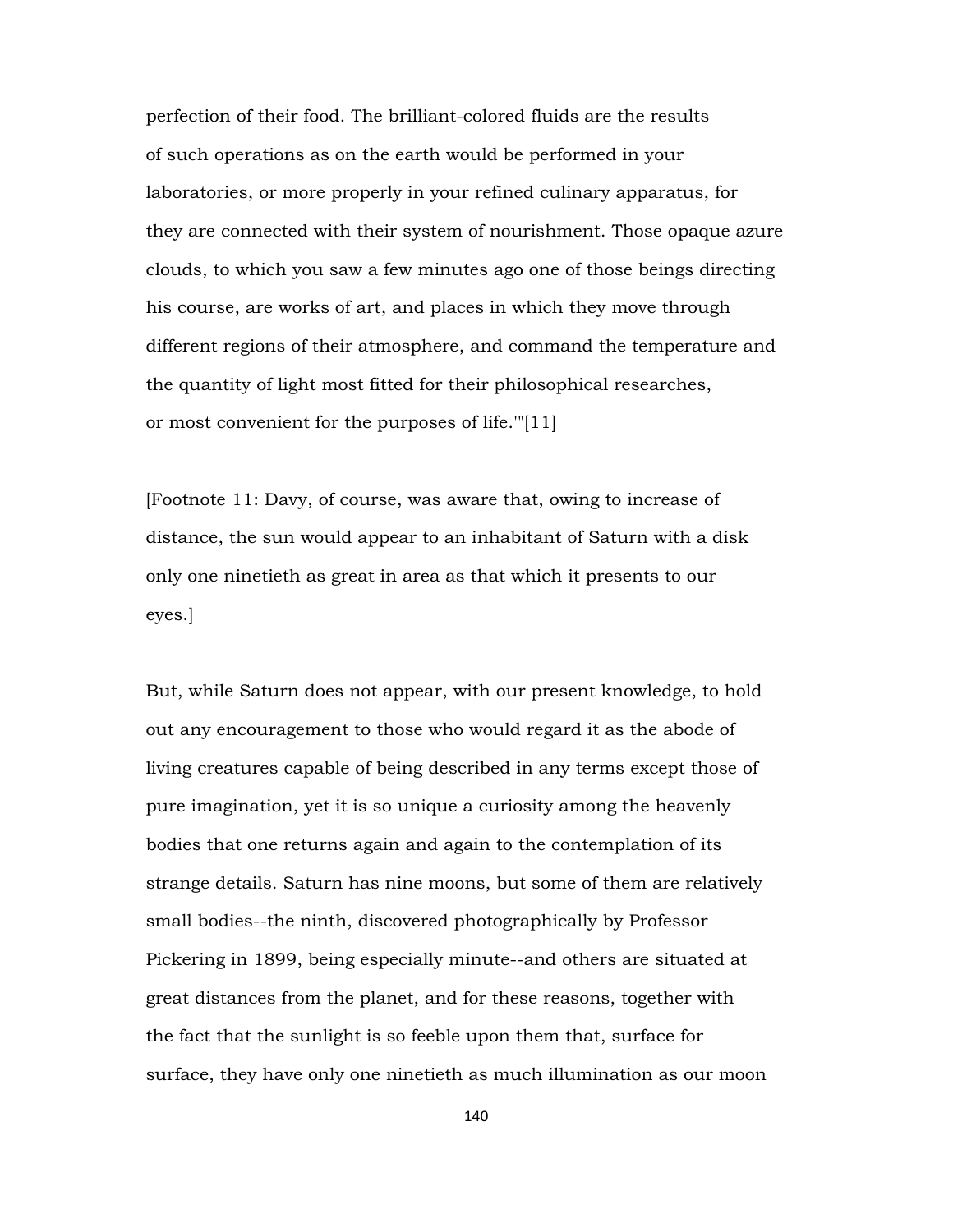receives, they can not make a very brilliant display in the Saturnian sky. To astronomers on Saturn they would, of course, be intensely interesting because of their perturbations and particularly the effect of their attraction on the rings.

This brings us again to the consideration of those marvelous appendages, and to the statement of facts about them which we have not yet recalled.

If the reader will take a ball three inches in diameter to represent the globe of Saturn, and, out of the center of a circular piece of writing-paper seven inches in diameter, will cut a round hole three and three quarter inches across, and will then place the ball in the middle of the hole in the paper, he will have a very fair representation of the relative proportions of Saturn and its rings. To represent the main gap or division in the rings he might draw, a little more than three eighths of an inch from the outer edge of the paper disk, a pencil line about a sixteenth of an inch broad.

Perhaps the most striking fact that becomes conspicuous in making such a model of the Saturnian system is the exceeding thinness of the rings as compared with their enormous extent. They are about 170,000 miles across from outer edge to outer edge, and about 38,000 miles broad from outer edge to inner edge--including the gauze ring presently to be mentioned--yet their thickness probably does not surpass one hundred miles! In fact, the sheet of paper in our imaginary model is several times too thick to represent the true relative thickness of Saturn's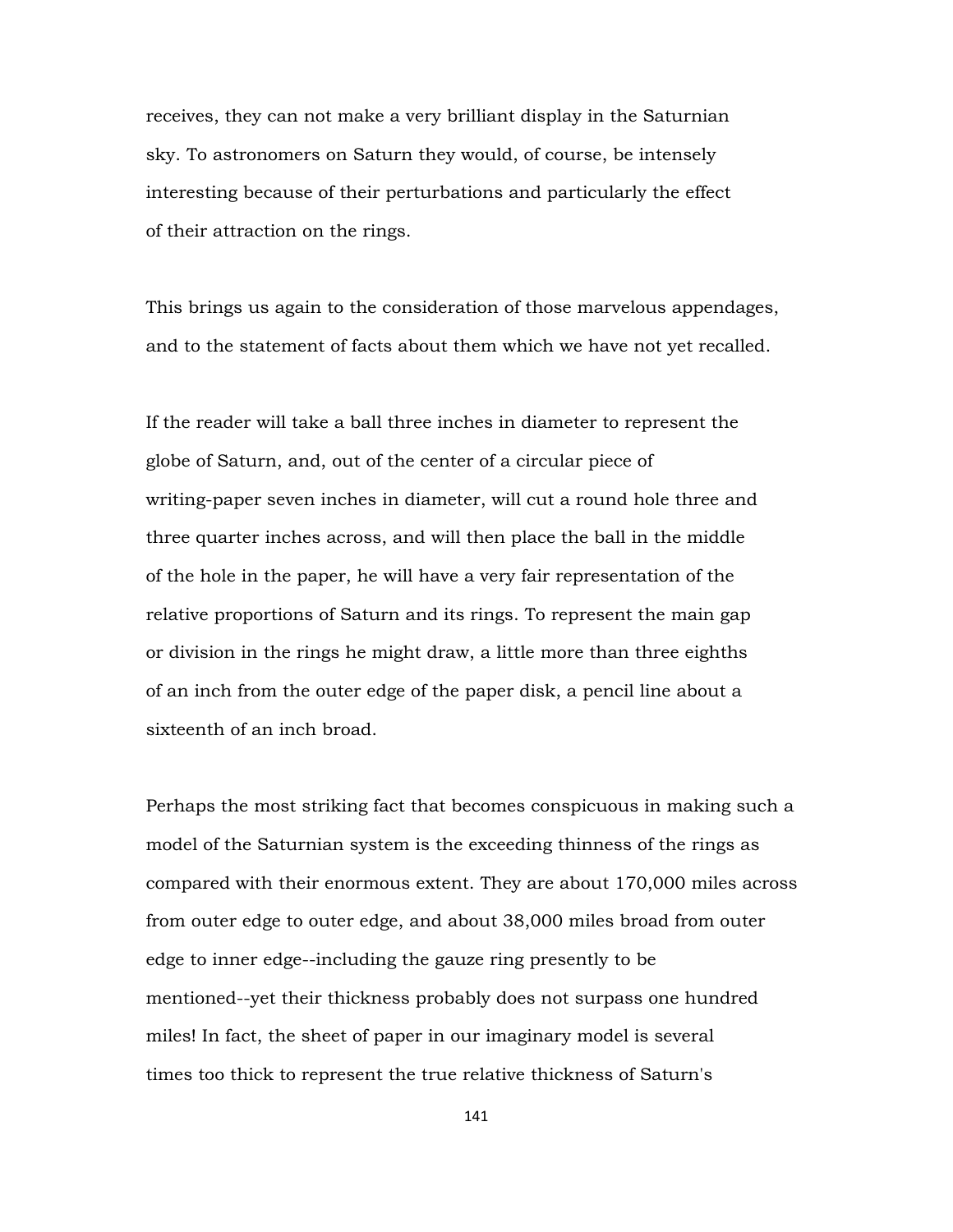rings.

Several narrow gaps in the rings have been detected from time to time, but there is only one such gap that is always clearly to be seen, the one already mentioned, situated about 10,000 miles from the outer edge and about 1,600 miles in width. Inside of this gap the broadest and brightest ring appears, having a width of about 16,500 miles. For some reason this great ring is most brilliant near the gap, and its brightness gradually falls off toward its inner side. At a distance of something less than 20,000 miles from the planet--or perhaps it would be more correct to say above the planet, for the rings hang directly over Saturn's equator--the broad, bright ring merges into a mysterious gauzelike object, also in the form of a ring, which extends to within 9,000 or 10,000 miles of the planet's surface, and therefore itself has a width of say 10,000 miles.

In consequence of the thinness of the rings they completely disappear from the range of vision of small telescopes when, as occurs once in every fifteen years, they are seen exactly edgewise from the earth. In a telescope powerful enough to reveal them when in that situation they resemble a thin, glowing needle run through the ball of the planet. The rings will be in this position in 1907, and again in 1922.

The opacity of the rings is proved by the shadow which they cast upon the ball of the planet. This is particularly manifest at the time when they are edgewise to the earth, for the sun being situated slightly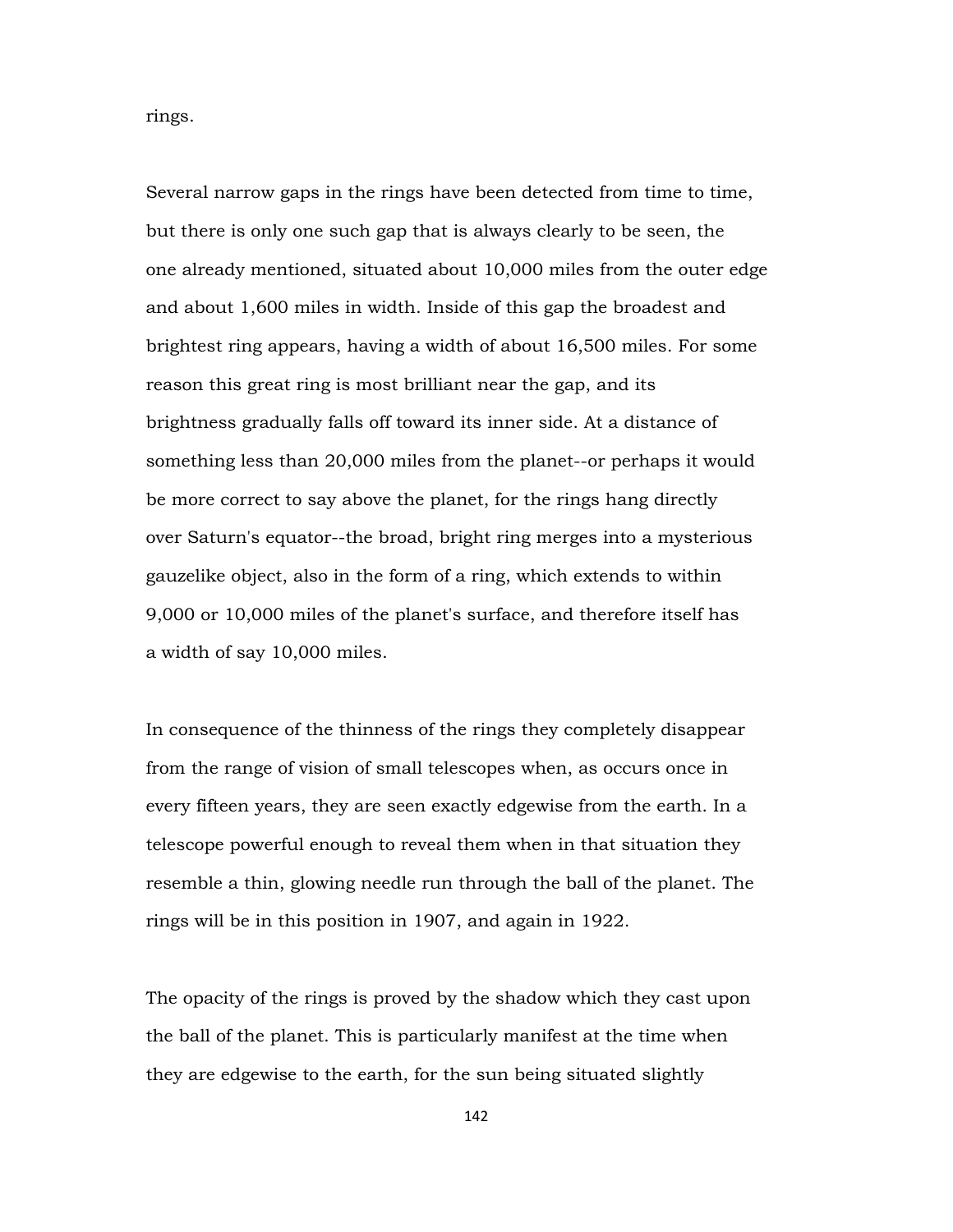above or below the plane of the rings then throws their shadow across Saturn close to its equator. When they are canted at a considerable angle to our line of sight their shadow is seen on the planet, bordering their outer edge where they cross the ball.

The gauze ring, the detection of which as a faintly luminous phenomenon requires a powerful telescope, can be seen with slighter telescopic power in the form of a light shade projected against the planet at the inner edge of the broad bright ring. The explanation of the existence of this peculiar object depends upon the nature of the entire system, which, instead of being, as the earliest observers thought it, a solid ring or series of concentric rings, is composed of innumerable small bodies, like meteorites, perhaps, in size, circulating independently but in comparatively close juxtaposition to one another about Saturn, and presenting to our eyes, because of their great number and of our enormous distance, the appearance of solid, uniform rings. So a flock of ducks may look from afar like a continuous black line or band, although if we were near them we should perceive that a considerable space separates each individual from his neighbors.

The fact that this is the constitution of Saturn's rings can be confidently stated because it has been mathematically proved that they could not exist if they were either solid or liquid bodies in a continuous form, and because the late Prof. James E. Keeler demonstrated with the spectroscope, by means of the Doppler principle, already explained in the chapter on Venus, that the rings circulate about the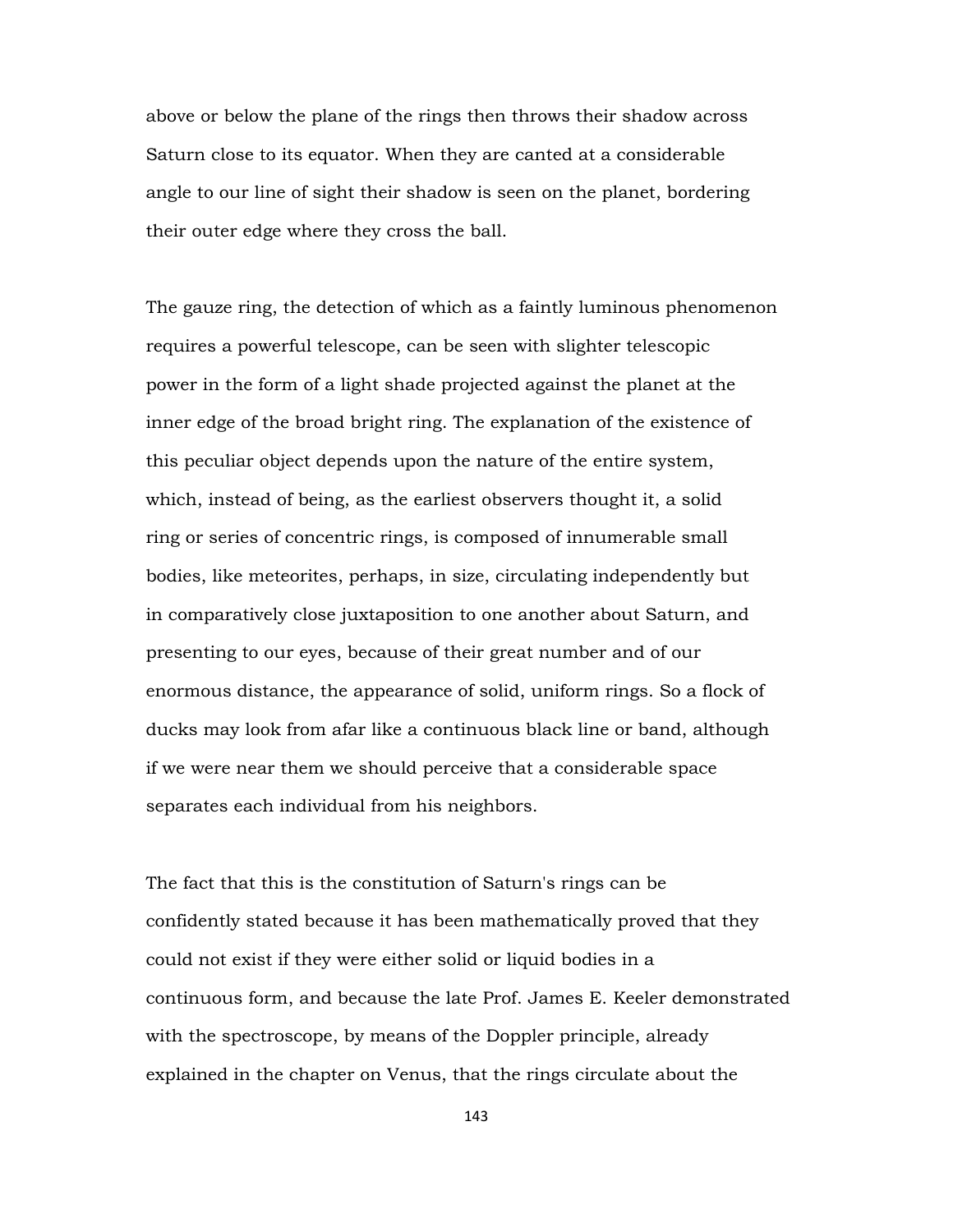planet with varying velocities according to their distance from Saturn's center, exactly as independent satellites would do.

It might be said, then, that Saturn, instead of having nine satellites only, has untold millions of them, traveling in orbits so closely contiguous that they form the appearance of a vast ring.

As to their origin, it may be supposed that they are a relic of a ring of matter left in suspension during the contraction of the globe of Saturn from a nebulous mass, just as the rings from which the various planets are supposed to have been formed were left off during the contraction of the main body of the original solar nebula. Other similar rings originally surrounding Saturn may have become satellites, but the matter composing the existing rings is so close to the planet that it falls within the critical distance known as "Roche's limit," within which, owing to the tidal effect of the planet's attraction, no body so large as a true satellite could exist, and accordingly in the process of formation of the Saturnian system this matter, instead of being aggregated into a single satellite, has remained spread out in the form of a ring, although its substance long ago passed from the vaporous and liquid to the solid form. We have spoken of the rings as being composed of meteorites, but perhaps their component particles may be so small as to answer more closely to the definition of dust. In these rings of dust, or meteorites, disturbances are produced by the attraction of the planet and that of the outer satellites, and it is yet a question whether they are a stable and permanent feature of Saturn, or will, in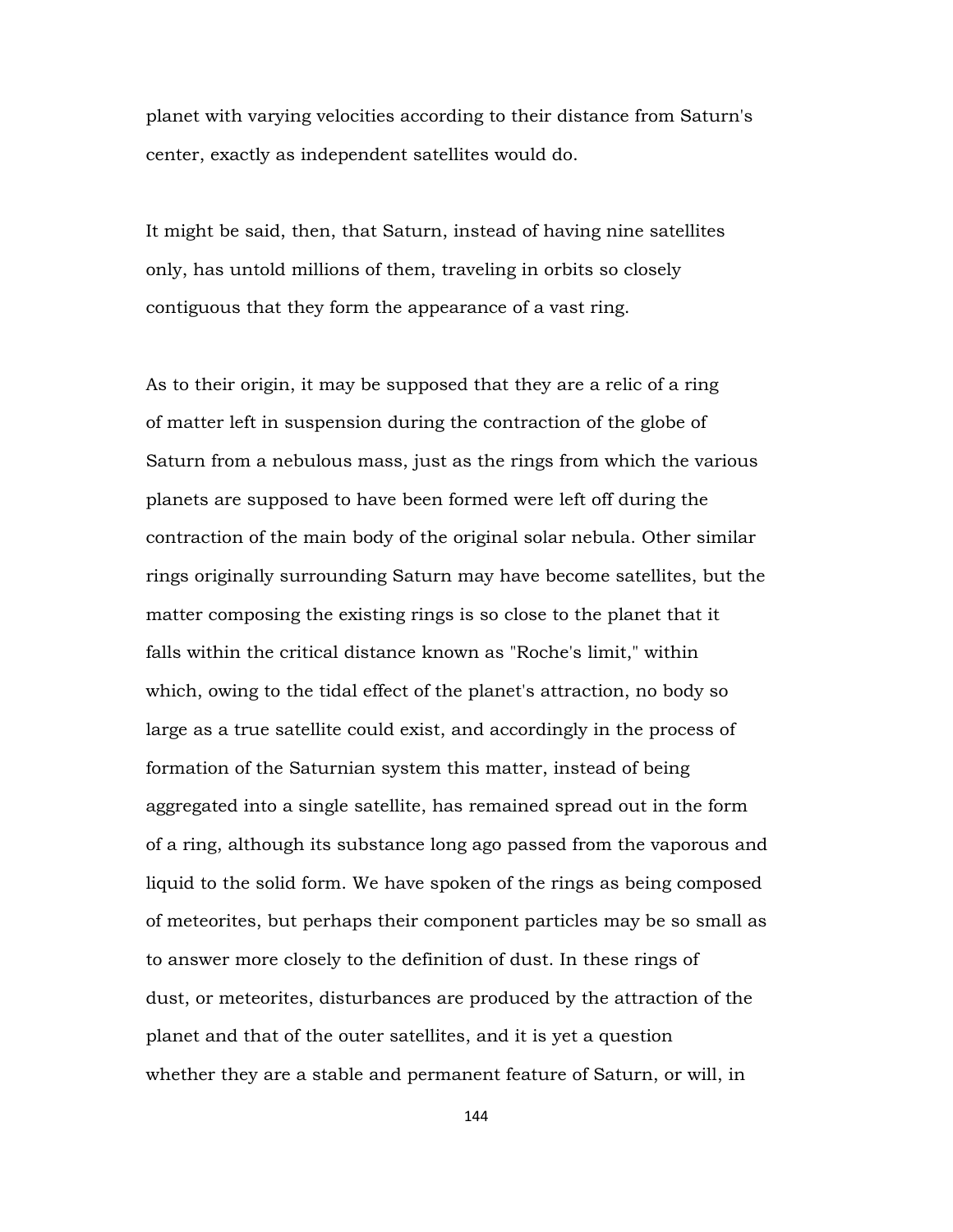the course of time, be destroyed.[12]

[Footnote 12: For further details about Saturn's rings, see The Tides, by G.H. Darwin, chap. xx.]

It has been thought that the gauze ring is variable in brightness. This would tend to show that it is composed of bodies which have been drawn in toward the planet from the principal mass of the rings, and these bodies may end their career by falling upon the planet. This process, indefinitely continued, would result in the total disappearance of the rings--Saturn would finally swallow them, as the old god from whom the planet gets its name is fabled to have swallowed his children.

Near the beginning of this chapter reference was made to the fact that Saturn's rings have been regarded as habitable bodies. That, of course, was before the discovery that they were not solid. Knowing what we now know about them, even Dr. Thomas Dick, the great Scotch popularizer of astronomy in the first half of the nineteenth century, would have been compelled to abandon his theory that Saturn's rings were crowded with inhabitants. At the rate of 280 to the square mile he reckoned that they could easily contain 8,078,102,266,080 people.

He even seems to have regarded their edges--in his time their actual thinness was already well known--as useful ground for the support of living creatures, for he carefully calculated the aggregate area of these edges and found that it considerably exceeded the area of the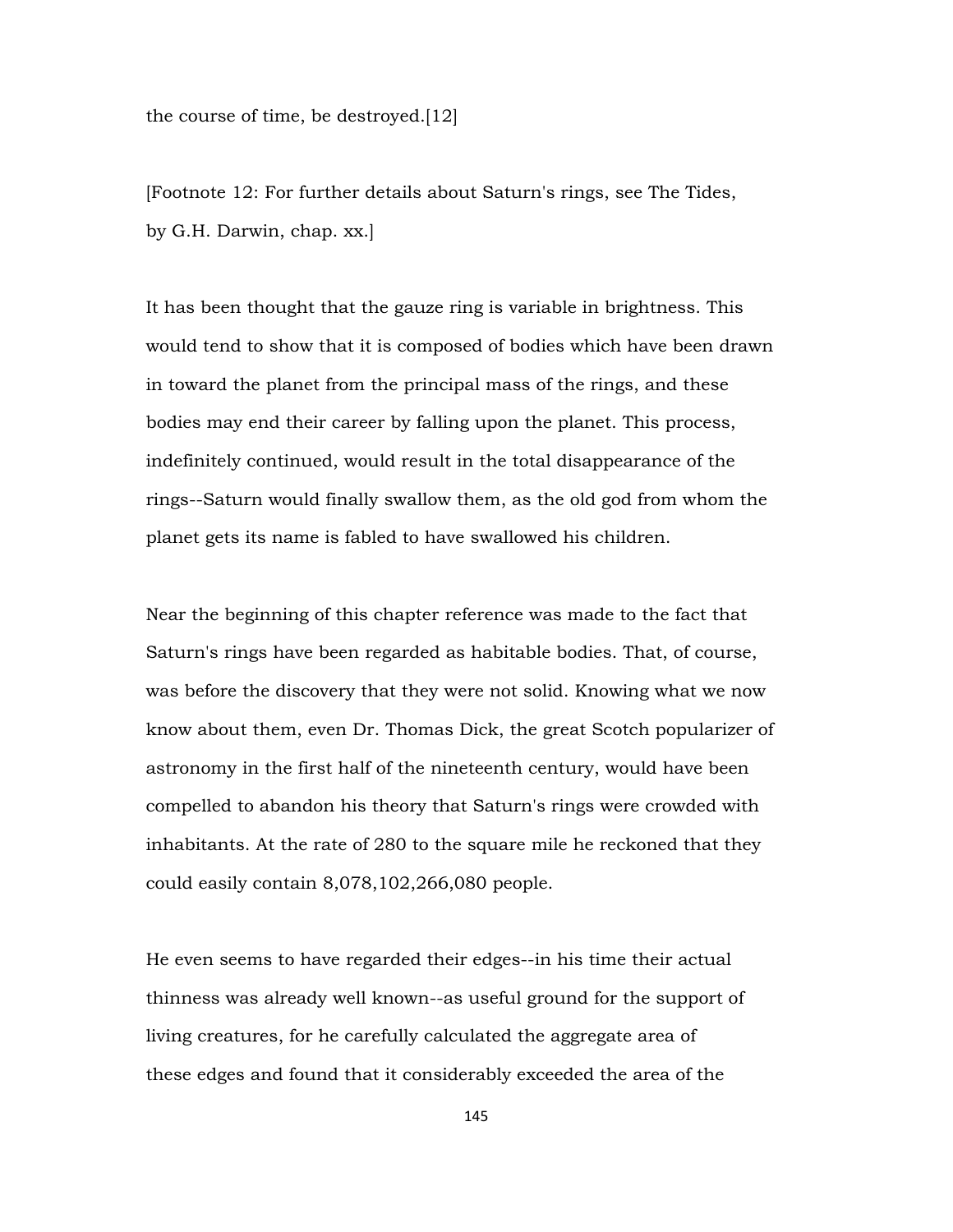entire surface of the earth. Indeed, Dr. Dick found room for more inhabitants on Saturn's rings than on Saturn itself, for, excluding the gauze ring, undiscovered in his day, the two surfaces of the rings are greater in area than the surface of the globe of the planet. He did not attack the problem of the weight of bodies on worlds in the form of broad, flat, thin, surfaces like Saturn's rings, or indulge in any reflections on the interrelations of the inhabitants of the opposite sides, although he described the wonderful appearance of Saturn and other celestial objects as viewed from the rings.

But all these speculations fall to the ground in face of the simple fact that if we could reach Saturn's rings we should find nothing to stand upon, except a cloud of swiftly flying dust or a swarm of meteors, swayed by contending attractions. And, indeed, it is likely that upon arriving in the immediate neighborhood of the rings they would virtually disappear! Seen close at hand their component particles might be so widely separated that all appearance of connection between them would vanish, and it has been estimated that from Saturn's surface the rings, instead of presenting a gorgeous arch spanning the heavens, may be visible only as a faintly gleaming band, like the Milky Way or the zodiacal light. In this respect the mystic Swedenborg appears to have had a clearer conception of the true nature of Saturn's rings than did Dr. Dick, for in his book on The Earths in the Universe he says--using the word "belt" to describe the phenomenon of the rings:

"Being questioned concerning that great belt which appears from our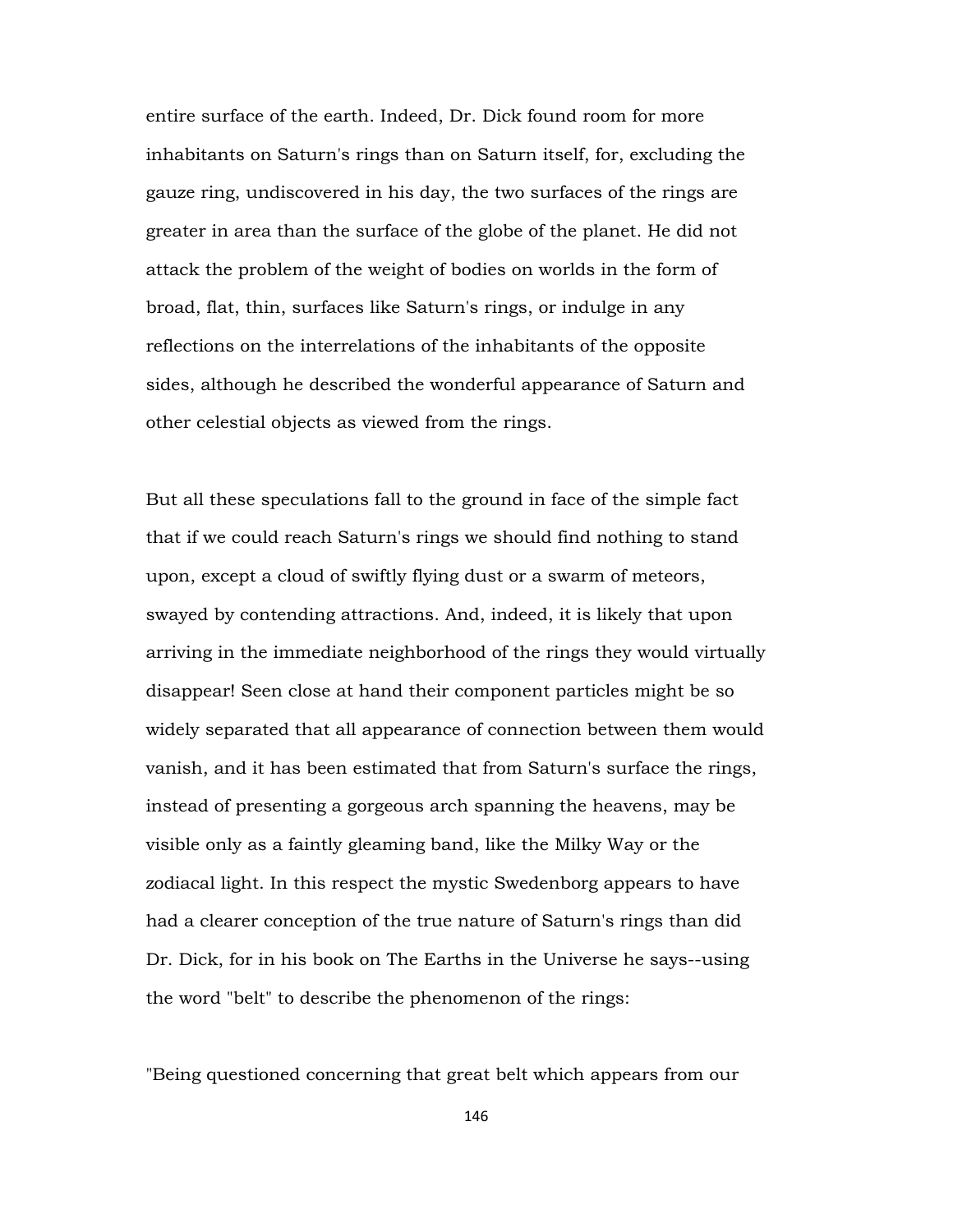earth to rise above the horizon of that planet, and to vary its situations, they [the inhabitants of Saturn] said that it does not appear to them as a belt, but only as somewhat whitish, like snow in the heaven, in various directions."

In view of such observations as that of Prof. E.E. Barnard, in 1892, showing that a satellite passing through the shadow of Saturn's rings does not entirely disappear--a fact which proves that the rings are partially transparent to the sunlight--one might be tempted to ask whether Saturn itself, considering its astonishing lack of density, is not composed, at least in its outer parts, of separate particles of matter revolving independently about their center of attraction, and presenting the appearance of a smooth, uniform shell reflecting the light of the sun. In other words, may not Saturn be, exteriorly, a globe of dust instead of a globe of vapor? Certainly the rings, incoherent and translucent though they be, reflect the sunlight to our eyes, at least from the brighter part of their surface, with a brilliance comparable with that of the globe of the planet itself.

As bearing on the question of the interior condition of Saturn and Jupiter, it should, perhaps, be said that mathematical considerations, based on the figures of equilibrium of rotating liquid masses, lead to the conclusion that those planets are comparatively very dense within. Professor Darwin puts the statement very strongly, as follows: "In this way it is known with certainty that the central portions of the planets Jupiter and Saturn are much denser, compared to their superficial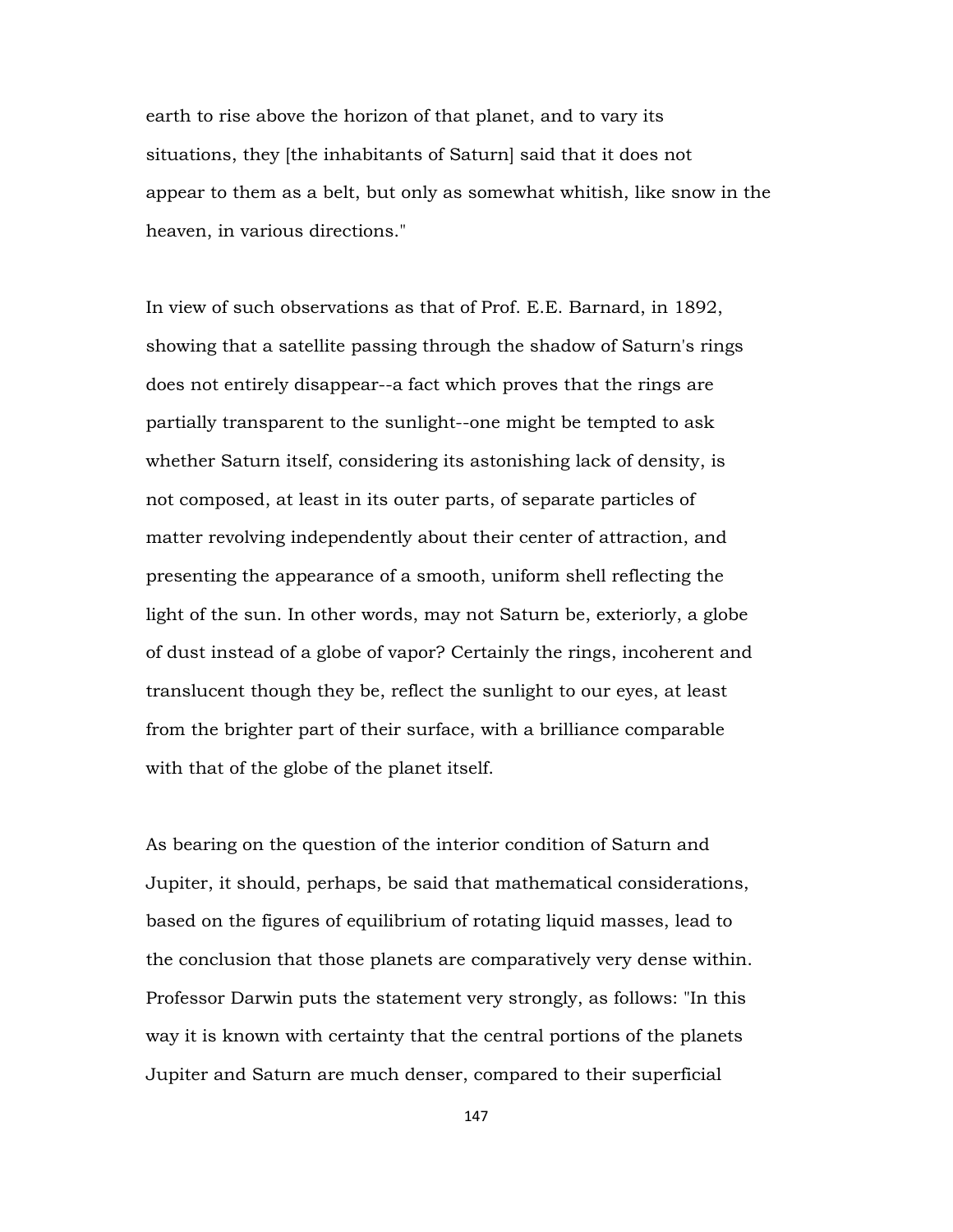portions, than is the case with the earth."[13]

[Footnote 13: The Tides, by G.H. Darwin, p. 333.]

The globe and rings of Saturn witness an imposing spectacle of gigantic moving shadows. The great ball stretches its vast shade across the full width of the rings at times, and the rings, as we have seen, throw their shadow in a belt, whose position slowly changes, across the ball, sweeping from the equator, now toward one pole and now toward the other. The sun shines alternately on each side of the rings for a space of nearly fifteen years--a day fifteen years long! And then, when that face of the ring is turned away from the sun, there ensues a night of fifteen years' duration also.

Whatever appearance the rings may present from the equator and the middle latitudes on Saturn, from the polar regions they would be totally invisible. As one passed toward the north, or the south, pole he would see the upper part of the arch of the rings gradually sink toward the horizon until at length, somewhere in the neighborhood of the polar circle, it would finally disappear, hidden by the round shoulder of the great globe.

## URANUS, NEPTUNE, AND THE SUSPECTED ULTRANEPTUNIAN PLANET

What has been said of Jupiter and Saturn applies also to the remaining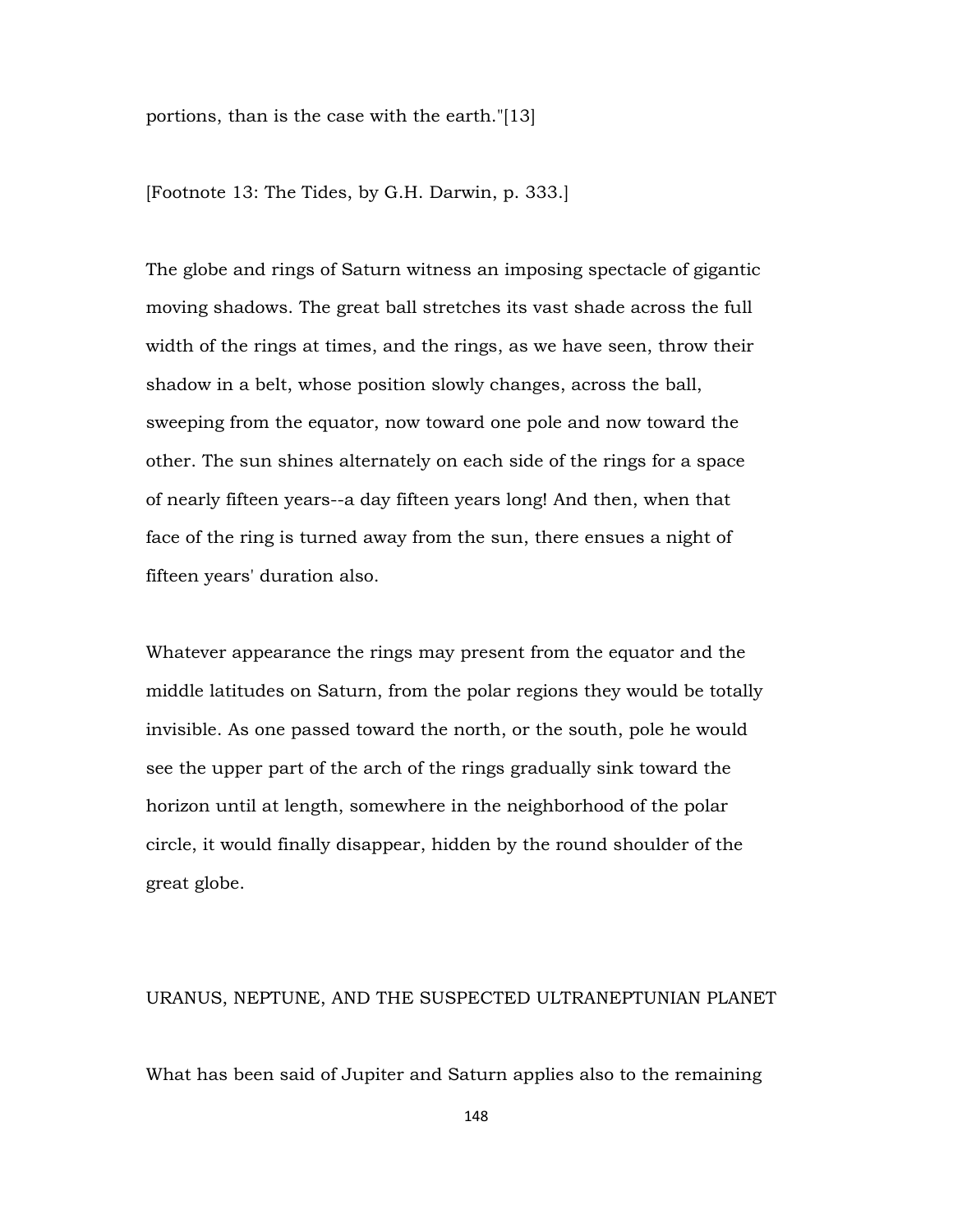members of the Jovian group of planets, Uranus and Neptune, viz., that their density is so small that it seems probable that they can not, at the present time, be in a habitable planetary condition. All four of these outer, larger planets have, in comparatively recent times, been solar orbs, small companions of the sun. The density of Uranus is about one fifth greater than that of water, and slightly greater than that of Neptune. Uranus is 32,000 miles in diameter, and Neptune 35,000 miles. Curiously enough, the force of gravity upon each of these two large planets is a little less than upon the earth. This arises from the fact that in reckoning gravity on the surface of a planet not only the mass of the planet, but its diameter or radius, must be considered. Gravity varies directly as the mass, but inversely as the square of the radius, and for this reason a large planet of small density may exercise a less force of gravity at its surface than does a small planet of great density.

The mean distance of Uranus from the sun is about 1,780,000,000 miles, and its period of revolution is eighty-four years; Neptune's mean distance is about 2,800,000,000 miles, and its period of revolution is about 164 years.

Uranus has four satellites, and Neptune one. The remarkable thing about these satellites is that they revolve backward, or contrary to the direction in which all the other satellites belonging to the solar system revolve, and in which all the other planets rotate on their axis. In the case of Uranus, the plane in which the satellites revolve is not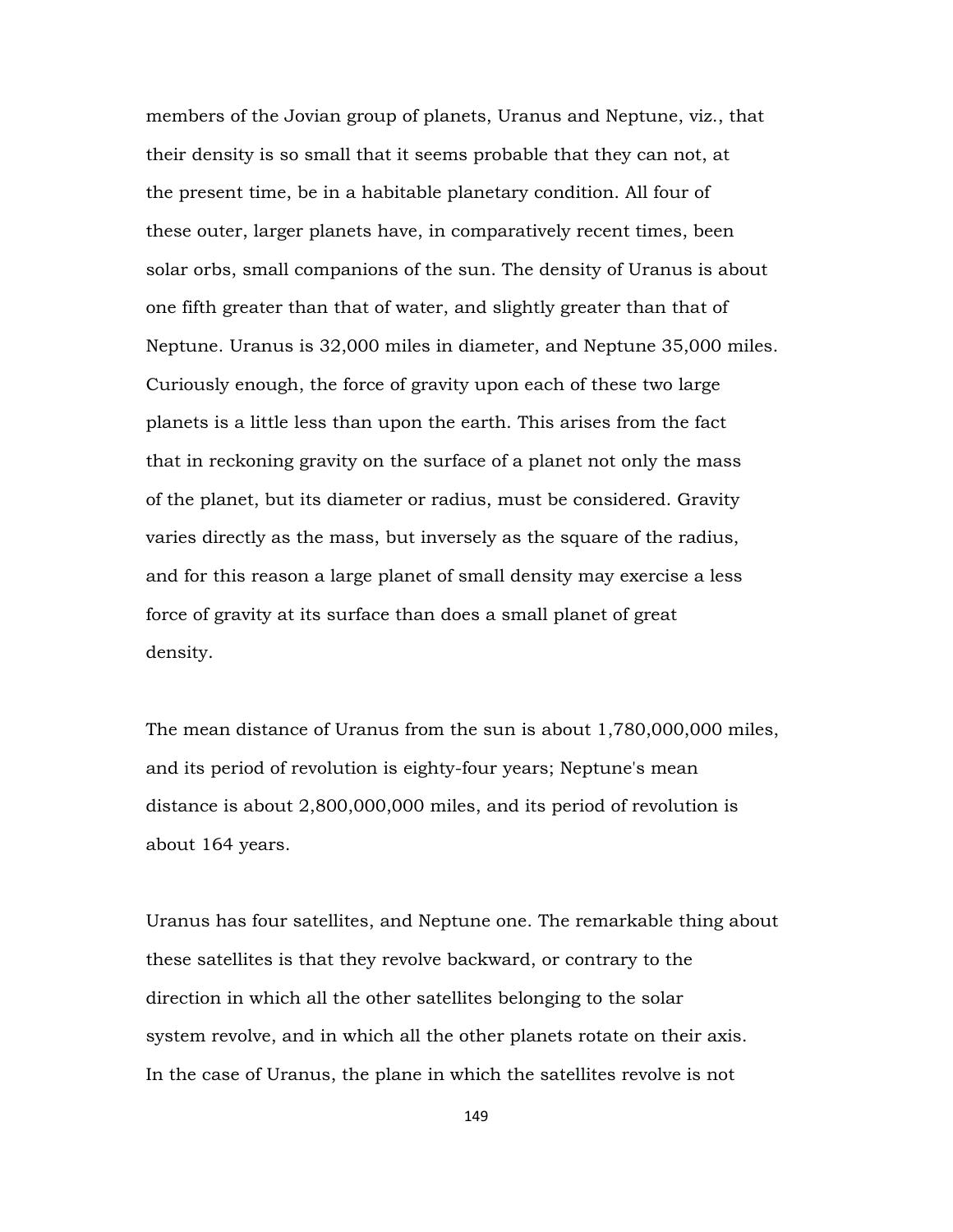far from a position at right angles to the plane of the ecliptic; but in the case of Neptune, the plane of revolution of the satellites is tipped much farther backward. Since in every other case the satellites of a planet are situated nearly in the plane of the planet's equator, it may be assumed that the same rule holds with Uranus and Neptune; and, that being so, we must conclude that those planets rotate backward on their axes. This has an important bearing on the nebular hypothesis of the origin of the solar system, and at one time was thought to furnish a convincing argument against that hypothesis; but it has been shown that by a modification of Laplace's theory the peculiar behavior of Uranus and Neptune can be reconciled with it.

Very little is known of the surfaces of Uranus and Neptune. Indications of the existence of belts resembling those of Jupiter have been found in the case of both planets. There are similar belts on Saturn, and as they seem to be characteristic of large, rapidly rotating bodies of small density, it was to be expected that they would be found on Uranus and Neptune.

The very interesting opinion is entertained by some astronomers that there is at least one other great planet beyond Neptune. The orbits of certain comets are relied upon as furnishing evidence of the existence of such a body. Prof. George Forbes has estimated that this, as yet undiscovered, planet may be even greater than Jupiter in mass, and may be situated at a distance from the sun one hundred times as great as the earth's, where it revolves in an orbit a single circuit of which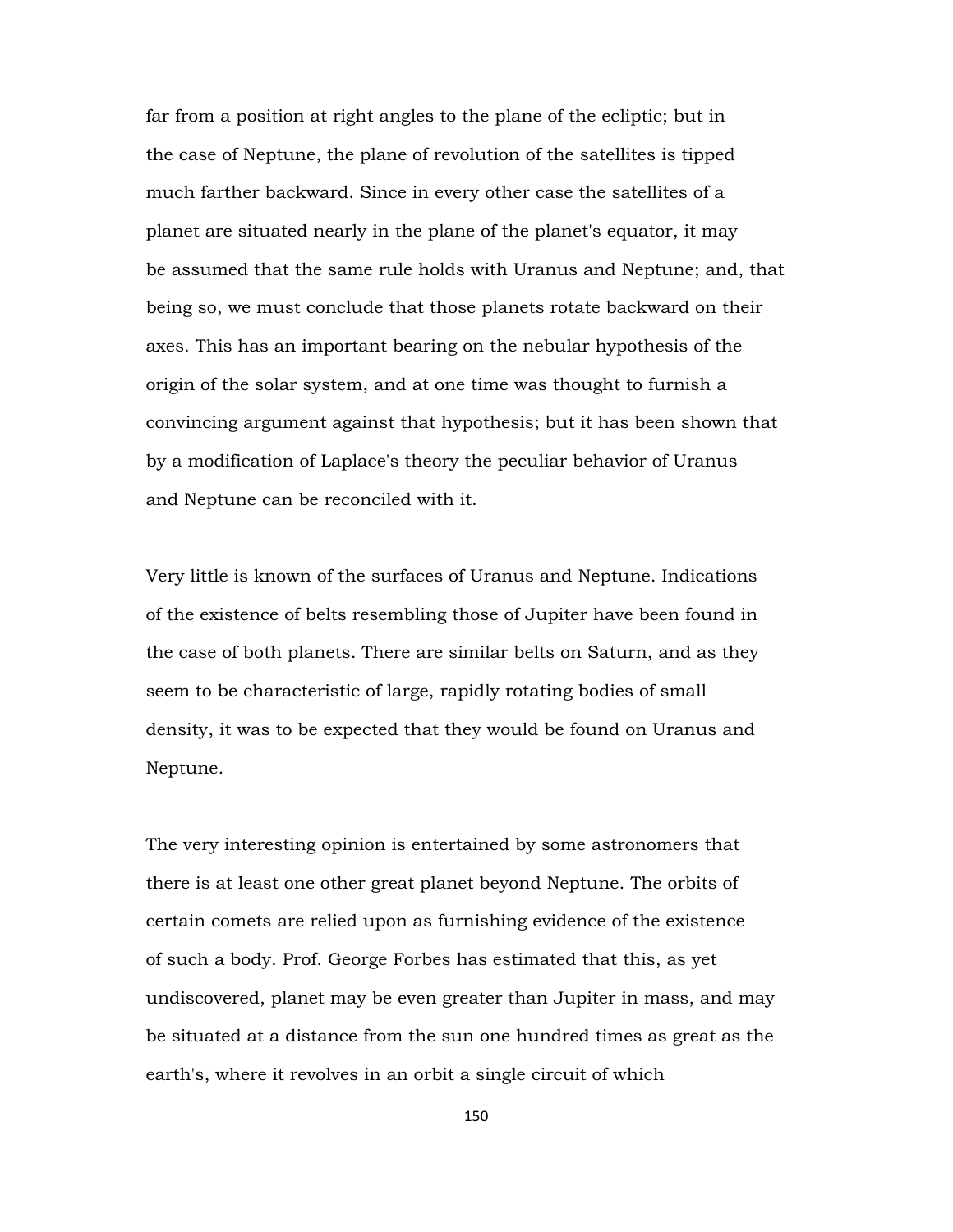requires a thousand years.

Whether this planet, with a year a thousand of our years in length, will ever be seen with a telescope, or whether its existence will ever, in some other manner, be fully demonstrated, can not yet be told. It will be remembered that Neptune was discovered by means of computations based upon its disturbing attraction on Uranus before it had ever been recognized with the telescope. But when the astronomers in the observatories were told by their mathematical brethren where to look they found the planet within half an hour after the search began. So it is possible the suspected great planet beyond Neptune may be within the range of telescopic vision, but may not be detected until elaborate calculations have deduced its place in the heavens. As a populous city is said to furnish the best hiding-place for a man who would escape the attention of his fellow beings, so the star-sprinkled sky is able to conceal among its multitudes worlds both great and small until the most painstaking detective methods bring them to recognition.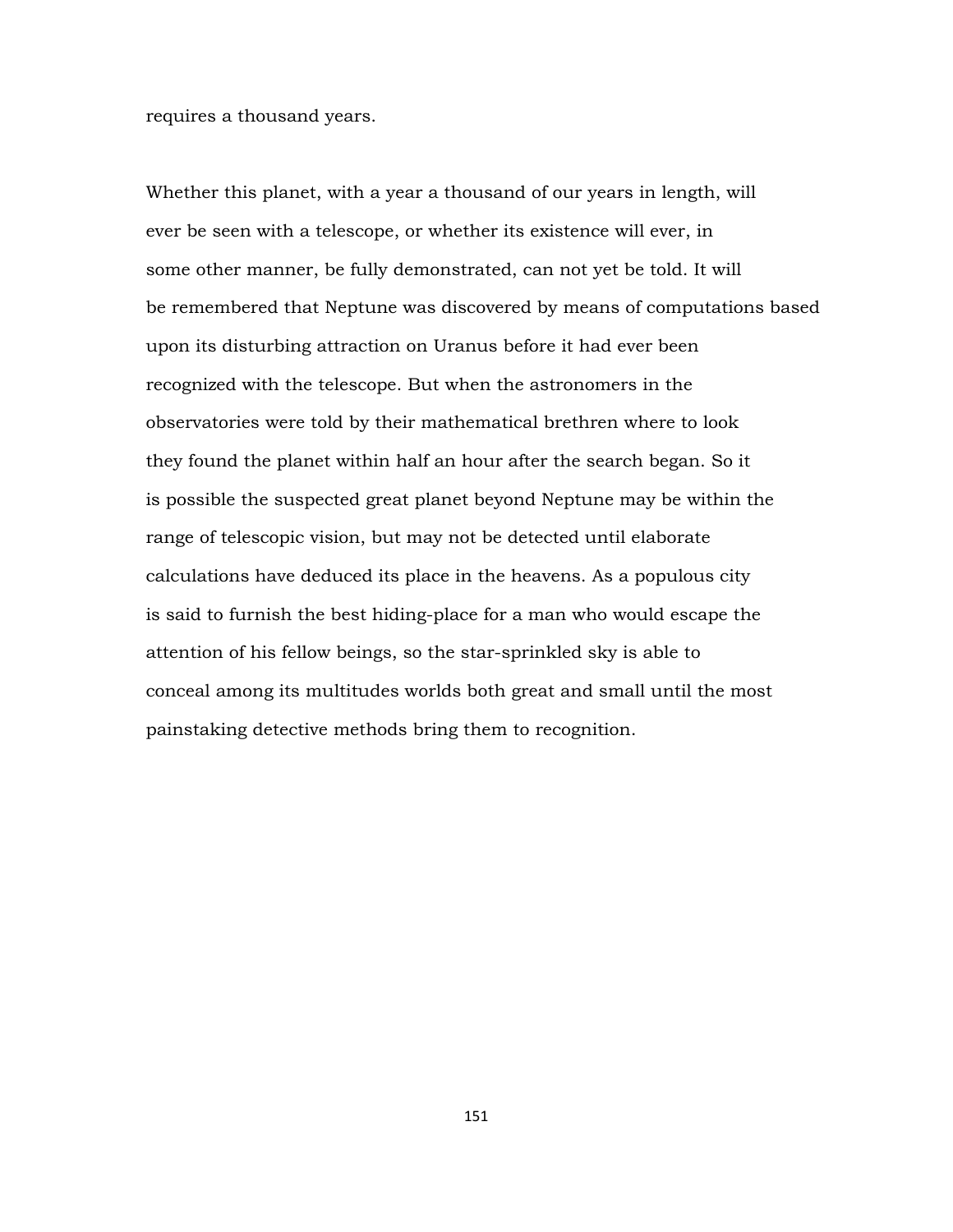## CHAPTER VIII

## THE MOON, CHILD OF THE EARTH AND THE SUN

Very naturally the moon has always been a great favorite with those who, either in a scientific or in a literary spirit, have speculated about the plurality of inhabited worlds. The reasons for the preference accorded to the moon in this regard are evident. Unless a comet should brush us--as a comet is suspected of having done already--no celestial body, of any pretensions to size, can ever approach as near to the earth as the moon is, at least while the solar system continues to obey the organic laws that now control it. It is only a step from the earth to the moon. What are 240,000 miles in comparison with the distances of the stars, or even with the distances of the planets? Jupiter, driving between the earth and the moon, would occupy more than one third of the intervening space with the chariot of his mighty globe; Saturn, with broad wings outspread, would span more than two thirds of the distance; and the sun, so far from being able to get through at all, would overlap the way more than 300,000 miles on each side.

In consequence, of course, of its nearness, the moon is the only member of the planetary system whose principal features are visible to the naked eye. In truth, the naked eye perceives the larger configurations of the lunar surface more clearly than the most powerful telescope shows the details on the disk of Mars. Long before the time of Galileo and the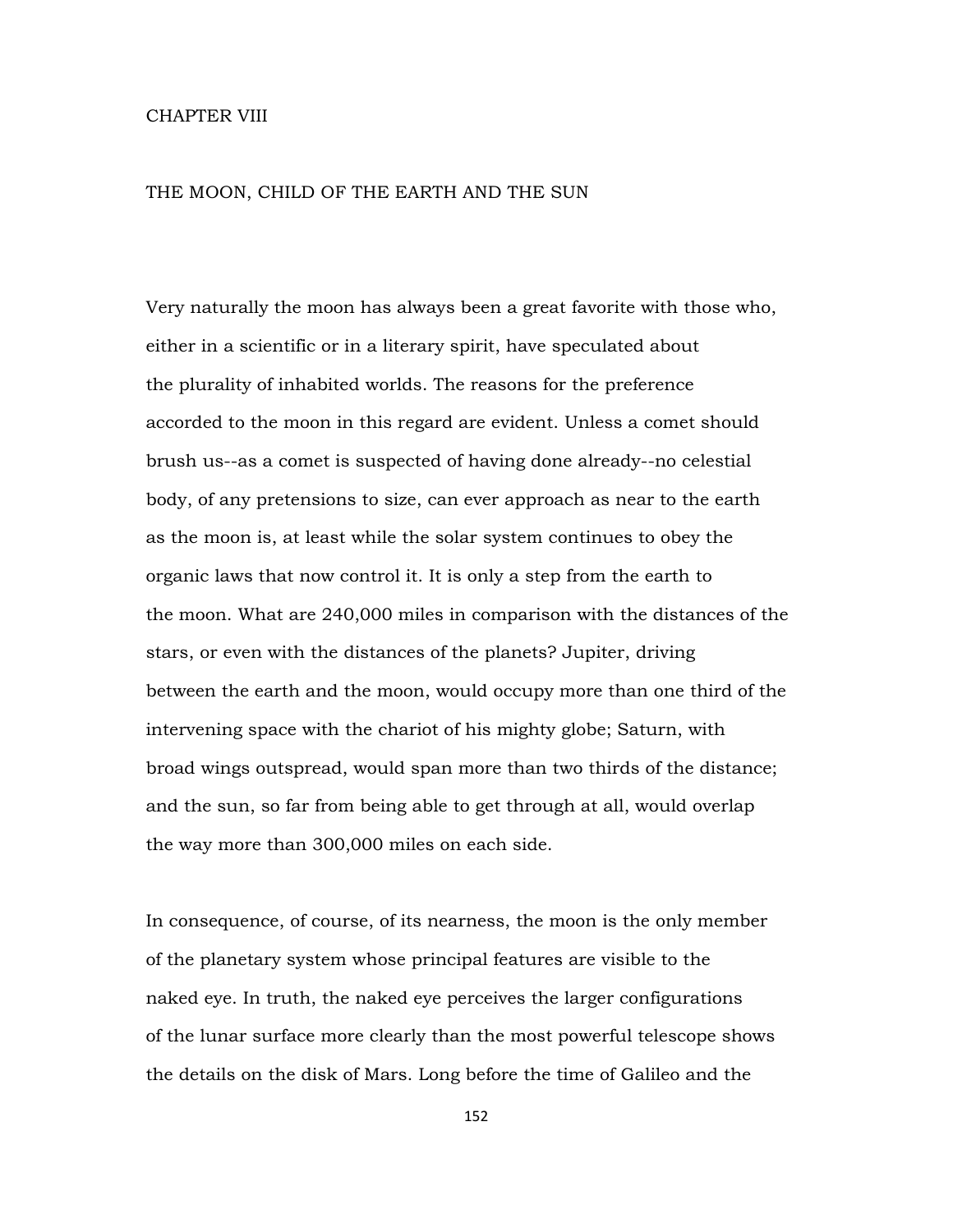invention of the telescope, men had noticed that the face of the moon bears a resemblance to the appearance that the earth would present if viewed from afar off. In remote antiquity there were philosophers who thought that the moon was an inhabited world, and very early the romancers took up the theme. Lucian, the Voltaire of the second century of our era, mercilessly scourged the pretenders of the earth from an imaginary point of vantage on the moon, which enabled him to peer down into their secrets. Lucian's description of the appearance of the earth from the moon shows how clearly defined in his day had become the conception of our globe as only an atom in space.

"Especially did it occur to me to laugh at the men who were quarreling about the boundaries of their land, and at those who were proud because they cultivated the Sikyonian plain, or owned that part of Marathon around Oenoe, or held possession of a thousand acres at Acharnæ. Of the whole of Greece, as it then appeared to me from above, being about the size of four fingers, I think Attica was in proportion a mere speck. So that I wondered on what condition it was left to these rich men to be proud."[14]

[Footnote 14: Ikaromenippus; or, Above the Clouds. Prof. D.C. Brown's translation.]

Such scenes as Lucian beheld, in imagination, upon the earth while looking from the moon, many would fain behold, with telescopic aid, upon the moon while looking from the earth. Galileo believed that the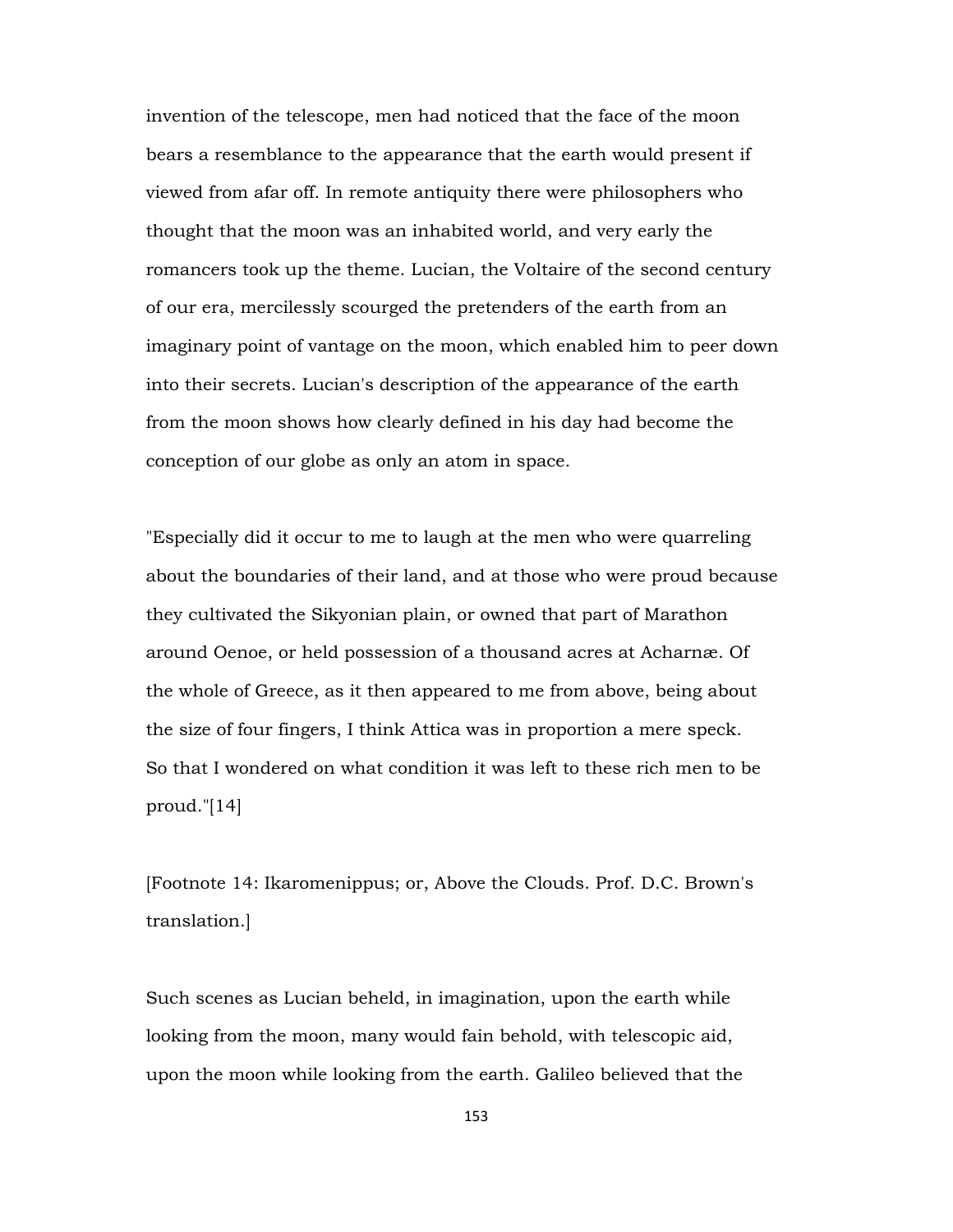details of the lunar surface revealed by his telescope closely resembled in their nature the features of the earth's surface, and for a long time, as the telescope continued to be improved, observers were impressed with the belief that the moon possessed not only mountains and plains, but seas and oceans also.

It was the discovery that the moon has no perceptible atmosphere that first seriously undermined the theory of its habitability. Yet, as was remarked in the introductory chapter, there has of late been some change of view concerning a lunar atmosphere; but the change has been not so much in the ascertained facts as in the way of looking at those facts.

But before we discuss this matter, it will be well to state what is known beyond peradventure about the moon.

Its mean distance from the earth is usually called, for the sake of a round number, 240,000 miles, but more accurately stated it is 238,840 miles. This is variable to the extent of more than 31,000 miles, on account of the eccentricity of its orbit, and the eccentricity itself is variable, in consequence of the perturbing attractions of the earth and the sun, so that the distance of the moon from the earth is continually changing. It may be as far away as 253,000 miles and as near as 221,600 miles.

Although the orbit of the moon is generally represented, for convenience, as an ellipse about the earth, it is, in reality, a varying

154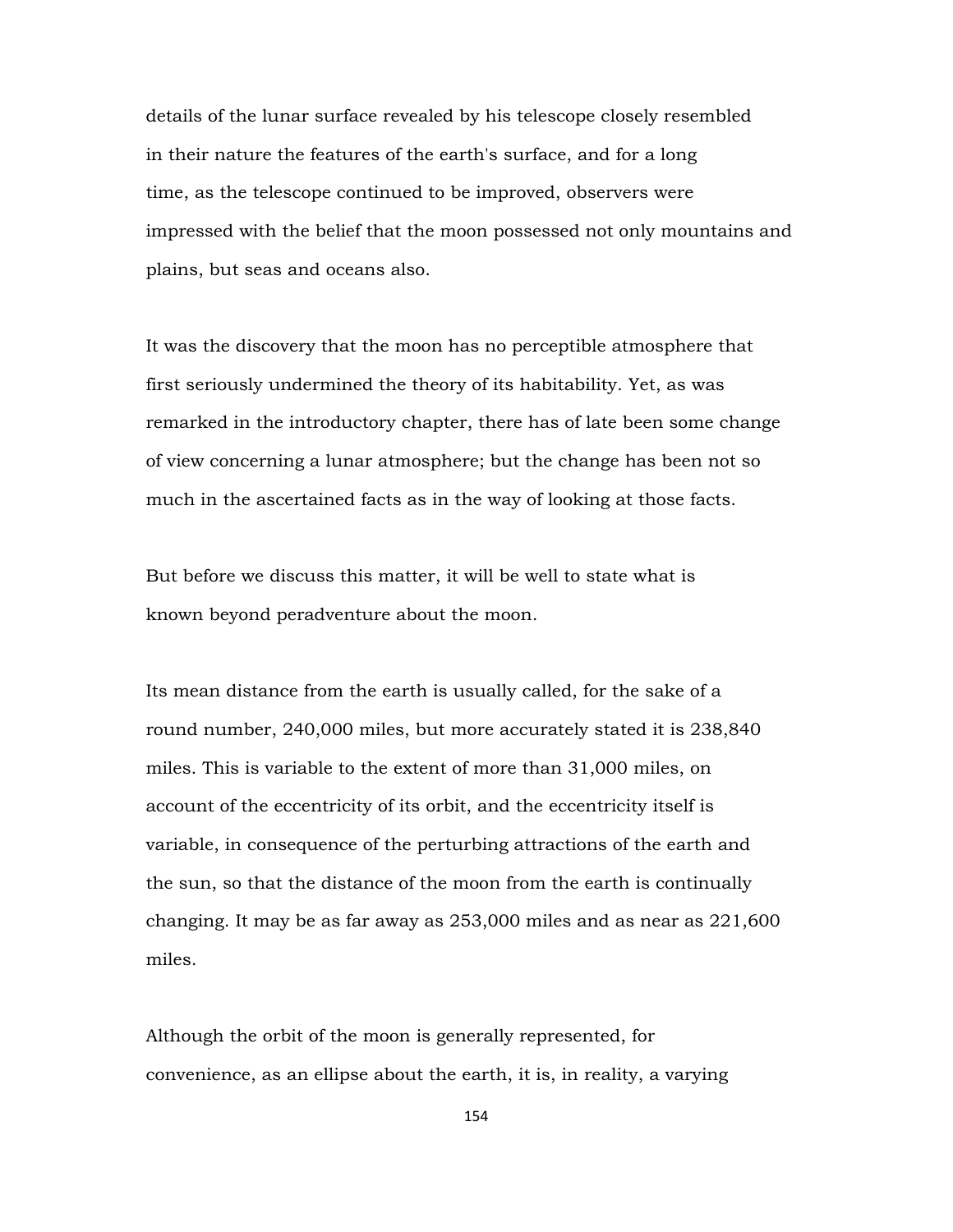curve, having the sun for its real focus, and always concave toward the latter. This is a fact that can be more readily explained with the aid of a diagram.

In the accompanying cut, when the earth is at A the moon is between it and the sun, in the phase called new moon. At this point the earth's orbit about the sun is more curved than the moon's, and the earth is moving relatively faster than the moon, so that when it arrives at B it is ahead of the moon, and we see the latter to the right of the earth, in the phase called first quarter. The earth being at this time ahead of the moon, the effect of its attraction, combined with that of the sun, tends to hasten the moon onward in its orbit about the sun, and the moon begins to travel more swiftly, until it overtakes the earth at C, and appears on the side opposite the sun, in the phase called full moon. At this point the moon's orbit about the sun has a shorter radius of curvature than the earth's. In traveling from C to D the moon still moves more rapidly than the earth, and, having passed it, appears at D to the left of the earth, in the phase called third quarter. Now, the earth being behind the moon, the effect of its attraction combined with the sun's tends to retard the moon in its orbit about the sun, with the result that the moon moves again less rapidly than the earth, and the latter overtakes it, so that, upon reaching E, the two are once more in the same relative positions that they occupied at A, and it is again new moon. Thus it will be seen that, although the real orbit of the moon has the sun for its center of revolution, nevertheless, in consequence of the attraction of the earth, combined in varying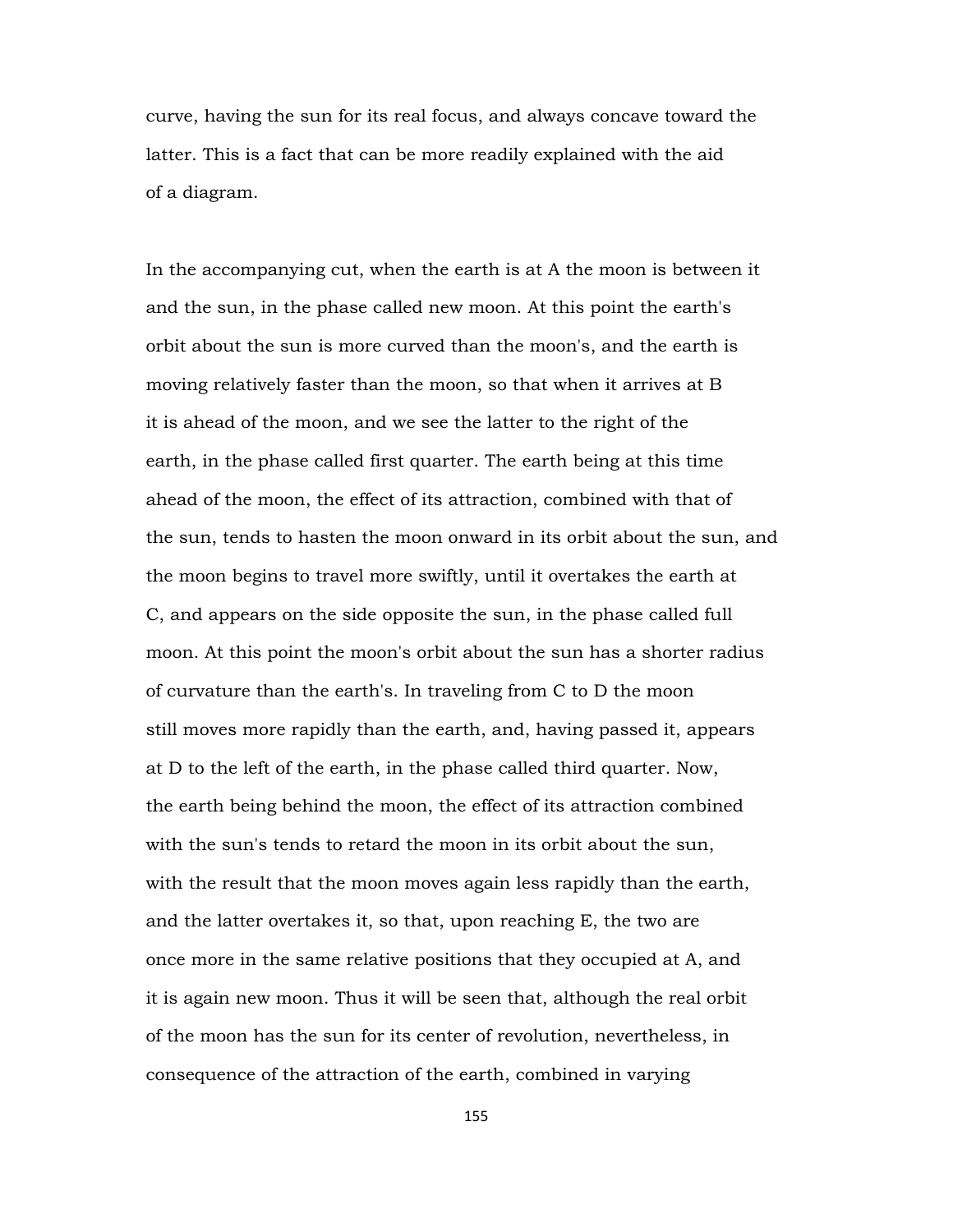directions with that of the sun, the moon, once every month, makes a complete circuit of our globe.

The above explanation should not be taken for a mathematical demonstration of the moon's motion, but simply for a graphical illustration of how the moon appears to revolve about the earth while really obeying the sun's attraction as completely as the earth does.

There is no other planet that has a moon relatively as large as ours. The moon's diameter is 2,163 miles. Its volume, compared with the earth's, is in the ratio of 1 to 49, and its density is about six tenths of the earth's. This makes its mass to that of our globe about as 1 to 81. In other words, it would take eighty-one moons to counterbalance the earth. Before speaking of the force of gravity on the moon we will examine the character of the lunar surface.

To the naked eye the moon's face appears variegated with dusky patches, while a few points of superior brilliance shine amid the brighter portions, especially in the southern and eastern quarters, where immense craters like Tycho and Copernicus are visible to a keen eye, gleaming like polished buttons. With a telescope, even of moderate power, the surface of the moon presents a scene of astonishing complexity, in which strangeness, beauty, and grandeur are all combined. The half of the moon turned earthward contains an area of 7,300,000 square miles, a little greater than the area of South America and a little less than that of North America. Of these 7,300,000 square miles, about 2,900,000 square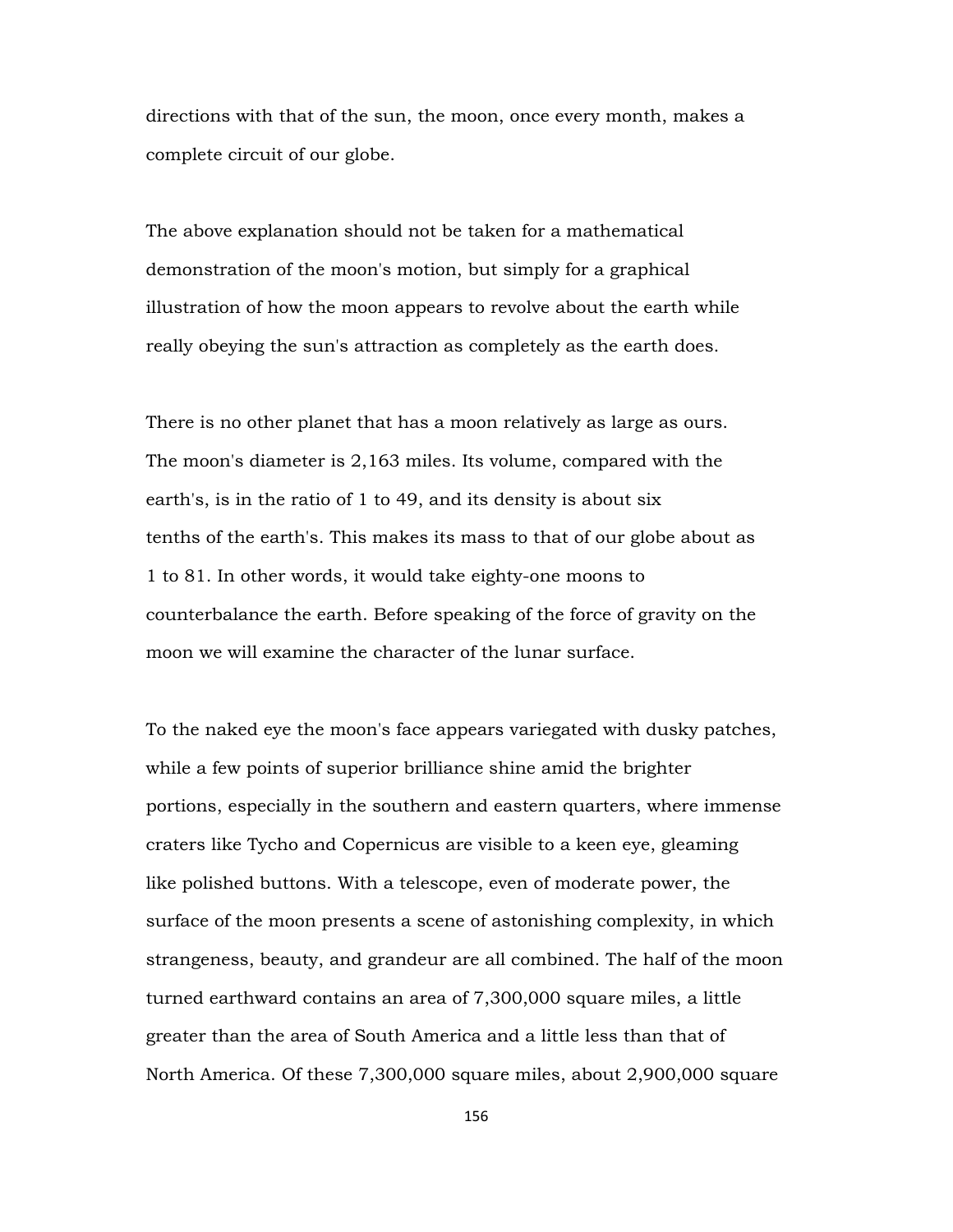miles are occupied by the gray, or dusky, expanses, called in lunar geography, or selenography, maria--i.e., "seas." Whatever they may once have been, they are not now seas, but dry plains, bordered in many places by precipitous cliffs and mountains, varied in level by low ridges and regions of depression, intersected occasionally by immense cracks, having the width and depth of our mightiest river cañons, and sprinkled with bright points and crater pits. The remaining 4,400,000 square miles are mainly occupied by mountains of the most extraordinary character. Owing partly to roughness of the surface and partly to more brilliant reflective power, the mountainous regions of the moon appear bright in comparison with the dull-colored plains.

Some of the lunar mountains lie in long, massive chains, with towering peaks, profound gorges, narrow valleys, vast amphitheaters, and beetling precipices. Looking at them with a powerful telescope, the observer might well fancy himself to be gazing down from an immense height into the heart of the untraveled Himalayas. But these, imposing though they are, do not constitute the most wonderful feature of the mountain scenery of the moon.

Appearing sometimes on the shores of the "seas," sometimes in the midst of broad plains, sometimes along the course of mountain chains, and sometimes in magnificent rows, following for hundreds of miles the meridians of the lunar globe, are tremendous, mountain-walled, circular chasms, called craters. Frequently they have in the middle of their depressed interior floors a peak, or a cluster of peaks. Their inner and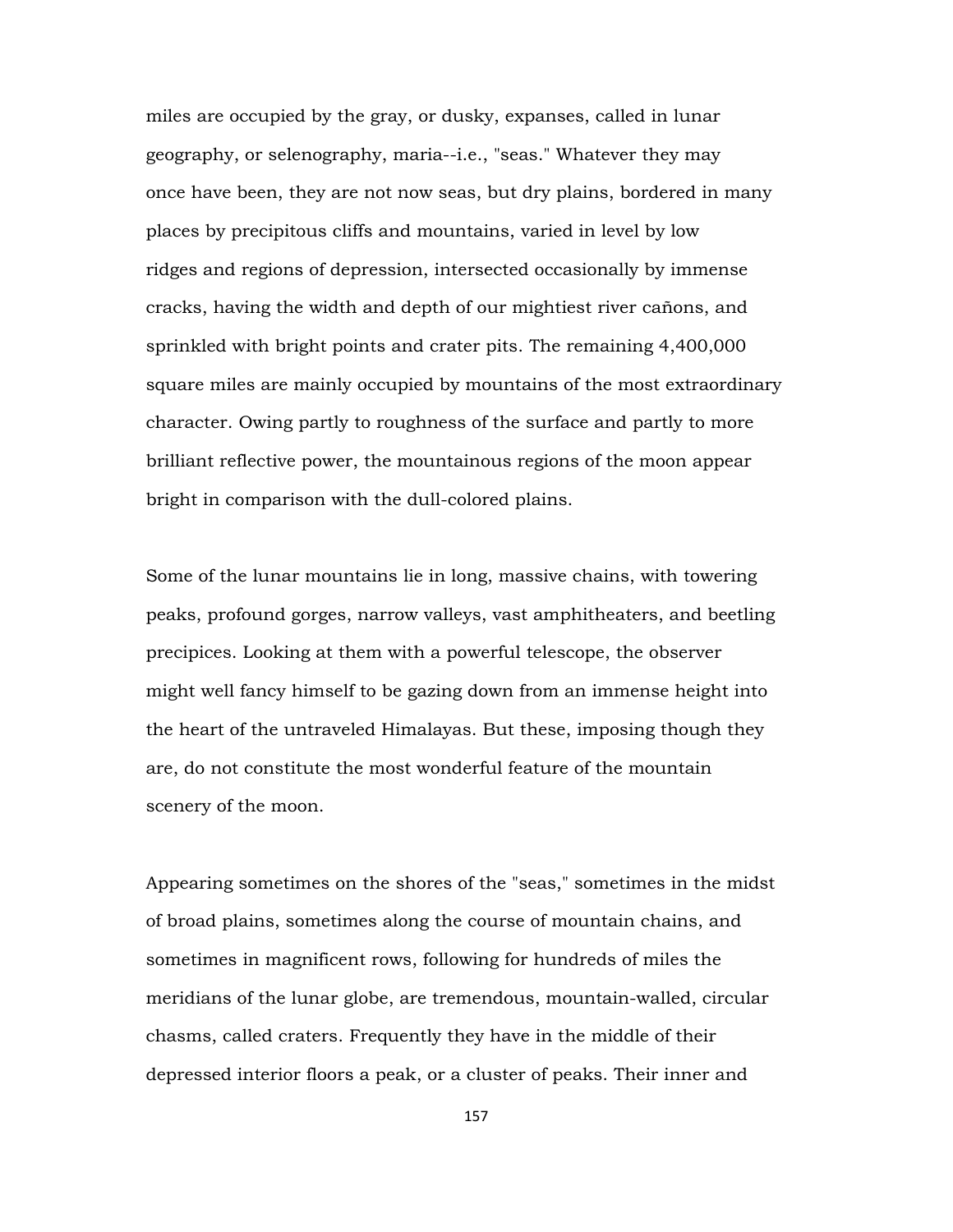outer walls are seamed with ridges, and what look like gigantic streams of frozen lava surround them. The resemblance that they bear to the craters of volcanoes is, at first sight, so striking that probably nobody would ever have thought of questioning the truth of the statement that they are such craters but for their incredible magnitude. Many of them exceed fifty miles in diameter, and some of them sink two, three, four, and more miles below the loftiest points upon their walls! There is a chasm, 140 miles long and 70 broad, named Newton, situated about 200 miles from the south pole of the moon, whose floor lies 24,000 feet below the summit of a peak that towers just above it on the east! This abyss is so profound that the shadows of its enclosing precipices never entirely quit it, and the larger part of its bottom is buried in endless night.

One can not but shudder at the thought of standing on the broken walls of Newton, and gazing down into a cavity of such stupendous depth that if Chimborazo were thrown into it, the head of the mighty Andean peak would be thousands of feet beneath the observer.

A different example of the crater mountains of the moon is the celebrated Tycho, situated in latitude about 43° south, corresponding with the latitude of southern New Zealand on the earth. Tycho is nearly circular and a little more than 54 miles across. The highest point on its wall is about 17,000 feet above the interior. In the middle of its floor is a mountain 5,000 or 6,000 feet high. Tycho is especially remarkable for the vast system of whitish streaks, or rays, which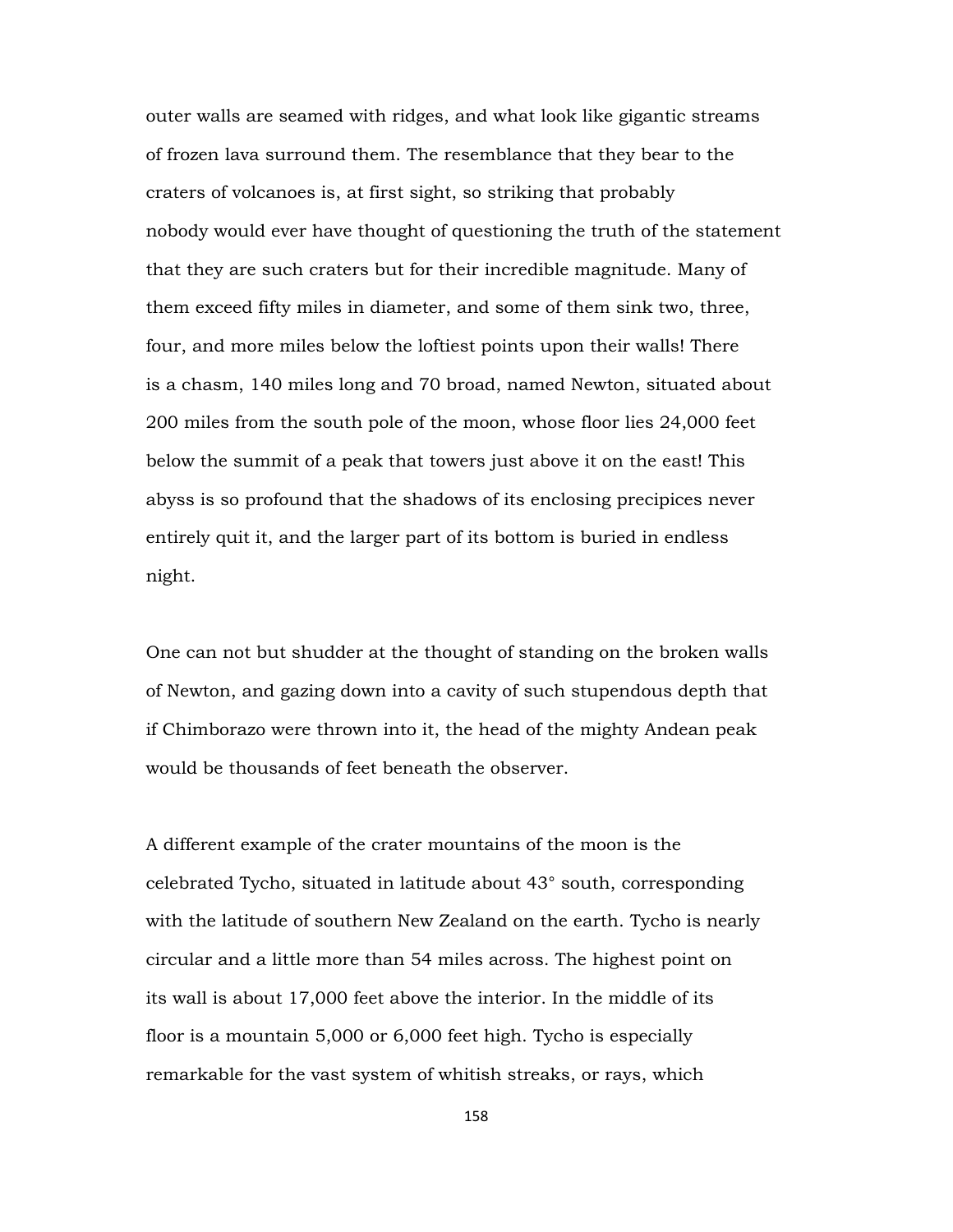starting from its outer walls, spread in all directions over the face of the moon, many of them, running, without deviation, hundreds of miles across mountains, craters, and plains. These rays are among the greatest of lunar mysteries, and we shall have more to say of them.

Copernicus, a crater mountain situated about 10° north of the equator, in the eastern hemisphere of the moon, is another wonderful object, 56 miles in diameter, a polygon appearing, when not intently studied, as a circle, 11,000 or 12,000 feet deep, and having a group of relatively low peaks in the center of its floor. Around Copernicus an extensive area of the moon's surface is whitened with something resembling the rays of Tycho, but more irregular in appearance. Copernicus lies within the edge of the great plain named the Oceanus Procellarum, or "Ocean of Storms," and farther east, in the midst of the "ocean," is a smaller crater mountain, named Kepler, which is also enveloped by a whitish area, covering the lunar surface as if it were the result of extensive outflows of light-colored lava.

In one important particular the crater mountains of the moon differ from terrestrial volcanoes. This difference is clearly described by Nasmyth and Carpenter in their book on The Moon:

"While the terrestrial crater is generally a hollow on a mountain top, with its flat bottom high above the level of the surrounding country, those upon the moon have their lowest points depressed more or less deeply below the general surface of the moon, the external height being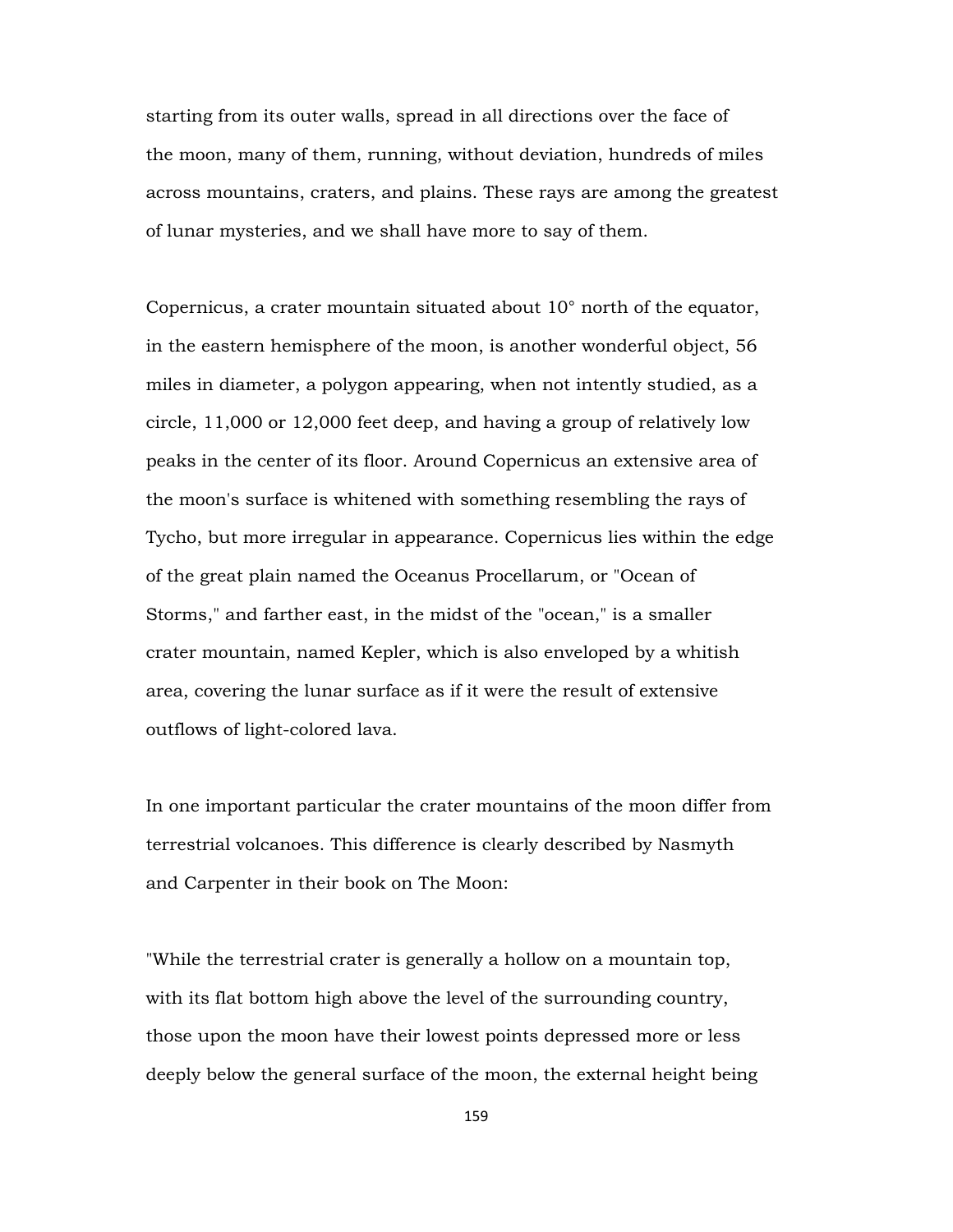frequently only a half or one third of the internal depth."

It has been suggested that these gigantic rings are only "basal wrecks" of volcanic mountains, whose conical summits have been blown away, leaving vast crateriform hollows where the mighty peaks once stood; but the better opinion seems to be that which assumes that the rings were formed by volcanic action very much as we now see them. If such a crater as Copernicus or the still larger one named Theophilus, which is situated in the western hemisphere of the moon, on the shore of the "Sea of Nectar," ever had a conical mountain rising from its rim, the height attained by the peak, if the average slope were about 30°, would have been truly stupendous--fifteen or eighteen miles!

There is a kind of ring mountains, found in many places on the moon, whose forms and surroundings do not, as the craters heretofore described do, suggest at first sight a volcanic origin. These are rather level plains of an oval or circular outline, enclosed by a wall of mountains. The finest example is, perhaps, the dark-gray Plato, situated in 50° of north latitude, near an immense mountain uplift named the Lunar Alps, and on the northern shore of the Mare Imbrium, or "Sea of Showers." Plato appears as an oval plain, very smooth and level, about 60 miles in length, and completely surrounded by mountains, quite precipitous on the inner side, and rising in their highest peaks to an elevation of 6,000 to 7,000 feet. Enclosed plains, bearing more or less resemblance to Plato--sometimes smooth within, and sometimes broken with small peaks and craters or hilly ridges--are to be found scattered over almost all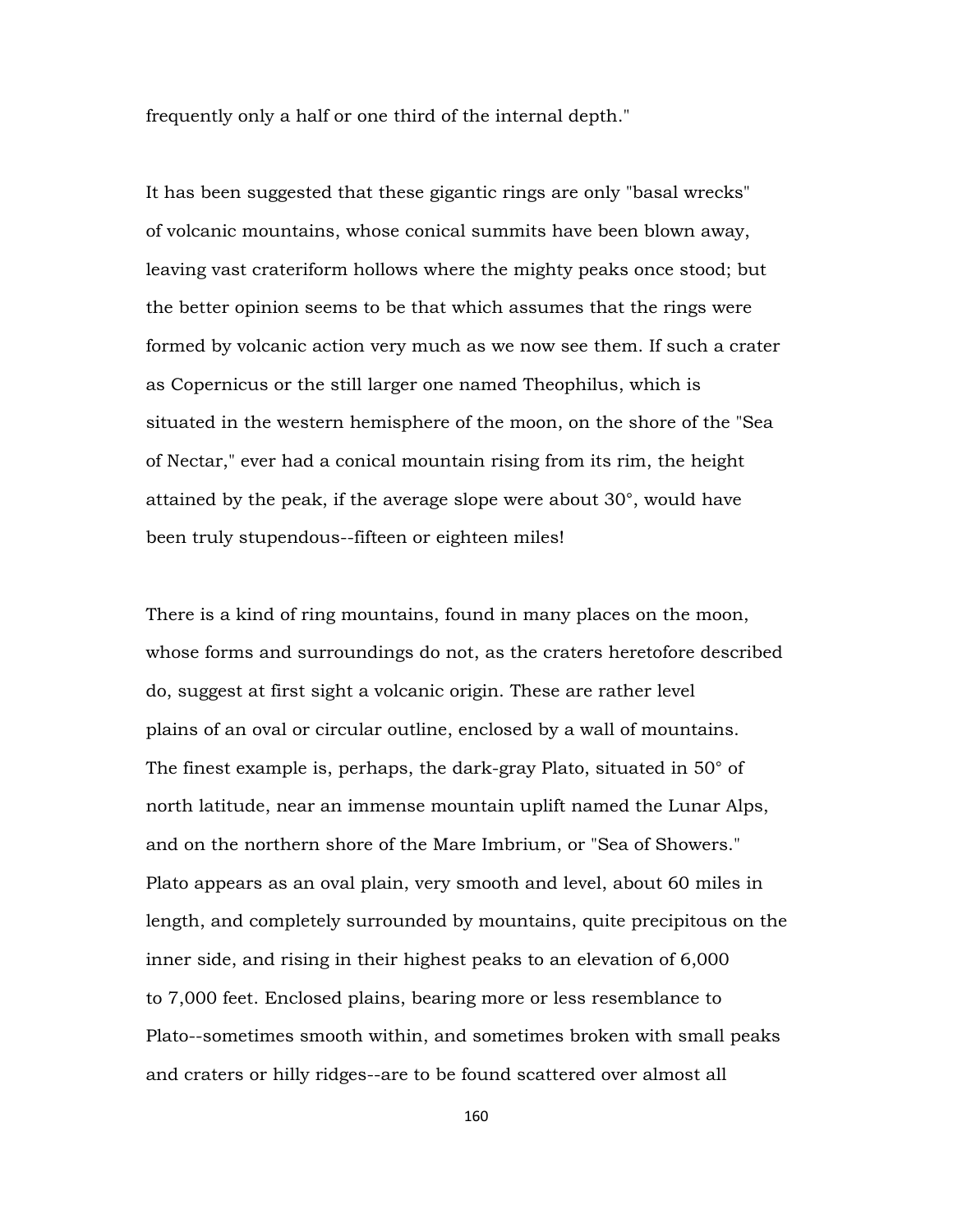parts of the moon. If our satellite was ever an inhabited world like the earth, while its surface was in its present condition, these valleys must have presented an extraordinary spectacle. It has been thought that they may once have been filled with water, forming lakes that recall the curious Crater Lake of Oregon.

It is not my intention to give a complete description of the various lunar features, and I mention but one other--the "clefts" or "rills," which are to be seen running across the surface like cracks. One of the most remarkable of these is found in the Oceanus Procellarum, near the crater-mountain Aristarchus, which is famed for the intense brilliance of its central peak, whose reflective power is so great that it was once supposed to be aflame with volcanic fire. The cleft, or crack, in question is very erratic in its course, and many miles in length, and it terminates in a ringed plain named Herodotus not far east of Aristarchus, breaking through the wall of the plain and entering the interior. Many other similar chasms or cañons exist on the moon, some crossing plains, some cleaving mountain walls, and some forming a network of intersecting clefts. Mr. Thomas Gwyn Elger has this to say on the subject of the lunar clefts:

"If, as seems most probable, these gigantic cracks are due to contractions of the moon's surface, it is not impossible, in spite of the assertions of the text-books to the effect that our satellite is now a 'changeless world,' that emanations may proceed from these fissures, even if, under the monthly alternations of extreme temperatures, surface

161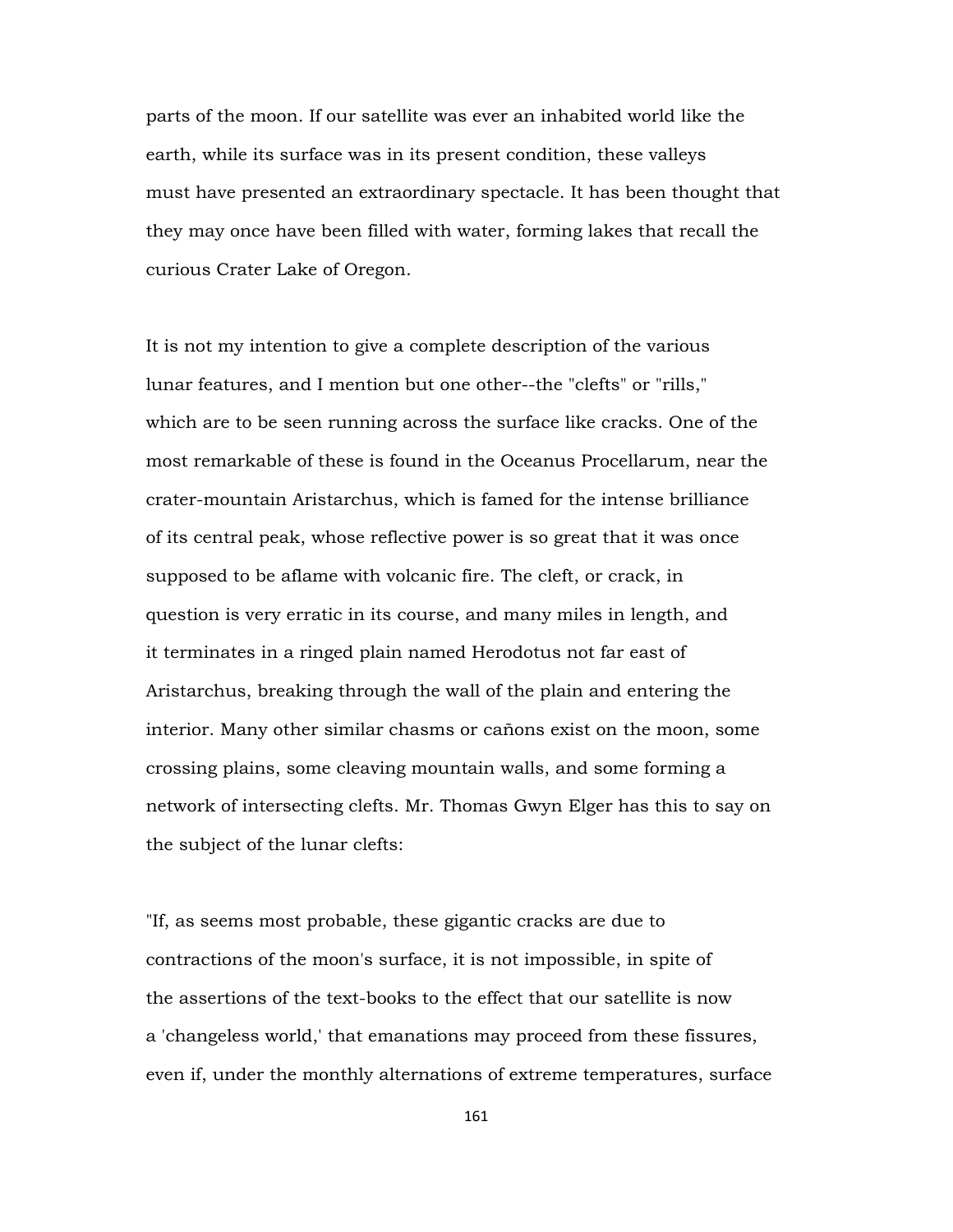changes do not now occasionally take place from this cause also. Should this be so, the appearance of new rills and the extension and modification of those already existing may reasonably be looked for."

Mr. Elger then proceeds to describe his discovery in 1883, in the ring-plain Mersenius, of a cleft never noticed before, and which seems to have been of recent formation.[15]

[Footnote 15: The Moon, a Full Description and Map of its Principal Features, by Thomas Gwyn Elger, 1895.

Those who desire to read detailed descriptions of lunar scenery may consult, in addition to Mr. Elger's book, the following: The Moon, considered as a Planet, a World, and a Satellite, by James Nasmyth and James Carpenter, 1874; The Moon, and the Condition and Configurations of its Surface, by Edmund Neison, 1876. See also Annals of Harvard College Observatory, vol. xxxii, part ii, 1900, for observations made by Prof. William H. Pickering at the Arequipa Observatory.]

We now return to the question of the force of lunar gravity. This we find to be only one sixth as great as gravity on the surface of the earth. It is by far the smallest force of gravity that we have found anywhere except on the asteroids. Employing the same method of comparison that was made in the case of Mars, we compute that a man on the moon could attain a height of thirty-six feet without being relatively more unwieldy than a six-foot descendant of Adam is on the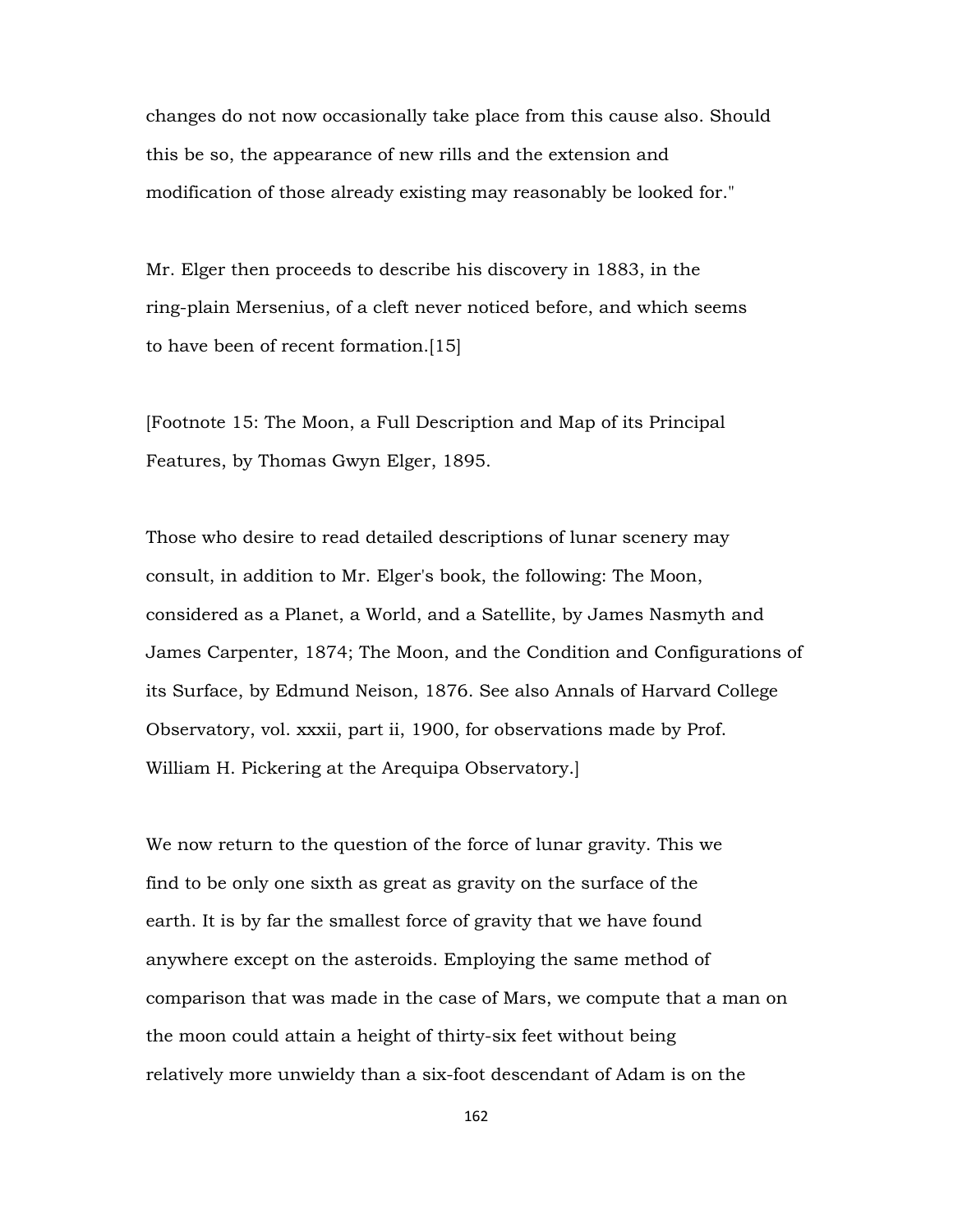earth.

Whether this furnishes a sound reason for assuming that the lunar inhabitants, if any exist or have ever existed, should be preposterous giants is questionable; yet such an assumption receives a certain degree of support from the observed fact that the natural features of the moon are framed on an exaggerated scale as compared with the earth's. We have just observed that the moon is characterized by vast mountain rings, attaining in many cases a diameter exceeding fifty miles. If these are volcanic craters, it is evident, at a glance, that the mightiest volcanoes of the earth fall into insignificance beside them. Now, the slight force of gravity on the moon has been appealed to as a reason why volcanic explosions on the lunar globe should produce incomparably greater effects than upon the earth, where the ejected materials are so much heavier. The same force that would throw a volcanic bomb a mile high on the earth could throw it six miles high on the moon. The giant cannon that we have placed in one of our coast forts, which is said to be able to hurl a projectile to a distance of fifteen miles, could send the same projectile ninety miles on the moon. An athlete who can clear a horizontal bar at a height of six feet on the earth could clear the same bar at a height of thirty-six feet on the moon. In other words, he could jump over a house, unless, indeed, the lunarians really are giants, and live in houses proportioned to their own dimensions and to the size of their mountains. In that case, our athlete would have to content himself with jumping over a lunarian, whose head he could just clear--with the hat off.

163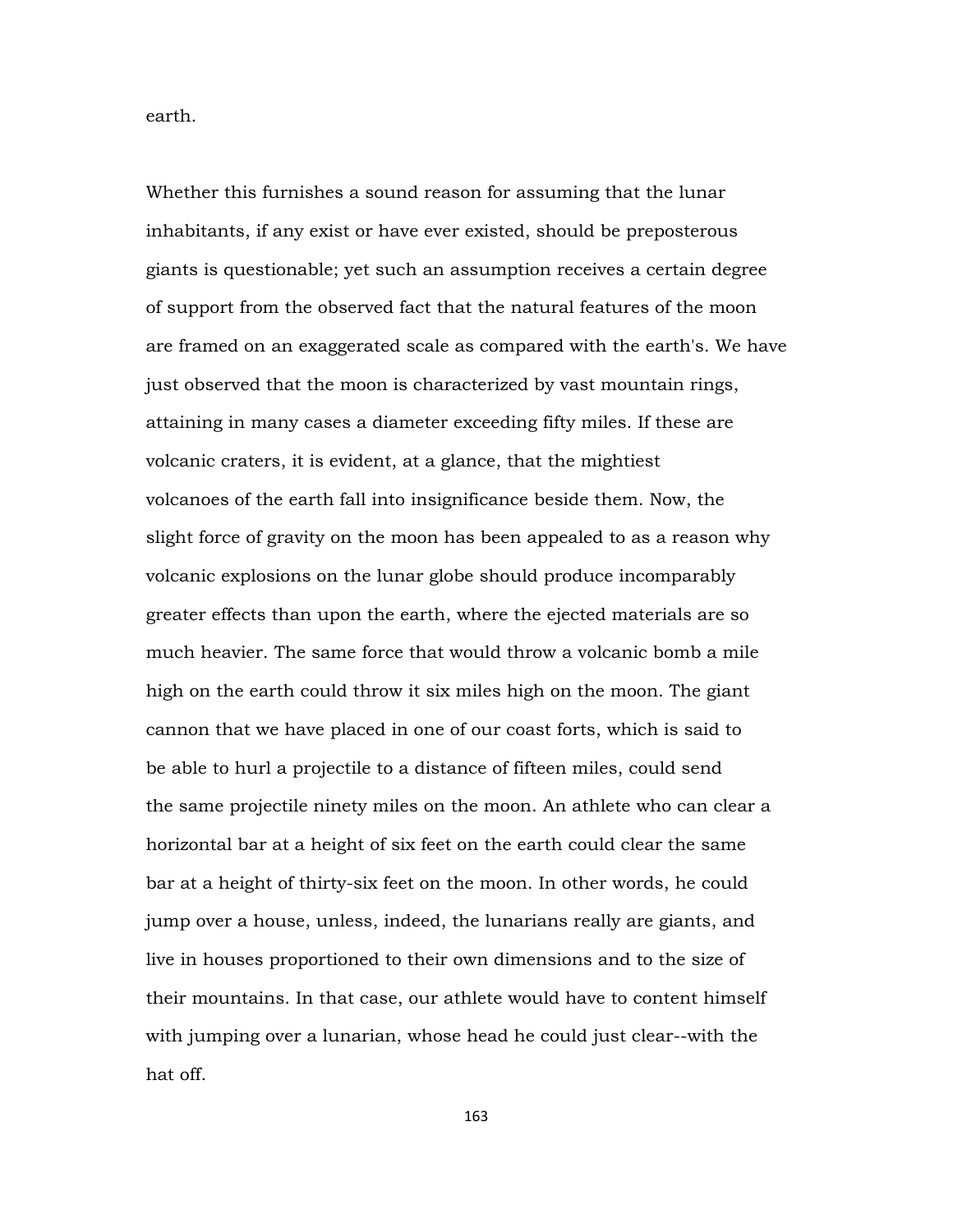These things are not only amusing, but important. There can be no question that the force of gravity on the moon actually is as slight as it has just been described. So, even without calling in imaginary inhabitants to lend it interest, the comparative inability of the moon to arrest bodies in motion becomes a fact of much significance. It has led to the theory that meteorites may have originally been shot out of the moon's great volcanoes, when those volcanoes were active, and may have circulated about the sun until various perturbations have brought them down upon the earth. A body shot radially from the surface of the moon would need to have a velocity of only about a mile and a half in a second in order to escape from the moon's control, and we can believe that a lunar volcano when in action could have imparted such a velocity, all the more readily because with modern gunpowders we have been able to give to projectiles a speed one half as great as that needed for liberation from lunar gravity.

Another consequence of the small gravitative power of the moon bears upon the all-important question of atmosphere. According to the theory of Dr. Johnstone Stoney, heretofore referred to, oxygen, nitrogen, and water vapor would all gradually escape from the moon, if originally placed upon it, because, by the kinetic theory, the maximum velocities of their molecules are greater than a mile and a half per second. The escape would not occur instantly, nor all at once, for it would be only the molecules at the upper surface of the atmosphere which were moving with their greatest velocity, and in a direction radial to the center of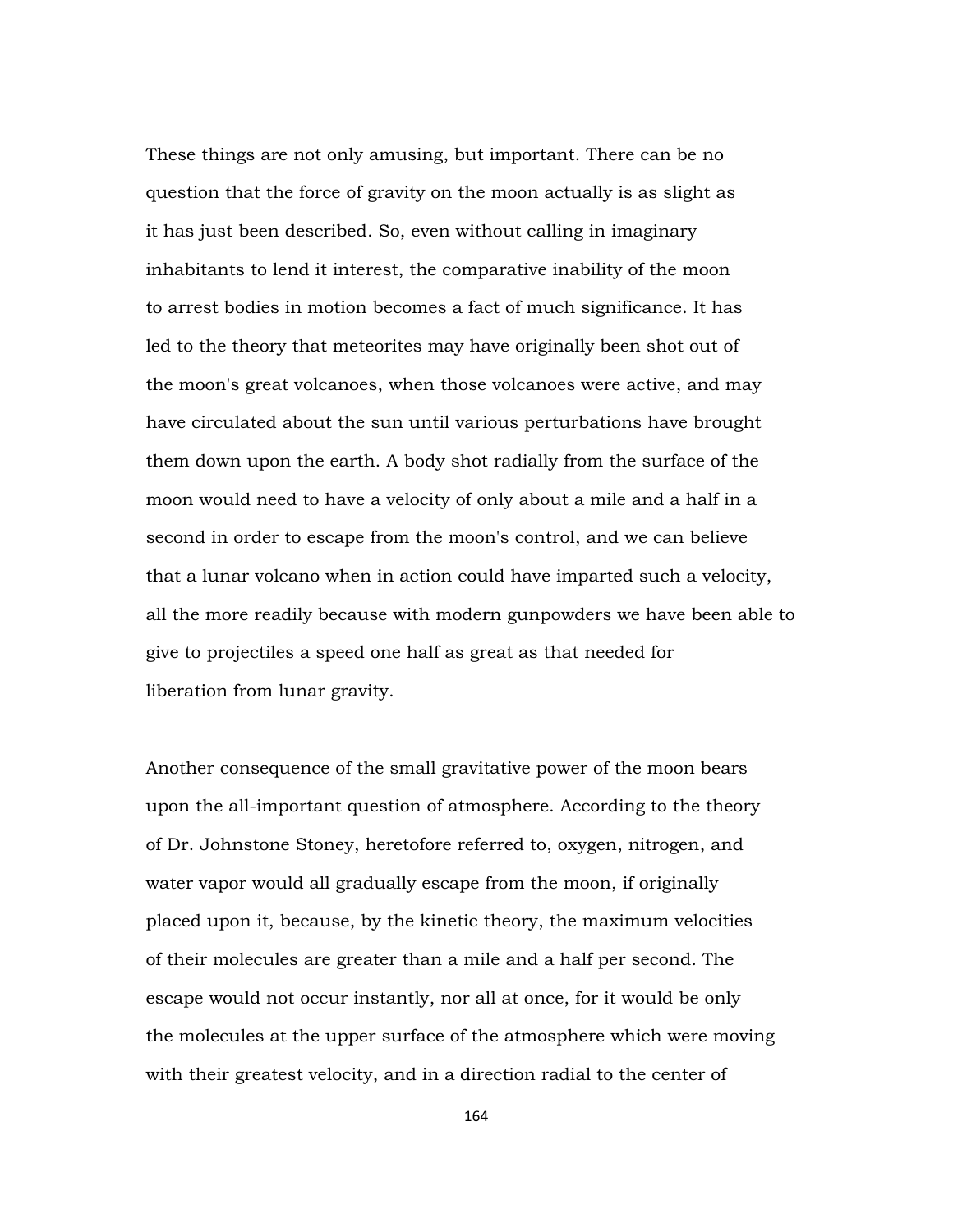the moon, that would get away; but in the course of time this gradual leakage would result in the escape of all of those gases.[16]

[Footnote 16: The discovery of free hydrogen in the earth's atmosphere, by Professor Dewar, 1901, bears upon the theory of the escape of gases from a planet, and may modify the view above expressed. Since hydrogen is theoretically incapable of being permanently retained in the free state by the earth, its presence in the atmosphere indicates either that there is an influx from space or that it emanates from the earth's crust. In a similar way it may be assumed that atmospheric gases can be given off from the crust of the moon, thus, to a greater or less extent, supplying the place of the molecules that escape.]

After it had been found that, to ordinary tests, the moon offered no evidence of the possession of an atmosphere, and before Dr. Stoney's theory was broached, it was supposed by many that the moon had lost its original supply of air by absorption into its interior. The oxygen was supposed to have entered into combination with the cooling rocks and minerals, thus being withdrawn from the atmosphere, and the nitrogen was imagined to have disappeared also within the lunar crust. For it seems to have always been tacitly assumed that the phenomenon to be accounted for was not so much the absence of a lunar atmosphere as its disappearance. But disappearance, of course, implies previous existence. In like manner it has always been a commonly accepted view that the moon probably once had enough water to form lakes and seas.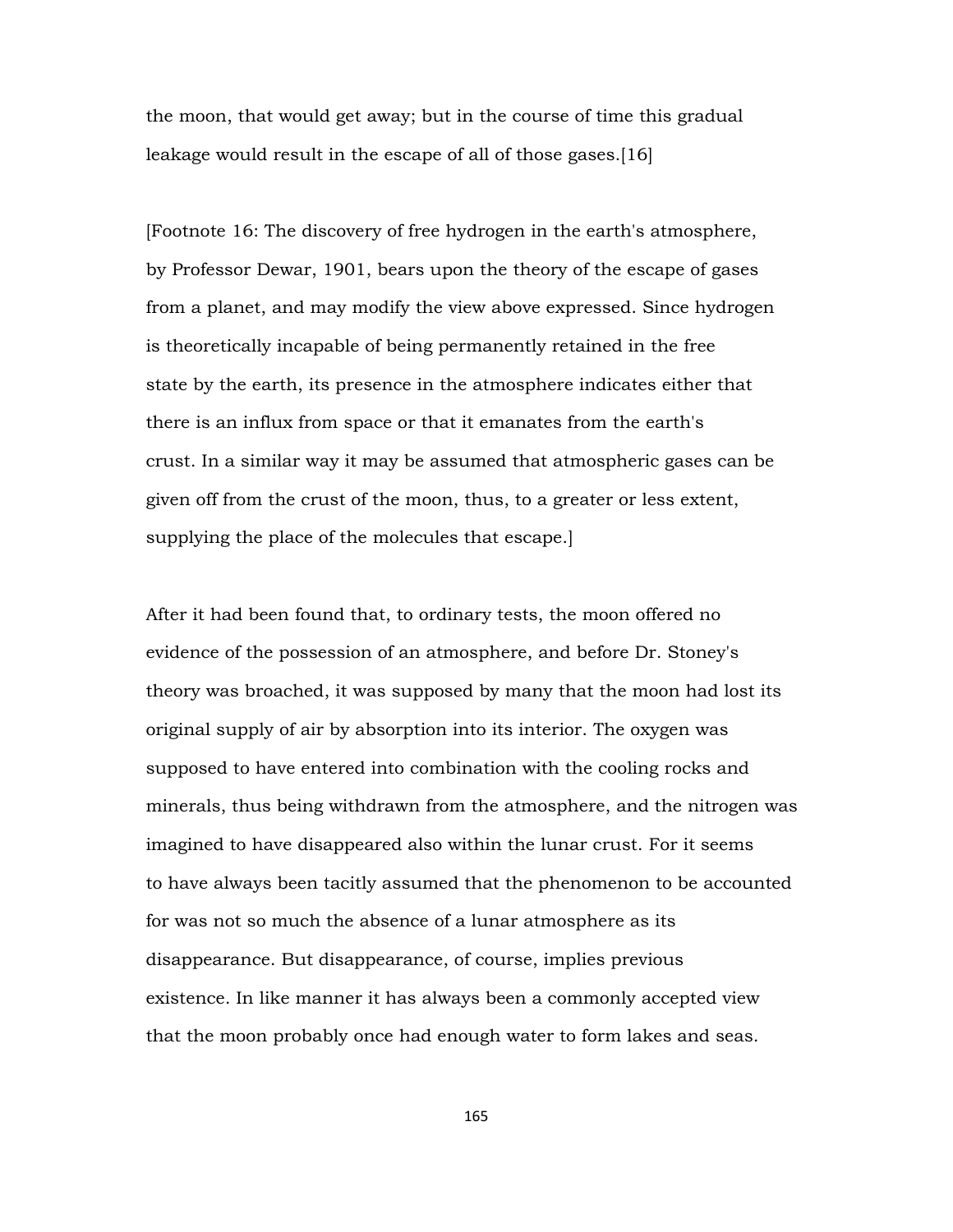These, it has been calculated, could have been absorbed into the lunar globe as it cooled off. But Johnstone Stoney's theory offers another method by which they could have escaped, through evaporation and the gradual flight of the molecules into open space. Possibly both methods have been in operation, a portion of the constituents of the former atmosphere and oceans having entered into chemical combinations in the lunar crust, and the remainder having vanished in consequence of the lack of sufficient gravitative force to retain them.

But why, it may be asked, should it be assumed that the moon ever had things which it does not now possess? Perhaps no entirely satisfactory reply can be made. Some observers have believed that they detected unmistakable indications of alluvial deposits on lunar plains, and of the existence of beaches on the shores of the "seas." Messrs. Loewy and Puiseux, of the Paris Observatory, whose photographs of the moon are perhaps the finest yet made, say on this subject:

"There exists, from the point of view of relief, a general similarity between the 'seas' of the moon and the plateaux which are covered to-day by terrestrial oceans. In these convex surfaces are more frequent than concave basins, thrown back usually toward the verge of the depressed space. In the same way the 'seas' of the moon present, generally at the edges, rather pronounced depressions. In one case, as in the other, we observe normal deformations of a shrinking globe shielded from the erosive action of rain, which tends, on the contrary, in all the abundantly watered parts of the earth to make the concave surfaces

166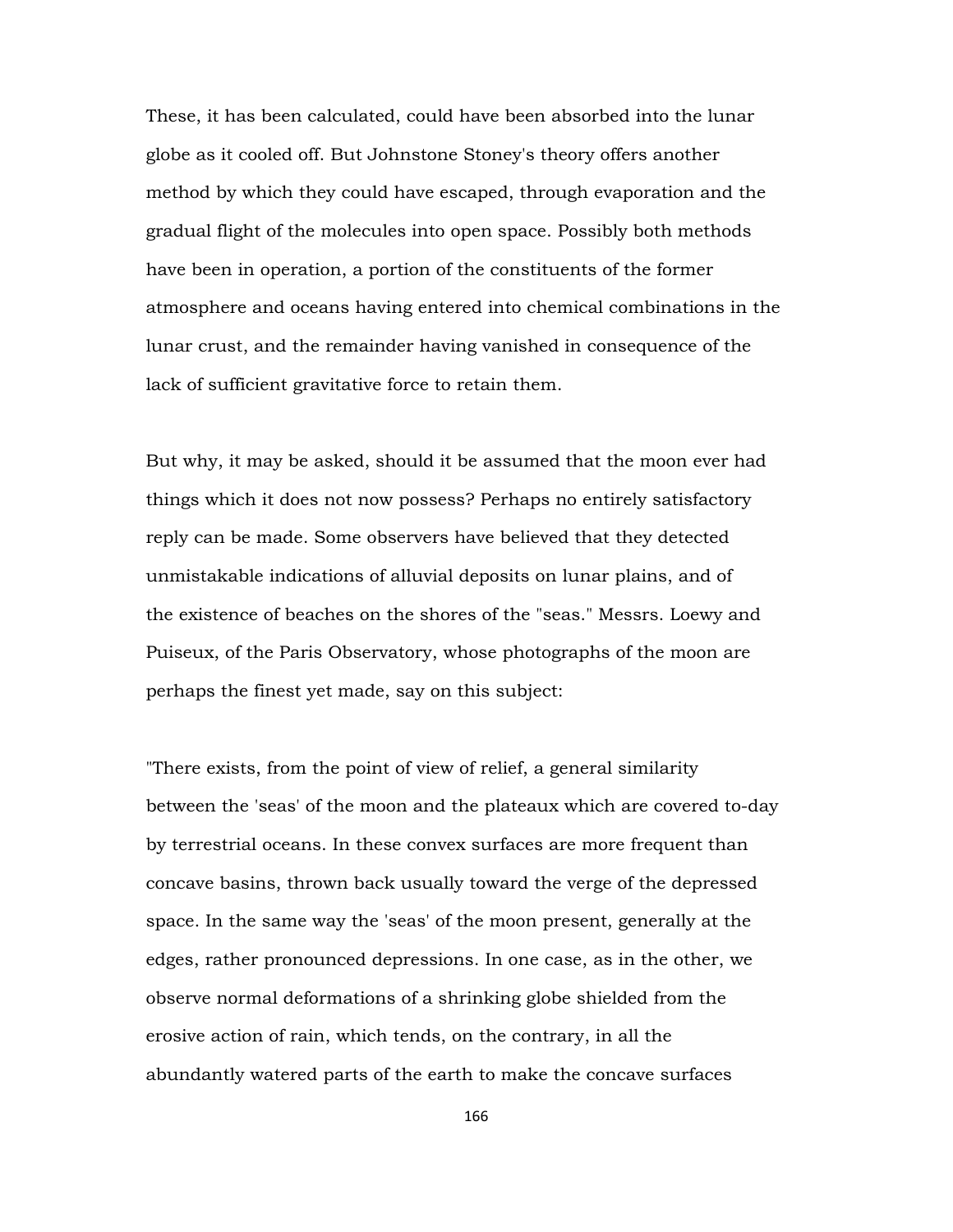predominate. The explanation of this structure, such as is admitted at present by geologists, seems to us equally valid for the moon."[17]

[Footnote 17: Comptes Rendus, June 26, July 3, 1899.]

It might be urged that there is evidence of former volcanic activity on the moon of such a nature that explosions of steam must have played a part in the phenomena, and if there was steam, of course there was water.

But perhaps the most convincing argument tending to show that the moon once had a supply of water, of which some remnant may yet remain below the surface of the lunar globe, is based upon the probable similarity in composition of the earth and the moon. This similarity results almost equally whether we regard the moon as having originated in a ring of matter left off from the contracting mass that became the earth, or whether we accept the suggestion of Prof. G.H. Darwin, that the moon is the veritable offspring of the earth, brought into being by the assistance of the tidal influence of the sun. The latter hypothesis is the more picturesque of the two, and, at present, is probably the more generally favored. It depends upon the theory of tidal friction, which was referred to in Chapter III, as offering an explanation of the manner in which the rotation of the planet Mercury has been slowed down until its rotary period coincides with that of its revolution.

The gist of the hypothesis in question is that at a very early period in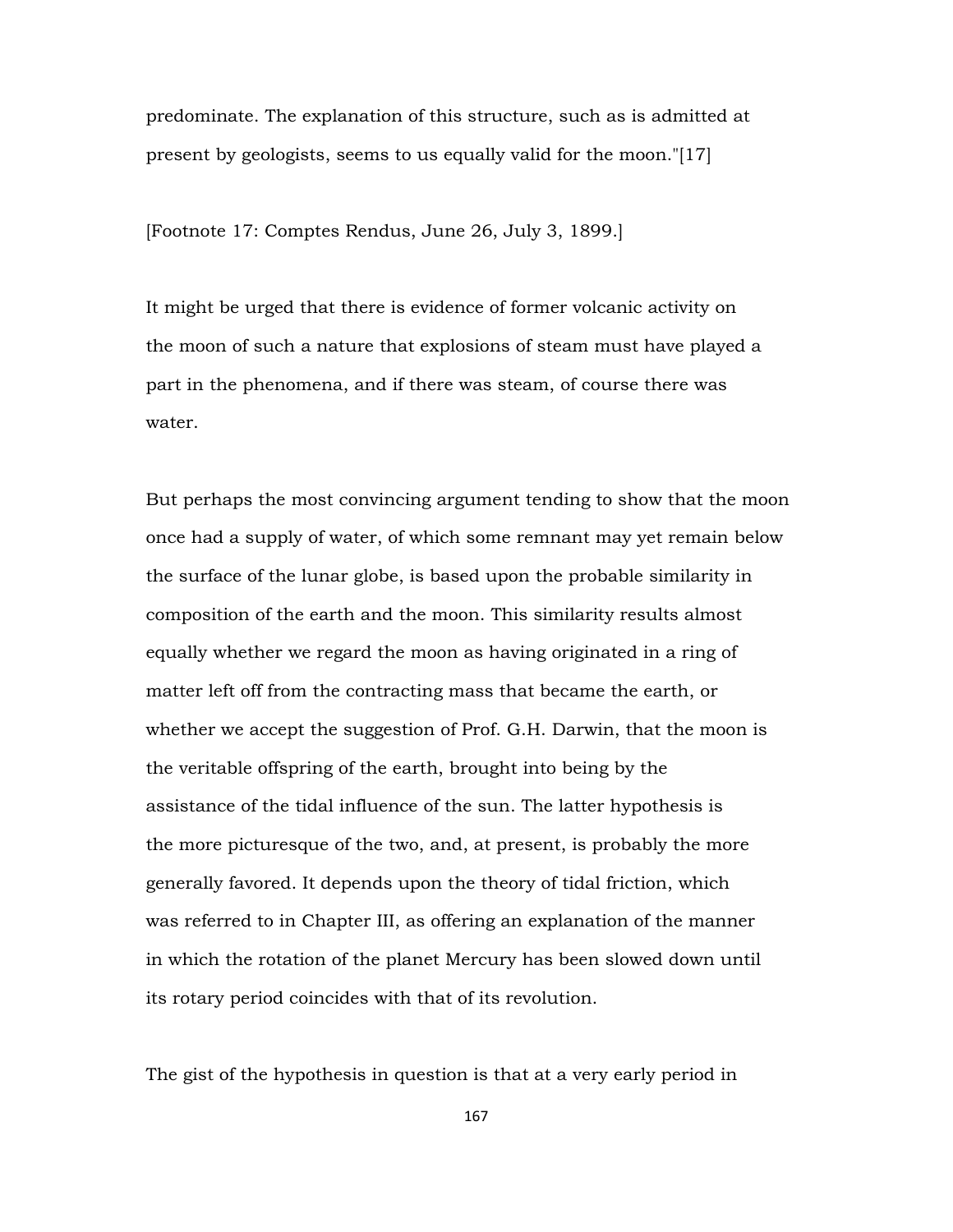its history, when the earth was probably yet in a fluid condition, it rotated with extreme rapidity on its axis, and was, at the same time, greatly agitated by the tidal attraction of the sun, and finally huge masses were detached from the earth which, ultimately uniting, became the moon.[18]

[Footnote 18: The Tides, by G.H. Darwin, chapter xvi.]

Born in this manner from the very substance of the earth, the moon would necessarily be composed, in the main, of the same elements as the globe on which we dwell, and is it conceivable that it should not have carried with it both air and water, or the gases from which they were to be formed? If the moon ever had enough of these prime requisites to enable it to support forms of life comparable with those of the earth, the disappearance of that life must have been a direct consequence of the gradual vanishing of the lunar air and water. The secular drying up of the oceans and wasting away of the atmosphere on our little neighbor world involved a vast, all-embracing tragedy, some of the earlier scenes of which, if theories be correct, are now reenacted on the half-desiccated planet Mars--a planet, by the way, which in size, mass, and ability to retain vital gases stands about half-way between the earth and the moon.

One of the most interesting facts about the moon is that its surface affords evidence of a cataclysm which has wiped out many, and perhaps nearly all, of the records of its earlier history, that were once

168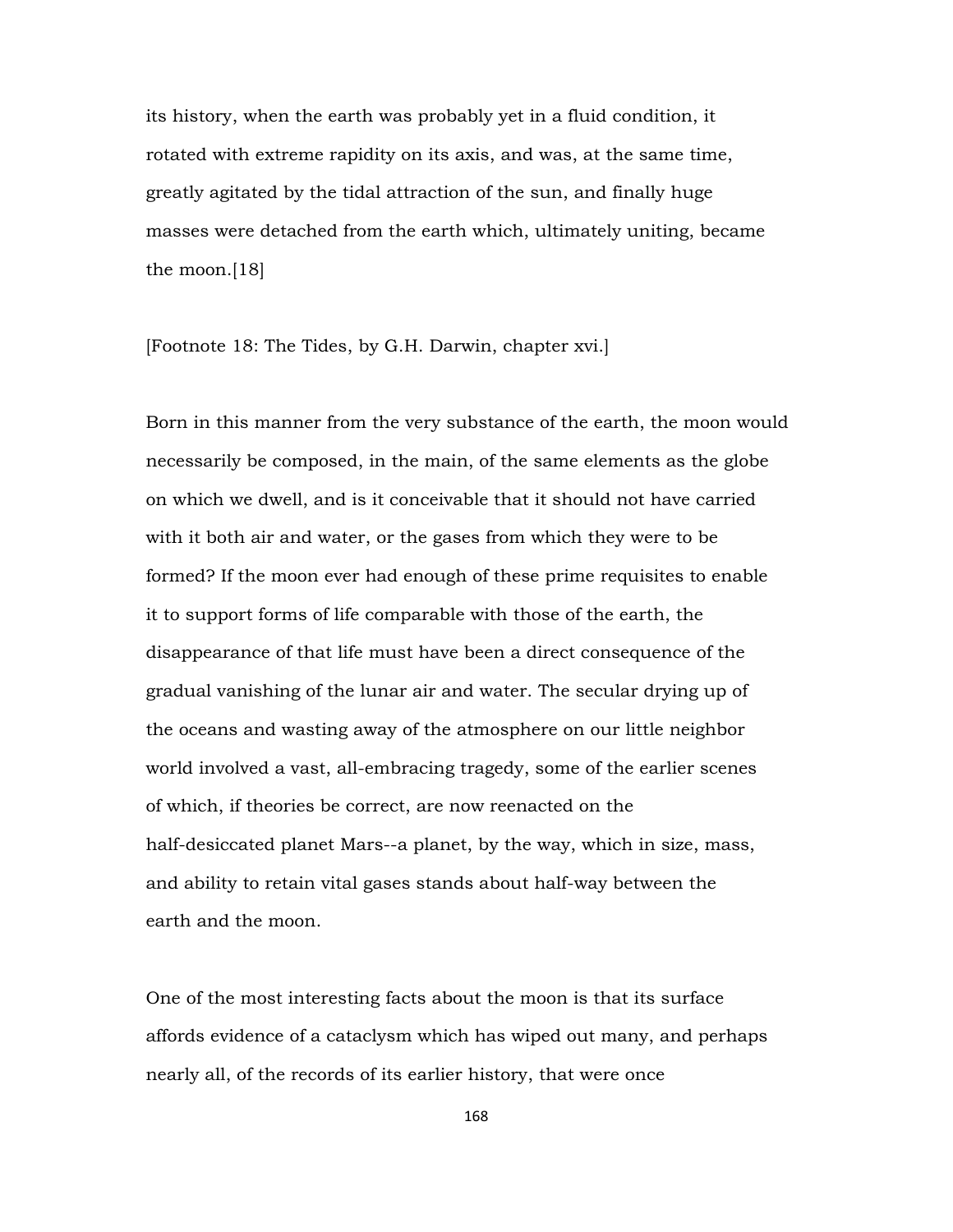written upon its face. Even on the earth there have been geological catastrophes destroying or burying the accumulated results of ages of undisturbed progress, but on the moon these effects have been transcendent. The story of the tremendous disaster that overtook the moon is partly written in its giant volcanoes. Although it may be true, as some maintain, that there is yet volcanic action going on upon the lunar surface, it is evident that such action must be insignificant in comparison with that which took place ages ago.

There is a spot in the western hemisphere of the moon, on the border of a placid bay or "sea," that I can never look at without a feeling of awe and almost of shrinking. There, within a space about 250 miles in length by 100 in width, is an exhibition of the most terrifying effects of volcanic energy that the eye of man can anywhere behold. Three immense craters--Theophilus, 64 miles across and 3-1/2 miles deep; Cyrillus, 60 miles across and 15,000 feet deep; and Catharina, 70 miles across and from 8,000 to 16,000 feet deep--form an interlinked chain of mountain rings, ridges, precipices, chasms, and bottomless pits that take away one's breath.

But when the first impression of astonishment and dismay produced by this overwhelming spectacle has somewhat abated, the thoughtful observer will note that here the moon is telling him a part of her wonderful story, depicted in characters so plain that he needs no instruction in order to decipher their meaning. He will observe that this ruin was not all wrought at once or simultaneously. Theophilus, the crater-mountain

169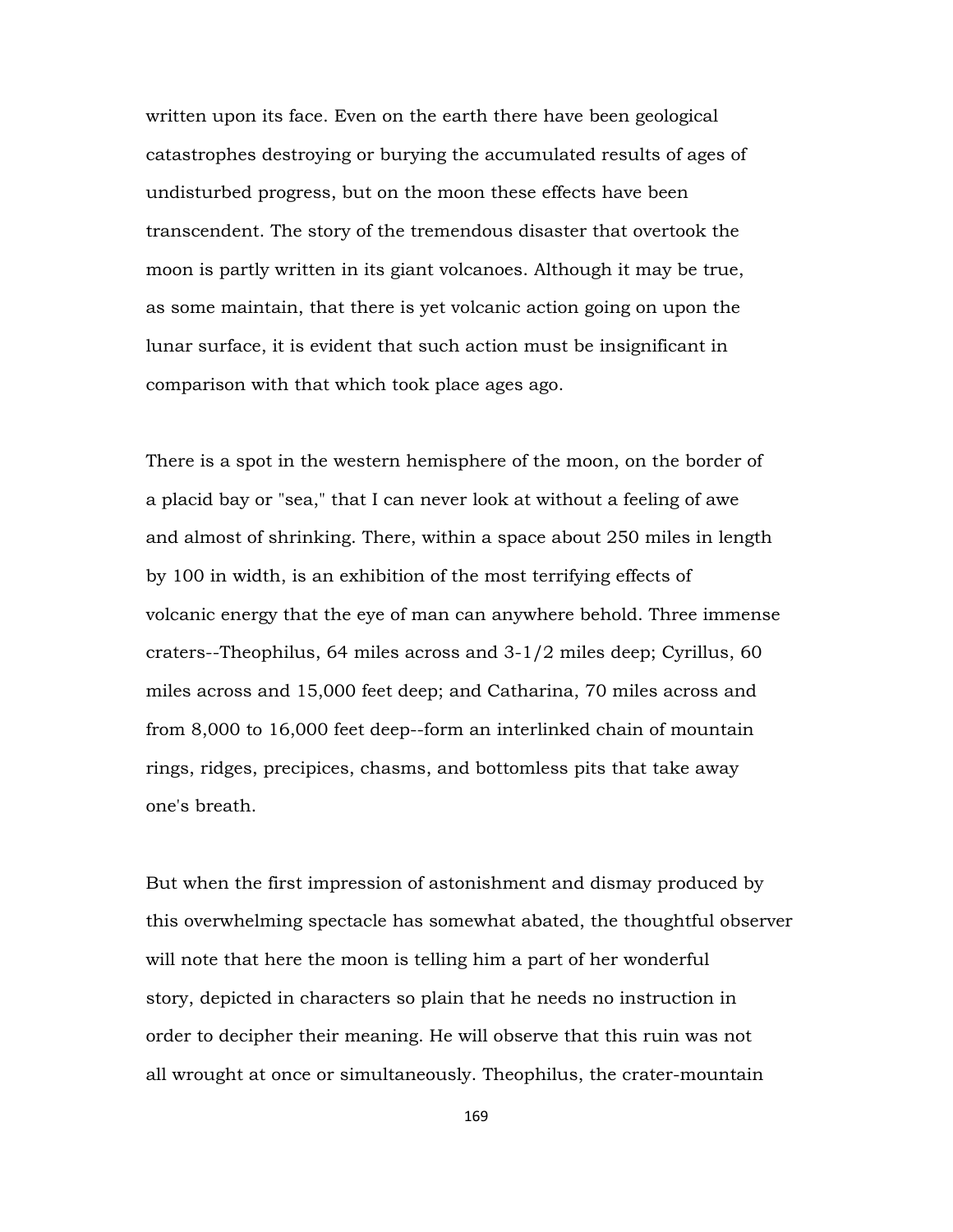at the northwestern end of the chain, whose bottom lies deepest of all, is the youngest of these giants, though the most imposing. For a distance of forty miles the lofty wall of Theophilus has piled itself upon the ruins of the wall of Cyrillus, and the circumference of the circle of its tremendous crater has been forcibly thrust within the original rim of the more ancient crater, which was thus rudely compelled to make room for its more vigorous rival and successor.

The observer will also notice that Catharina, the huge pit at the southeastern end of the chain, bears evidence of yet greater age. Its original walls, fragments of which still stand in broken grandeur, towering to a height of 16,000 feet, have, throughout the greater part of their circuit, been riddled by the outbreak of smaller craters, and torn asunder and thrown down on all sides.

In the vast enclosure that was originally the floor of the crater-mountain Catharina, several crater rings, only a third, a quarter, or a fifth as great in diameter, have broken forth, and these in turn have been partially destroyed, while in the interior of the oldest of them yet smaller craters, a nest of them, mere Etnas, Cotopaxis, and Kilaueas in magnitude, simple pinheads on the moon, have opened their tiny jaws in weak and ineffective expression of the waning energies of a still later epoch, which followed the truly heroic age of lunar vulcanicity.

This is only one example among hundreds, scattered all over the moon,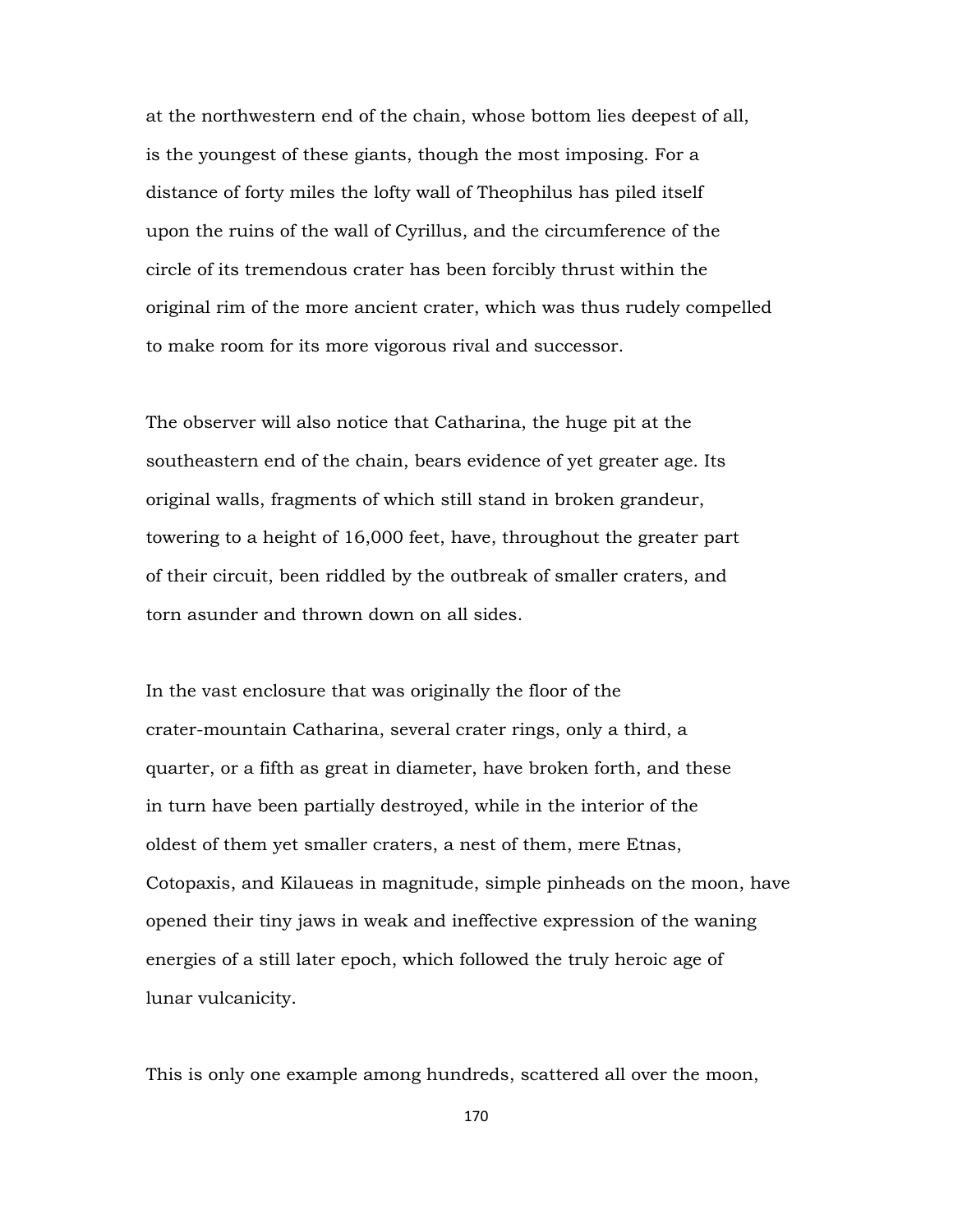which show how the surface of our satellite has suffered upheaval after upheaval. It is possible that some of the small craters, not included within the walls of the greater ones, may represent an early stage in the era of volcanic activity that wrecked the moon, but where larger and smaller are grouped together a certain progression can be seen, tending finally to extinction. The internal energies reached a maximum and then fell off in strength until they died out completely.

It can hardly be supposed that the life-bearing phase of lunar history--if there ever was one--could survive the outbreak of the volcanic cataclysm. North America, or Europe, if subjected to such an experience as the continental areas of the moon have passed through, would be, in proportion, worse wrecked than the most fearfully battered steel victim of a modern sea fight, and one can readily understand that, in such circumstances, those now beautiful and populous continents would exhibit, from a distance, scarcely any token of their present topographical features, to say nothing of any relics of their occupation by living creatures.

There are other interesting glimpses to be had of an older world in the moon than that whose scarred face is now beautified for us by distance. Not far from Theophilus and the other great crater-mountains just described, at the upper, or southern, end of the level expanse called the "Sea of Nectar," is a broad, semicircular bay whose shores are formed by the walls of a partially destroyed crater named Fracastorius. It is evident that this bay, and the larger part of the "Sea of Nectar,"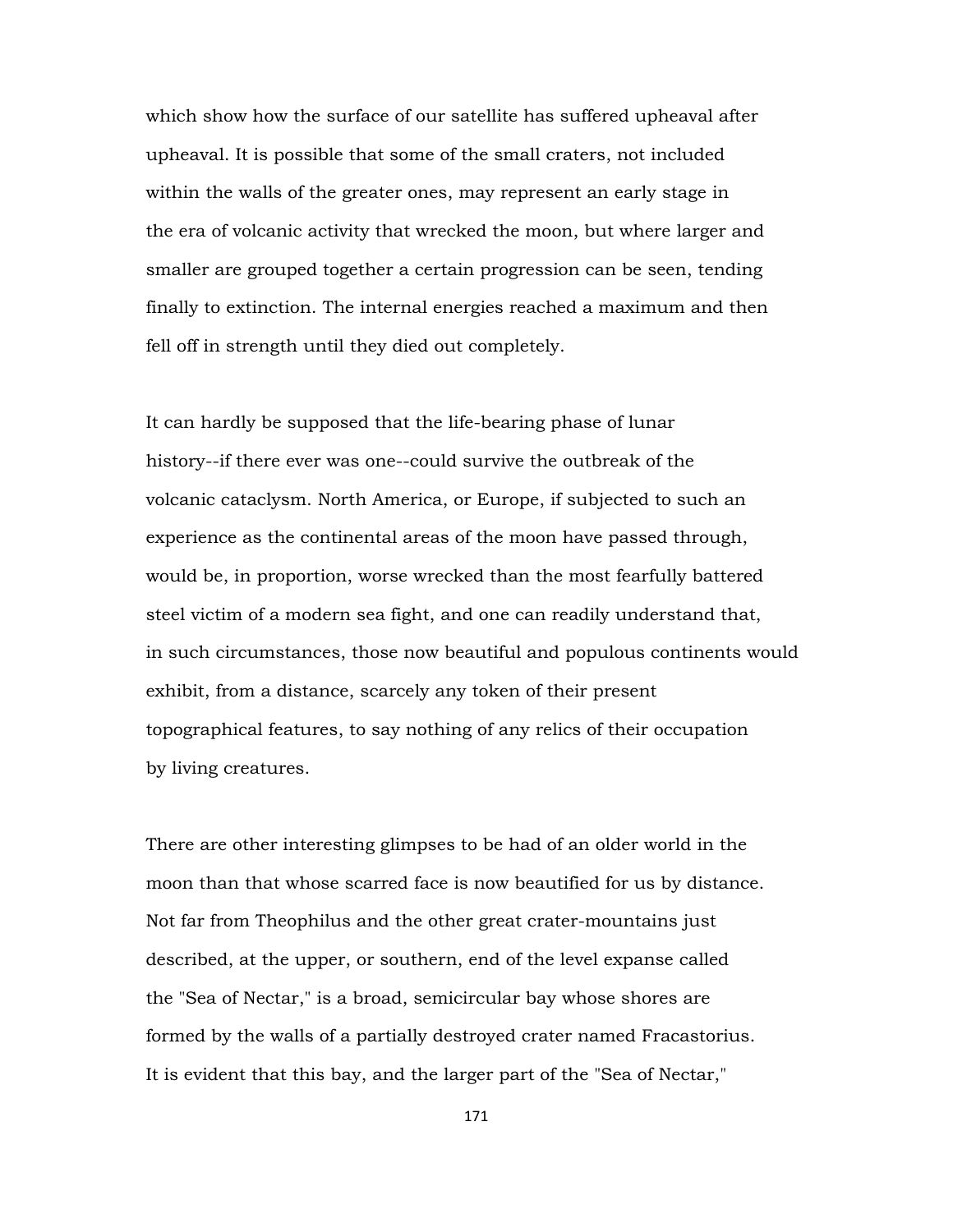have been created by an outwelling of liquid lavas, which formed a smooth floor over a portion of the pre-existing surface of the moon, and broke down and submerged a large part of the mountain ring of Fracastorius, leaving the more ancient walls standing at the southern end, while, outlined by depressions and corrugations in the rocky blanket, are certain half-defined forms belonging to the buried world beneath.

Near Copernicus, some years ago, as Dr. Edward S. Holden pointed out, photographs made with the great Lick telescope, then under his direction, showed, in skeleton outline, a huge ring buried beneath some vast outflow of molten matter and undiscerned by telescopic observers. And Mr. Elger, who was a most industrious observer and careful interpreter of lunar scenery, speaks of "the undoubted existence of the relics of an earlier lunar world beneath the smooth superficies of the maria."

Although, as already remarked, it seems necessary to assume that any life existing in the moon prior to its great volcanic outburst must have ceased at that time, yet the possibility may be admitted that life could reappear upon the moon after its surface had again become quiet and comparatively undisturbed. Germs of the earlier life might have survived, despite the terrible nature of the catastrophe. But the conditions on the moon at present are such that even the most confident advocates of the view that the lunar world is not entirely dead do not venture to assume that anything beyond the lowest and simplest organic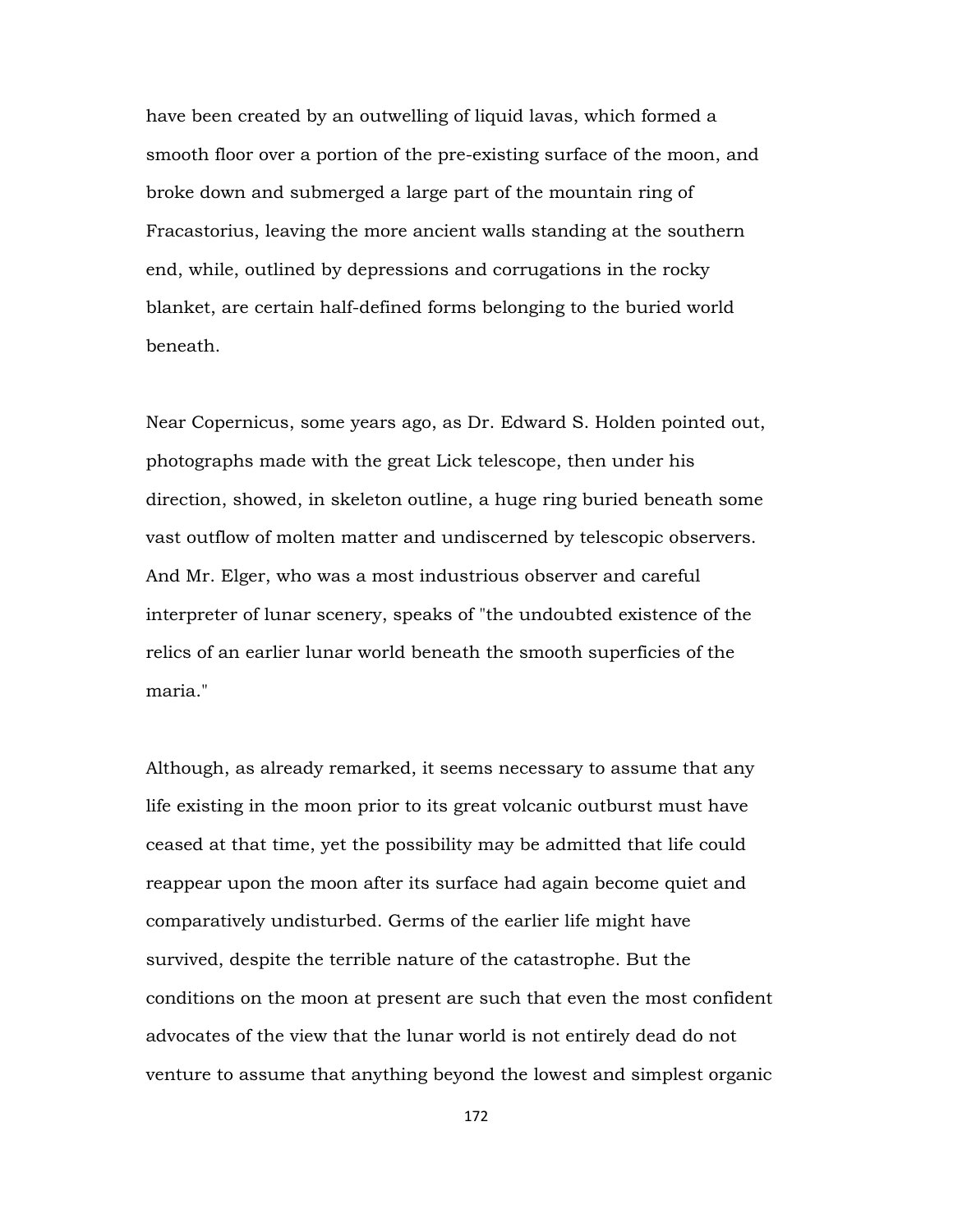forms--mainly, if not wholly, in the shape of vegetation--can exist there. The impression that even such life is possible rests upon the accumulating evidence of the existence of a lunar atmosphere, and of visible changes, some apparently of a volcanic character and some not, on the moon's surface.

Prof. William H. Pickering, who is, perhaps, more familiar with the telescopic and photographic aspects of the moon than any other American astronomer, has recorded numberless instances of change in minute details of the lunar landscapes. He regards some of his observations made at Arequipa as "pointing very strongly to the existence of vegetation upon the surface of the moon in large quantities at the present time." The mountain-ringed valley of Plato is one of the places in the lunar world where the visible changes have been most frequently observed, and more than one student of the moon has reached the conclusion that something very like the appearances that vegetation would produce is to be seen in that valley.

Professor Pickering has thoroughly discussed the observations relating to a celebrated crater named Linné in the Mare Serenitatis, and after reading his description of its changes of appearance one can hardly reject his conclusion that Linné is an active volcanic vent, but variable in its manifestations. This is only one of a number of similar instances among the smaller craters of the moon. The giant ones are evidently entirely extinct, but some of the minor vents give occasional signs of activity. Nor should it be assumed that these relatively slight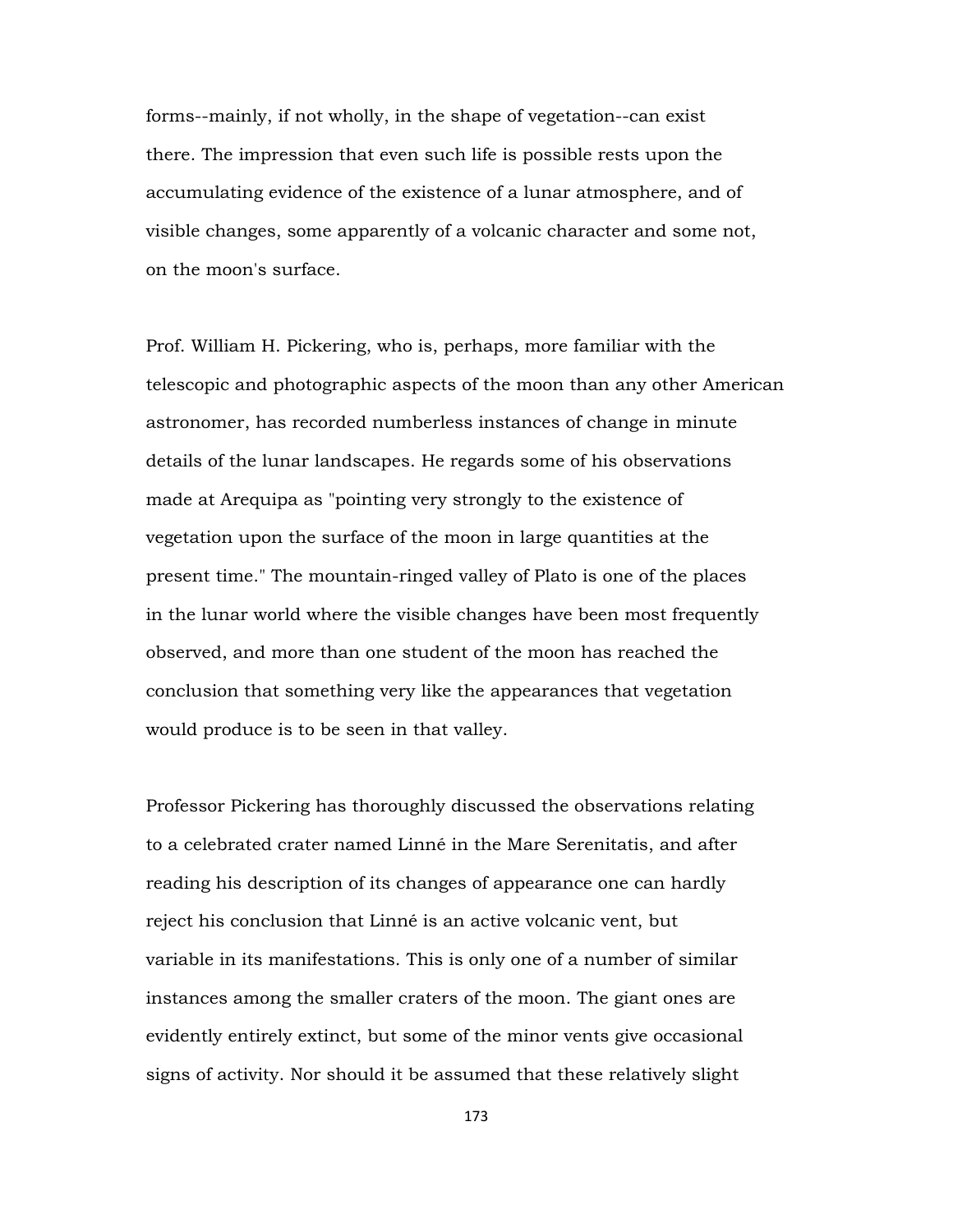manifestations of volcanic action are really insignificant. As Professor Pickering shows, they may be regarded as comparable with the greatest volcanic phenomena now witnessed on the earth, and, speaking again of Plato, he says of its evidences of volcanic action:

"It is, I believe, more active than any area of similar size upon the earth. There seems to be no evidences of lava, but the white streaks indicate apparently something analogous to snow or clouds. There must be a certain escape of gases, presumably steam and carbonic acid, the former of which, probably, aids in the production of the white markings."[19]

[Footnote 19: Annals of Harvard College Observatory, vol. xxxii, part ii, 1900.]

To Professor Pickering we owe the suggestion that the wonderful rays emanating from Tycho consist of some whitish substance blown by the wind, not from Tycho itself, but from lines of little volcanic vents or craters lying along the course of the rays. This substance may be volcanic powder or snow, in the form of minute ice crystals. Mr. Elger remarks of this theory that the "confused network of streaks" around Copernicus seems to respond to it more happily than the rays of Tycho do, because of the lack of definiteness of direction so manifest in the case of the rays.

As an encouragement to amateur observers who may be disposed to find out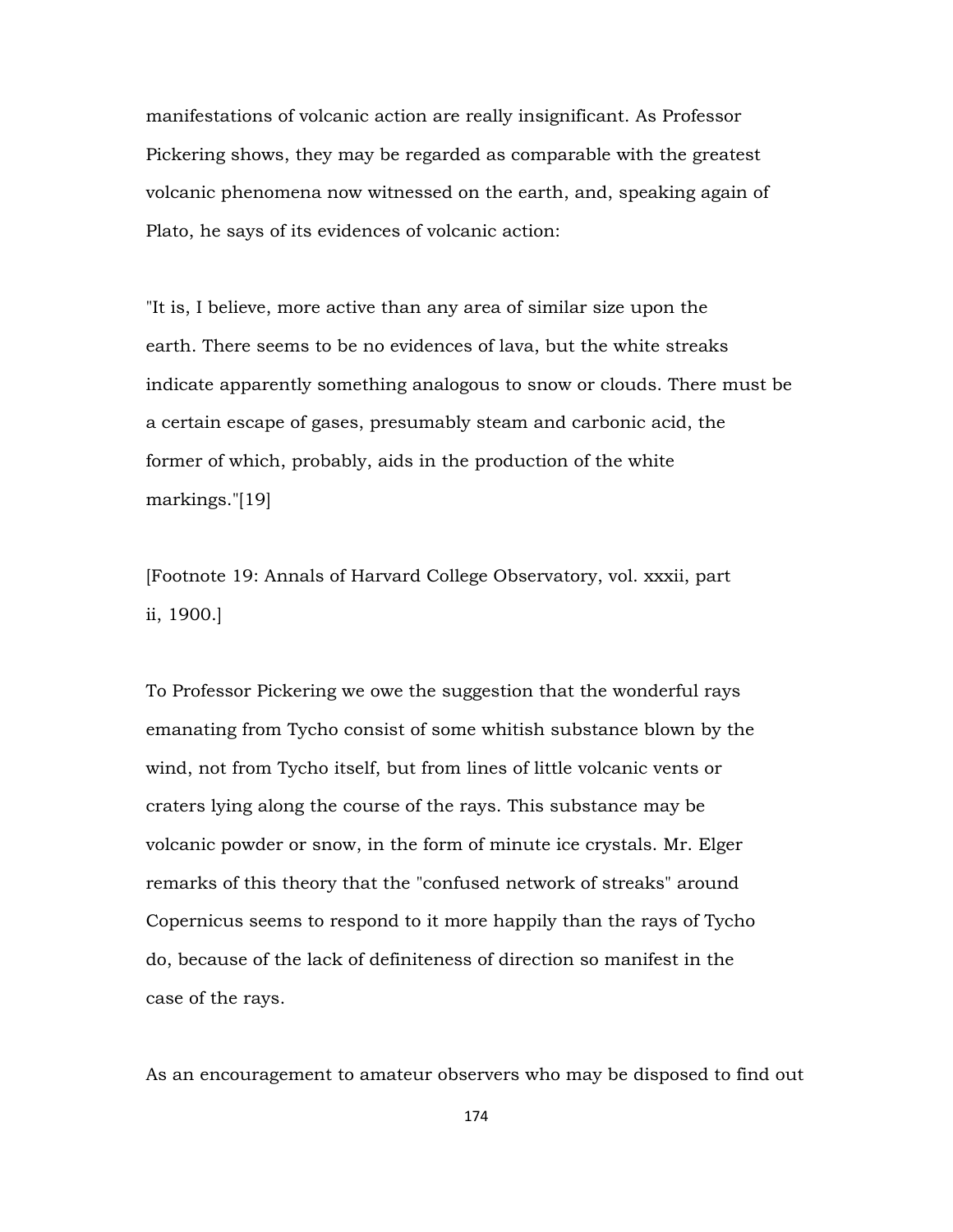for themselves whether or not changes now take place in the moon, the following sentence from the introduction to Professor Pickering's chapter on Plato in the Harvard Observatory Annals, volume xxxii, will prove useful and interesting:

"In reviewing the history of selenography, one must be impressed by the singular fact that, while most of the astronomers who have made a special study of the moon, such as Schroeter, Maedler, Schmidt, Webb, Neison, and Elger, have all believed that its surface was still subject to changes readily visible from the earth, the great majority of astronomers who have paid little attention to the subject have quite as strenuously denied the existence of such changes."

In regard to the lunar atmosphere, it may be said, in a word, that even those who advocate the existence of vegetation and of clouds of dust or ice crystals on the moon do not predicate any greater amount, or greater density, of atmosphere than do those who consider the moon to be wholly dead and inert. Professor Pickering himself showed, from his observations, that the horizontal refraction of the lunar atmosphere, instead of being less than  $2^{\prime\prime}$ , as formerly stated, was less than 0.4 $\cdot\cdot$ . Yet he found visual evidence that on the sunlit side of the moon this rare atmosphere was filled to a height of four miles with some absorbing medium which was absent on the dark side, and which was apparently an emanation from the lunar crust, occurring after sunrise. And Messrs. Loewy and Puiseux, of the Paris Observatory, say, after showing reasons for thinking that the great volcanic eruptions belong to a recent period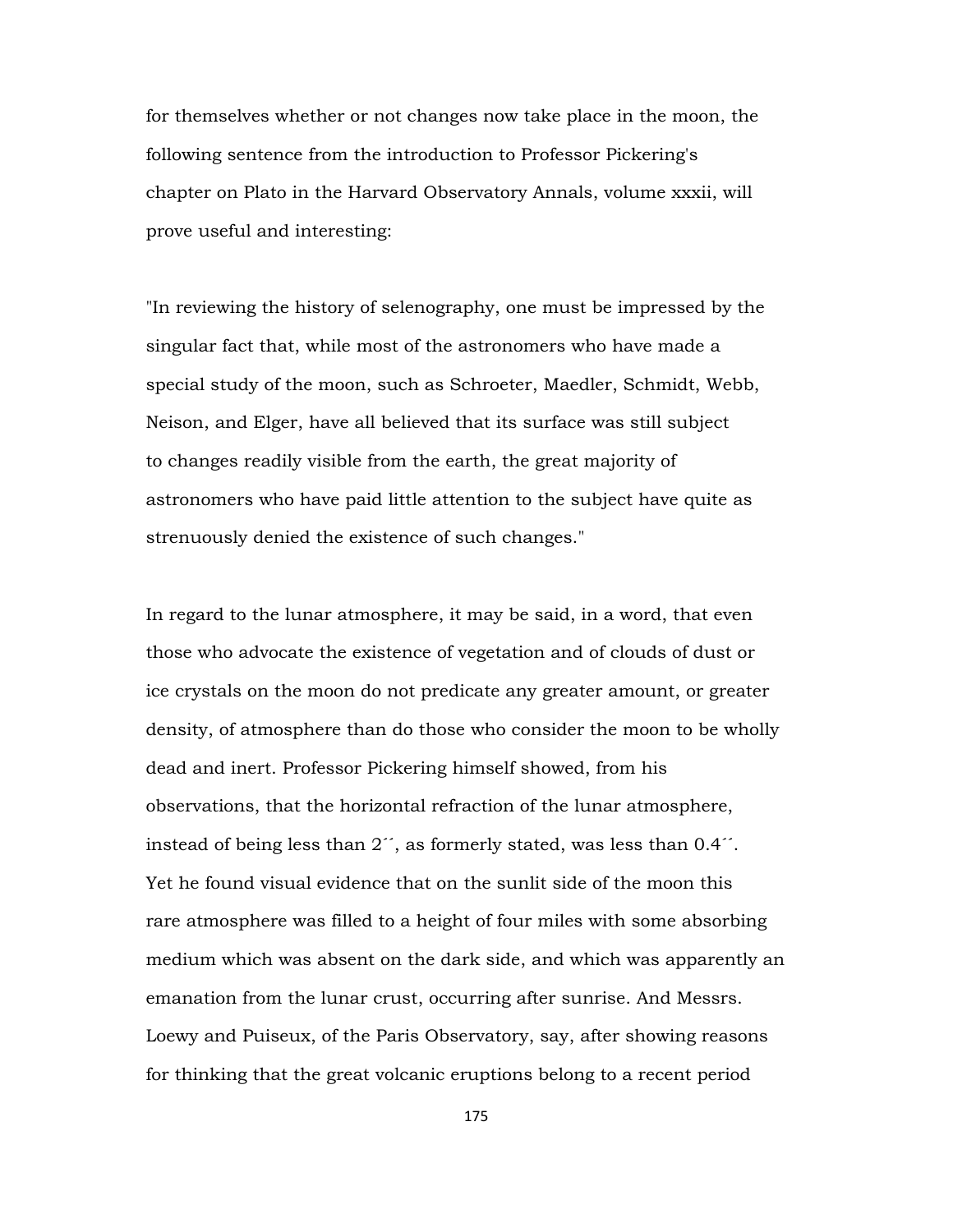in the history of the moon, that "the diffusion of cinders to great distances infers a gaseous envelope of a certain density.... The resistance of the atmosphere must have been sufficient to retard the fall of this dust [the reference is to the white trails, like those from Tycho], during its transport over a distance of more than 1,000 kilometers [620 miles]."[20]

[Footnote 20: Comptes Rendus, June 23, July 3, 1899.]

We come now to a brief consideration of certain peculiarities in the motions of the moon, and in the phenomena of day and night on its surface. The moon keeps the same side forever turned toward the earth, behaving, in this respect, as Mercury does with regard to the sun. The consequence is that the lunar globe makes but one rotation on its axis in the course of a month, or in the course of one revolution about the earth. Some of the results of this practical identity of the periods of rotation and revolution are illustrated in the diagram on page 250. The moon really undergoes considerable libration, recalling the libration of Mercury, which was explained in the chapter on that planet, and in consequence we are able to see a little way round into the opposite lunar hemisphere, now on this side and now on the other, but in the diagram this libration has been neglected. If it had been represented we should have found that, instead of only one half, about three fifths of the total superficies of the moon are visible from the earth at one time or another.

176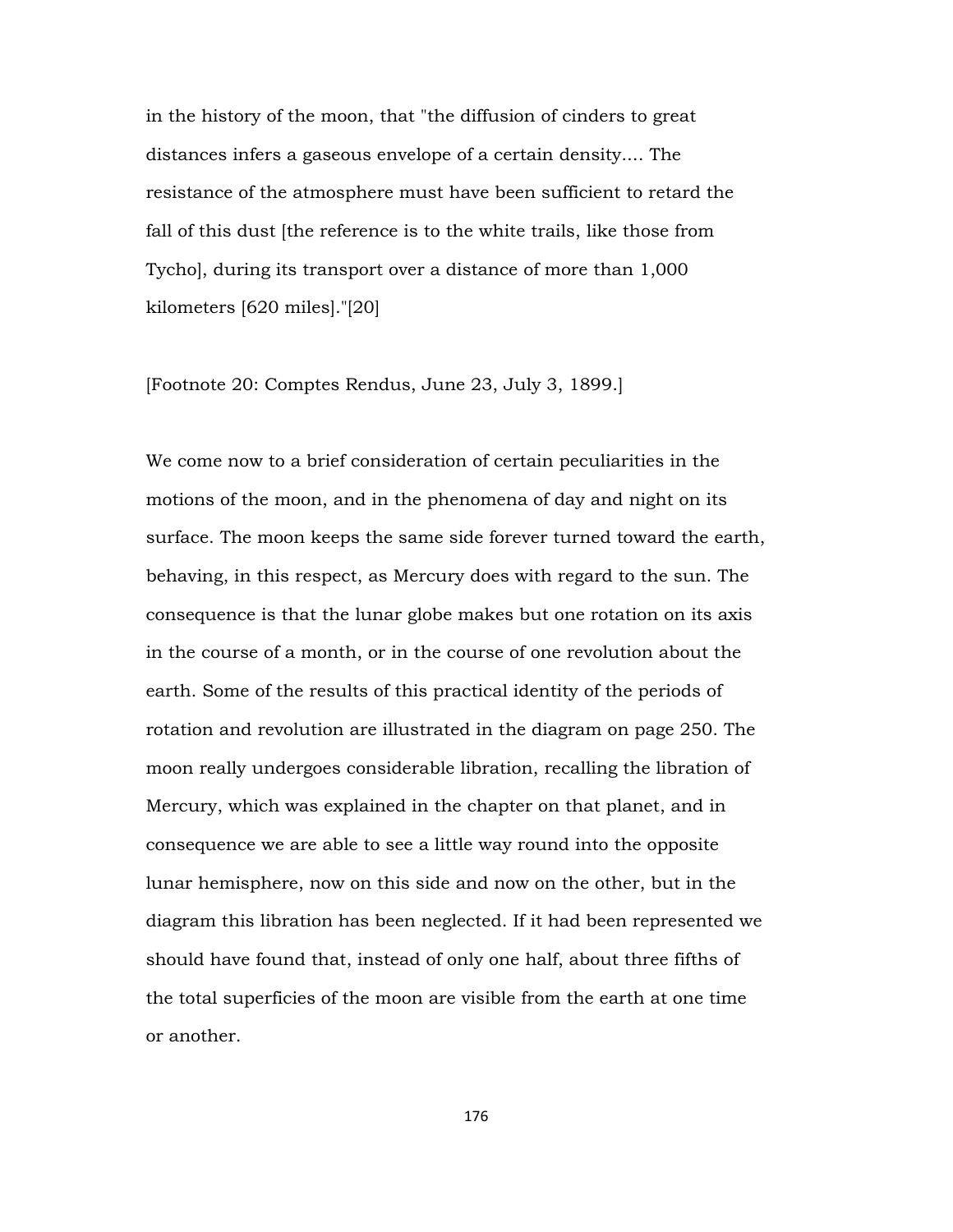Perhaps it should be remarked that in drawing the moon's orbit about the earth as a center we offer no contradiction to what was shown earlier in this chapter. The moon does travel around the earth, and its orbit about our globe may, for our present purpose, be treated independently of its motion about the sun. Let the central globe, then, represent the earth, and let the sun be supposed to shine from the left-hand side of the diagram. A little cross is erected at a fixed spot on the globe of the moon.

At A the moon is between the earth and the sun, or in the phase of new moon. The lunar hemisphere facing the earth is now buried in night, except so far as the light reflected from the earth illuminates it, and this illumination, it is interesting to remember, is about fourteen times as great--reckoned by the relative areas of the reflecting surfaces--as that which the full moon sends to the earth. An inhabitant of the moon, standing beside the cross, sees the earth in the form of a huge full moon directly above his head, but, as far as the sun is concerned, it is midnight for him.

In the course of about seven days the moon travels to B. In the meantime it has turned one quarter of the way around its axis, and the spot marked by the cross is still directly under the earth. For the lunar inhabitant standing on that spot the sun is now on the point of rising, and he sees the earth no longer in the shape of a full moon, but in that of a half-moon. The lunar globe itself appears, at the same time from the earth, as a half-moon, being in the position or phase that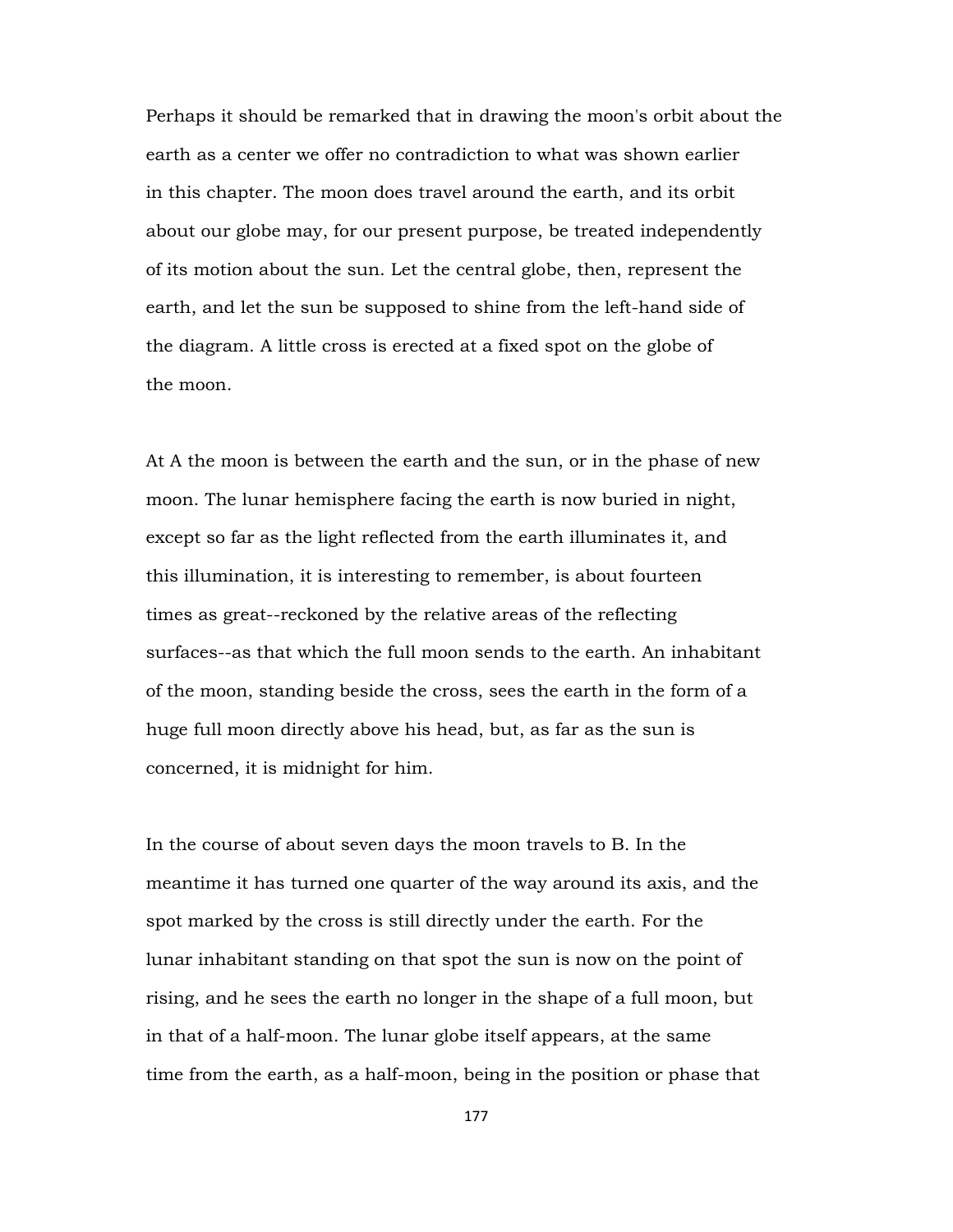we call first quarter.

Seven more days elapse, and the moon arrives at C, opposite to the position of the sun, and with the earth between it and the solar orb. It is now high noon for our lunarian standing beside the cross, while the earth over his head appears, if he sees it at all, only as a black disk close to the sun, or--as would sometimes be the case--covering the sun, and encircled with a beautiful ring of light produced by the refraction of its atmosphere. (Recall the similar phenomenon in the case of Venus.) The moon seen from the earth is now in the phase called full moon.

Another lapse of seven days, and the moon is at D, in the phase called third quarter, while the earth, viewed from the cross on the moon, which is still pointed directly at it, appears again in the shape of a huge half-moon.

During the next seven days the moon returns to its original position at A, and becomes once more new moon, with "full earth" shining upon it.

Now it is evident that in consequence of the peculiar law of the moon's rotation its days and nights are each about two of our weeks, or fourteen days, in length. That hemisphere of the moon which is in the full sunlight at A, for instance, is buried in the middle of night at C. The result is different than in the case of Mercury, because the body toward which the moon always keeps the same face directed is not the luminous sun, but the non-luminous earth.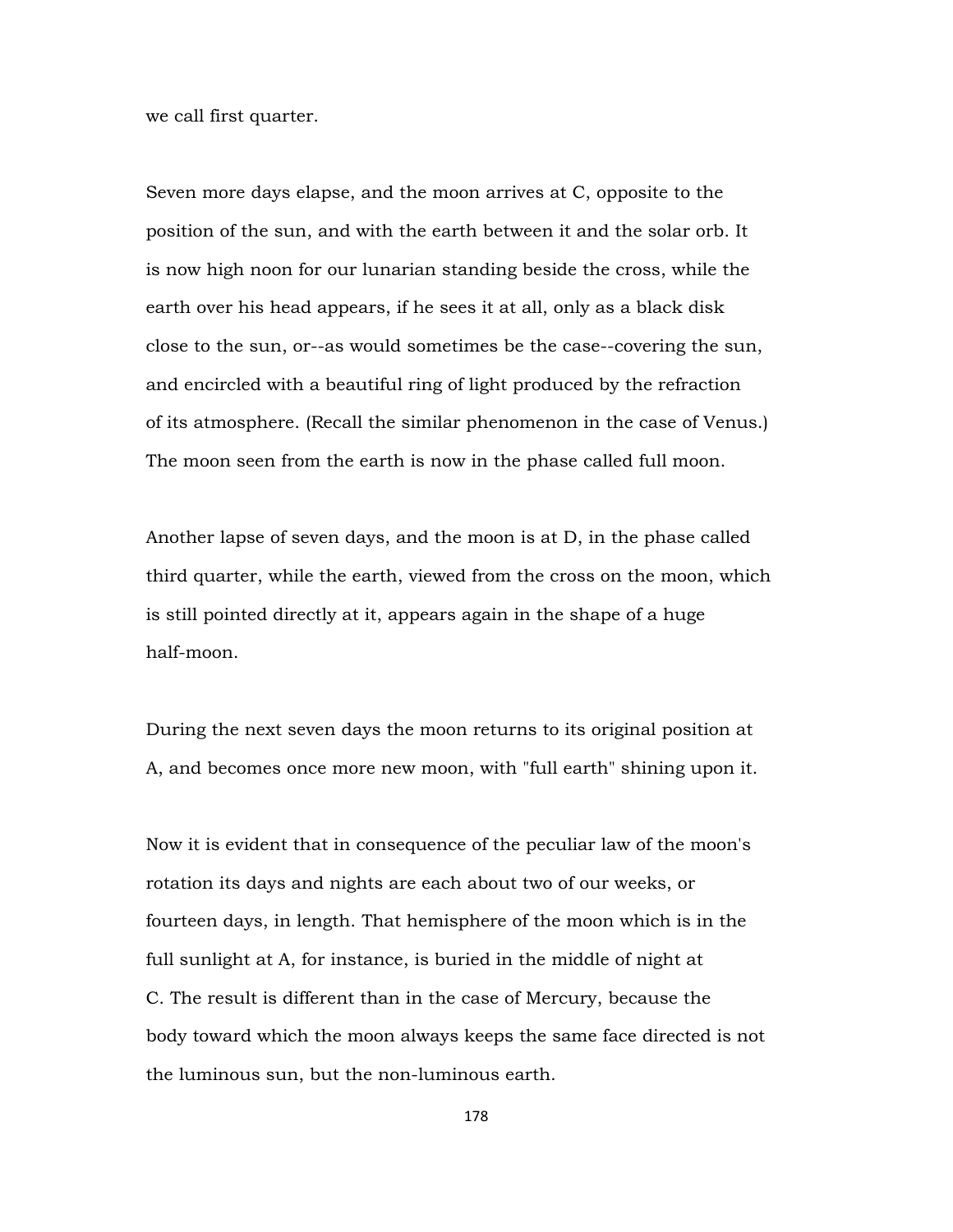It is believed that the moon acquired this manner of rotation in consequence of the tidal friction exercised upon it by the earth. The tidal attraction of the earth exceeds that of the sun upon the moon because the earth is so much nearer than the sun is, and tidal attraction varies inversely as the cube of the distance. In fact, the braking effect of tidal friction varies inversely as the sixth power of the distance, so that the ability of the earth to stop the rotation of the moon on its axis is immensely greater than that of the sun. This power was effectively applied while the moon was yet a molten mass, so that it is probable that the moon has rotated just as it does now for millions of years.

As was remarked a little while ago, the moon traveling in an elliptical orbit about the earth has a libratory movement which, if represented in our picture, would cause the cross to swing now a little one way and now a little the other, and thus produce an apparent pendulum motion of the earth in the sky, similar to that of the sun as seen from Mercury. But it is not necessary to go into the details of this phenomenon. The reader, if he chooses, can deduce them for himself.

But we may inquire a little into the effects of the long days and nights of the moon. In consequence of the extreme rarity of the lunar atmosphere, it is believed that the heat of the sun falling upon it during a day two weeks in length, is radiated away so rapidly that the surface of the lunar rocks never rises above the freezing temperature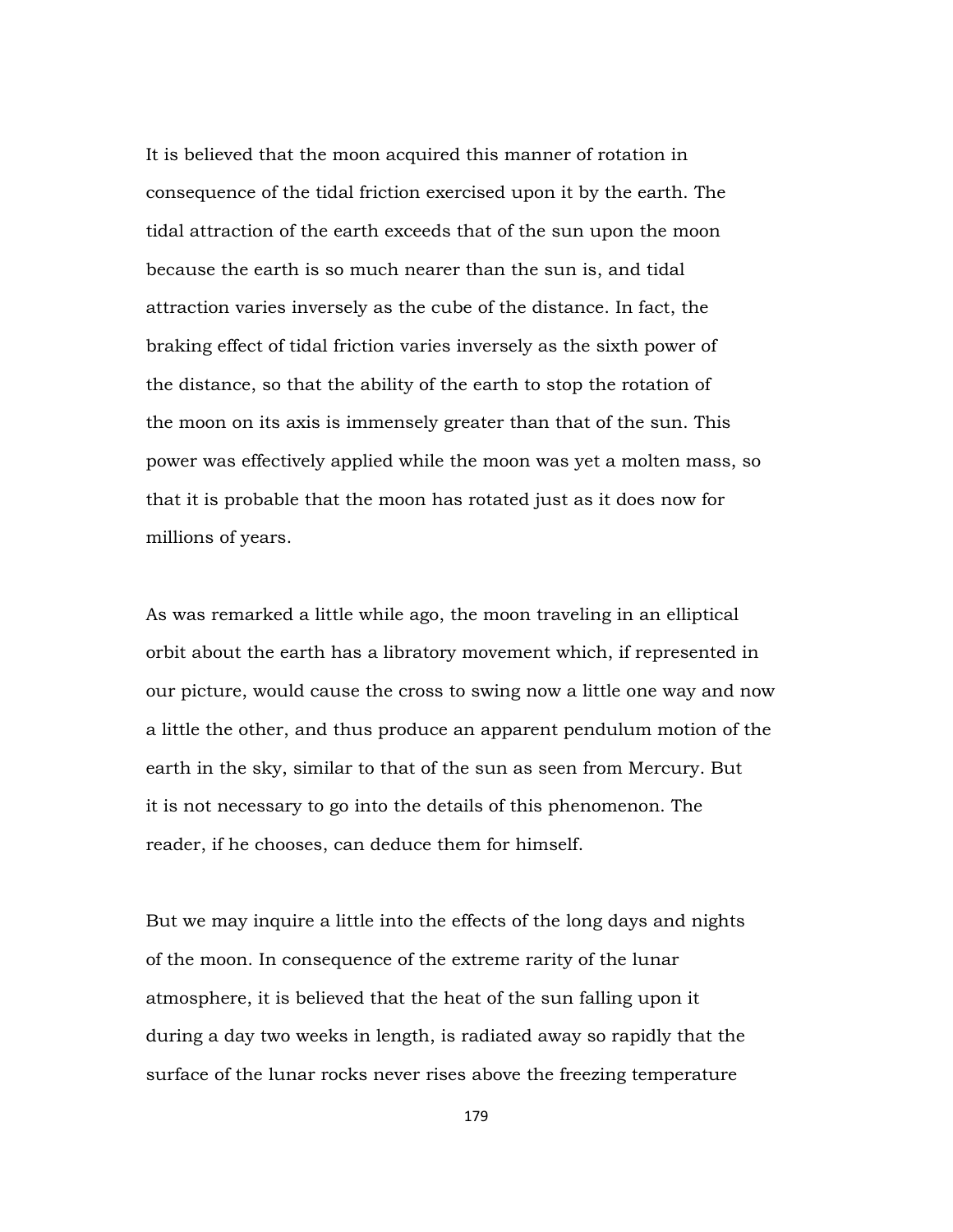of water. On the night side, with no warm atmospheric blanket such as the earth enjoys, the temperature may fall far toward absolute zero, the most merciful figure that has been suggested for it being 200° below the zero of our ordinary thermometers! But there is much uncertainty about the actual temperature on the moon, and different experiments, in the attempt to make a direct measurement of it, have yielded discordant results. At one time, for instance, Lord Rosse believed he had demonstrated that at lunar noon the temperature of the rocks rose above the boiling-point of water. But afterward he changed his mind and favored the theory of a low temperature.

In this and in other respects much remains to be discovered concerning our interesting satellite, and there is plenty of room, and an abundance of original occupation, for new observers of the lunar world.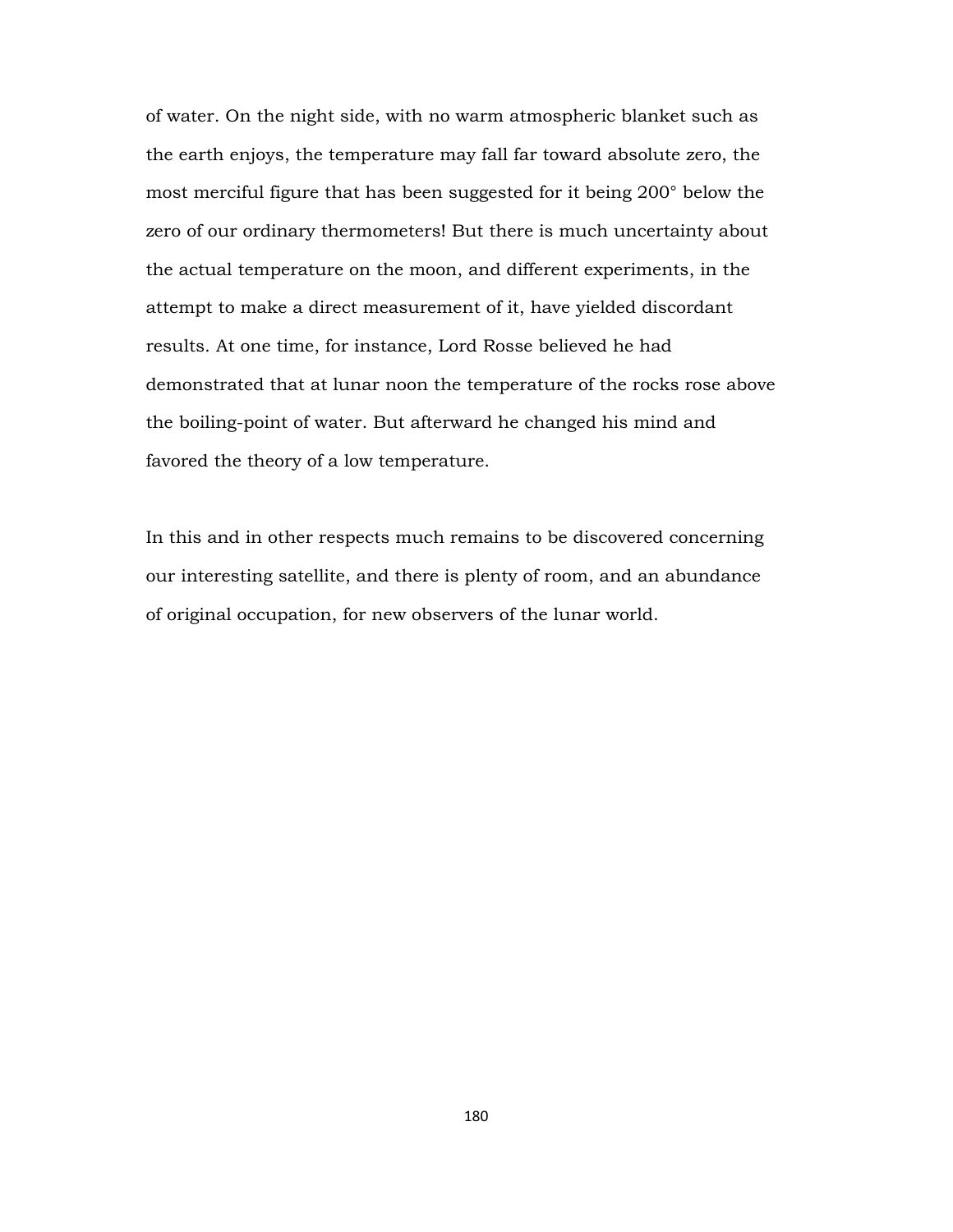## CHAPTER IX

## HOW TO FIND THE PLANETS

There is no reason why everybody should not know the principal planets at sight nearly as well as everybody knows the moon. It only requires a little intelligent application to become acquainted with the other worlds that have been discussed in the foregoing chapters, and to be able to follow their courses through the sky and recognize them wherever they appear. No telescope, or any other instrument whatever, is required for the purpose. There is but one preliminary requirement, just as every branch of human knowledge presupposes its A B C. This is an acquaintance with the constellations and the principal stars--not a difficult thing to obtain.

Almost everybody knows the "Great Dipper" from childhood's days, except, perhaps, those who have had the misfortune to spend their youth under the glare of city lights. Some know Orion when he shines gloriously in the winter heavens. Many are able to point out the north star, or pole star, as everybody should be able to do. All this forms a good beginning, and may serve as the basis for the rapid acquirement of a general knowledge of the geography of the heavens.

If you are fortunate enough to number an astronomer among your acquaintance--an amateur will do as well as a professor--you may, with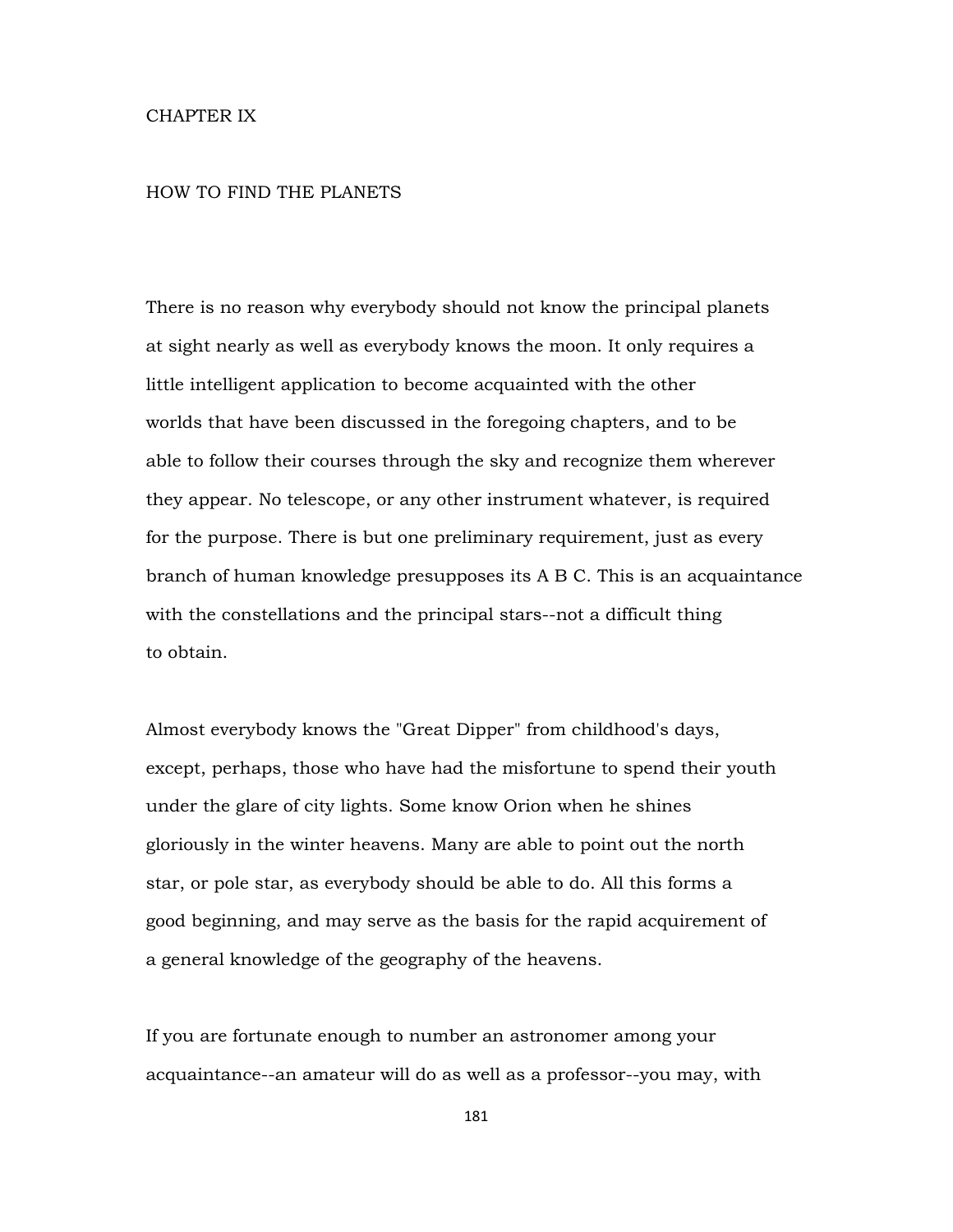his aid, make a short cut to a knowledge of the stars. Otherwise you must depend upon books and charts. My Astronomy with an Opera-Glass was prepared for this very purpose. For simply learning the constellations and the chief stars you need no opera-glass or other instrument. With the aid of the charts, familiarize yourself with the appearance of the constellations by noticing the characteristic arrangements of their chief stars. You need pay no attention to any except the bright stars, and those that are conspicuous enough to thrust themselves upon your attention.

Learn by observation at what seasons particular constellations are on, or near, the meridian--i.e., the north and south line through the middle of the heavens. Make yourself especially familiar with the so-called zodiacal constellations, which are, in their order, running around the heavens from west to east: Aries, Taurus, Gemini, Cancer, Leo, Virgo, Libra, Scorpio, Sagittarius, Capricornus, Aquarius, and Pisces. The importance of these particular constellations arises from the fact that it is across them that the tracks of the planets lie, and when you are familiar with the fixed stars belonging to them you will be able immediately to recognize a stranger appearing among them, and will correctly conclude that it is one of the planets.[21] How to tell which planet it may be, it is the object of this chapter to show you. As an indispensable aid--unless you happen already to possess a complete star atlas on a larger scale--I have drawn the six charts of the zodiacal constellations and their neighbors that are included in this chapter.

182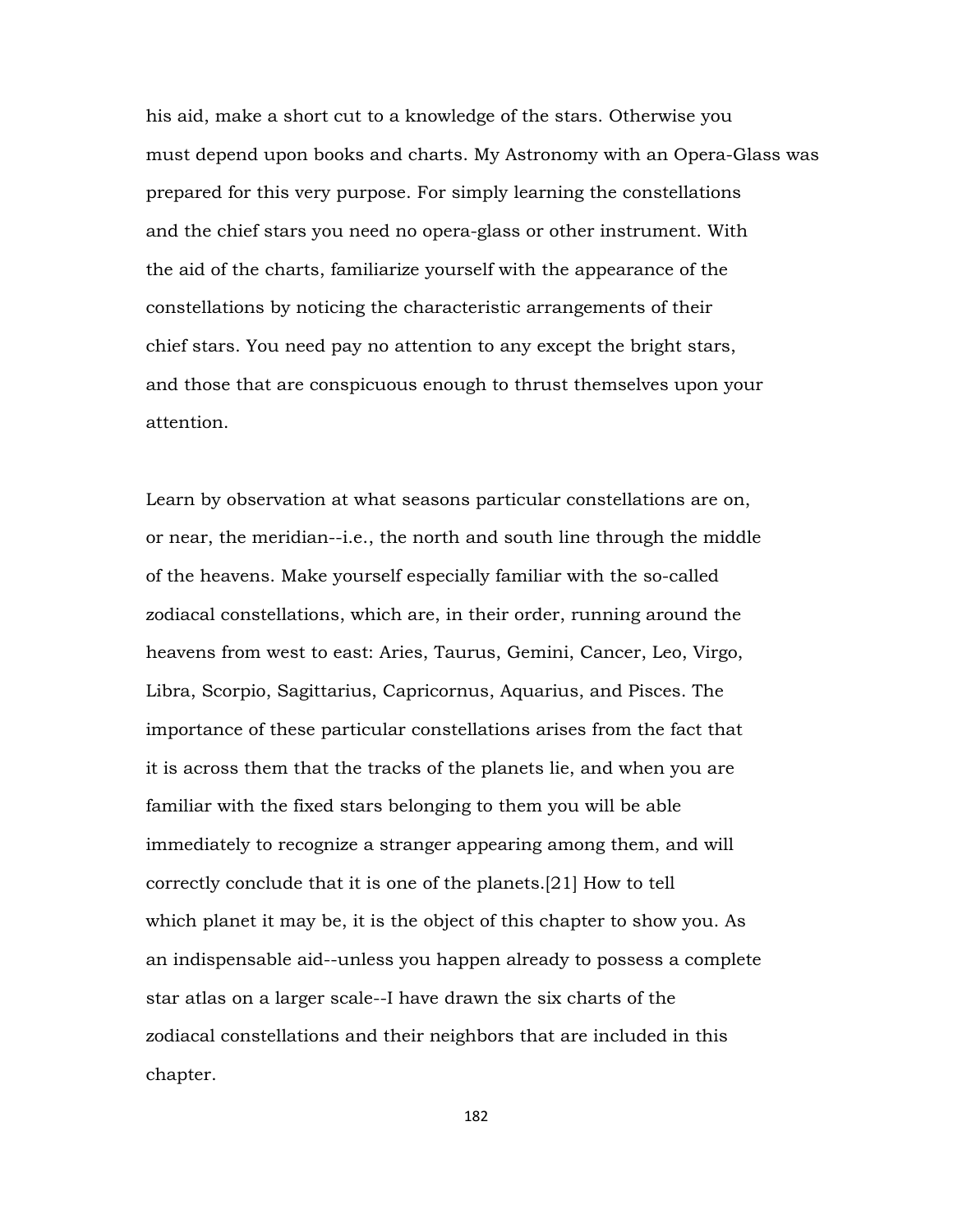[Footnote 21: In our latitudes, planets are never seen in the northern quarter of the sky. When on the meridian, they are always somewhere between the zenith and the southern horizon.]

Having learned to recognize the constellations and their chief stars on sight, one other step, an extremely easy one, remains to be taken before beginning your search for the planets--buy the American Ephemeris and Nautical Almanac for the current year. It is published under the direction of the United States Naval Observatory at Washington, and can be purchased for one dollar.

This book, which may appear to you rather bulky and formidable for an almanac, contains hundreds of pages and scores of tables to which you need pay no attention. They are for navigators and astronomers, and are much more innocent than they look. The plain citizen, seeking only an introduction to the planets, can return their stare and pass by, without feeling in the least humiliated.

[Illustration: CHART NO. 2.--FROM RIGHT ASCENSION 4 HOURS TO 8 HOURS; DECLINATION 30° NORTH TO 10° SOUTH.]

In the front part of the book, after the long calendar, and the tables relating to the sun and the moon, will be found about thirty pages of tables headed, in large black letters, with the names of the planets--Mercury, Venus, Mars, Jupiter, Saturn, etc. Two months are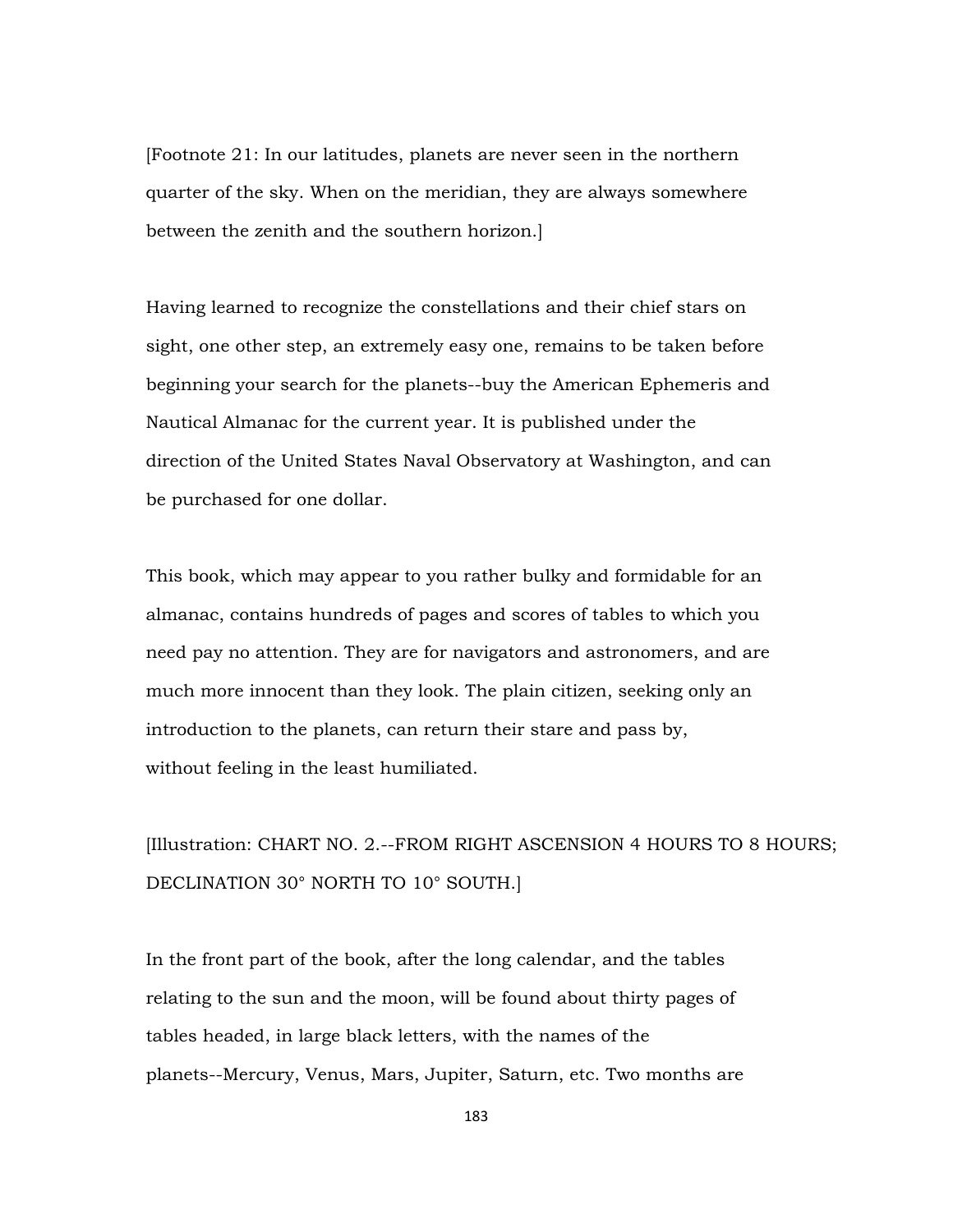represented on each page, and opposite the number of each successive day of the month the position of the planet is given in hours, minutes, and seconds of right ascension, and degrees, minutes, and seconds of north and south declination, the sign + meaning north, and the sign - south. Do not trouble yourself with the seconds in either column, and take the minutes only when the number is large. The hours of right ascension and the degrees of declination are the main things to be noticed.

Right ascension, by the way, expresses the distance of a celestial body, such as a star or a planet, east of the vernal equinox, or the first point of Aries, which is an arbitrary point on the equator of the heavens, which serves, like the meridian of Greenwich on the earth, as a starting-place for reckoning longitude. The entire circuit of the heavens along the equator is divided into twenty-four hours of right ascension, each hour covering 15° of space. If a planet then is in right ascension (usually printed for short R.A.) 0 h. 0 m. 0 s., it is on the meridian of the vernal equinox, or the celestial Greenwich; if it is in R.A. 1 h., it will be found 15° east of the vernal equinox, and so on.

Declination (printed D. or Dec.) expresses the distance of a celestial body north or south of the equator of the heavens.

With these explanations we may proceed to find a planet by the aid of the Nautical Almanac and our charts. I take, for example, the ephemeris for the year 1901, and I look under the heading "Jupiter" on page 239, for the month of July. Opposite the 15th day of the month I find the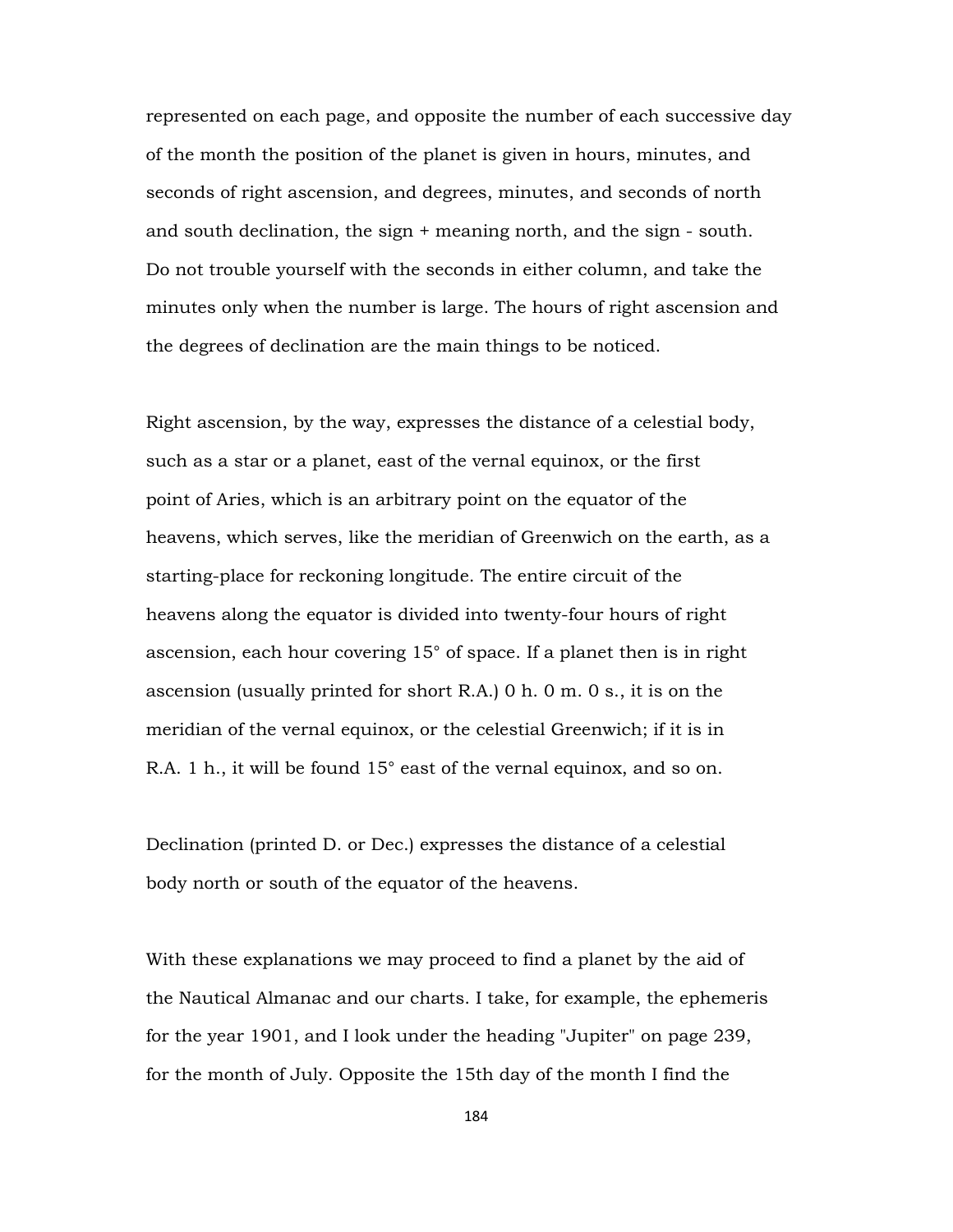right ascension to be 18 h. 27 m., neglecting the seconds. Now 27 minutes are so near to half an hour that, for our purposes, we may say Jupiter is in R.A. 18 h. 30 m. I set this down on a slip of paper, and then examine the declination column, where I find that on July 15 Jupiter is in south declination (the sign - meaning south, as before explained)  $23^{\circ}$  17´ 52´´, which is almost  $23^{\circ}$  18´, and, for our purposes, we may call this 23° 20´, which is what I set down on my slip.

Next, I turn to Chart No. 5, in this chapter, where I find the meridian line of R.A. 18 h. running through the center of the chart. I know that Jupiter is to be looked for about 30 m. east, or to the left, of that line. At the bottom and top of the chart, every twenty minutes of R.A. is indicated, so that it is easy, with the eye, or with the aid of a ruler, to place the vertical line at some point of which Jupiter is to be found.

Then I consult my note of the declination of the planet. It is south 23° 20´. On the vertical borders of the chart I find the figures of the declination, and I observe that 0° Dec., which represents the equator of the heavens, is near the top of the chart, while each parallel horizontal line across the chart indicates 10° north or south of its next neighbor. Next to the bottom of the chart I find the parallel of 20°, and I see that every five degrees is indicated by the figures at the sides. By the eye, or with the aid of a ruler, I easily estimate where the horizontal line of 23° would fall, and since 20´ is the third of a degree I perceive that it is, for the rough purpose of merely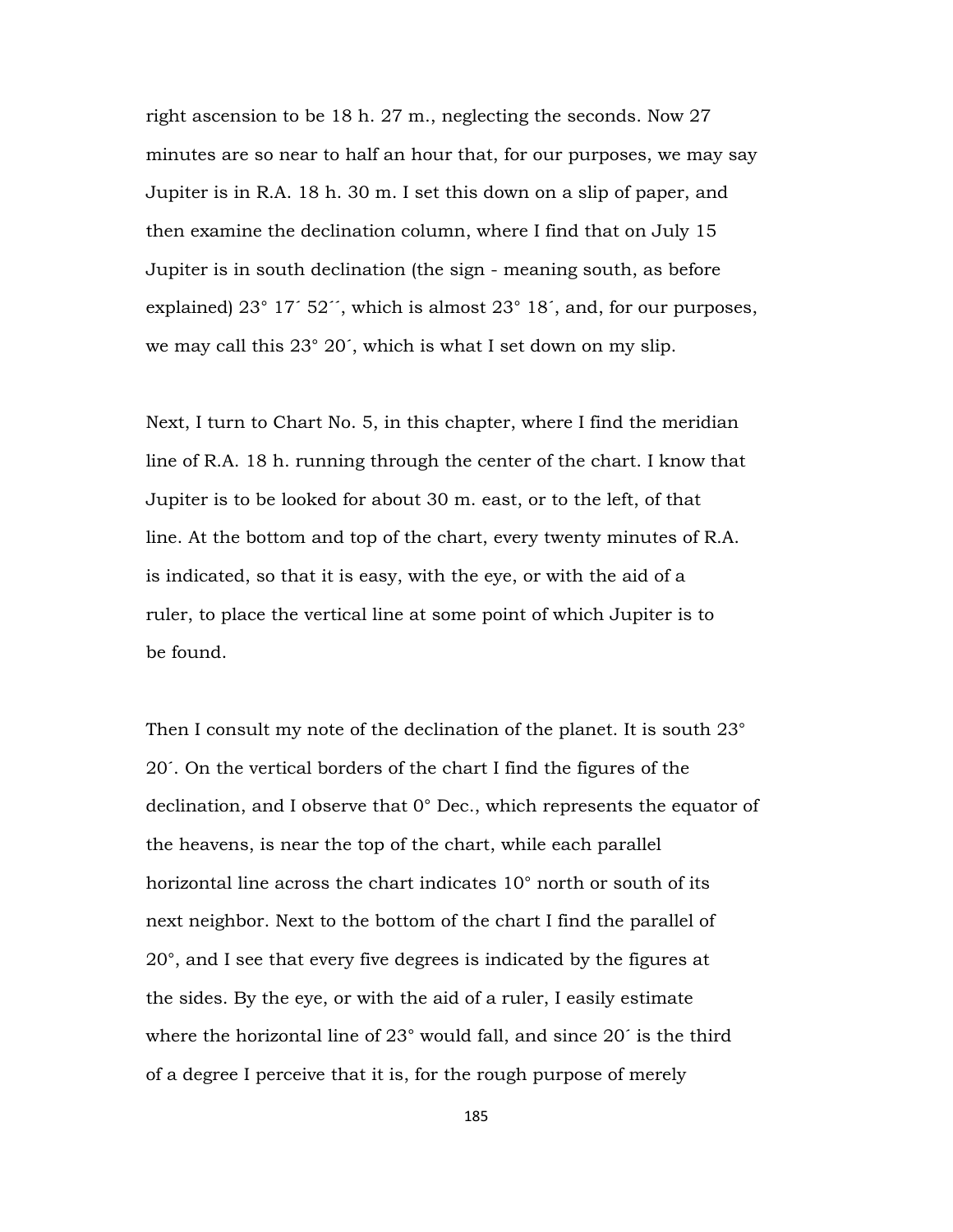finding a conspicuous planet, negligible, although it, too, can be included in the estimate, if thought desirable.

Having already found the vertical line on which Jupiter is placed and having now found the horizontal line also, I have simply to regard their crossing point, which will be the situation of the planet among the stars. I note that it is in the constellation Sagittarius in a certain position with reference to a familiar group of stars in that constellation, and when I look at the heavens, there, in the place thus indicated, Jupiter stands revealed.

The reader will readily perceive that, in a precisely similar manner, any planet can be located, at any time of the year, and at any point in its course about the heavens. But it may turn out that the place occupied by the planet is too near the sun to render it easily, or at all, visible. Such a case can be recognized, either from a general knowledge of the location of the constellations at various seasons, or with the aid of the Nautical Almanac, where at the beginning of each set of monthly tables in the calendar the sun's right ascension and declination will be found. In locating the sun, if you find that its right ascension differs by less than an hour, one way or the other, from that of the planet sought, it is useless to look for the latter. If the planet is situated west of the sun--to the right on the chart--then it is to be looked for in the east before sunrise. But if it is east of the sun--to the left on the chart--then you must seek it in the west after sunset.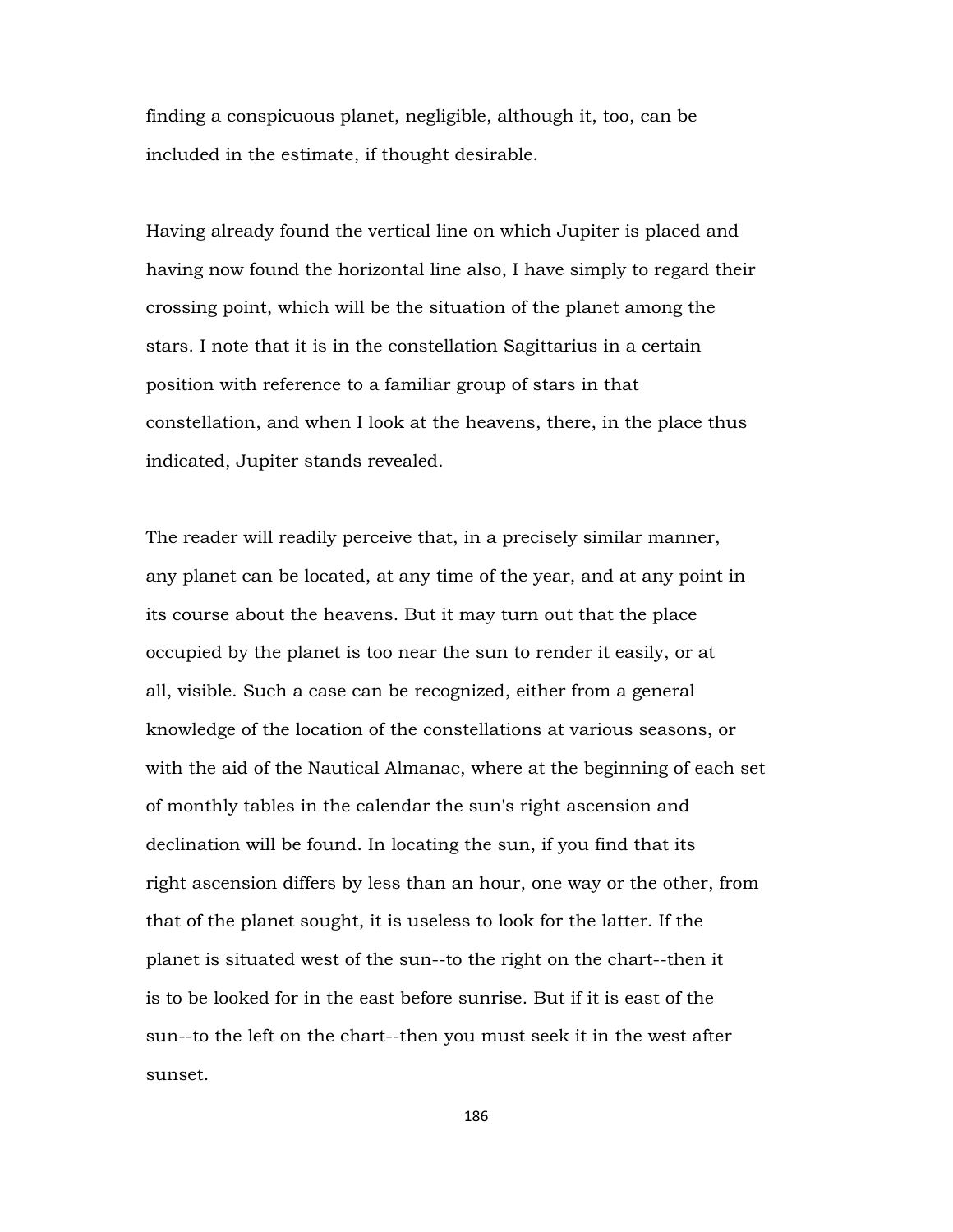For instance, I look for the planet Mercury on October 12, 1901. I find its R.A. to be 14 h. 40 m. and its Dec. 18° 36´. Looking at the sun's place for October 12th, I find it to be R.A. 13 h. 8 m. and Dec. 7° 14´. Placing them both on Chart No. 4, I discover that Mercury is well to the east, or left hand of the sun, and will consequently be visible in the western sky after sundown.

Additional guidance will be found by noting the following facts about the charts:

The meridian (the north and south line) runs through the middle of Chart No. 1 between 11 and 12 o'clock P.M. on November 1st, between 9 and 10 o'clock P.M. on December 1st, and between 7 and 8 o'clock P.M. on January 1st.

The meridian runs through the middle of Chart No. 2 between 11 and 12 o'clock P.M. on January 1st, between 9 and 10 o'clock P.M. on February 1st, and between 7 and 8 o'clock P.M. on March 1st.

The meridian runs through the middle of Chart No. 3 between 11 and 12 o'clock P.M. on March 1st, between 9 and 10 o'clock P.M. on April 1st, and between 7 and 8 o'clock P.M. on May 1st.

The meridian runs through the middle of Chart No. 4 between 11 and 12 o'clock P.M. on May 1st, between 9 and 10 o'clock P.M. on June 1st, and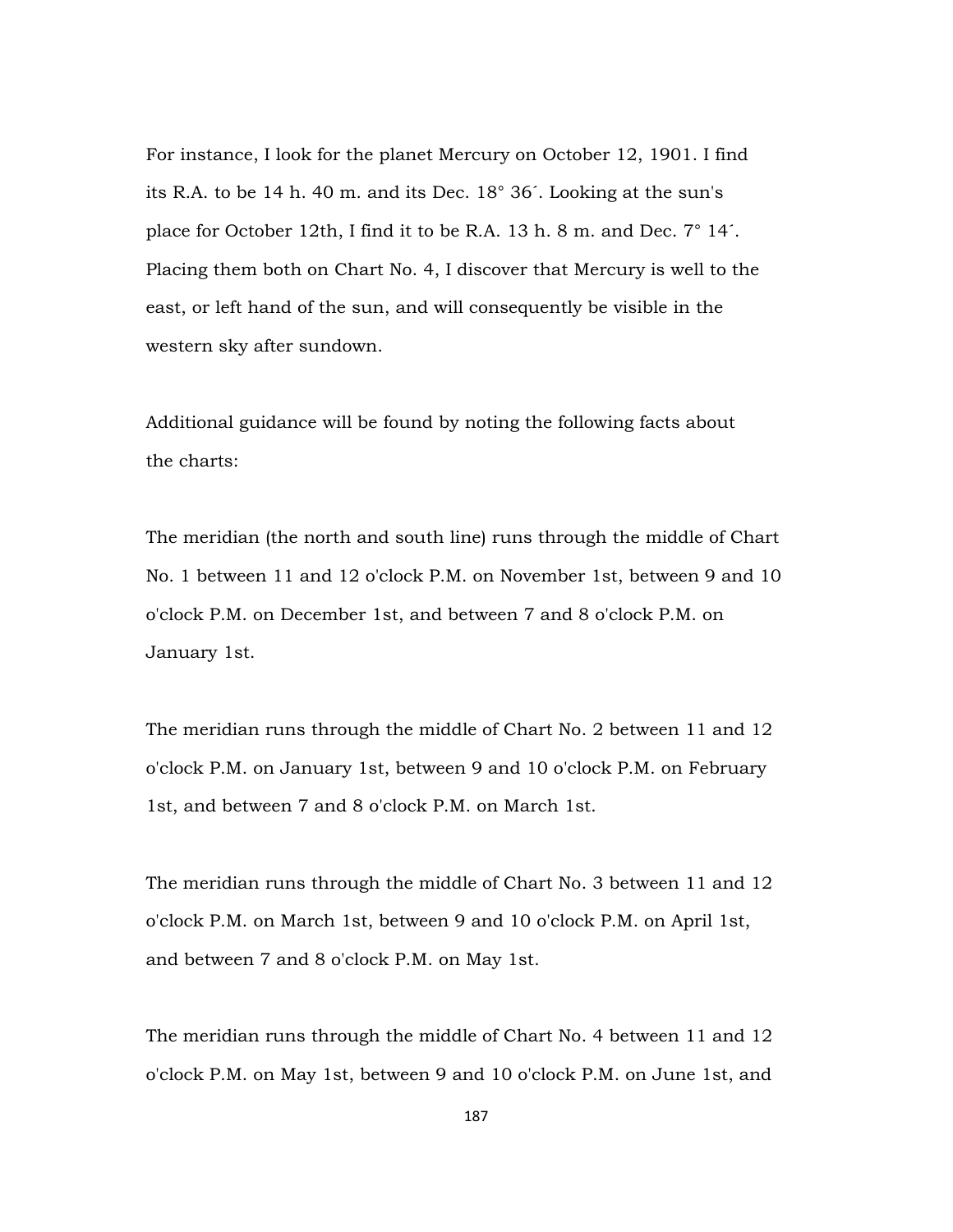between 7 and 8 o'clock P.M. on July 1st.

The meridian runs through the middle of Chart No. 5 between 11 and 12 o'clock P.M. on July 1st, between 9 and 10 o'clock P.M. on August 1st, and between 7 and 8 o'clock P.M. on September 1st.

The meridian runs through the middle of Chart No. 6 between 11 and 12 o'clock P.M. on September 1st, between 9 and 10 o'clock P.M. on October 1st, and between 7 and 8 o'clock P.M. on November 1st.

Note well, also, these particulars about the charts: Chart No. 1 includes the first four hours of right ascension, from 0 h. to 4 h. inclusive; Chart No. 2 includes 4 h. to 8 h.; Chart No. 3, 8 h. to 12 h.; Chart No. 4, 12 h. to 16 h.; Chart No. 5, 16 h. to 20 h.; and Chart No. 6, 20 h. to 24 h., which completes the circuit. In the first three charts the line of 0°, or the equator, is found near the bottom, and in the last three near the top. This is a matter of convenience in arrangement, based upon the fact that the ecliptic, which, and not the equator, marks the center of the zodiac, indicates the position of the tracks of the planets among the stars; and the ecliptic, being inclined 23° to the plane of the equator, lies half to the north and half to the south of the latter.

Those who, after all, may not care to consult the ephemeris in order to find the planets, may be able to locate them, simply from a knowledge of their situation among the constellations. Some ordinary almanacs tell in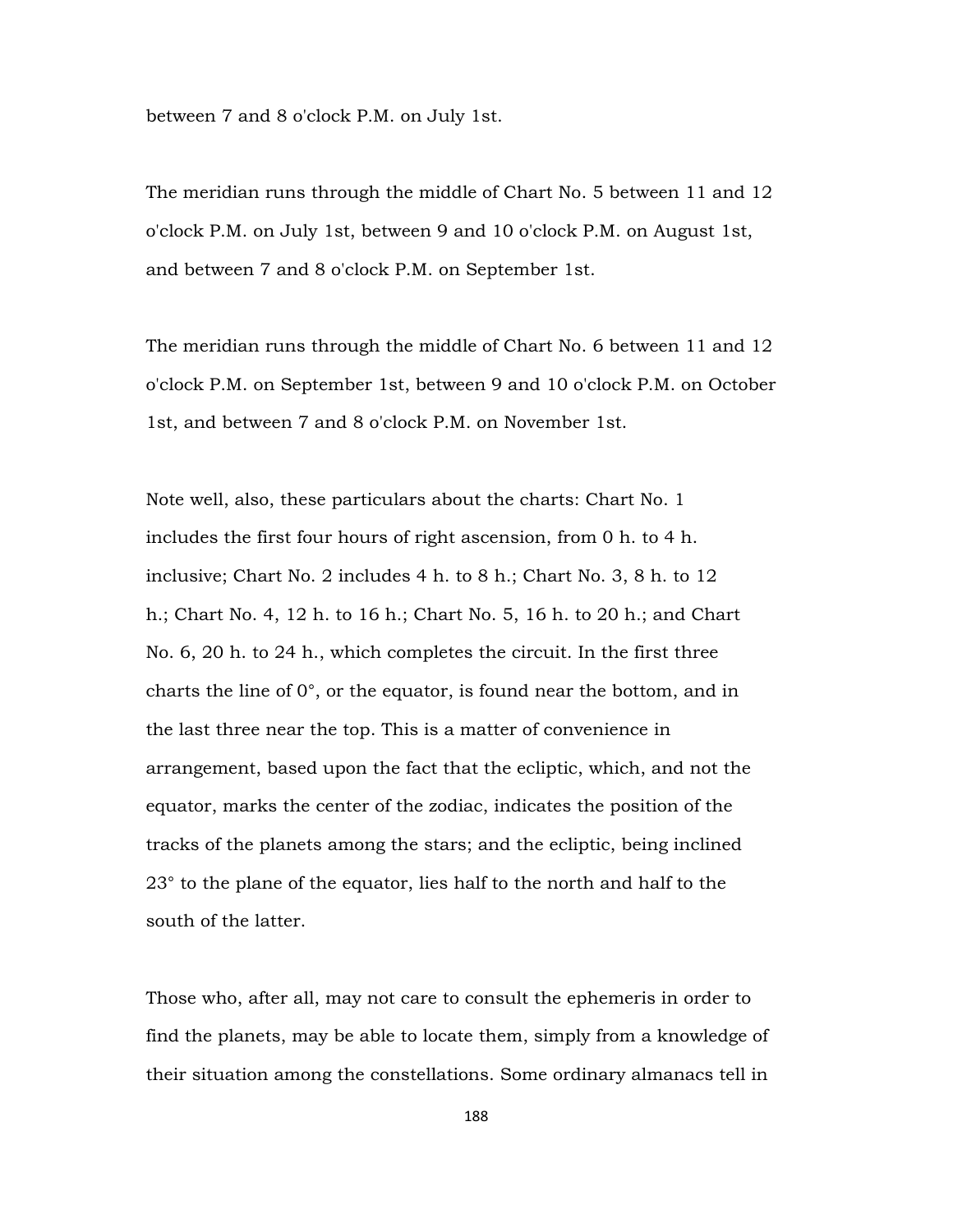what constellations the principal planets are to be found at various times of the year. Having once found them in this way, it is comparatively easy to keep track of them thereafter through a general knowledge of their movements. Jupiter, for instance, requiring a period of nearly twelve years to make a single journey around the sun, moves about 30° eastward among the stars every year. The zodiacal constellations are roughly about 30° in length, and as Jupiter was in Sagittarius in 1901, he will be in Capricornus in 1902. Saturn, requiring nearly thirty years for a revolution around the sun, moves only between 12° and 13° eastward every year, and, being in conjunction with Jupiter in Sagittarius in 1901, does not get beyond the border of that constellation in 1902.

Jupiter having been in opposition to the sun June 30, 1901, will be similarly placed early in August, 1902, the time from one opposition of Jupiter to the next being 399 days.

Saturn passes from one opposition to the next in 378 days, so that having been in that position July 5, 1901, it reaches it again about July 18, 1902.

Mars requires about 687 days to complete a revolution, and comes into conjunction with the earth, or opposition to the sun--the best position for observation--on the average once every 780 days. Mars was in opposition near the end of February, 1901, and some of its future oppositions will be in March, 1903; May, 1905; July, 1907; and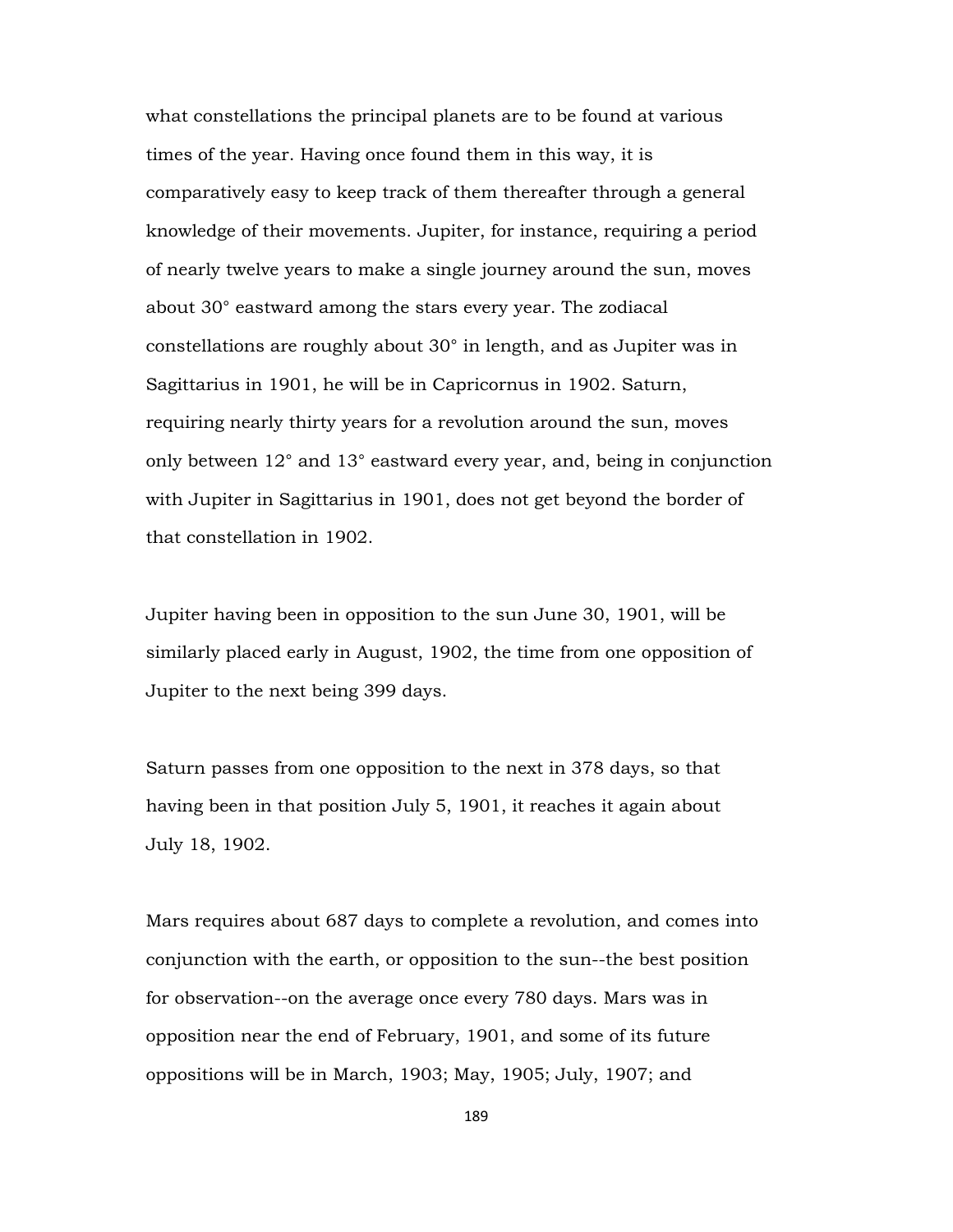September, 1909. The oppositions of 1907 and 1909 will be unusually favorable ones, for they will occur when the planet is comparatively near the earth. When a planet is in opposition to the sun it is on the meridian, the north and south line, at midnight.

Mercury and Venus being nearer the sun than the earth is, can never be seen very far from the place of the sun itself. Venus recedes much farther from the solar orb than Mercury does, but both are visible only in the sunset or the sunrise sky. All almanacs tell at what times these planets play their respective rôles as morning or as evening stars. In the case of Mercury about 116 days on the average elapse between its reappearances; in the case of Venus, about 584 days. The latter, for instance, having become an evening star at the end of April, 1901, will become an evening star again in December, 1902.

With the aid of the Nautical Almanac and the charts the amateur will find no difficulty, after a little practise, in keeping track of any of the planets.

In the back part of the Nautical Almanac will be found two pages headed "Phenomena: Planetary Configurations." With the aid of these the student can determine the position of the planets with respect to the sun and the moon, and with respect to one another. The meaning of the various symbols used in the tables will be found explained on a page facing the calendar at the beginning of the book. From these tables, among other things, the times of greatest elongation from the sun of the planets